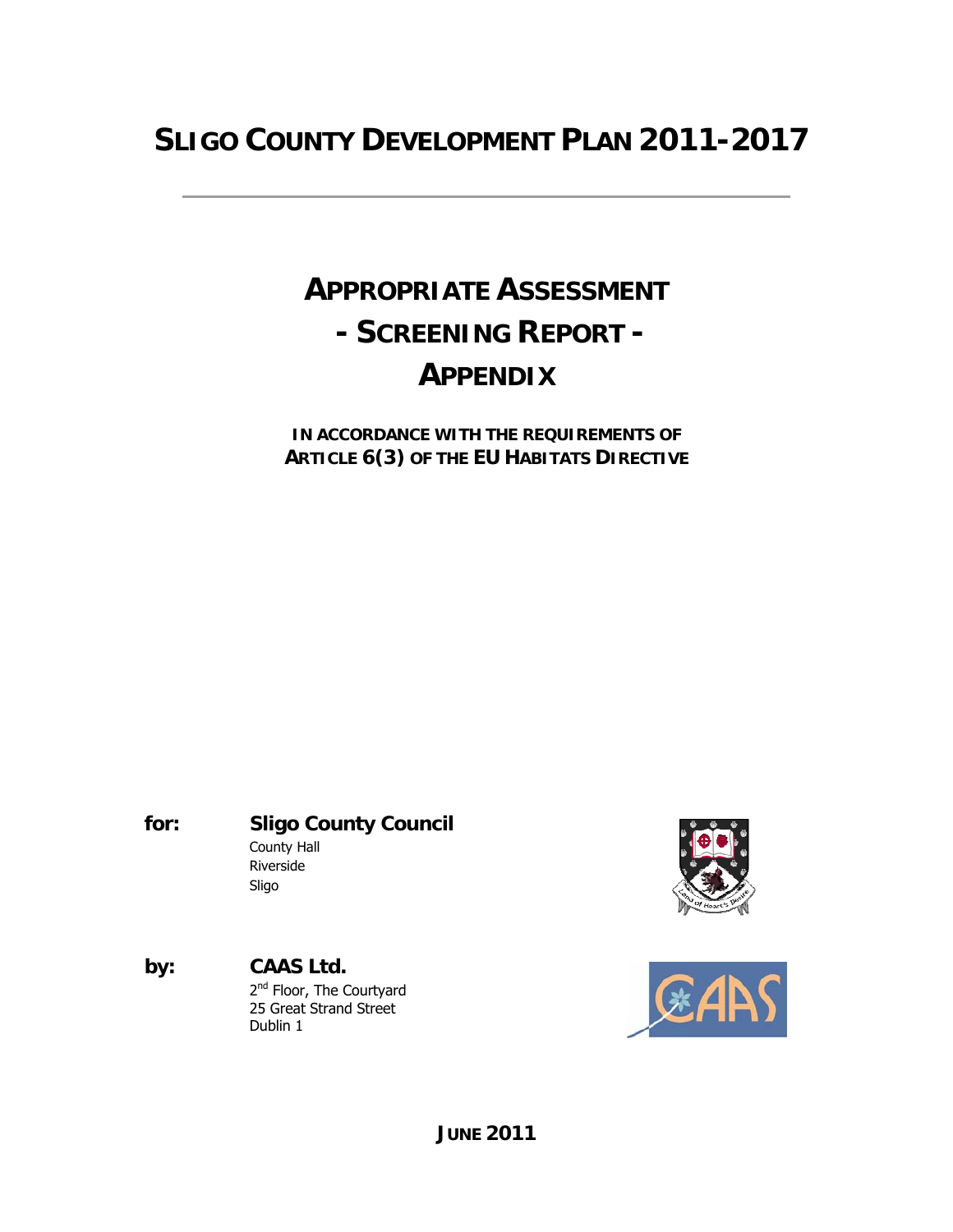HDA Appendix

The following tables outline the screening of policies and objectives of the Sligo County Development Plan 2011-2017. Changes to the policies and objectives implemented following this screening are outlined in red type.

## **Table 1: Screening of Objectives and Policies**

| <b>Objectives and Policies</b>                                                                                                                                                                                                                                                                                                                                                                                                                | <b>Potential Impact</b>                                                                                                                                                                                                                                                                                                                                                                                                                                | <b>Risk</b><br><b>of</b><br><b>Significant</b><br>Impact<br>(y/n) | <b>Specific Action Required:</b><br><b>Avoidance/Policy Deletion</b><br><b>OR Amendment</b>                                                                                                                                                                                                                                                                                                                             |
|-----------------------------------------------------------------------------------------------------------------------------------------------------------------------------------------------------------------------------------------------------------------------------------------------------------------------------------------------------------------------------------------------------------------------------------------------|--------------------------------------------------------------------------------------------------------------------------------------------------------------------------------------------------------------------------------------------------------------------------------------------------------------------------------------------------------------------------------------------------------------------------------------------------------|-------------------------------------------------------------------|-------------------------------------------------------------------------------------------------------------------------------------------------------------------------------------------------------------------------------------------------------------------------------------------------------------------------------------------------------------------------------------------------------------------------|
| <b>Core Aims</b><br>Taking account of recent policy developments, current trends, the achievements of the previous Development Plan<br>and the collective implications of the above for the period to 2017, the core aims of this Plan are:                                                                                                                                                                                                   |                                                                                                                                                                                                                                                                                                                                                                                                                                                        |                                                                   |                                                                                                                                                                                                                                                                                                                                                                                                                         |
| To develop the full potential of each part of County Sligo to contribute to the optimal performance of the<br>$CA-1$<br>County as a whole – economically, socially and environmentally;                                                                                                                                                                                                                                                       | Any development within the county<br>could potentially have direct and/or<br>indirect impacts on the Natura 2000<br>network through fragmentation of<br>habitats or habitat loss and<br>disturbance of species. Pollution of<br>watercourses may occur during<br>construction and through the<br>discharge of treated wastewater. This<br>in turn may lead to cumulative and<br>indirect impacts on Natura sites<br>downstream of the discharge point. | Y                                                                 | The following<br>objectives/policies will ensure<br>that impacts are avoided:<br>SP-SD-10, ZP-3, SP-Z-6, P-<br>AGD-3, P-TOU-1,2 & 4, P-<br>CZT-1, 3 & 4. O-CZT-1 & 4. P-<br>RHOU-1 & 3. P-NH-1, 4, 7,<br>19, 20, 24, 28, 29 & 30. O-<br>NH-1 to 7, 11, 18, 19. P-<br>N2000-1 to 5, SO-W-2, P-WS-<br>2, 3, 5, 6, P-WW-1, 7, 10, 13,<br>14. O-WW-6 & 8. P-WO-1 to<br>7 & 10. O-WQ-1, 3, 6, 8, 10.<br>P-CP-1 to 5. P-REN-2 |
| To adequately provide for the growth of Sligo towards a target population of up to 74,000 by 2017,<br>$CA-2$<br>structured in a balanced manner between:<br>- the Gateway City of Sligo (up to 34,000)<br>- the wider area of County Sligo (up to 40,000), encompassing the consolidation of Key Support Towns and<br>smaller settlements, and the maintenance of viable rural communities in the hinterlands of these towns and<br>villages. | Any development within the county<br>could potentially have direct and/or<br>indirect impacts on the Natura 2000<br>network through fragmentation of<br>habitats or habitat loss and<br>disturbance of species. Pollution of<br>watercourses may occur during<br>construction and through the<br>discharge of treated wastewater. This<br>in turn may lead to cumulative and<br>indirect impacts on Natura sites<br>downstream of the discharge point. | Y                                                                 | The following<br>objectives/policies will ensure<br>that impacts are avoided:<br>SP-SD-10, ZP-3, SP-Z-6, P-<br>AGD-3, P-TOU-1,2 & 4, P-<br>CZT-1, 3 & 4. O-CZT-1 & 4. P-<br>RHOU-1 & 3. P-NH-1, 4, 7,<br>19, 20, 24, 28, 29 & 30. O-<br>NH-1 to 7, 11, 18, 19. P-<br>N2000-1 to 5. SO-W-2. P-WS-<br>2, 3, 5, 6, P-WW-1, 7, 10, 13,<br>14. O-WW-6 & 8. P-WQ-1 to<br>7 & 10. O-WQ-1, 3, 6, 8, 10.<br>P-CP-1 to 5. P-REN-2 |
| To support the implementation of the Gateway status for Sligo City, as set out in the NSS, the RPGs and<br>$CA-3$<br>as provided for in the Sligo and Environs Development Plan 2010-2016, by ensuring the structured and orderly<br>development of Sligo as a compact and sustainable city;                                                                                                                                                  | Any development within the county<br>could potentially have direct and/or<br>indirect impacts on the Natura 2000<br>network through fragmentation of<br>habitats or habitat loss and<br>disturbance of species. Pollution of<br>watercourses may occur during<br>construction and through the                                                                                                                                                          | Y                                                                 | The following<br>objectives/policies will ensure<br>that impacts are avoided:<br>SP-SD-10, ZP-3, SP-Z-6, P-<br>AGD-3, P-TOU-1,2 & 4, P-<br>CZT-1, 3 & 4. O-CZT-1 & 4. P-<br>RHOU-1 & 3. P-NH-1, 4, 7,<br>19, 20, 24, 28, 29 & 30. O-                                                                                                                                                                                    |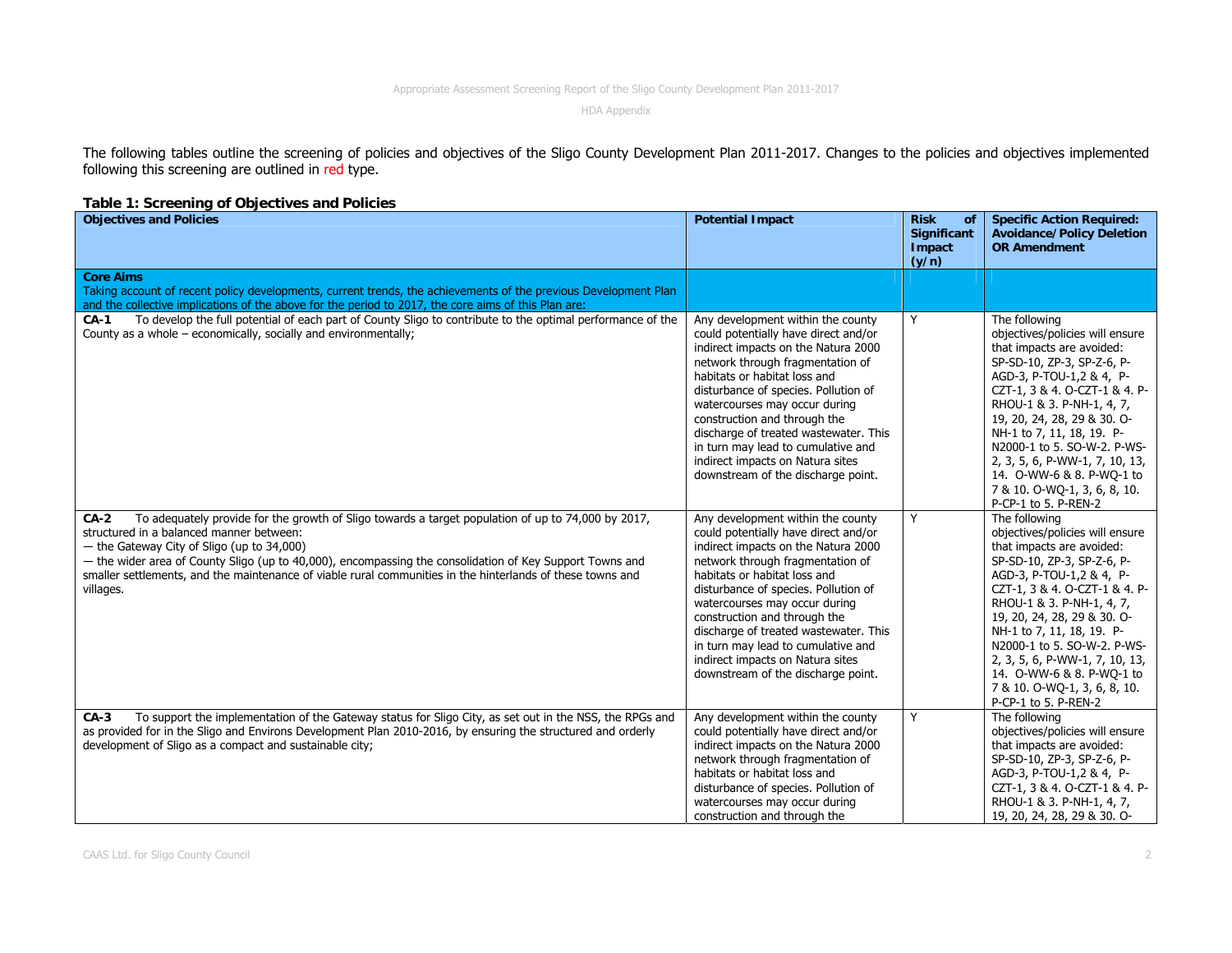| <b>Objectives and Policies</b>                                                                                                                                                                                                                                                                                                                                                                                                                                                    | <b>Potential Impact</b>                                                                                                                                                                                                                                                                                                                                                                                                                                | <b>Risk</b><br>of              | <b>Specific Action Required:</b>                                                                                                                                                                                                                                                                                                                                                                                        |
|-----------------------------------------------------------------------------------------------------------------------------------------------------------------------------------------------------------------------------------------------------------------------------------------------------------------------------------------------------------------------------------------------------------------------------------------------------------------------------------|--------------------------------------------------------------------------------------------------------------------------------------------------------------------------------------------------------------------------------------------------------------------------------------------------------------------------------------------------------------------------------------------------------------------------------------------------------|--------------------------------|-------------------------------------------------------------------------------------------------------------------------------------------------------------------------------------------------------------------------------------------------------------------------------------------------------------------------------------------------------------------------------------------------------------------------|
|                                                                                                                                                                                                                                                                                                                                                                                                                                                                                   |                                                                                                                                                                                                                                                                                                                                                                                                                                                        | Significant<br>Impact<br>(y/n) | <b>Avoidance/Policy Deletion</b><br><b>OR Amendment</b>                                                                                                                                                                                                                                                                                                                                                                 |
|                                                                                                                                                                                                                                                                                                                                                                                                                                                                                   | discharge of treated wastewater. This<br>in turn may lead to cumulative and<br>indirect impacts on Natura sites<br>downstream of the discharge point.                                                                                                                                                                                                                                                                                                  |                                | NH-1 to 7, 11, 18, 19. P-<br>N2000-1 to 5. SO-W-2. P-WS-<br>2, 3, 5, 6, P-WW-1, 7, 10, 13,<br>14. O-WW-6 & 8. P-WQ-1 to<br>7 & 10. O-WQ-1, 3, 6, 8, 10.<br>P-CP-1 to 5. P-REN-2                                                                                                                                                                                                                                         |
| To sustain the vitality of urban and rural communities throughout the County in a way that will<br><b>CA-4</b><br>complement the vibrancy of the Gateway and reinforce the identity of Sligo, ensuring that culture is central to its<br>identity and to the quality of life for all those who live, work and visit the County;                                                                                                                                                   | Any development within the county<br>could potentially have direct and/or<br>indirect impacts on the Natura 2000<br>network through fragmentation of<br>habitats or habitat loss and<br>disturbance of species. Pollution of<br>watercourses may occur during<br>construction and through the<br>discharge of treated wastewater. This<br>in turn may lead to cumulative and<br>indirect impacts on Natura sites<br>downstream of the discharge point. | Y                              | The following<br>objectives/policies will ensure<br>that impacts are avoided:<br>SP-SD-10, ZP-3, SP-Z-6, P-<br>AGD-3, P-TOU-1,2 & 4, P-<br>CZT-1, 3 & 4. O-CZT-1 & 4. P-<br>RHOU-1 & 3. P-NH-1, 4, 7,<br>19, 20, 24, 28, 29 & 30. O-<br>NH-1 to 7, 11, 18, 19. P-<br>N2000-1 to 5. SO-W-2. P-WS-<br>2, 3, 5, 6, P-WW-1, 7, 10, 13,<br>14. O-WW-6 & 8. P-WQ-1 to<br>7 & 10. O-WQ-1, 3, 6, 8, 10.<br>P-CP-1 to 5. P-REN-2 |
| To ensure that the nationally $-$ and internationally $-$ renowned natural and cultural heritage of Sligo is<br><b>CA-5</b><br>wisely conserved and enhanced, both as a driver of Sligo's identity and attractiveness for investment and business<br>activities, and as a key legacy to be handed forward to future generations.                                                                                                                                                  | No negative impacts anticipated from<br>implementation of objective/policy                                                                                                                                                                                                                                                                                                                                                                             | N                              |                                                                                                                                                                                                                                                                                                                                                                                                                         |
| To build up the regional-level linkages between County Sligo and other parts of the Border Region and<br>CA-6<br>adjoining regions, such as the Western Region and Northern Ireland, by supporting the implementation of regional<br>spatial strategies, such as the Border Regional Planning Guidelines, collaborating on support for critical enabling<br>infrastructure, such as inter-regional road and rail linkages, and co-operating on areas of mutual planning interest. | Any development within the county<br>could potentially have direct and/or<br>indirect impacts on the Natura 2000<br>network through fragmentation of<br>habitats or habitat loss and<br>disturbance of species. Pollution of<br>watercourses may occur during<br>construction and through the<br>discharge of treated wastewater. This<br>in turn may lead to cumulative and<br>indirect impacts on Natura sites<br>downstream of the discharge point. | Y                              | The following<br>objectives/policies will ensure<br>that impacts are avoided:<br>SP-SD-10, ZP-3, SP-Z-6, P-<br>AGD-3, P-TOU-1,2 & 4, P-<br>CZT-1, 3 & 4. O-CZT-1 & 4. P-<br>RHOU-1 & 3. P-NH-1, 4, 7,<br>19, 20, 24, 28, 29 & 30. O-<br>NH-1 to 7, 11, 18, 19. P-<br>N2000-1 to 5. SO-W-2. P-WS-<br>2, 3, 5, 6, P-WW-1, 7, 10, 13,<br>14. 0-WW-6 & 8. P-WQ-1 to<br>7 & 10. O-WQ-1, 3, 6, 8, 10.<br>P-CP-1 to 5. P-REN-2 |
| <b>Strategic Goals</b>                                                                                                                                                                                                                                                                                                                                                                                                                                                            |                                                                                                                                                                                                                                                                                                                                                                                                                                                        |                                |                                                                                                                                                                                                                                                                                                                                                                                                                         |
| SG-1 Supporting balanced economic development<br>a. Facilitate and encourage the development of Sligo as a Gateway City and economic growth driver for the North-<br>West region.<br>b. Integrate business locations with the surrounding land uses and transportation network.<br>c. Promote economic development and the provision of industry/enterprise in the Key Support Towns of<br>Tobercurry, Ballymote and Enniscrone.                                                  | Any development within the county<br>could potentially have direct and/or<br>indirect impacts on the Natura 2000<br>network through fragmentation of<br>habitats or habitat loss and<br>disturbance of species. Pollution of                                                                                                                                                                                                                           | Y                              | The following<br>objectives/policies will ensure<br>that impacts are avoided:<br>SP-SD-10, ZP-3, SP-Z-6, P-<br>AGD-3, P-TOU-1,2 & 4, P-<br>CZT-1, 3 & 4. O-CZT-1 & 4. P-                                                                                                                                                                                                                                                |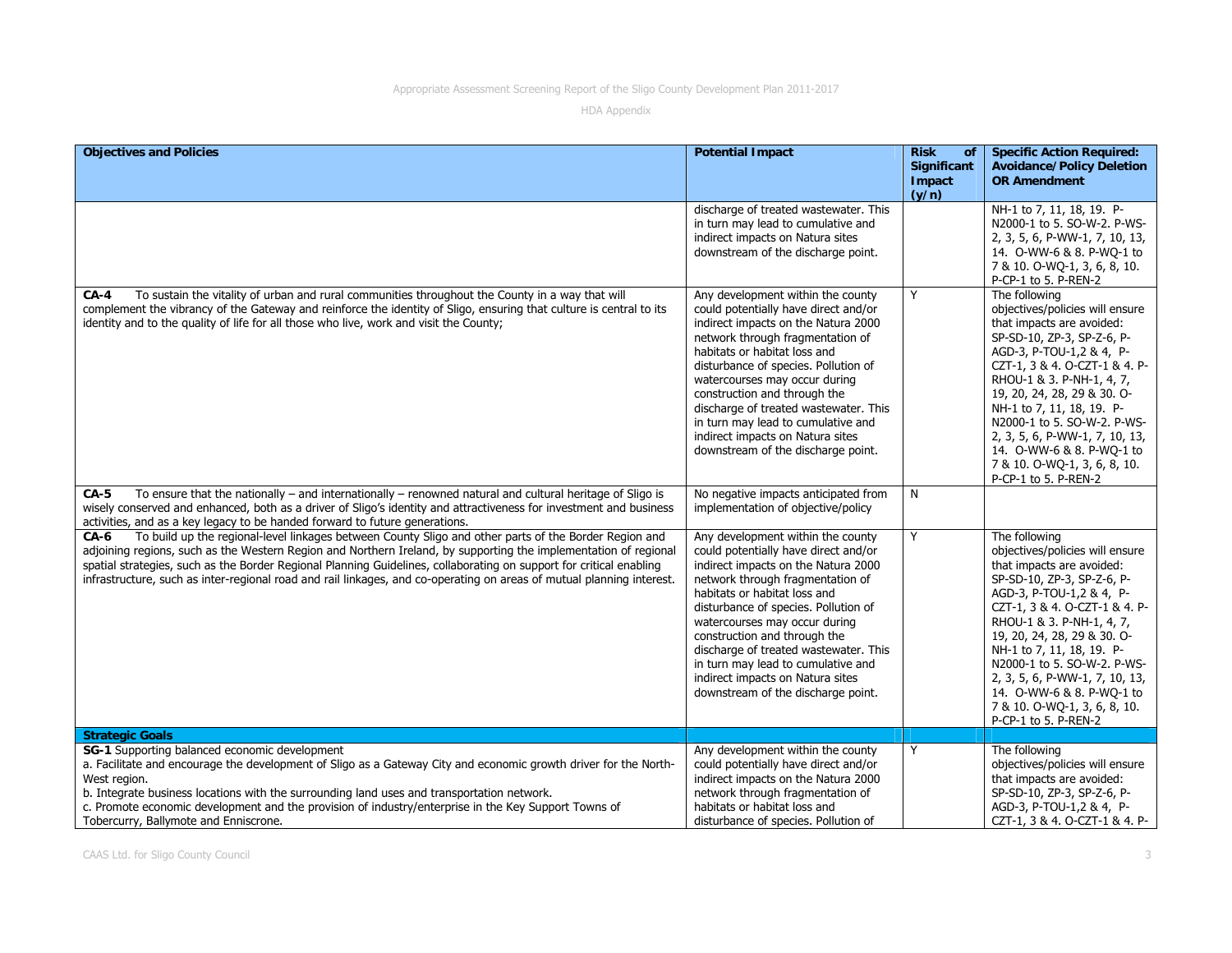| <b>Objectives and Policies</b>                                                                                                                                                                                                                                                                                                                                                                                                                                                                                                                                                                                                                                                                                                                                                                                                                                                                                                                                                                                                                                                                                                                                                                   | <b>Potential Impact</b>                                                                                                                                                                                                                                                                                                                                                                                                                                | <b>Risk</b><br><b>of</b>              | <b>Specific Action Required:</b>                                                                                                                                                                                                                                                                                                                                                                                        |
|--------------------------------------------------------------------------------------------------------------------------------------------------------------------------------------------------------------------------------------------------------------------------------------------------------------------------------------------------------------------------------------------------------------------------------------------------------------------------------------------------------------------------------------------------------------------------------------------------------------------------------------------------------------------------------------------------------------------------------------------------------------------------------------------------------------------------------------------------------------------------------------------------------------------------------------------------------------------------------------------------------------------------------------------------------------------------------------------------------------------------------------------------------------------------------------------------|--------------------------------------------------------------------------------------------------------------------------------------------------------------------------------------------------------------------------------------------------------------------------------------------------------------------------------------------------------------------------------------------------------------------------------------------------------|---------------------------------------|-------------------------------------------------------------------------------------------------------------------------------------------------------------------------------------------------------------------------------------------------------------------------------------------------------------------------------------------------------------------------------------------------------------------------|
|                                                                                                                                                                                                                                                                                                                                                                                                                                                                                                                                                                                                                                                                                                                                                                                                                                                                                                                                                                                                                                                                                                                                                                                                  |                                                                                                                                                                                                                                                                                                                                                                                                                                                        | <b>Significant</b><br>Impact<br>(y/n) | <b>Avoidance/Policy Deletion</b><br><b>OR Amendment</b>                                                                                                                                                                                                                                                                                                                                                                 |
| d. Promote rural/agricultural diversification, through the sustainable use of natural resources, e.g. tourism,<br>forestry, energy production.<br>e. Market and promote Sligo as an attractive place to live and work.<br>f. Involve Sligo Institute of Technology in the promotion of Sligo as a centre of third-level education and hence an<br>attractive place for investment.<br>g. Promote Sligo City and County as a suitable location for the relocation of state and/or semi-state bodies.<br>h. Work with the relevant providers of to ensure adequate infrastructure in terms of road, rail, aviation, energy<br>and broadband telecommunications.<br>i. Work in partnership with key organisations, such as the Industrial Development Authority and Enterprise Ireland,<br>whose remit it is to promote and/or secure economic development.<br>j. Facilitate and encourage the sustainable development of the creative and cultural industries as a driver of the<br>local economy.<br>k. Work with Fáilte Ireland, Sligo Marketing Forum and the County Development Board on the development of<br>niche cultural tourism initiatives as an economic growth driver for the County. | watercourses may occur during<br>construction and through the<br>discharge of treated wastewater. This<br>in turn may lead to cumulative and<br>indirect impacts on Natura sites<br>downstream of the discharge point.                                                                                                                                                                                                                                 |                                       | RHOU-1 & 3. P-NH-1, 4, 7,<br>19, 20, 24, 28, 29 & 30. O-<br>NH-1 to 7, 11, 18, 19. P-<br>N2000-1 to 5. SO-W-2. P-WS-<br>2, 3, 5, 6, P-WW-1, 7, 10, 13,<br>14. O-WW-6 & 8. P-WQ-1 to<br>7 & 10. O-WQ-1, 3, 6, 8, 10.<br>P-CP-1 to 5. P-REN-2                                                                                                                                                                             |
| SG-2. Carefully managing development patterns<br>a. Implement a clear spatial development strategy that maintains the distinctive landscape attributes of Sligo.<br>b. Promote a balanced settlement pattern in urban areas, while facilitating sustainable rural settlement.<br>c. Encourage, in the Sligo Subregion, a mix of land uses in villages with connections to efficient public<br>transportation systems, to reduce growth in car-based commuting patterns, to reduce inefficient use of energy and<br>resources and to promote social inclusion and more sustainable development patterns.<br>d. Encourage the location of new strategic economic developments in and around key urban centres in order to<br>strengthen the Gateway City and Key Support Towns.<br>e. Counteract tendencies towards extensive ribbon development and urban sprawl, particularly on the immediate<br>environs of Sligo City and Key Support Towns.<br>f. Strengthen existing rural communities, by ensuring that the planning system facilitates the housing needs of<br>persons with roots in, or links to rural areas, as provided for in the NSS, as well as local enterprise initiatives.       | Any development within the county<br>could potentially have direct and/or<br>indirect impacts on the Natura 2000<br>network through fragmentation of<br>habitats or habitat loss and<br>disturbance of species. Pollution of<br>watercourses may occur during<br>construction and through the<br>discharge of treated wastewater. This<br>in turn may lead to cumulative and<br>indirect impacts on Natura sites<br>downstream of the discharge point. | Y                                     | The following<br>objectives/policies will ensure<br>that impacts are avoided:<br>SP-SD-10, ZP-3, SP-Z-6, P-<br>AGD-3, P-TOU-1,2 & 4, P-<br>CZT-1, 3 & 4. O-CZT-1 & 4. P-<br>RHOU-1 & 3. P-NH-1, 4, 7,<br>19, 20, 24, 28, 29 & 30. O-<br>NH-1 to 7, 11, 18, 19. P-<br>N2000-1 to 5. SO-W-2. P-WS-<br>2, 3, 5, 6, P-WW-1, 7, 10, 13,<br>14. O-WW-6 & 8. P-WO-1 to<br>7 & 10. O-WQ-1, 3, 6, 8, 10.<br>P-CP-1 to 5. P-REN-2 |
| SG-3 Conserving environmental quality<br>a. Wisely conserve and manage the natural and cultural heritage of the County, including the character of the<br>landscape, views and prospects, and the environmental quality of the County.<br>b. Conserve the landscape character and ecological integrity of the coastal zone.<br>c. Enhance the physical environment of towns and villages through the Urban and Village Renewal Scheme and<br>other urban design initiatives.<br>d. Support applicants and potential applicants in ensuring that environmental and landscape matters are<br>considered in the initial stages of development proposals.<br>e. Protect and where necessary improve water quality within the County                                                                                                                                                                                                                                                                                                                                                                                                                                                                  | No negative impacts anticipated from<br>implementation of objective/policy                                                                                                                                                                                                                                                                                                                                                                             | N                                     |                                                                                                                                                                                                                                                                                                                                                                                                                         |
| SG-4 Driving urban renewal<br>a. Drive the process of regenerating derelict and under-used areas within the County's towns and villages.<br>b. Conserve the historic form and character of the towns and villages.<br>c. Promote Sligo City as the main retail and service centre, with support from Tobercurry, Ballymote, Enniscrone,<br>and promote Collooney and Grange as lower-tier retail/service centres.                                                                                                                                                                                                                                                                                                                                                                                                                                                                                                                                                                                                                                                                                                                                                                                | Any development within the county<br>could potentially have direct and/or<br>indirect impacts on the Natura 2000<br>network through fragmentation of<br>habitats or habitat loss and<br>disturbance of species. Pollution of<br>watercourses may occur during                                                                                                                                                                                          | Y                                     | The following<br>objectives/policies will ensure<br>that impacts are avoided:<br>SP-SD-10, ZP-3, SP-Z-6, P-<br>AGD-3, P-TOU-1,2 & 4, P-<br>CZT-1, 3 & 4. O-CZT-1 & 4. P-<br>RHOU-1 & 3. P-NH-1, 4, 7,                                                                                                                                                                                                                   |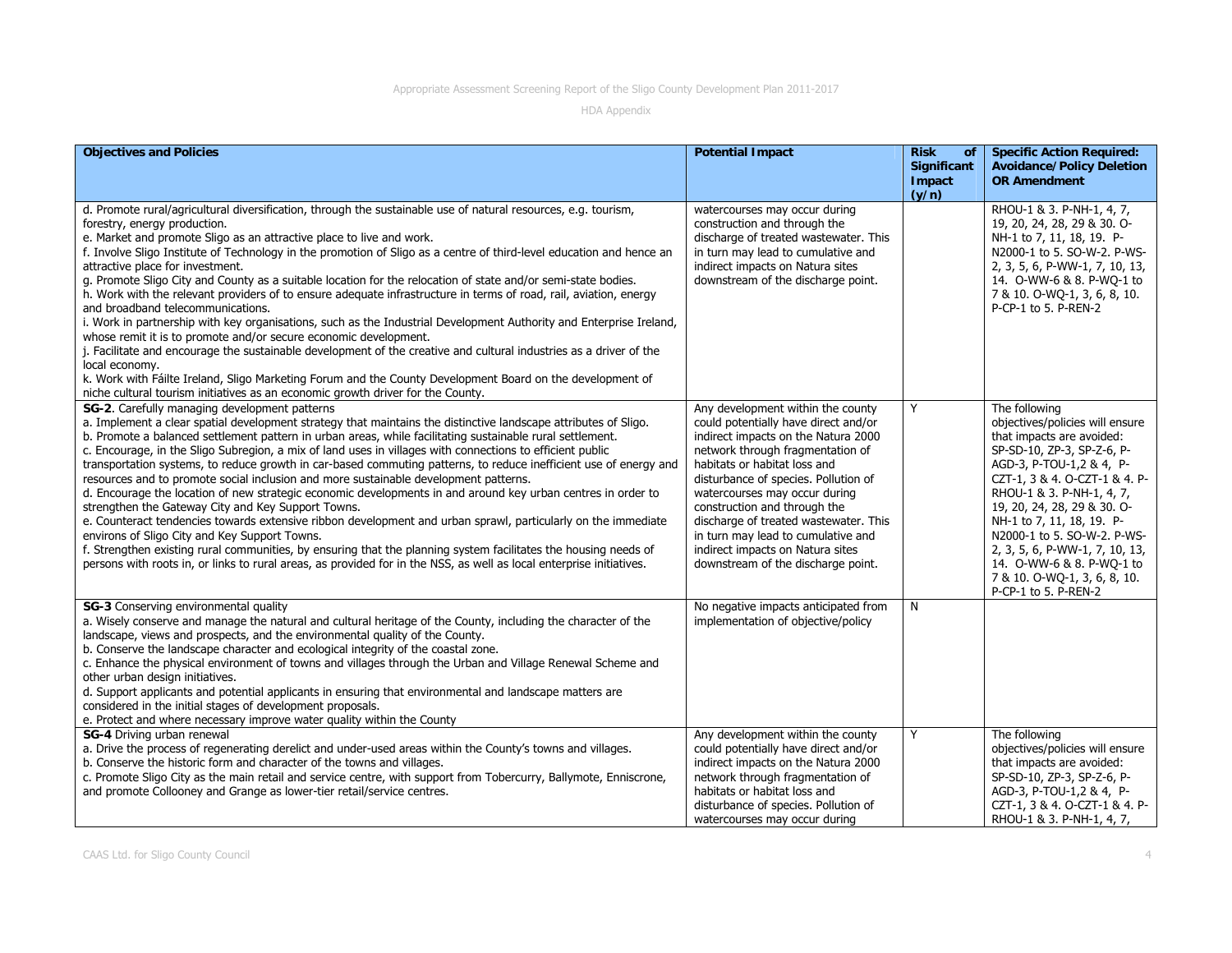HDA Appendix

| <b>Objectives and Policies</b>                                                                                                                                                                                                                                                                                                                                                                                                                                                                                                                                                                                                                                                                                                                                                                                                                                                                                                                                                                                                                                                                                                                                                                                                                                                                                                                                                                                                                                                                                                                                           | <b>Potential Impact</b>                                                                                                                                                                                                                                                                                                                                                                                                                                | <b>Risk</b><br>οf<br><b>Significant</b><br>Impact | <b>Specific Action Required:</b><br><b>Avoidance/Policy Deletion</b><br><b>OR Amendment</b>                                                                                                                                                                                                                                                                                                                             |
|--------------------------------------------------------------------------------------------------------------------------------------------------------------------------------------------------------------------------------------------------------------------------------------------------------------------------------------------------------------------------------------------------------------------------------------------------------------------------------------------------------------------------------------------------------------------------------------------------------------------------------------------------------------------------------------------------------------------------------------------------------------------------------------------------------------------------------------------------------------------------------------------------------------------------------------------------------------------------------------------------------------------------------------------------------------------------------------------------------------------------------------------------------------------------------------------------------------------------------------------------------------------------------------------------------------------------------------------------------------------------------------------------------------------------------------------------------------------------------------------------------------------------------------------------------------------------|--------------------------------------------------------------------------------------------------------------------------------------------------------------------------------------------------------------------------------------------------------------------------------------------------------------------------------------------------------------------------------------------------------------------------------------------------------|---------------------------------------------------|-------------------------------------------------------------------------------------------------------------------------------------------------------------------------------------------------------------------------------------------------------------------------------------------------------------------------------------------------------------------------------------------------------------------------|
|                                                                                                                                                                                                                                                                                                                                                                                                                                                                                                                                                                                                                                                                                                                                                                                                                                                                                                                                                                                                                                                                                                                                                                                                                                                                                                                                                                                                                                                                                                                                                                          | construction and through the<br>discharge of treated wastewater. This<br>in turn may lead to cumulative and<br>indirect impacts on Natura sites<br>downstream of the discharge point.                                                                                                                                                                                                                                                                  | (y/n)                                             | 19, 20, 24, 28, 29 & 30. O-<br>NH-1 to 7, 11, 18, 19. P-<br>N2000-1 to 5, SO-W-2, P-WS-<br>2, 3, 5, 6, P-WW-1, 7, 10, 13,<br>14. O-WW-6 & 8. P-WO-1 to<br>7 & 10. O-WQ-1, 3, 6, 8, 10.<br>P-CP-1 to 5. P-REN-2                                                                                                                                                                                                          |
| SG-5 Promoting effective transportation<br>a. Target, prioritise and promote investment in inter-city and inter-county road and rail connections, as a means of<br>realising the potential of Sligo as an important economic centre in the North-West.<br>b. Promote the development of settlements along existing and former railway lines, so as to facilitate future rail<br>initiatives in the County, with adequate reservations for park-and-ride facilities.<br>c. Integrate the public transportation system with a quality bus and rail service, alongside the promotion of cycle<br>and pedestrian facilities within and adjacent to existing settlements.<br>d. Encourage large employers, including public services (such as schools) to locate on sites close to village and<br>urban centres, where public transport can be provided more easily.<br>e. Promote 'commuter planning' for large employers in the County.<br>f. Promote the development of quality interchange facilities between road, rail, bus and bicycle in Sligo City Centre,<br>Key Support Towns and settlements along rail corridors.<br>g. Promote community transport services, in particular the Rural Transport Initiative, aimed at people who are<br>excluded, or who may become excluded because transport is not available.<br>h. Promote and support the development and use of Sligo Regional Airport so as to ensure a better level and<br>frequency of service and enhance Sligo's accessibility to tourists and businesses, both nationally and<br>internationally. $1$ | Any development within the county<br>could potentially have direct and/or<br>indirect impacts on the Natura 2000<br>network through fragmentation of<br>habitats or habitat loss and<br>disturbance of species. Pollution of<br>watercourses may occur during<br>construction and through the<br>discharge of treated wastewater. This<br>in turn may lead to cumulative and<br>indirect impacts on Natura sites<br>downstream of the discharge point. | Y                                                 | The following<br>objectives/policies will ensure<br>that impacts are avoided:<br>SP-SD-10, ZP-3, SP-Z-6, P-<br>AGD-3, P-TOU-1,2 & 4, P-<br>CZT-1, 3 & 4. O-CZT-1 & 4. P-<br>RHOU-1 & 3. P-NH-1, 4, 7,<br>19, 20, 24, 28, 29 & 30. O-<br>NH-1 to 7, 11, 18, 19. P-<br>N2000-1 to 5. SO-W-2. P-WS-<br>2, 3, 5, 6, P-WW-1, 7, 10, 13,<br>14. O-WW-6 & 8. P-WO-1 to<br>7 & 10. O-WQ-1, 3, 6, 8, 10.<br>P-CP-1 to 5. P-REN-2 |
| SG-6 Delivering improved infrastructure<br>a. Provide adequate water and sewerage capacity to accommodate the projected needs of the future population<br>ensuring the sustainable use of water resources.<br>b. Maximise the use of existing water, sewerage, electricity and telecommunications networks and support the<br>provision of broadband.<br>c. Promote the development of gas supply and alternative energy forms in County Sligo.<br>d. Encourage energy-efficient building, layout and design.<br>e. Implement the Connaught Regional Waste Management Plan 2006-2011 and successor documents and provide<br>the necessary waste management infrastructure.                                                                                                                                                                                                                                                                                                                                                                                                                                                                                                                                                                                                                                                                                                                                                                                                                                                                                               | Any development within the county<br>could potentially have direct and/or<br>indirect impacts on the Natura 2000<br>network through fragmentation of<br>habitats or habitat loss and<br>disturbance of species. Pollution of<br>watercourses may occur during<br>construction and through the<br>discharge of treated wastewater. This<br>in turn may lead to cumulative and                                                                           | Y                                                 | The following<br>objectives/policies will ensure<br>that impacts are avoided:<br>SP-SD-10, ZP-3, SP-Z-6, P-<br>AGD-3, P- P-NH-1, 4, 7, 19,<br>20, 24, 28, 29 & 30. O-NH-1<br>to 7, 11, 18, 19. SO-W-2. P-<br>WS-2, 3, 5, 6, P-WW-1, 7, 10,<br>13, 14. O-WW-6 & 8. P-WQ-1<br>to 7 & 10. O-WQ-1, 3, 8, 10.                                                                                                                |

<sup>1</sup> Further development and/or intensification of Sligo Airport may have to be accompanied by sufficient amounts of infrastructure and/or increases in the capacity of existing infrastructure - including supporting public and private transport and water infrastructure and services. Significant amounts of greenfield lands, may be required for any expansion with significant residual impacts likely on the landscape. Potential conflicts could arise between further development and/or intensification and ecology and additional amounts of greenhouse gas emissions, energy usage and noise emissions could be generated. Further development and/or intensification may be required to undergo Environmental Impact Assessment through which both the need for the proposed project and alternatives for providing for the need would have to be thoroughly examined.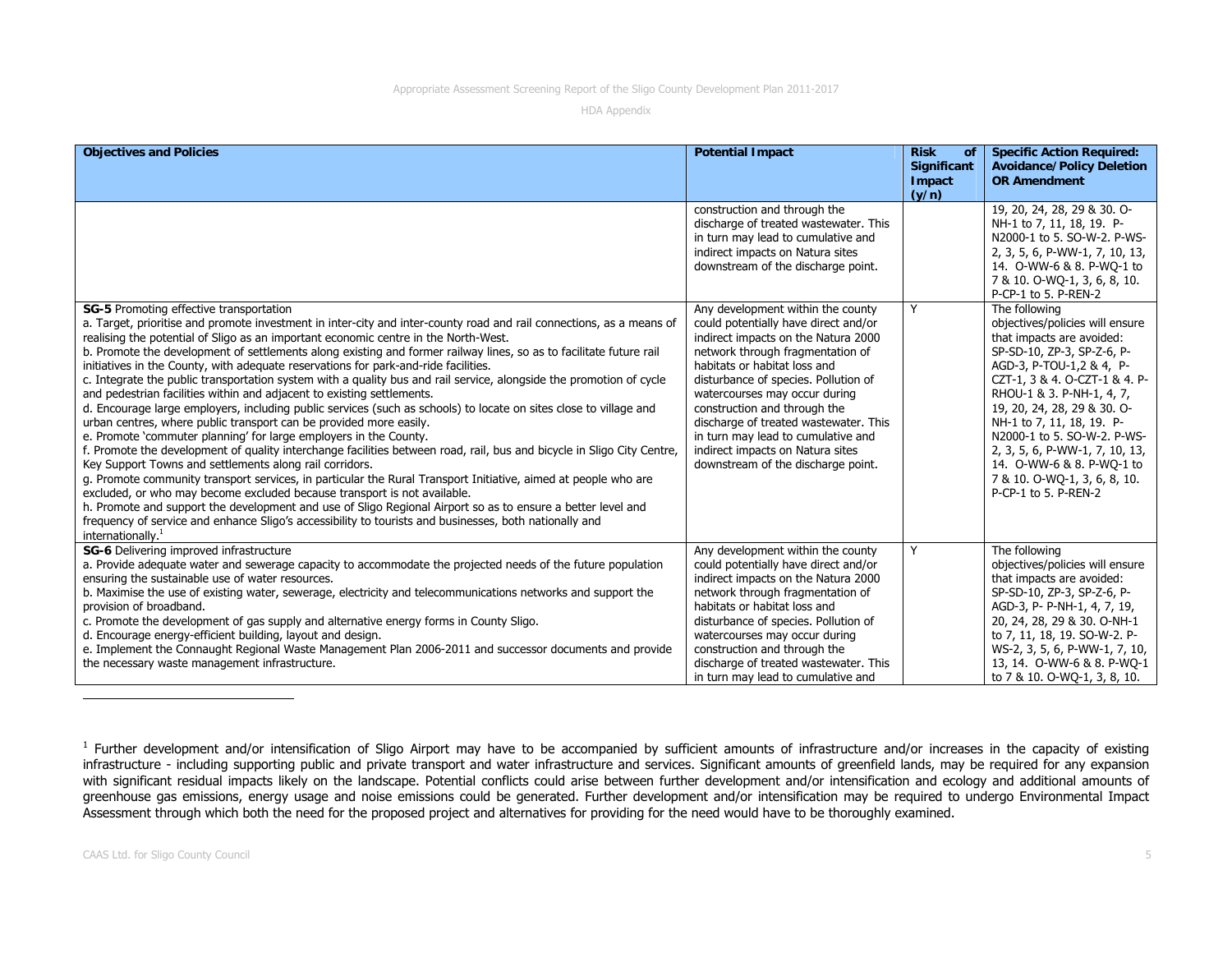| <b>Objectives and Policies</b>                                                                                                                                                                                                          | <b>Potential Impact</b>                                                                                                                         | <b>Risk</b><br>of<br><b>Significant</b><br>Impact<br>(y/n) | <b>Specific Action Required:</b><br><b>Avoidance/Policy Deletion</b><br><b>OR Amendment</b>                                                                                                                                                                       |
|-----------------------------------------------------------------------------------------------------------------------------------------------------------------------------------------------------------------------------------------|-------------------------------------------------------------------------------------------------------------------------------------------------|------------------------------------------------------------|-------------------------------------------------------------------------------------------------------------------------------------------------------------------------------------------------------------------------------------------------------------------|
|                                                                                                                                                                                                                                         | indirect impacts on Natura sites<br>downstream of the discharge point.                                                                          |                                                            | P-REN-2                                                                                                                                                                                                                                                           |
| <b>Strategic spatial development policies</b>                                                                                                                                                                                           |                                                                                                                                                 |                                                            |                                                                                                                                                                                                                                                                   |
| SP-SD-1Promote residential and employment growth in the Gateway City of Sligo.                                                                                                                                                          | Potential impacts from disturbance of<br>species, fragmentation of habitats,<br>habitat loss. Pollution of watercourses<br>during construction  | Y                                                          | The following<br>objectives/policies will ensure<br>that impacts are avoided<br>SP-Z-6, P-TOU-4, P-NH-1 & 4,<br>O-NH-1 to 7, O-NH-18, P-NH-<br>28,29 & 30, P-WW-1, P-WW-<br>7, P-WW-10, O-WW-8, P-WO-<br>1 to 6, 0-WQ-1,3,6,8 & 10                                |
| SP-SD-2 Support the ongoing development of the Atlantic Road Corridor, and the upgrading of road links to other<br>NSS Gateways, important urban centres and Northern Ireland.                                                          | Potential impacts from disturbance of<br>species, fragmentation of habitats,<br>habitat loss. Pollution of watercourses<br>during construction  | Y                                                          | The following<br>objectives/policies will ensure<br>that impacts are avoided<br>P-N2000-1 to 5                                                                                                                                                                    |
| SP-SD-3 Promote public transport by road and rail and support the reopening of the Western Rail Corridor.                                                                                                                               | Potential impacts from disturbance of<br>species, fragmentation of habitats,<br>habitat loss. Pollution of watercourses<br>during construction  | Y                                                          | The following<br>objectives/policies will ensure<br>that impacts are avoided<br>P-N2000-1 to 5, P-NH-1 & 4,<br>O-NH-1 to 7, O-NH-18 & 19,<br>P-NH-19,20,24,28,29 & 30, P-<br>WW-1, P-WW-7, P-WW-10, O-<br>WW-8, P-WQ-1 to 6, O-WQ-<br>1,3,6,8 & 10                |
| SP-SD-4 Seek co-ordination between residential/economic development and transport corridors and encourage<br>concentration of such development at locations that are optimally served by existing and planned road/rail<br>connections. | Potential impacts from disturbance of<br>species, fragmentation of habitats,<br>habitat loss. Pollution of watercourses<br>during construction  | Y                                                          | The following<br>objectives/policies will ensure<br>that impacts are avoided:<br>P-N2000-1 to 5, P-NH-1 & 4,<br>O-NH-1 to 7, O-NH-18 & 19,<br>P-NH-19,20,24,28,29 & 30, P-<br>WW-1, P-WW-7, P-WW-10, O-<br>WW-8, P-WQ-1 to 6, O-WQ-<br>1,3,6,8 & 10               |
| SP-SD-5 Outside the Gateway, direct growth into towns and villages and promote compact settlement forms.                                                                                                                                | Potential impacts from disturbance of<br>species, fragmentation of habitats,<br>habitat loss. Pollution of watercourses<br>during construction. | Y                                                          | The following<br>objectives/policies will ensure<br>that impacts are avoided:<br>SP-SD-10, ZP-3, SP-Z-6, P-<br>RHOU-1, 3, P-NH-1 & 4, O-<br>NH-1 to 7, P-NH-7 O-NH-11,<br>18 & 19, P-NH-19, 20, 24, 28,<br>29 & 30, SO-W-2, P-WW-1, P-<br>WW-7, P-WW-10, O-WW-6 & |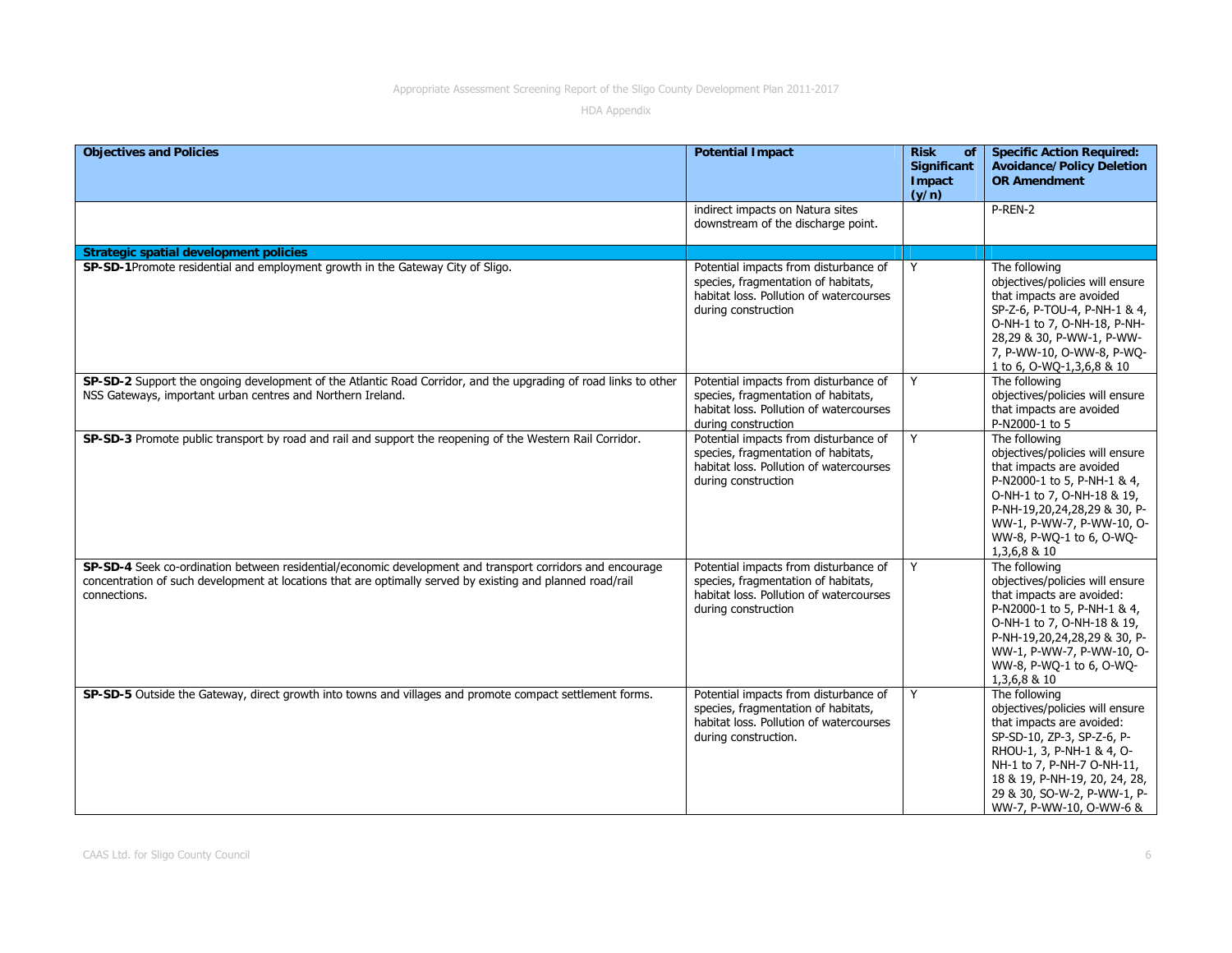| <b>Objectives and Policies</b>                                                                                                                                                                                                                                                                                                                                                                       | <b>Potential Impact</b>                                                                                                                                                                                                                                                                                    | <b>Risk</b><br><b>of</b><br>Significant<br>Impact<br>(y/n) | <b>Specific Action Required:</b><br><b>Avoidance/Policy Deletion</b><br><b>OR Amendment</b>                                                                                                                                                                                                                |
|------------------------------------------------------------------------------------------------------------------------------------------------------------------------------------------------------------------------------------------------------------------------------------------------------------------------------------------------------------------------------------------------------|------------------------------------------------------------------------------------------------------------------------------------------------------------------------------------------------------------------------------------------------------------------------------------------------------------|------------------------------------------------------------|------------------------------------------------------------------------------------------------------------------------------------------------------------------------------------------------------------------------------------------------------------------------------------------------------------|
|                                                                                                                                                                                                                                                                                                                                                                                                      |                                                                                                                                                                                                                                                                                                            |                                                            | 8, P-WQ-1 to 6, O-WQ-1,3,6,8<br>& 10                                                                                                                                                                                                                                                                       |
| SP-SD-6 Establish a system of buffer zones around settlements so as to restrict sprawl and the possible merging<br>of distinct settlement areas. These buffer zones will be determined by setting "Plan limits" as part of the<br>preparation of local area plans and mini-plans.                                                                                                                    | No negative impacts anticipated from<br>implementation of objective/policy                                                                                                                                                                                                                                 | N                                                          |                                                                                                                                                                                                                                                                                                            |
| SP-SD-7 Monitor and strictly control residential and commercial development in the Gateway Satellites/villages in<br>the Subregion.                                                                                                                                                                                                                                                                  | No negative impacts anticipated from<br>implementation of objective/policy                                                                                                                                                                                                                                 | N                                                          |                                                                                                                                                                                                                                                                                                            |
| SP-SD-8 Consolidate the three Key Support Towns of Ballymote (serving South Sligo), Enniscrone (serving West<br>Sligo) and Tobercurry (serving South-West Sligo) by providing them with an appropriate range of services<br>including social infrastructure, retail, office, commercial and enterprise facilities to enable them to serve their<br>respective rural catchments in an optimal manner. | Potential impacts from disturbance of<br>species, fragmentation of habitats,<br>habitat loss. Pollution of watercourses<br>during construction. (Killala Bay/Moy<br>Estuary SAC/SPA) Pollution of<br>watercourses/groundwater from<br>increased discharge from<br>WWTPs/septic tanks (Turloughmore<br>SAC) | Y                                                          | The following<br>objectives/policies will ensure<br>that impacts are avoided:<br>SP-SD-10, ZP-3, SP-Z-6, P-<br>RHOU-1 & 3, P-NH-1 & 4, O-<br>NH-1 to 7, P-NH-7, O-NH-11,<br>18 & 19, P-NH-19, 20, 24, 28,<br>29 & 30, SO-W-2, P-WW-1, 7,<br>10, 13 & 14, O-WW-6 & 8, P-<br>WQ-1 to 6, O-WQ-1,3,6,8 &<br>10 |
| SP-SD-9 Revitalise small villages through the promotion of limited development within their built-up areas (on<br>infill sites, vacant sites and backlands) in preference to continued ribbon development on the approach roads,<br>thereby ensuring the efficient use of public infrastructure and providing a suitable alternative to rural housing.                                               | Pollution of<br>watercourses/groundwater from<br>increased discharge from<br>WWTPs/septic tanks                                                                                                                                                                                                            | Y                                                          | The following<br>objectives/policies will ensure<br>that impacts are avoided:<br>SP-SD-10, ZP-3, SP-Z-6, P-<br>RHOU-1 & 3, P-NH-1 & 4, O-<br>NH-1 to 7, P-NH-7, O-NH-11,<br>18 & 19, P-NH-19, 20, 24, 28,<br>29 & 30, SO-W-2, P-WW-1, 7,<br>10, 13 & 14, O-WW-6 & 8, P-<br>WQ-1 to 6, O-WQ-1,3,6,8 &<br>10 |
| Carefully manage development patterns in rural areas and facilitate sustainable activities or<br><b>SP-SD-10</b><br>uses that help preserve the vitality of rural communities while protecting the environment and heritage of the<br>County.                                                                                                                                                        | No negative impacts anticipated from<br>implementation of objective/policy                                                                                                                                                                                                                                 | N                                                          |                                                                                                                                                                                                                                                                                                            |
| $SP-SD-11$<br>Ensure that sensitive coastal environments are generally maintained free from development<br>between settlements, except where there are proposals for significant public infrastructure (e.g. roads, piers,<br>marinas) or where significant public benefit may arise.                                                                                                                | Potential impacts from disturbance of<br>species, fragmentation of habitats,<br>habitat loss. Pollution of watercourses<br>during construction. Pollution of<br>watercourses from increased<br>discharge from WWTPs/septic tanks                                                                           | Y                                                          | The following<br>objectives/policies will ensure<br>that impacts are avoided:<br>SP-SD-10, ZP-3, SP-Z-6, P-<br>RHOU-1 & 3, P-NH-1 & 4, O-<br>NH-1 to 7, P-NH-7, O-NH-11,<br>18 & 19, P-NH-19, 20, 24, 28,<br>29 & 30, SO-W-2, P-WW-1, 7,<br>10, 13 & 14, O-WW-6 & 8, P-<br>WQ-1 to 6, O-WQ-1,3,6,8 &<br>10 |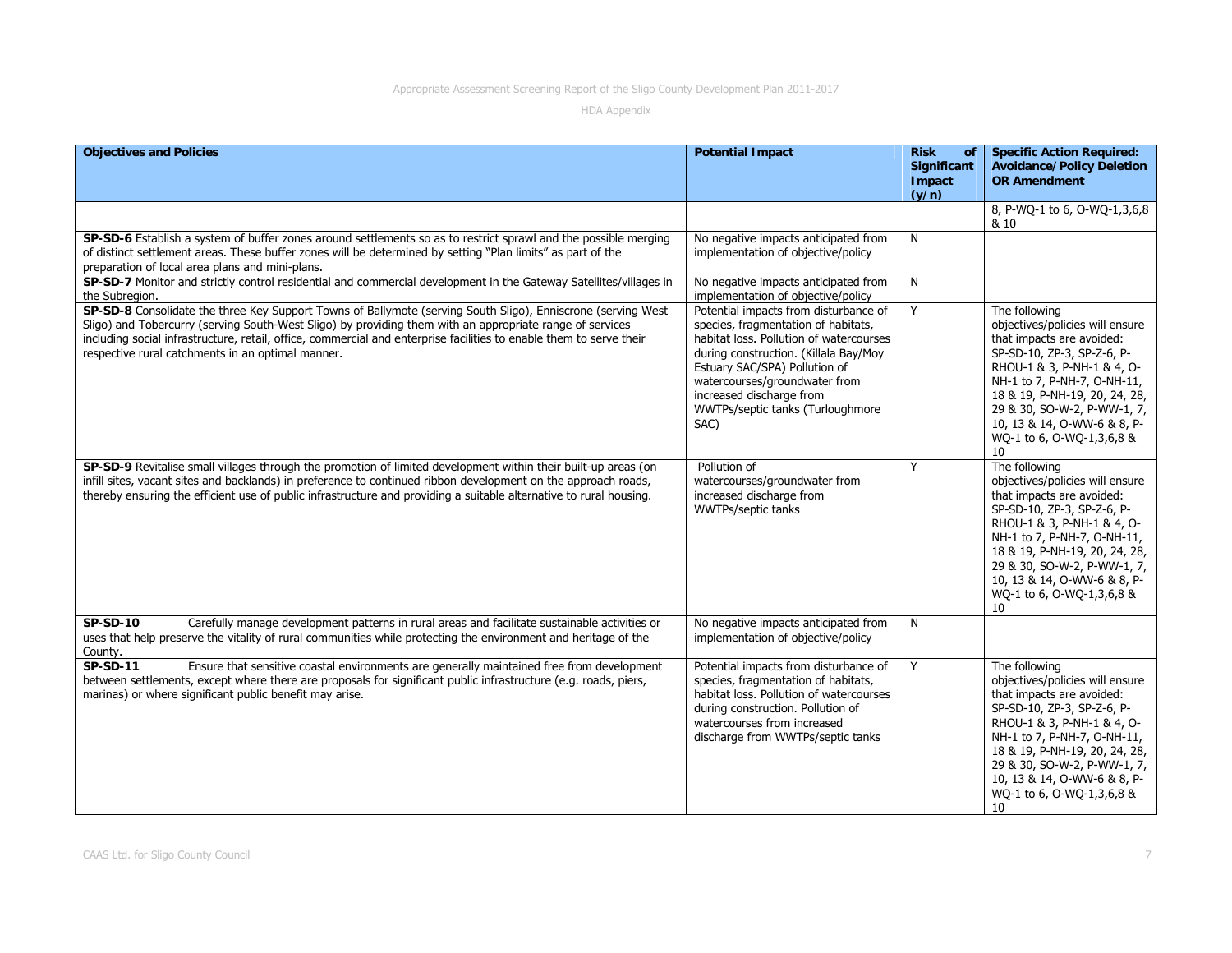| <b>Objectives and Policies</b>                                                                              | <b>Potential Impact</b>                                                                                                                                                                                                                                                                                                                                                                                                                                                                                                                                                                                                            | <b>Risk</b><br><b>of</b><br><b>Significant</b><br>Impact<br>(y/n) | <b>Specific Action Required:</b><br><b>Avoidance/Policy Deletion</b><br><b>OR Amendment</b>                                                                                                                                                                                                                                                                                                                             |
|-------------------------------------------------------------------------------------------------------------|------------------------------------------------------------------------------------------------------------------------------------------------------------------------------------------------------------------------------------------------------------------------------------------------------------------------------------------------------------------------------------------------------------------------------------------------------------------------------------------------------------------------------------------------------------------------------------------------------------------------------------|-------------------------------------------------------------------|-------------------------------------------------------------------------------------------------------------------------------------------------------------------------------------------------------------------------------------------------------------------------------------------------------------------------------------------------------------------------------------------------------------------------|
| <b>Strategic spatial development objectives</b>                                                             |                                                                                                                                                                                                                                                                                                                                                                                                                                                                                                                                                                                                                                    |                                                                   |                                                                                                                                                                                                                                                                                                                                                                                                                         |
| SO-SD-1 Review the existing local area plans for the Key Support Towns of Ballymote and Enniscrone by 2014. | A review of these LAPs may lead to<br>additional land being zoned and<br>subsequent development.<br>Development in Enniscrone may lead<br>to impacts on Killala Bay /Moy Estuary<br>SAC/SPA including potential impacts<br>from disturbance of species,<br>fragmentation of habitats, habitat<br>loss. Pollution of watercourses during<br>construction. Pollution of watercourses<br>from increased discharge from<br>WWTPs/septic tanks. WW from<br>Ballymote discharges to the Ballymote<br>stream, which is a tributary of the<br>Owenmore River, which flows into the<br>Templehouse and<br>Cloonadeigha Lough SAC. Increased | Y                                                                 | The following<br>objectives/policies will ensure<br>that impacts are avoided:<br>SP-SD-10, ZP-3, SP-Z-6, P-<br>AGD-3, P-TOU-1,2 & 4. P-<br>CZT-1, 3 & 4. O-CZT-1 & 4. P-<br>RHOU-1 & 3. P-NH-1, 4, 7,<br>19, 20, 24, 28, 29 & 30. O-<br>NH-1 to 7, 11, 18, 19. P-<br>N2000-1 to 5. SO-W-2. P-WS-<br>2, 3, 5, 6, P-WW-1, 7, 10, 13,<br>14. O-WW-6 & 8. P-WQ-1 to<br>7 & 10. O-WQ-1, 3, 6, 8, 10.<br>P-CP-1 to 5. P-REN-2 |
| SO-SD-2 Prepare a local area plan for the Key Support Town of Tobercurry by 2014.                           | development in Ballymote<br>Wastewater from Tobercurry is<br>discharged to the Tubbercurry River, a<br>tributary of the River Moy SAC.<br>Development in Tobercurry may<br>impact indirectly on this SAC through<br>pollution of the Tobercurry river.<br>Development as a result of<br>implementation of an LAP may result<br>in potential impacts from disturbance<br>of species, fragmentation of habitats,<br>habitat loss. Pollution of watercourses<br>from increased discharge from<br>WWTPs/septic tanks                                                                                                                   | Y                                                                 | The following<br>objectives/policies will ensure<br>that impacts are avoided:<br>SP-SD-10, ZP-3, SP-Z-6, P-<br>AGD-3, P-TOU-1,2 & 4. P-<br>RHOU-1 & 3. P-NH-1, 4, 7,<br>19, 20, 24, 28, 29 & 30. O-<br>NH-1 to 7, 11, 18, 19. P-<br>N2000-1 to 5. SO-W-2. P-WS-<br>2, 3, 5, 6, P-WW-1, 7, 10, 13,<br>14. O-WW-6 & 8. P-WQ-1 to<br>7 & 10. O-WQ-1, 3, 6, 8, 10.<br>P-CP-1 to 5. P-REN-2                                  |
| SO-SD-3 Review Strandhill Local Area Plan by 2012.                                                          | Strandhill is adjacent to the<br>Ballysadare Bay SAC/SPA and the<br>Cummeen Strand/Drumcliff Bay<br>SAC/SPA. Development as a result of<br>implementation of an LAP may result<br>in potential impacts from disturbance<br>of species, fragmentation of habitats,<br>habitat loss. Pollution of watercourses<br>from increased discharge from<br>WWTPs/septic tanks                                                                                                                                                                                                                                                                | Y                                                                 | The following<br>objectives/policies will ensure<br>that impacts are avoided:<br>SP-SD-10, ZP-3, SP-Z-6, P-<br>AGD-3, P-TOU-1,2 & 4. P-<br>CZT-1, 3 & 4. O-CZT-1 & 4. P-<br>RHOU-1 & 3. P-NH-1, 4, 7,<br>19, 20, 24, 28, 29 & 30. O-<br>NH-1 to 7, 11, 18, 19. P-<br>N2000-1 to 5. SO-W-2. P-WS-<br>2, 3, 5, 6, P-WW-1, 7, 10, 13,                                                                                      |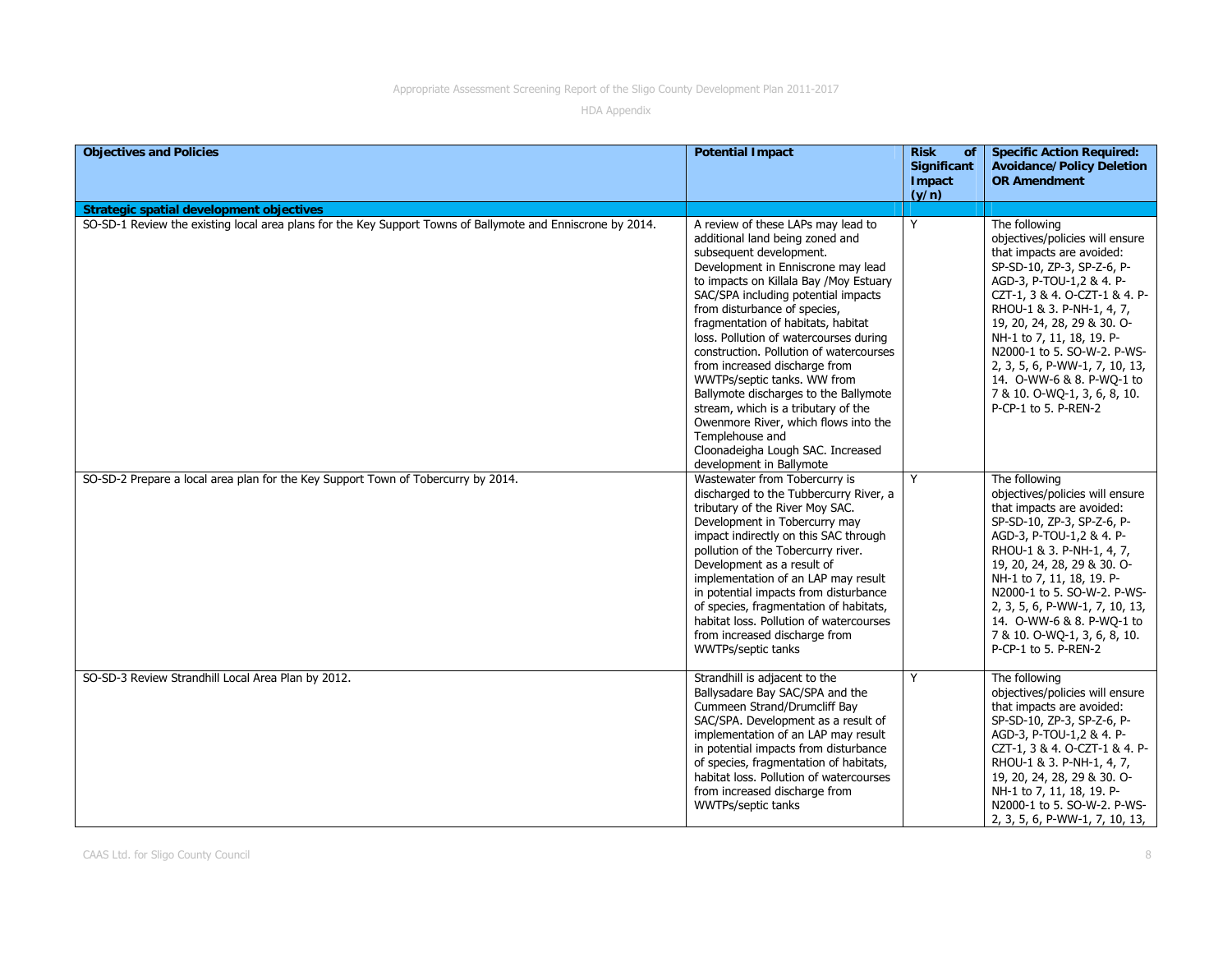| <b>Objectives and Policies</b>                                                                                                                                                                                 | <b>Potential Impact</b>                                                                                                                                                                                                                                                                                                                                                                                                                                | <b>Risk</b><br><b>of</b><br>Significant<br>Impact<br>(y/n) | <b>Specific Action Required:</b><br><b>Avoidance/Policy Deletion</b><br><b>OR Amendment</b><br>14. O-WW-6 & 8. P-WO-1 to                                                                                                                                                                                                                                                                                                |
|----------------------------------------------------------------------------------------------------------------------------------------------------------------------------------------------------------------|--------------------------------------------------------------------------------------------------------------------------------------------------------------------------------------------------------------------------------------------------------------------------------------------------------------------------------------------------------------------------------------------------------------------------------------------------------|------------------------------------------------------------|-------------------------------------------------------------------------------------------------------------------------------------------------------------------------------------------------------------------------------------------------------------------------------------------------------------------------------------------------------------------------------------------------------------------------|
|                                                                                                                                                                                                                |                                                                                                                                                                                                                                                                                                                                                                                                                                                        |                                                            | 7 & 10. O-WQ-1, 3, 6, 8, 10.<br>P-CP-1 to 5. P-REN-2                                                                                                                                                                                                                                                                                                                                                                    |
| SO-SD-4 Amend Charlestown-Bellaghy Local Area Plan following the adoption of this Plan, if required for<br>compliance with this development plan.                                                              | Charlestown-Bellaghy is located on the<br>River Moy SAC. Amendments to the<br>plan may result in development that<br>could lead to potential impacts from<br>disturbance of species, fragmentation<br>of habitats, habitat loss. Pollution of<br>watercourses from increased<br>discharge from WWTPs/septic tanks                                                                                                                                      | Y                                                          | The following<br>objectives/policies will ensure<br>that impacts are avoided:<br>SP-SD-10, ZP-3, SP-Z-6, P-<br>AGD-3, P-TOU-1,2 & 4. P-<br>RHOU-1 & 3. P-NH-1, 4, 7,<br>19, 20, 24, 28, 29 & 30. O-<br>NH-1 to 7, 11, 18, 19. P-<br>N2000-1 to 5. SO-W-2. P-WS-<br>2, 3, 5, 6, P-WW-1, 7, 10, 13,<br>14. O-WW-6 & 8. P-WO-1 to<br>7 & 10. O-WQ-1, 3, 6, 8, 10.<br>P-CP-1 to 5. P-REN-2                                  |
| SO-SD-5 Prepare a local area plan for any other area in the County that might come under significant<br>development pressure during the lifetime of this development plan.                                     | Development as a result of<br>implementation of an LAP may result<br>in potential impacts from disturbance<br>of species, fragmentation of habitats,<br>habitat loss. Pollution of watercourses<br>from increased discharge from<br>WWTPs/septic tanks                                                                                                                                                                                                 | Y                                                          | The following<br>objectives/policies will ensure<br>that impacts are avoided:<br>SP-SD-10, ZP-3, SP-Z-6, P-<br>AGD-3, P-TOU-1,2 & 4. P-<br>CZT-1, 3 & 4. O-CZT-1 & 4. P-<br>RHOU-1 & 3. P-NH-1, 4, 7,<br>19, 20, 24, 28, 29 & 30. O-<br>NH-1 to 7, 11, 18, 19. P-<br>N2000-1 to 5. SO-W-2. P-WS-<br>2, 3, 5, 6, P-WW-1, 7, 10, 13,<br>14. O-WW-6 & 8. P-WQ-1 to<br>7 & 10. O-WQ-1, 3, 6, 8, 10.<br>P-CP-1 to 5. P-REN-2 |
| <b>Strategic Settlement Policies</b>                                                                                                                                                                           |                                                                                                                                                                                                                                                                                                                                                                                                                                                        |                                                            |                                                                                                                                                                                                                                                                                                                                                                                                                         |
| SP-S-1 Recognising the role of the Gateway City of Sligo as a key driver of social and economic development in<br>the County and in the North-West, support its growth towards a population of 34,000 by 2017. | Any development within the county<br>could potentially have direct and/or<br>indirect impacts on the Natura 2000<br>network through fragmentation of<br>habitats or habitat loss and<br>disturbance of species. Pollution of<br>watercourses may occur during<br>construction and through the<br>discharge of treated wastewater. This<br>in turn may lead to cumulative and<br>indirect impacts on Natura sites<br>downstream of the discharge point. | Y                                                          | The following<br>objectives/policies will ensure<br>that impacts are avoided:<br>ZP-3, SP-Z-6, P-TOU-1,2 & 4.<br>P-CZT 4. P-NH-1, 4, 7, 19, 20,<br>24, 28, 29 & 30. O-NH-1 to 7,<br>11, 18, 19. P-N2000-1 to 5.<br>SO-W-2. P-WS-2, 3, 5, 6, P-<br>WW-1, 7, 10, 13, 14. O-WW-<br>6 & 8. P-WQ-1 to 6 & 10. O-<br>WQ-1, 3, 8, 10. P-CP-1 to 5,<br>P-REN-2                                                                  |
| SP-S-2 Encourage growth in the Gateway and Key Support Towns by applying a moratorium on multiple                                                                                                              | Any development within the county                                                                                                                                                                                                                                                                                                                                                                                                                      | Y                                                          | The following                                                                                                                                                                                                                                                                                                                                                                                                           |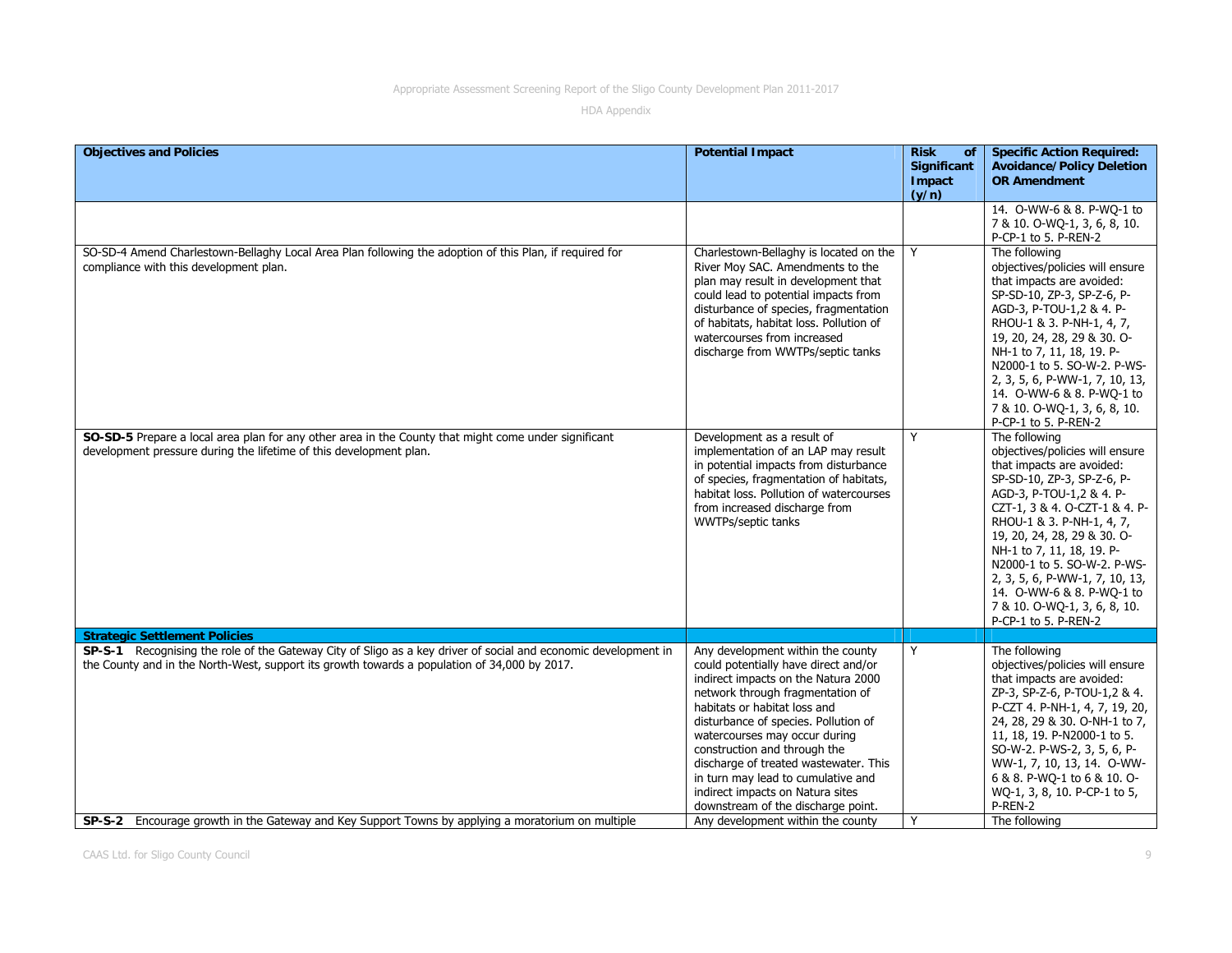| <b>Objectives and Policies</b>                                                                                                                                                                                                                                                                                                                                                                                                                                                                                                                                                                                                                        | <b>Potential Impact</b>                                                                                                                                                                                                                                                                                                                                                                                                                                | <b>Risk</b><br><b>of</b><br><b>Significant</b><br>Impact<br>(y/n) | <b>Specific Action Required:</b><br><b>Avoidance/Policy Deletion</b><br><b>OR Amendment</b>                                                                                                                                                                                                                                                                                                                             |
|-------------------------------------------------------------------------------------------------------------------------------------------------------------------------------------------------------------------------------------------------------------------------------------------------------------------------------------------------------------------------------------------------------------------------------------------------------------------------------------------------------------------------------------------------------------------------------------------------------------------------------------------------------|--------------------------------------------------------------------------------------------------------------------------------------------------------------------------------------------------------------------------------------------------------------------------------------------------------------------------------------------------------------------------------------------------------------------------------------------------------|-------------------------------------------------------------------|-------------------------------------------------------------------------------------------------------------------------------------------------------------------------------------------------------------------------------------------------------------------------------------------------------------------------------------------------------------------------------------------------------------------------|
| housing developments in the settlements listed in Schedule 3.X until the year 2013, when a review should be<br>undertaken based on new Census figures. The moratorium shall apply exclusively to multiple housing schemes and<br>should not affect infill development, renovations, replacements and subdivisions of existing units. Applications for<br>multiple residential development will not normally be permitted, except where they replace previously permitted<br>development (live permission only) consisting of the same or a higher number of units. The moratorium shall<br>exclude applications for social and special-needs housing. | could potentially have direct and/or<br>indirect impacts on the Natura 2000<br>network through fragmentation of<br>habitats or habitat loss and<br>disturbance of species. Pollution of<br>watercourses may occur during<br>construction and through the<br>discharge of treated wastewater. This<br>in turn may lead to cumulative and<br>indirect impacts on Natura sites<br>downstream of the discharge point.                                      |                                                                   | objectives/policies will ensure<br>that impacts are avoided:<br>SP-SD-10, ZP-3, SP-Z-6, P-<br>AGD-3, P-TOU-1,2 & 4. P-<br>CZT-1, 3 & 4. O-CZT-1 & 4. P-<br>RHOU-1 & 3. P-NH-1, 4, 7,<br>19, 20, 24, 28, 29 & 30. O-<br>NH-1 to 7, 11, 18, 19. P-<br>N2000-1 to 5. SO-W-2. P-WS-<br>2, 3, 5, 6, P-WW-1, 7, 10, 13,<br>14. 0-WW-6 & 8. P-WQ-1 to<br>7 & 10. O-WQ-1, 3, 6, 8, 10.<br>P-CP-1 to 5. P-REN-2                  |
| SP-S-3 Manage growth in the Gateway's principal and secondary satellites so as to ensure that the population in<br>these settlements does not exceed the levels set out in the Housing Strategy 2011-2017 (shown in Tables 3.N and<br>$3.0$ ).                                                                                                                                                                                                                                                                                                                                                                                                        | Any development within the county<br>could potentially have direct and/or<br>indirect impacts on the Natura 2000<br>network through fragmentation of<br>habitats or habitat loss and<br>disturbance of species. Pollution of<br>watercourses may occur during<br>construction and through the<br>discharge of treated wastewater. This<br>in turn may lead to cumulative and<br>indirect impacts on Natura sites<br>downstream of the discharge point. | Y                                                                 | The following<br>objectives/policies will ensure<br>that impacts are avoided:<br>SP-SD-10, ZP-3, SP-Z-6, P-<br>AGD-3, P-TOU-1,2 & 4. P-<br>CZT-1, 3 & 4. O-CZT-1 & 4. P-<br>RHOU-1 & 3. P-NH-1, 4, 7,<br>19, 20, 24, 28, 29 & 30. O-<br>NH-1 to 7, 11, 18, 19. P-<br>N2000-1 to 5. SO-W-2. P-WS-<br>2, 3, 5, 6, P-WW-1, 7, 10, 13,<br>14. O-WW-6 & 8. P-WQ-1 to<br>7 & 10. O-WQ-1, 3, 6, 8, 10.<br>P-CP-1 to 5. P-REN-2 |
| SP-S-4 Encourage population growth in the Key Support Towns of Ballymote, Enniscrone and Tobercurry to the<br>levels set out in the Housing Strategy 2011-2017 (shown in Table 3.P.)                                                                                                                                                                                                                                                                                                                                                                                                                                                                  | Any development within the county<br>could potentially have direct and/or<br>indirect impacts on the Natura 2000<br>network through fragmentation of<br>habitats or habitat loss and<br>disturbance of species. Pollution of<br>watercourses may occur during<br>construction and through the<br>discharge of treated wastewater. This<br>in turn may lead to cumulative and<br>indirect impacts on Natura sites<br>downstream of the discharge point. | Y                                                                 | The following<br>objectives/policies will ensure<br>that impacts are avoided:<br>SP-SD-10, ZP-3, SP-Z-6, P-<br>AGD-3, P-TOU-1,2 & 4. P-<br>CZT-1, 3 & 4. O-CZT-1 & 4. P-<br>RHOU-1 & 3. P-NH-1, 4, 7,<br>19, 20, 24, 28, 29 & 30. O-<br>NH-1 to 7, 11, 18, 19. P-<br>N2000-1 to 5. SO-W-2. P-WS-<br>2, 3, 5, 6, P-WW-1, 7, 10, 13,<br>14. O-WW-6 & 8. P-WQ-1 to<br>7 & 10. O-WQ-1, 3, 6, 8, 10.<br>P-CP-1 to 5. P-REN-2 |
| SP-S-5 Support and facilitate appropriate population growth in smaller settlements throughout the County, to<br>the levels set out in Table 3.Q, based on mini-plans, subject to availability of infrastructural capacity.                                                                                                                                                                                                                                                                                                                                                                                                                            | Any development within the county<br>could potentially have direct and/or<br>indirect impacts on the Natura 2000                                                                                                                                                                                                                                                                                                                                       | Y                                                                 | The following<br>objectives/policies will ensure<br>that impacts are avoided:                                                                                                                                                                                                                                                                                                                                           |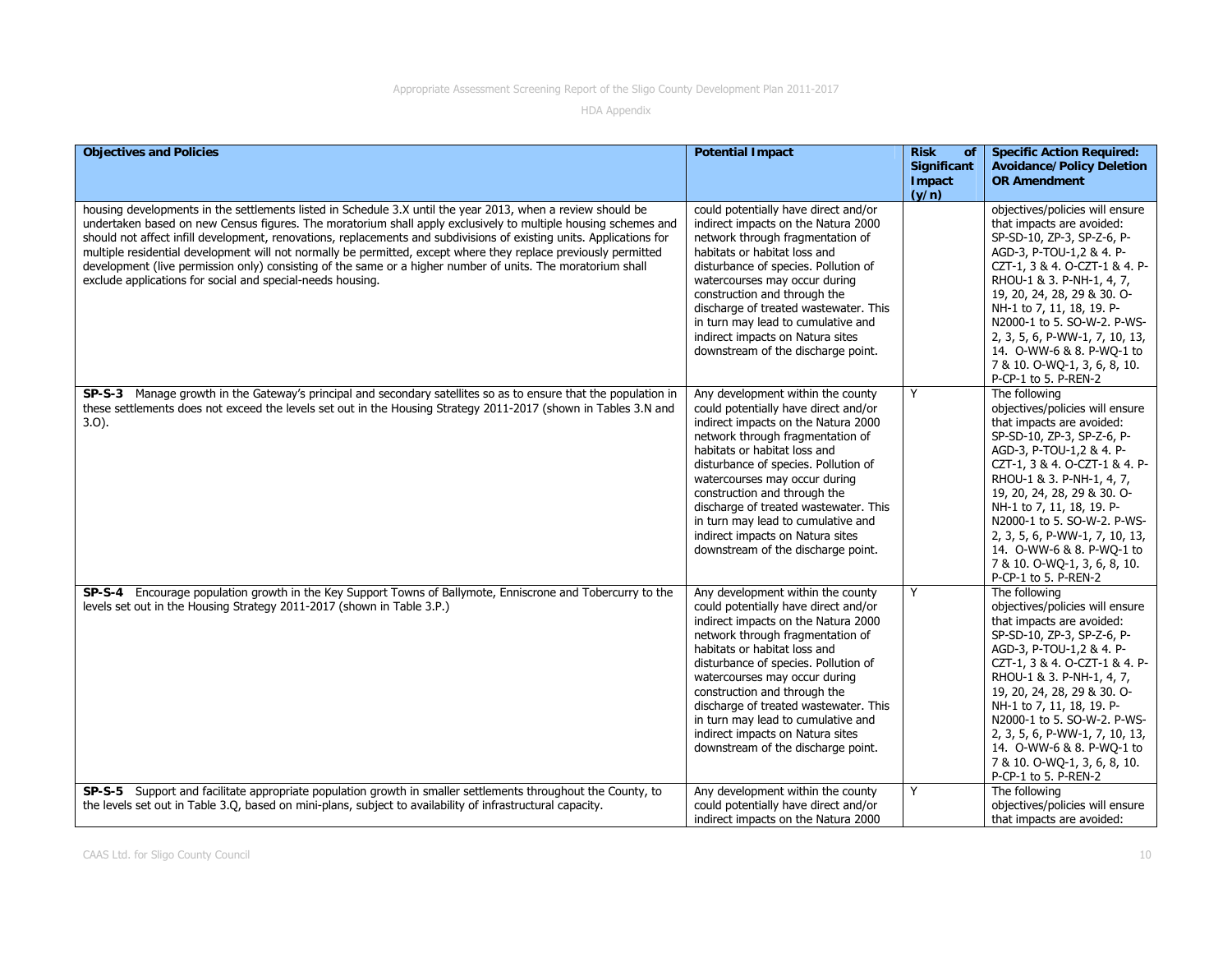| <b>Objectives and Policies</b>                                                                                                                                                                                                                                                                             | <b>Potential Impact</b>                                                                                                                                                                                                                                                                                                                                                                                                                                | <b>Risk</b><br><b>of</b>       | <b>Specific Action Required:</b>                                                                                                                                                                                                                                                                                                                                                                                        |
|------------------------------------------------------------------------------------------------------------------------------------------------------------------------------------------------------------------------------------------------------------------------------------------------------------|--------------------------------------------------------------------------------------------------------------------------------------------------------------------------------------------------------------------------------------------------------------------------------------------------------------------------------------------------------------------------------------------------------------------------------------------------------|--------------------------------|-------------------------------------------------------------------------------------------------------------------------------------------------------------------------------------------------------------------------------------------------------------------------------------------------------------------------------------------------------------------------------------------------------------------------|
|                                                                                                                                                                                                                                                                                                            |                                                                                                                                                                                                                                                                                                                                                                                                                                                        | Significant<br>Impact<br>(y/n) | <b>Avoidance/Policy Deletion</b><br><b>OR Amendment</b>                                                                                                                                                                                                                                                                                                                                                                 |
|                                                                                                                                                                                                                                                                                                            | network through fragmentation of<br>habitats or habitat loss and<br>disturbance of species. Pollution of<br>watercourses may occur during<br>construction and through the<br>discharge of treated wastewater. This<br>in turn may lead to cumulative and<br>indirect impacts on Natura sites<br>downstream of the discharge point.                                                                                                                     |                                | SP-SD-10, ZP-3, SP-Z-6, P-<br>AGD-3, P-TOU-1,2 & 4. P-<br>CZT-1, 3 & 4. O-CZT-1 & 4. P-<br>RHOU-1 & 3. P-NH-1, 4, 7,<br>19, 20, 24, 28, 29 & 30. O-<br>NH-1 to 7, 11, 18, 19. P-<br>N2000-1 to 5. SO-W-2. P-WS-<br>2, 3, 5, 6, P-WW-1, 7, 10, 13,<br>14. O-WW-6 & 8. P-WQ-1 to<br>7 & 10. O-WQ-1, 3, 6, 8, 10.<br>P-CP-1 to 5. P-REN-2                                                                                  |
| SP-S-6 In settlements for which no mini-plans are available, facilitate small-scale residential growth of maximum<br>10% of existing development, subject to availability of infrastructural capacity.                                                                                                     | Any development within the county<br>could potentially have direct and/or<br>indirect impacts on the Natura 2000<br>network through fragmentation of<br>habitats or habitat loss and<br>disturbance of species. Pollution of<br>watercourses may occur during<br>construction and through the<br>discharge of treated wastewater. This<br>in turn may lead to cumulative and<br>indirect impacts on Natura sites<br>downstream of the discharge point. | Y                              | The following<br>objectives/policies will ensure<br>that impacts are avoided:<br>SP-SD-10, ZP-3, SP-Z-6, P-<br>AGD-3, P-TOU-1,2 & 4. P-<br>CZT-1, 3 & 4. O-CZT-1 & 4. P-<br>RHOU-1 & 3. P-NH-1, 4, 7,<br>19, 20, 24, 28, 29 & 30. O-<br>NH-1 to 7, 11, 18, 19. P-<br>N2000-1 to 5. SO-W-2. P-WS-<br>2, 3, 5, 6, P-WW-1, 7, 10, 13,<br>14. O-WW-6 & 8. P-WQ-1 to<br>7 & 10. O-WQ-1, 3, 6, 8, 10.<br>P-CP-1 to 5. P-REN-2 |
| SP-S-7 In order to ensure that development takes place in accordance with the Settlement and Housing<br>Strategies, cumulated permitted residential development, if occupied, should not lead to more than 10% excess in<br>the allocated population for each settlement during the lifetime of this Plan. | Any development within the county<br>could potentially have direct and/or<br>indirect impacts on the Natura 2000<br>network through fragmentation of<br>habitats or habitat loss and<br>disturbance of species. Pollution of<br>watercourses may occur during<br>construction and through the<br>discharge of treated wastewater. This<br>in turn may lead to cumulative and<br>indirect impacts on Natura sites<br>downstream of the discharge point. | Y                              | The following<br>objectives/policies will ensure<br>that impacts are avoided:<br>SP-SD-10, ZP-3, SP-Z-6, P-<br>AGD-3, P-TOU-1,2 & 4. P-<br>CZT-1, 3 & 4. O-CZT-1 & 4. P-<br>RHOU-1 & 3. P-NH-1, 4, 7,<br>19, 20, 24, 28, 29 & 30. O-<br>NH-1 to 7, 11, 18, 19. P-<br>N2000-1 to 5. SO-W-2. P-WS-<br>2, 3, 5, 6, P-WW-1, 7, 10, 13,<br>14. O-WW-6 & 8. P-WQ-1 to<br>7 & 10. O-WQ-1, 3, 6, 8, 10.<br>P-CP-1 to 5. P-REN-2 |
| <b>Strategic Settlement Policies</b>                                                                                                                                                                                                                                                                       |                                                                                                                                                                                                                                                                                                                                                                                                                                                        |                                |                                                                                                                                                                                                                                                                                                                                                                                                                         |
| SO-S-1 Implement a system of monitoring residential vacancy in all settlements, and particularly in those<br>subject to a moratorium on new residential development.                                                                                                                                       | No negative impacts anticipated from<br>implementation of objective/policy                                                                                                                                                                                                                                                                                                                                                                             | N                              |                                                                                                                                                                                                                                                                                                                                                                                                                         |
| SO-S-2 Review the moratorium on residential development in 2013 as part of the Manager's Progress Report on<br>the implementation of the CDP objectives, in accordance with the plan-monitor-manage approach stated in this                                                                                | No negative impacts anticipated from<br>implementation of objective/policy                                                                                                                                                                                                                                                                                                                                                                             | N                              |                                                                                                                                                                                                                                                                                                                                                                                                                         |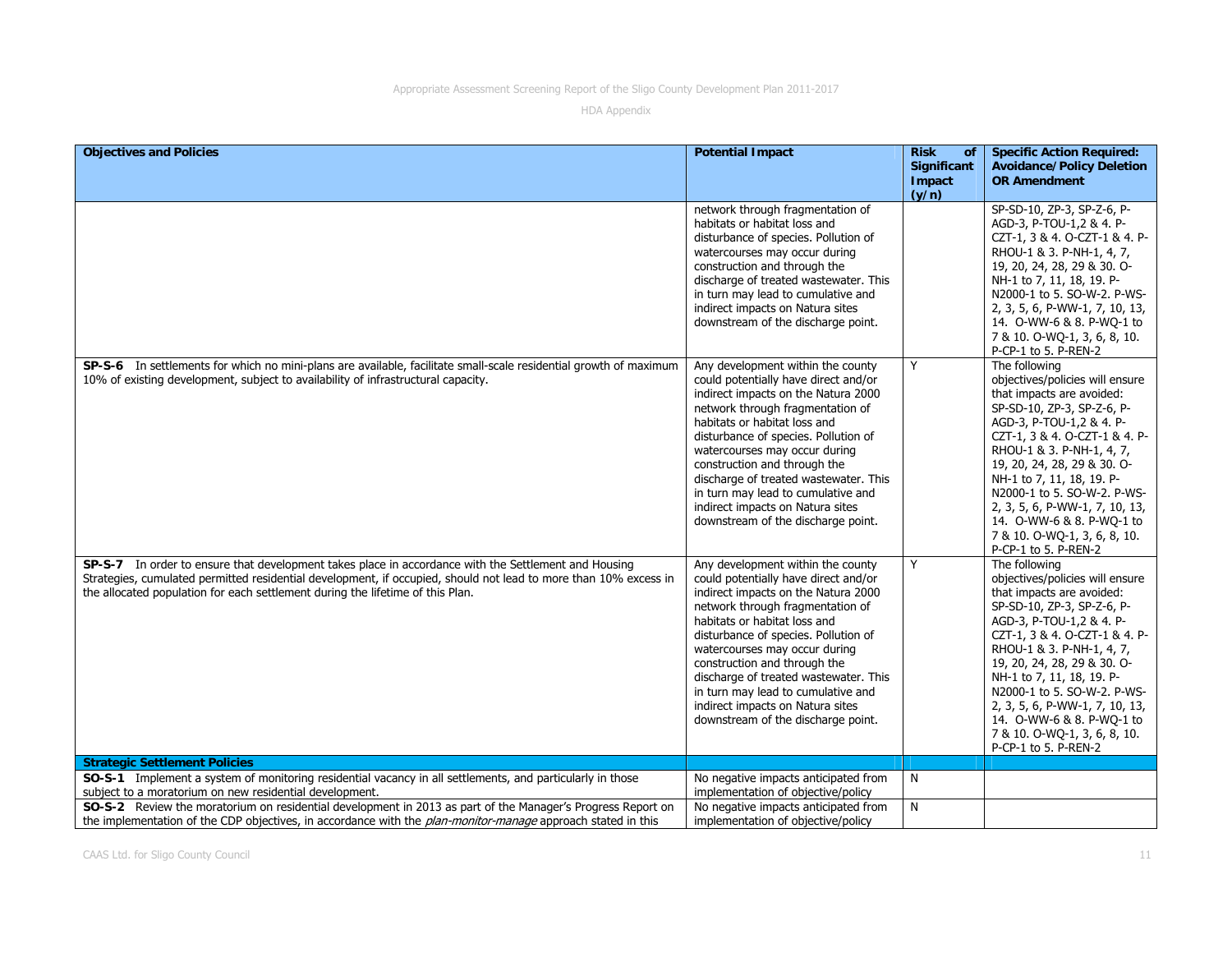| <b>Objectives and Policies</b>                                                                                                                                                                                                | <b>Potential Impact</b>                                                                                                                                                                                                                                                                                                                                                                                | <b>Risk</b><br>of<br>Significant<br>Impact<br>(y/n) | <b>Specific Action Required:</b><br><b>Avoidance/Policy Deletion</b><br><b>OR Amendment</b>                                                                                                                                                                                                                |
|-------------------------------------------------------------------------------------------------------------------------------------------------------------------------------------------------------------------------------|--------------------------------------------------------------------------------------------------------------------------------------------------------------------------------------------------------------------------------------------------------------------------------------------------------------------------------------------------------------------------------------------------------|-----------------------------------------------------|------------------------------------------------------------------------------------------------------------------------------------------------------------------------------------------------------------------------------------------------------------------------------------------------------------|
| Plan.                                                                                                                                                                                                                         |                                                                                                                                                                                                                                                                                                                                                                                                        |                                                     |                                                                                                                                                                                                                                                                                                            |
| <b>Zoning principles</b><br>The approach to zoning is based on the following Zoning Principles:                                                                                                                               |                                                                                                                                                                                                                                                                                                                                                                                                        |                                                     |                                                                                                                                                                                                                                                                                                            |
| the requirement to reserve land for residential development in accordance with the preferred population<br>$ZP-1$<br>growth scenario, the Core Strategy, the Settlement Structure and the Draft RPG recommendations;          | Potential impacts from disturbance of<br>species, fragmentation of habitats and<br>habitat loss if land is reserved for<br>development within or adjacent to<br>Natura site/s. Pollution of<br>watercourses during construction.<br>Pollution of watercourses from<br>increased discharge from<br>WWTPs/septic tanks if discharge is<br>directly to a surface/ground water<br>sensitive Natura site/s. | Y                                                   | The following<br>objectives/policies will ensure<br>that impacts are avoided:<br>SP-SD-10, ZP-3, SP-Z-6, P-<br>RHOU-1 & 3, P-NH-1 & 4, O-<br>NH-1 to 7, P-NH-7, O-NH-11,<br>18 & 19, P-NH-19, 20, 24, 28,<br>29 & 30, SO-W-2, P-WW-1, 7,<br>10, 13 & 14, O-WW-6 & 8, P-<br>WQ-1 to 6, O-WQ-1,3,6,8 &<br>10 |
| the need to provide suitably-located lands for a variety of uses, including commercial, enterprise,<br>$ZP-2$<br>community facilities, open space, sports and recreation amenities to serve and complement residential uses;. | Potential impacts from disturbance of<br>species, fragmentation of habitats and<br>habitat loss if land developed within or<br>adjacent to Natura site/s. Pollution of<br>watercourses during construction.<br>Pollution of watercourses from<br>increased discharge from<br>WWTPs/septic tanks if discharge is<br>directly to a surface/ground water<br>sensitive Natura site/s.                      | Y                                                   | The following<br>objectives/policies will ensure<br>that impacts are avoided:<br>SP-SD-10, ZP-3, SP-Z-6, P-<br>RHOU-1 & 3, P-NH-1 & 4, O-<br>NH-1 to 7, P-NH-7, O-NH-11,<br>18 & 19, P-NH-19, 20, 24, 28,<br>29 & 30, SO-W-2, P-WW-1, 7,<br>10, 13 & 14, O-WW-6 & 8, P-<br>WQ-1 to 6, O-WQ-1,3,6,8 &<br>10 |
| the core aim of protecting the environment, landscape setting and heritage in and around settlements<br>$ZP-3$                                                                                                                | No negative impacts anticipated from<br>implementation of objective/policy                                                                                                                                                                                                                                                                                                                             | N                                                   |                                                                                                                                                                                                                                                                                                            |
| the goal of consolidating Sligo settlements<br>$ZP-4$                                                                                                                                                                         | Potential impacts from disturbance of<br>species, fragmentation of habitats and<br>habitat loss if land developed within or<br>adjacent to Natura site/s. Pollution of<br>watercourses during construction.<br>Pollution of watercourses from<br>increased discharge from<br>WWTPs/septic tanks if discharge is<br>directly to a surface/ground water<br>sensitive Natura site/s.                      | Y                                                   | The following<br>objectives/policies will ensure<br>that impacts are avoided:<br>SP-SD-10, ZP-3, SP-Z-6, P-<br>RHOU-1 & 3, P-NH-1 & 4, O-<br>NH-1 to 7, P-NH-7, O-NH-11,<br>18 & 19, P-NH-19, 20, 24, 28,<br>29 & 30, SO-W-2, P-WW-1, 7,<br>10, 13 & 14, O-WW-6 & 8, P-<br>WQ-1 to 6, O-WQ-1,3,6,8 &<br>10 |
| the principle of sequential development<br>$ZP-5$                                                                                                                                                                             | No negative impacts anticipated from<br>implementation of objective/policy                                                                                                                                                                                                                                                                                                                             | N                                                   |                                                                                                                                                                                                                                                                                                            |
| <b>Strategic Zoning Policies</b>                                                                                                                                                                                              |                                                                                                                                                                                                                                                                                                                                                                                                        |                                                     |                                                                                                                                                                                                                                                                                                            |
| Use zoning to promote the sustainable development of compact, liveable, pedestrian-friendly<br>$SP-Z-1$                                                                                                                       | No negative impacts anticipated from                                                                                                                                                                                                                                                                                                                                                                   | N                                                   |                                                                                                                                                                                                                                                                                                            |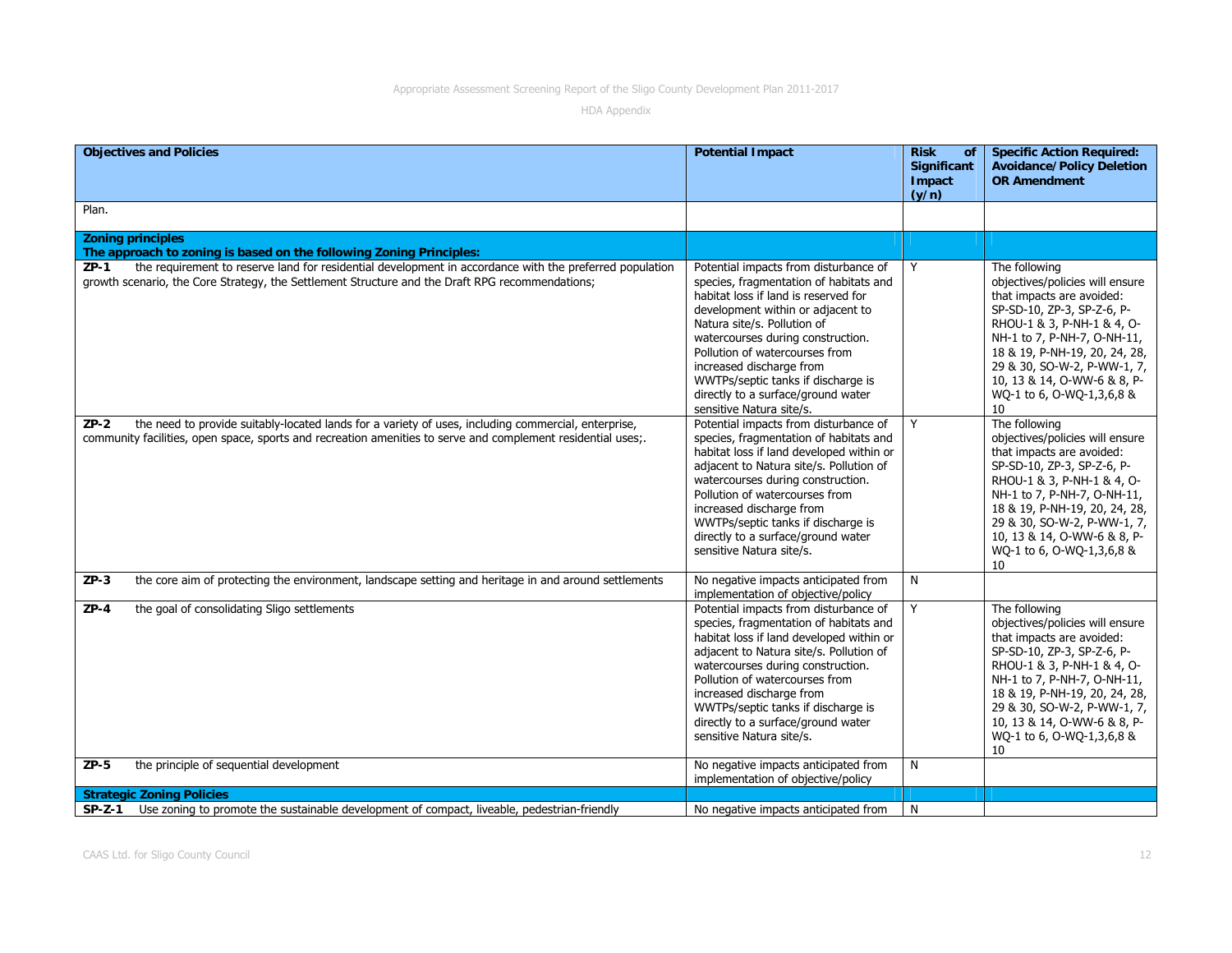| <b>Objectives and Policies</b>                                                                                                                                                                                                                                                                                                                                                                                                                                                      | <b>Potential Impact</b>                                                                                                                                                                                                                                                                                                                                                                            | <b>Risk</b><br>of<br>Significant<br>Impact<br>(y/n) | <b>Specific Action Required:</b><br><b>Avoidance/Policy Deletion</b><br><b>OR Amendment</b>                                                                                                                                                                                                                                                                                                                             |
|-------------------------------------------------------------------------------------------------------------------------------------------------------------------------------------------------------------------------------------------------------------------------------------------------------------------------------------------------------------------------------------------------------------------------------------------------------------------------------------|----------------------------------------------------------------------------------------------------------------------------------------------------------------------------------------------------------------------------------------------------------------------------------------------------------------------------------------------------------------------------------------------------|-----------------------------------------------------|-------------------------------------------------------------------------------------------------------------------------------------------------------------------------------------------------------------------------------------------------------------------------------------------------------------------------------------------------------------------------------------------------------------------------|
| settlements, with a defined commercial/retail core and an adequate economic basis. No lands shall be zoned for<br>development in isolation, outside the development limits of settlements.                                                                                                                                                                                                                                                                                          | implementation of objective/policy                                                                                                                                                                                                                                                                                                                                                                 |                                                     |                                                                                                                                                                                                                                                                                                                                                                                                                         |
| SP-Z-2 Ensure that sufficient land is available for a wide range of non-residential uses at appropriate locations in<br>order to achieve balanced development of the County as a whole.                                                                                                                                                                                                                                                                                             | No negative impacts anticipated from<br>implementation of objective/policy                                                                                                                                                                                                                                                                                                                         | N                                                   |                                                                                                                                                                                                                                                                                                                                                                                                                         |
| SP-Z-3 Ensure that the amount of land zoned for residential uses is consistent with the requirements of the<br>Settlement and Housing Strategies and the provisions of the (Draft) Border Regional Planning Guidelines. Land<br>proposed for zoning in excess of requirements, if any, shall be included in a strategic reserve for potential<br>development after the lifetime of this Plan, in accordance with the Settlement and Housing Strategy in operation at<br>that stage. | No negative impacts anticipated from<br>implementation of objective/policy                                                                                                                                                                                                                                                                                                                         | N                                                   |                                                                                                                                                                                                                                                                                                                                                                                                                         |
| SP-Z-4 Facilitate mixes of uses appropriate for each area, with a view to reducing the need to travel by car<br>between home, work/school and local facilities.                                                                                                                                                                                                                                                                                                                     | No negative impacts anticipated from<br>implementation of objective/policy                                                                                                                                                                                                                                                                                                                         | N                                                   |                                                                                                                                                                                                                                                                                                                                                                                                                         |
| SP-Z-5 Prioritise the redevelopment of under-utilised and brownfield lands over greenfield, particularly in the<br>Key Support Towns and Gateway Satellites, thus increasing the efficient use of essential infrastructure.                                                                                                                                                                                                                                                         | No negative impacts anticipated from<br>implementation of objective/policy                                                                                                                                                                                                                                                                                                                         | N                                                   |                                                                                                                                                                                                                                                                                                                                                                                                                         |
| SP-Z-6 Protect designated nature conservation sites, landscape, archaeology, valuable natural amenity areas,<br>water and natural resources through appropriate zoning designations, while allowing for the possible further<br>expansion of settlements in the long-term.                                                                                                                                                                                                          | No negative impacts anticipated from<br>implementation of objective/policy                                                                                                                                                                                                                                                                                                                         | N                                                   |                                                                                                                                                                                                                                                                                                                                                                                                                         |
| SP-Z-7 Make adequate land reservations for the development of future infrastructural projects.                                                                                                                                                                                                                                                                                                                                                                                      | No negative impacts anticipated from<br>implementation of objective/policy                                                                                                                                                                                                                                                                                                                         | N                                                   |                                                                                                                                                                                                                                                                                                                                                                                                                         |
| SP-Z-8 Provide a clear demarcation between settlement built-up areas and the surrounding countryside through<br>appropriate zoning objectives, development limits and plan limits.                                                                                                                                                                                                                                                                                                  | No negative impacts anticipated from<br>implementation of objective/policy                                                                                                                                                                                                                                                                                                                         | N                                                   |                                                                                                                                                                                                                                                                                                                                                                                                                         |
| Strategic economic development policies                                                                                                                                                                                                                                                                                                                                                                                                                                             |                                                                                                                                                                                                                                                                                                                                                                                                    |                                                     |                                                                                                                                                                                                                                                                                                                                                                                                                         |
| SP-ED-1 Ensure that sufficient and suitable land is reserved for new enterprise development at key locations<br>throughout the County, particularly in the Key Support Towns of Tobercurry, Ballymote and Enniscrone, and<br>promote these towns as secondary employment centres, after Sligo City.                                                                                                                                                                                 | Potential impacts from disturbance of<br>species, fragmentation of habitats and<br>habitat loss if land developed within or<br>adjacent to Natura site/s. Pollution of<br>watercourses during construction.<br>Pollution of watercourses from<br>increased discharge from<br>WWTPs/septic tanks if discharge is<br>directly or indirectly to a<br>surface/ground water sensitive Natura<br>site/s. | Y                                                   | The following<br>objectives/policies will ensure<br>that impacts are avoided:<br>SP-SD-10, ZP-3, SP-Z-6, P-<br>AGD-3, P-TOU-1,2 & 4. P-<br>CZT-1, 3 & 4. O-CZT-1 & 4. P-<br>RHOU-1 & 3. P-NH-1, 4, 7,<br>19, 20, 24, 28, 29 & 30. O-<br>NH-1 to 7, 11, 18, 19. P-<br>N2000-1 to 5. SO-W-2. P-WS-<br>2, 3, 5, 6, P-WW-1, 7, 10, 13,<br>14. O-WW-6 & 8. P-WO-1 to<br>7 & 10. O-WQ-1, 3, 6, 8, 10.<br>P-CP-1 to 5. P-REN-2 |
| SP-ED-2 Facilitate enterprise development in other urban locations where infrastructural facilities, services and<br>good communications are readily available or can be provided at a reasonable cost.                                                                                                                                                                                                                                                                             | Potential impacts from disturbance of<br>species, fragmentation of habitats and<br>habitat loss if land developed within or<br>adjacent to Natura site/s. Pollution of<br>watercourses during construction.<br>Pollution of watercourses from<br>increased discharge from<br>WWTPs/septic tanks if discharge is                                                                                    | Y                                                   | The following<br>objectives/policies will ensure<br>that impacts are avoided:<br>SP-SD-10, ZP-3, SP-Z-6, P-<br>AGD-3, P-TOU-1,2 & 4. P-<br>CZT-1, 3 & 4. O-CZT-1 & 4. P-<br>RHOU-1 & 3. P-NH-1, 4, 7,<br>19, 20, 24, 28, 29 & 30. O-                                                                                                                                                                                    |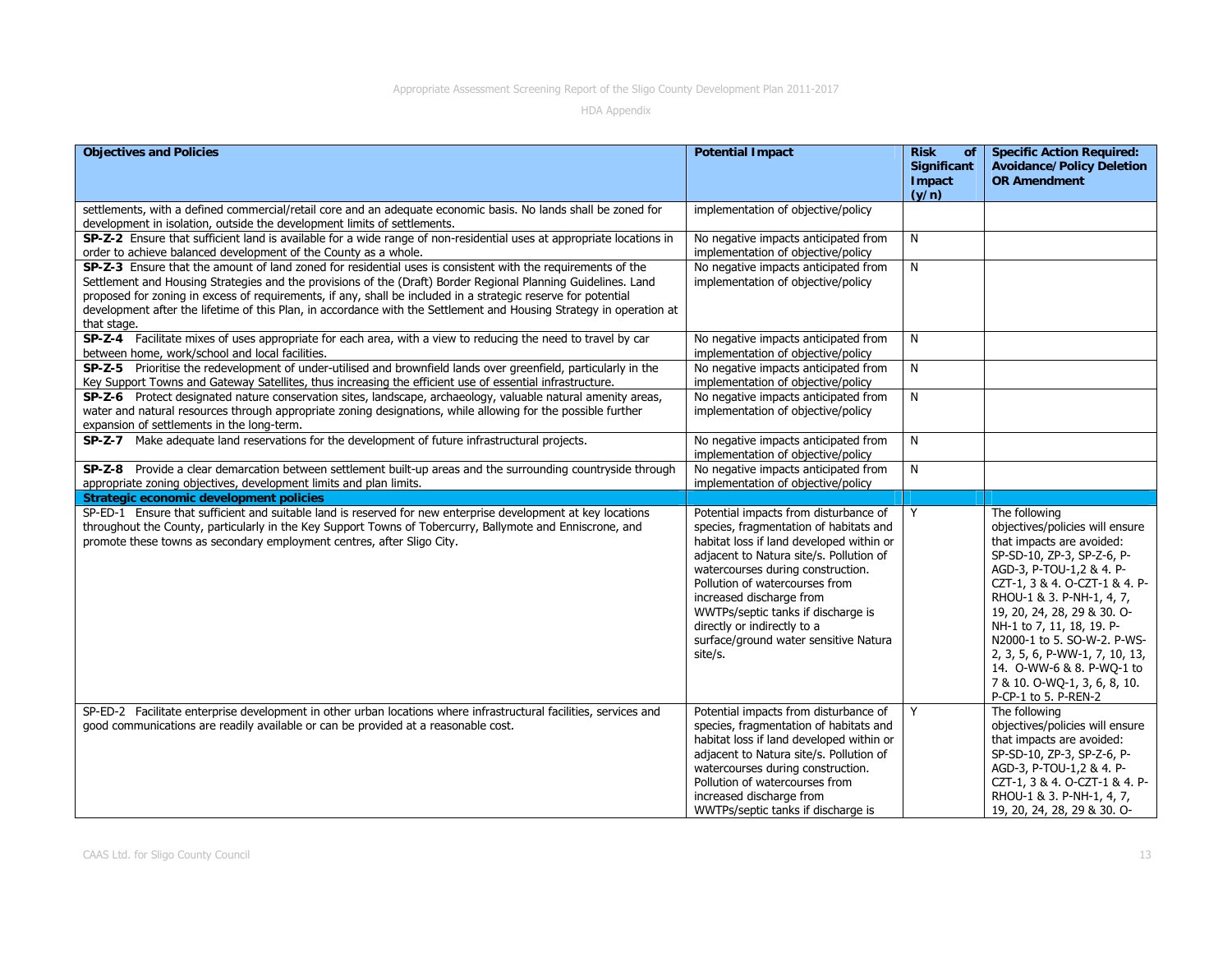| <b>Objectives and Policies</b>                                                                                                                                                                                                                                                                                                                                                                                                              | <b>Potential Impact</b>                                                                                                                                                                                                                                                                                                                                                                            | <b>Risk</b><br><b>of</b><br><b>Significant</b><br>Impact | <b>Specific Action Required:</b><br><b>Avoidance/Policy Deletion</b><br><b>OR Amendment</b>                                                                                                                                                                                                                                                                                                                             |
|---------------------------------------------------------------------------------------------------------------------------------------------------------------------------------------------------------------------------------------------------------------------------------------------------------------------------------------------------------------------------------------------------------------------------------------------|----------------------------------------------------------------------------------------------------------------------------------------------------------------------------------------------------------------------------------------------------------------------------------------------------------------------------------------------------------------------------------------------------|----------------------------------------------------------|-------------------------------------------------------------------------------------------------------------------------------------------------------------------------------------------------------------------------------------------------------------------------------------------------------------------------------------------------------------------------------------------------------------------------|
|                                                                                                                                                                                                                                                                                                                                                                                                                                             | directly or indirectly to a<br>surface/ground water sensitive Natura<br>site/s.                                                                                                                                                                                                                                                                                                                    | (y/n)                                                    | NH-1 to 7, 11, 18, 19. P-<br>N2000-1 to 5. SO-W-2. P-WS-<br>2, 3, 5, 6, P-WW-1, 7, 10, 13,<br>14. O-WW-6 & 8. P-WO-1 to<br>7 & 10. O-WQ-1, 3, 6, 8, 10.<br>P-CP-1 to 5. P-REN-2                                                                                                                                                                                                                                         |
| SP-ED-3 Encourage the development of small-scale enterprise space in villages and facilitate teleworking.                                                                                                                                                                                                                                                                                                                                   | Potential impacts from disturbance of<br>species, fragmentation of habitats and<br>habitat loss if land developed within or<br>adjacent to Natura site/s. Pollution of<br>watercourses during construction.<br>Pollution of watercourses from<br>increased discharge from<br>WWTPs/septic tanks if discharge is<br>directly or indirectly to a<br>surface/ground water sensitive Natura<br>site/s. | Y                                                        | The following<br>objectives/policies will ensure<br>that impacts are avoided:<br>SP-SD-10, ZP-3, SP-Z-6, P-<br>AGD-3, P-TOU-1,2 & 4. P-<br>CZT-1, 3 & 4. O-CZT-1 & 4. P-<br>RHOU-1 & 3. P-NH-1, 4, 7,<br>19, 20, 24, 28, 29 & 30. O-<br>NH-1 to 7, 11, 18, 19. P-<br>N2000-1 to 5. SO-W-2. P-WS-<br>2, 3, 5, 6, P-WW-1, 7, 10, 13,<br>14. O-WW-6 & 8. P-WO-1 to<br>7 & 10. O-WQ-1, 3, 6, 8, 10.<br>P-CP-1 to 5. P-REN-2 |
| SP-ED-4 Adopt a flexible approach to start-up businesses and resource-based, small-scale industrial/enterprise<br>activities. Where a proposed development needs to locate near an existing natural resource, it will be necessary to<br>demonstrate that it can be accommodated without damage to the environment, natural or built heritage, visual<br>amenity, and that it will not have a negative impact on the character of the area. | No negative impacts anticipated from<br>implementation of objective/policy                                                                                                                                                                                                                                                                                                                         | N                                                        |                                                                                                                                                                                                                                                                                                                                                                                                                         |
| SP-ED-5 Encourage and facilitate small indigenous industries, in recognition of their increasing importance in<br>providing local employment and helping to stimulate economic activity among local communities.                                                                                                                                                                                                                            | Potential impacts from disturbance of<br>species, fragmentation of habitats and<br>habitat loss if land developed within or<br>adjacent to Natura site/s. Pollution of<br>watercourses during construction.<br>Pollution of watercourses from<br>increased discharge from<br>WWTPs/septic tanks if discharge is<br>directly or indirectly to a<br>surface/ground water sensitive Natura<br>site/s. | Y                                                        | The following<br>objectives/policies will ensure<br>that impacts are avoided:<br>SP-SD-10, ZP-3, SP-Z-6, P-<br>AGD-3, P-TOU-1,2 & 4. P-<br>CZT-1, 3 & 4. O-CZT-1 & 4. P-<br>RHOU-1 & 3. P-NH-1, 4, 7,<br>19, 20, 24, 28, 29 & 30. O-<br>NH-1 to 7, 11, 18, 19. P-<br>N2000-1 to 5. SO-W-2. P-WS-<br>2, 3, 5, 6, P-WW-1, 7, 10, 13,<br>14. O-WW-6 & 8. P-WQ-1 to<br>7 & 10. O-WQ-1, 3, 6, 8, 10.<br>P-CP-1 to 5. P-REN-2 |
| SP-ED-6 Support an expanded education and research sector in County Sligo.                                                                                                                                                                                                                                                                                                                                                                  | Potential impacts from disturbance of<br>species, fragmentation of habitats and<br>habitat loss if land developed within or<br>adjacent to Natura site/s. Pollution of<br>watercourses during construction.<br>Pollution of watercourses from                                                                                                                                                      | Y                                                        | The following<br>objectives/policies will ensure<br>that impacts are avoided:<br>SP-SD-10, ZP-3, SP-Z-6, P-<br>RHOU-1 & 3. P-NH-1, 4, 7,<br>19, 20, 24, 28, 29 & 30. O-                                                                                                                                                                                                                                                 |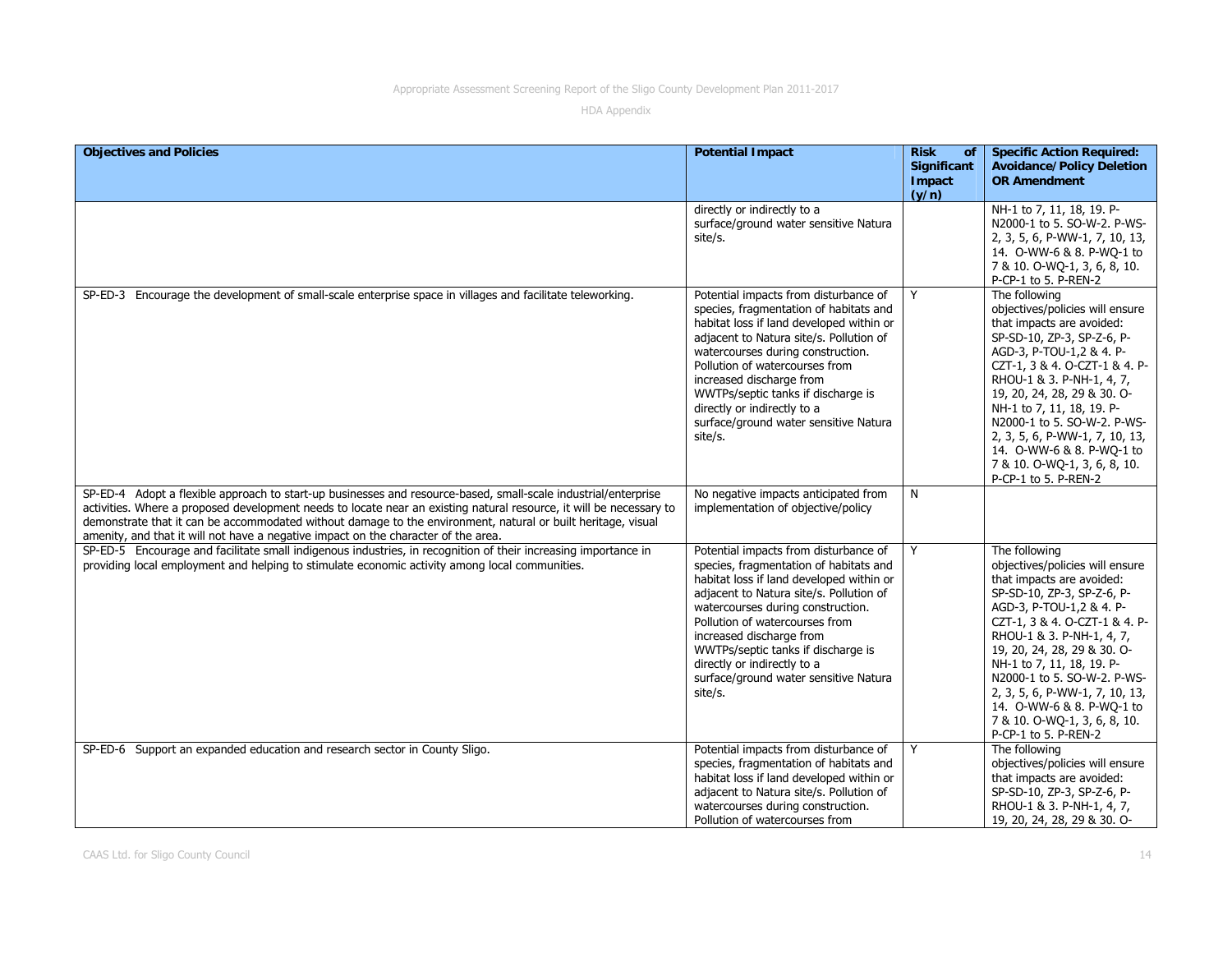| <b>Objectives and Policies</b>                                                                                                                                                                                                                                                         | <b>Potential Impact</b>                                                                                                                                                                                                                                                                                                                                                                            | <b>Risk</b><br>of<br><b>Significant</b><br>Impact<br>(y/n) | <b>Specific Action Required:</b><br><b>Avoidance/Policy Deletion</b><br><b>OR Amendment</b>                                                                                                                                                                                                                                                                 |
|----------------------------------------------------------------------------------------------------------------------------------------------------------------------------------------------------------------------------------------------------------------------------------------|----------------------------------------------------------------------------------------------------------------------------------------------------------------------------------------------------------------------------------------------------------------------------------------------------------------------------------------------------------------------------------------------------|------------------------------------------------------------|-------------------------------------------------------------------------------------------------------------------------------------------------------------------------------------------------------------------------------------------------------------------------------------------------------------------------------------------------------------|
|                                                                                                                                                                                                                                                                                        | increased discharge from<br>WWTPs/septic tanks if discharge is<br>directly or indirectly to a<br>surface/ground water sensitive Natura<br>site/s.                                                                                                                                                                                                                                                  |                                                            | NH-1 to 7, 11, 18, 19. P-<br>N2000-1 to 5. SO-W-2. P-WS-<br>2, 3, 5, 6, P-WW-1, 7, 10, 13,<br>14. O-WW-6 & 8. P-WQ-1 to<br>7 & 10. O-WQ-1, 3, 6, 8, 10.<br>P-CP-1 to 5. P-REN-2                                                                                                                                                                             |
| SP-ED-7 Facilitate the growth of creative businesses, particularly the high-productivity creative technology sector,<br>by seeking the provision of enhanced broadband capacity and by encouraging the growth and clustering of the<br>creative and cultural industries in the County. | Potential impacts from disturbance of<br>species, fragmentation of habitats and<br>habitat loss if land developed within or<br>adjacent to Natura site/s. Pollution of<br>watercourses during construction.<br>Pollution of watercourses from<br>increased discharge from<br>WWTPs/septic tanks if discharge is<br>directly or indirectly to a<br>surface/ground water sensitive Natura<br>site/s. | Y                                                          | The following<br>objectives/policies will ensure<br>that impacts are avoided:<br>SP-SD-10, ZP-3, SP-Z-6, P-<br>TOU-1,2 & 4. P-NH-1, 4, 7,<br>19, 20, 24, 28, 29 & 30. O-<br>NH-1 to 7, 11, 18, 19. P-<br>N2000-1 to 5. SO-W-2. P-WS-<br>2, 3, 5, 6, P-WW-1, 7, 10, 13,<br>14. 0-WW-6 & 8. P-WQ-1 to<br>7 & 10. O-WQ-1, 3, 6, 8, 10.<br>P-CP-1 to 5. P-REN-2 |
| SP-ED-8 Liaise with the IDA, Enterprise Ireland and the County Enterprise Board, to ensure a co-ordinated<br>approach to the provision of necessary infrastructure and services to support enterprise and industrial<br>development.                                                   | Potential impacts from disturbance of<br>species, fragmentation of habitats and<br>habitat loss if land developed within or<br>adjacent to Natura site/s. Pollution of<br>watercourses during construction.<br>Pollution of watercourses from<br>increased discharge from<br>WWTPs/septic tanks if discharge is<br>directly or indirectly to a<br>surface/ground water sensitive Natura<br>site/s. | Y                                                          | The following<br>objectives/policies will ensure<br>that impacts are avoided:<br>SP-SD-10, ZP-3, SP-Z-6, P-<br>TOU-2 & 4. P-NH-1, 4, 7, 19,<br>20, 24, 28, 29 & 30. O-NH-1<br>to 7, 11, 18, 19. P-N2000-1 to<br>5. SO-W-2. P-WS-2, 3, 5, 6,<br>P-WW-1, 7, 10, 13, 14. O-<br>WW-6 & 8. P-WQ-1 to 7 & 10.<br>O-WQ-1, 3, 6, 8, 10. P-CP-1<br>to 5. P-REN-2     |
| SP-ED-9 Promote the integration of employment with other land uses and the transportation network and ensure,<br>in particular, that employment-intensive uses are located in proximity to existing and planned strategic routes,<br>where public transport is most viable.            | Potential impacts from disturbance of<br>species, fragmentation of habitats and<br>habitat loss if land developed within or<br>adjacent to Natura site/s. Pollution of<br>watercourses during construction.<br>Pollution of watercourses from<br>increased discharge from<br>WWTPs/septic tanks if discharge is<br>directly or indirectly to a<br>surface/ground water sensitive Natura<br>site/s. | Y                                                          | The following<br>objectives/policies will ensure<br>that impacts are avoided:<br>SP-SD-10, ZP-3, SP-Z-6, P-<br>TOU-2 & 4. P-NH-1, 4, 7, 19,<br>20, 24, 28, 29 & 30. O-NH-1<br>to 7, 11, 18, 19. P-N2000-1 to<br>5. SO-W-2. P-WS-2, 3, 5, 6,<br>P-WW-1, 7, 10, 13, 14. O-<br>WW-6 & 8. P-WQ-1 to 7 & 10.<br>O-WQ-1, 3, 6, 8, 10. P-CP-1<br>to 5. P-REN-2     |
| SP-ED-10: Acquire sites for industry and enterprise, subject to the availability of funds.                                                                                                                                                                                             | Potential impacts from disturbance of<br>species, fragmentation of habitats and                                                                                                                                                                                                                                                                                                                    | Y                                                          | The following<br>objectives/policies will ensure                                                                                                                                                                                                                                                                                                            |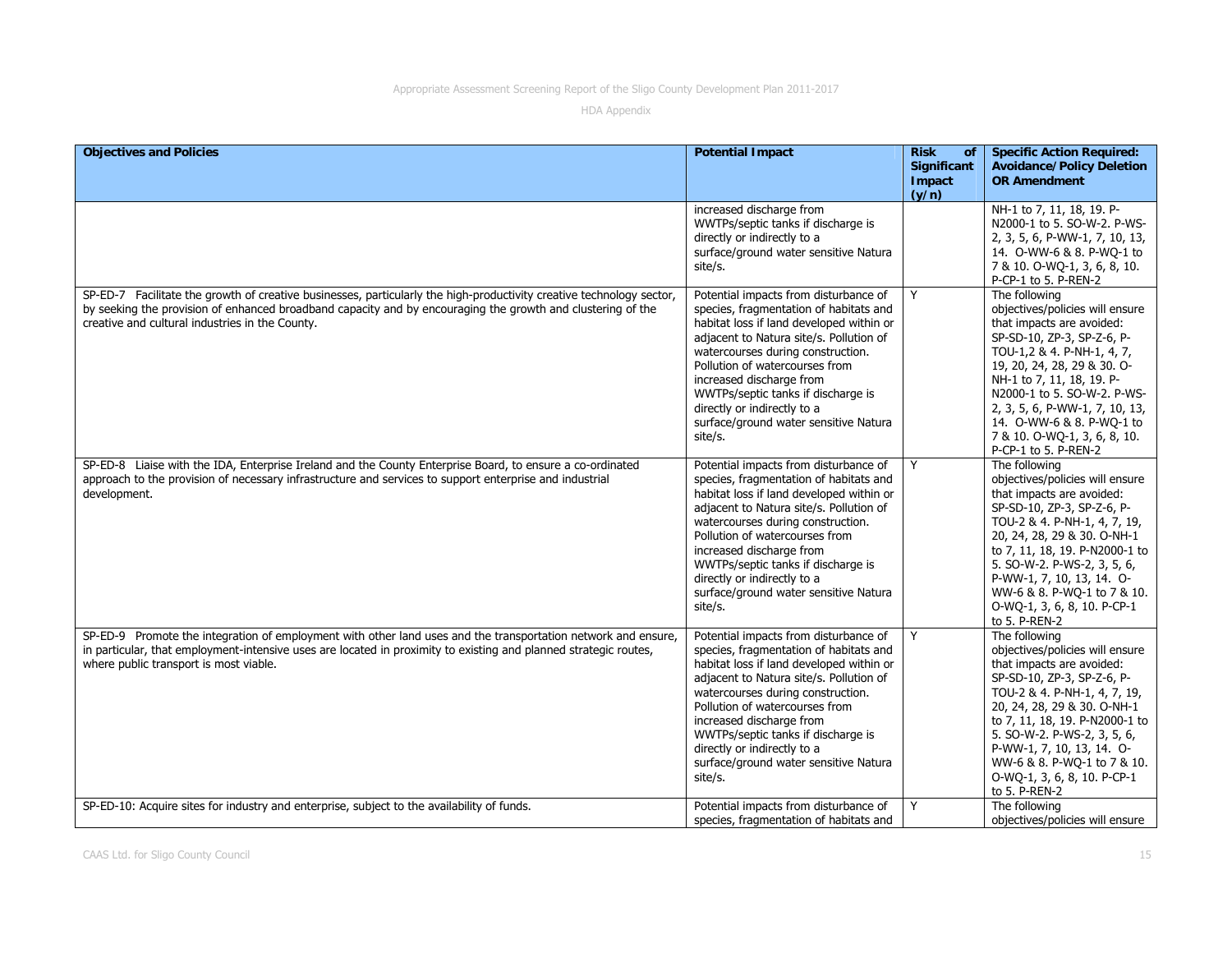| <b>Objectives and Policies</b>                                                                                                                                                                                                                                                                                   | <b>Potential Impact</b>                                                                                                                                                                                                                                                                                                                                                                            | <b>Risk</b><br>of<br>Significant | <b>Specific Action Required:</b><br><b>Avoidance/Policy Deletion</b>                                                                                                                                                                                                                                                                                    |
|------------------------------------------------------------------------------------------------------------------------------------------------------------------------------------------------------------------------------------------------------------------------------------------------------------------|----------------------------------------------------------------------------------------------------------------------------------------------------------------------------------------------------------------------------------------------------------------------------------------------------------------------------------------------------------------------------------------------------|----------------------------------|---------------------------------------------------------------------------------------------------------------------------------------------------------------------------------------------------------------------------------------------------------------------------------------------------------------------------------------------------------|
|                                                                                                                                                                                                                                                                                                                  |                                                                                                                                                                                                                                                                                                                                                                                                    | Impact<br>(y/n)                  | <b>OR Amendment</b>                                                                                                                                                                                                                                                                                                                                     |
|                                                                                                                                                                                                                                                                                                                  | habitat loss if land developed within or<br>adjacent to Natura site/s. Pollution of<br>watercourses during construction.<br>Pollution of watercourses from<br>increased discharge from<br>WWTPs/septic tanks if discharge is<br>directly or indirectly to a<br>surface/ground water sensitive Natura<br>site/s.                                                                                    |                                  | that impacts are avoided:<br>SP-SD-10, ZP-3, SP-Z-6, P-<br>TOU-2 & 4. P-NH-1, 4, 7, 19,<br>20, 24, 28, 29 & 30. O-NH-1<br>to 7, 11, 18, 19. P-N2000-1 to<br>5. SO-W-2. P-WS-2, 3, 5, 6,<br>P-WW-1, 7, 10, 13, 14. O-<br>WW-6 & 8. P-WQ-1 to 7 & 10.<br>O-WQ-1, 3, 6, 8, 10. P-CP-1<br>to 5. P-REN-2                                                     |
| SP-ED-11: Ensure that a high standard of design, layout and amenity is provided and maintained at locations<br>selected for enterprise development.                                                                                                                                                              | No negative impacts anticipated from<br>implementation of objective/policy                                                                                                                                                                                                                                                                                                                         | N                                |                                                                                                                                                                                                                                                                                                                                                         |
| SP-ED-12 Continue to support and facilitate cross-border co-operation and trade between County Sligo and<br>Northern Ireland.                                                                                                                                                                                    | Potential impacts from disturbance of<br>species, fragmentation of habitats and<br>habitat loss if land developed within or<br>adjacent to Natura site/s. Pollution of<br>watercourses during construction.<br>Pollution of watercourses from<br>increased discharge from<br>WWTPs/septic tanks if discharge is<br>directly or indirectly to a<br>surface/ground water sensitive Natura<br>site/s. | Y                                | The following<br>objectives/policies will ensure<br>that impacts are avoided:<br>SP-SD-10, ZP-3, SP-Z-6, P-<br>TOU-2 & 4. P-NH-1, 4, 7, 19,<br>20, 24, 28, 29 & 30. O-NH-1<br>to 7, 11, 18, 19. P-N2000-1 to<br>5. SO-W-2. P-WS-2, 3, 5, 6,<br>P-WW-1, 7, 10, 13, 14. O-<br>WW-6 & 8. P-WQ-1 to 7 & 10.<br>O-WQ-1, 3, 6, 8, 10. P-CP-1<br>to 5. P-REN-2 |
| Rural development and enterprise policies                                                                                                                                                                                                                                                                        |                                                                                                                                                                                                                                                                                                                                                                                                    |                                  |                                                                                                                                                                                                                                                                                                                                                         |
| P-RDE-1 Develop the potential for innovation and diversification in the rural economy, as a means of retaining<br>population into rural areas and supporting rural services.                                                                                                                                     | No negative impacts anticipated from<br>implementation of objective/policy                                                                                                                                                                                                                                                                                                                         | N                                |                                                                                                                                                                                                                                                                                                                                                         |
| P-RDE-2 Support the active involvement of rural communities in the provision of local services and the<br>development of rural resource-based enterprise, such as organic farming, equestrian activities, bird watching etc,<br>subject to normal planning considerations and the protection of the environment. | No negative impacts anticipated from<br>implementation of objective/policy                                                                                                                                                                                                                                                                                                                         | N                                |                                                                                                                                                                                                                                                                                                                                                         |
| P-RDE-3 Promote the continuance of Rural Transport Initiatives as an essential service to people in rural areas,<br>who would otherwise be excluded because transport is not available, accessible or affordable to them locally.                                                                                | No negative impacts anticipated from<br>implementation of objective/policy                                                                                                                                                                                                                                                                                                                         | N                                |                                                                                                                                                                                                                                                                                                                                                         |
| P-RDE-4 Facilitate the development of broadband telecommunications, as enabler of rural enterprise, to<br>counteract the effects of remoteness.                                                                                                                                                                  |                                                                                                                                                                                                                                                                                                                                                                                                    | Y                                | The following<br>objectives/policies will ensure<br>that impacts are avoided:<br>P-NH-1 & 4, O-NH-1 to 7, P-<br>NH-7, O-NH-11, 18 & 19, P-<br>NH-19, 20, 24, 28, 29 & 30,<br>P-WQ-1 to 6 & 10, O-WQ-<br>1,3,8 & 10                                                                                                                                      |
| <b>Forestry policies</b>                                                                                                                                                                                                                                                                                         |                                                                                                                                                                                                                                                                                                                                                                                                    |                                  |                                                                                                                                                                                                                                                                                                                                                         |
| P-FOR-1 Support and promote sustainable forestry development in County Sligo, subject to the protection of,<br>inter alia, scenic landscapes and views, water quality, heritage features, residential amenity and public safety.                                                                                 | No negative impacts anticipated from<br>implementation of objective/policy                                                                                                                                                                                                                                                                                                                         | N                                |                                                                                                                                                                                                                                                                                                                                                         |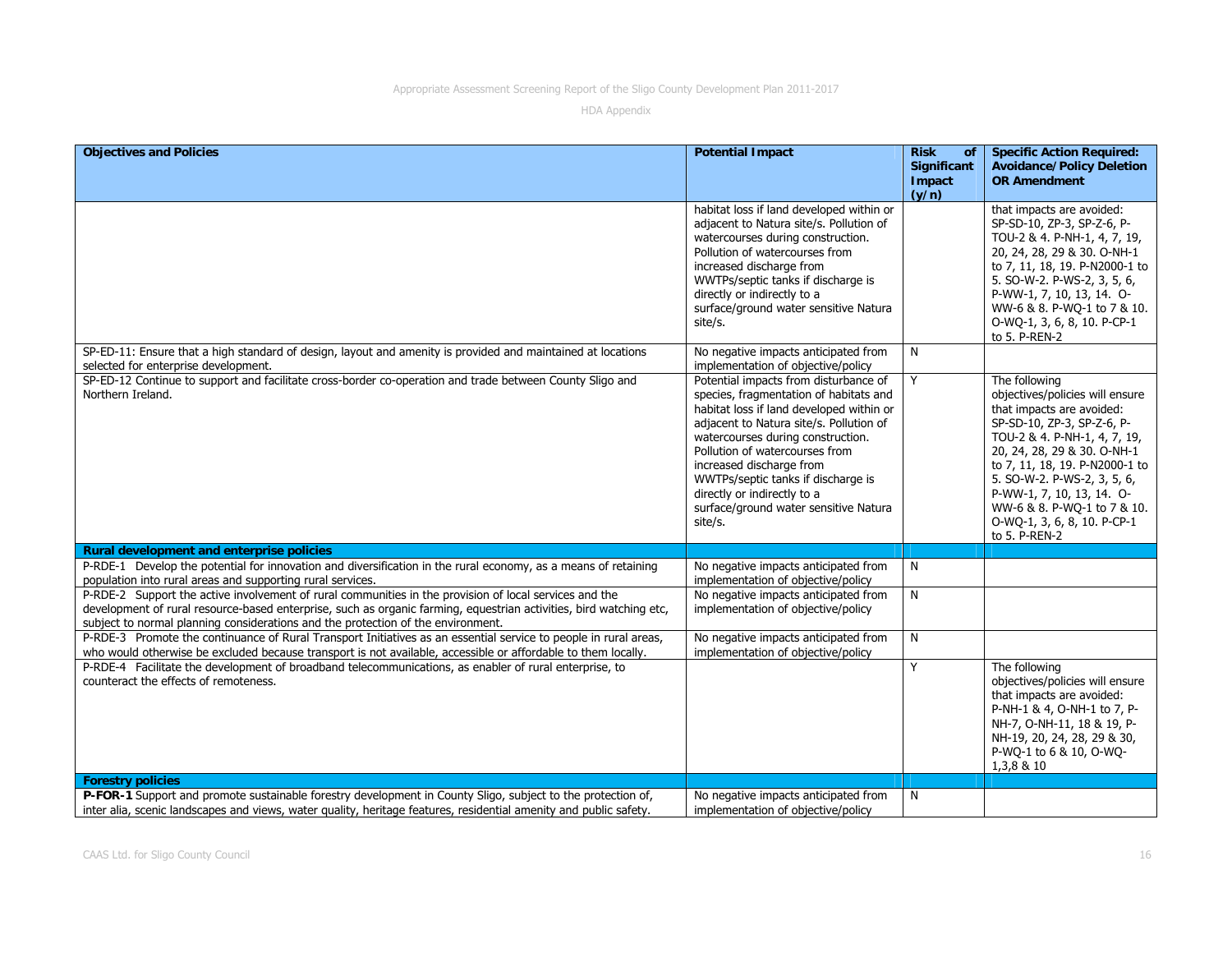| <b>Objectives and Policies</b>                                                                                                                                                                                                                                                                                                                                                                                                                                                                                                      | <b>Potential Impact</b>                                                                                                                                                                                          | <b>Risk</b><br>of<br>Significant<br><b>Impact</b><br>(y/n) | <b>Specific Action Required:</b><br><b>Avoidance/Policy Deletion</b><br><b>OR Amendment</b>                                                                           |
|-------------------------------------------------------------------------------------------------------------------------------------------------------------------------------------------------------------------------------------------------------------------------------------------------------------------------------------------------------------------------------------------------------------------------------------------------------------------------------------------------------------------------------------|------------------------------------------------------------------------------------------------------------------------------------------------------------------------------------------------------------------|------------------------------------------------------------|-----------------------------------------------------------------------------------------------------------------------------------------------------------------------|
| P-FOR-2 Discourage new forestry development, except for broadleaf, in proposed/candidate and adopted NHAs,<br>SACs and SPAs, in designated Sensitive Rural Landscapes and Visually Vulnerable Areas, along designated Scenic<br>Routes and in water quality-sensitive areas. (Broadleaf forestry will be open to consideration in these areas and in<br>all proposed and adopted NHAs, SPAs and SACs, will be subject to consultation with the DoEHLG and shall have<br>regard to any management plans prepared by the Department.) | No negative impacts anticipated from<br>implementation of objective/policy                                                                                                                                       | N                                                          |                                                                                                                                                                       |
| P-FOR-3 Adopt a proactive approach in conjunction with the Forest Service and Coillte to ensure sustainable<br>forestry development                                                                                                                                                                                                                                                                                                                                                                                                 | No negative impacts anticipated from<br>implementation of objective/policy                                                                                                                                       | N                                                          |                                                                                                                                                                       |
| P-FOR-5 Forestry should not obstruct existing rights of way, traditional walking routes and recreational and<br>tourism facilities.                                                                                                                                                                                                                                                                                                                                                                                                 | No negative impacts anticipated from<br>implementation of objective/policy                                                                                                                                       | N                                                          |                                                                                                                                                                       |
| P-FOR-6 Identify existing rights of way and established walking routes before planting commences.                                                                                                                                                                                                                                                                                                                                                                                                                                   | No negative impacts anticipated from<br>implementation of objective/policy                                                                                                                                       | N                                                          |                                                                                                                                                                       |
| P-FOR-7 Forestry will not be permitted on ridgelines and should not have a negative visual impact. On steep<br>slopes above the 300 metre line planting will be strongly discouraged and where possible existing areas under<br>forestry will be reduced and/or redesigned following clear felling.                                                                                                                                                                                                                                 | No negative impacts anticipated from<br>implementation of objective/policy                                                                                                                                       |                                                            |                                                                                                                                                                       |
| Forestry objective: It is an objective of Sligo County Council to:                                                                                                                                                                                                                                                                                                                                                                                                                                                                  |                                                                                                                                                                                                                  |                                                            |                                                                                                                                                                       |
| O-FOR-1 Prepare an Indicative Forestry Strategy for County Sligo in conjunction with the Forestry Service and<br>incorporate it in the County Development Plan. The Strategy should provide for the maintenance of public rights of<br>way and traditional walking routes. The Indicative Forestry Strategy shall undergo SEA and AA screening.                                                                                                                                                                                     | Potential impacts on terrestrial<br>habitats through habitat loss and<br>fragmentation. Potential impacts on<br>surface water dependant habitats<br>through siltation, runoff of fertilisers,<br>chemicals.      | Υ                                                          | The following<br>objectives/policies will ensure<br>that impacts are avoided:<br>P-FOR-1, 2 & 3                                                                       |
| Aquaculture, mariculture and fishing policies<br>It is the policy of Sligo County Council to:                                                                                                                                                                                                                                                                                                                                                                                                                                       |                                                                                                                                                                                                                  |                                                            |                                                                                                                                                                       |
| P-AMF-1 Encourage and facilitate sustainable mariculture development associated with job creation, in a manner<br>that is compatible with other uses of the Sligo coast, and subject to compliance with the requirements of the<br>Habitats Directive Water Framework Directive & provisions of the European Communities (Quality of Shellfish<br>Waters) Regulations and objectives of Shellfish Pollution Reduction Programmes".                                                                                                  | Potential impacts from disturbance of<br>species, fragmentation of habitats and<br>habitat loss through the development<br>of facilities facilities within coastal<br>SACs/SPAs.                                 | Y                                                          | The following<br>objectives/policies will ensure<br>that impacts are avoided:<br>P-NH-1 & 4, O-NH-1 to 6, P-<br>NH-28, 29 & 30, P-WQ-1 to 6,<br>P-WQ-10, O-WQ-1,3 & 8 |
| P-AMF-2 Work with the mariculture industry to increase environmental sustainability.                                                                                                                                                                                                                                                                                                                                                                                                                                                | No negative impacts anticipated from<br>implementation of objective/policy                                                                                                                                       | N                                                          |                                                                                                                                                                       |
| P-AMF-3 Support and facilitate the development of the existing fishing industry, where such development is<br>compatible with provisions for the protection of the Natura 2000 network                                                                                                                                                                                                                                                                                                                                              | Potential impacts from disturbance of<br>species, fragmentation of habitats and<br>habitat loss through the development<br>of harbours, marinas, piers and<br>associated facilities within coastal<br>SACs/SPAs. | Y                                                          | The following<br>objectives/policies will ensure<br>that impacts are avoided:<br>P-NH-1 & 4, O-NH-1 to 6, P-<br>NH-28, 29 & 30, P-WQ-1 to 6,<br>P-WQ-10, O-WQ-1,3 & 8 |
| P-AMF-4 Encourage the expansion of sport fishing, subject to compliance with the requirements of the Habitats<br><b>Directive</b>                                                                                                                                                                                                                                                                                                                                                                                                   | Potential impacts from disturbance of<br>species, fragmentation of habitats and<br>habitat loss through the development<br>of harbours, marinas, piers and<br>associated facilities within coastal               | Y                                                          | The following<br>objectives/policies will ensure<br>that impacts are avoided:<br>P-NH-1 & 4, O-NH-1 to 6, P-<br>NH-28, 29 & 30, P-WQ-1 to 6,                          |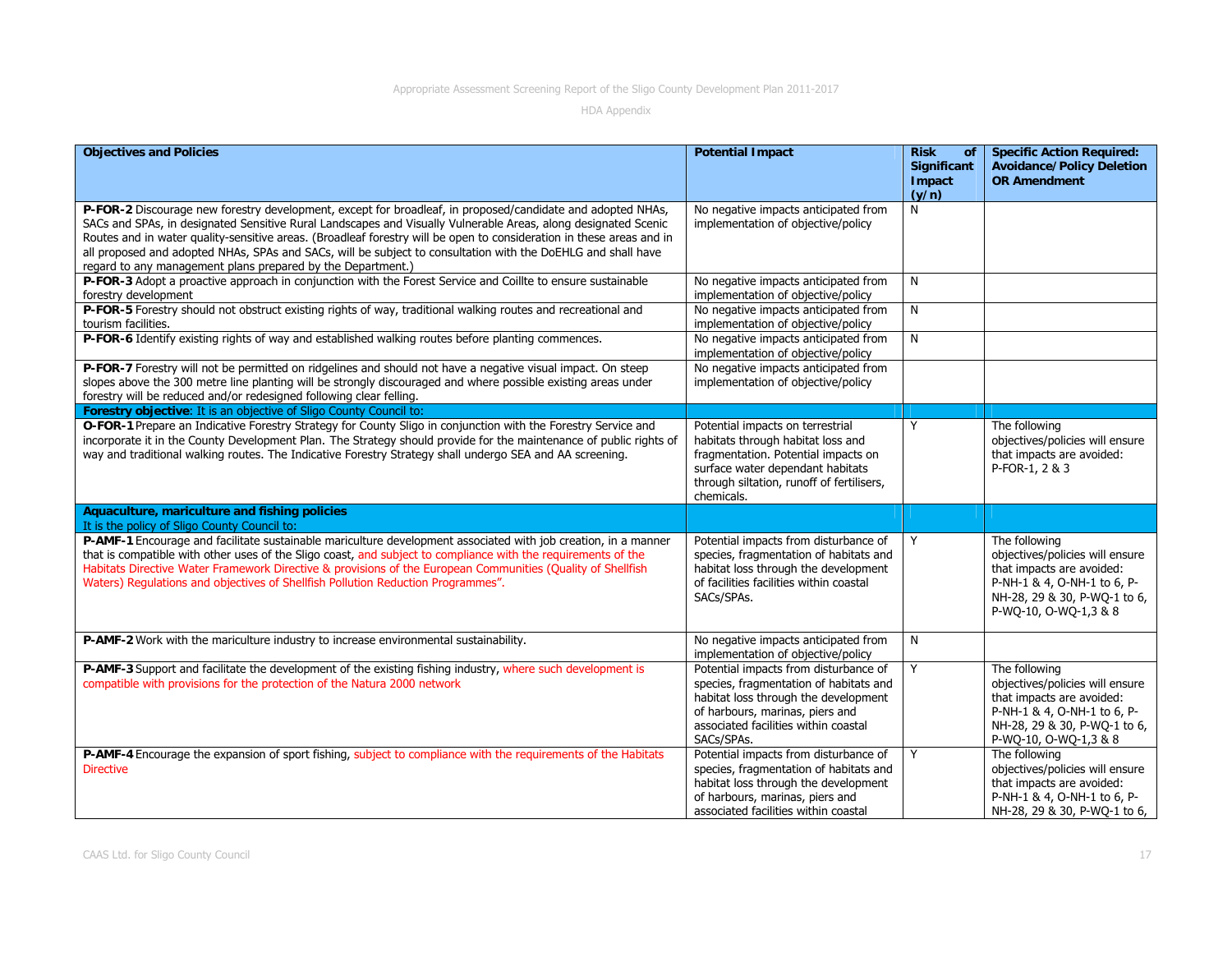| <b>Objectives and Policies</b>                                                                                                                                                                                                                                                                                                                                                                                                                                                                                                                                                                                                                                                                                                                                                                               | <b>Potential Impact</b>                                                                                                                                                                       | <b>Risk</b><br>of<br>Significant<br>Impact<br>(y/n) | <b>Specific Action Required:</b><br><b>Avoidance/Policy Deletion</b><br><b>OR Amendment</b>                                                                                                                                                                                                                                                                                                             |
|--------------------------------------------------------------------------------------------------------------------------------------------------------------------------------------------------------------------------------------------------------------------------------------------------------------------------------------------------------------------------------------------------------------------------------------------------------------------------------------------------------------------------------------------------------------------------------------------------------------------------------------------------------------------------------------------------------------------------------------------------------------------------------------------------------------|-----------------------------------------------------------------------------------------------------------------------------------------------------------------------------------------------|-----------------------------------------------------|---------------------------------------------------------------------------------------------------------------------------------------------------------------------------------------------------------------------------------------------------------------------------------------------------------------------------------------------------------------------------------------------------------|
|                                                                                                                                                                                                                                                                                                                                                                                                                                                                                                                                                                                                                                                                                                                                                                                                              | SACs/SPAs.                                                                                                                                                                                    |                                                     | P-WO-10, O-WO-1,3 & 8                                                                                                                                                                                                                                                                                                                                                                                   |
| Policies for agricultural diversification<br>It is the policy of Sligo County Council to:                                                                                                                                                                                                                                                                                                                                                                                                                                                                                                                                                                                                                                                                                                                    |                                                                                                                                                                                               |                                                     |                                                                                                                                                                                                                                                                                                                                                                                                         |
| P-AGD-1 Promote agriculture and sustainable agricultural diversification (to include recreational uses), while<br>seeking to protect and maintain bio-diversity, wildlife habitats, water quality and nature conservation.                                                                                                                                                                                                                                                                                                                                                                                                                                                                                                                                                                                   | No negative impacts anticipated from<br>implementation of objective/policy                                                                                                                    | N                                                   |                                                                                                                                                                                                                                                                                                                                                                                                         |
| P-AGD-2 Provide infrastructure to serve the needs of agriculture, in-cooperation with the appropriate agencies.                                                                                                                                                                                                                                                                                                                                                                                                                                                                                                                                                                                                                                                                                              | Potential impacts from disturbance of<br>species, fragmentation of habitats,<br>habitat loss. Pollution of watercourses<br>during construction.                                               | Y                                                   | The following<br>objectives/policies will ensure<br>that impacts are avoided:<br>P-NH-1 & 4, O-NH-1 to 6, P-<br>NH-28, 29 & 30, P-WQ-1 to 6,<br>P-WQ-10, O-WQ-1,3 & 8                                                                                                                                                                                                                                   |
| P-AGD-3 Support mechanisms to reduce agricultural pollution and the eutrophication of rivers and lakes.                                                                                                                                                                                                                                                                                                                                                                                                                                                                                                                                                                                                                                                                                                      | Potential positive impacts                                                                                                                                                                    | N                                                   |                                                                                                                                                                                                                                                                                                                                                                                                         |
| P-AGD-4 Support secondary and tertiary economic activities associated with the primary activities of agriculture,<br>forestry, mineral extraction, fishing, aquaculture and mariculture, subject to environmental considerations.                                                                                                                                                                                                                                                                                                                                                                                                                                                                                                                                                                            | No negative impacts anticipated from<br>implementation of objective/policy                                                                                                                    | N                                                   |                                                                                                                                                                                                                                                                                                                                                                                                         |
| P-AGD-5 Facilitate farm diversification and possible spin-offs (e.g. biomass and energy production, poultry,<br>mushroom growing, flower growing, equestrian facilities), in association with vigorous and adequate<br>environmental controls upon their development.                                                                                                                                                                                                                                                                                                                                                                                                                                                                                                                                        | No negative impacts anticipated from<br>implementation of objective/policy                                                                                                                    | N                                                   |                                                                                                                                                                                                                                                                                                                                                                                                         |
| P-AGD-6 Support farm families seeking to establish alternative and/or complementary economic enterprises to<br>supplement their income from farming, subject to appropriate scale and intensity of development, having regard<br>to traffic, environmental, landscape and residential amenity considerations. Where the enterprise is not dependent<br>on a rural location, and the scale and intensity grow beyond family income needs, it will be encouraged, where<br>appropriate, to relocate to a nearby town or village.                                                                                                                                                                                                                                                                               | No negative impacts anticipated from<br>implementation of objective/policy                                                                                                                    | N                                                   |                                                                                                                                                                                                                                                                                                                                                                                                         |
| P-AGD-7 Facilitate the development of niche activities, such as those relating to food (particularly value-added<br>products), forestry (e.g. wood products), crafts, eco-tourism and agri-tourism $-$ e.g. farmhouse accommodation,<br>pet farms, farm holidays, health farms, equestrian activities, bird-watching holidays; painting/photography tuition,<br>angling tourism, field studies and hill-walking Other pursuits that will be facilitated are: walking, cycling, mountain<br>and other off-road biking, nature trails, wildlife trails, maritime trails, back-packing, orienteering, para- and hang-<br>gliding, canoeing & kayaking, caving, mountaineering, rock climbing, adventure sports, swimming in waterways,<br>wild camping, pony trekking, boating and archaeological guided walks. | Potential impacts from disturbance of<br>species, fragmentation of habitats,<br>habitat loss. Reduction in species<br>diversity and density Pollution of<br>watercourses during construction. | Y                                                   | The following<br>objectives/policies will ensure<br>that impacts are avoided:<br>SP-SD-10, ZP-3, SP-Z-6, P-<br>AGD-3, P-TOU-1,2 & 4. P-<br>CZT-1, 3 & 4. O-CZT-1 & 4. P-<br>RHOU-1 & 3. P-NH-1, 4, 7,<br>19, 20, 24, 28, 29 & 30. O-<br>NH-1 to 7, 11, 18, 19. SO-W-<br>2. P-WS-2, 3, 5, 6, P-WW-1,<br>7, 10, 13, 14. O-WW-6 & 8.<br>P-WQ-1 to 7 & 10. O-WQ-1,<br>3, 6, 8, 10. P-CP-1 to 5. P-<br>REN-2 |
| Mineral extraction and quarrying activity - policies<br>It is the policy of Sligo County Council to:                                                                                                                                                                                                                                                                                                                                                                                                                                                                                                                                                                                                                                                                                                         |                                                                                                                                                                                               |                                                     |                                                                                                                                                                                                                                                                                                                                                                                                         |
| P-MEQ-1 Protect all known unworked deposits from development that might limit their scope for extraction (e.g.<br>one-off housing).                                                                                                                                                                                                                                                                                                                                                                                                                                                                                                                                                                                                                                                                          | No negative impacts anticipated from<br>implementation of objective/policy                                                                                                                    | N                                                   |                                                                                                                                                                                                                                                                                                                                                                                                         |
| P-MEQ-2 Ensure that extraction and associated processes are carried out in a sustainable manner and do not<br>impinge on existing rights-of-way or walking routes                                                                                                                                                                                                                                                                                                                                                                                                                                                                                                                                                                                                                                            | No negative impacts anticipated from<br>implementation of objective/policy                                                                                                                    | N                                                   |                                                                                                                                                                                                                                                                                                                                                                                                         |
| P-MEQ-3 Minimise the impact of quarrying on residential and natural amenities and water quality through                                                                                                                                                                                                                                                                                                                                                                                                                                                                                                                                                                                                                                                                                                      | No negative impacts anticipated from                                                                                                                                                          | N                                                   |                                                                                                                                                                                                                                                                                                                                                                                                         |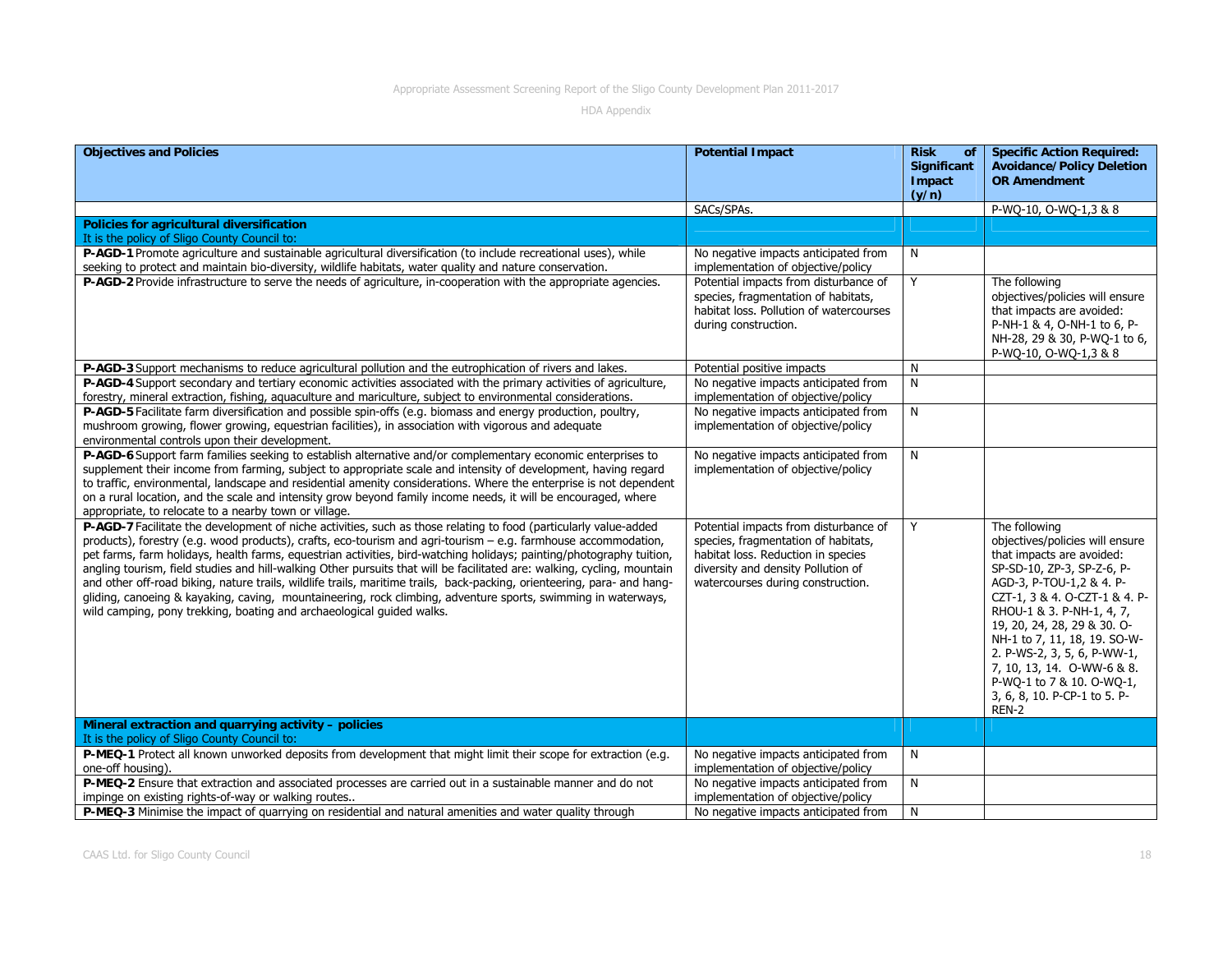| <b>Objectives and Policies</b>                                                                                                                                                                                                                                                                                                                                                                                                                           | <b>Potential Impact</b>                                                                                                                                                                    | <b>Risk</b><br>of<br>Significant<br>Impact | <b>Specific Action Required:</b><br><b>Avoidance/Policy Deletion</b><br><b>OR Amendment</b>                                                                                                                                                                                                                                 |
|----------------------------------------------------------------------------------------------------------------------------------------------------------------------------------------------------------------------------------------------------------------------------------------------------------------------------------------------------------------------------------------------------------------------------------------------------------|--------------------------------------------------------------------------------------------------------------------------------------------------------------------------------------------|--------------------------------------------|-----------------------------------------------------------------------------------------------------------------------------------------------------------------------------------------------------------------------------------------------------------------------------------------------------------------------------|
|                                                                                                                                                                                                                                                                                                                                                                                                                                                          |                                                                                                                                                                                            | (y/n)                                      |                                                                                                                                                                                                                                                                                                                             |
| rigorous licensing, development control and enforcement measures.                                                                                                                                                                                                                                                                                                                                                                                        | implementation of objective/policy                                                                                                                                                         |                                            |                                                                                                                                                                                                                                                                                                                             |
| P-MEQ-4 Encourage development proposals - subject to normal planning criteria - that can demonstrate a<br>commitment to good environmental management through the implementation of recognised environmental<br>management practices approved by the Planning Authority.                                                                                                                                                                                 | No negative impacts anticipated from<br>implementation of objective/policy                                                                                                                 | N                                          |                                                                                                                                                                                                                                                                                                                             |
| P-MEQ-5 Seek the reuse of worked out quarries for recreational, industrial, ecological and other uses, following<br>appropriate restoration.                                                                                                                                                                                                                                                                                                             | If such sites are located within or in<br>close proximity to a Natura site<br>potential impacts could occur through<br>disturbance of species, fragmentation<br>of habitats, habitat loss. | Y                                          | The following<br>objectives/policies will ensure<br>that impacts are avoided:<br>SP-SD-10, ZP-3, SP-Z-6, P-<br>TOU-1,2 & 4. P-CZT-4. P-NH-<br>1, 4, 7, 19, 20, 24, 28, 29 &<br>30. O-NH-1 to 7, 11, 18, 19.<br>P-WS-2, 3, 5, 6, P-WW-1, 7,<br>10, 13, 14. O-WW-6 & 8. P-<br>WQ-1 to 7 & 10. O-WQ-1, 3,<br>6, 8, 10. P-REN-2 |
| P-MEQ-6 In respect of development proposals on or in the proximity of quarry sites, the Council will require that<br>appropriate investigations are carried out into the nature and extent of old quarries (where applicable), the nature<br>and extent of soil and groundwater contamination and the risks associated with site development works. Adequate<br>measures to mitigate these risks shall be submitted as part of the planning application. | No negative impacts anticipated from<br>implementation of objective/policy                                                                                                                 | N                                          |                                                                                                                                                                                                                                                                                                                             |
| Mineral extraction and quarrying activity - objectives                                                                                                                                                                                                                                                                                                                                                                                                   |                                                                                                                                                                                            |                                            |                                                                                                                                                                                                                                                                                                                             |
| It is an objective of Sligo County Council to:<br>Cooperate with the Geological Survey of Ireland (GSI) in the identification of major mineral<br>O-MEQ-1<br>deposits in County Sligo through Aggregate Potential Mapping (APM) and safeguard these resources for future<br>extraction.                                                                                                                                                                  | No negative impacts anticipated from<br>implementation of objective/policy                                                                                                                 | N                                          |                                                                                                                                                                                                                                                                                                                             |
| $O-MEO-2$<br>Identify the location of marine aggregate deposits, if any, along and off the coast of County<br>Sligo, with the assistance for the GSI/Marine Institute, based on the National Seabed Survey.                                                                                                                                                                                                                                              | No negative impacts anticipated from<br>implementation of objective/policy                                                                                                                 | N                                          |                                                                                                                                                                                                                                                                                                                             |
| Ensure that any future proposals for extraction of marine/coastal aggregates along or off the<br>$O-MEO-3$<br>Sligo coast are subject to detailed environmental impact assessment. This shall include an assessment of the<br>impact(s), if any, of the natural coastal processes.                                                                                                                                                                       | No negative impacts anticipated from<br>implementation of objective/policy                                                                                                                 | N                                          |                                                                                                                                                                                                                                                                                                                             |
| The processing and storage of extracted aggregates on lands within the coastal zone shall be<br>O-MEQ-4<br>carried out in a manner that minimises the impact on natural and residential amenities.<br><b>Retail planning policies</b>                                                                                                                                                                                                                    | No negative impacts anticipated from<br>implementation of objective/policy                                                                                                                 | N                                          |                                                                                                                                                                                                                                                                                                                             |
| P-RP-1 Support and encourage the key role of retailing within the towns and villages of County Sligo,<br>particularly for daily convenience shopping, e.g. foodstuffs.                                                                                                                                                                                                                                                                                   | No negative impacts anticipated from<br>implementation of objective/policy                                                                                                                 | N                                          |                                                                                                                                                                                                                                                                                                                             |
| P-RP-2 Facilitate small-scale retail development in villages, provided that:<br>there is no significant adverse impact on the vitality and viability of established centres of Tobercurry,<br>Ballymote, Enniscrone, Grange and Collooney, and<br>the proposals are of appropriate scale and are acceptable in terms of design, impact on residential<br>amenity, servicing and parking arrangements.                                                    | No negative impacts anticipated from<br>implementation of objective/policy                                                                                                                 | N                                          |                                                                                                                                                                                                                                                                                                                             |
| P-RP-3 Encourage the retention of retail/service outlets (e.g. general food stores, newsagents, post offices,<br>pharmacies, pubs, restaurants and cafés) within town and village centres, with the exception of commercial<br>operations that are no longer viable or are more appropriately located elsewhere (e.g. petrol filling stations).                                                                                                          | No negative impacts anticipated from<br>implementation of objective/policy                                                                                                                 | N                                          |                                                                                                                                                                                                                                                                                                                             |
| P-RP-4 Encourage uses that support local retail and service outlets, such as tourism-related ventures, hotels,                                                                                                                                                                                                                                                                                                                                           | Potential impacts from disturbance of                                                                                                                                                      | Y                                          | The following                                                                                                                                                                                                                                                                                                               |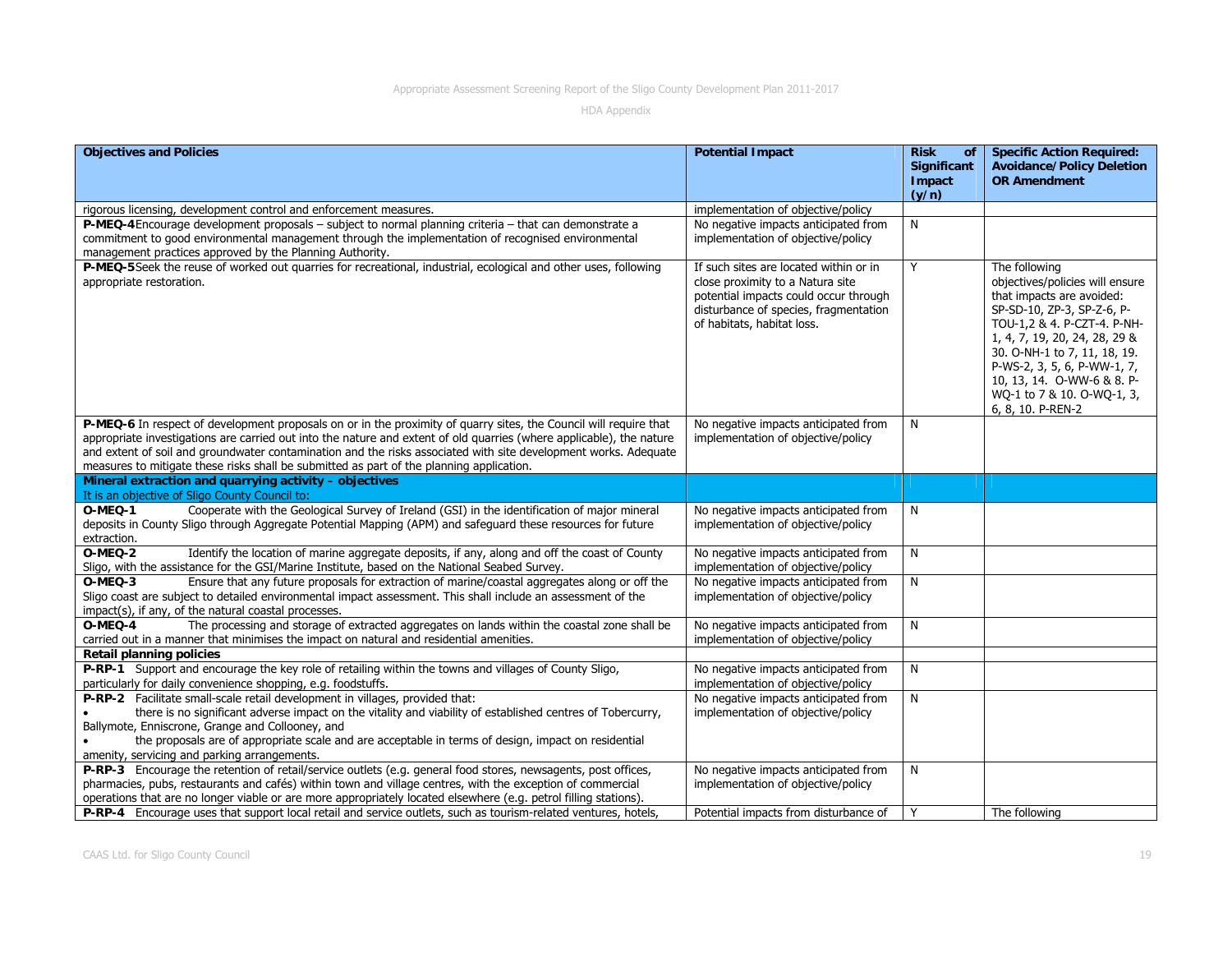| <b>Objectives and Policies</b>                                                                                                                                                                                                                                                                                                                              | <b>Potential Impact</b>                                                                                | <b>Risk</b><br><b>of</b>       | <b>Specific Action Required:</b>                                                                                                                                                                                                                                                |
|-------------------------------------------------------------------------------------------------------------------------------------------------------------------------------------------------------------------------------------------------------------------------------------------------------------------------------------------------------------|--------------------------------------------------------------------------------------------------------|--------------------------------|---------------------------------------------------------------------------------------------------------------------------------------------------------------------------------------------------------------------------------------------------------------------------------|
|                                                                                                                                                                                                                                                                                                                                                             |                                                                                                        | Significant<br>Impact<br>(y/n) | <b>Avoidance/Policy Deletion</b><br><b>OR Amendment</b>                                                                                                                                                                                                                         |
| craft shops and shops specialising in outdoor pursuits and water sports.                                                                                                                                                                                                                                                                                    | species, fragmentation of habitats,<br>habitat loss. Pollution of watercourses<br>during construction. |                                | objectives/policies will ensure<br>that impacts are avoided:<br>P-TOU-1, 2,4; P-CZT-4, O-<br>CZT-1 & 4, P-NH-1 & 4, O-<br>NH-1 to 7, P-NH-7, O-NH-11,<br>18 & 19, P-NH-19, 20, 24, 28,<br>29 & 30, SO-W-2, P-WW-1, 7,<br>10, & 13. O-WW-6 & 8, P-<br>WQ-1 to 6, O-WQ-1,3,8 & 10 |
| P-RP-5 Ensure that retail and service outlets are located within the central area of a town or village, where they<br>can best serve the surrounding population.                                                                                                                                                                                            | No negative impacts anticipated from<br>implementation of objective/policy                             | N                              |                                                                                                                                                                                                                                                                                 |
| P-RP-6 Discourage inappropriate out-of-town shopping facilities that detract from the vitality, viability and/or<br>character of existing town and village centres.                                                                                                                                                                                         | No negative impacts anticipated from<br>implementation of objective/policy                             | N                              |                                                                                                                                                                                                                                                                                 |
| P-RP-7 Generally discourage any retail outlet in excess of 500 square metres retail floor space, including<br>extensions that would enlarge an existing development over this threshold. Development over this size is clearly<br>intended to serve more than a local catchment and would therefore be more suitably located in Sligo City and<br>Environs. | No negative impacts anticipated from<br>implementation of objective/policy                             | N                              |                                                                                                                                                                                                                                                                                 |
| P-RP-8 Acknowledge the fact that many retail cores have an interspersed residential element. Give favourable<br>treatment to proposed changes of use to retail, where the dwelling has adjacent retail uses on both sides, as this<br>helps to create compact and sustainable retail cores.                                                                 | No negative impacts anticipated from<br>implementation of objective/policy                             | N                              |                                                                                                                                                                                                                                                                                 |
| P-RP-9 Facilitate the reuse of existing vacant retail outlets in towns and villages.                                                                                                                                                                                                                                                                        | No negative impacts anticipated from<br>implementation of objective/policy                             | N                              |                                                                                                                                                                                                                                                                                 |
| P-RP-10 Promote initiatives or programmes to enhance the character and urban design quality of Tobercurry,<br>Ballymote, Enniscrone, Collooney and Grange, to ensure that they remain attractive for investment in commerce<br>and retailing.                                                                                                               | No negative impacts anticipated from<br>implementation of objective/policy                             | N                              |                                                                                                                                                                                                                                                                                 |
| P-RP-11 Ensure that all new retail and commercial development proposals respect the scale and character of the<br>streetscape within which they are proposed.                                                                                                                                                                                               | No negative impacts anticipated from<br>implementation of objective/policy                             | N                              |                                                                                                                                                                                                                                                                                 |
| P-RP-12 Encourage the retention of traditional shop fronts and pub fronts of character and good design quality.                                                                                                                                                                                                                                             | No negative impacts anticipated from<br>implementation of objective/policy                             | N                              |                                                                                                                                                                                                                                                                                 |
| <b>Retail planning objectives</b>                                                                                                                                                                                                                                                                                                                           |                                                                                                        |                                |                                                                                                                                                                                                                                                                                 |
| O-RP-1 Facilitate the provision of an additional supermarket in Ballymote.                                                                                                                                                                                                                                                                                  | No negative impacts anticipated from<br>implementation of objective/policy                             | N                              |                                                                                                                                                                                                                                                                                 |
| O-RP-2 Restrict the further development of retail warehousing in Collooney and Grange and encourage the<br>conversion of vacant units to appropriate uses, in accordance with the respective zoning objectives.                                                                                                                                             | No negative impacts anticipated from<br>implementation of objective/policy                             | N                              |                                                                                                                                                                                                                                                                                 |
| <b>Tourism development policies</b>                                                                                                                                                                                                                                                                                                                         |                                                                                                        |                                |                                                                                                                                                                                                                                                                                 |
| It is the policy of Sligo County Council to:                                                                                                                                                                                                                                                                                                                |                                                                                                        |                                |                                                                                                                                                                                                                                                                                 |
| P-TOU-1 Promote the development of tourism in a sustainable manner and encourage the provision of a<br>comprehensive range of tourism facilities, subject to location, siting and design criteria, the protection of<br>environmentally sensitive areas and other planning considerations.                                                                  | No negative impacts anticipated from<br>implementation of objective/policy                             | N                              |                                                                                                                                                                                                                                                                                 |
| P-TOU-2 Protect and conserve those natural, built and cultural heritage features that form the basis of the<br>County's tourism industry, including areas of important landscape, coastal scenery, areas of important wildlife<br>interest, historic buildings and structures and the traditional form and general appearance of towns and villages.        | No negative impacts anticipated from<br>implementation of objective/policy                             | N                              |                                                                                                                                                                                                                                                                                 |
| P-TOU-3 Promote the development of high-quality tourist accommodation, especially hotels and guesthouses, and                                                                                                                                                                                                                                               | Potential impacts from disturbance of                                                                  | Y                              | The following                                                                                                                                                                                                                                                                   |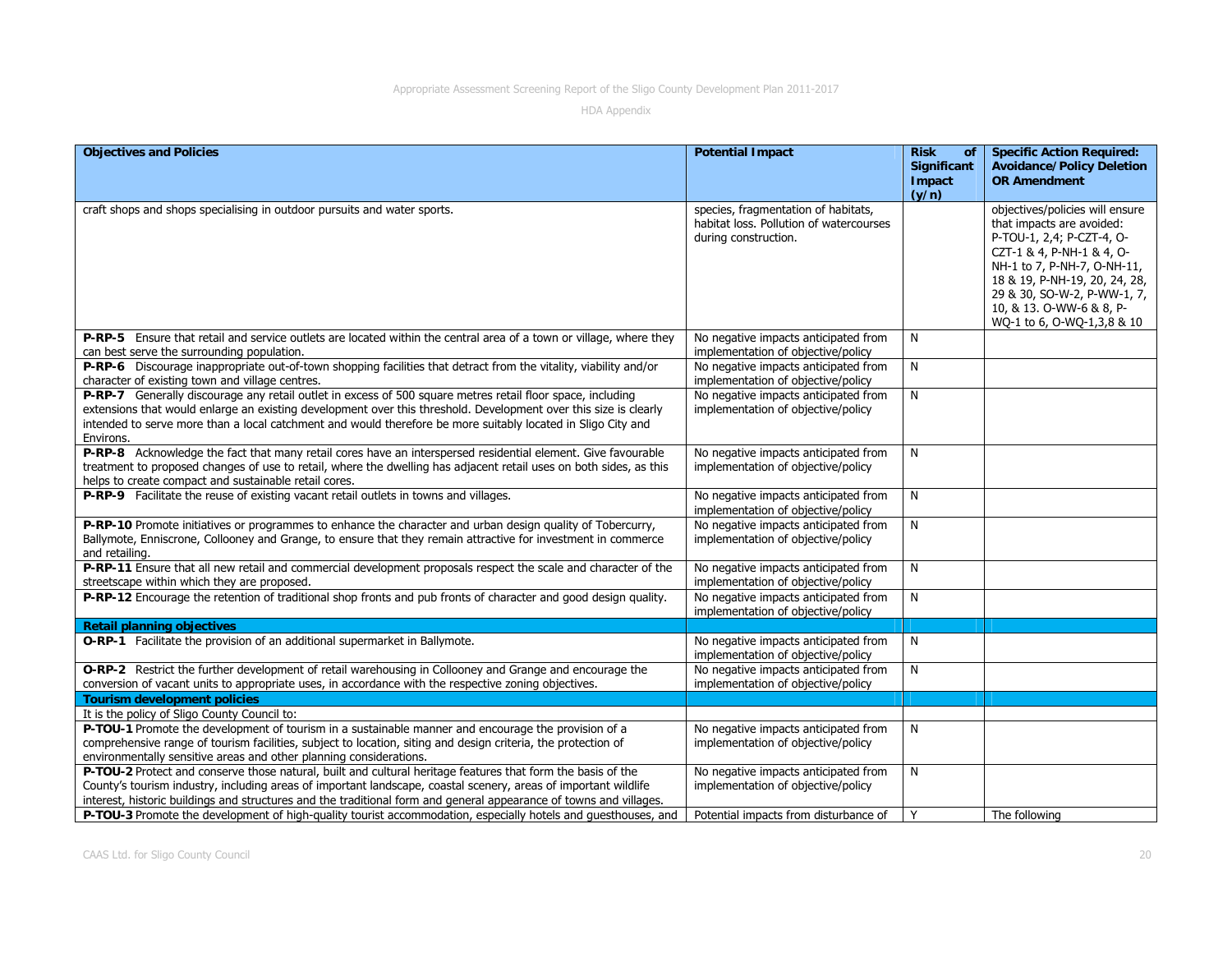| <b>Objectives and Policies</b>                                                                                                                                                                                                                                                                                                                                                                                                                                                                                                                                   | <b>Potential Impact</b>                                                                                                                                                                                                   | <b>Risk</b><br><b>of</b><br>Significant<br>Impact<br>(y/n) | <b>Specific Action Required:</b><br><b>Avoidance/Policy Deletion</b><br><b>OR Amendment</b>                                                                                                                                                                                                                                                 |
|------------------------------------------------------------------------------------------------------------------------------------------------------------------------------------------------------------------------------------------------------------------------------------------------------------------------------------------------------------------------------------------------------------------------------------------------------------------------------------------------------------------------------------------------------------------|---------------------------------------------------------------------------------------------------------------------------------------------------------------------------------------------------------------------------|------------------------------------------------------------|---------------------------------------------------------------------------------------------------------------------------------------------------------------------------------------------------------------------------------------------------------------------------------------------------------------------------------------------|
| ensure high standards of architectural and urban design in all new tourist accommodation and facilities                                                                                                                                                                                                                                                                                                                                                                                                                                                          | species, fragmentation of habitats,<br>habitat loss where such facilities are<br>constructed within/adjacent to Natura<br>Sites. Pollution of watercourses during<br>construction and through discharge of<br>wastewater. |                                                            | objectives/policies will ensure<br>that impacts are avoided:<br>SP-SD-10, ZP-3, SP-Z-6, P-<br>TOU-1,2 & 4. P-CZT-1, 3 & 4.<br>O-CZT-1 & 4. P-NH-1, 4, 7,<br>19, 20, 24, 28, 29 & 30. O-<br>NH-1 to 7, 11, 18, 19. SO-W-<br>2. P-WS-2, 3, 5, 6, P-WW-1,<br>7, 10, 13, 14. O-WW-6 & 8.<br>P-WQ-1 to 7 & 10. O-WQ-1,<br>3, 8, 10. P-CP-1 to 5. |
| P-TOU-4 strictly control development that might be detrimental to scenic and heritage assets, in cSACs, SPAs,<br>proposed NHAs, designated Sensitive Rural Landscapes and Visually Vulnerable Areas, and along designated<br>Scenic Routes. The Council will use its other statutory procedures, particularly in relation to waste management,<br>water and air pollution, to ensure that these natural amenities remain unpolluted and visually unspoiled.                                                                                                      | No negative impacts anticipated from<br>implementation of objective/policy                                                                                                                                                | N                                                          |                                                                                                                                                                                                                                                                                                                                             |
| P-TOU-5 Provide signposting and improve roads, existing amenity and viewing areas, and provide for car parking,<br>public facilities and access in scenic areas, subject to compliance with the requirements of the Habitats Directive                                                                                                                                                                                                                                                                                                                           | Potential impacts from disturbance of<br>species, fragmentation of habitats,<br>habitat loss. May lead to recreational<br>pressure on Natura sites.                                                                       | Y                                                          | The following<br>objectives/policies will ensure<br>that impacts are avoided:<br>P-TOU- 2,4; P-CZT-4, O-CZT-<br>1 & 4, P-NH-1 & 4, O-NH-1 to<br>7, P-NH-7, O-NH-11, 18 & 19,<br>P-NH-19, 20, 24, 28, 29 & 30.<br>P-WQ-1 to 6, P-WQ-10, O-<br>WQ-1 & 8.                                                                                      |
| P-TOU-6 In recognising the special amenity value of mountains, moorlands and forests, valleys and lakes, it is the<br>Council's policy to encourage use of these areas for activities such as touring, sightseeing, mountaineering, and<br>hillwalking, subject to compliance with the requirements of the Habitats Directive.<br>This will be done in co-operation with state agencies and other interested bodies and local community groups. In<br>this regard, the Council will, within financial resources, improve access and create public rights of way. | Potential impacts from disturbance of<br>species, fragmentation of habitats,<br>habitat loss. May lead to recreational<br>pressure on Natura sites.                                                                       | Y                                                          | The following<br>objectives/policies will ensure<br>that impacts are avoided:<br>P-TOU- 2,4; P-CZT-4, O-CZT-<br>1 & 4, P-NH-1 & 4, O-NH-1 to<br>7, P-NH-7, O-NH-11, 18 & 19,<br>P-NH-19, 20, 24, 28, 29 & 30.<br>P-WQ-1 to 6, P-WQ-10, O-<br>WQ-1 & 8.                                                                                      |
| P-TOU-7 Promote walking, rambling and cycling as appropriate recreational and tourism activities within the Plan<br>area.                                                                                                                                                                                                                                                                                                                                                                                                                                        | May lead to recreational pressure on<br>Natura sites. Potential impacts from<br>disturbance of species, fragmentation<br>of habitats, habitat loss.                                                                       | Y                                                          | The following<br>objectives/policies will ensure<br>that impacts are avoided:<br>P-TOU- 2,4; P-CZT-4, O-CZT-<br>1 & 4, P-NH-1 & 4, O-NH-1 to<br>7, P-NH-7, O-NH-11, 18 & 19,<br>P-NH-19, 20, 24, 28, 29 & 30.<br>P-WQ-1 to 6, P-WQ-10, O-<br>WQ-1 & 8.                                                                                      |
| P-TOU-8 Explore the provision of sustainable medium- and long-distance walking routes, in co-operation with<br>adjoining local authorities.                                                                                                                                                                                                                                                                                                                                                                                                                      | May lead to recreational pressure on<br>Natura sites Potential impacts from                                                                                                                                               | Y                                                          | The following<br>objectives/policies will ensure                                                                                                                                                                                                                                                                                            |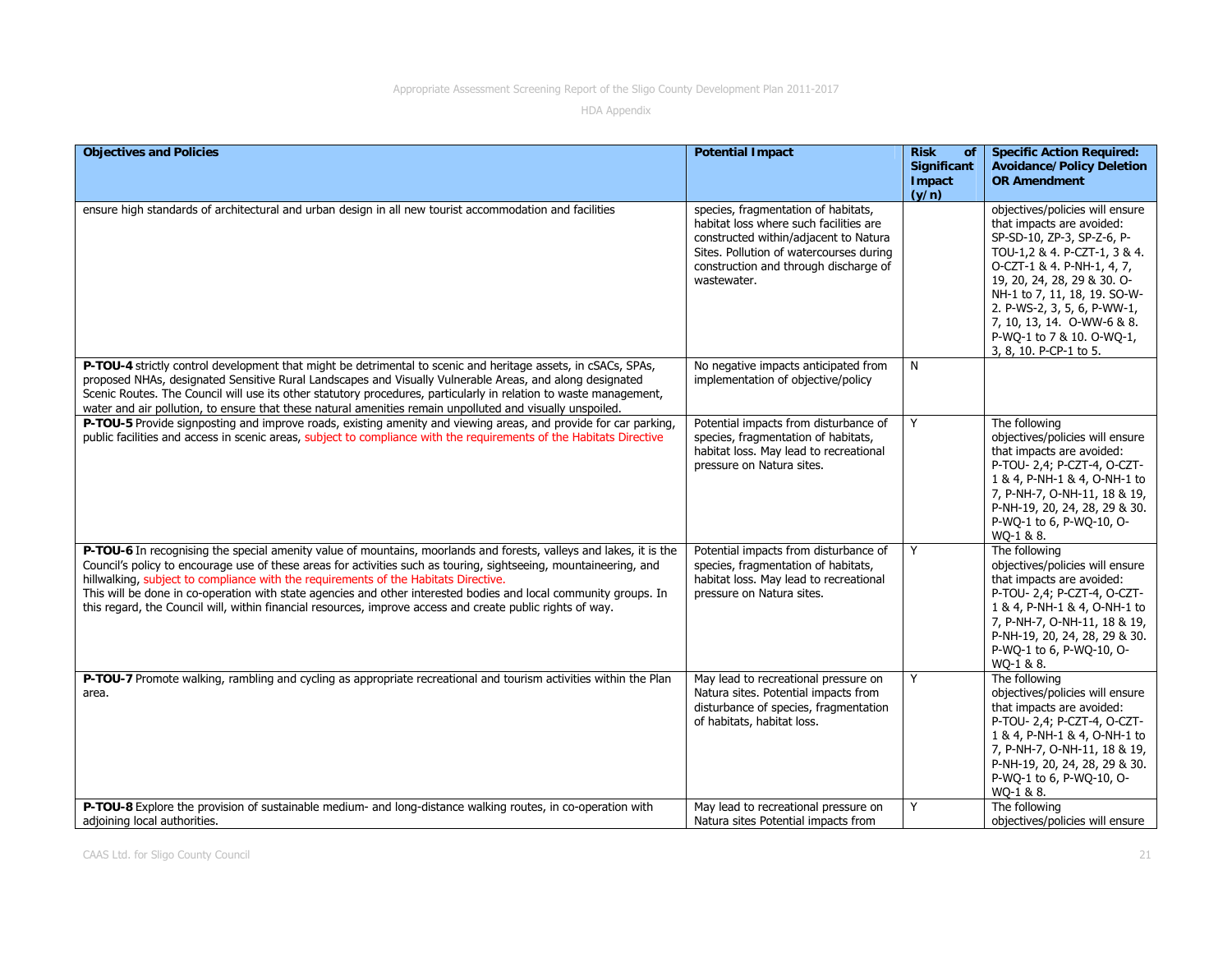| <b>Objectives and Policies</b>                                                                                                                                                                                                                                                                                                       | <b>Potential Impact</b>                                                                                                                                  | <b>Risk</b><br><b>of</b><br><b>Significant</b><br>Impact<br>(y/n) | <b>Specific Action Required:</b><br><b>Avoidance/Policy Deletion</b><br><b>OR Amendment</b>                                                                                                                                                            |
|--------------------------------------------------------------------------------------------------------------------------------------------------------------------------------------------------------------------------------------------------------------------------------------------------------------------------------------|----------------------------------------------------------------------------------------------------------------------------------------------------------|-------------------------------------------------------------------|--------------------------------------------------------------------------------------------------------------------------------------------------------------------------------------------------------------------------------------------------------|
|                                                                                                                                                                                                                                                                                                                                      | disturbance of species, fragmentation<br>of habitats, habitat loss.                                                                                      |                                                                   | that impacts are avoided:<br>P-TOU- 2,4; P-CZT-4, O-CZT-<br>1 & 4, P-NH-1 & 4, O-NH-1 to<br>7, P-NH-7, O-NH-11, 18 & 19,<br>P-NH-19, 20, 24, 28, 29 & 30.<br>P-WO-1 to 6, P-WO-10, O-<br>WQ-1 & 8.                                                     |
| P-TOU-9 Support and promote, with the co-operation of private landowners, public access to heritage sites and<br>features of natural heritage, geological and archaeological interest, coastal areas, mountains, rivers, lakes and<br>other natural amenities, subject to compliance with the requirements of the Habitats Directive | May lead to recreational pressure on<br>Natura sites Potential impacts from<br>disturbance of species, fragmentation<br>of habitats, habitat loss.       | Y                                                                 | The following<br>objectives/policies will ensure<br>that impacts are avoided:<br>P-TOU- 2,4; P-CZT-4, O-CZT-<br>1 & 4, P-NH-1 & 4, O-NH-1 to<br>7, P-NH-7, O-NH-11, 18 & 19,<br>P-NH-19, 20, 24, 28, 29 & 30.<br>P-WQ-1 to 6, P-WQ-10, O-<br>WQ-1 & 8. |
| P-TOU-10<br>Promote the development of eco-tourism and other leisure activities, in an effort to diversify<br>the range of tourist experiences available in the County and extend the tourist season, subject to compliance with<br>the requirements of the Habitats Directive                                                       | May lead to recreational pressure on<br>Natura sites. Potential impacts from<br>disturbance of species, fragmentation<br>of habitats, habitat loss.      | Y                                                                 | The following<br>objectives/policies will ensure<br>that impacts are avoided:<br>P-TOU- 2,4; P-CZT-4, O-CZT-<br>1 & 4, P-NH-1 & 4, O-NH-1 to<br>7, P-NH-7, O-NH-11, 18 & 19,<br>P-NH-19, 20, 24, 28, 29 & 30.<br>P-WQ-1 to 6, P-WQ-10, O-<br>WO-1 & 8. |
| P-TOU-11<br>Promote the development of interpretative signs and information boards at important sites of<br>archaeological and natural interest.                                                                                                                                                                                     | No negative impacts anticipated from<br>implementation of objective/policy                                                                               | N                                                                 |                                                                                                                                                                                                                                                        |
| Support the growth of cultural tourism in the County and its potential for niche tourism<br>P-TOU-12<br>products by facilitating the development of cultural events, infrastructure and activities.                                                                                                                                  | May lead to recreational pressure on<br>Natura sites. Potential impacts from<br>disturbance of species, fragmentation<br>of habitats, habitat loss.      | Y                                                                 | The following<br>objectives/policies will ensure<br>that impacts are avoided:<br>P-TOU- 2,4; P-CZT-4, O-CZT-<br>1 & 4, P-NH-1 & 4, O-NH-1 to<br>7, P-NH-7, O-NH-11, 18 & 19,<br>P-NH-19, 20, 24, 28, 29 & 30.<br>P-WQ-1 to 6, P-WQ-10, O-<br>WO-1 & 8. |
| <b>Tourism development objectives</b><br>It is an objective of Sligo County Council to:                                                                                                                                                                                                                                              |                                                                                                                                                          |                                                                   |                                                                                                                                                                                                                                                        |
| O-TOU-1 Secure the establishment of a flagship visitor attraction in the County, subject to normal development<br>control standards and compliance with the requirements of the Habitats Directive                                                                                                                                   | Depending on where this is located,<br>may give rise to potential impacts<br>from disturbance of species,<br>fragmentation of habitats, habitat<br>loss. | Y                                                                 | The following<br>objectives/policies will ensure<br>that impacts are avoided:<br>P-TOU- 2,4; P-CZT-4, O-CZT-<br>1 & 4, P-NH-1 & 4, O-NH-1 to                                                                                                           |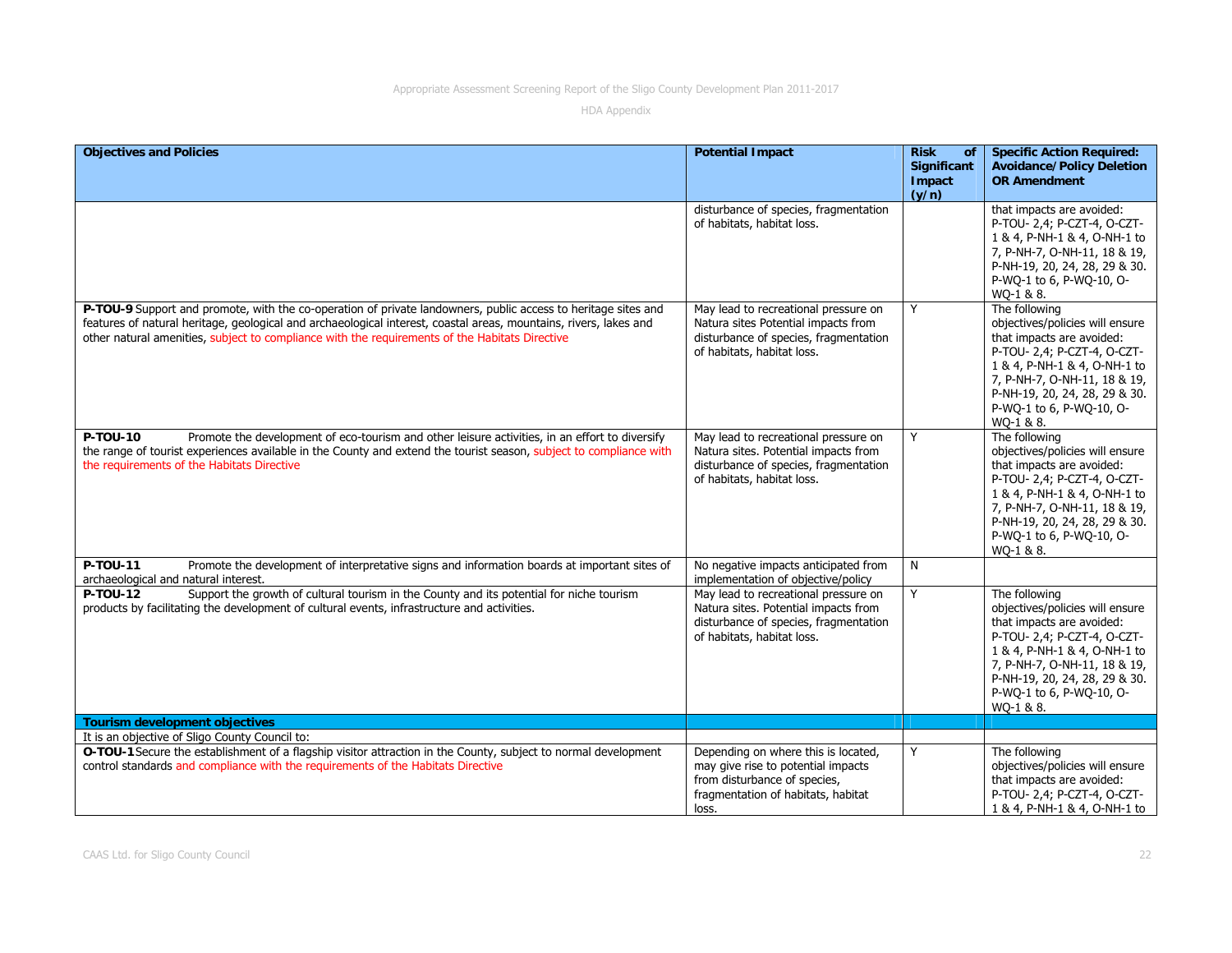| <b>Objectives and Policies</b>                                                                                                                                                                                                                                                                                                                   | <b>Potential Impact</b>                                                                                                                                                          | <b>Risk</b><br>of                     | <b>Specific Action Required:</b>                                                                                                                                                                                                                       |
|--------------------------------------------------------------------------------------------------------------------------------------------------------------------------------------------------------------------------------------------------------------------------------------------------------------------------------------------------|----------------------------------------------------------------------------------------------------------------------------------------------------------------------------------|---------------------------------------|--------------------------------------------------------------------------------------------------------------------------------------------------------------------------------------------------------------------------------------------------------|
|                                                                                                                                                                                                                                                                                                                                                  |                                                                                                                                                                                  | <b>Significant</b><br>Impact<br>(y/n) | <b>Avoidance/Policy Deletion</b><br><b>OR Amendment</b>                                                                                                                                                                                                |
|                                                                                                                                                                                                                                                                                                                                                  |                                                                                                                                                                                  |                                       | 7, P-NH-7, O-NH-11, 18 & 19,<br>P-NH-19, 20, 24, 28, 29 & 30.<br>P-WQ-1 to 6, P-WQ-10, O-<br>WQ-1 & 8.                                                                                                                                                 |
| O-TOU-2 Examine the feasibility of providing a walkway through Union Wood, subject to availability of resources<br>and compliance with the requirements of the Habitats Directive                                                                                                                                                                | Union wood is an SAC designated for<br>Old sessile oak woods. Provision of a<br>walkway will lead to habitat loss and<br>fragmentation.                                          | Y                                     | Wording of policy was<br>changed as per text in red.                                                                                                                                                                                                   |
| O-TOU-3 Seek to establish a bird-watching area at the Ballygilgan Nature Reserve (Carney), subject to<br>appropriate environmental considerations.                                                                                                                                                                                               | No negative impacts anticipated from<br>implementation of objective/policy                                                                                                       | N                                     |                                                                                                                                                                                                                                                        |
| O-TOU-4 Develop a coherent network of attractive cultural hubs/clusters with good access and supporting tourism<br>and cultural signage.                                                                                                                                                                                                         | Depending on where they are located,<br>may give rise to potential impacts<br>from recreational pressure,<br>disturbance of species, fragmentation<br>of habitats, habitat loss. | Y                                     | The following<br>objectives/policies will ensure<br>that impacts are avoided:<br>P-TOU- 2,4; P-CZT-4, O-CZT-<br>1 & 4, P-NH-1 & 4, O-NH-1 to<br>7, P-NH-7, O-NH-11, 18 & 19,<br>P-NH-19, 20, 24, 28, 29 & 30.<br>P-WQ-1 to 6, P-WQ-10, O-<br>WQ-1 & 8. |
| <b>Coastal zone tourism policies</b>                                                                                                                                                                                                                                                                                                             |                                                                                                                                                                                  |                                       |                                                                                                                                                                                                                                                        |
|                                                                                                                                                                                                                                                                                                                                                  |                                                                                                                                                                                  |                                       |                                                                                                                                                                                                                                                        |
| It is the policy of Sligo County Council to:                                                                                                                                                                                                                                                                                                     |                                                                                                                                                                                  |                                       |                                                                                                                                                                                                                                                        |
| P-CZT-1 Ensure that future caravan, camping and parking facilities in coastal areas will not be visually intrusive or<br>impact on sensitive coastal environments (e.g. sand dune systems), by requiring, inter alia, appropriate siting,<br>layout, design and natural screening and compliance with the requirements of the Habitats Directive | Potential impacts from disturbance of<br>species, fragmentation of habitats,<br>habitat loss. May lead to recreational<br>pressure on coastal Natura sites.                      | Y                                     | Wording of policy was<br>changed as per text in red.                                                                                                                                                                                                   |
| P-CZT-2 Ensure Seek continued compliance with EU Directives on water quality for all bathing beaches.                                                                                                                                                                                                                                            | No negative impacts anticipated from<br>implementation of objective/policy                                                                                                       | N                                     |                                                                                                                                                                                                                                                        |
| P-CZT-3 Promote awareness of the sensitivity of the coastal environment, amongst visitors and residents alike,<br>through the provision of educational/heritage appreciation programmes, public information boards and other<br>appropriate means.                                                                                               | No negative impacts anticipated from<br>implementation of objective/policy                                                                                                       | N                                     |                                                                                                                                                                                                                                                        |
| P-CZT-4 Maintain and develop small piers and harbours along the Sligo Coast, subject to funding and compliance<br>with the requirements of the Habitats Directive                                                                                                                                                                                | Potential impacts from disturbance of<br>species, fragmentation of habitats,<br>habitat loss.                                                                                    | N                                     |                                                                                                                                                                                                                                                        |
| P-CZT-5 Give priority to coastal areas within County-wide programmes to signpost and improve public rights of<br>way.                                                                                                                                                                                                                            | Potential impacts from disturbance of<br>species, fragmentation of habitats,<br>habitat loss.                                                                                    | Y                                     | The following<br>objectives/policies will ensure<br>that impacts are avoided:<br>P-TOU- 2,4; P-CZT-4, O-CZT-<br>1 & 4, P-NH-1 & 4, O-NH-1 to<br>7, P-NH-7, O-NH-11, P-NH-<br>28, 29 & 30.                                                              |
| <b>Coastal zone tourism objectives</b>                                                                                                                                                                                                                                                                                                           |                                                                                                                                                                                  |                                       |                                                                                                                                                                                                                                                        |
| It is an objective of Sligo County Council to:<br>O-CZT-1 Manage and control car parking and vehicular and pedestrian movements on beaches and within dunes                                                                                                                                                                                      | Potential impacts from disturbance of                                                                                                                                            | Y                                     | The following                                                                                                                                                                                                                                          |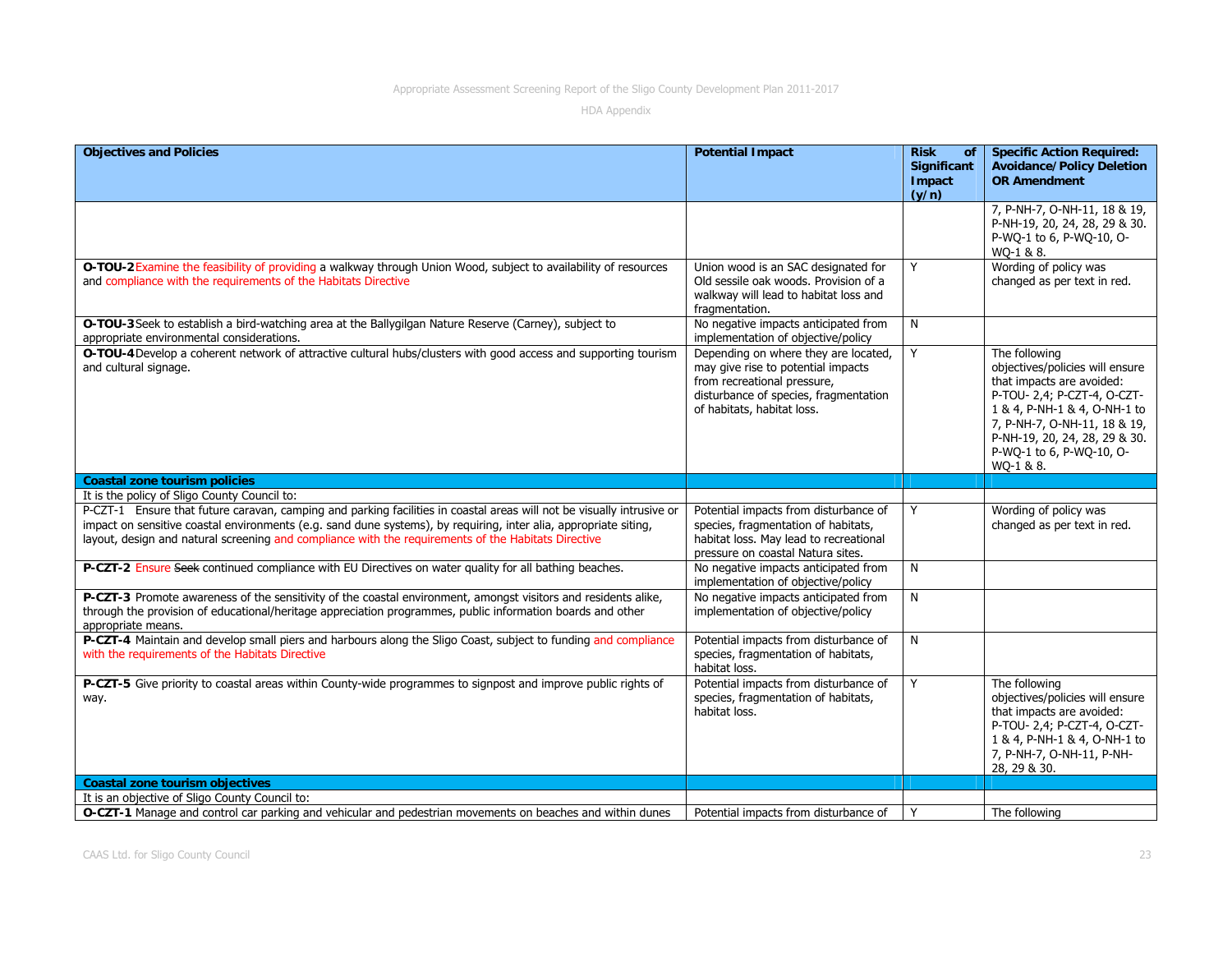| <b>Objectives and Policies</b>                                                                                                                                                                                                                                                                                                                                                                                                                                                                           | <b>Potential Impact</b>                                                                                                                                                                                                                                              | <b>Risk</b><br>of<br><b>Significant</b><br>Impact<br>(y/n) | <b>Specific Action Required:</b><br><b>Avoidance/Policy Deletion</b><br><b>OR Amendment</b>                                                                                                             |
|----------------------------------------------------------------------------------------------------------------------------------------------------------------------------------------------------------------------------------------------------------------------------------------------------------------------------------------------------------------------------------------------------------------------------------------------------------------------------------------------------------|----------------------------------------------------------------------------------------------------------------------------------------------------------------------------------------------------------------------------------------------------------------------|------------------------------------------------------------|---------------------------------------------------------------------------------------------------------------------------------------------------------------------------------------------------------|
| and other vulnerable areas. Management and control of carparking shall be carried out in compliance with the<br>Habitats Directive where relevant.                                                                                                                                                                                                                                                                                                                                                       | species, fragmentation of habitats,<br>habitat loss.                                                                                                                                                                                                                 |                                                            | objectives/policies will ensure<br>that impacts are avoided:<br>P-TOU- 2,4; O-CZT-1 & 4, P-<br>NH-1 & 4, O-NH-1 to 7, P-NH-<br>7, O-NH-11, P-NH-28, 29 &<br>30.                                         |
| O-CZT-2 Develop green parking areas in appropriate coastal locations, i.e. soft areas that can be left in their<br>natural state during out-of-season months and used to provide overflow facilities during peak periods. The<br>development of such carparking areas shall be subject to compliance with the requirements of the Habitats<br><b>Directive</b>                                                                                                                                           | Potential impacts from disturbance of<br>species, fragmentation of habitats,<br>habitat loss.                                                                                                                                                                        | Y                                                          | The following<br>objectives/policies will ensure<br>that impacts are avoided:<br>P-TOU- 2,4; O-CZT-1 & 4, P-<br>NH-1 & 4, O-NH-1 to 7, P-NH-<br>7, O-NH-11, P-NH- 28, 29 &<br>30.                       |
| O-CZT-3 Exclude land-based and marine-based motor sports activities from beaches.                                                                                                                                                                                                                                                                                                                                                                                                                        | No negative impacts anticipated from<br>implementation of objective/policy                                                                                                                                                                                           | N                                                          |                                                                                                                                                                                                         |
| O-CZT-4 Provide a number of designated facilities and access points for controlled water-sports activities, in a<br>manner that avoids conflict with nature conservation and activities such as swimming, sailing, fishing and<br>mariculture.                                                                                                                                                                                                                                                           | No negative impacts anticipated from<br>implementation of objective/policy                                                                                                                                                                                           | $\overline{\mathsf{N}}$                                    |                                                                                                                                                                                                         |
| O-CZT-5 Liaise with the National Trails Advisory Committee to investigate the possibility of providing a coastal<br>path along the coastline of County Sligo. with a right-of-way status, and liaise with counties Mayo, Leitrim and<br>Donegal to set-up a study group to advance this matter. The study group should be established within one year<br>from the adoption of this Plan. Development of a coastal path shall be subject to compliance with the<br>requirements of the Habitats Directive | Potential impacts from disturbance of<br>species, fragmentation of habitats,<br>habitat loss.                                                                                                                                                                        | Y                                                          | The following<br>objectives/policies will ensure<br>that impacts are avoided:<br>P-TOU- 2,4; O-CZT-1 & 4, P-<br>NH-1 & 4, O-NH-1 to 7, P-NH-<br>7, O-NH-11, P-NH-28, 29 &<br>30.                        |
| O-CZT-6 Identify existing and/or potential coastal walking routes which can be developed as a tourism product<br>and a local amenity. These routes will ideally be permanent, of high quality and adequately managed, should allow<br>for further expansion and provide links to other activities and facilities.                                                                                                                                                                                        | Potential impacts from disturbance of<br>species, fragmentation of habitats,<br>habitat loss.                                                                                                                                                                        | Y                                                          | The following<br>objectives/policies will ensure<br>that impacts are avoided:<br>P-TOU- 2,4; O-CZT-1 & 4, P-<br>NH-1 & 4, O-NH-1 to 7, P-NH-<br>7, O-NH-11, P-NH-28, 29 &<br>30.                        |
| <b>Strategic housing policies</b><br>It is the policy of the Sligo County Council to:                                                                                                                                                                                                                                                                                                                                                                                                                    |                                                                                                                                                                                                                                                                      |                                                            |                                                                                                                                                                                                         |
| Encourage a balanced supply of private housing in the county, in a manner that is consistent<br>SP-HOU-1<br>with the Core Strategy and the Settlement Strategy and will support the creation of sustainable communities<br>through the provision of an appropriate range of housing types and high-quality residential environments.                                                                                                                                                                     | Provision of housing may lead to<br>potential impacts from disturbance of<br>species, fragmentation of habitats,<br>habitat loss. Increased discharges<br>from WWTPs may lead to decrease in<br>water quality and changes to species<br>density and /or distribution | Y                                                          | The following<br>objectives/policies will ensure<br>that impacts are avoided:<br>SP-SD-10, ZP-3, SP-Z-6. P-<br>RHOU-1 & 3. P-NH-1, 4, 7,<br>19, 20, 24, 28, 29 & 30. O-<br>NH-1 to 7, 11, 18, 19. SO-W- |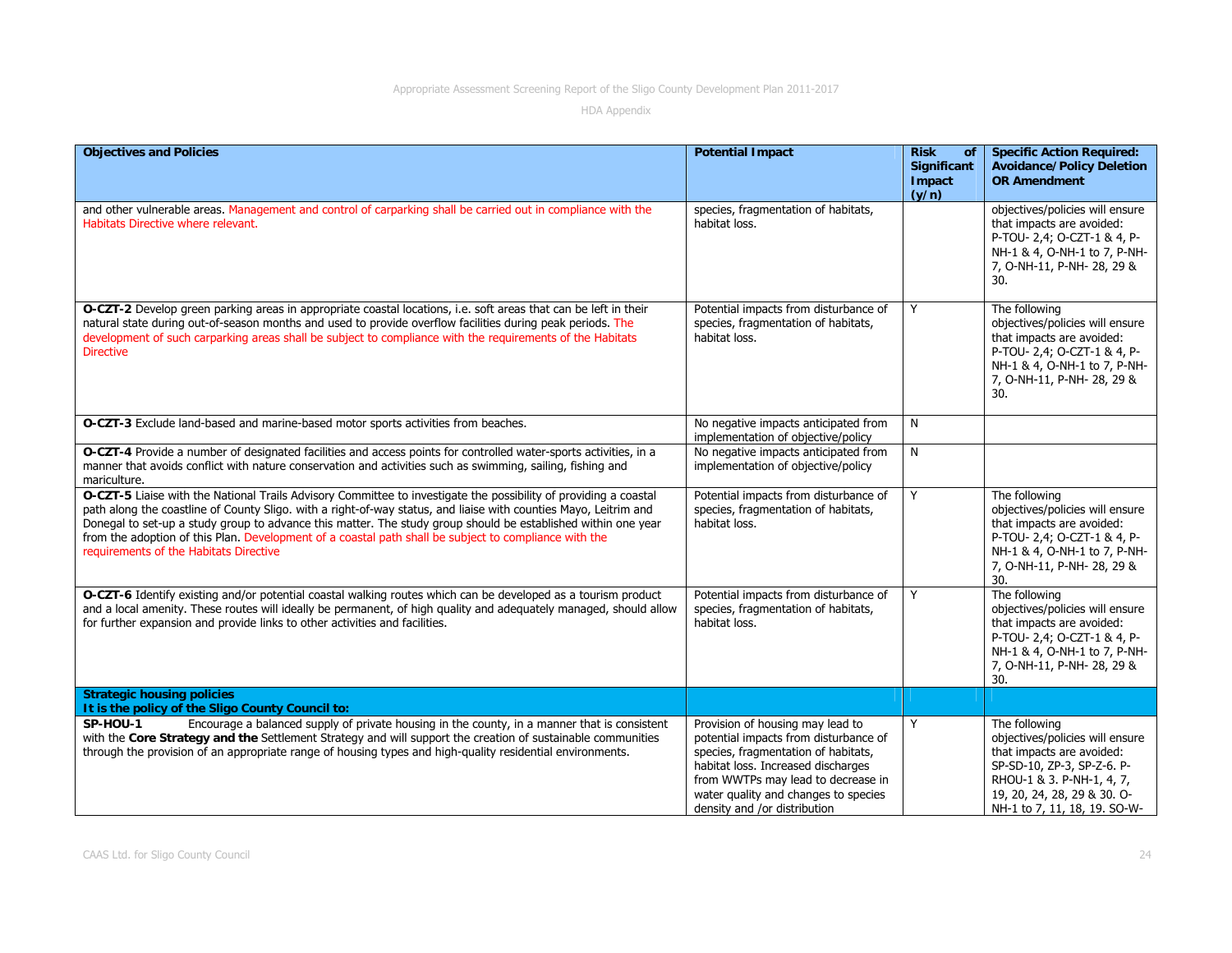| <b>Objectives and Policies</b>                                                                                                                                                                                                                                                                                                                                                                                                         | <b>Potential Impact</b>                                                                                                                                                                                                          | <b>Risk</b><br><b>of</b>              | <b>Specific Action Required:</b>                                                                                                                                                                                                                                                                                               |
|----------------------------------------------------------------------------------------------------------------------------------------------------------------------------------------------------------------------------------------------------------------------------------------------------------------------------------------------------------------------------------------------------------------------------------------|----------------------------------------------------------------------------------------------------------------------------------------------------------------------------------------------------------------------------------|---------------------------------------|--------------------------------------------------------------------------------------------------------------------------------------------------------------------------------------------------------------------------------------------------------------------------------------------------------------------------------|
|                                                                                                                                                                                                                                                                                                                                                                                                                                        |                                                                                                                                                                                                                                  | <b>Significant</b><br>Impact<br>(y/n) | <b>Avoidance/Policy Deletion</b><br><b>OR Amendment</b>                                                                                                                                                                                                                                                                        |
|                                                                                                                                                                                                                                                                                                                                                                                                                                        |                                                                                                                                                                                                                                  |                                       | 2. P-WS-2, 3, 5, 6, P-WW-1,<br>7, 10, 13, 14. O-WW-6 & 8.<br>P-WQ-1 to 7 & 10. O-WQ-1,<br>3, 6, 8, 10. P-CP-1 to 5.                                                                                                                                                                                                            |
| SP-HOU-3<br>Reserve 20% of eligible sites which are subject to new residential development (or a mix of<br>uses including residential) for the development of social and affordable units, in accordance with the Housing<br>Strategy and the requirements of Part V of the Planning and Development Act 2000.                                                                                                                         | No negative impacts anticipated from<br>implementation of objective/policy                                                                                                                                                       | N                                     |                                                                                                                                                                                                                                                                                                                                |
| Ensure that the needs of older people, people with disabilities and other special-needs persons<br>SP-HOU-2<br>and households are adequately catered for in new developments.                                                                                                                                                                                                                                                          | No negative impacts anticipated from<br>implementation of objective/policy                                                                                                                                                       | N                                     |                                                                                                                                                                                                                                                                                                                                |
| <b>Strategic housing objectives</b><br>It is an objective of Sligo County Council to:                                                                                                                                                                                                                                                                                                                                                  |                                                                                                                                                                                                                                  |                                       |                                                                                                                                                                                                                                                                                                                                |
| Implement the relevant provisions of the Sligo City and County Joint Housing Strategy 2010-2017.                                                                                                                                                                                                                                                                                                                                       | Potential impacts from disturbance of<br>species, fragmentation of habitats,<br>habitat loss. Increased discharges<br>from WWTPs may lead to decrease in<br>water quality and changes to species<br>density and /or distribution | Y                                     | The following<br>objectives/policies will ensure<br>that impacts are avoided:<br>SP-SD-10, ZP-3, SP-Z-6. P-<br>RHOU-1 & 3. P-NH-1, 4, 7,<br>19, 20, 24, 28, 29 & 30. O-<br>NH-1 to 7, 11, 18, 19. SO-W-<br>2. P-WS-2, 3, 5, 6, P-WW-1,<br>7, 10, 13, 14. O-WW-6 & 8.<br>P-WQ-1 to 7 & 10. O-WQ-1,<br>3, 6, 8, 10. P-CP-1 to 5. |
| <b>SO-HOU-2</b><br>Continue to monitor the extent of residential development in the county area to ensure that<br>sufficient land is zoned to accommodate housing demand over the Plan period.                                                                                                                                                                                                                                         | No negative impacts anticipated from<br>implementation of objective/policy                                                                                                                                                       | N                                     |                                                                                                                                                                                                                                                                                                                                |
| Ensure that 20% of all sites eligible for Part V is reserved for the development of new social<br><b>SO-HOU-3</b><br>and affordable residential units.                                                                                                                                                                                                                                                                                 | No negative impacts anticipated from<br>implementation of objective/policy                                                                                                                                                       | N                                     |                                                                                                                                                                                                                                                                                                                                |
| Continue with the programme of refurbishment and regeneration of existing local authority<br><b>SO-HOU-4</b><br>housing stock.                                                                                                                                                                                                                                                                                                         | No negative impacts anticipated from<br>implementation of objective/policy                                                                                                                                                       | N                                     |                                                                                                                                                                                                                                                                                                                                |
| SO-HOU-5Establish a register of eligible households interested in acquiring affordable housing.                                                                                                                                                                                                                                                                                                                                        | No negative impacts anticipated from<br>implementation of objective/policy                                                                                                                                                       | N                                     |                                                                                                                                                                                                                                                                                                                                |
| General housing policies<br>It is the policy of Sligo County Council to:                                                                                                                                                                                                                                                                                                                                                               |                                                                                                                                                                                                                                  |                                       |                                                                                                                                                                                                                                                                                                                                |
| GP-HOU-1. Have regard to the principle of sequential development in assessing all new residential development<br>proposals, whereby areas closer to settlement centres will be prioritised for development in advance of lands<br>further from settlement centres. Notwithstanding this principle, each proposal will be considered on its merits and<br>having regard to the proper planning and sustainable development of the area. | No negative impacts anticipated from<br>implementation of objective/policy                                                                                                                                                       | N                                     |                                                                                                                                                                                                                                                                                                                                |
| GP-HOU-2<br>Require high quality and innovation in the layout and design of new residential development, particularly with<br>regard to:                                                                                                                                                                                                                                                                                               | No negative impacts anticipated from<br>implementation of objective/policy                                                                                                                                                       | N                                     |                                                                                                                                                                                                                                                                                                                                |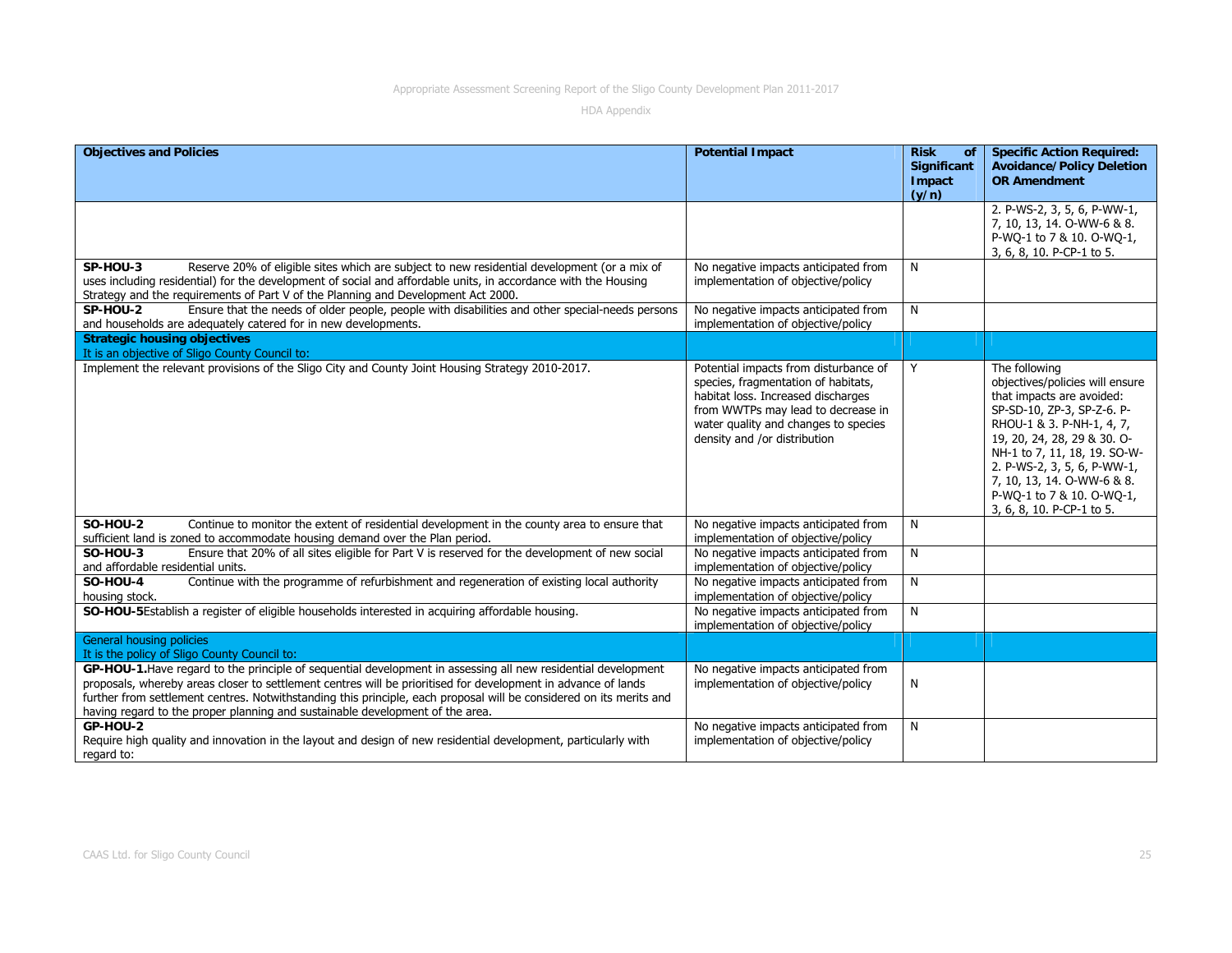| <b>Objectives and Policies</b>                                                                                                                                                                     | <b>Potential Impact</b>              | <b>Risk</b><br>.of                  | <b>Specific Action Required:</b>                        |
|----------------------------------------------------------------------------------------------------------------------------------------------------------------------------------------------------|--------------------------------------|-------------------------------------|---------------------------------------------------------|
|                                                                                                                                                                                                    |                                      | <b>Significant</b><br><b>Impact</b> | <b>Avoidance/Policy Deletion</b><br><b>OR Amendment</b> |
|                                                                                                                                                                                                    |                                      | (y/n)                               |                                                         |
| environmental sustainability and energy efficiency;<br>a.                                                                                                                                          |                                      |                                     |                                                         |
| site layouts and internal layouts that may incorporate live/work units <sup>2</sup> and/or home zones <sup>3</sup> ;<br>b.                                                                         |                                      |                                     |                                                         |
| GP-HOU-3 Ensure the provision of a suitable range of house types and sizes to facilitate the changing                                                                                              | No negative impacts anticipated from | N                                   |                                                         |
| demographic structure and in particular the increasing trend towards smaller household sizes.                                                                                                      | implementation of objective/policy   |                                     |                                                         |
| In private housing schemes, the following mix of house types should generally apply:                                                                                                               |                                      |                                     |                                                         |
| Proportion in the scheme<br>House type                                                                                                                                                             |                                      |                                     |                                                         |
| Minimum 30% of total no. of houses<br>1-2 bedrooms                                                                                                                                                 |                                      |                                     |                                                         |
| Minimum 30% of total no. of houses<br>3 bedrooms                                                                                                                                                   |                                      |                                     |                                                         |
| Maximum 20% of total no. of houses<br>4+ bedrooms                                                                                                                                                  |                                      |                                     |                                                         |
| GP-HOU-4 Promote more compact forms of residential development, such as infill and backland development,                                                                                           | No negative impacts anticipated from | N                                   |                                                         |
| and ensure – through the development management process – that access points to backland areas are reserved                                                                                        | implementation of objective/policy   |                                     |                                                         |
| or that adequate road frontage is reserved to provide future road access to enable comprehensive backland                                                                                          |                                      |                                     |                                                         |
| development.                                                                                                                                                                                       |                                      |                                     |                                                         |
| GP-HOU-5 Ensure that services and utilities in residential developments are provided concurrently with the                                                                                         | No negative impacts anticipated from | N                                   |                                                         |
| construction of new dwellings.                                                                                                                                                                     | implementation of objective/policy   |                                     |                                                         |
| GP-HOU-6 Ensure that all apartment and mixed-use developments provide for estate management so as to                                                                                               | No negative impacts anticipated from | N                                   |                                                         |
| preserve the amenity, quality and visual character of the development, to ensure adequate maintenance of                                                                                           | implementation of objective/policy   |                                     |                                                         |
| common facilities and areas, and encourage tenant involvement and participation in estate management. (Refer                                                                                       |                                      |                                     |                                                         |
| also to the Development Management Standards Chapter of this Draft Plan).                                                                                                                          |                                      |                                     |                                                         |
| GP-HOU-7 Promote higher densities of residential development in appropriate locations and circumstances,                                                                                           | No negative impacts anticipated from | N                                   |                                                         |
| having regard to the principles outlined in the DoEHLG's publication Guidelines for Planning Authorities -                                                                                         | implementation of objective/policy   |                                     |                                                         |
| Sustainable residential development in urban areas (cities, towns and villages).<br>GP-HOU-8 Ensure that new housing development in towns and villages is of appropriate scale, layout and quality | No negative impacts anticipated from | N                                   |                                                         |
| design, and that it relates to the character and form of the settlement in question.                                                                                                               | implementation of objective/policy   |                                     |                                                         |
| GP-HOU-9 Ensure that all new multiple housing development proposals, including apartment and mixed-use                                                                                             | No negative impacts anticipated from | N                                   |                                                         |
| developments, provide adequate facilities for the storage, separation and collection of waste (organic, recyclable                                                                                 | implementation of objective/policy   |                                     |                                                         |
| and landfill waste) and ensure the ongoing operation of these facilities.                                                                                                                          |                                      |                                     |                                                         |
| <b>General housing objective</b>                                                                                                                                                                   |                                      |                                     |                                                         |
| It is an objective of Sligo County Council to:                                                                                                                                                     |                                      |                                     |                                                         |
|                                                                                                                                                                                                    |                                      |                                     |                                                         |
| GO-HOU-1 Monitor and manage the extent of existing and permitted residential development to ensure that it is                                                                                      | No negative impacts anticipated from | N                                   |                                                         |
| consistent with the Settlement Strategy and the infrastructural capacity of each settlement.                                                                                                       | implementation of objective/policy   |                                     |                                                         |
| Social and affordable housing policies                                                                                                                                                             |                                      |                                     |                                                         |
| It is the policy of Sligo County Council to:                                                                                                                                                       |                                      |                                     |                                                         |
| <b>P-SA-HOU-1</b> Promote social inclusion by ensuring that social and affordable housing is well distributed                                                                                      | No negative impacts anticipated from | N                                   |                                                         |

 $^2$  A live/work unit is a property combining a workplace (usually small business unit) and a home, in which the operators of the workplace / business use the unit as their principal residence. The commercial aspect of the unit is secondary and is restricted to uses that are compatible with the protection of adjoining residential amenities.

 $^3$  Homezones are residential streets or areas which are designed so as to ensure that pedestrians, cyclists and residents have priority over the car.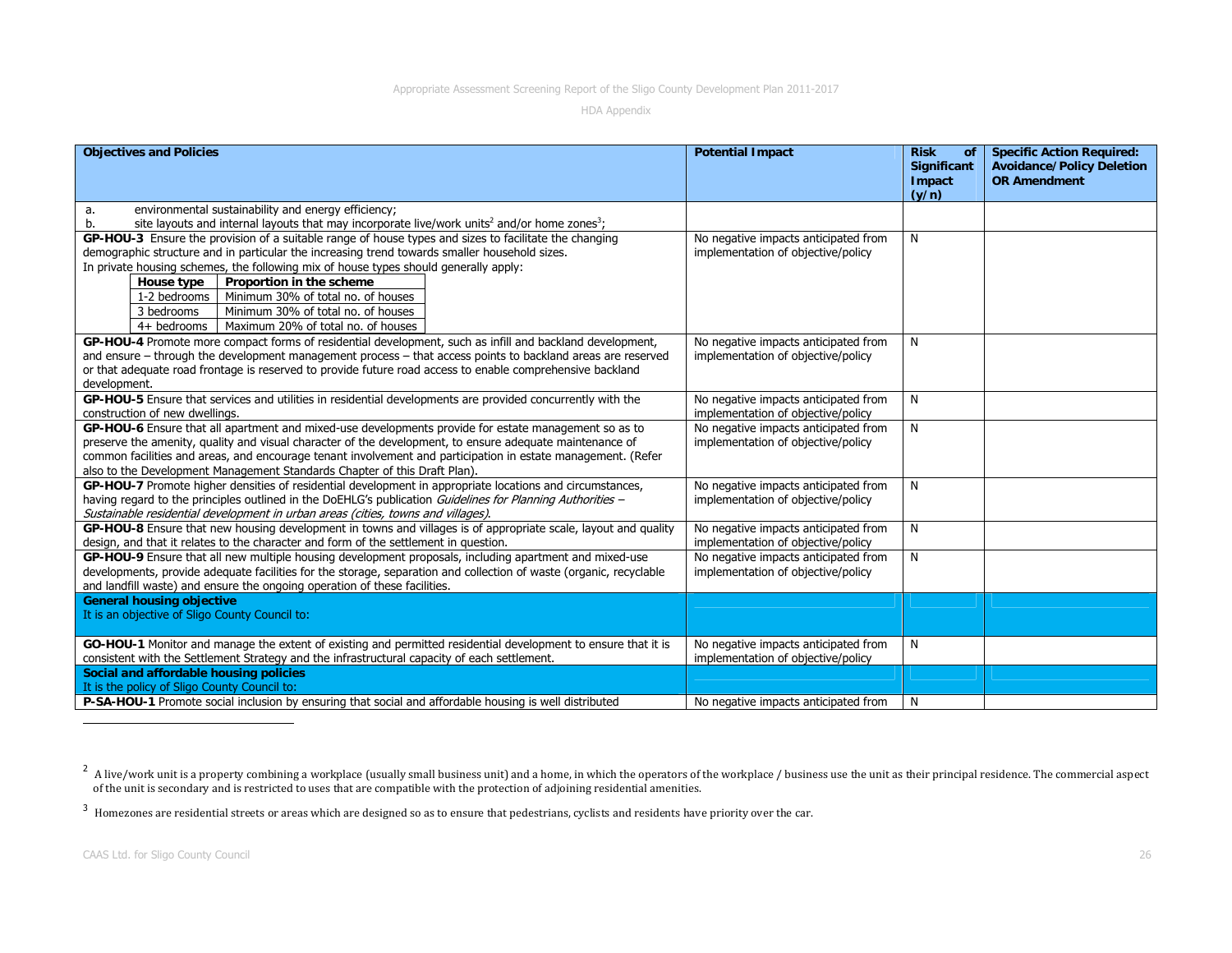| <b>Objectives and Policies</b>                                                                                                                                                                                                                                                         | <b>Potential Impact</b>                                                                                                                                                                                                                                                                                                                                                                                                                                | <b>Risk</b><br>of<br>Significant<br>Impact<br>(y/n) | <b>Specific Action Required:</b><br><b>Avoidance/Policy Deletion</b><br><b>OR Amendment</b>                                                                                                                                                                                  |
|----------------------------------------------------------------------------------------------------------------------------------------------------------------------------------------------------------------------------------------------------------------------------------------|--------------------------------------------------------------------------------------------------------------------------------------------------------------------------------------------------------------------------------------------------------------------------------------------------------------------------------------------------------------------------------------------------------------------------------------------------------|-----------------------------------------------------|------------------------------------------------------------------------------------------------------------------------------------------------------------------------------------------------------------------------------------------------------------------------------|
| throughout all residential areas rather than concentrated in a few locations.                                                                                                                                                                                                          | implementation of objective/policy                                                                                                                                                                                                                                                                                                                                                                                                                     |                                                     |                                                                                                                                                                                                                                                                              |
| P-SA-HOU-2 Ensure that development in areas subject to an agreement under Section 96 of the Planning and                                                                                                                                                                               | No negative impacts anticipated from                                                                                                                                                                                                                                                                                                                                                                                                                   | N                                                   |                                                                                                                                                                                                                                                                              |
| Development Act 2000, is integrated with the rest of the development, so as to avoid undue social segregation.                                                                                                                                                                         | implementation of objective/policy                                                                                                                                                                                                                                                                                                                                                                                                                     |                                                     |                                                                                                                                                                                                                                                                              |
| P-SA-HOU-3 Ensure that the supply of housing units under the Housing Strategy reflects the current and                                                                                                                                                                                 | No negative impacts anticipated from                                                                                                                                                                                                                                                                                                                                                                                                                   | N                                                   |                                                                                                                                                                                                                                                                              |
| anticipated demographic characteristics and household sizes.                                                                                                                                                                                                                           | implementation of objective/policy                                                                                                                                                                                                                                                                                                                                                                                                                     |                                                     |                                                                                                                                                                                                                                                                              |
| P-SA-HOU-4 Encourage linkages between existing public and private housing areas through the provision of<br>shared facilities, services and pedestrian/cycle and vehicular connections, as appropriate, between these areas.                                                           | Any development within the county<br>could potentially have direct and/or<br>indirect impacts on the Natura 2000<br>network through fragmentation of<br>habitats or habitat loss and<br>disturbance of species. Pollution of<br>watercourses may occur during<br>construction and through the<br>discharge of treated wastewater. This<br>in turn may lead to cumulative and<br>indirect impacts on Natura sites<br>downstream of the discharge point. | Y                                                   | The following<br>objectives/policies will ensure<br>that impacts are avoided:<br>SP-SD-10, ZP-3, SP-Z-6, P-<br>RHOU-1 & 3. P-NH-1, 4, 7,<br>19, 20, 24, 28, 29 & 30. O-<br>NH-1 to 7, 11, 18, 19. P-<br>N2000-1 to 5. P-WQ-1 to 7 &<br>10. O-WQ-1, 3, 8, 10. P-CP-2<br>to 5. |
| P-SA-HOU-5 Where a particular need is identified, provide housing schemes designed for the needs of older                                                                                                                                                                              | No negative impacts anticipated from                                                                                                                                                                                                                                                                                                                                                                                                                   | N                                                   |                                                                                                                                                                                                                                                                              |
| people and/or those with special needs. Otherwise, housing schemes shall be designed with a suitable mix of                                                                                                                                                                            | implementation of objective/policy                                                                                                                                                                                                                                                                                                                                                                                                                     |                                                     |                                                                                                                                                                                                                                                                              |
| house types and designs which can be easily adapted to accommodate special housing needs.                                                                                                                                                                                              |                                                                                                                                                                                                                                                                                                                                                                                                                                                        |                                                     |                                                                                                                                                                                                                                                                              |
| Social and affordable housing objectives                                                                                                                                                                                                                                               |                                                                                                                                                                                                                                                                                                                                                                                                                                                        |                                                     |                                                                                                                                                                                                                                                                              |
| It is an objective of Sligo County Council to:                                                                                                                                                                                                                                         |                                                                                                                                                                                                                                                                                                                                                                                                                                                        |                                                     |                                                                                                                                                                                                                                                                              |
| O-SA-HOU-1 Prepare and implement an updated Social and Affordable Housing Action Plan to address direct                                                                                                                                                                                | No negative impacts anticipated from                                                                                                                                                                                                                                                                                                                                                                                                                   | N                                                   |                                                                                                                                                                                                                                                                              |
| housing provision and assistance towards housing provision.                                                                                                                                                                                                                            | implementation of objective/policy                                                                                                                                                                                                                                                                                                                                                                                                                     |                                                     |                                                                                                                                                                                                                                                                              |
| <b>Traveller accommodation policies</b>                                                                                                                                                                                                                                                |                                                                                                                                                                                                                                                                                                                                                                                                                                                        |                                                     |                                                                                                                                                                                                                                                                              |
| It is the policy of Sligo County Council to:                                                                                                                                                                                                                                           |                                                                                                                                                                                                                                                                                                                                                                                                                                                        |                                                     |                                                                                                                                                                                                                                                                              |
| P-TA-HOU-1 Provide for the accommodation needs of Travellers, as far as is reasonable and practicable, using<br>the full range of housing options available to the Local Authorities and having regard to the policies outlined in the<br>Traveller Accommodation Programme 2009-2013. | No negative impacts anticipated from<br>implementation of objective/policy                                                                                                                                                                                                                                                                                                                                                                             | N                                                   |                                                                                                                                                                                                                                                                              |
| P-TA-HOU-2 Consider the submissions of Travellers, their representative organisations and those of the local                                                                                                                                                                           | No negative impacts anticipated from                                                                                                                                                                                                                                                                                                                                                                                                                   | N                                                   |                                                                                                                                                                                                                                                                              |
| communities in relation to the siting, planning and design of prospective halting sites or group housing schemes so<br>as to avoid social conflict and promote social inclusion.                                                                                                       | implementation of objective/policy                                                                                                                                                                                                                                                                                                                                                                                                                     |                                                     |                                                                                                                                                                                                                                                                              |
| P-TA-HOU-3 Provide and manage halting sites in a manner compatible with the local environment and the needs                                                                                                                                                                            | No negative impacts anticipated from                                                                                                                                                                                                                                                                                                                                                                                                                   | N                                                   |                                                                                                                                                                                                                                                                              |
| of the travelling community, based on management plans set up in co-operation with Traveller families. Halting                                                                                                                                                                         | implementation of objective/policy                                                                                                                                                                                                                                                                                                                                                                                                                     |                                                     |                                                                                                                                                                                                                                                                              |
| sites will be subject to the detailed design standards as outlined in the Department of the Environment's Guidelines                                                                                                                                                                   |                                                                                                                                                                                                                                                                                                                                                                                                                                                        |                                                     |                                                                                                                                                                                                                                                                              |
| for Residential Caravan Parks for Travellers (October 1997), and normal development management standards.                                                                                                                                                                              |                                                                                                                                                                                                                                                                                                                                                                                                                                                        |                                                     |                                                                                                                                                                                                                                                                              |
| <b>Traveller accommodation objectives</b>                                                                                                                                                                                                                                              |                                                                                                                                                                                                                                                                                                                                                                                                                                                        |                                                     |                                                                                                                                                                                                                                                                              |
| It is an objective of Sligo County Council to:                                                                                                                                                                                                                                         |                                                                                                                                                                                                                                                                                                                                                                                                                                                        |                                                     |                                                                                                                                                                                                                                                                              |
| O-TA-HOU-1 Provide appropriate accommodation to meet the needs of Travellers through the implementation of                                                                                                                                                                             | No negative impacts anticipated from                                                                                                                                                                                                                                                                                                                                                                                                                   | N                                                   |                                                                                                                                                                                                                                                                              |
| the Traveller Accommodation Programme 2009-2012 and the Joint Housing Strategy.                                                                                                                                                                                                        | implementation of objective/policy                                                                                                                                                                                                                                                                                                                                                                                                                     |                                                     |                                                                                                                                                                                                                                                                              |
| O-TA-HOU-1 Provide Traveller Accommodation at Collooney, Tobercurry, Cloonamahon (existing site to be                                                                                                                                                                                  | No negative impacts anticipated from                                                                                                                                                                                                                                                                                                                                                                                                                   | N                                                   |                                                                                                                                                                                                                                                                              |
| redeveloped) and Ballyfree (existing site to be redeveloped).                                                                                                                                                                                                                          | implementation of objective/policy                                                                                                                                                                                                                                                                                                                                                                                                                     |                                                     |                                                                                                                                                                                                                                                                              |
| Voluntary and cooperative housing policies It is the policy of Sligo County Council to:                                                                                                                                                                                                |                                                                                                                                                                                                                                                                                                                                                                                                                                                        |                                                     |                                                                                                                                                                                                                                                                              |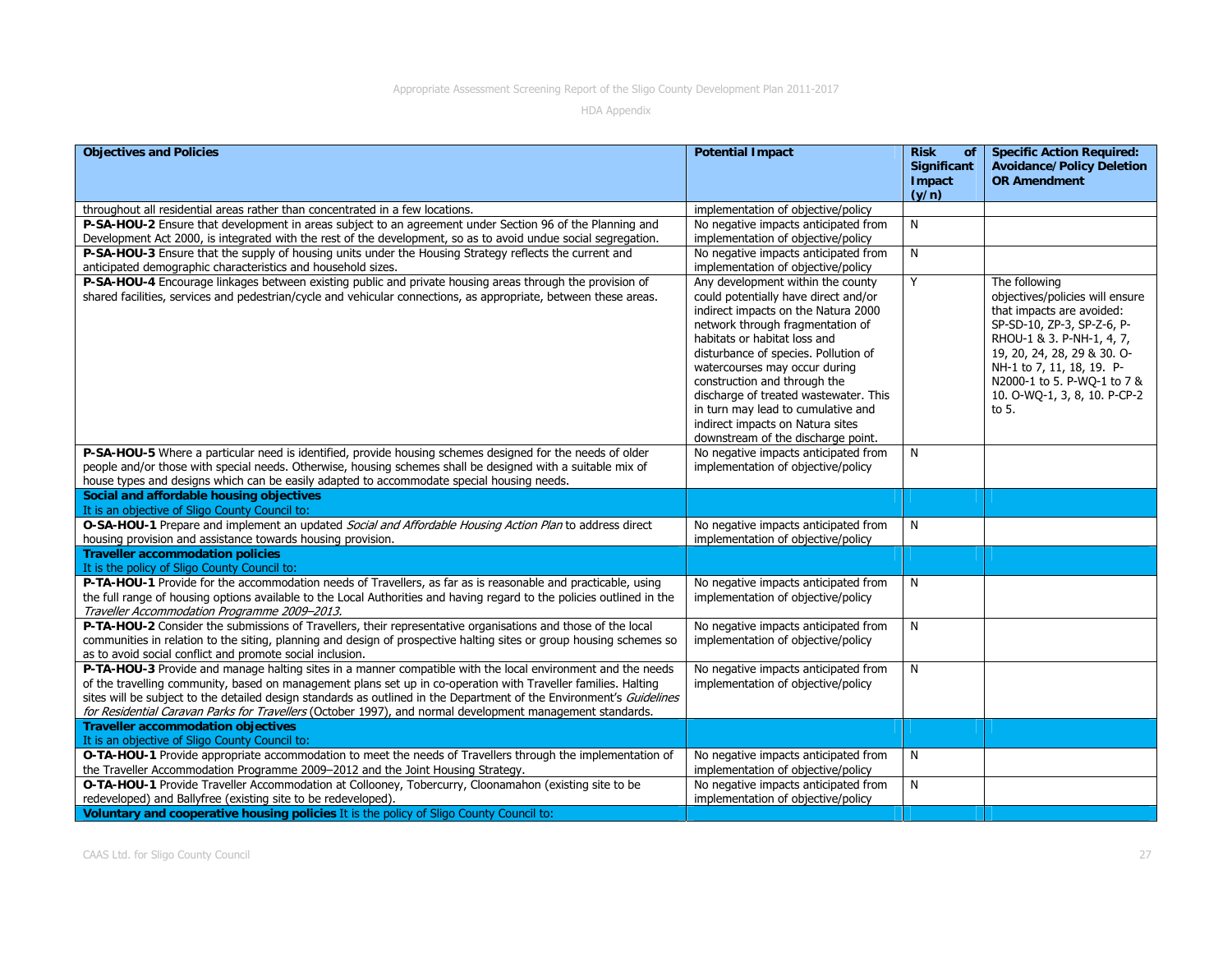| <b>Objectives and Policies</b>                                                                                                                                                                                                                                                                                                                                                                                                                                                                                                                                                                                                                                                                                                      | <b>Potential Impact</b>                                                                                                                                                                                                          | <b>Risk</b><br>of<br>Significant<br>Impact<br>(y/n) | <b>Specific Action Required:</b><br><b>Avoidance/Policy Deletion</b><br><b>OR Amendment</b>                                                                                                                                                                                     |
|-------------------------------------------------------------------------------------------------------------------------------------------------------------------------------------------------------------------------------------------------------------------------------------------------------------------------------------------------------------------------------------------------------------------------------------------------------------------------------------------------------------------------------------------------------------------------------------------------------------------------------------------------------------------------------------------------------------------------------------|----------------------------------------------------------------------------------------------------------------------------------------------------------------------------------------------------------------------------------|-----------------------------------------------------|---------------------------------------------------------------------------------------------------------------------------------------------------------------------------------------------------------------------------------------------------------------------------------|
| P-VC-HOU-1 Assist voluntary and non-profit cooperative housing associations in the provision of housing and<br>encourage a more active involvement of these sectors in the housing market.                                                                                                                                                                                                                                                                                                                                                                                                                                                                                                                                          | No negative impacts anticipated from<br>implementation of objective/policy                                                                                                                                                       | N                                                   |                                                                                                                                                                                                                                                                                 |
| <b>Special-needs housing policies</b><br>It is the policy of the County Council to:                                                                                                                                                                                                                                                                                                                                                                                                                                                                                                                                                                                                                                                 |                                                                                                                                                                                                                                  |                                                     |                                                                                                                                                                                                                                                                                 |
| P-SN-HOU-1 Continue to support independent living for older people and the provision of specific, purpose-built<br>accommodation.                                                                                                                                                                                                                                                                                                                                                                                                                                                                                                                                                                                                   | No negative impacts anticipated from<br>implementation of objective/policy                                                                                                                                                       | N                                                   |                                                                                                                                                                                                                                                                                 |
| P-SN-HOU-2 Continue to meet the housing needs of persons with special needs both by direct provision of<br>accommodation and by facilitating the provision of housing by the voluntary sector.                                                                                                                                                                                                                                                                                                                                                                                                                                                                                                                                      | No negative impacts anticipated from<br>implementation of objective/policy                                                                                                                                                       | N                                                   |                                                                                                                                                                                                                                                                                 |
| P-SN-HOU-3 Continue to implement the following grant schemes: Housing Adaption Grant for People with<br>Disability, Mobility Aids Grant and Housing Aid for Older People Scheme.                                                                                                                                                                                                                                                                                                                                                                                                                                                                                                                                                    | No negative impacts anticipated from<br>implementation of objective/policy                                                                                                                                                       |                                                     |                                                                                                                                                                                                                                                                                 |
| P-SN-HOU-4 Promote a partnership approach between the HSE, disability interest groups, voluntary housing<br>associations and the local authority in meeting the particular needs of people with disabilities and the elderly.                                                                                                                                                                                                                                                                                                                                                                                                                                                                                                       | No negative impacts anticipated from<br>implementation of objective/policy                                                                                                                                                       | N                                                   |                                                                                                                                                                                                                                                                                 |
| P-SN-HOU-5 Facilitate the provision of suitable accommodation for the homeless and for those in need of<br>emergency accommodation.                                                                                                                                                                                                                                                                                                                                                                                                                                                                                                                                                                                                 | No negative impacts anticipated from<br>implementation of objective/policy                                                                                                                                                       | N                                                   |                                                                                                                                                                                                                                                                                 |
| P-SN-HOU-6 Implement the provisions of DoEHLG's Homeless Strategy 2008-2013 and the Action Plan on<br>Homelessness in Sligo 2009-2011.                                                                                                                                                                                                                                                                                                                                                                                                                                                                                                                                                                                              | No negative impacts anticipated from<br>implementation of objective/policy                                                                                                                                                       | N                                                   |                                                                                                                                                                                                                                                                                 |
| P-SN-HOU-7 Ensure that housing developments accommodating the elderly, the disabled and the households<br>least likely to own cars have easy and convenient access to local facilities and to public transport.                                                                                                                                                                                                                                                                                                                                                                                                                                                                                                                     | No negative impacts anticipated from<br>implementation of objective/policy                                                                                                                                                       | N                                                   |                                                                                                                                                                                                                                                                                 |
| P-SN-HOU-8 Support proposals for the provision of sheltered housing and work with the various bodies /<br>organisations responsible for provision of this type of accommodation.                                                                                                                                                                                                                                                                                                                                                                                                                                                                                                                                                    | Potential impacts from disturbance of<br>species, fragmentation of habitats,<br>habitat loss. Pollution of watercourses<br>during construction. Pollution of<br>watercourses from increased<br>discharge from WWTPs/septic tanks | Y                                                   | The following<br>objectives/policies will ensure<br>that impacts are avoided:<br>P-RHOU-1 & 3, P-NH-1 & 4,<br>O-NH-1 to 7, P-NH-7, O-NH-<br>11, 18 & 19, P-NH-19, 20, 24,<br>28, 29 & 30, SO-W-2, P-WW-<br>1, 7, 10, & 13; O-WW-6 & 8,<br>P-WQ-1 to 6 & 10. O-WQ-<br>1,3,8 & 10 |
| <b>Rural Housing Policies</b><br>It is the policy of Sligo County Council to:                                                                                                                                                                                                                                                                                                                                                                                                                                                                                                                                                                                                                                                       |                                                                                                                                                                                                                                  |                                                     |                                                                                                                                                                                                                                                                                 |
| Ensure that, in permitting one-off rural housing, key rural assets such as water quality, natural<br>P-RHOU-1<br>and cultural heritage and landscape quality are respected and protected.                                                                                                                                                                                                                                                                                                                                                                                                                                                                                                                                           | No negative impacts anticipated from<br>implementation of objective/policy                                                                                                                                                       | N                                                   |                                                                                                                                                                                                                                                                                 |
| P-RHOU-2<br>Encourage the renovation and reuse of existing derelict rural properties and consider<br>proposals for replacement dwelling houses on their merits. These properties should generally be intact and exhibit<br>the essential characteristics of a dwelling house as outlined in section 7.7.6 The location, siting and design of any<br>such proposal shall also reflect that of the existing property.                                                                                                                                                                                                                                                                                                                 | No negative impacts anticipated from<br>implementation of objective/policy                                                                                                                                                       | $\mathsf{N}$                                        |                                                                                                                                                                                                                                                                                 |
| P-RHOU-3 Facilitate rural-generated housing in all areas of the County, while providing for urban-generated<br>housing in Rural Areas in Need of Regeneration, subject to the policy considerations set out below:<br>a. Control of ribbon development, especially close to Key Support Towns and other settlements.<br>b. Control of rural housing in the coastal zone, especially between coastal roads and the sea.<br>c. Protection of designated heritage sites, such as proposed Natural Heritage Areas (pNHAs), candidate Special<br>Areas of Conservation (cSACs) and Special Protection Areas (SPAs).<br>d. Protection of the integrity of designated Visually Vulnerable and Sensitive Rural Landscapes and Scenic Routes | No negative impacts anticipated from<br>implementation of objective/policy                                                                                                                                                       | N                                                   |                                                                                                                                                                                                                                                                                 |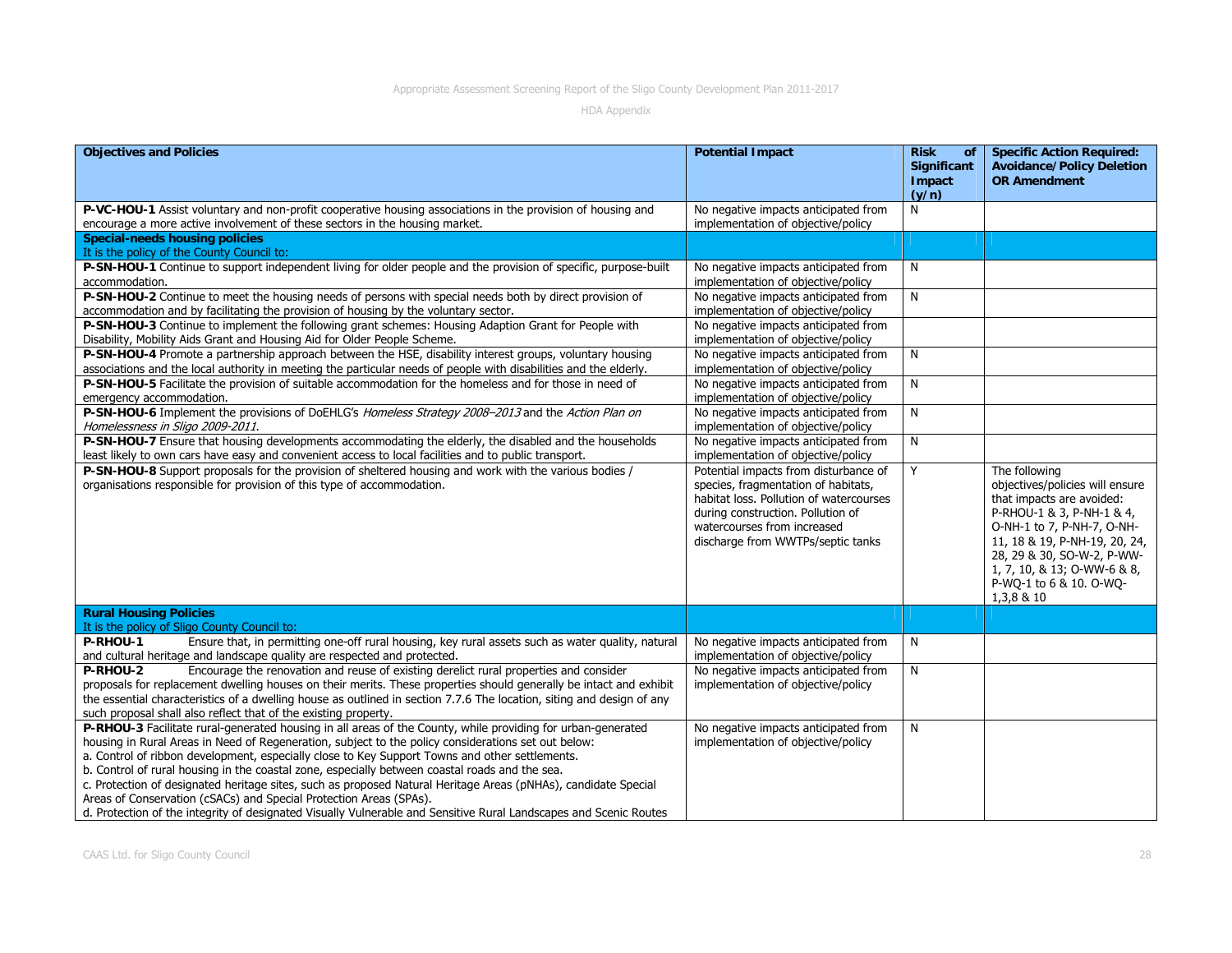| <b>Objectives and Policies</b>                                                                                                                                                                                                                                                                                                                                                                                                                                                                                                                                                                                                                                                                                                                                                                                                                                                                                                                                                                                                                                                                                                                                                                                                                                                                                                                                                                                                                                                                                                                                                                                                                                                                                                                                                                                                                                                                                                                                                                                                                                                                                                                                                                                                                                                                                                                                                                                                                                                                                                                                         | <b>Potential Impact</b>                                                                                                                                                                                                                                                                                                                                                                                                                                      | <b>Risk</b><br><b>of</b><br><b>Significant</b> | <b>Specific Action Required:</b><br><b>Avoidance/Policy Deletion</b>                                                                                                                                                                                                                                                                   |
|------------------------------------------------------------------------------------------------------------------------------------------------------------------------------------------------------------------------------------------------------------------------------------------------------------------------------------------------------------------------------------------------------------------------------------------------------------------------------------------------------------------------------------------------------------------------------------------------------------------------------------------------------------------------------------------------------------------------------------------------------------------------------------------------------------------------------------------------------------------------------------------------------------------------------------------------------------------------------------------------------------------------------------------------------------------------------------------------------------------------------------------------------------------------------------------------------------------------------------------------------------------------------------------------------------------------------------------------------------------------------------------------------------------------------------------------------------------------------------------------------------------------------------------------------------------------------------------------------------------------------------------------------------------------------------------------------------------------------------------------------------------------------------------------------------------------------------------------------------------------------------------------------------------------------------------------------------------------------------------------------------------------------------------------------------------------------------------------------------------------------------------------------------------------------------------------------------------------------------------------------------------------------------------------------------------------------------------------------------------------------------------------------------------------------------------------------------------------------------------------------------------------------------------------------------------------|--------------------------------------------------------------------------------------------------------------------------------------------------------------------------------------------------------------------------------------------------------------------------------------------------------------------------------------------------------------------------------------------------------------------------------------------------------------|------------------------------------------------|----------------------------------------------------------------------------------------------------------------------------------------------------------------------------------------------------------------------------------------------------------------------------------------------------------------------------------------|
|                                                                                                                                                                                                                                                                                                                                                                                                                                                                                                                                                                                                                                                                                                                                                                                                                                                                                                                                                                                                                                                                                                                                                                                                                                                                                                                                                                                                                                                                                                                                                                                                                                                                                                                                                                                                                                                                                                                                                                                                                                                                                                                                                                                                                                                                                                                                                                                                                                                                                                                                                                        |                                                                                                                                                                                                                                                                                                                                                                                                                                                              | Impact<br>(y/n)                                | <b>OR Amendment</b>                                                                                                                                                                                                                                                                                                                    |
| (refer to Fig. ?? Development Control Policy Map).<br>e. Protection of key natural assets, such as surface and ground water and aggregate or mineral reserves.<br>f. Ensuring the safe operation of key transport arteries, particularly National Primary and Secondary Routes and<br>the rail network. Access to national roads shall be restricted in accordance with the National Roads Authority's<br>publication Spatial Planning and National Roads (Draft) Guidelines for Planning Authorities.'<br>g. Ensuring that physical planning standards are met $-$ e.g. soil conditions suitable for effluent disposal, availability<br>of a suitable and reliable water supply, adequate flood control/avoidance measures. All proposed on-site<br>wastewater treatment systems shall comply with the EPA document "Code of practice for Wastewater Treatment<br>and disposal Systems serving Single House" (2009).<br>h. Incorporation of existing natural and heritage features into the development, e.g. tree stands, significant<br>hedgerows, stone walling, wetlands and streams.<br>i. Minimising the visual impact of the development on the surrounding landscape by ensuring that normal siting,<br>layout and design criteria are met - e.g. avoid visually prominent sites, design the dwelling house to integrate<br>appropriately with its landscape context, include screening and landscaping proposals.<br>j. Ensuring that the scale, bulk and massing of the proposed development is in keeping with existing developments<br>in the area<br>k. Encouraging innovative design, provided it does not dominate its setting or alter the character of the landscape.<br>I. Promotion of building layouts that maximise the potential for solar gain and wind protection.<br>m. Ensuring that there is adequate infrastructure available to service the development.<br>n. Ensuring that the road network is adequate to cater for the development, that safe vehicular access is available<br>and that the traffic movements generated by the development will not give rise to traffic hazard.<br>In granting permission for one-off rural housing, the Council is insistent that it will not provide public services,<br>such as footpaths, public lighting, water or sewerage connections where they do not already exist.<br>p. Where hedgerows forming roadside boundaries are required to be removed for road safety reasons, they should<br>be reinstated on the new boundary line, in order to ensure the continuity of wildlife corridors. |                                                                                                                                                                                                                                                                                                                                                                                                                                                              |                                                |                                                                                                                                                                                                                                                                                                                                        |
| <b>Holiday/second homes policies</b><br>It is the policy of Sligo County Council to:                                                                                                                                                                                                                                                                                                                                                                                                                                                                                                                                                                                                                                                                                                                                                                                                                                                                                                                                                                                                                                                                                                                                                                                                                                                                                                                                                                                                                                                                                                                                                                                                                                                                                                                                                                                                                                                                                                                                                                                                                                                                                                                                                                                                                                                                                                                                                                                                                                                                                   |                                                                                                                                                                                                                                                                                                                                                                                                                                                              |                                                |                                                                                                                                                                                                                                                                                                                                        |
| P-HHOU-1 Direct proposals for holiday homes and second homes into existing serviced settlements, particularly<br>into Easkey, Mullaghmore, Rosses Point, Strandhill and Enniscrone.                                                                                                                                                                                                                                                                                                                                                                                                                                                                                                                                                                                                                                                                                                                                                                                                                                                                                                                                                                                                                                                                                                                                                                                                                                                                                                                                                                                                                                                                                                                                                                                                                                                                                                                                                                                                                                                                                                                                                                                                                                                                                                                                                                                                                                                                                                                                                                                    | Potential impacts from disturbance of<br>species, fragmentation of habitats,<br>habitat loss. Pollution of watercourses<br>from increased discharge from<br>WWTPs/septic tanks<br>The following Natura sites may be<br>impacted:<br>Bunduff Lough And<br>Machair/Trawalua/Mullaghmore<br><b>SAC</b><br>Cummeen Strand/Drumcliff Bay<br>(Sligo Bay) SAC<br>Cummeen Strand SPA<br>Ballysadare Bay SAC and SPA<br>Killala Bay/Moy Estuary SAC and<br><b>SPA</b> | Y                                              | The following<br>objectives/policies will ensure<br>that impacts are avoided:<br>SP-SD-10, ZP-3, SP-Z-6, P-<br>TOU-1 & 2, P-CZT-4, P-RHOU-<br>1, 3, P-NH-1 & 4, O-NH-1 to<br>7, P-NH-7 O-NH-11, 18 & 19,<br>P-NH-19, 20, 24, 28, 29 & 30,<br>SO-W-2, P-WW-1, 7 & 10, O-<br>WW-6 & 8, P-WQ-1 to 6 & 10.<br>O-WO-1,3,8 & 10. P-CP-1 to 5 |
| P-HHOU-2<br>Ensure that an appropriate balance is maintained between the number of holiday/second                                                                                                                                                                                                                                                                                                                                                                                                                                                                                                                                                                                                                                                                                                                                                                                                                                                                                                                                                                                                                                                                                                                                                                                                                                                                                                                                                                                                                                                                                                                                                                                                                                                                                                                                                                                                                                                                                                                                                                                                                                                                                                                                                                                                                                                                                                                                                                                                                                                                      | No negative impacts anticipated from                                                                                                                                                                                                                                                                                                                                                                                                                         | N                                              |                                                                                                                                                                                                                                                                                                                                        |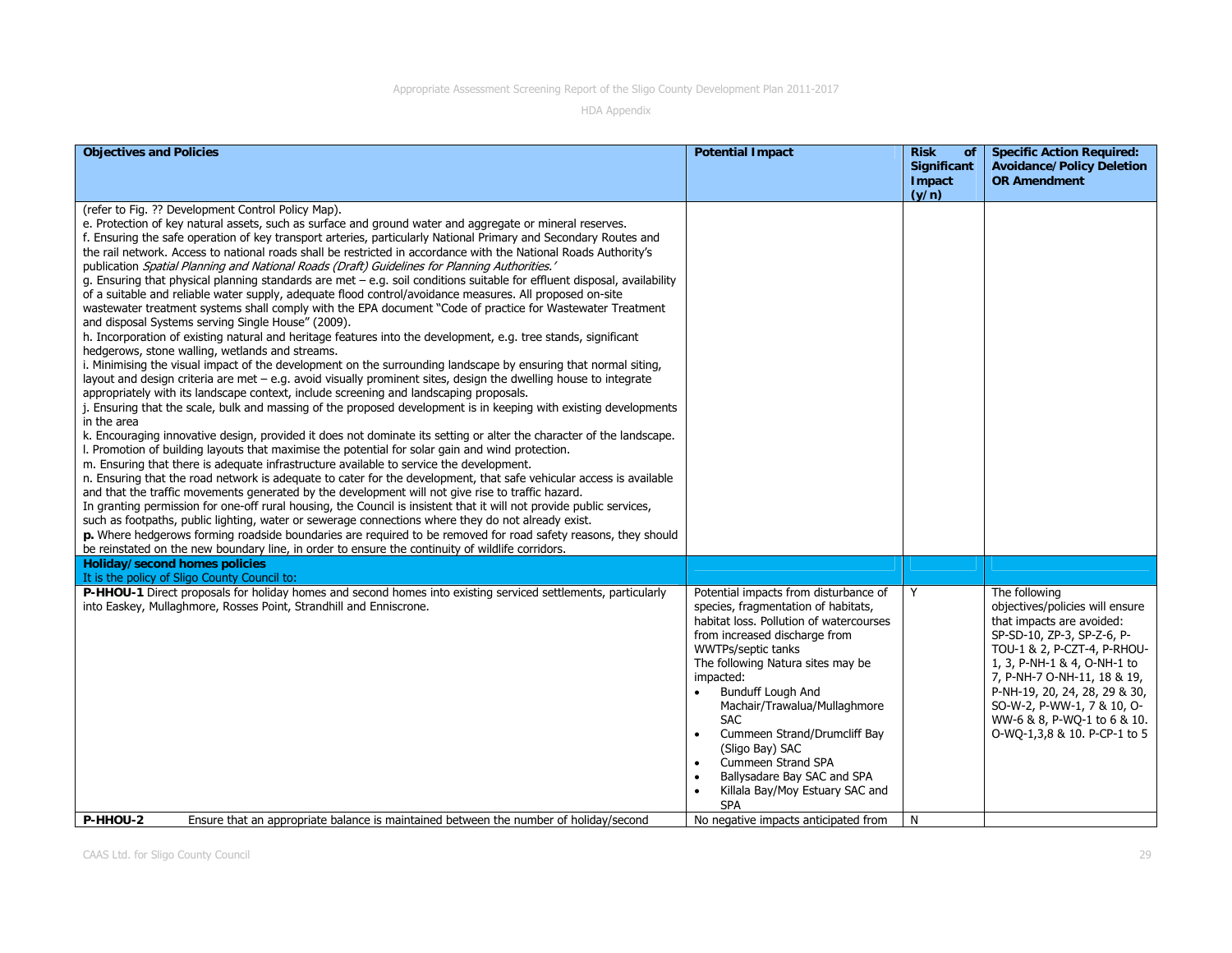| <b>Objectives and Policies</b>                                                                                                                                                                                                                                                                                                                           | <b>Potential Impact</b>                                                                                                                                                        | <b>Risk</b><br>of<br><b>Significant</b><br><b>Impact</b><br>(y/n) | <b>Specific Action Required:</b><br><b>Avoidance/Policy Deletion</b><br><b>OR Amendment</b>                                                                                                                                                                                                                               |
|----------------------------------------------------------------------------------------------------------------------------------------------------------------------------------------------------------------------------------------------------------------------------------------------------------------------------------------------------------|--------------------------------------------------------------------------------------------------------------------------------------------------------------------------------|-------------------------------------------------------------------|---------------------------------------------------------------------------------------------------------------------------------------------------------------------------------------------------------------------------------------------------------------------------------------------------------------------------|
| homes and the number of permanent homes within each settlement with special functions.                                                                                                                                                                                                                                                                   | implementation of objective/policy                                                                                                                                             |                                                                   |                                                                                                                                                                                                                                                                                                                           |
| P-HHOU-3<br>Ensure that the total amount of holiday or second home developments permitted in any other<br>settlement is limited in scale to maximum 10% of the number of permanently-occupied houses.                                                                                                                                                    | No negative impacts anticipated from<br>implementation of objective/policy                                                                                                     | N                                                                 |                                                                                                                                                                                                                                                                                                                           |
| Require where appropriate, through the development management process, the submission of<br><b>P-HHOU-4</b><br>precise details regarding the intentions for tenure and management of potential holiday/second home<br>developments.                                                                                                                      | No negative impacts anticipated from<br>implementation of objective/policy                                                                                                     | N                                                                 |                                                                                                                                                                                                                                                                                                                           |
| <b>Holiday/second homes objectives</b><br>It is an objective of Sligo County Council to:                                                                                                                                                                                                                                                                 |                                                                                                                                                                                |                                                                   |                                                                                                                                                                                                                                                                                                                           |
| Establish baseline data on the number of holiday/second homes and the number of permanent<br>O-HHOU-1<br>homes in relevant settlements and continue to carry out monitoring of this data throughout the plan period.                                                                                                                                     | No negative impacts anticipated from<br>implementation of objective/policy                                                                                                     | N                                                                 |                                                                                                                                                                                                                                                                                                                           |
| <b>Vacant housing policies</b><br>It is the policy of Sligo County Council to:                                                                                                                                                                                                                                                                           |                                                                                                                                                                                |                                                                   |                                                                                                                                                                                                                                                                                                                           |
| Adopt a flexible and supportive approach towards alternative uses of vacant residential<br>P-VHOU-1<br>units/buildings, subject to appropriate scale, design and compatibility with existing and proposed surrounding<br>uses.                                                                                                                           | No negative impacts anticipated from<br>implementation of objective/policy                                                                                                     | N                                                                 |                                                                                                                                                                                                                                                                                                                           |
| P-VHOU-2<br>Strive to ensure - through the enforcement process - that housing developments and<br>associated services and facilities are completed to a standard that is in accordance with the terms of the relevant<br>planning permission.                                                                                                            | No negative impacts anticipated from<br>implementation of objective/policy                                                                                                     | N                                                                 |                                                                                                                                                                                                                                                                                                                           |
| <b>Vacant housing objectives</b><br>It an objective of Sligo County Council to:                                                                                                                                                                                                                                                                          |                                                                                                                                                                                |                                                                   |                                                                                                                                                                                                                                                                                                                           |
| Establish baseline data on the number of vacant residential units in each settlement in the<br>O-VHOU-1<br>CDP area and continue to carry out monitoring of vacancy throughout the plan period.                                                                                                                                                          | No negative impacts anticipated from<br>implementation of objective/policy                                                                                                     | N                                                                 |                                                                                                                                                                                                                                                                                                                           |
| <b>Community facilities policies</b>                                                                                                                                                                                                                                                                                                                     |                                                                                                                                                                                |                                                                   |                                                                                                                                                                                                                                                                                                                           |
| It is the policy of Sligo County Council to:                                                                                                                                                                                                                                                                                                             |                                                                                                                                                                                |                                                                   |                                                                                                                                                                                                                                                                                                                           |
| P-CF-1 Assist as far as possible in the provision of community facilities by reserving suitably-located land, by<br>assisting in the provision of finance for their development (where appropriate), and/or by the use of the<br>development management process to ensure provision is made for such facilities as the Council considers<br>appropriate. | Potential impacts from disturbance of<br>species, fragmentation of habitats,<br>habitat loss. Pollution of watercourses<br>from increased discharge from<br>WWTPs/septic tanks | Y                                                                 | The following<br>objectives/policies will ensure<br>that impacts are avoided:<br>SP-SD-10, ZP-3, SP-Z-6, P-<br>TOU-1 & 2, P-CZT-4, P-RHOU-<br>1, 3, P-NH-1 & 4, O-NH-1 to<br>7, P-NH-7 O-NH-11, 18 & 19,<br>P-NH-19, 20, 24, 28, 29 & 30,<br>SO-W-2, P-WW-1, 7 & 10, O-<br>WW-6 & 8, P-WQ-1 to 6 & 10.<br>O-WQ-1,3,8 & 10 |
| P-CF-2 Encourage high standards in the design and finishes of community facilities.                                                                                                                                                                                                                                                                      | No negative impacts anticipated from<br>implementation of objective/policy                                                                                                     | N                                                                 |                                                                                                                                                                                                                                                                                                                           |
| P-CF-3 Continue to apply development levies to provide for recreational and community facilities relating to new<br>developments.                                                                                                                                                                                                                        | No negative impacts anticipated from<br>implementation of objective/policy                                                                                                     | N                                                                 |                                                                                                                                                                                                                                                                                                                           |
| P-CF-4 Optimise existing and proposed physical resources / infrastructure by supporting multi-functional<br>building use and provision.                                                                                                                                                                                                                  | No negative impacts anticipated from<br>implementation of objective/policy                                                                                                     | N                                                                 |                                                                                                                                                                                                                                                                                                                           |
| P-CF-5 Recognise the importance of community participation in the improvement of existing community and<br>recreational facilities, and encourage increased involvement of local groups, both independently and in association                                                                                                                           | No negative impacts anticipated from<br>implementation of objective/policy                                                                                                     | N                                                                 |                                                                                                                                                                                                                                                                                                                           |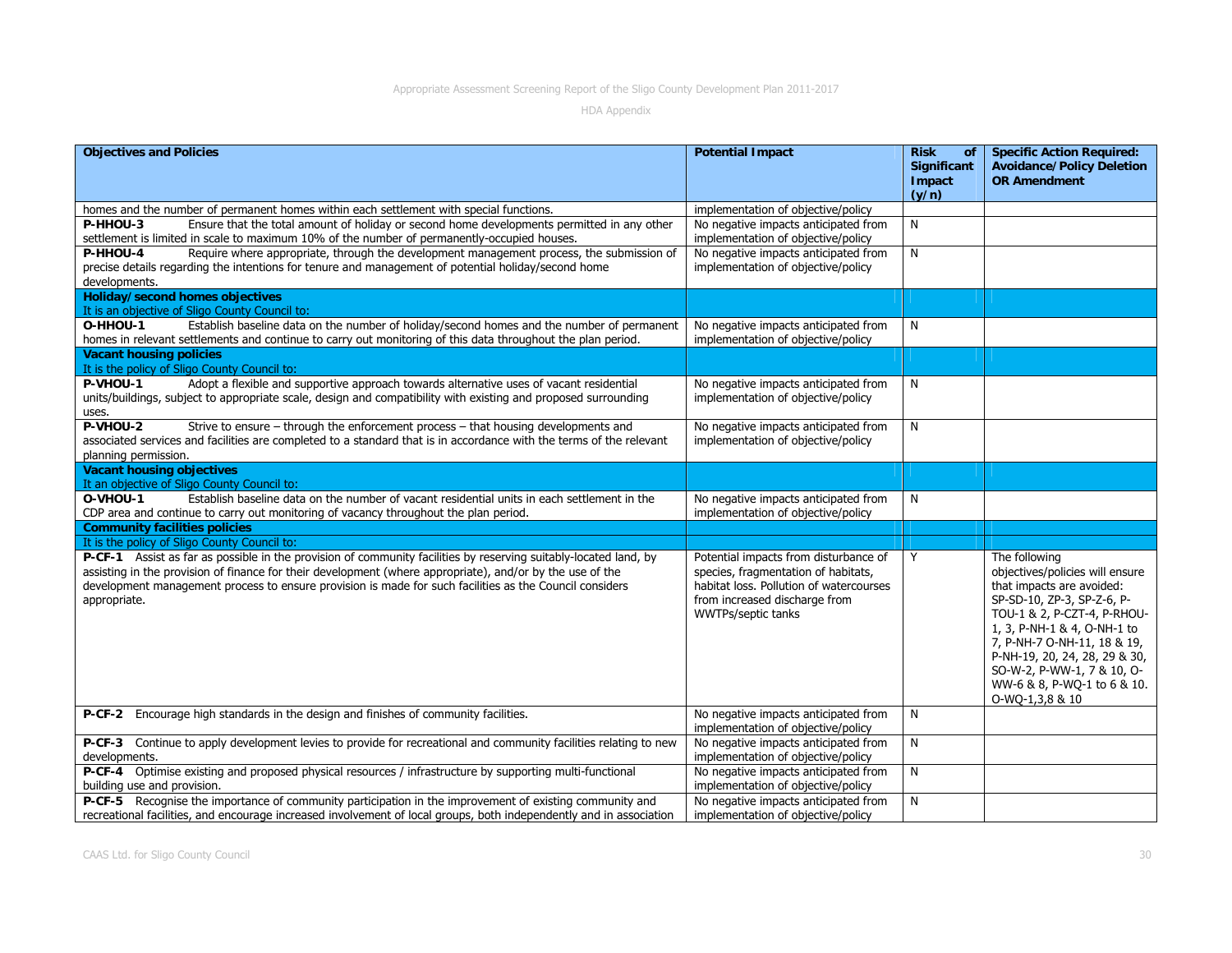| <b>Objectives and Policies</b>                                                                                                                                                                                                                                                                                                                                                                                                                                                                                                                                                                                                 | <b>Potential Impact</b>                                                                                                                                                                                                                                       | <b>Risk</b><br>of<br><b>Significant</b><br>Impact<br>(y/n) | <b>Specific Action Required:</b><br><b>Avoidance/Policy Deletion</b><br><b>OR Amendment</b>                                                                                                                                                                                                                                                                                                                             |
|--------------------------------------------------------------------------------------------------------------------------------------------------------------------------------------------------------------------------------------------------------------------------------------------------------------------------------------------------------------------------------------------------------------------------------------------------------------------------------------------------------------------------------------------------------------------------------------------------------------------------------|---------------------------------------------------------------------------------------------------------------------------------------------------------------------------------------------------------------------------------------------------------------|------------------------------------------------------------|-------------------------------------------------------------------------------------------------------------------------------------------------------------------------------------------------------------------------------------------------------------------------------------------------------------------------------------------------------------------------------------------------------------------------|
| with the relevant statutory bodies, in the future provision of such facilities.                                                                                                                                                                                                                                                                                                                                                                                                                                                                                                                                                |                                                                                                                                                                                                                                                               |                                                            |                                                                                                                                                                                                                                                                                                                                                                                                                         |
| P-CF-6 Encourage the siting of community facilities in suitable locations, especially within residential / village<br>centre areas, or close to existing facilities / services and public transport routes.                                                                                                                                                                                                                                                                                                                                                                                                                    | Potential impacts from disturbance of<br>species, fragmentation of habitats,<br>habitat loss. Pollution of watercourses<br>from increased discharge from<br><b>WWTPs/septic tanks</b>                                                                         | Y                                                          | The following<br>objectives/policies will ensure<br>that impacts are avoided:<br>SP-SD-10, ZP-3, SP-Z-6, P-<br>TOU-1 & 2, P-CZT-4, P-RHOU-<br>1, 3, P-NH-1 & 4, O-NH-1 to<br>7, P-NH-7 O-NH-11, 18 & 19,<br>P-NH-19, 20, 24, 28, 29 & 30,<br>SO-W-2, P-WW-1, 7 & 10, O-<br>WW-6 & 8, P-WQ-1 to 6 & 10.<br>O-WQ-1,3,8 & 10                                                                                               |
| Work with relevant agencies in identifying areas for the provision of quality social infrastructure.<br>$P-CF-7$                                                                                                                                                                                                                                                                                                                                                                                                                                                                                                               | No negative impacts anticipated from<br>implementation of objective/policy                                                                                                                                                                                    | N                                                          |                                                                                                                                                                                                                                                                                                                                                                                                                         |
| P-CF-8 Promote social inclusion by exploring ways to integrate minority groups into the community and by<br>supporting the development of fully-integrated communities catering for people of different ages and incomes. The<br>Sligo County Community Forum will have a key role in implementing this policy.                                                                                                                                                                                                                                                                                                                | No negative impacts anticipated from<br>implementation of objective/policy                                                                                                                                                                                    | N                                                          |                                                                                                                                                                                                                                                                                                                                                                                                                         |
| P-CF-9 Encourage the establishment of specific bodies and programmes to facilitate the integration of those<br>with special needs, and people of all age groups.                                                                                                                                                                                                                                                                                                                                                                                                                                                               | No negative impacts anticipated from<br>implementation of objective/policy                                                                                                                                                                                    | N                                                          |                                                                                                                                                                                                                                                                                                                                                                                                                         |
| P-CF-10 Adopt a flexible and supportive approach towards proposals for the provision of community facilities<br>within a wide variety of land-use zoning categories, in particular lands zoned for community facilities, village-<br>centre-type mixed uses, residential development and commercial/enterprise uses. Any such proposal should be<br>suitably located within the development limits of the relevant settlement and should be easily accessible for all<br>sections of the community. It is also acknowledged that some community facilities may be accommodated in rural<br>areas, subject to site suitability. | Potential impacts from disturbance of<br>species, fragmentation of habitats,<br>habitat loss. Pollution of watercourses<br>from increased discharge from<br>WWTPs/septic tanks                                                                                | Y                                                          | The following<br>objectives/policies will ensure<br>that impacts are avoided:<br>SP-SD-10, ZP-3, SP-Z-6, P-<br>AGD-3, P-TOU-1,2 & 4. P-<br>CZT-1, 3 & 4. O-CZT-1 & 4. P-<br>RHOU-1 & 3. P-NH-1, 4, 7,<br>19, 20, 24, 28, 29 & 30. O-<br>NH-1 to 7, 11, 18, 19. P-<br>N2000-1 to 5. SO-W-2. P-WS-<br>2, 3, 5, 6, P-WW-1, 7, 10, 13,<br>14. O-WW-6 & 8. P-WO-1 to<br>7 & 10. O-WQ-1, 3, 6, 8, 10.<br>P-CP-1 to 5. P-REN-2 |
| P-CF-11 Consider the accommodation of small-scale community enterprise developments within existing and<br>proposed community facilities areas, subject to appropriate design, layout and servicing.                                                                                                                                                                                                                                                                                                                                                                                                                           | Negative impacts where areas of<br>Natura sites overlap with zoning.<br>Potential impacts from disturbance of<br>species, fragmentation of habitats,<br>habitat loss. Pollution of watercourses<br>from increased discharge from<br><b>WWTPs/septic tanks</b> | Y                                                          | The following<br>objectives/policies will ensure<br>that impacts are avoided:<br>SP-SD-10, ZP-3, SP-Z-6. P-<br>NH-1, 4, 7, 19, 20, 24, 28, 29<br>& 30. O-NH-1 to 7, 11, 18,<br>19. SO-W-2. P-WS-2, 3, 5, 6,<br>P-WW-1, 7, 10, 13, 14. O-<br>WW-6 & 8. P-WQ-1 to 7 & 10.<br>O-WQ-1, 3, 6, 8, 10. P-CP-2                                                                                                                  |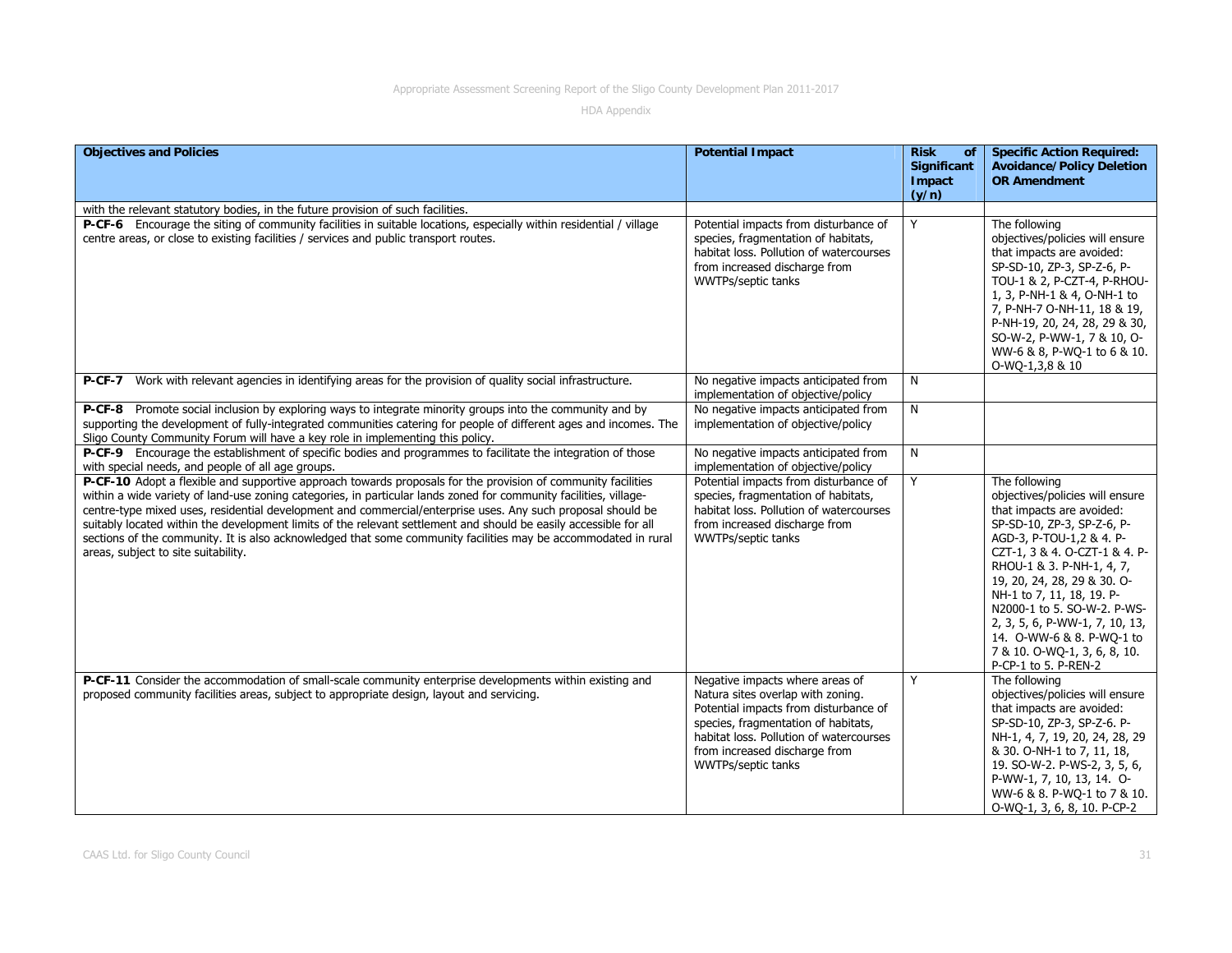| <b>Objectives and Policies</b>                                                                                                                                                                                                                                                                                                                     | <b>Potential Impact</b>                                                                                                                                                               | <b>Risk</b><br>οf<br><b>Significant</b><br>Impact<br>(y/n) | <b>Specific Action Required:</b><br><b>Avoidance/Policy Deletion</b><br><b>OR Amendment</b>                                                                                                                                                                                                        |
|----------------------------------------------------------------------------------------------------------------------------------------------------------------------------------------------------------------------------------------------------------------------------------------------------------------------------------------------------|---------------------------------------------------------------------------------------------------------------------------------------------------------------------------------------|------------------------------------------------------------|----------------------------------------------------------------------------------------------------------------------------------------------------------------------------------------------------------------------------------------------------------------------------------------------------|
|                                                                                                                                                                                                                                                                                                                                                    |                                                                                                                                                                                       |                                                            | to 5.                                                                                                                                                                                                                                                                                              |
| <b>Community facilities objective</b>                                                                                                                                                                                                                                                                                                              |                                                                                                                                                                                       |                                                            |                                                                                                                                                                                                                                                                                                    |
| It is an objective of Sligo County Council to:                                                                                                                                                                                                                                                                                                     |                                                                                                                                                                                       |                                                            |                                                                                                                                                                                                                                                                                                    |
| O-CF-1 Facilitate the phased redevelopment of the existing Wisdom services care facility at Cregg, to provide an<br>integrated residential and educational community to include a range of facilities for those with intellectual<br>disabilities and special needs subject to the availability of adequate wastewater treatment infrastructure.". | No negative impacts anticipated from<br>implementation of objective/policy                                                                                                            | N                                                          |                                                                                                                                                                                                                                                                                                    |
| <b>Education facilities policies</b><br>It is the policy of Sligo County Council to:                                                                                                                                                                                                                                                               |                                                                                                                                                                                       |                                                            |                                                                                                                                                                                                                                                                                                    |
| P-ED-1 Support the provision of additional land for educational uses through the consideration (on suitable<br>sites) of such facilities in a wide variety of land-use zoning categories, in particular lands zoned for community<br>facilities, mixed uses and residential development.                                                           | Potential impacts from disturbance of<br>species, fragmentation of habitats,<br>habitat loss. Pollution of watercourses<br>from increased discharge from<br>WWTPs/septic tanks        | Y                                                          | The following<br>objectives/policies will ensure<br>that impacts are avoided:<br>SP-SD-10, ZP-3, SP-Z-6, P-<br>NH-1 & 4, O-NH-1 to 7, P-NH-<br>7 O-NH-11, 18 & 19, P-NH-<br>19, 20, 24, 28, 29 & 30, SO-<br>W-2, P-WW-1, 7 & 10, O-<br>WW-6 & 8, P-WQ-1 to 6 & 10.<br>O-WQ-1,3,8 & 10. P-CP 2 to 5 |
| P-ED-2 Promote the location of new educational facilities within existing settlements, and preferably near<br>community facilities (such as community centres, playing fields and libraries) and public transport services. Only in<br>exceptional cases will out-of-town locations be considered.                                                 | Potential impacts from disturbance of<br>species, fragmentation of habitats,<br>habitat loss. Pollution of watercourses<br>from increased discharge from<br>WWTPs/septic tanks        | Y                                                          | The following<br>objectives/policies will ensure<br>that impacts are avoided:<br>SP-SD-10, ZP-3, SP-Z-6, P-<br>NH-1 & 4, O-NH-1 to 7, P-NH-<br>7 O-NH-11, 18 & 19, P-NH-<br>19, 20, 24, 28, 29 & 30, SO-<br>W-2, P-WW-1, 7 & 10, O-<br>WW-6 & 8, P-WQ-1 to 6 & 10.<br>O-WQ-1,3,8 & 10. P-CP 2 to 5 |
| P-ED-3 Support the educational institutions in their plans to expand and develop.                                                                                                                                                                                                                                                                  | Potential impacts from disturbance of<br>species, fragmentation of habitats,<br>habitat loss. Pollution of watercourses<br>from increased discharge from<br><b>WWTPs/septic tanks</b> | Y                                                          | The following<br>objectives/policies will ensure<br>that impacts are avoided:<br>SP-SD-10, ZP-3, SP-Z-6, P-<br>NH-1 & 4, O-NH-1 to 7, P-NH-<br>7 O-NH-11, 18 & 19, P-NH-<br>19, 20, 24, 28, 29 & 30, SO-<br>W-2, P-WW-1, 7 & 10, O-<br>WW-6 & 8, P-WQ-1 to 6 & 10.<br>O-WQ-1,3,8 & 10. P-CP 2 to 5 |
| P-ED-4 Encourage and support the development of further educational facilities and training programmes to<br>ensure a suitably skilled local workforce, including those for children and adults with special needs.                                                                                                                                | Potential impacts from disturbance of<br>species, fragmentation of habitats,<br>habitat loss. Pollution of watercourses<br>from increased discharge from                              | N                                                          | The following<br>objectives/policies will ensure<br>that impacts are avoided:<br>SP-SD-10, ZP-3, SP-Z-6, P-                                                                                                                                                                                        |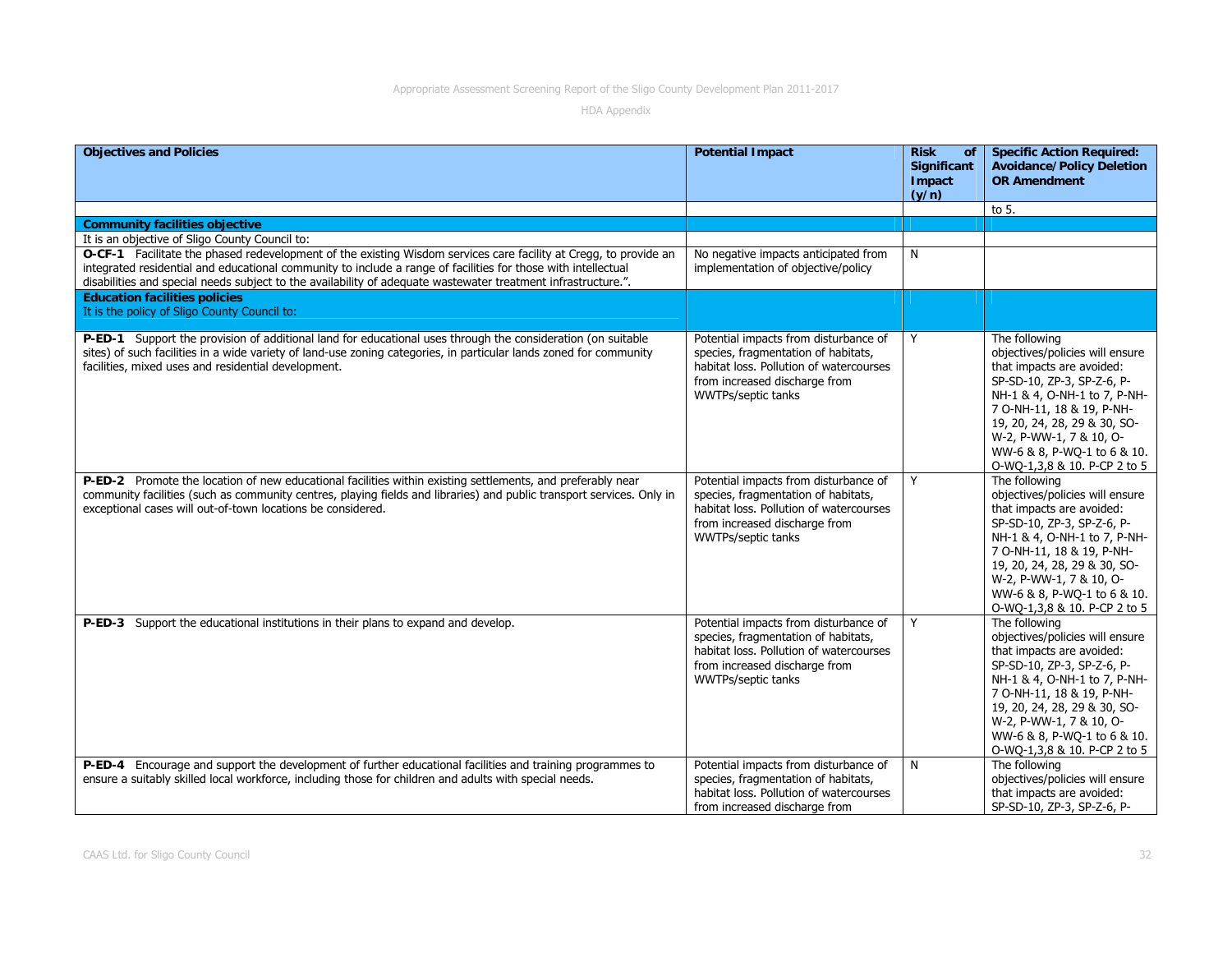| <b>Objectives and Policies</b>                                                                                                                                                                                                                                                   | <b>Potential Impact</b>                                                                                                                                                                                                                               | <b>Risk</b><br>of<br>Significant<br>Impact<br>(y/n) | <b>Specific Action Required:</b><br><b>Avoidance/Policy Deletion</b><br><b>OR Amendment</b>                                                                                                                                                                                                        |
|----------------------------------------------------------------------------------------------------------------------------------------------------------------------------------------------------------------------------------------------------------------------------------|-------------------------------------------------------------------------------------------------------------------------------------------------------------------------------------------------------------------------------------------------------|-----------------------------------------------------|----------------------------------------------------------------------------------------------------------------------------------------------------------------------------------------------------------------------------------------------------------------------------------------------------|
|                                                                                                                                                                                                                                                                                  | WWTPs/septic tanks                                                                                                                                                                                                                                    |                                                     | NH-1 & 4, O-NH-1 to 7, P-NH-<br>7 O-NH-11, 18 & 19, P-NH-<br>19, 20, 24, 28, 29 & 30, SO-<br>W-2, P-WW-1, 7 & 10, O-<br>WW-6 & 8, P-WQ-1 to 6 & 10.<br>O-WQ-1,3,8 & 10. P-CP 2 to 5                                                                                                                |
| P-ED-5 Encourage facilities connected with the integration of those with special needs into the education system<br>of streamlined schools.                                                                                                                                      | No negative impacts anticipated from<br>implementation of objective/policy                                                                                                                                                                            | N                                                   |                                                                                                                                                                                                                                                                                                    |
| P-ED-6 Support Sligo's schools in the upgrading and modernisation of their building stock so as to ensure that<br>these institutions can accommodate population growth.                                                                                                          | Potential impacts from disturbance of<br>species, fragmentation of habitats,<br>habitat loss. Pollution of watercourses<br>from increased discharge from<br>WWTPs/septic tanks                                                                        | N                                                   | The following<br>objectives/policies will ensure<br>that impacts are avoided:<br>SP-SD-10, ZP-3, SP-Z-6, P-<br>NH-1 & 4, O-NH-1 to 7, P-NH-<br>7 O-NH-11, 18 & 19, P-NH-<br>19, 20, 24, 28, 29 & 30, SO-<br>W-2, P-WW-1, 7 & 10, O-<br>WW-6 & 8, P-WQ-1 to 6 & 10.<br>O-WQ-1,3,8 & 10. P-CP 2 to 5 |
| P-ED-7 Ensure that appropriate infrastructure is provided concurrent with the development of an educational<br>facility. Such infrastructure may include footpaths, pedestrian crossings, cycle lanes, parking facilities, ramps and<br>facilities for those with special needs. | Potential impacts from disturbance of<br>species, fragmentation of habitats,<br>habitat loss. Pollution of watercourses<br>from increased discharge from<br>WWTPs/septic tanks                                                                        | Y                                                   |                                                                                                                                                                                                                                                                                                    |
| P-ED-8 Support the further development of St Angela's College, subject to appropriate siting, design and<br>servicing infrastructure and compliance with the Habitats Directive.                                                                                                 | St. Angela's College is located on the<br>shores of Lough Gill SAC. Futher<br>development of the college may lead<br>to direct impacts through disturbance<br>of species, fragmentation of habitats,<br>habitat loss and pollution of lake<br>waters. | Y                                                   | The following<br>objectives/policies will ensure<br>that impacts are avoided:<br>P-NH-1 & 4, O-NH-1 to 7, P-<br>NH-7 O-NH-11, 18 & 19, P-<br>NH-19, 20, 24, 28, 29 & 30,<br>SO-W-2, P-WW-1, 7 & 10, O-<br>WW-6 & 8, P-WQ-1 to 6 & 10.<br>O-WO-1,3,8 & 10.                                          |
| P-ED-9 Promote the development of outreach programmes between businesses and third-level institutions,<br>whereby Sligo can develop as a centre of excellence in research and development.                                                                                       | No negative impacts anticipated from<br>implementation of objective/policy                                                                                                                                                                            | N                                                   |                                                                                                                                                                                                                                                                                                    |
| <b>Childcare policies</b>                                                                                                                                                                                                                                                        |                                                                                                                                                                                                                                                       |                                                     |                                                                                                                                                                                                                                                                                                    |
| It is the policy of Sligo County Council to:                                                                                                                                                                                                                                     |                                                                                                                                                                                                                                                       |                                                     |                                                                                                                                                                                                                                                                                                    |
| P-CC-1 Work with the Sligo County Childcare Committee in the implementation of the Strategic Plan 2007-2010<br>and successor documents.                                                                                                                                          | Potential impacts from disturbance of<br>species, fragmentation of habitats,<br>habitat loss. Pollution of watercourses<br>from increased discharge from<br>WWTPs/septic tanks                                                                        | Y                                                   | The following<br>objectives/policies will ensure<br>that impacts are avoided:<br>SP-SD-10, ZP-3, SP-Z-6, P-<br>NH-1, 4, 7, 19, 20, 24, 28, 29<br>& 30. O-NH-1 to 7, 11, 18,<br>19. SO-W-2. P-WS-2, 3, 5, 6,                                                                                        |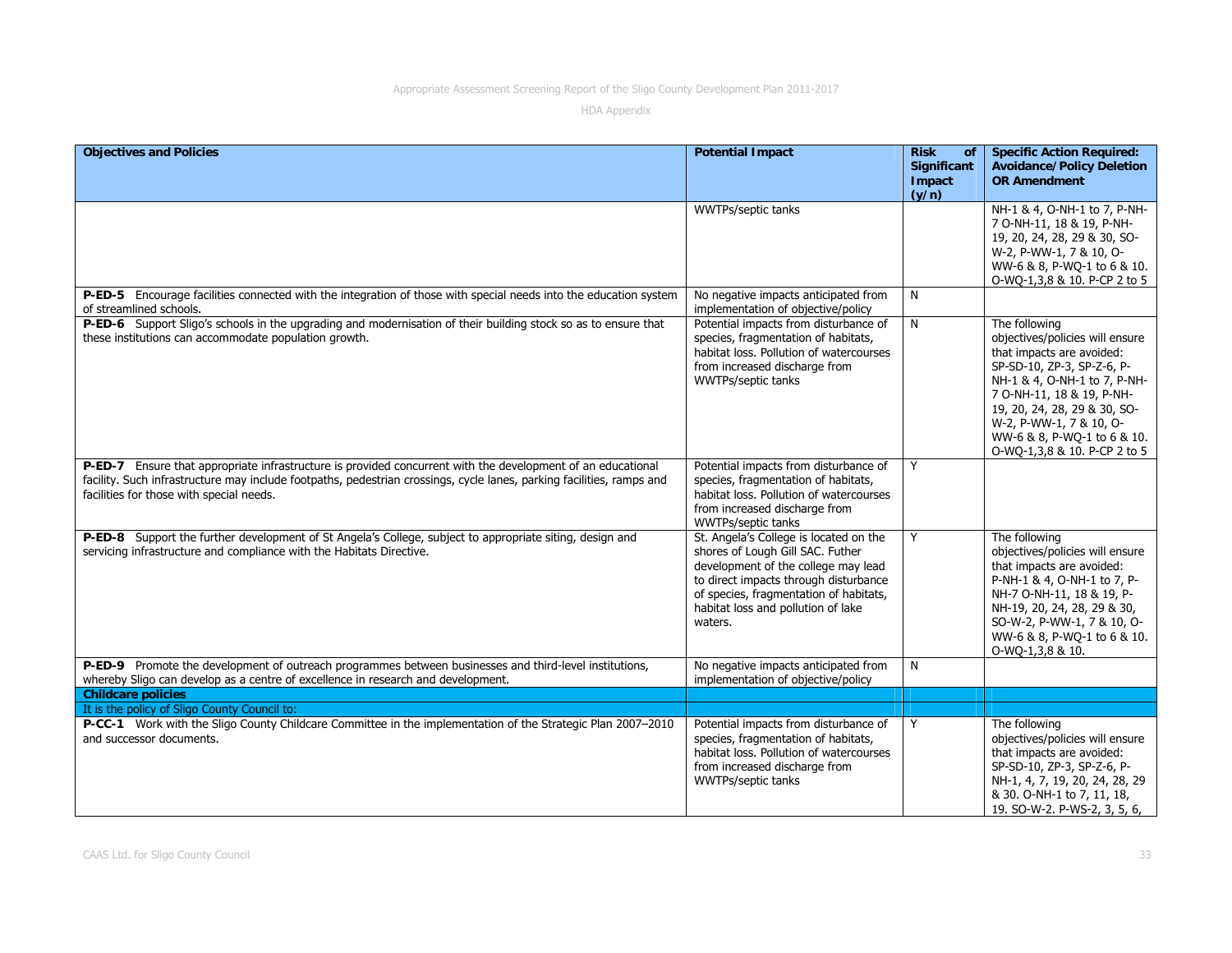| <b>Objectives and Policies</b>                                                                                                                                                                                                                                                                                                                                               | <b>Potential Impact</b>                                                                                                                                                        | <b>Risk</b><br>of<br>Significant<br>Impact<br>(y/n) | <b>Specific Action Required:</b><br><b>Avoidance/Policy Deletion</b><br><b>OR Amendment</b>                                                                                                                                                                                                                     |
|------------------------------------------------------------------------------------------------------------------------------------------------------------------------------------------------------------------------------------------------------------------------------------------------------------------------------------------------------------------------------|--------------------------------------------------------------------------------------------------------------------------------------------------------------------------------|-----------------------------------------------------|-----------------------------------------------------------------------------------------------------------------------------------------------------------------------------------------------------------------------------------------------------------------------------------------------------------------|
|                                                                                                                                                                                                                                                                                                                                                                              |                                                                                                                                                                                |                                                     | P-WW-1, 7, 10, 13, 14. O-<br>WW-6 & 8. P-WQ-1 to 7 & 10.<br>O-WQ-1, 3, 6, 8, 10. P-CP-2<br>to 5.                                                                                                                                                                                                                |
| P-CC-2 Consider childcare needs in future local area plans and residential development proposals.                                                                                                                                                                                                                                                                            | No negative impacts anticipated from<br>implementation of objective/policy                                                                                                     | N                                                   |                                                                                                                                                                                                                                                                                                                 |
| P-CC-3 Encourage the establishment of appropriate childcare facilities in suitable locations, such as village<br>centres, areas of concentrated employment, in the vicinity of schools, adjacent to public transport corridors and<br>/or pedestrian areas, and in larger new housing estates.                                                                               | Potential impacts from disturbance of<br>species, fragmentation of habitats,<br>habitat loss. Pollution of watercourses<br>from increased discharge from<br>WWTPs/septic tanks | Y                                                   | The following<br>objectives/policies will ensure<br>that impacts are avoided:<br>SP-SD-10, ZP-3, SP-Z-6, P-<br>NH-1, 4, 7, 19, 20, 24, 28, 29<br>& 30. O-NH-1 to 7, 11, 18,<br>19. SO-W-2. P-WS-2, 3, 5, 6,<br>P-WW-1, 7, 10, 13, 14. O-<br>WW-6 & 8. P-WQ-1 to 7 & 10.<br>O-WQ-1, 3, 6, 8, 10. P-CP-2<br>to 5. |
| P-CC-4 Have regard to the DoEHLG's Childcare Facilities - Guidelines for Planning Authorities (2001). In<br>applying standards regarding the provision of childcare facilities in larger residential developments, the Planning<br>Authorities will show flexibility by considering the provision of multi-purpose community facilities in certain cases,<br>as appropriate. | No negative impacts anticipated from<br>implementation of objective/policy                                                                                                     | N                                                   |                                                                                                                                                                                                                                                                                                                 |
| P-CC-5 Support proposals that provide an improved variety of childcare services (both in terms of childcare<br>providers, i.e. private / community, and childcare type, i.e. sessional services / full-day care), having particular<br>regard to the deficits identified in the SCCC Strategic Plan 2007-2010.                                                               | Potential impacts from disturbance of<br>species, fragmentation of habitats,<br>habitat loss. Pollution of watercourses<br>from increased discharge from<br>WWTPs/septic tanks | Y                                                   | The following<br>objectives/policies will ensure<br>that impacts are avoided:<br>SP-SD-10, ZP-3, SP-Z-6, P-<br>NH-1, 4, 7, 19, 20, 24, 28, 29<br>& 30. O-NH-1 to 7, 11, 18,<br>19. SO-W-2. P-WS-2, 3, 5, 6,<br>P-WW-1, 7, 10, 13, 14. O-<br>WW-6 & 8. P-WQ-1 to 7 & 10.<br>O-WQ-1, 3, 6, 8, 10. P-CP-2<br>to 5. |
| P-CC-6 Optimise existing physical resources/infrastructure within the County by supporting multi-functional<br>building use and provision, to include childcare facilities.                                                                                                                                                                                                  | No negative impacts anticipated from<br>implementation of objective/policy                                                                                                     | N                                                   |                                                                                                                                                                                                                                                                                                                 |
| <b>Children's play policies</b>                                                                                                                                                                                                                                                                                                                                              |                                                                                                                                                                                |                                                     |                                                                                                                                                                                                                                                                                                                 |
| It is the policy of Sligo County Council to:                                                                                                                                                                                                                                                                                                                                 |                                                                                                                                                                                |                                                     |                                                                                                                                                                                                                                                                                                                 |
| P-CP-1 Support the implementation of Sligo County Council's Play Policy in co-operation with the relevant<br>community organisations and agencies.                                                                                                                                                                                                                           | No negative impacts anticipated from<br>implementation of objective/policy                                                                                                     | N                                                   |                                                                                                                                                                                                                                                                                                                 |
| P-CP-2 Seek to maximise the range of play opportunities available to children, particularly children who are<br>marginalised or disadvantaged or who have a disability.                                                                                                                                                                                                      | No negative impacts anticipated from<br>implementation of objective/policy                                                                                                     | $\overline{N}$                                      |                                                                                                                                                                                                                                                                                                                 |
| P-CP-3 Take a lead role in the development of stand-alone, outdoor play areas, subject to funding, and agree<br>on priority areas in consultation with the County Childcare Committee.                                                                                                                                                                                       | No negative impacts anticipated from<br>implementation of objective/policy                                                                                                     | N                                                   |                                                                                                                                                                                                                                                                                                                 |
| <b>Children's play objective</b>                                                                                                                                                                                                                                                                                                                                             |                                                                                                                                                                                |                                                     |                                                                                                                                                                                                                                                                                                                 |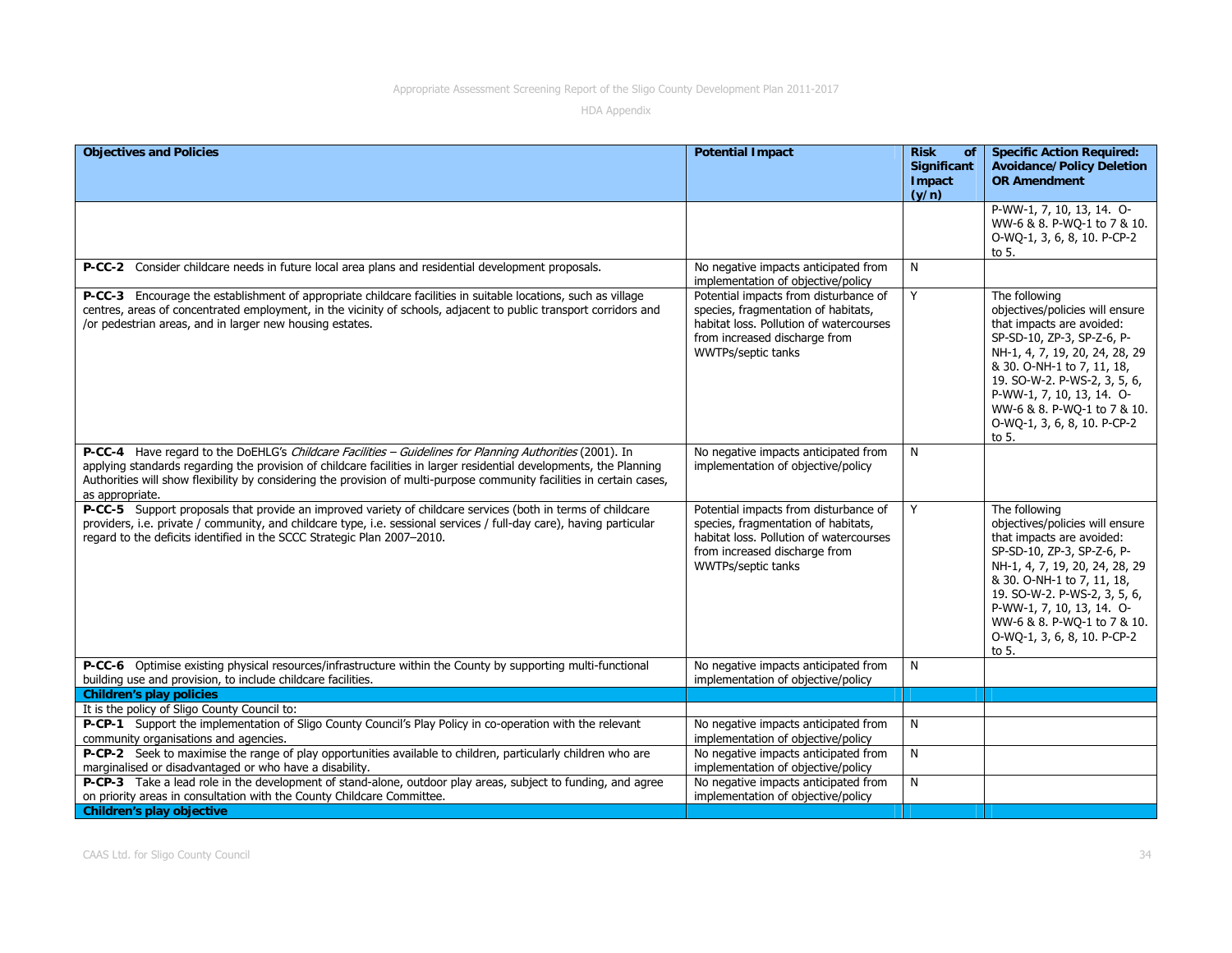| <b>Objectives and Policies</b>                                                                                                                                                                                                                                   | <b>Potential Impact</b>                                                                                                                         | <b>Risk</b><br>of<br><b>Significant</b><br><b>Impact</b><br>(y/n) | <b>Specific Action Required:</b><br><b>Avoidance/Policy Deletion</b><br><b>OR Amendment</b>                                                                                                                                                                                                  |
|------------------------------------------------------------------------------------------------------------------------------------------------------------------------------------------------------------------------------------------------------------------|-------------------------------------------------------------------------------------------------------------------------------------------------|-------------------------------------------------------------------|----------------------------------------------------------------------------------------------------------------------------------------------------------------------------------------------------------------------------------------------------------------------------------------------|
| It is an objective of Sligo County Council to:<br>O-CP-1 Prepare a plan for the development of play provision in the County, in conjunction with the County<br>Development Board and in consultation with children and young people.                             | No negative impacts anticipated from<br>implementation of objective/policy                                                                      | N                                                                 |                                                                                                                                                                                                                                                                                              |
| Sports, recreation and open space policies                                                                                                                                                                                                                       |                                                                                                                                                 |                                                                   |                                                                                                                                                                                                                                                                                              |
| It is the policy of Sligo County Council to:                                                                                                                                                                                                                     |                                                                                                                                                 |                                                                   |                                                                                                                                                                                                                                                                                              |
| P-SRO-1 Support the aims, goals and objectives of the Sligo Sport & Recreation Partnership Strategic Plan 2007-<br>2012: Making Sport and Recreation a way of life.                                                                                              | No negative impacts anticipated from<br>implementation of objective/policy                                                                      | N                                                                 |                                                                                                                                                                                                                                                                                              |
| P-SRO-2 Preserve existing public or private recreation areas, including sports clubs, grounds, built leisure facilities<br>and open space. If a change of use is sought, ensure that alternative recreational facilities are provided in a<br>suitable location. | No negative impacts anticipated from<br>implementation of objective/policy                                                                      | N                                                                 |                                                                                                                                                                                                                                                                                              |
| P-SRO-3 Facilitate shared use of existing sports and recreation facilities, particularly school facilities.                                                                                                                                                      | No negative impacts anticipated from<br>implementation of objective/policy                                                                      | N                                                                 |                                                                                                                                                                                                                                                                                              |
| P-SRO-4 Support local sports and community groups in the development of facilities through appropriate land use<br>zoning.                                                                                                                                       | Potential impacts from disturbance of<br>species, fragmentation of habitats,<br>habitat loss. Pollution of watercourses<br>during construction. | Y                                                                 | The following<br>objectives/policies will ensure<br>that impacts are avoided:<br>SP-SD-10, ZP-3, SP-Z-6, P-<br>NH- 4, O-NH-1 to 7, P-NH-7<br>O-NH-11, 18 & 19, P-NH-19,<br>20, 24, 28, 29 & 30, SO-W-2,<br>P-WW-1, 7 & 10, O-WW-6 &<br>8, P-WQ-1 to 6 & 10. O-WQ-<br>1,3,8 & 10. P-CP-2 to 5 |
| P-SRO-5 Ensure that all new facilities are appropriately located where they can best meet the needs of all<br>sections of the community that they are intended to serve.                                                                                         | Potential impacts from disturbance of<br>species, fragmentation of habitats,<br>habitat loss. Pollution of watercourses<br>during construction. | Y                                                                 | The following<br>objectives/policies will ensure<br>that impacts are avoided:<br>SP-SD-10, ZP-3, SP-Z-6, P-<br>NH- 4, O-NH-1 to 7, P-NH-7<br>O-NH-11, 18 & 19, P-NH-19,<br>20, 24, 28, 29 & 30, SO-W-2,<br>P-WW-1, 7 & 10, O-WW-6 &<br>8, P-WQ-1 to 6 & 10. O-WQ-<br>1,3,8 & 10, P-CP-2 to 5 |
| P-SRO-6 Encourage the provision of sports and recreation infrastructure as an integral part of new residential<br>schemes.                                                                                                                                       | No negative impacts anticipated from<br>implementation of objective/policy                                                                      | N                                                                 |                                                                                                                                                                                                                                                                                              |
| P-SRO-7 Encourage and, if necessary, require developers to incorporate natural features such as rivers, streams,<br>trees and tree groups into open space layouts in the planning of future developments.                                                        | No negative impacts anticipated from<br>implementation of objective/policy                                                                      | N                                                                 |                                                                                                                                                                                                                                                                                              |
| P-SRO-8 Require the preparation and implementation of landscaping plans and open space maintenance<br>arrangements for all proposed open spaces areas.                                                                                                           | No negative impacts anticipated from<br>implementation of objective/policy                                                                      | N                                                                 |                                                                                                                                                                                                                                                                                              |
| P-SRO-9 Preserve and improve access for the public to lakes, coastal, riverside, upland and other areas that have<br>traditionally been used for outdoor recreation, subject to compliance with the requirements of the Habitats<br><b>Directive</b>             | Potential impacts from disturbance of<br>species, fragmentation of habitats,<br>habitat loss.                                                   | Y                                                                 | The following<br>objectives/policies will ensure<br>that impacts are avoided:<br>P-TOU- 2,4; O-CZT-1 & 4, P-<br>NH-1 & 4, O-NH-1 to 7, P-NH-                                                                                                                                                 |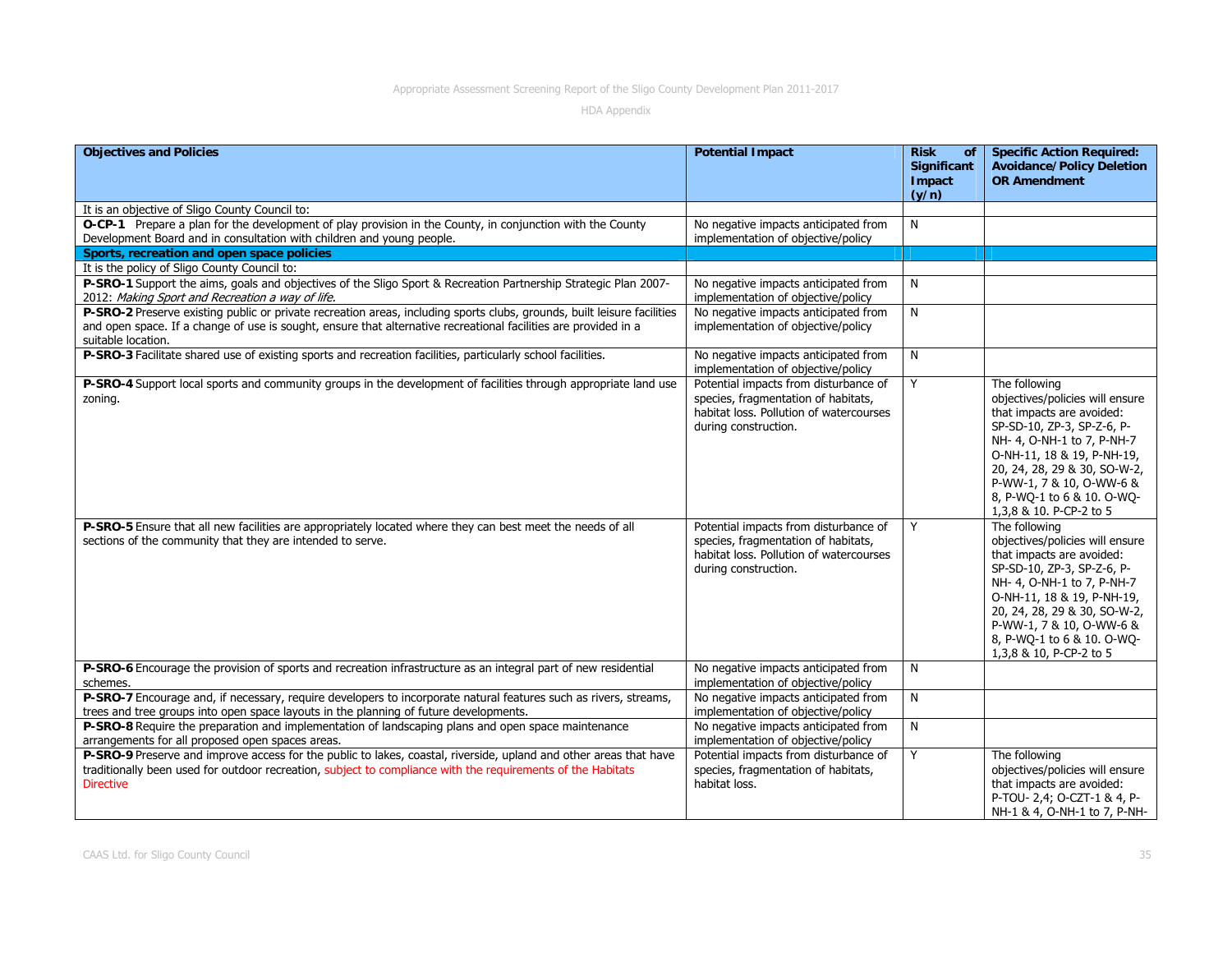| <b>Objectives and Policies</b>                                                                                      | <b>Potential Impact</b>                              | <b>Risk</b><br>of | <b>Specific Action Required:</b>                         |
|---------------------------------------------------------------------------------------------------------------------|------------------------------------------------------|-------------------|----------------------------------------------------------|
|                                                                                                                     |                                                      | Significant       | <b>Avoidance/Policy Deletion</b>                         |
|                                                                                                                     |                                                      | Impact            | <b>OR Amendment</b>                                      |
|                                                                                                                     |                                                      | (y/n)             |                                                          |
|                                                                                                                     |                                                      |                   | 7, O-NH-11, P-NH-28, 29 &                                |
|                                                                                                                     |                                                      |                   | 30, P-CP-2 to 5                                          |
| Assist in developing a network of sports, recreation and open space facilities throughout the<br><b>P-SRO-10</b>    | Potential impacts from disturbance of                |                   | The following                                            |
| County to encourage a range of recreational and amenity activities that will cater for both active and passive      | species, fragmentation of habitats,                  |                   | objectives/policies will ensure                          |
| needs.                                                                                                              | habitat loss. Pollution of watercourses              |                   | that impacts are avoided:                                |
|                                                                                                                     | during construction.                                 |                   | P-NH- 4, O-NH-1 to 7, P-NH-7                             |
|                                                                                                                     |                                                      |                   | O-NH-11, 18 & 19, P-NH-19,                               |
|                                                                                                                     |                                                      |                   | 20, 24, 28, 29 & 30, SO-W-2,                             |
|                                                                                                                     |                                                      |                   | P-WW-1, 7 & 10, O-WW-6 &                                 |
|                                                                                                                     |                                                      |                   | 8, P-WQ-1 to 6 & 10. O-WQ-                               |
|                                                                                                                     |                                                      |                   | 1,3,8 & 10, P-CP-2 to 5                                  |
| <b>P-SRO-11</b><br>Actively promote and protect public access to the coast and designate traditional walking        | Potential impacts from disturbance of                | Y                 | The following                                            |
| routes thereto as public rights of way.                                                                             | species, fragmentation of habitats,                  |                   | objectives/policies will ensure                          |
|                                                                                                                     | habitat loss.                                        |                   | that impacts are avoided:                                |
|                                                                                                                     |                                                      |                   | P-TOU- 2,4; O-CZT-1 & 4, P-                              |
|                                                                                                                     |                                                      |                   | NH-1 & 4, O-NH-1 to 7, P-NH-                             |
|                                                                                                                     |                                                      |                   | 7, O-NH-11, P-NH-28, 29 &                                |
|                                                                                                                     |                                                      |                   | 30, P-CP-2 to 5                                          |
| Where feasible, develop walkways/cycleways between coastal sites and green spaces in built-<br><b>P-SRO-12</b>      | Potential impacts from disturbance of                | Y                 | The following                                            |
| up areas.                                                                                                           | species, fragmentation of habitats,<br>habitat loss. |                   | objectives/policies will ensure                          |
|                                                                                                                     |                                                      |                   | that impacts are avoided:<br>P-TOU- 2,4; O-CZT-1 & 4, P- |
|                                                                                                                     |                                                      |                   | NH-1 & 4, O-NH-1 to 7, P-NH-                             |
|                                                                                                                     |                                                      |                   | 7, O-NH-11, P-NH-28, 29 &                                |
|                                                                                                                     |                                                      |                   | 30, P-CP-2 to 5                                          |
| <b>P-SRO-13</b><br>Ensure that golf course development does not damage or encroach upon vulnerable dune             | No negative impacts anticipated from                 | N                 |                                                          |
| systems and does not impinge on existing rights of way or walking routes                                            | implementation of objective/policy                   |                   |                                                          |
| <b>Healthcare policies</b>                                                                                          |                                                      |                   |                                                          |
| It is the policy of Sligo County Council to:                                                                        |                                                      |                   |                                                          |
| P-HC-1 Encourage the integration of health services and facilities with new and existing community facilities,      | Potential impacts may occur where                    | Y                 | The following                                            |
| where feasible.                                                                                                     | facilities are located in close proximity            |                   | objectives/policies will ensure                          |
|                                                                                                                     | to Natura sites or where                             |                   | that impacts are avoided:                                |
|                                                                                                                     | new/upgraded WWTPs are required.                     |                   | SP-SD-10, ZP-3, SP-Z-6, P-                               |
|                                                                                                                     | Potential impacts from disturbance of                |                   | NH-1, 4, 7, 19, 20, 24, 28, 29                           |
|                                                                                                                     | species, fragmentation of habitats,                  |                   | & 30. O-NH-1 to 7, 11, 18,                               |
|                                                                                                                     | habitat loss. Pollution of watercourses              |                   | 19. SO-W-2. P-WS-2, 3, 5, 6,                             |
|                                                                                                                     | during construction. Pollution of                    |                   | P-WW-1, 7, 10, 13, 14. O-                                |
|                                                                                                                     | watercourses from increased                          |                   | WW-6 & 8. P-WQ-1 to 7 & 10.                              |
|                                                                                                                     | discharge from WWTPs/septic tanks                    |                   | O-WQ-1, 3, 6, 8, 10. P-CP-2                              |
|                                                                                                                     |                                                      |                   | to $5$                                                   |
| P-HC-2 Promote the location of health services and care facilities within existing settlements, on sites convenient | Potential impacts may occur where                    | Y                 | The following                                            |
| to pedestrian access and public transport.                                                                          | facilities are located in close proximity            |                   | objectives/policies will ensure                          |
|                                                                                                                     | to Natura sites or where                             |                   | that impacts are avoided:                                |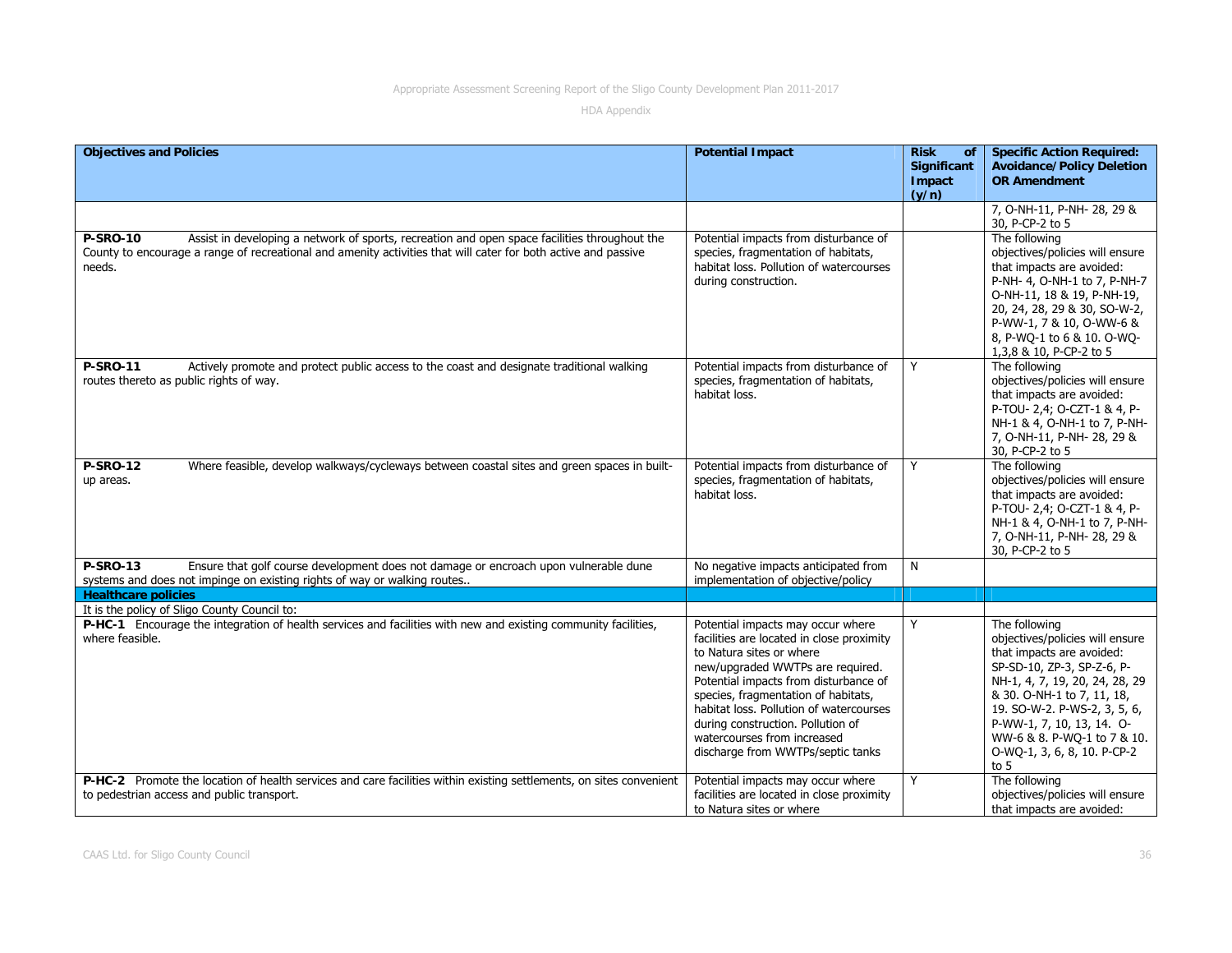| <b>Objectives and Policies</b>                                                                                                                                    | <b>Potential Impact</b>                                                                                                                                                                                                                                                                                                                                                            | <b>Risk</b><br>of<br><b>Significant</b><br>Impact<br>(y/n) | <b>Specific Action Required:</b><br><b>Avoidance/Policy Deletion</b><br><b>OR Amendment</b>                                                                                                                                                                                                                      |
|-------------------------------------------------------------------------------------------------------------------------------------------------------------------|------------------------------------------------------------------------------------------------------------------------------------------------------------------------------------------------------------------------------------------------------------------------------------------------------------------------------------------------------------------------------------|------------------------------------------------------------|------------------------------------------------------------------------------------------------------------------------------------------------------------------------------------------------------------------------------------------------------------------------------------------------------------------|
|                                                                                                                                                                   | new/upgraded WWTPs are required.<br>Potential impacts from disturbance of<br>species, fragmentation of habitats,<br>habitat loss. Pollution of watercourses<br>during construction. Pollution of<br>watercourses from increased<br>discharge from WWTPs/septic tanks                                                                                                               |                                                            | SP-SD-10, ZP-3, SP-Z-6, P-<br>NH-1, 4, 7, 19, 20, 24, 28, 29<br>& 30. O-NH-1 to 7, 11, 18,<br>19. SO-W-2. P-WS-2, 3, 5, 6,<br>P-WW-1, 7, 10, 13, 14. O-<br>WW-6 & 8. P-WQ-1 to 7 & 10.<br>O-WQ-1, 3, 6, 8, 10. P-CP-2<br>to $5$                                                                                  |
| P-HC-3 Support the provision of health services and facilities for people with learning disabilities and special<br>needs.                                        | Potential impacts may occur where<br>facilities are located in close proximity<br>to Natura sites or where<br>new/upgraded WWTPs are required.<br>Potential impacts from disturbance of<br>species, fragmentation of habitats,<br>habitat loss. Pollution of watercourses<br>during construction. Pollution of<br>watercourses from increased<br>discharge from WWTPs/septic tanks | N                                                          | The following<br>objectives/policies will ensure<br>that impacts are avoided:<br>SP-SD-10, ZP-3, SP-Z-6, P-<br>NH-1, 4, 7, 19, 20, 24, 28, 29<br>& 30. O-NH-1 to 7, 11, 18,<br>19. SO-W-2. P-WS-2, 3, 5, 6,<br>P-WW-1, 7, 10, 13, 14. O-<br>WW-6 & 8. P-WQ-1 to 7 & 10.<br>O-WQ-1, 3, 6, 8, 10. P-CP-2<br>to $5$ |
| P-HC-4 Accommodate the provision of accessible care facilities throughout the County to cater for the specific<br>needs of the elderly and those of young people. | Potential impacts may occur where<br>facilities are located in close proximity<br>to Natura sites or where<br>new/upgraded WWTPs are required.<br>Potential impacts from disturbance of<br>species, fragmentation of habitats,<br>habitat loss. Pollution of watercourses<br>during construction. Pollution of<br>watercourses from increased<br>discharge from WWTPs/septic tanks | Y                                                          | The following<br>objectives/policies will ensure<br>that impacts are avoided:<br>SP-SD-10, ZP-3, SP-Z-6, P-<br>NH-1, 4, 7, 19, 20, 24, 28, 29<br>& 30. O-NH-1 to 7, 11, 18,<br>19. SO-W-2. P-WS-2, 3, 5, 6,<br>P-WW-1, 7, 10, 13, 14. O-<br>WW-6 & 8. P-WQ-1 to 7 & 10.<br>O-WQ-1, 3, 6, 8, 10. P-CP-2<br>to $5$ |
| P-HC-5 Support existing healthcare facilities in their plans to develop and expand.                                                                               | Potential impacts may occur where<br>facilities are located in close proximity<br>to Natura sites or where<br>new/upgraded WWTPs are required.<br>Potential impacts from disturbance of<br>species, fragmentation of habitats,<br>habitat loss. Pollution of watercourses<br>during construction. Pollution of<br>watercourses from increased<br>discharge from WWTPs/septic tanks | Y                                                          | The following<br>objectives/policies will ensure<br>that impacts are avoided:<br>SP-SD-10, ZP-3, SP-Z-6, P-<br>NH-1, 4, 7, 19, 20, 24, 28, 29<br>& 30. O-NH-1 to 7, 11, 18,<br>19. SO-W-2. P-WS-2, 3, 5, 6,<br>P-WW-1, 7, 10, 13, 14. O-<br>WW-6 & 8. P-WQ-1 to 7 & 10.<br>O-WO-1, 3, 6, 8, 10. P-CP-2<br>to $5$ |
| <b>Burial grounds policies</b><br>It is the policy of Sligo County Council to:                                                                                    |                                                                                                                                                                                                                                                                                                                                                                                    |                                                            |                                                                                                                                                                                                                                                                                                                  |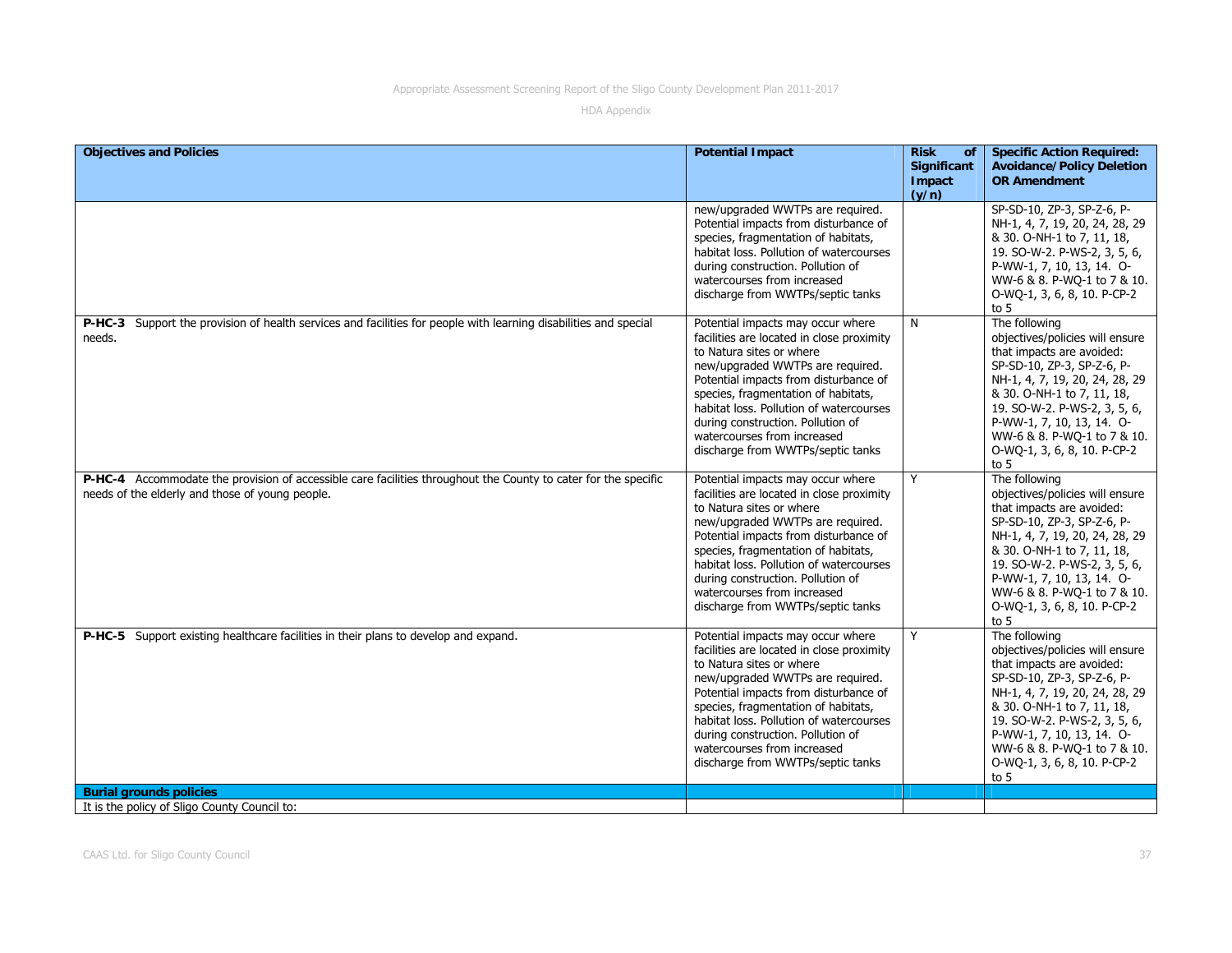| <b>Objectives and Policies</b>                                                                                                                                                                                                                                                           | <b>Potential Impact</b>                                                                                                                                                                                                                           | <b>Risk</b><br>of<br><b>Significant</b> | <b>Specific Action Required:</b><br><b>Avoidance/Policy Deletion</b>                                                                                                                                                                   |
|------------------------------------------------------------------------------------------------------------------------------------------------------------------------------------------------------------------------------------------------------------------------------------------|---------------------------------------------------------------------------------------------------------------------------------------------------------------------------------------------------------------------------------------------------|-----------------------------------------|----------------------------------------------------------------------------------------------------------------------------------------------------------------------------------------------------------------------------------------|
|                                                                                                                                                                                                                                                                                          |                                                                                                                                                                                                                                                   | Impact<br>(y/n)                         | <b>OR Amendment</b>                                                                                                                                                                                                                    |
| P-BG-1 Provide or assist in the provision of new burial grounds and extensions to existing burial grounds, by<br>reserving sufficient land in suitable locations.                                                                                                                        | Potential impacts may occur where<br>facilities are located in close proximity<br>to Natura sites Potential impacts from<br>disturbance of species, fragmentation<br>of habitats, habitat loss. Pollution of<br>watercourses during construction. | Y                                       | The following<br>objectives/policies will ensure<br>that impacts are avoided:<br>SP-SD-10, ZP-3, SP-Z-6, P-<br>NH-1, 4, 7, 19, 20, 24, 28, 29<br>& 30. O-NH-1 to 7, 11, 18,<br>19. P-WQ-1 to 7 & 10. O-WQ-<br>1, 3, 8, 10. P-CP-2 to 5 |
| P-BG-2 Encourage the development of burial grounds to take account of cremation and 'green lawn' principles,<br>to promote more efficient use of land and to facilitate maintenance.                                                                                                     | Potential impacts may occur where<br>facilities are located in close proximity<br>to Natura sites Potential impacts from<br>disturbance of species, fragmentation<br>of habitats, habitat loss. Pollution of<br>watercourses during construction. | Y                                       | The following<br>objectives/policies will ensure<br>that impacts are avoided:<br>SP-SD-10, ZP-3, SP-Z-6, P-<br>NH-1, 4, 7, 19, 20, 24, 28, 29<br>& 30. O-NH-1 to 7, 11, 18,<br>19. P-WQ-1 to 7 & 10. O-WQ-<br>1, 3, 8, 10. P-CP-2 to 5 |
| P-BG-3 Promote the establishing of burial ground committees and assist them in the appropriate maintenance<br>and management of burial grounds.                                                                                                                                          | No negative impacts anticipated from<br>implementation of objective/policy                                                                                                                                                                        | N                                       |                                                                                                                                                                                                                                        |
| P-BG-4 Ensure that appropriate archaeological assessment is carried out in relation to any works to burial<br>grounds which are designated National Monuments, in accordance with the requirements of the National<br>Monuments (Amendment) Act 2004.                                    | No negative impacts anticipated from<br>implementation of objective/policy                                                                                                                                                                        | $\overline{N}$                          |                                                                                                                                                                                                                                        |
| <b>Allotment Policy</b>                                                                                                                                                                                                                                                                  |                                                                                                                                                                                                                                                   |                                         |                                                                                                                                                                                                                                        |
| Facilitate the development of allotments at suitable locations throughout the County. Any such facility<br>$P-A-1$<br>should be located within or close to an existing settlement and should be easily accessible.                                                                       | Potential impacts may occur where<br>facilities are located in close proximity<br>to Natura sites Potential impacts from<br>disturbance of species, fragmentation<br>of habitats, habitat loss.                                                   | Y                                       | The following<br>objectives/policies will ensure<br>that impacts are avoided:<br>SP-SD-10, ZP-3, SP-Z-6, P-<br>NH-1, 4, 7, 19, 20, 24, 28, 29<br>& 30. O-NH-1 to 7, 11, 18,<br>19. P-WQ-1 to 7 & 10. O-WQ-<br>1, 3, 8, 10. P-CP-2 to 5 |
| Arts and cultural facilities policy                                                                                                                                                                                                                                                      |                                                                                                                                                                                                                                                   |                                         |                                                                                                                                                                                                                                        |
| It is the policy of the Council to:<br>P-AC-1 Encourage and assist in the development of the arts and to support the ongoing development of cultural<br>infrastructure throughout the County.                                                                                            | No negative impacts anticipated from<br>implementation of objective/policy                                                                                                                                                                        | N                                       |                                                                                                                                                                                                                                        |
| P-AC-2 Continue to enhance the public domain by encouraging the provision of public art, both temporary and<br>permanent, across all art forms and artistic disciplines in towns, villages and new residential developments through<br>the government-supported Per Cent For Art scheme. | No negative impacts anticipated from<br>implementation of objective/policy                                                                                                                                                                        | N                                       |                                                                                                                                                                                                                                        |
| <b>Heritage objectives</b><br>It is the objective of Sligo County Council to:                                                                                                                                                                                                            |                                                                                                                                                                                                                                                   |                                         |                                                                                                                                                                                                                                        |
| O-H-1 Implement, in partnership with all relevant stakeholders, the County Heritage Plan 2007-2011 and<br>subsequent heritage plans.                                                                                                                                                     | No negative impacts anticipated from<br>implementation of objective/policy                                                                                                                                                                        | N                                       |                                                                                                                                                                                                                                        |
| Adopt and implement, in partnership with all relevant stakeholders, a County Biodiversity<br>$O-H-2$<br>Action Plan and subsequent biodiversity plans.                                                                                                                                   | No negative impacts anticipated from<br>implementation of objective/policy                                                                                                                                                                        | N                                       |                                                                                                                                                                                                                                        |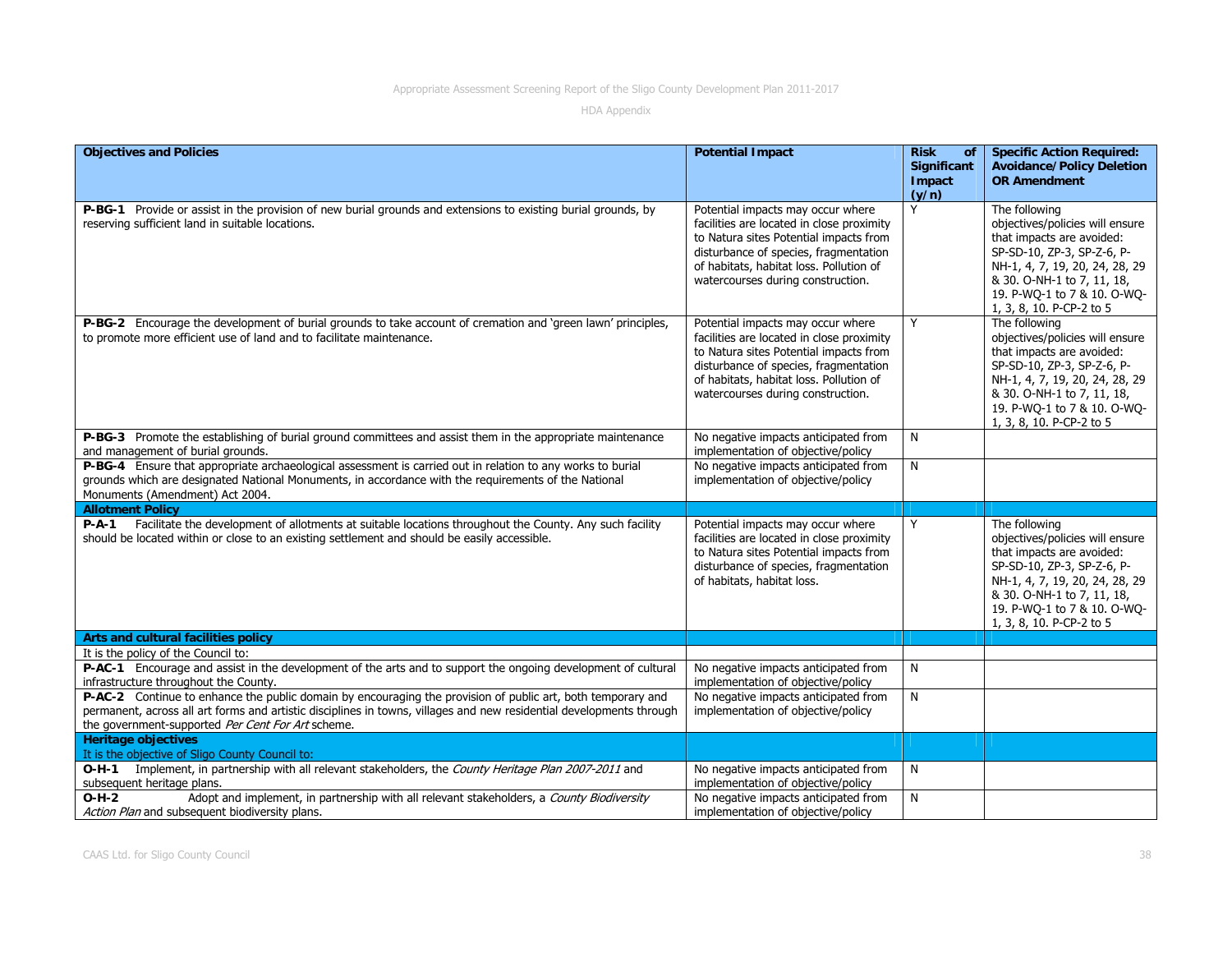| <b>Objectives and Policies</b>                                                                                                                                        | <b>Potential Impact</b>              | <b>Risk</b><br>of<br><b>Significant</b> | <b>Specific Action Required:</b><br><b>Avoidance/Policy Deletion</b> |
|-----------------------------------------------------------------------------------------------------------------------------------------------------------------------|--------------------------------------|-----------------------------------------|----------------------------------------------------------------------|
|                                                                                                                                                                       |                                      | Impact<br>(y/n)                         | <b>OR Amendment</b>                                                  |
|                                                                                                                                                                       |                                      |                                         |                                                                      |
| Natural heritage - general policies                                                                                                                                   |                                      |                                         |                                                                      |
| It is the objective of Sligo County Council to:                                                                                                                       |                                      |                                         |                                                                      |
| P-NH-1 Protect, sustainably manage and enhance the natural heritage, biodiversity, geological heritage,                                                               | No negative impacts anticipated from | N                                       |                                                                      |
| landscape and environment of County Sligo in recognition of its importance for nature conservation and                                                                | implementation of objective/policy   |                                         |                                                                      |
| biodiversity, and as a non-renewable resource, in association with all stakeholders.                                                                                  |                                      |                                         |                                                                      |
| P-NH-2 Ensure as far as possible that development does not impact adversely on wildlife habitats and species.                                                         | No negative impacts anticipated from | N                                       |                                                                      |
| In the interest of sustainability, biodiversity should be conserved for the benefits of future generations.                                                           | implementation of objective/policy   |                                         |                                                                      |
| P-NH-3 To promote increased understanding and awareness of the natural heritage and biodiversity of the                                                               | No negative impacts anticipated from | N                                       |                                                                      |
| county.                                                                                                                                                               | implementation of objective/policy   |                                         |                                                                      |
| P-NH-4 Protect and, where possible, enhance the plant and animal species and their habitats that have been                                                            | No negative impacts anticipated from | N                                       |                                                                      |
| identified under the EU Habitats Directive, EU Birds Directive, the Wildlife Act and the Flora Protection Order.                                                      | implementation of objective/policy   |                                         |                                                                      |
| P-NH-5 The 'polluter pays' and the 'precautionary' principles are integral components of planning policies that                                                       | No negative impacts anticipated from | N                                       |                                                                      |
| deal with environmental and heritage matters. Where uncertainty exists regarding the potential impact of a                                                            | implementation of objective/policy   |                                         |                                                                      |
| proposed development on the natural heritage resource, full account shall be taken of the precautionary principle.                                                    |                                      |                                         |                                                                      |
| European and national designated natural heritage sites - objectives                                                                                                  |                                      |                                         |                                                                      |
| It is an objective of Sligo County Council to:                                                                                                                        |                                      |                                         |                                                                      |
| Natura 2000 Network                                                                                                                                                   |                                      |                                         |                                                                      |
| O-NH-1 Protect and maintain favourable conservation status and the conservation value of all natural heritage                                                         | No negative impacts anticipated from | N                                       |                                                                      |
| sites designated or proposed for designation in accordance with European and national legislation and in other                                                        | implementation of objective/policy   |                                         |                                                                      |
| relevant international conventions, agreements and processes. This includes sites designated or proposed as                                                           |                                      |                                         |                                                                      |
| Special Areas of Conservation (SACs), Special Protection Areas (SPAs), Natural Heritage Areas (NHAs), Ramsar                                                          |                                      |                                         |                                                                      |
| sites and Statutory Nature Reserves.                                                                                                                                  |                                      |                                         |                                                                      |
| O-NH-1a Promote the maintenance and as appropriate achievement of favourable conservation status of                                                                   | No negative impacts anticipated from | N                                       |                                                                      |
| protected habitats and species in association with NPWS.                                                                                                              | implementation of objective/policy   |                                         |                                                                      |
| O-NH-2 Assess, in accordance with the relevant legislation, all proposed developments which are likely to have a                                                      | No negative impacts anticipated from | N                                       |                                                                      |
| significant effect (directly or through indirect or cumulative impact) on designated natural heritage sites, sites<br>proposed for designation and protected species. | implementation of objective/policy   |                                         |                                                                      |
| O-NH-3 When considering any plan or project, prepared or assessed on the basis of this development plan the                                                           | No negative impacts anticipated from | N                                       |                                                                      |
| planning authority must comply fully with Article 6 of the EU Habitats Directive (as transposed into Irish Law by                                                     | implementation of objective/policy   |                                         |                                                                      |
| the EU Habitats Regulations 1997 and subsequent amendments) and assess whether the plan or project is likely to                                                       |                                      |                                         |                                                                      |
| have a significant impact upon the integrity, conservation objectives and qualifying interests of any Natura 2000                                                     |                                      |                                         |                                                                      |
| site.                                                                                                                                                                 |                                      |                                         |                                                                      |
| O-NH-4 Consult with the relevant prescribed bodies and appropriate agencies when considering undertaking,                                                             | No negative impacts anticipated from | N                                       |                                                                      |
| approving or authorising developments which are likely to affect designated natural heritage sites or those                                                           | implementation of objective/policy   |                                         |                                                                      |
| proposed to be designated.                                                                                                                                            |                                      |                                         |                                                                      |
| O-NH-5 Establish and maintain an up-to-date planning register of all previously adopted and proposed                                                                  | No negative impacts anticipated from | N                                       |                                                                      |
| plans/programmes and all granted and proposed developments which are likely to have a significant effect                                                              | implementation of objective/policy   |                                         |                                                                      |
| (directly or through indirect or cumulative impact) on European Sites within or adjoining the county, to allow for                                                    |                                      |                                         |                                                                      |
| the appropriate assessment of potential 'ex situ' and 'cumulative/in combination' effects of proposed plans,                                                          |                                      |                                         |                                                                      |
| programmes and projects on such sites.                                                                                                                                |                                      |                                         |                                                                      |
| O-NH-5a An appropriate assessment screening determination shall be made for all land use plans, related                                                               |                                      |                                         |                                                                      |
| variations and projects in consultation with the National Parks and Wildlife Service with the Department of the                                                       |                                      |                                         |                                                                      |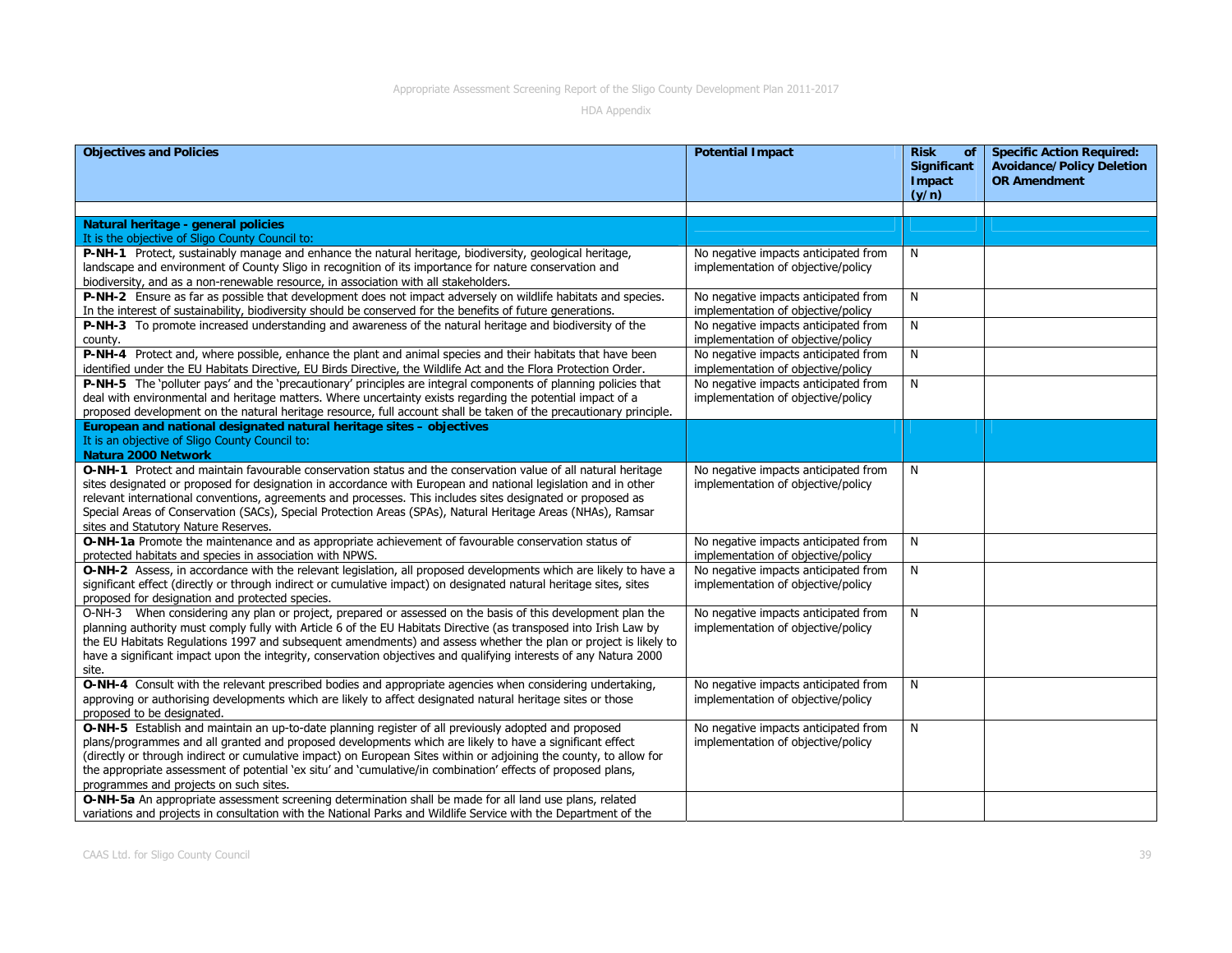| <b>Objectives and Policies</b>                                                                                                                                                                                                                                                                                                                                                                                                                                                                                                                                                                                                                                  | <b>Potential Impact</b>                                                    | <b>Risk</b><br>of<br>Significant<br>Impact | <b>Specific Action Required:</b><br><b>Avoidance/Policy Deletion</b><br><b>OR Amendment</b> |
|-----------------------------------------------------------------------------------------------------------------------------------------------------------------------------------------------------------------------------------------------------------------------------------------------------------------------------------------------------------------------------------------------------------------------------------------------------------------------------------------------------------------------------------------------------------------------------------------------------------------------------------------------------------------|----------------------------------------------------------------------------|--------------------------------------------|---------------------------------------------------------------------------------------------|
|                                                                                                                                                                                                                                                                                                                                                                                                                                                                                                                                                                                                                                                                 |                                                                            | (y/n)                                      |                                                                                             |
| Environment, Heritage and Local Government.'                                                                                                                                                                                                                                                                                                                                                                                                                                                                                                                                                                                                                    |                                                                            |                                            |                                                                                             |
| O-NH-6 Support and co-operate with statutory authorities and others in support of measures taken to manage<br>designated nature conservation sites in order to achieve their conservation objectives and where available specific<br>regard shall be made to Conservation Management Plans and their conservation objectives/management practices<br>where they exist.                                                                                                                                                                                                                                                                                          | No negative impacts anticipated from<br>implementation of objective/policy | N                                          |                                                                                             |
| O-NH-7 Promote development for recreational and educational purposes that would not conflict with maintaining<br>favourable conservation status and the meeting of the conservation objectives for designated sites.                                                                                                                                                                                                                                                                                                                                                                                                                                            | No negative impacts anticipated from<br>implementation of objective/policy | N                                          |                                                                                             |
| Nature conservation outside designated sites - policies<br>It is the policy of Sligo County Council to:                                                                                                                                                                                                                                                                                                                                                                                                                                                                                                                                                         |                                                                            |                                            |                                                                                             |
| P-NH-6 Minimise the impact of new development on habitats of natural value that are key features of the<br>County's ecological network. Developments likely to have an adverse effect on recognised sites of local nature<br>conservation importance will be required to demonstrate the impacts on the ecological value of the site and will<br>not be approved unless it can be clearly demonstrated that there are reasons for the development that outweigh<br>the need to safeguard the nature conservation value of the site.                                                                                                                             | No negative impacts anticipated from<br>implementation of objective/policy | N                                          |                                                                                             |
| P-NH-7 Ensure that development proposals, where relevant, improve the ecological coherence of the Natura<br>2000 network and encourage the management of landscape features that are of major importance for wild fauna<br>and flora as per Article 10 of the Habitats Directive.                                                                                                                                                                                                                                                                                                                                                                               | No negative impacts anticipated from<br>implementation of objective/policy | N                                          |                                                                                             |
| P-NH-8 Ensure that proposals for development protect and enhance biodiversity, wherever possible, by<br>minimising adverse impacts on existing habitats and by including mitigation and/or compensation measures, as<br>appropriate, which ensure that biodiversity is enhanced.                                                                                                                                                                                                                                                                                                                                                                                | No negative impacts anticipated from<br>implementation of objective/policy | N                                          |                                                                                             |
| P-NH-9 Apply the precautionary principle in relation to development proposals with potential to impact on<br>County Biodiversity Sites or of local nature conservation interest by requiring an ecological impact assessment to<br>ensure that any proposed development will not affect the integrity and conservation value of the site.                                                                                                                                                                                                                                                                                                                       | No negative impacts anticipated from<br>implementation of objective/policy | N                                          |                                                                                             |
| P-NH-10 Ensure that no ecological networks, or parts thereof which provide significant connectivity between<br>areas of local biodiversity, are lost without remediation as a result of implementation of the Plan.                                                                                                                                                                                                                                                                                                                                                                                                                                             | No negative impacts anticipated from<br>implementation of objective/policy | N                                          |                                                                                             |
| Nature conservation outside designated sites - objectives<br>It is an objective of Sligo County Council to:                                                                                                                                                                                                                                                                                                                                                                                                                                                                                                                                                     |                                                                            |                                            |                                                                                             |
| O-NH-8 Continue the County Habitat Mapping Project, thereby generating the necessary information to identify<br>landscape features that are of major importance for wild fauna, flora and County Biodiversity Sites, as key features<br>of the county's ecological network which will enable planning for future development in a sensitive manner while<br>protecting sites of high nature conservation value.                                                                                                                                                                                                                                                 | No negative impacts anticipated from<br>implementation of objective/policy | N                                          |                                                                                             |
| O-NH-9 Identify and protect, in co-operation with the relevant statutory agencies and other relevant groups,<br>County Biodiversity Sites, not otherwise protected by legislation.                                                                                                                                                                                                                                                                                                                                                                                                                                                                              | No negative impacts anticipated from<br>implementation of objective/policy | N                                          |                                                                                             |
| O-NH-10 Ensure that the findings of habitat mapping projects (when completed) are utilised to inform the<br>development management process.                                                                                                                                                                                                                                                                                                                                                                                                                                                                                                                     | No negative impacts anticipated from<br>implementation of objective/policy | N                                          |                                                                                             |
| O-NH-11 Endeavour, where considered necessary, to improve the ecological coherence of the Natura 2000<br>Network, by encouraging the preservation and management of features of the landscape which are of major<br>importance for wild fauna and flora as referred to in Article 10 of the Habitats Directive. These features include<br>those which, by virtue of their linear and continuous structure (such as rivers with their banks or the traditional<br>systems for marking field boundaries) or their function as stepping stones (such as ponds or small woods), are<br>essential for the migration, dispersal and genetic exchange of wild species. | No negative impacts anticipated from<br>implementation of objective/policy | N                                          |                                                                                             |
| O-NH-12 Integrate biodiversity considerations into Local Authority plans, programmes and activities where<br>appropriate.                                                                                                                                                                                                                                                                                                                                                                                                                                                                                                                                       | No negative impacts anticipated from<br>implementation of objective/policy | N                                          |                                                                                             |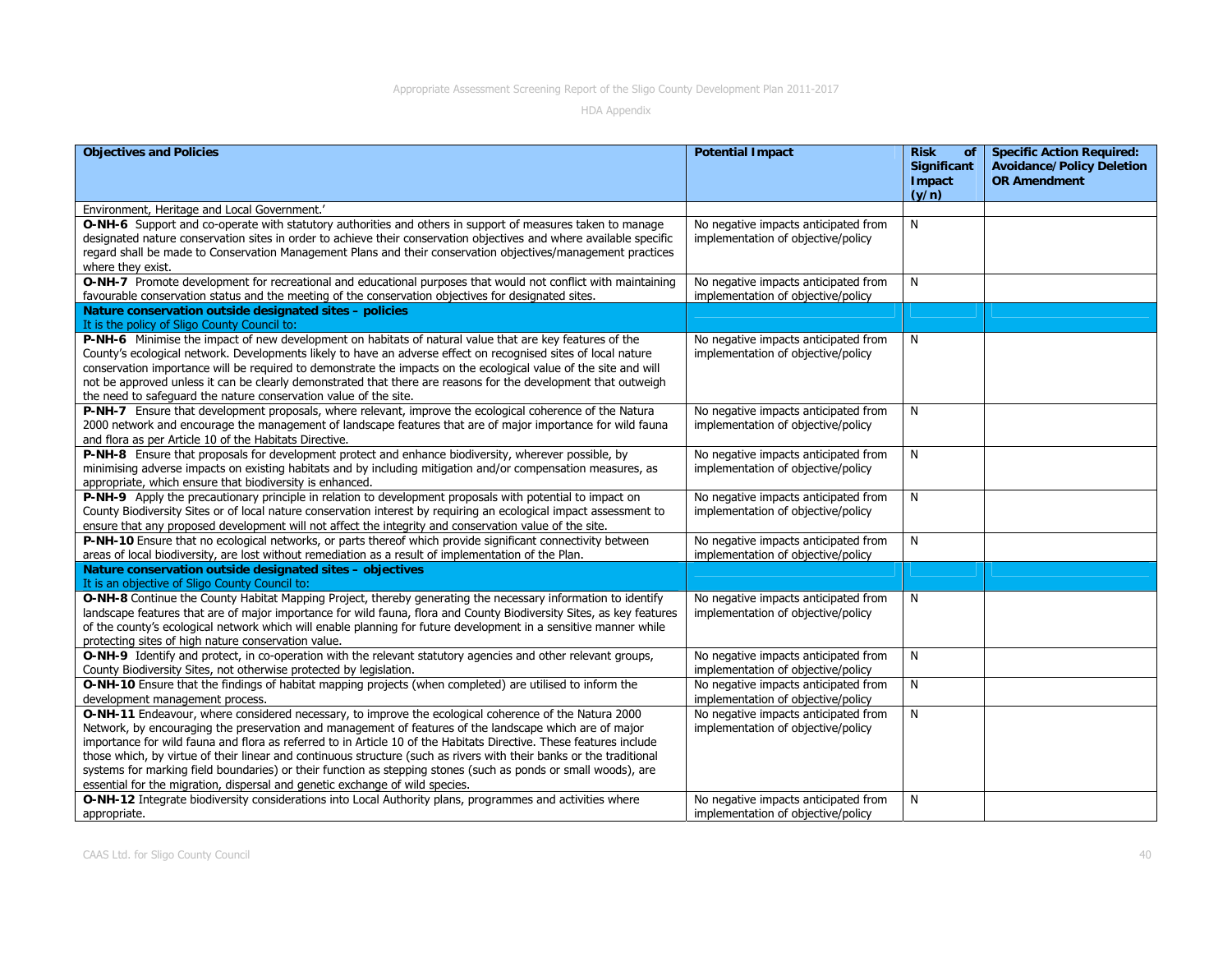| <b>Objectives and Policies</b>                                                                                                                                                                                                                                                                     | <b>Potential Impact</b>                                                    | <b>Risk</b><br>of<br><b>Significant</b><br>Impact | <b>Specific Action Required:</b><br><b>Avoidance/Policy Deletion</b><br><b>OR Amendment</b> |
|----------------------------------------------------------------------------------------------------------------------------------------------------------------------------------------------------------------------------------------------------------------------------------------------------|----------------------------------------------------------------------------|---------------------------------------------------|---------------------------------------------------------------------------------------------|
|                                                                                                                                                                                                                                                                                                    |                                                                            | (y/n)                                             |                                                                                             |
| O-NH-13 Provide guidance for developers and the general public in relation to nature conservation outside<br>designated sites and the conservation and enhancement of biodiversity and geological heritage in general.                                                                             | No negative impacts anticipated from<br>implementation of objective/policy | N                                                 |                                                                                             |
| Woodlands, trees and hedgerows policies<br>It is the policy of Sligo County Council to:                                                                                                                                                                                                            |                                                                            |                                                   |                                                                                             |
| P-NH-11 Protect trees and hedgerows from development that would impact adversely upon them, and promote<br>the enhancement of existing hedgerows by seeking increased coverage, in conjunction with new development.                                                                               | No negative impacts anticipated from<br>implementation of objective/policy | N                                                 |                                                                                             |
| P-NH-12 Protect woodlands and hedgerows from damage and/or degradation and work to prevent the disruption<br>of the connectivity of the woodlands and hedgerows of the county.                                                                                                                     | No negative impacts anticipated from<br>implementation of objective/policy | N                                                 |                                                                                             |
| P-NH-13 Protect and manage existing woodlands, trees and hedgerows which are of amenity or biodiversity value<br>and/or contribute to landscape character, and ensure that proper provision is made for their protection and<br>management when undertaking, approving or authorising development. | No negative impacts anticipated from<br>implementation of objective/policy | N                                                 |                                                                                             |
| P-NH-14 Ensure that, when undertaking, approving or authorising development, sufficient information is provided<br>to enable an assessment of impacts on woodlands, trees and hedgerows.                                                                                                           | No negative impacts anticipated from<br>implementation of objective/policy | N                                                 |                                                                                             |
| P-NH-15 Encourage development proposals that enhance the landscape through positive management and<br>additional planting/sensitive replanting of native tree species.                                                                                                                             | No negative impacts anticipated from<br>implementation of objective/policy | N                                                 |                                                                                             |
| P-NH-16 Ensure, where required, that applications for development include proposals for planting/ leave a<br>suitable ecological buffer zone, between the development works and areas/features of ecological importance.                                                                           | No negative impacts anticipated from<br>implementation of objective/policy | N                                                 |                                                                                             |
| P-NH-17 Recognise the biodiversity and archaeological importance of townland boundaries, including hedgerows,<br>and promote their protection and retention.                                                                                                                                       | No negative impacts anticipated from<br>implementation of objective/policy | N                                                 |                                                                                             |
| P-NH-18 Encourage the development of proposals for new woodlands utilising funding available through schemes<br>such as the NeighbourWood and Native Woodland Schemes.                                                                                                                             | No negative impacts anticipated from<br>implementation of objective/policy | N                                                 |                                                                                             |
| Woodlands, trees and hedgerows objectives<br>It is an objective of Sligo County Council to:                                                                                                                                                                                                        |                                                                            |                                                   |                                                                                             |
| O-NH-14 Undertake a study to document and map significant mature trees within the County area within the<br>lifetime of the plan.                                                                                                                                                                  | No negative impacts anticipated from<br>implementation of objective/policy | N                                                 |                                                                                             |
| O-NH-15 Make Tree Preservation Orders (TPO's) as required in order to ensure the protection of important trees<br>in urban and rural areas that contribute to public amenity, particularly indigenous trees and trees under threat.                                                                | No negative impacts anticipated from<br>implementation of objective/policy | N                                                 |                                                                                             |
| O-NH-16 Preserve and conserve trees or groups of trees identified as 'Trees for Preservation' at Mullaghmore<br>(TPO no. XxXX)                                                                                                                                                                     | No negative impacts anticipated from<br>implementation of objective/policy | N                                                 |                                                                                             |
| <b>Inland waters policies</b><br>It is the policy of Sligo County Council to:                                                                                                                                                                                                                      |                                                                            |                                                   |                                                                                             |
| P-NH-19 Protect rivers, streams and other water courses and their associated Core Riparian Zones (CRZ's)<br>wherever possible and maintain them in an open state capable of providing suitable habitat for fauna and flora.                                                                        | No negative impacts anticipated from<br>implementation of objective/policy | N                                                 |                                                                                             |
| P-NH-20 Protect and enhance the natural heritage and landscape character of river and stream corridors and<br>valleys, maintain them free from inappropriate development and make provision for public access where feasible<br>and appropriate.                                                   | No negative impacts anticipated from<br>implementation of objective/policy | N                                                 |                                                                                             |
| P-NH-21 Protect and enhance biodiversity richness by protecting rivers and stream corridors and valleys by<br>reserving land along their banks for ecological corridors, maintaining them free from inappropriate development,<br>and discouraging culverting or realignment.                      | No negative impacts anticipated from<br>implementation of objective/policy | N                                                 |                                                                                             |
| P-NH-22 Ensure that all proposed greenfield residential and commercial developments use sustainable drainage<br>systems (SUDS) in accordance with best current practice ensuring protection of the integrity of wetland sites in the<br>adjoining area, including their hydrological regime.       | No negative impacts anticipated from<br>implementation of objective/policy | N                                                 |                                                                                             |
| P-NH-23 Ensure that floodplains and wetlands within the Plan area are retained for their biodiversity and flood                                                                                                                                                                                    | No negative impacts anticipated from                                       | N                                                 |                                                                                             |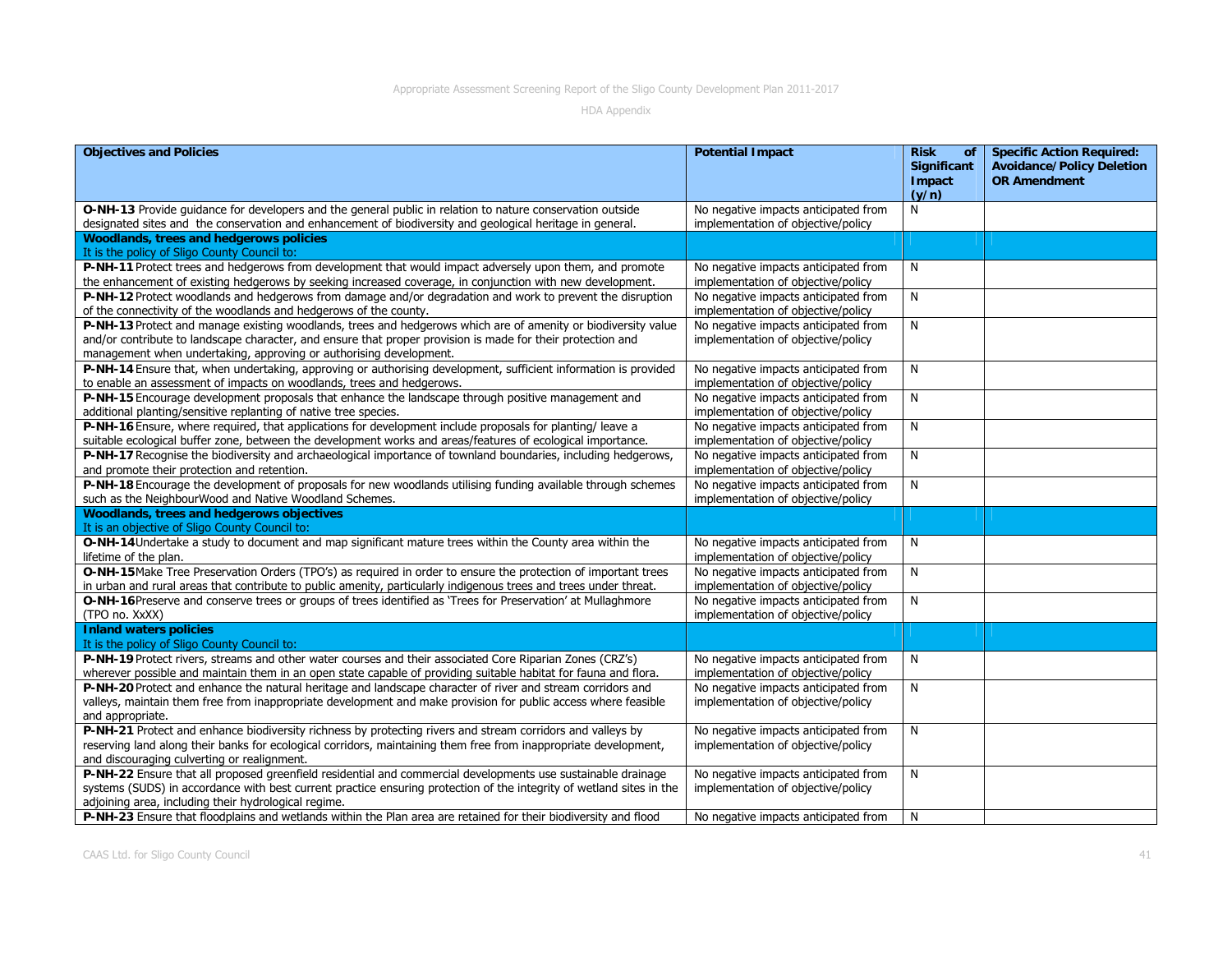| <b>Objectives and Policies</b>                                                                                                                                                                                                                                                                                            | <b>Potential Impact</b>                                                    | <b>Risk</b><br>of<br><b>Significant</b><br>Impact<br>(y/n) | <b>Specific Action Required:</b><br><b>Avoidance/Policy Deletion</b><br><b>OR Amendment</b> |
|---------------------------------------------------------------------------------------------------------------------------------------------------------------------------------------------------------------------------------------------------------------------------------------------------------------------------|----------------------------------------------------------------------------|------------------------------------------------------------|---------------------------------------------------------------------------------------------|
| protection value.                                                                                                                                                                                                                                                                                                         | implementation of objective/policy                                         |                                                            |                                                                                             |
| P-NH-24 Ensure that proposed developments do not adversely affect groundwater resources and groundwater<br>dependent habitats and species.                                                                                                                                                                                | No negative impacts anticipated from<br>implementation of objective/policy | N                                                          |                                                                                             |
| P-NH-25 Work with landowners, local communities and other relevant groups to protect and manage inland<br>waters, river corridors and their floodplains from degradation and damage, and to recognise and promote them as<br>natural assets of the urban and rural environment.                                           | No negative impacts anticipated from<br>implementation of objective/policy | N                                                          |                                                                                             |
| P-NH-26 Have regard to the County Sligo Wetlands Surveys 2008 and 2009 and subsequent wetland surveys that<br>may be published during the lifetime of this Plan.                                                                                                                                                          | No negative impacts anticipated from<br>implementation of objective/policy | N                                                          |                                                                                             |
| <b>Inland waters objectives</b><br>It is an objective of Sligo County Council to:                                                                                                                                                                                                                                         |                                                                            |                                                            |                                                                                             |
| O-NH-17 Consult with prescribed bodies prior to undertaking, approving or authorising any works or development<br>that may impact on rivers, streams and watercourses.                                                                                                                                                    | No negative impacts anticipated from<br>implementation of objective/policy | N                                                          |                                                                                             |
| O-NH-18 Require that runoff from a developed area does not result in deterioration of downstream watercourses<br>or habitats, and that pollution generated by a development is treated within the development area prior to<br>discharge to local watercourses.                                                           | No negative impacts anticipated from<br>implementation of objective/policy | N                                                          |                                                                                             |
| O-NH-19 Ensure that an appropriate ecological assessment is undertaken for developments with the potential to<br>impact on inland waters.                                                                                                                                                                                 | No negative impacts anticipated from<br>implementation of objective/policy | N                                                          |                                                                                             |
| <b>Protected species policies</b>                                                                                                                                                                                                                                                                                         |                                                                            |                                                            |                                                                                             |
| It is the policy of Sligo County Council to:                                                                                                                                                                                                                                                                              |                                                                            |                                                            |                                                                                             |
| P-NH-27 Protect plant species and their associated habitats listed in the Flora (Protection) Order 1999.                                                                                                                                                                                                                  | No negative impacts anticipated from<br>implementation of objective/policy | N                                                          |                                                                                             |
| P-NH-28 Protect species and their associated habitats that require strict protection under the Habitats Regulations<br>(S.I. No. 94 of 1997, 233 of 1998 and 378 of 2005).                                                                                                                                                | No negative impacts anticipated from<br>implementation of objective/policy | N                                                          |                                                                                             |
| P-NH-29 Protect animal and bird species and their associated habitats protected under the Wildlife Act 1976 and<br>Wildlife (Amendment) Act 2000.                                                                                                                                                                         | No negative impacts anticipated from<br>implementation of objective/policy | N                                                          |                                                                                             |
| P-NH-30 Ensure that development does not have a significant adverse impact, incapable of satisfactory<br>mitigation, on plant, animal or bird species protected by law.                                                                                                                                                   | No negative impacts anticipated from<br>implementation of objective/policy | N                                                          |                                                                                             |
| <b>Protected species objectives</b><br>It is an objective of Sligo County Council to:                                                                                                                                                                                                                                     |                                                                            |                                                            |                                                                                             |
| O-NH-20 Consult with the National Parks and Wildlife Service (DoEHLG) and take account of any licensing<br>requirements when undertaking, approving and authorising development which is likely to affect plant, animal or<br>bird species protected by law.                                                              | No negative impacts anticipated from<br>implementation of objective/policy | N                                                          |                                                                                             |
| O-NH-21 Provide quidance to developers and others in relation to species protected by law and their protection<br>and management in the context of development.                                                                                                                                                           | No negative impacts anticipated from<br>implementation of objective/policy | N                                                          |                                                                                             |
| O-NH-22Undertake surveys, as appropriate, to establish the location of protected flora and fauna in the Plan area<br>through the County Heritage Plan and the County Biodiversity Action Plan.                                                                                                                            | No negative impacts anticipated from<br>implementation of objective/policy | N                                                          |                                                                                             |
| <b>Invasive species policies</b>                                                                                                                                                                                                                                                                                          |                                                                            |                                                            |                                                                                             |
| It is the policy of Sligo County Council to:                                                                                                                                                                                                                                                                              |                                                                            |                                                            |                                                                                             |
| P-NH-31 Prevent the spread of invasive species within the Plan area, including requiring landowners and<br>developers to adhere to best practice guidance in relation to the control of invasive species.                                                                                                                 | No negative impacts anticipated from<br>implementation of objective/policy | N                                                          |                                                                                             |
| P-NH-32 Seek the control and/or eradication of invasive species as appropriate within the Plan area as<br>opportunities and resources allow. Targeted invasive species control should be informed by current distribution of<br>species, degree of threat posed and resources available to control and/or eradicate them. | No negative impacts anticipated from<br>implementation of objective/policy | N                                                          |                                                                                             |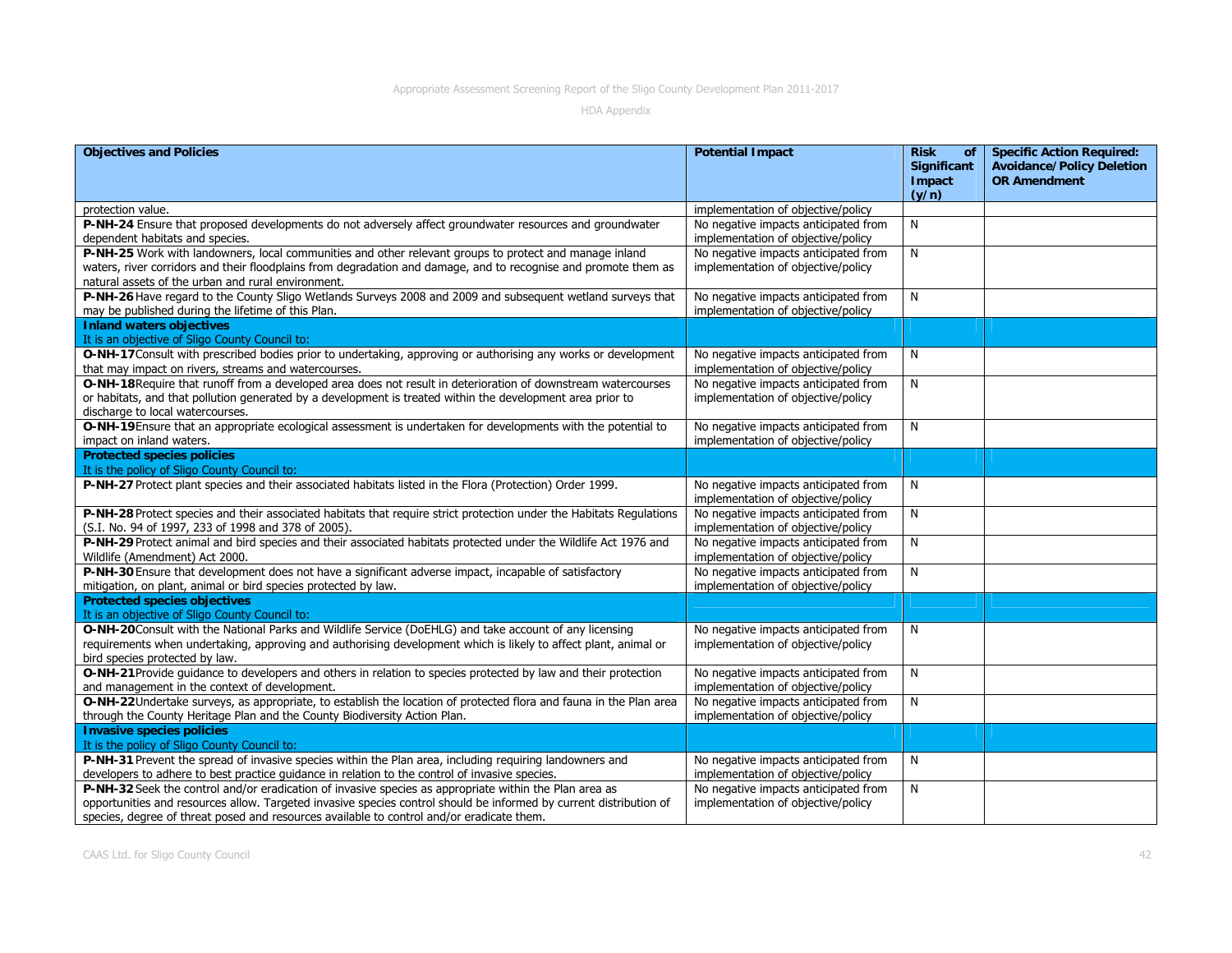| <b>Objectives and Policies</b>                                                                                                                                                                                                                                                                                                                                                                                                                                                                                                                                                                                                                                                                                                                                                            | <b>Potential Impact</b>                                                    | <b>Risk</b><br>of<br><b>Significant</b> | <b>Specific Action Required:</b><br><b>Avoidance/Policy Deletion</b> |
|-------------------------------------------------------------------------------------------------------------------------------------------------------------------------------------------------------------------------------------------------------------------------------------------------------------------------------------------------------------------------------------------------------------------------------------------------------------------------------------------------------------------------------------------------------------------------------------------------------------------------------------------------------------------------------------------------------------------------------------------------------------------------------------------|----------------------------------------------------------------------------|-----------------------------------------|----------------------------------------------------------------------|
|                                                                                                                                                                                                                                                                                                                                                                                                                                                                                                                                                                                                                                                                                                                                                                                           |                                                                            | Impact<br>(y/n)                         | <b>OR Amendment</b>                                                  |
| P-NH-33 Promote public awareness/engagement with regard to invasive species through awareness campaigns<br>and the provision of targeted information on the role of the general public in the control of invasive species.                                                                                                                                                                                                                                                                                                                                                                                                                                                                                                                                                                | No negative impacts anticipated from<br>implementation of objective/policy | N                                       |                                                                      |
| Sites of geological interest - objective                                                                                                                                                                                                                                                                                                                                                                                                                                                                                                                                                                                                                                                                                                                                                  |                                                                            |                                         |                                                                      |
| O-NH-24 Protect and maintain the character, integrity and conservation value of those features or areas of<br>geological interest that are listed in this Plan or that may be proposed by the DoEHLG and/or the GSI in the<br>lifetime of this Plan.                                                                                                                                                                                                                                                                                                                                                                                                                                                                                                                                      | No negative impacts anticipated from<br>implementation of objective/policy | N                                       |                                                                      |
| <b>Archaeological heritage policies</b>                                                                                                                                                                                                                                                                                                                                                                                                                                                                                                                                                                                                                                                                                                                                                   |                                                                            |                                         |                                                                      |
| It is the policy of Sligo County Council to:                                                                                                                                                                                                                                                                                                                                                                                                                                                                                                                                                                                                                                                                                                                                              |                                                                            |                                         |                                                                      |
| P-AH-1 Protect and enhance archaeological sites, monuments, their setting, appreciation and amenity within the<br>Plan area, including those that are listed in the Record of Monuments and Places (RMP) or newly discovered<br>archaeological sites and/or sub-surface archaeological remains.                                                                                                                                                                                                                                                                                                                                                                                                                                                                                           | No negative impacts anticipated from<br>implementation of objective/policy | N                                       |                                                                      |
| P-AH-2 Require archaeological assessment, surveys, test excavation and/or monitoring for planning applications<br>in areas of archaeological importance, if a development proposal is likely to impact upon in-situ archaeological<br>monuments their setting and archaeological deposits.                                                                                                                                                                                                                                                                                                                                                                                                                                                                                                | No negative impacts anticipated from<br>implementation of objective/policy | N                                       |                                                                      |
| P-AH-3 Ensure that full consideration is given to the protection of archaeological heritage when undertaking,<br>approving or authorising development in order to avoid unnecessary conflict between development and the<br>protection of the archaeological heritage.                                                                                                                                                                                                                                                                                                                                                                                                                                                                                                                    | No negative impacts anticipated from<br>implementation of objective/policy | N                                       |                                                                      |
| P-AH-4 Secure the preservation in-situ or by record of:<br>the archaeological monuments included in the Record of Monuments and Places as established<br>$\bullet$<br>under section 12 of the National Monuments (Amendment) Act, 1994;<br>any sites and features of historical and archaeological interest<br>any subsurface archaeological features that may be discovered during the course of<br>infrastructural/development works in the operational area of the Plan.<br>Preservation relates to archaeological sites or objects and their settings. Preservation in-situ is most<br>effectively achieved by the refurbishment of existing buildings, in situations where it is possible to retain<br>the greater part of existing structures without the need for new foundations. | No negative impacts anticipated from<br>implementation of objective/policy | N                                       |                                                                      |
| P-AH-5 Ensure that development within the vicinity of a Recorded Monument does not detract from the setting<br>of the feature and is sited and designed appropriately.                                                                                                                                                                                                                                                                                                                                                                                                                                                                                                                                                                                                                    | No negative impacts anticipated from<br>implementation of objective/policy | N                                       |                                                                      |
| P-AH-6 Protect historic burial grounds that are recorded monuments and encourage their maintenance in<br>accordance with conservation principles. Development may be restricted or conditions requiring substantial<br>excavation may be imposed in and adjacent to former burial grounds.                                                                                                                                                                                                                                                                                                                                                                                                                                                                                                | No negative impacts anticipated from<br>implementation of objective/policy | N                                       |                                                                      |
| P-AH-7 Encourage and promote the appropriate management and enhancement of the archaeological heritage<br>within the Plan area.                                                                                                                                                                                                                                                                                                                                                                                                                                                                                                                                                                                                                                                           | No negative impacts anticipated from<br>implementation of objective/policy | N                                       |                                                                      |
| P-AH-8 Facilitate and enhance public access to and understanding of the archaeological heritage and<br>disseminate information and advice on the archaeological heritage to prospective developers and the general<br>public.                                                                                                                                                                                                                                                                                                                                                                                                                                                                                                                                                             | No negative impacts anticipated from<br>implementation of objective/policy | ${\sf N}$                               |                                                                      |
| P-AH-9 Require that all development proposals for industrial buildings and sites of industrial archaeological<br>importance be accompanied by an industrial archaeology assessment of the surrounding environment. New<br>development should be designed in sympathy with existing features and structures.                                                                                                                                                                                                                                                                                                                                                                                                                                                                               | No negative impacts anticipated from<br>implementation of objective/policy | N                                       |                                                                      |
| P-AH-10 Ensure, through the application of appropriate design standards and criteria, that land uses do not give<br>rise to significant losses of the integrity, quality or context of archaeological material except as may be conditioned<br>or directed by the appropriate heritage agencies.                                                                                                                                                                                                                                                                                                                                                                                                                                                                                          | No negative impacts anticipated from<br>implementation of objective/policy | N                                       |                                                                      |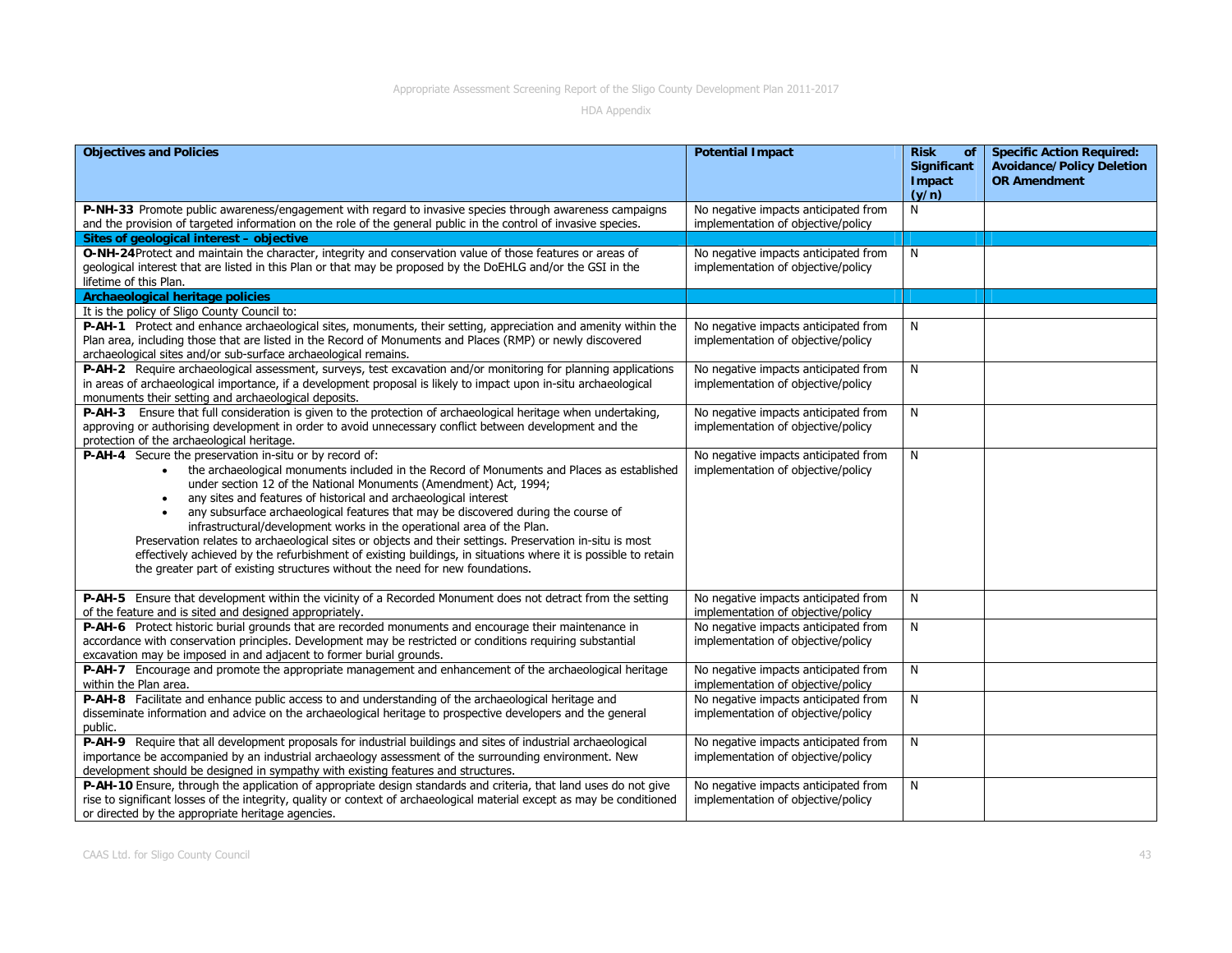| <b>Objectives and Policies</b>                                                                                                                                                                                                                                                                                                                                                                               | <b>Potential Impact</b>                                                    | <b>Risk</b><br>of<br><b>Significant</b><br>Impact<br>(y/n) | <b>Specific Action Required:</b><br><b>Avoidance/Policy Deletion</b><br><b>OR Amendment</b> |
|--------------------------------------------------------------------------------------------------------------------------------------------------------------------------------------------------------------------------------------------------------------------------------------------------------------------------------------------------------------------------------------------------------------|----------------------------------------------------------------------------|------------------------------------------------------------|---------------------------------------------------------------------------------------------|
| P-AH-11 Have regard to the policy recommendations and quidelines established in the Conservation Plans for<br>Carrowkeel and Inishmurray, commissioned by Sligo County Council.                                                                                                                                                                                                                              | No negative impacts anticipated from<br>implementation of objective/policy | N                                                          |                                                                                             |
| P-AH-12 Have regard to the recommendations and guidelines which will be established in the document A<br>Conservation Study of the Passage Tomb Group and Associated Archaeological Features and Other Monuments of<br>Knocknarea, Carrowmore and Cairns Hill, Co. Sligo, commissioned by the DoEHLG in partnership with relevant<br>stakeholders.                                                           | No negative impacts anticipated from<br>implementation of objective/policy | N                                                          |                                                                                             |
| Archaeological heritage objectives                                                                                                                                                                                                                                                                                                                                                                           |                                                                            |                                                            |                                                                                             |
| It is an objective of Sligo County Council to:                                                                                                                                                                                                                                                                                                                                                               |                                                                            |                                                            |                                                                                             |
| O-AH-1 Require an Archaeological Impact Assessment when considering development proposals with a potential<br>to affect archaeological heritage, and have regard to the advice and recommendations of the prescribed bodies as<br>defined in the Planning and Development Act 2000 in relation to undertaking, approving or authorising<br>development.                                                      | No negative impacts anticipated from<br>implementation of objective/policy | N                                                          |                                                                                             |
| O-AH-2 Refer to the above-mentioned prescribed bodies all proposals for linear development over one kilometre<br>in length, or proposals for development involving ground clearance of a half hectare or more, or proposals for<br>development affecting present or former wetlands, unenclosed land, or rivers and estuaries.                                                                               | No negative impacts anticipated from<br>implementation of objective/policy | N                                                          |                                                                                             |
| O-AH-3 Require the preservation of the context amenity and visual integrity and connection of archaeological<br>monuments to their setting. Views to and from archaeological monuments should not be obscured by<br>inappropriate development. Archaeological visual impact assessments should be undertaken to demonstrate the<br>continued preservation of an archaeological monuments siting and context. | No negative impacts anticipated from<br>implementation of objective/policy | N                                                          |                                                                                             |
| O-AH-4 Ensure that a suitably qualified archaeologist carries out all archaeological works required when<br>permission is granted for development that requires mitigation of impacts on the archaeological heritage.                                                                                                                                                                                        | No negative impacts anticipated from<br>implementation of objective/policy | N                                                          |                                                                                             |
| O-AH-5 Encourage the incorporation of, or the reference to significant archaeological finds into development<br>schemes, where feasible. Archaeological monuments should not form part of green space or car parking<br>allocations in proposed developments.                                                                                                                                                | No negative impacts anticipated from<br>implementation of objective/policy | N                                                          |                                                                                             |
| O-AH-6 Identify and protect internationally important archaeological landscapes such as the Carrowkeel,<br>Inishmurray and the Cuil Irra Peninsula (which includes the core areas of Knocknarea, Carrowmore and Carns Hill),<br>in co-operation with landowners and relevant stakeholders and statutory agencies.                                                                                            | No negative impacts anticipated from<br>implementation of objective/policy | N                                                          |                                                                                             |
| O-AH-7 Identify appropriate archaeological sites in the Plan area to which public access could be provided and<br>work to secure public access, where appropriate, in consultation with the land owners.                                                                                                                                                                                                     | No negative impacts anticipated from<br>implementation of objective/policy | N                                                          |                                                                                             |
| O-AH-8 Protect and preserve archaeological sites discovered since the publication of the Record of Monuments<br>and Places (1995).                                                                                                                                                                                                                                                                           | No negative impacts anticipated from<br>implementation of objective/policy | N                                                          |                                                                                             |
| O-AH-9 Protect and preserve the archaeological value of underwater archaeological sites. In assessing<br>proposals for development, the Council will take account of river, lake, intertidal and sub tidal environments.                                                                                                                                                                                     | No negative impacts anticipated from<br>implementation of objective/policy | N                                                          |                                                                                             |
| O-AH-10 Protect and preserve the archaeological value of industrial heritage sites as identified in the Industrial<br>Archaeology Survey of County Sligo (2005). Proposals for refurbishment, works to or redevelopment/conversion<br>of these sites will be subject to a full architectural and archaeological assessment.                                                                                  | No negative impacts anticipated from<br>implementation of objective/policy | N                                                          |                                                                                             |
| Objectives for the Cuil Irra Peninsula - Carrowmore, Knocknarea and Carns Hill                                                                                                                                                                                                                                                                                                                               |                                                                            |                                                            |                                                                                             |
| O-CIP-1 Have regard to the recommendations and guidelines which will be established in the document A<br>Conservation Study of the Passage Tomb Group and Associated Archaeological Features and Other Monuments of<br>Knocknarea, Carrowmore and Carns Hill, Co. Sligo, commissioned by the DoEHLG in partnership with relevant<br>stakeholders.                                                            | No negative impacts anticipated from<br>implementation of objective/policy | N                                                          |                                                                                             |
| O-CIP-2 Protect groups of important National Monuments in the Cuil Irra Peninsula, inclusive of their contextual<br>setting and interpretation through careful management of development in the area.                                                                                                                                                                                                        | No negative impacts anticipated from<br>implementation of objective/policy | N                                                          |                                                                                             |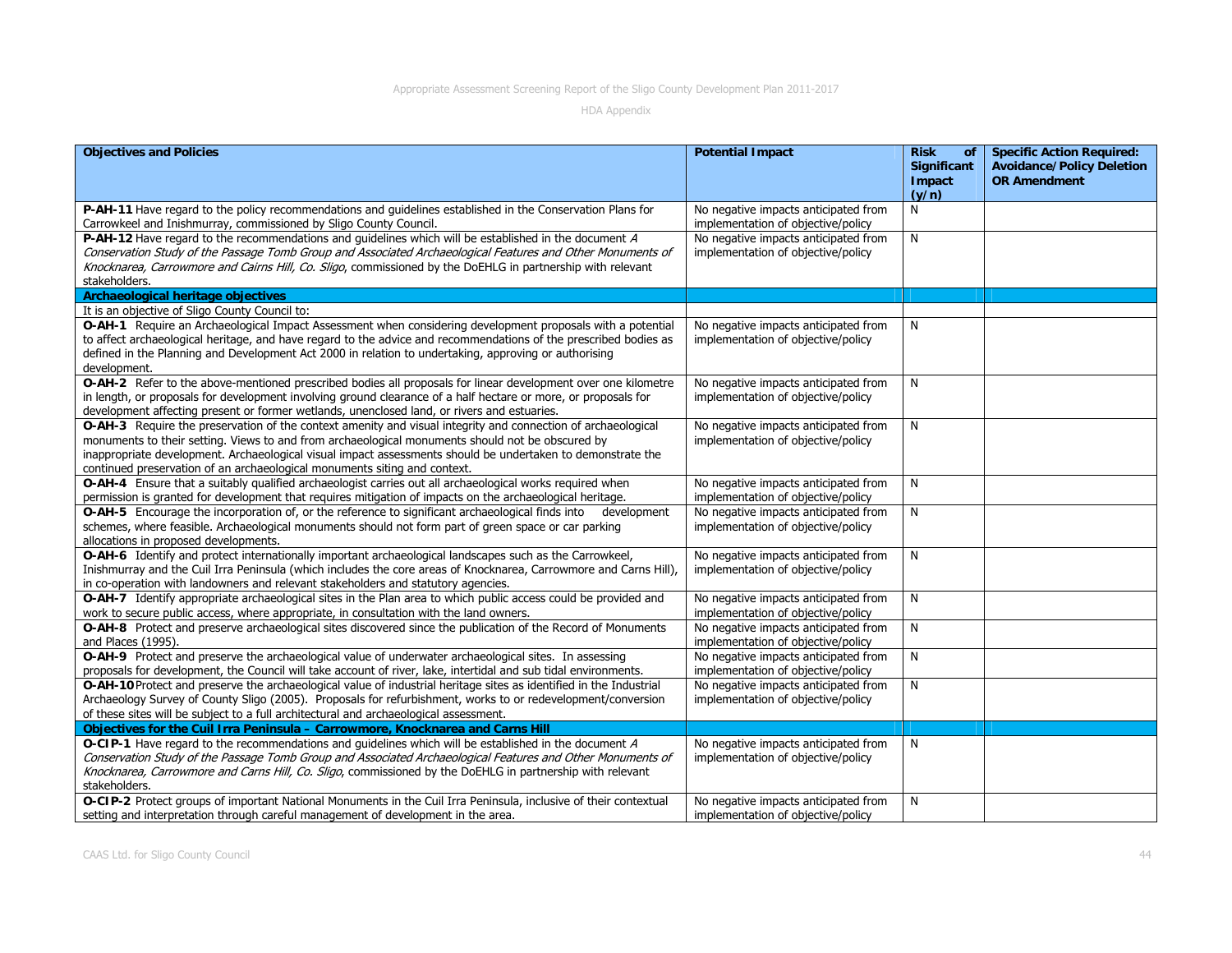| <b>Objectives and Policies</b>                                                                                                                       | <b>Potential Impact</b>                                                    | <b>Risk</b><br>of<br><b>Significant</b> | <b>Specific Action Required:</b><br><b>Avoidance/Policy Deletion</b> |
|------------------------------------------------------------------------------------------------------------------------------------------------------|----------------------------------------------------------------------------|-----------------------------------------|----------------------------------------------------------------------|
|                                                                                                                                                      |                                                                            | Impact<br>(y/n)                         | <b>OR Amendment</b>                                                  |
| O-CIP-3 Protect the vulnerable archaeological and cultural landscape and protect views within and adjacent to                                        | No negative impacts anticipated from                                       | N                                       |                                                                      |
| Carrowmore Megalithic Cemetery, Knocknarea and Carns Hill.                                                                                           | implementation of objective/policy                                         |                                         |                                                                      |
| O-CIP-4 Protect the context, amenity and integrity of the archaeological heritage and landscape at Carns Hill,                                       | No negative impacts anticipated from                                       | N                                       |                                                                      |
| including the direct intervisibility between the core areas of the Cuil Irra Peninsula (Knocknarea, Carrowmore and                                   | implementation of objective/policy                                         |                                         |                                                                      |
| Carns Hill) and other relevant locations within the wider Cuil Irra passage tombs complex.                                                           |                                                                            |                                         |                                                                      |
| O-CIP-5 Establish a co-ordinated signage programme (directional and information signage) for Carrowmore                                              | No negative impacts anticipated from                                       | N                                       |                                                                      |
| Megalithic Cemetery, Knocknarea and Carns Hill with the relevant agencies including the OPW and NMS, DoEHLG.                                         | implementation of objective/policy                                         |                                         |                                                                      |
| O-CIP-6 Refer to the National Monuments Section DoEHLG all development proposals within the archaeological                                           | No negative impacts anticipated from                                       | N                                       |                                                                      |
| and historic landscape of the Cuil Irra Peninsula (which includes the core areas of Knocknarea, Carrowmore and                                       | implementation of objective/policy                                         |                                         |                                                                      |
| Carns Hill) as identified in the map provided in Appendix X.                                                                                         |                                                                            |                                         |                                                                      |
| O-CIP-7 Ensure that Archaeological Impact Assessments are requested at pre-planning and planning application                                         | No negative impacts anticipated from                                       | N                                       |                                                                      |
| stage for all development proposals within the archaeological and historic landscape of the Cuil Irra Peninsula                                      | implementation of objective/policy                                         |                                         |                                                                      |
| (which includes the core areas of Knocknarea, Carrowmore and Carns Hill).                                                                            |                                                                            |                                         |                                                                      |
| O-CIP-8 Put in place a development management strategy for the protection of the archaeological landscape of                                         | No negative impacts anticipated from                                       | N                                       |                                                                      |
| the Cuil Irra Peninsula, to include Knocknarea, Carrowmore and Carns Hill, in partnership with landowners, the                                       | implementation of objective/policy                                         |                                         |                                                                      |
| relevant agencies and stakeholders.                                                                                                                  |                                                                            |                                         |                                                                      |
| Built/architectural heritage policies                                                                                                                |                                                                            |                                         |                                                                      |
| It is the policy of Sligo County Council to:                                                                                                         |                                                                            |                                         |                                                                      |
| P-BH-1 Preserve, protect and enhance the architectural heritage of County Sligo for future generations. The                                          | No negative impacts anticipated from                                       | N                                       |                                                                      |
| area's architectural heritage is of national and regional importance and is central to Sligo's ability to promote itself                             | implementation of objective/policy                                         |                                         |                                                                      |
| as a centre for cultural tourism.                                                                                                                    |                                                                            |                                         |                                                                      |
| P-BH-2 Secure the protection of buildings and structures or features of special architectural, historical,                                           | No negative impacts anticipated from                                       | N                                       |                                                                      |
| archaeological, artistic, cultural, scientific, social or technical interest identified on the Record of Protected                                   | implementation of objective/policy                                         |                                         |                                                                      |
| Structures.                                                                                                                                          |                                                                            |                                         |                                                                      |
| P-BH-3 Generally encourage the re-use of older buildings through renovation and rehabilitation, in preference to                                     | No negative impacts anticipated from                                       | N                                       |                                                                      |
| their demolition or reconstruction.<br>P-BH-4 Have regard to the 2004 Architectural Heritage Protection Guidelines and subsequent guidance issued by | implementation of objective/policy<br>No negative impacts anticipated from | N                                       |                                                                      |
| the DoEHLG when assessing proposals for development affecting a protected structure.                                                                 | implementation of objective/policy                                         |                                         |                                                                      |
| P-BH-5 Exempt a development proposal from the normal requirement for the payment of a development                                                    | No negative impacts anticipated from                                       | N                                       |                                                                      |
| contribution if the proposal involves restoration/refurbishment of a protected structure to a high architectural                                     | implementation of objective/policy                                         |                                         |                                                                      |
| standard.                                                                                                                                            |                                                                            |                                         |                                                                      |
| P-BH-6 Ensure that any development, modifications, alterations, or extensions affecting a protected structure,                                       | No negative impacts anticipated from                                       | N                                       |                                                                      |
| adjoining structure or structure within an ACA is sited and designed appropriately and is not detrimental to the                                     | implementation of objective/policy                                         |                                         |                                                                      |
| character of the structure, to its setting or the general character of the ACA.                                                                      |                                                                            |                                         |                                                                      |
| P-BH-7 Promote the principles of contextual compatibility for all new buildings within the historic built                                            | No negative impacts anticipated from                                       | N                                       |                                                                      |
| environment and promote carefully-designed architectural solutions that are modern and innovative, except in or                                      | implementation of objective/policy                                         |                                         |                                                                      |
| adjoining an ACA or a protected structure, where, in the opinion of the planning authority, redevelopment in the                                     |                                                                            |                                         |                                                                      |
| traditional or historicist manner may be more appropriate.                                                                                           |                                                                            |                                         |                                                                      |
| P-BH-8 Ensure that any new development activity acknowledges the traditional frame for development - in                                              | No negative impacts anticipated from                                       | N                                       |                                                                      |
| particular, buildings will be required to maintain historical building lines. There will be a presumption against new                                | implementation of objective/policy                                         |                                         |                                                                      |
| buildings stepping back from established building lines, except for key public buildings, or where a new building                                    |                                                                            |                                         |                                                                      |
| might interfere with the setting of a protected structure or an ACA.                                                                                 |                                                                            |                                         |                                                                      |
| P-BH-9 Maintain the traditional plot width along the perimeter of blocks within historic streetscapes, particularly                                  | No negative impacts anticipated from                                       | N                                       |                                                                      |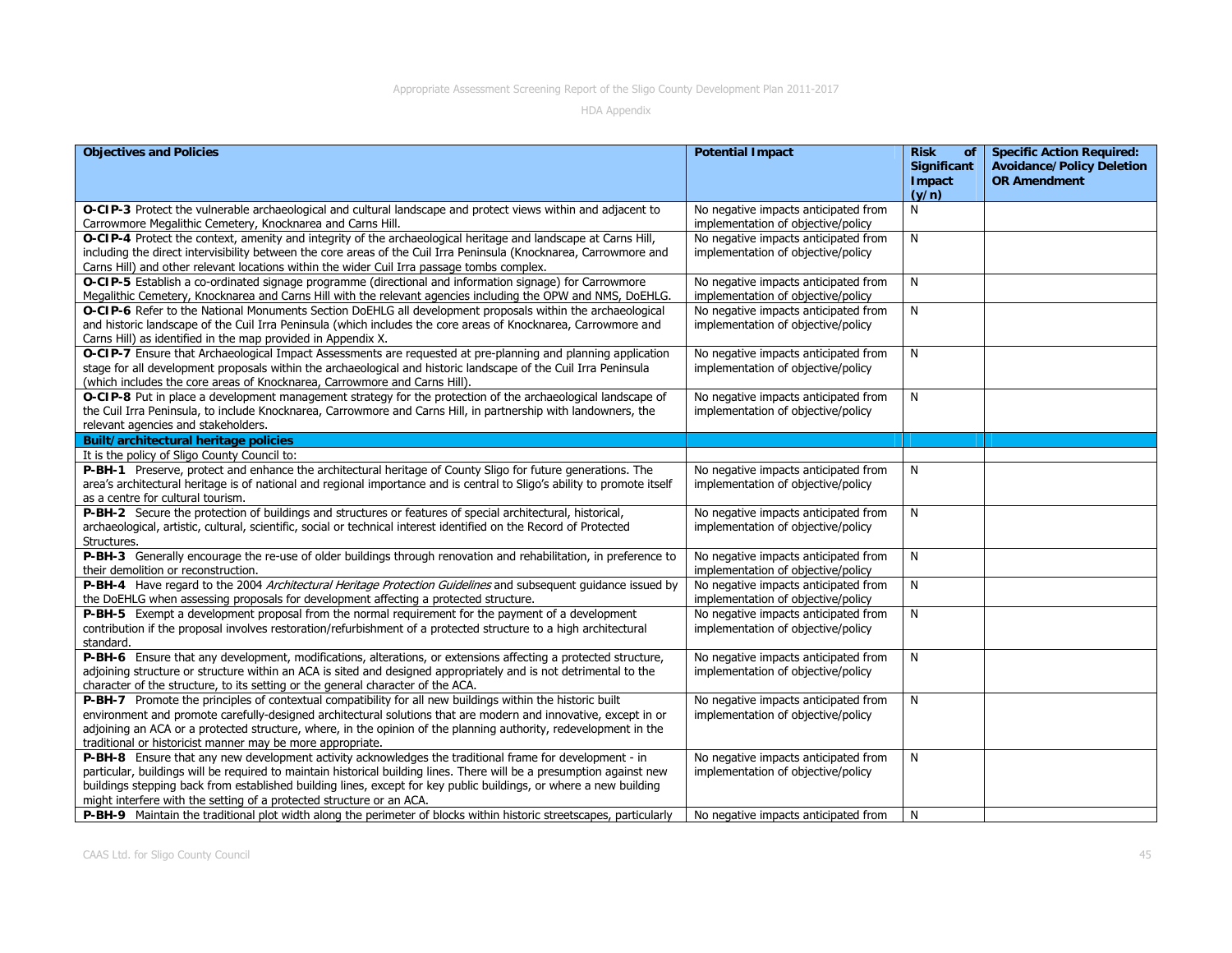| <b>Objectives and Policies</b>                                                                                                                                                                                                                                                                                                                                                                                                              | <b>Potential Impact</b>                                                    | <b>Risk</b><br>of<br><b>Significant</b><br>Impact | <b>Specific Action Required:</b><br><b>Avoidance/Policy Deletion</b><br><b>OR Amendment</b> |
|---------------------------------------------------------------------------------------------------------------------------------------------------------------------------------------------------------------------------------------------------------------------------------------------------------------------------------------------------------------------------------------------------------------------------------------------|----------------------------------------------------------------------------|---------------------------------------------------|---------------------------------------------------------------------------------------------|
|                                                                                                                                                                                                                                                                                                                                                                                                                                             |                                                                            | (y/n)                                             |                                                                                             |
| where the building façade is manifested on the streetscape. Under some circumstances, a new building with a<br>broader plot width might be permitted, but the façade will be required to include some form or articulation that<br>emulates or fits in with the traditional streetscape character.                                                                                                                                          | implementation of objective/policy                                         |                                                   |                                                                                             |
| P-BH-10 Facilitate and permit plot amalgamation and land assembly in the centre of blocks (backlands of plots)<br>so as to promote commercial viability while ensuring that there is a balance between the scale of the development<br>proposals, in terms of height, mass and bulk, so as not to dwarf the traditional perimeter buildings of the block.                                                                                   | No negative impacts anticipated from<br>implementation of objective/policy | N                                                 |                                                                                             |
| P-BH-11 Generally maintain a continuous building line along streetscapes - this assists in maintaining the<br>character of an area and can screen car parks, loading bays and service yards within blocks.                                                                                                                                                                                                                                  | No negative impacts anticipated from<br>implementation of objective/policy | N                                                 |                                                                                             |
| P-BH-12 For new or replacement buildings, encourage the retention of subtle variations in building lines, building<br>heights and plot widths, which are a trademark of the traditional Irish streetscape.                                                                                                                                                                                                                                  | No negative impacts anticipated from<br>implementation of objective/policy | N                                                 |                                                                                             |
| P-BH-13 Generally, only consider applications for change of use where the level of physical intervention required<br>to make the building suitable for its new use does not damage or alter the character of the structure that makes it<br>of special interest.                                                                                                                                                                            | No negative impacts anticipated from<br>implementation of objective/policy | N                                                 |                                                                                             |
| P-BH-14 Protect important non-habitable structures such as historic bridges, harbours, railways, roadside features<br>(such as historic milestones, cast-iron pumps and post-boxes), street furniture, historic gardens, stone walls,<br>landscapes, demesnes and curtilage features, in cases where these are not already included in the Record of<br>Protected Structures                                                                | No negative impacts anticipated from<br>implementation of objective/policy | N                                                 |                                                                                             |
| P-BH-15 Protect important non-structural elements of the built heritage, including historic gardens, stone walls,<br>landscapes, demesnes and curtilage features.                                                                                                                                                                                                                                                                           | No negative impacts anticipated from<br>implementation of objective/policy | N                                                 |                                                                                             |
| P-BH-16 Support the visual attractiveness of the county by encouraging owners of derelict sites/buildings to<br>develop and improve them in an appropriate manner and pursue, where necessary, owners of buildings and sites<br>under the Derelict Sites Act, 1990.                                                                                                                                                                         | No negative impacts anticipated from<br>implementation of objective/policy | N                                                 |                                                                                             |
| P-BH-17 Facilitate enabling development to be carried out in conjunction with works to protected structures<br>where consistent with the parameters outlined in Section 7.3.5 Enabling Development.                                                                                                                                                                                                                                         | No negative impacts anticipated from<br>implementation of objective/policy | N                                                 |                                                                                             |
| P-BH-18 Continue to develop the Council's advisory/educational role with regard to heritage matters and to<br>promote awareness and understanding of the architectural heritage.                                                                                                                                                                                                                                                            | No negative impacts anticipated from<br>implementation of objective/policy | N                                                 |                                                                                             |
| P-BH-19 Encourage the retention of original windows, doors, renders, roof coverings, chimneys, rainwater goods<br>and other significant features of structures of architectural heritage merit, whether protected or not.                                                                                                                                                                                                                   | No negative impacts anticipated from<br>implementation of objective/policy | N                                                 |                                                                                             |
| P-BH-20 Encourage the restoration or appropriate replacement of original doors, sash/casement timber windows<br>and slate roofs over their replacement with modern materials (such as PVC windows and doors) or designs that<br>may be insensitive in their detailing or relief to traditional façades and roofs.                                                                                                                           | No negative impacts anticipated from<br>implementation of objective/policy | N                                                 |                                                                                             |
| P-BH-21 Ensure that modern design solutions have regard for the traditional context and streetscape elements<br>and utilise some of the traditional architectural idioms in their composition, form and/or design.                                                                                                                                                                                                                          | No negative impacts anticipated from<br>implementation of objective/policy | N                                                 |                                                                                             |
| Built/architectural heritage objectives                                                                                                                                                                                                                                                                                                                                                                                                     |                                                                            |                                                   |                                                                                             |
| It is an objective of Sligo County Council to:                                                                                                                                                                                                                                                                                                                                                                                              |                                                                            |                                                   |                                                                                             |
| O-BH-1 Ensure the protection of all structures (or parts of structures) included in the Record of Protected<br>Structures. In accordance with this objective, a Record of Protected Structures has been established (see separate<br>RPS publication).                                                                                                                                                                                      | No negative impacts anticipated from<br>implementation of objective/policy | N                                                 |                                                                                             |
| O-BH-2 Review the RPS on an ongoing basis and add structures of special interest as appropriate, including<br>20th-century structures and incorporating recommendations from the National Inventory of Architectural Heritage.<br>Identification of structures for inclusion in the RPS will be based on criteria set out in the Architectural Heritage<br>Protection - Guidelines for Planning Authorities published by the DoEHLG (2005). | No negative impacts anticipated from<br>implementation of objective/policy | N                                                 |                                                                                             |
| O-BH-3 Have regard to the advice and recommendations of prescribed bodies in relation to undertaking,                                                                                                                                                                                                                                                                                                                                       | No negative impacts anticipated from                                       | N                                                 |                                                                                             |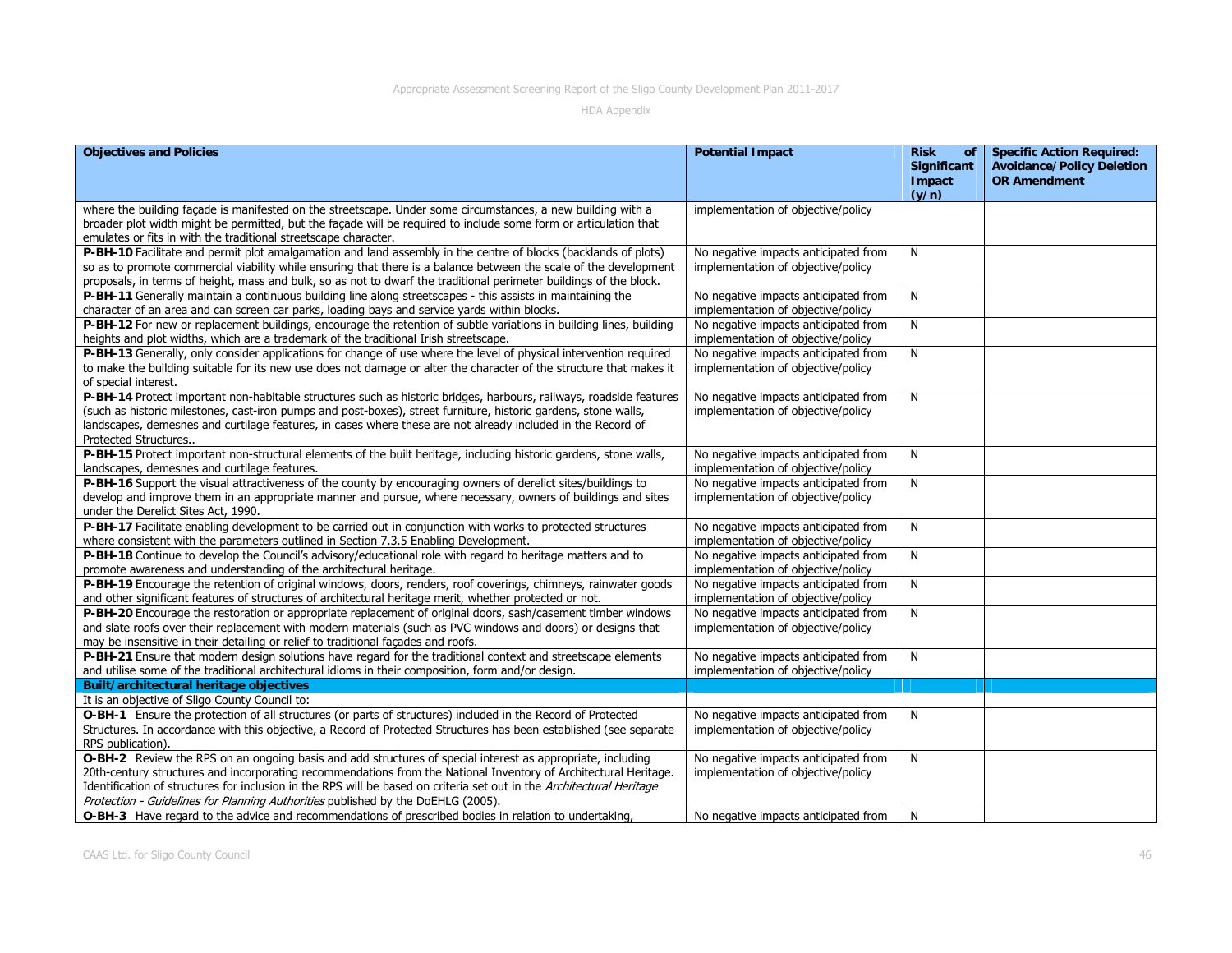| <b>Objectives and Policies</b>                                                                                       | <b>Potential Impact</b>                 | <b>Risk</b><br>of<br><b>Significant</b><br><b>Impact</b><br>(y/n) | <b>Specific Action Required:</b><br><b>Avoidance/Policy Deletion</b><br><b>OR Amendment</b> |
|----------------------------------------------------------------------------------------------------------------------|-----------------------------------------|-------------------------------------------------------------------|---------------------------------------------------------------------------------------------|
| approving or authorising development.                                                                                | implementation of objective/policy      |                                                                   |                                                                                             |
| O-BH-4 Provide detailed guidance notes and advice to the public, developers, public bodies, groups and               | No negative impacts anticipated from    | N                                                                 |                                                                                             |
| associations with regard to protected structures, ACAs, conservation grant schemes and architectural heritage in     | implementation of objective/policy      |                                                                   |                                                                                             |
| general.                                                                                                             |                                         |                                                                   |                                                                                             |
| O-BH-5 Assess the surviving demesnes within the Plan area and promote the conservation of their essential            | No negative impacts anticipated from    | N                                                                 |                                                                                             |
| character, both built and natural, while allowing for appropriate re-use.                                            | implementation of objective/policy      |                                                                   |                                                                                             |
| O-BH-6 Identify and retain in situ good examples of historic street furniture, e.g. cast-iron post-boxes, water      | No negative impacts anticipated from    | N                                                                 |                                                                                             |
| pumps, signage, street lighting, kerbing, traditional road and street surface coverings/finishes etc.                | implementation of objective/policy      |                                                                   |                                                                                             |
| O-BH-7 Promote awareness and best practice in relation to the protection of non-structural elements.                 | No negative impacts anticipated from    | N                                                                 |                                                                                             |
|                                                                                                                      | implementation of objective/policy      |                                                                   |                                                                                             |
| O-BH-8 Where appropriate, identify and designate Architectural Conservation Areas in conjunction with the            | No negative impacts anticipated from    | N                                                                 |                                                                                             |
| preparation of local area plans and other land use plans and establish special planning controls for these areas.    | implementation of objective/policy      |                                                                   |                                                                                             |
| O-BH-9 Encourage and advise on the restoration of traditional shop fronts.                                           | No negative impacts anticipated from    | N                                                                 |                                                                                             |
|                                                                                                                      | implementation of objective/policy      |                                                                   |                                                                                             |
| Landscape character assessment and protection policies                                                               |                                         |                                                                   |                                                                                             |
| It is the policy of Sligo County Council to:                                                                         |                                         |                                                                   |                                                                                             |
| Promote the understanding of Sligo's landscape in terms of its inherent and unique character<br>P-LCAP-1             | No negative impacts anticipated from    | N                                                                 |                                                                                             |
| and to recognise what elements should be preserved, conserved or enhanced.                                           | implementation of objective/policy      |                                                                   |                                                                                             |
| Promote a unified approach to landscape planning and management, linking policies and<br>P-LCAP-2                    | No negative impacts anticipated from    | N                                                                 |                                                                                             |
| objectives for the preservation of the county's unique landscape character to all relevant planning policies and     | implementation of objective/policy      |                                                                   |                                                                                             |
| objectives throughout the Plan.                                                                                      |                                         |                                                                   |                                                                                             |
| P-LCAP-3<br>Protect the physical landscape and visual character of the County.                                       | No negative impacts anticipated from    | N                                                                 |                                                                                             |
|                                                                                                                      | implementation of objective/policy      |                                                                   |                                                                                             |
| Protect the historic and archaeological landscapes of the County.<br>P-LCAP-4                                        | No negative impacts anticipated from    | N                                                                 |                                                                                             |
|                                                                                                                      | implementation of objective/policy      |                                                                   |                                                                                             |
| P-LCAP-5<br>Protect and enhance the visual qualities of rural areas through the sensitive design of                  | No negative impacts anticipated from    | N                                                                 |                                                                                             |
| necessary development.                                                                                               | implementation of objective/policy      |                                                                   |                                                                                             |
| P-LCA-6 Maintain a variety of settlement types as a critical part of landscape character in Sligo and preserve the   | No negative impacts anticipated from    | N                                                                 |                                                                                             |
| essential characteristics of individual settlements within their settings by developing robust design quidance.      | implementation of objective/policy      |                                                                   |                                                                                             |
| Have regard to the potential environmental impacts of new infrastructure and industrial<br>P-LCAP-7                  | No negative impacts anticipated from    | N                                                                 |                                                                                             |
| development, such as noise and air pollution impinging on views, tranquility and character, and the consequences     | implementation of objective/policy      |                                                                   |                                                                                             |
| that such development may have for the evolution of settlements.                                                     |                                         |                                                                   |                                                                                             |
| P-LCAP-8<br>Promote the development of tourism in a sustainable manner and encourage the provision of                | No negative impacts anticipated from    | N                                                                 |                                                                                             |
| a comprehensive range of tourist facilities, subject to location, siting and design criteria and compliance with the | implementation of objective/policy      |                                                                   |                                                                                             |
| <b>Habitats Directive</b>                                                                                            |                                         |                                                                   |                                                                                             |
| P-LCAP-9<br>Encourage the continued sustainable development of rural communities without compromising                | No negative impacts anticipated from    | N                                                                 |                                                                                             |
| the physical, environmental, natural and heritage resources of the county.                                           | implementation of objective/policy      |                                                                   |                                                                                             |
| Maintain a vibrant and healthy agricultural sector based on the principles of sustainable<br>P-LCAP-10               | Where alternative employment is         | Y                                                                 | The following                                                                               |
| development whilst at the same time finding alternative employment in or close to rural areas to sustain rural       | developed on or near a Natura 2000      |                                                                   | objectives/policies will ensure                                                             |
| communities.                                                                                                         | site, potential impacts may occur       |                                                                   | that impacts are avoided:                                                                   |
|                                                                                                                      | through disturbance of species,         |                                                                   | SP-SD-10, ZP-3, SP-Z-6, P-                                                                  |
|                                                                                                                      | fragmentation of habitats, habitat loss |                                                                   | AGD-3, P-TOU-1,2 & 4. P-                                                                    |
|                                                                                                                      | and/or pollution of watercourses        |                                                                   | CZT-1, 3 & 4. O-CZT-1 & 4. P-                                                               |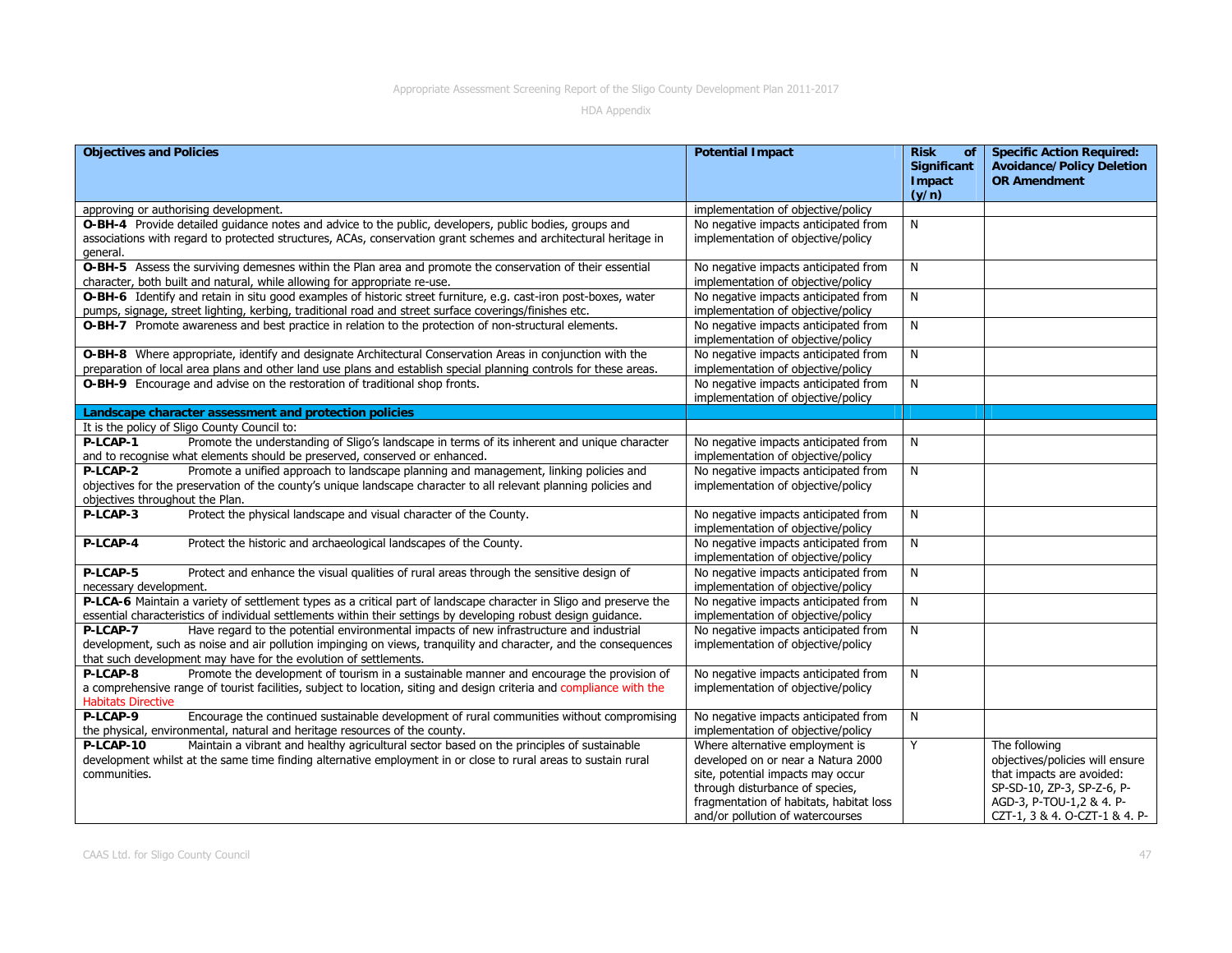| <b>Objectives and Policies</b>                                                                                                                                                                                                                                                                                                                                                                                                                                                                                                            | <b>Potential Impact</b>                                                                                                                                                                                                                                                                                                                                                                                                                                     | <b>Risk</b><br>of<br>Significant | <b>Specific Action Required:</b><br><b>Avoidance/Policy Deletion</b>                                                                                                                                                                                                                                                                                                                                    |
|-------------------------------------------------------------------------------------------------------------------------------------------------------------------------------------------------------------------------------------------------------------------------------------------------------------------------------------------------------------------------------------------------------------------------------------------------------------------------------------------------------------------------------------------|-------------------------------------------------------------------------------------------------------------------------------------------------------------------------------------------------------------------------------------------------------------------------------------------------------------------------------------------------------------------------------------------------------------------------------------------------------------|----------------------------------|---------------------------------------------------------------------------------------------------------------------------------------------------------------------------------------------------------------------------------------------------------------------------------------------------------------------------------------------------------------------------------------------------------|
|                                                                                                                                                                                                                                                                                                                                                                                                                                                                                                                                           |                                                                                                                                                                                                                                                                                                                                                                                                                                                             | Impact<br>(y/n)                  | <b>OR Amendment</b>                                                                                                                                                                                                                                                                                                                                                                                     |
|                                                                                                                                                                                                                                                                                                                                                                                                                                                                                                                                           | during construction.                                                                                                                                                                                                                                                                                                                                                                                                                                        |                                  | P-NH-1, 4, 7, 19, 20, 24, 28,<br>29 & 30. O-NH-1 to 7, 11, 18,<br>19. SO-W-2. P-WS-2, 3, 5, 6,<br>P-WW-1, 7, 10, 13, 14. O-<br>WW-6 & 8. P-WQ-1 to 7 & 10.<br>O-WQ-1, 3, 6, 8, 10. P-CP-2<br>to 5.                                                                                                                                                                                                      |
| P-LCAP-11<br>Preserve the status of traditionally open/unfenced landscapes. Fencing in upland or amenity<br>areas will not normally be permitted unless such fencing is essential to the viability of the farm and conforms to<br>best agricultural practice. The nature of the material to be used, the height of the fence and in the case of a wire<br>fence the type of wire to be used will be taken into account. Barbed-wire will not be used for the top line of wire.<br>Stiles or gates at appropriate places will be required. | No negative impacts anticipated from<br>implementation of objective/policy                                                                                                                                                                                                                                                                                                                                                                                  | N                                |                                                                                                                                                                                                                                                                                                                                                                                                         |
| P-LCAP-12<br>Where possible, preserve the open character of commonage and other hill land and secure<br>access thereto.                                                                                                                                                                                                                                                                                                                                                                                                                   |                                                                                                                                                                                                                                                                                                                                                                                                                                                             |                                  |                                                                                                                                                                                                                                                                                                                                                                                                         |
| Landscape character assessment and protection objectives                                                                                                                                                                                                                                                                                                                                                                                                                                                                                  |                                                                                                                                                                                                                                                                                                                                                                                                                                                             |                                  |                                                                                                                                                                                                                                                                                                                                                                                                         |
| It is an objective of Sligo County Council to:                                                                                                                                                                                                                                                                                                                                                                                                                                                                                            |                                                                                                                                                                                                                                                                                                                                                                                                                                                             |                                  |                                                                                                                                                                                                                                                                                                                                                                                                         |
| Undertake a Landscape Character Assessment for County Sligo within the lifetime of this Plan<br>O-LCAP-1<br>in accordance with the principles of the European Landscape Convention and best practice guidance                                                                                                                                                                                                                                                                                                                             | No negative impacts anticipated from<br>implementation of objective/policy                                                                                                                                                                                                                                                                                                                                                                                  | N                                |                                                                                                                                                                                                                                                                                                                                                                                                         |
| Explore, within the lifetime of this Plan, the opportunity of preparing a Local Area Plan and/or<br>O-LCAP-2<br>designating of Landscape Conservation Area(s), pursuant to Section 204 of the Planning & Development Act, 2000,<br>in respect of the following heritage landscapes: Cuil Irra Peninsula, Carrowkeel and Inishmurray.                                                                                                                                                                                                      | Preparation of these LAPs may lead to<br>land being zoned and subsequent<br>development. Development may lead<br>to impacts on the Natura 2000<br>network including potential impacts<br>from disturbance of species,<br>fragmentation of habitats, habitat loss<br>reduction in species distribution and<br>diversity. Pollution of watercourses<br>during construction. Pollution of<br>watercourses from increased<br>discharge from WWTPs/septic tanks. | Y                                | The following<br>objectives/policies will ensure<br>that impacts are avoided:<br>SP-SD-10, ZP-3, SP-Z-6, P-<br>TOU-1,2 & 4. P-CZT-1, 3 & 4.<br>O-CZT-1 & 4. P-RHOU-1 & 3.<br>P-NH-1, 4, 7, 19, 20, 24, 28,<br>29 & 30. O-NH-1 to 7, 11, 18,<br>19. P-N2000-1 to 5. SO-W-2.<br>P-WS-2, 3, 5, 6, P-WW-1, 7,<br>10, 13, 14. O-WW-6 & 8. P-<br>WQ-1 to 7 & 10. O-WQ-1, 3,<br>6, 8, 10. P-CP-1 to 5. P-REN-2 |
| O-LCAP-3<br>Seek to preserve the landscape character of County Sligo by assessing all development<br>proposals against the provisions of the Development Control Policy Map. Planning applications that have the<br>potential to impact significantly and adversely upon landscape character or scenic views may be required to be<br>accompanied by a visual impact assessment using agreed and appropriate viewing points and methods for the<br>assessment.                                                                            | No negative impacts anticipated from<br>implementation of objective/policy                                                                                                                                                                                                                                                                                                                                                                                  | N                                |                                                                                                                                                                                                                                                                                                                                                                                                         |
| Discourage any developments that would be detrimental to the unique visual character of<br>O-LCAP-4<br>designated Visually Vulnerable Areas.                                                                                                                                                                                                                                                                                                                                                                                              | No negative impacts anticipated from<br>implementation of objective/policy                                                                                                                                                                                                                                                                                                                                                                                  | N                                |                                                                                                                                                                                                                                                                                                                                                                                                         |
| Strictly control new development in designated Sensitive Rural Landscapes, while considering<br>O-LCAP-5<br>exceptions that can demonstrate a clear need to locate in the area concerned.                                                                                                                                                                                                                                                                                                                                                 | No negative impacts anticipated from<br>implementation of objective/policy                                                                                                                                                                                                                                                                                                                                                                                  | N                                |                                                                                                                                                                                                                                                                                                                                                                                                         |
| Ensure that any new development in designated Sensitive Rural Landscapes:<br>O-LCAP-6<br>does not impinge in any significant way on the character, integrity and distinctiveness of the area;                                                                                                                                                                                                                                                                                                                                             | No negative impacts anticipated from<br>implementation of objective/policy                                                                                                                                                                                                                                                                                                                                                                                  | N                                |                                                                                                                                                                                                                                                                                                                                                                                                         |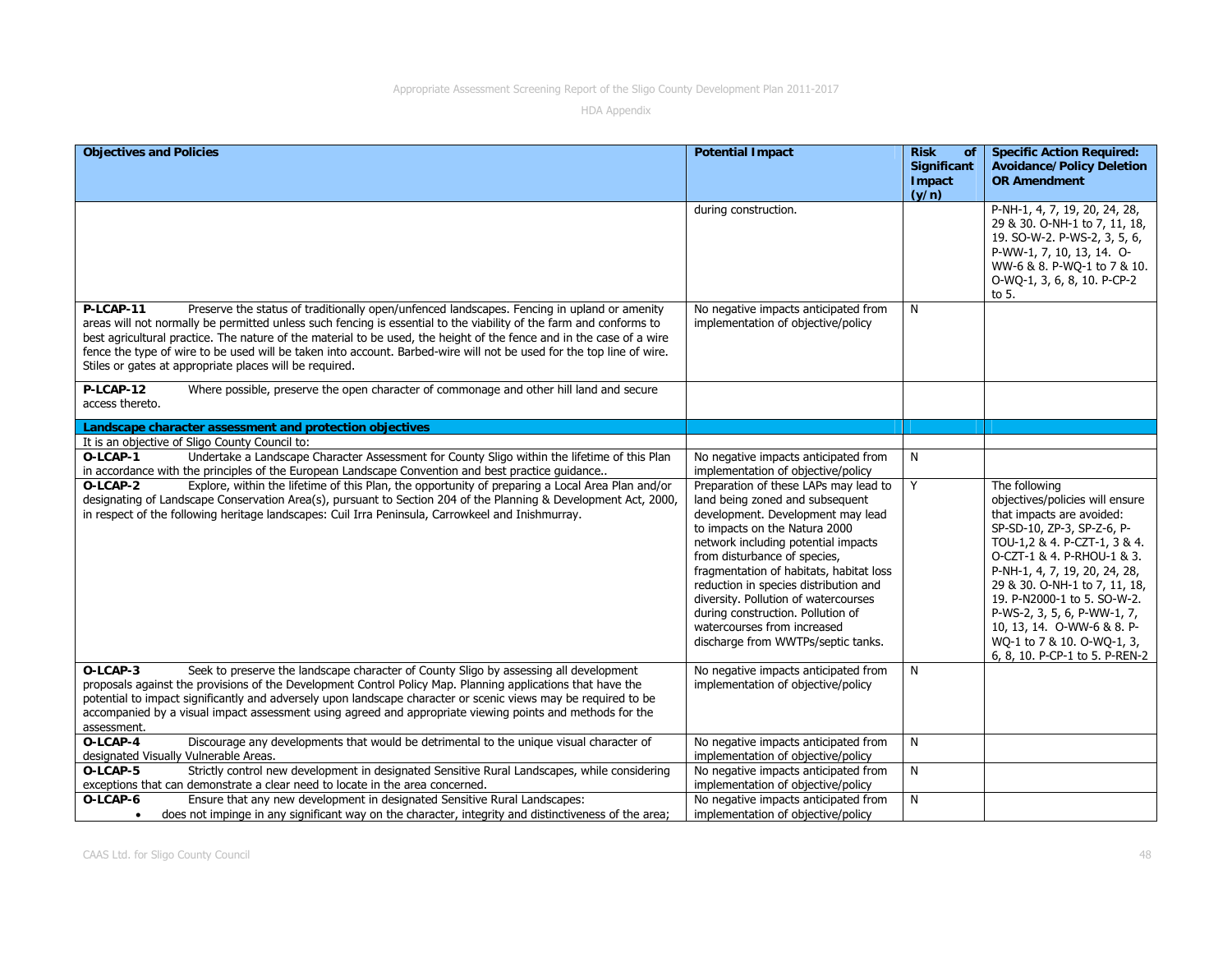| <b>Objectives and Policies</b>                                                                                                                                                                                                                                                                                                                                                                                                         | <b>Potential Impact</b>                                                                                                                                                                                                                                                                            | <b>Risk</b><br><b>of</b>              | <b>Specific Action Required:</b>                                                                                                                                                                                                                                                                                       |
|----------------------------------------------------------------------------------------------------------------------------------------------------------------------------------------------------------------------------------------------------------------------------------------------------------------------------------------------------------------------------------------------------------------------------------------|----------------------------------------------------------------------------------------------------------------------------------------------------------------------------------------------------------------------------------------------------------------------------------------------------|---------------------------------------|------------------------------------------------------------------------------------------------------------------------------------------------------------------------------------------------------------------------------------------------------------------------------------------------------------------------|
|                                                                                                                                                                                                                                                                                                                                                                                                                                        |                                                                                                                                                                                                                                                                                                    | <b>Significant</b><br>Impact<br>(y/n) | <b>Avoidance/Policy Deletion</b><br><b>OR Amendment</b>                                                                                                                                                                                                                                                                |
| does not detract from the scenic value of the area;<br>meets high standards of siting and design;<br>$\bullet$<br>satisfies all other criteria with regard to, inter alia, servicing, public safety and prevention of<br>pollution.                                                                                                                                                                                                    |                                                                                                                                                                                                                                                                                                    |                                       |                                                                                                                                                                                                                                                                                                                        |
| Preserve the scenic views listed in Appendix X by controlling development along designated<br>O-LCAP-7<br>Scenic Routes and other roads, while facilitating developments that may be tied to a specific location or to the<br>demonstrated needs of applicants to reside in a particular area. In all cases, strict location, siting and design<br>criteria shall apply, as set out in Section 12.3 Residential Development Standards. | No negative impacts anticipated from<br>implementation of objective/policy                                                                                                                                                                                                                         | N                                     |                                                                                                                                                                                                                                                                                                                        |
| Liaise with adjoining planning authorities to ensure that development plan policies are<br>O-LCAP-8<br>consistent in the protection and management of landscape.                                                                                                                                                                                                                                                                       | No negative impacts anticipated from<br>implementation of objective/policy                                                                                                                                                                                                                         | N                                     |                                                                                                                                                                                                                                                                                                                        |
| <b>Mobility - strategic policies</b><br>It is the policy of Sligo County Council to:                                                                                                                                                                                                                                                                                                                                                   |                                                                                                                                                                                                                                                                                                    |                                       |                                                                                                                                                                                                                                                                                                                        |
| SP-MOB-1<br>Integrate transportation planning and land-use planning in order to reduce the need to travel<br>(especially by car), by promoting the consolidation of development in a network of settlements with existing<br>services and facilities.<br>Support the creation of an integrated and environmentally-sound transport system, in<br>SP-MOB-2                                                                              | Potential impacts may occur where<br>settlements are located in close<br>proximity to Natura sites or where<br>new/upgraded WWTPs are required.<br>Construction of new road/rail routes                                                                                                            | Y<br>Y                                | The following<br>objectives/policies will ensure<br>that impacts are avoided:<br>SP-SD-10, ZP-3, SP-Z-6, P-<br>RHOU-3, P-NH-1 & 4, O-NH-1<br>to 7, P-NH-7, O-NH-11, 18 &<br>19, P-NH-19, 20, 24, 28, 29 &<br>30, SO-W-2, P-WW-1, 7, 10,<br>13 & 14, O-WW-6 & 8, P-WQ-<br>1 to 7 & 10, O-WO-1,3,8 & 10<br>The following |
| particular with regard to accessibility and choice of transport, with a quality intercity bus and rail service, alongside<br>the promotion of cycle facilities and pedestrian movements.                                                                                                                                                                                                                                               | may lead to impacts on Natura sites.                                                                                                                                                                                                                                                               |                                       | objectives/policies will ensure<br>that impacts are avoided:<br>P-NH-1 & 4, O-NH-1 to 7, P-<br>NH-7, O-NH-11, 18 & 19, P-<br>NH-19, 20, 24, 28, 29 & 30,<br>P-N2000-1 TO 5, P-WQ-1 to 6<br>& 10, O-WQ-1,3,8 & 10                                                                                                       |
| Make optimal use of existing transportation infrastructure by using traffic management in<br>SP-MOB-3<br>order to reduce travel times and congestion.                                                                                                                                                                                                                                                                                  | No negative impacts anticipated from<br>implementation of objective/policy                                                                                                                                                                                                                         | N                                     |                                                                                                                                                                                                                                                                                                                        |
| Promote increased use of and investment in public transport by means of appropriate land use<br>SP-MOB-4<br>planning measures close to existing transport nodes, routes and corridors.                                                                                                                                                                                                                                                 | Potential impacts may occur where<br>settlements are located in close<br>proximity to Natura sites or where<br>new/upgraded WWTPs are required.<br>Potential impacts from disturbance of<br>species, fragmentation of habitats,<br>habitat loss. Pollution of watercourses<br>during construction. | Y                                     | The following<br>objectives/policies will ensure<br>that impacts are avoided:<br>SP-SD-10, ZP-3, SP-Z-6, P-<br>RHOU-3, P-NH-1 & 4, O-NH-1<br>to 7, P-NH-7, O-NH-11, 18 &<br>19, P-NH-19, 20, 24, 28, 29 &<br>30, SO-W-2, P-WW-1, 7, 10,<br>13 & 14, O-WW-6 & 8, P-WO-<br>1 to 7 & 10, O-WQ-1,3,8 & 10                  |
| SP-MOB-5<br>Encourage the shift from car use to more environmentally-friendly modes of transport and                                                                                                                                                                                                                                                                                                                                   | Construction of new transport links                                                                                                                                                                                                                                                                | Y                                     | The following                                                                                                                                                                                                                                                                                                          |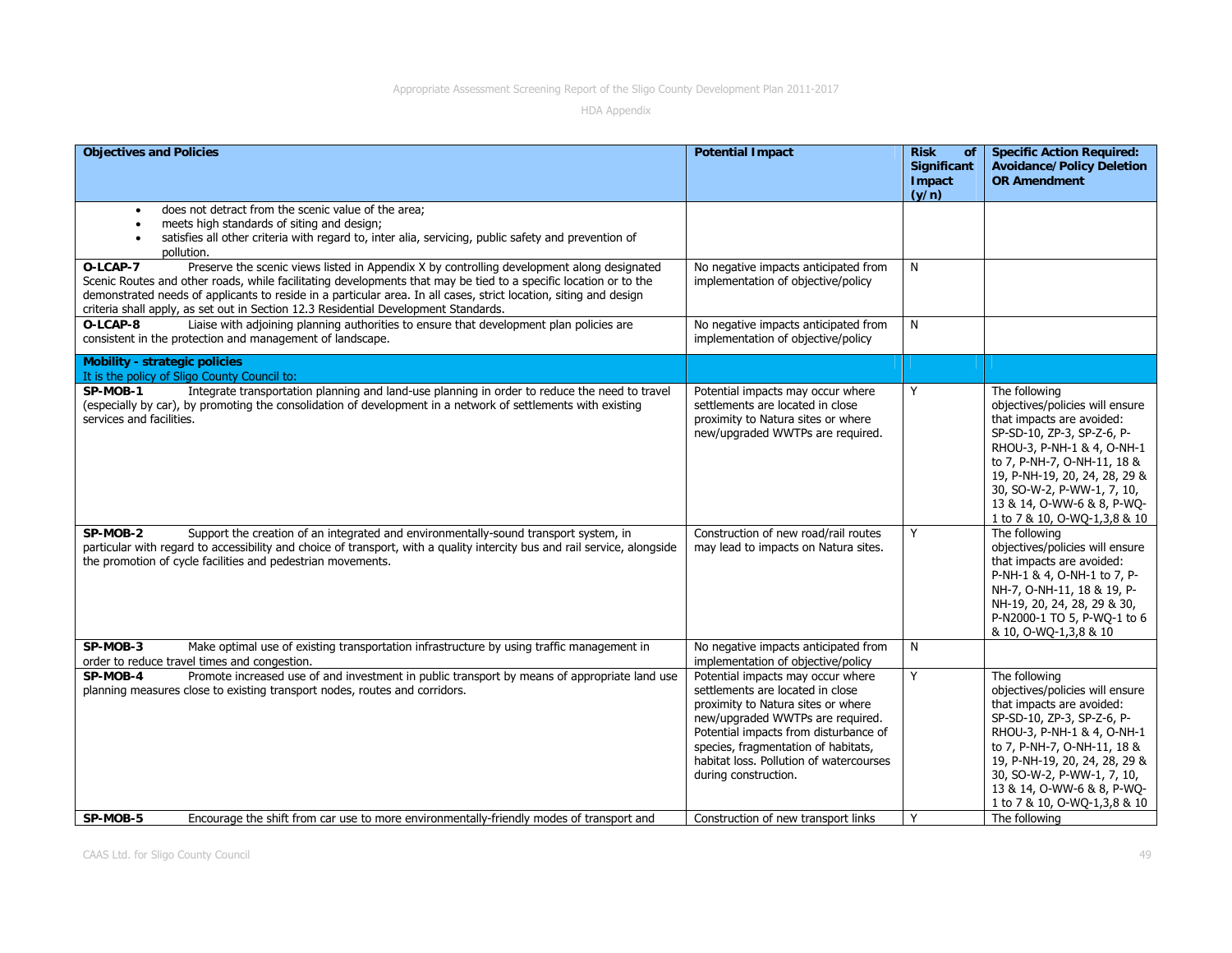| <b>Objectives and Policies</b>                                                                                                                                                                                                                                                                                                                                                                                                                                                                                     | <b>Potential Impact</b>                                                                                                                                                                                                                                                                                                                                                              | <b>Risk</b><br><b>of</b><br>Significant | <b>Specific Action Required:</b><br><b>Avoidance/Policy Deletion</b>                                                                                                                                                                                                                                        |
|--------------------------------------------------------------------------------------------------------------------------------------------------------------------------------------------------------------------------------------------------------------------------------------------------------------------------------------------------------------------------------------------------------------------------------------------------------------------------------------------------------------------|--------------------------------------------------------------------------------------------------------------------------------------------------------------------------------------------------------------------------------------------------------------------------------------------------------------------------------------------------------------------------------------|-----------------------------------------|-------------------------------------------------------------------------------------------------------------------------------------------------------------------------------------------------------------------------------------------------------------------------------------------------------------|
|                                                                                                                                                                                                                                                                                                                                                                                                                                                                                                                    |                                                                                                                                                                                                                                                                                                                                                                                      | Impact<br>(y/n)                         | <b>OR Amendment</b>                                                                                                                                                                                                                                                                                         |
| ensure the provision of quality interchange facilities between road, rail, bus and bicycle in relevant settlements.                                                                                                                                                                                                                                                                                                                                                                                                | and interchanges may lead to impacts<br>on the Natura 2000 network.<br>Potential impacts from disturbance of<br>species, fragmentation of habitats,<br>habitat loss. Pollution of watercourses<br>during construction.                                                                                                                                                               |                                         | objectives/policies will ensure<br>that impacts are avoided:<br>SP-SD-10, ZP-3, SP-Z-6. P-<br>NH-1, 4, 7, 19, 20, 24, 28, 29<br>& 30. O-NH-1 to 7, 11, 18,<br>19. P-N2000-1 to 5. SO-W-2.<br>P-WS-2, 3, 5, 6, P-WW-1, 7,<br>10, 13, 14. O-WW-6 & 8. P-<br>WQ-1 to 7 & 10. O-WQ-1, 3,<br>8, 10. P-CP-2 to 5. |
| SP-MOB-6<br>Promote the reopening of the Western Rail Corridor from Athenry to Sligo, subject to<br>compliance with the requirements of the Habitats Directive                                                                                                                                                                                                                                                                                                                                                     | The disused railway line crosses the<br>Unshin River SAC near Coolaney and<br>the River Moy SAC near Carrowmore,<br>Curry and Charlestown. Reopening of<br>the line may lead to potential impacts<br>from disturbance of species,<br>fragmentation of habitats, and habitat<br>loss as well as pollution of<br>watercourses during construction and<br>operation.                    | Y                                       | The following<br>objectives/policies will ensure<br>that impacts are avoided:<br>P-NH-1 & 4, O-NH-1 to 7, P-<br>NH-7, O-NH-11, 18 & 19, P-<br>NH-19, 20, 24, 28, 29 & 30,<br>P-N2000-1 TO 5, P-WQ-1 to 6<br>& 10, O-WO-1, 3, 8 & 10                                                                         |
| SP-MOB-7<br>Plan for the future traffic and transportation needs in Sligo and ensure that new development<br>does not compromise the expansion of rail and road corridors in the County. Proposed road<br>realignment/improvement lines and associated corridors shall be preserved free from development that would<br>prejudice the implementation of the road scheme.                                                                                                                                           | Construction of new road/rail routes<br>may lead to impacts on the Natura<br>2000 network.<br>Potential impacts from disturbance of<br>species, fragmentation of habitats,<br>habitat loss. Pollution of watercourses<br>during construction and operation.<br>Reduction in species density and<br>distribution.                                                                     | Y                                       | The following<br>objectives/policies will ensure<br>that impacts are avoided:<br>SP-SD-10, ZP-3, SP-Z-6, P-<br>NH-1, 4, 7, 19, 20, 24, 28, 29<br>& 30. O-NH-1 to 7, 11, 18,<br>19. P-N2000-1 to 5. P-WQ-1<br>to 7 & 10. O-WQ-1, 3, 8, 10.<br>P-CP-2 to 5.                                                   |
| Protect the traffic carrying capacity of national roads, the level of service they deliver and the<br>SP-MOB-8<br>period over which they continue to perform efficiently, by avoiding the creation of new access points or the<br>generation of increased traffic from existing accesses onto the N4, N15, N16, N17 and N59 outside the 50 km/h<br>speed limit, in accordance with the National Roads Authority's publication Spatial Planning and National Roads<br>(Draft) Guidelines for Planning Authorities.' | No negative impacts anticipated from<br>implementation of objective/policy                                                                                                                                                                                                                                                                                                           | N                                       |                                                                                                                                                                                                                                                                                                             |
| Promote improved access to and sustainable development and operation of Sligo Regional<br>SP-MOB-9<br>Airport and Sligo Port. Any development that occurs through the implementation of this policy shall be subject to<br>compliance with the requirements of the Habitats Directive                                                                                                                                                                                                                              | Sligo Airport is almost completely<br>surrounded by designated sites (i.e.<br>Cummeen Strand/Drumcliff Bay SAC<br>and Cumeen Strand SPA). In addition,<br>Sligo Port is also located adjacent to<br>Cummeen Strand/Drumcliff Bay SAC<br>and Cumeen Strand SPA. Any<br>development at either the airport or<br>the port may lead to potential impacts<br>from disturbance of species, | Y                                       | The following<br>objectives/policies will ensure<br>that impacts are avoided:<br>SP-SD-10, ZP-3, SP-Z-6, P-<br>TOU-2 & 4, P-CZT-4. P-NH-1,<br>4, 7, 19, 20, 24, 28, 29 & 30.<br>O-NH-1 to 7, 11, 18, 19. P-<br>N2000-1 to 5. P-WQ-1 to 7 &<br>10. O-WQ-1, 3, 6, 8, 10. P-<br>$CP-1$ to 5.                   |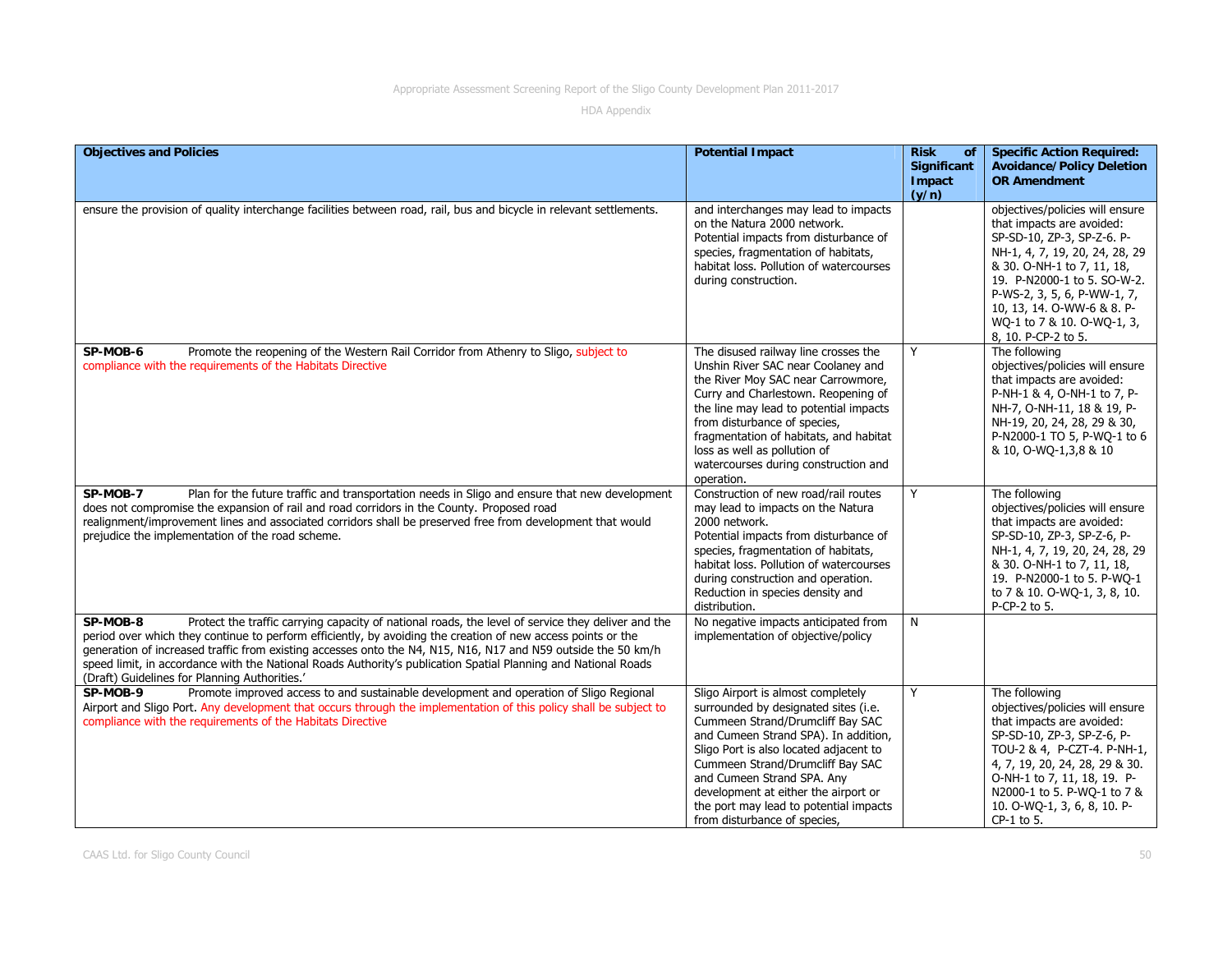| <b>Objectives and Policies</b>                                                                                                                                                                                                                        | <b>Potential Impact</b>                                                                                                                                                                                                                                                                                                                                                             | <b>Risk</b><br>of<br><b>Significant</b><br>Impact<br>(y/n) | <b>Specific Action Required:</b><br><b>Avoidance/Policy Deletion</b><br><b>OR Amendment</b>                                                                                                                                                                                                           |
|-------------------------------------------------------------------------------------------------------------------------------------------------------------------------------------------------------------------------------------------------------|-------------------------------------------------------------------------------------------------------------------------------------------------------------------------------------------------------------------------------------------------------------------------------------------------------------------------------------------------------------------------------------|------------------------------------------------------------|-------------------------------------------------------------------------------------------------------------------------------------------------------------------------------------------------------------------------------------------------------------------------------------------------------|
|                                                                                                                                                                                                                                                       | fragmentation of habitats and habitat<br>loss and reduction in species density<br>and distribution. Development at both<br>may lead to cumulative impacts on<br>Cumeen Strand SAC/SPA                                                                                                                                                                                               |                                                            | Amend policy to ensure<br>habitats Directive is adhered<br>to                                                                                                                                                                                                                                         |
| Mobility - strategic objectives<br>It is an objective of Sligo County Council to:                                                                                                                                                                     |                                                                                                                                                                                                                                                                                                                                                                                     |                                                            |                                                                                                                                                                                                                                                                                                       |
| Implement the relevant policies in relation to sustainable transport and in particular the<br>SO-MOB-1<br>Department of Transport's policy document Smarter Travel - A Sustainable Transport Future, A New Transport<br>Policy for Ireland 2009-2020. | Construction of new transport links<br>may lead to impacts on Natura sites.                                                                                                                                                                                                                                                                                                         | Y                                                          | The following<br>objectives/policies will ensure<br>that impacts are avoided:<br>P-NH-1 & 4, O-NH-1 to 7, P-<br>NH-7, O-NH-11, 18 & 19, P-<br>NH-19, 20, 24, 28, 29 & 30,<br>P-N2000-1 TO 5, P-WQ-1 to 6<br>& 10, O-WQ-1,3,8 & 10                                                                     |
| SO-MOB-2<br>Develop a strategy to promote and facilitate greater use of sustainable modes of travel such<br>as walking and cycling, in line with the Department of Transport's Smarter Travel, Cycle and Walking Strategies.                          | Construction of new transport links<br>may lead to impacts on Natura sites.<br>Potential impacts from disturbance of<br>species, fragmentation of habitats,<br>habitat loss. Pollution of watercourses<br>during construction.                                                                                                                                                      | Y                                                          | The following<br>objectives/policies will ensure<br>that impacts are avoided:<br>P-NH-1 & 4, O-NH-1 to 7, P-<br>NH-7, O-NH-11, 18 & 19, P-<br>NH-19, 20, 24, 28, 29 & 30,<br>P-N2000-1 TO 5, P-WQ-1 to 6<br>& 10, O-WQ-1,3,8 & 10                                                                     |
| <b>Public transport policies</b><br>It is the policy of Sligo County Council to:                                                                                                                                                                      |                                                                                                                                                                                                                                                                                                                                                                                     |                                                            |                                                                                                                                                                                                                                                                                                       |
| P-PT-1 Promote the consolidation of settlements on existing public transport routes and along the Western Rail<br>Corridor.                                                                                                                           | Potential impacts may occur where<br>settlements are located in close<br>proximity to Natura sites or where<br>new/upgraded WWTPs are required.<br>Potential impacts from disturbance of<br>species, fragmentation of habitats,<br>habitat loss. Pollution of watercourses<br>during construction. Pollution of<br>watercourses from increased<br>discharge from WWTPs/septic tanks | Y                                                          | The following<br>objectives/policies will ensure<br>that impacts are avoided:<br>SP-SD-10, ZP-3, SP-Z-6, P-<br>RHOU-3, P-NH-1 & 4, O-NH-1<br>to 7, P-NH-7, O-NH-11, 18 &<br>19, P-NH-19, 20, 24, 28, 29 &<br>30, SO-W-2, P-WW-1, 7, 10,<br>13 & 14, O-WW-6 & 8, P-WO-<br>1 to 7 & 10, O-WQ-1,3,8 & 10 |
| P-PT-2 Support the provision of public transport services by reserving land in suitable locations for public<br>transport infrastructure and ancillary facilities, such as park-and-ride.                                                             | Potential impacts may occur where<br>facilities are located in close proximity<br>to Natura sites or where<br>new/upgraded WWTPs are required.<br>Potential impacts from disturbance of<br>species, fragmentation of habitats,<br>habitat loss. Pollution of watercourses<br>during construction.                                                                                   | Y                                                          | The following<br>objectives/policies will ensure<br>that impacts are avoided:<br>SP-SD-10, ZP-3, SP-Z-6, P-<br>RHOU-3, P-NH-1 & 4, O-NH-1<br>to 7, P-NH-7, O-NH-11, 18 &<br>19, P-NH-19, 20, 24, 28, 29 &<br>30, SO-W-2, P-WW-1, 7, 10,                                                               |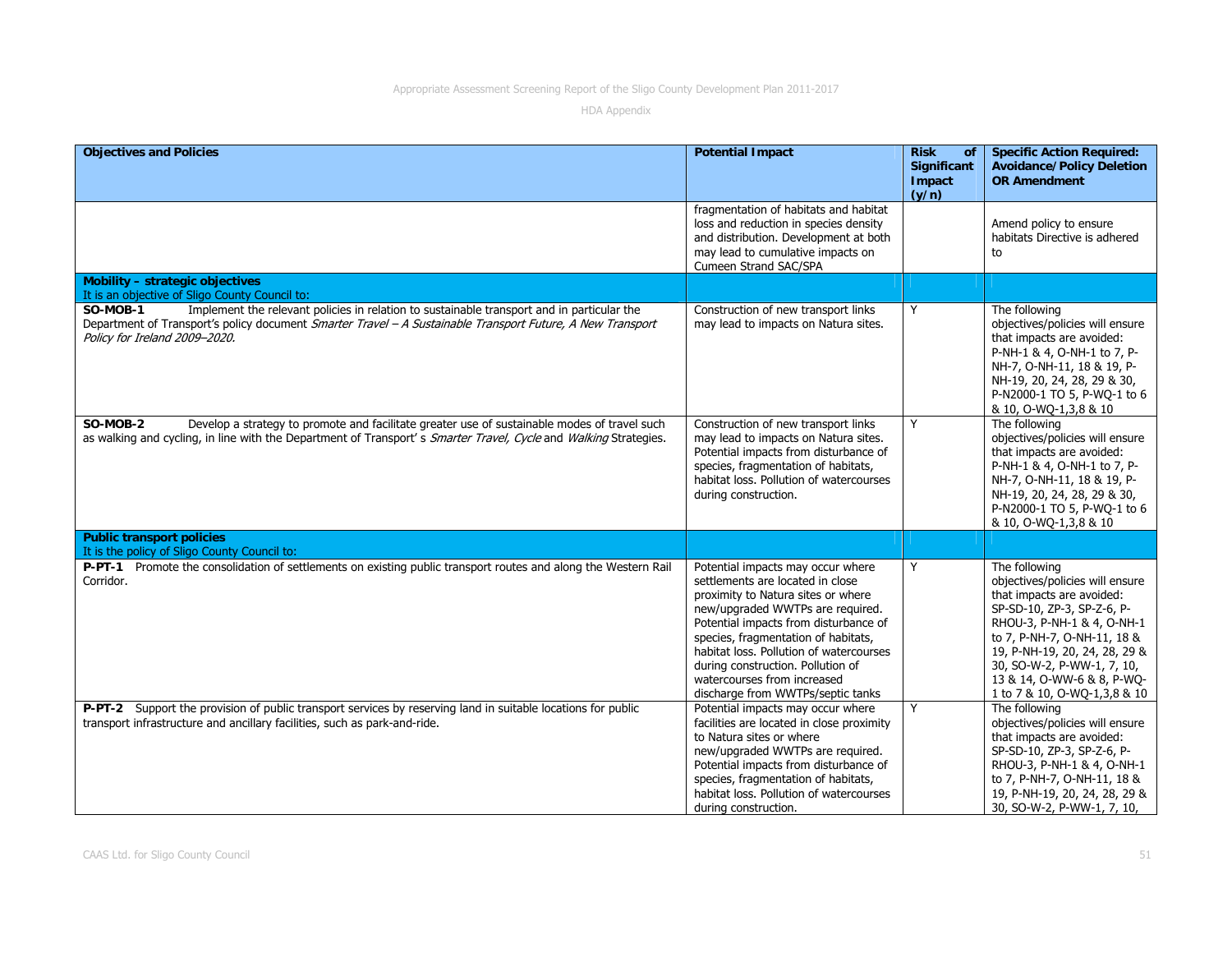| <b>Objectives and Policies</b>                                                                                                                                                                                                                                                                                                                                                             | <b>Potential Impact</b>                                                                                                                                                                                                                                                                                                                                                                                                                                                                                                                                       | <b>Risk</b><br><b>of</b><br><b>Significant</b><br>Impact | <b>Specific Action Required:</b><br><b>Avoidance/Policy Deletion</b><br><b>OR Amendment</b>                                                                                                                                                                                                                                   |
|--------------------------------------------------------------------------------------------------------------------------------------------------------------------------------------------------------------------------------------------------------------------------------------------------------------------------------------------------------------------------------------------|---------------------------------------------------------------------------------------------------------------------------------------------------------------------------------------------------------------------------------------------------------------------------------------------------------------------------------------------------------------------------------------------------------------------------------------------------------------------------------------------------------------------------------------------------------------|----------------------------------------------------------|-------------------------------------------------------------------------------------------------------------------------------------------------------------------------------------------------------------------------------------------------------------------------------------------------------------------------------|
|                                                                                                                                                                                                                                                                                                                                                                                            |                                                                                                                                                                                                                                                                                                                                                                                                                                                                                                                                                               | (y/n)                                                    |                                                                                                                                                                                                                                                                                                                               |
|                                                                                                                                                                                                                                                                                                                                                                                            |                                                                                                                                                                                                                                                                                                                                                                                                                                                                                                                                                               |                                                          | 13 & 14, O-WW-6 & 8, P-WQ-<br>1 to 7 & 10, O-WQ-1,3,8 & 10                                                                                                                                                                                                                                                                    |
| P-PT-3 Support the provision of a local commuter rail service on the existing mainline railway.                                                                                                                                                                                                                                                                                            | No negative impacts anticipated from<br>implementation of objective/policy                                                                                                                                                                                                                                                                                                                                                                                                                                                                                    | N                                                        |                                                                                                                                                                                                                                                                                                                               |
| P-PT-4 Promote the development of the Western Rail Corridor, as a strategic transport corridor linking Sligo and<br>the North-West with Mayo, Galway and Limerick. Any development that occurs through the implementation of this<br>policy shall be subject to compliance with the requirements of the Habitats Directive.                                                                | The disused railway line crosses<br>Unshin River SAC near Coolaney and<br>the River Moy SAC near Carrowmore,<br>Curry and Charlestown. Reopening of<br>the line may lead to potential impacts<br>from disturbance of species,<br>fragmentation of habitats, and habitat<br>loss as well as pollution of<br>watercourses during construction.                                                                                                                                                                                                                  | Y                                                        | The following<br>objectives/policies will ensure<br>that impacts are avoided:<br>P-NH-1 & 4, O-NH-1 to 7, P-<br>NH-7, O-NH-11, 18 & 19, P-<br>NH-19, 20, 24, 28, 29 & 30,<br>P-N2000-1 TO 5, P-WQ-1 to 6<br>& 10, O-WQ-1,3,8 & 10<br>Amend policy to ensure<br>Habitats Directive is adhered<br>to                            |
| P-PT-5 Support local, community transport services in consultation with the local communities.                                                                                                                                                                                                                                                                                             | No negative impacts anticipated from<br>implementation of objective/policy                                                                                                                                                                                                                                                                                                                                                                                                                                                                                    | N                                                        |                                                                                                                                                                                                                                                                                                                               |
| <b>Public transport objectives</b><br>It is an objective of Sligo County Council to:                                                                                                                                                                                                                                                                                                       |                                                                                                                                                                                                                                                                                                                                                                                                                                                                                                                                                               |                                                          |                                                                                                                                                                                                                                                                                                                               |
| O-PT-1 Continue to work with the service providers, such as Iarnrod Eireann and Bus Eireann, to reduce the<br>need for car trips by improving the availability, reliability and quality of public transport.                                                                                                                                                                               | The provision of new public transport<br>infrastructure may lead to potential<br>impacts from disturbance of species,<br>fragmentation of habitats, reduction in<br>species density and distribution and<br>habitat loss as well as pollution of<br>watercourses during construction and<br>operation.                                                                                                                                                                                                                                                        | Y                                                        | The following<br>objectives/policies will ensure<br>that impacts are avoided:<br>SP-SD-10, ZP-3, SP-Z-6, P-<br>NH-1 & 4, O-NH-1 to 7, P-NH-<br>7, O-NH-11, 18 & 19, P-NH-<br>19, 20, 24, 28, 29 & 30, P-<br>WQ-1 to 7 & 10, O-WQ-1,3,8<br>& 10. P-CP 2 to 5.                                                                  |
| O-PT-2 Examine the feasibility of a rail link between Sligo and Derry via Manorhamilton and Enniskillen, and the<br>integration of such a rail link with new national road alignments and designs, i.e. N16 (Enniskillen Road). Any<br>development that occurs through the implementation of this policy shall be subject to compliance with the<br>requirements of the Habitats Directive | The existing N16 runs in close<br>proximity to the Sligo/Leitrim Uplands<br>SPA in Co. Sligo and cuts through the<br>Lough Gill SAC near Manorhamilton in<br>Co. Leitrim. Potential impacts from<br>disturbance of species, fragmentation<br>of habitats, habitat loss. Pollution of<br>watercourses during construction.<br>Potential impacts from disturbance of<br>species, fragmentation of habitats,<br>habitat loss. Pollution of watercourses<br>during construction. Pollution of<br>watercourses from increased<br>discharge from WWTPs/septic tanks | Y                                                        | The following<br>objectives/policies will ensure<br>that impacts are avoided:<br>SP-SD-10, ZP-3, SP-Z-6, P-<br>NH-1 & 4, O-NH-1 to 7, P-NH-<br>7, O-NH-11, 18 & 19, P-NH-<br>19, 20, 24, 28, 29 & 30, P-<br>WQ-1 to 7 & 10, O-WQ-1,3,8<br>& 10. P-CP 2 to 5.<br>Amend policy to ensure<br>Habitats Directive is adhered<br>to |
| O-PT-3 Ensure that the design and layout of new developments facilitates circulation by public transport.                                                                                                                                                                                                                                                                                  | No negative impacts anticipated from                                                                                                                                                                                                                                                                                                                                                                                                                                                                                                                          | N                                                        |                                                                                                                                                                                                                                                                                                                               |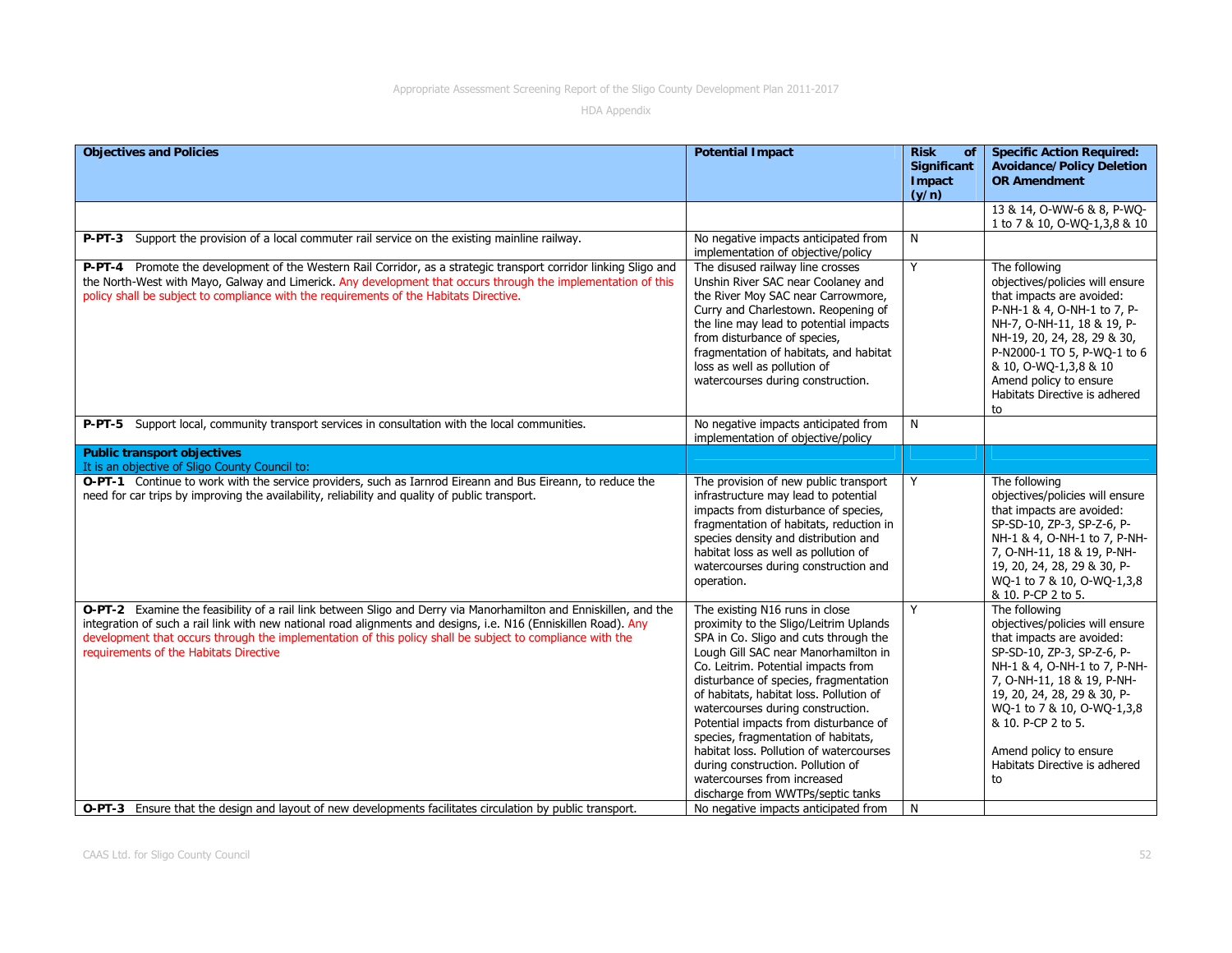|                        | <b>Objectives and Policies</b>                                                       |                              |                                                                                                                                                                                                                          | <b>Potential Impact</b>                                                                                                                         | <b>Risk</b><br><b>of</b><br><b>Significant</b><br>Impact<br>(y/n) | <b>Specific Action Required:</b><br><b>Avoidance/Policy Deletion</b><br><b>OR Amendment</b>                    |
|------------------------|--------------------------------------------------------------------------------------|------------------------------|--------------------------------------------------------------------------------------------------------------------------------------------------------------------------------------------------------------------------|-------------------------------------------------------------------------------------------------------------------------------------------------|-------------------------------------------------------------------|----------------------------------------------------------------------------------------------------------------|
|                        |                                                                                      |                              |                                                                                                                                                                                                                          | implementation of objective/policy                                                                                                              |                                                                   |                                                                                                                |
|                        | <b>General roads objective</b><br>It is an objective of Sligo County Council to:     |                              |                                                                                                                                                                                                                          |                                                                                                                                                 |                                                                   |                                                                                                                |
|                        | and comprehensive road system for the county.                                        |                              | O-R-1 It is the objective of Sligo County Council to bring National Roads up to appropriate standards, as<br>resources become available, and to continue improvement works on non-national roads so as to develop a safe | Potential impacts from disturbance of<br>species, fragmentation of habitats,<br>habitat loss. Pollution of watercourses<br>during construction. | Y                                                                 | The following<br>objectives/policies will ensure<br>that impacts are avoided:<br>P-N2000-1 to 5                |
|                        | Policies for roads and other linear infrastructure crossing Natura 2000 sites        |                              | It is a policy of Sligo County Council to require any road project which involves crossing a Natura 2000 site to:                                                                                                        |                                                                                                                                                 |                                                                   |                                                                                                                |
| P-N2000-1              |                                                                                      |                              | Demonstrate the need for the project in light of a "do nothing" context.                                                                                                                                                 | No negative impacts anticipated from<br>implementation of objective/policy                                                                      | N                                                                 |                                                                                                                |
| P-N2000-2              | out new road development affecting a Natura 2000 site.                               |                              | Examine the potential for intensifying or upgrading existing roads as an alternative to carrying                                                                                                                         | No negative impacts anticipated from<br>implementation of objective/policy                                                                      | N                                                                 |                                                                                                                |
| P-N2000-3              | strategies (to include long-span and tunnel options).                                |                              | Develop and evaluate a comprehensive series of plausible alternative routes and design                                                                                                                                   | No negative impacts anticipated from<br>implementation of objective/policy                                                                      | N                                                                 |                                                                                                                |
| P-N2000-4<br>Directive |                                                                                      |                              | Demonstrate how each route has taken due account of, and accommodated ecological and<br>legal considerations and legislative requirements, including the requirements of Article 6(3) and (4) of the Habitats            | No negative impacts anticipated from<br>implementation of objective/policy                                                                      | N                                                                 |                                                                                                                |
| P-N2000-5              | effects on habitats in Natura 2000 sites.                                            |                              | Demonstrate that the chosen route will not cause any incursions onto or significant adverse                                                                                                                              | No negative impacts anticipated from<br>implementation of objective/policy                                                                      | N                                                                 |                                                                                                                |
|                        | <b>National roads objectives</b><br>It is an objective of Sligo County Council to:   |                              |                                                                                                                                                                                                                          |                                                                                                                                                 |                                                                   |                                                                                                                |
| <b>Directive</b>       | Table 8.B National road projects in Co. Sligo                                        |                              | O-NR-1 Facilitate programmed improvements to the National Road network including the programme of<br>realignments and upgrades, as set out in Table 8.B, subject to compliance with the requirements of the Habitats     | Potential impacts from disturbance of<br>species, fragmentation of habitats,<br>habitat loss. Pollution of watercourses<br>during construction. | Y                                                                 | The following<br>objectives/policies will ensure<br>that impacts are avoided:<br>P-N2000-1 to 5                |
| Road<br>number         | Route                                                                                | <b>Description of work</b>   | <b>Estimated completion</b><br>time/status - subject to<br>NRA approval/funding                                                                                                                                          | N4 - potential impacts on the Unshin<br>River SAC where existing road is<br>adjacent to the site.                                               |                                                                   | The N4, N17 and N15<br>schemes have each been                                                                  |
| N <sub>4</sub>         | Collooney to<br>Castlebaldwin                                                        | realignment and<br>upgrading | 2015: completion*                                                                                                                                                                                                        | N17 - Tobercurry Bypass -                                                                                                                       |                                                                   | subject to Environmental<br>Impact Assessment which                                                            |
| N17                    | <b>Tobercurry Bypass</b>                                                             | construction                 | 2015: completion*                                                                                                                                                                                                        | Potential impacts on groundwater                                                                                                                |                                                                   | includes Appropriate                                                                                           |
| N17                    | Tobercurry Bypass to<br>Charlestown (including<br>bypass at<br>Bellaghy/Charlestown) | realignment                  | 2017: completion*                                                                                                                                                                                                        | dependant habitats in Turloughmore<br><b>SAC</b><br>N17 Tobercurry Bypass to<br>Charlestown realignment.                                        |                                                                   | Assessment under the<br><b>Habitats Directive</b><br>The N16 scheme has been<br>subject to route selection and |
| N <sub>17</sub>        | Collooney to<br>Tobercurry Bypass"                                                   |                              | no completion date                                                                                                                                                                                                       | Potential impacts on the following<br>SACs: Templehouse And                                                                                     |                                                                   | will be subject to AA in the<br>future.                                                                        |
| N15                    | Sligo to Leitrim County<br>boundary                                                  | realignment                  | 2020: completion*                                                                                                                                                                                                        | Cloonacleigha Loughs, Turloughmore<br>(Sligo), Unshin River, River Moy                                                                          |                                                                   | The N59 is not subject to                                                                                      |
| N <sub>16</sub>        | Sligo to Leitrim County<br>boundary                                                  | realignment and<br>upgrading | 2015: completion*                                                                                                                                                                                                        | N15 - Sligo City to Leitrim County<br>boundary Potential Impacts on the                                                                         |                                                                   | improvements that will affect<br>the Unshin River at                                                           |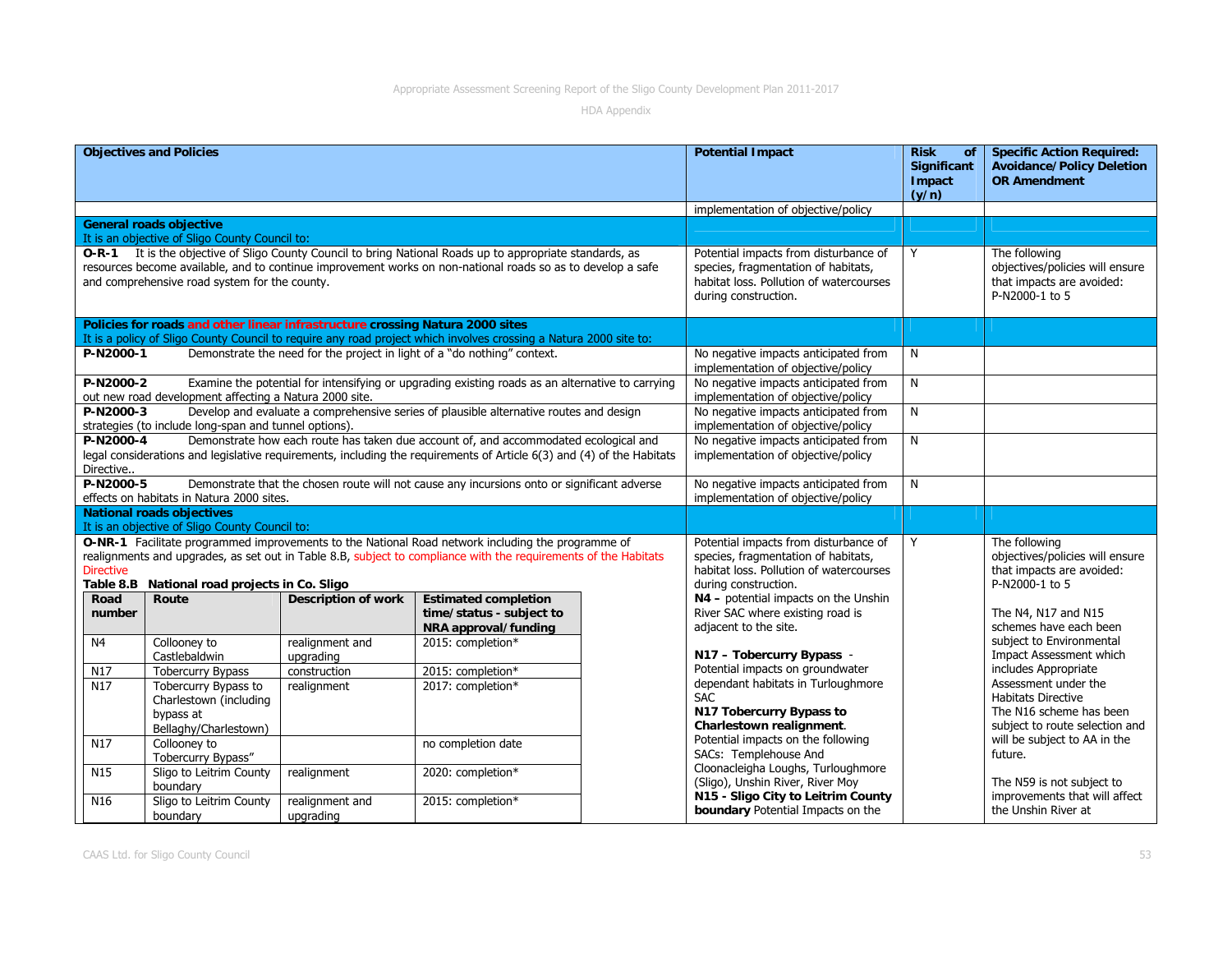|         | <b>Objectives and Policies</b>                                   |              |                                                                                                                                                                                                                                      |  | <b>Potential Impact</b>                                                                                                                                                                                                                                                                                                                                       | <b>Risk</b><br><b>of</b><br>Significant<br>Impact                                                                                                                                                                                                                                                                                                                                                                                                                                                                                                                                                                                                                                                   | <b>Specific Action Required:</b><br><b>Avoidance/Policy Deletion</b><br><b>OR Amendment</b>                                                                                                                                       |  |
|---------|------------------------------------------------------------------|--------------|--------------------------------------------------------------------------------------------------------------------------------------------------------------------------------------------------------------------------------------|--|---------------------------------------------------------------------------------------------------------------------------------------------------------------------------------------------------------------------------------------------------------------------------------------------------------------------------------------------------------------|-----------------------------------------------------------------------------------------------------------------------------------------------------------------------------------------------------------------------------------------------------------------------------------------------------------------------------------------------------------------------------------------------------------------------------------------------------------------------------------------------------------------------------------------------------------------------------------------------------------------------------------------------------------------------------------------------------|-----------------------------------------------------------------------------------------------------------------------------------------------------------------------------------------------------------------------------------|--|
|         |                                                                  |              |                                                                                                                                                                                                                                      |  |                                                                                                                                                                                                                                                                                                                                                               | (y/n)                                                                                                                                                                                                                                                                                                                                                                                                                                                                                                                                                                                                                                                                                               |                                                                                                                                                                                                                                   |  |
| N59     | Ballysadare to Mayo<br>County Boundary                           | improvements | ongoing                                                                                                                                                                                                                              |  | following Natura 2000 sites: Bunduff<br>Lough And                                                                                                                                                                                                                                                                                                             |                                                                                                                                                                                                                                                                                                                                                                                                                                                                                                                                                                                                                                                                                                     | Ballysadare.                                                                                                                                                                                                                      |  |
| N4/ N15 | Sligo Bypass                                                     | new route    | proposed for a Route<br>Selection Study                                                                                                                                                                                              |  | Machair/Trawalua/Mullaghmore SAC,<br>Cummeen Strand /Drumcliff Bay (Sligo                                                                                                                                                                                                                                                                                     |                                                                                                                                                                                                                                                                                                                                                                                                                                                                                                                                                                                                                                                                                                     |                                                                                                                                                                                                                                   |  |
|         |                                                                  |              |                                                                                                                                                                                                                                      |  |                                                                                                                                                                                                                                                                                                                                                               | Bay)SAC<br>Streedagh Point Dunes SAC, Lough<br>Gill SAC, Cummeen Strand SPA<br>N16 Sligo City to Leitrim County<br>boundary realignment Potential<br>impacts on the following Natura 2000<br>sites:<br>Ben Bulben, Gleniff And Glenade<br>Complex SAC, Cummeen<br>Strand/Drumcliff Bay (Sligo Bay) SAC,<br>Lough Gill SAC<br>Cummeen Strand SPA,<br>Sligo/Leitrim Uplands SPA<br>N4/N15 Potential impacts on<br>Cummeen Strand/Drumcliff Bay (Sligo<br>Bay) SAC, Cummeen Strand SPA and<br>the Garavoque River part of the Lough<br>Gill SAC<br>N59 Farranyharpy to Ballygreighan -<br>No impacts<br>N59 improvements - Potential<br>construction impacts on the Unshin<br>River SAC at Ballysadare |                                                                                                                                                                                                                                   |  |
|         |                                                                  |              |                                                                                                                                                                                                                                      |  | impacts depend on route selected                                                                                                                                                                                                                                                                                                                              |                                                                                                                                                                                                                                                                                                                                                                                                                                                                                                                                                                                                                                                                                                     |                                                                                                                                                                                                                                   |  |
|         | hazard and protect and maximise public investment in such roads. |              | O-NR-2 Restrict new access points onto national roads in accordance with NRA publication Spatial Planning and<br>National Roads (Draft) Guidelines for Planning Authorities, in order to maintain traffic capacity, minimise traffic |  | No negative impacts anticipated from<br>implementation of objective/policy                                                                                                                                                                                                                                                                                    | N                                                                                                                                                                                                                                                                                                                                                                                                                                                                                                                                                                                                                                                                                                   |                                                                                                                                                                                                                                   |  |
|         |                                                                  |              | O-NR-3 Carry out a Route Selection Study for a City By-Pass for Sligo City and Environs.                                                                                                                                             |  | No negative impacts anticipated from<br>implementation of objective/policy                                                                                                                                                                                                                                                                                    | N                                                                                                                                                                                                                                                                                                                                                                                                                                                                                                                                                                                                                                                                                                   |                                                                                                                                                                                                                                   |  |
|         | O-NR-4 Maintain the national road bridge stock.                  |              |                                                                                                                                                                                                                                      |  | Maintenance works could have the<br>potential to impact on the Natura<br>network, particularly where bridges<br>cross designated rivers or where<br>works are carried out upstream of a<br>designated site. Potential impacts may<br>arise through disturbance of species,<br>fragmentation of habitats, habitat loss<br>and pollution of watercourses during | Y                                                                                                                                                                                                                                                                                                                                                                                                                                                                                                                                                                                                                                                                                                   | The following<br>objectives/policies will ensure<br>that impacts are avoided:<br>P-NH-1 & 4, O-NH-1 to 7, P-<br>NH-7, O-NH-11, 18 & 19, P-<br>NH-19, 20, 24, 28, 29 & 30,<br>P-N2000-1 TO 5, P-WQ-1 to 6<br>& 10, O-WQ-1,3,8 & 10 |  |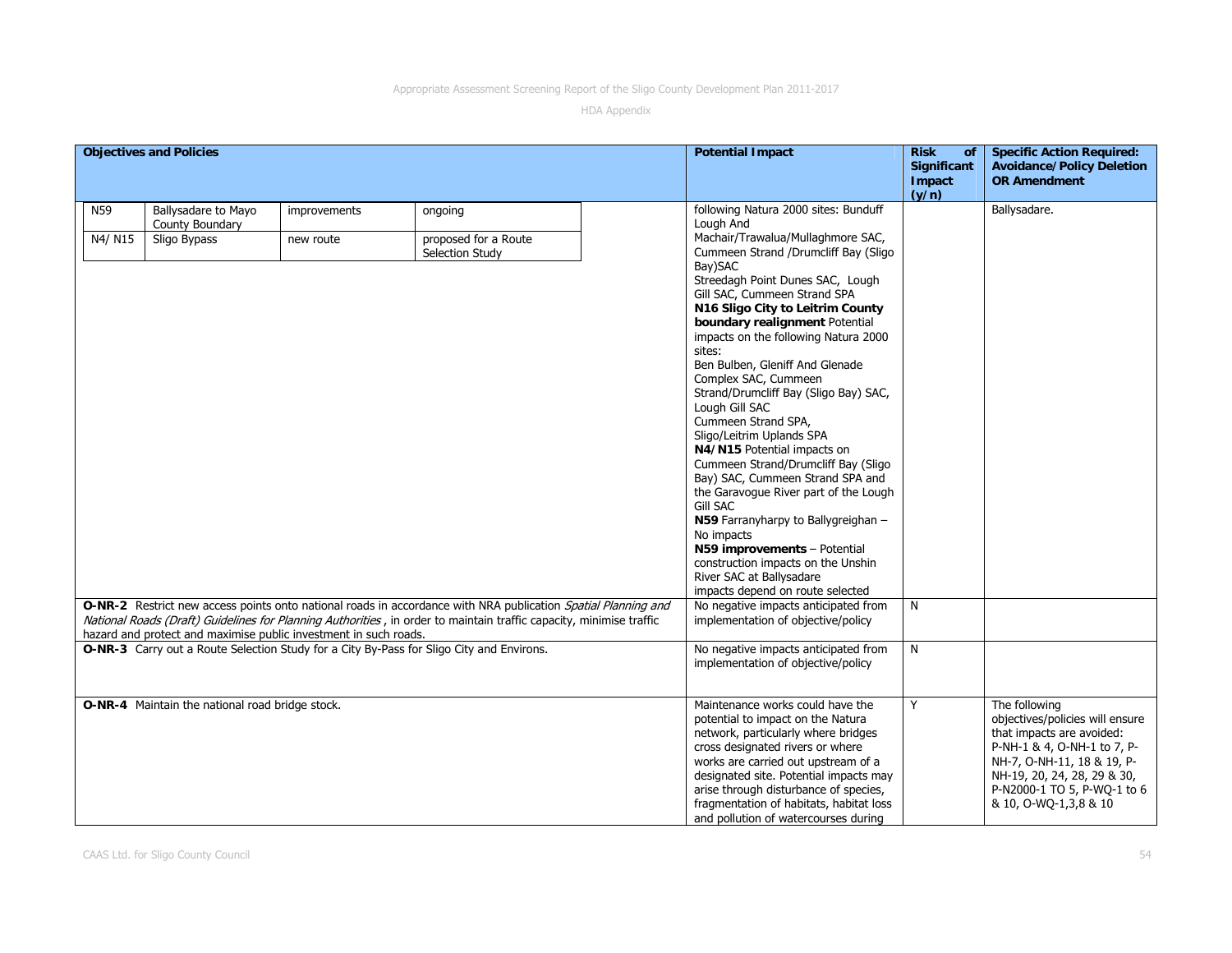| <b>Objectives and Policies</b>                                                                                                                                                |                                                                                                                                                                                                                                                               |                                                                                                                                                 | <b>Potential Impact</b>                                                                                                                                                                                                                                                                             | <b>Risk</b><br><b>of</b><br>Significant<br>Impact<br>(y/n)                                      | <b>Specific Action Required:</b><br><b>Avoidance/Policy Deletion</b><br><b>OR Amendment</b>     |
|-------------------------------------------------------------------------------------------------------------------------------------------------------------------------------|---------------------------------------------------------------------------------------------------------------------------------------------------------------------------------------------------------------------------------------------------------------|-------------------------------------------------------------------------------------------------------------------------------------------------|-----------------------------------------------------------------------------------------------------------------------------------------------------------------------------------------------------------------------------------------------------------------------------------------------------|-------------------------------------------------------------------------------------------------|-------------------------------------------------------------------------------------------------|
|                                                                                                                                                                               |                                                                                                                                                                                                                                                               |                                                                                                                                                 | construction through accidental<br>release of soils/silts and other<br>polluting substances.                                                                                                                                                                                                        |                                                                                                 |                                                                                                 |
| It is an objective of Sligo County Council to:                                                                                                                                | Non-national roads and bridges objectives                                                                                                                                                                                                                     |                                                                                                                                                 |                                                                                                                                                                                                                                                                                                     |                                                                                                 |                                                                                                 |
| Identify local priorities for road improvements in conjunction with the preparation of mini-<br><b>O-NNR-1</b><br>plans and local area plans.                                 |                                                                                                                                                                                                                                                               |                                                                                                                                                 |                                                                                                                                                                                                                                                                                                     | Y                                                                                               | The following<br>objectives/policies will ensure<br>that impacts are avoided:<br>P-N2000-1 to 5 |
| O-NNR-2<br>plans, subject to the availability of funding.                                                                                                                     | Implement the roads and traffic management objectives of adopted mini-plans/local area                                                                                                                                                                        |                                                                                                                                                 | Potential impacts from disturbance of<br>species, fragmentation of habitats,<br>habitat loss. Pollution of watercourses<br>during construction. More details of<br>impacts are included in the screening<br>of the miniplans                                                                        | Y                                                                                               | The following<br>objectives/policies will ensure<br>that impacts are avoided:<br>P-N2000-1 to 5 |
| O-NNR-3<br>the Habitats Directive                                                                                                                                             | Improve road access to Sligo Regional Airport, subject to compliance with the requirements of                                                                                                                                                                 |                                                                                                                                                 | Sligo Airport is almost completely<br>surrounded by designated sites (i.e.<br>Cummeen Strand/Drumcliff Bay (Sligo<br>Bay) and Cumeen Strand SPA). Any<br>development at the airport may lead<br>to potential impacts from disturbance<br>of species, fragmentation of habitats<br>and habitat loss. | Y                                                                                               | The following<br>objectives/policies will ensure<br>that impacts are avoided:<br>P-N2000-1 to 5 |
| $O-NNR-4$<br>Continue investment in local roads infrastructure in County Sligo, in order to improve access to<br>peripheral areas of the County and promote social inclusion. |                                                                                                                                                                                                                                                               | Potential impacts from disturbance of<br>species, fragmentation of habitats,<br>habitat loss. Pollution of watercourses<br>during construction. | Y                                                                                                                                                                                                                                                                                                   | The following<br>objectives/policies will ensure<br>that impacts are avoided:<br>P-N2000-1 to 5 |                                                                                                 |
| $O-NNR-5$                                                                                                                                                                     | Carry out improvement works on regional and local roads, and in particular to the regional<br>road network as set out in Table 8.C, subject to compliance with the requirements of the Habitats Directive<br>Table 8.C Planned non-national road improvements |                                                                                                                                                 | Where the route of a road is adjacent<br>to a Natura 2000 site, impacts may<br>arise through disturbance to bird or<br>mammal species particularly during                                                                                                                                           | Y                                                                                               | The following<br>objectives/policies will ensure<br>that impacts are avoided:<br>P-N2000-1 to 5 |
| Road number                                                                                                                                                                   | Route                                                                                                                                                                                                                                                         |                                                                                                                                                 | the construction phase as well as run                                                                                                                                                                                                                                                               |                                                                                                 |                                                                                                 |
| R284                                                                                                                                                                          | Carrowroe to Roscommon County Boundary<br>(serving Ballygawley, Sooey, Drumnacool and Geevagh)                                                                                                                                                                |                                                                                                                                                 | off of soils disturbed by construction.<br>Where the route of a road cuts                                                                                                                                                                                                                           |                                                                                                 |                                                                                                 |
| R290                                                                                                                                                                          | Collooney to Crossboy via Ballygawley and Ballintogher                                                                                                                                                                                                        |                                                                                                                                                 | through a Natura 2000 site, this may                                                                                                                                                                                                                                                                |                                                                                                 |                                                                                                 |
| R <sub>287</sub>                                                                                                                                                              | Sligo City to Dromahair (serving Lough Gill)                                                                                                                                                                                                                  |                                                                                                                                                 | result in habitat loss, reduction in<br>species density and distribution.                                                                                                                                                                                                                           |                                                                                                 |                                                                                                 |
| R292<br>R <sub>293</sub>                                                                                                                                                      | Entire length from Sligo City to Ballydrehid,                                                                                                                                                                                                                 |                                                                                                                                                 | and/or fragmentation.                                                                                                                                                                                                                                                                               |                                                                                                 |                                                                                                 |
| R294                                                                                                                                                                          | Ballymote to Castlerea (serving Gorteen)<br>Cloonloo to Tobercurry to Lough Talt (on the Ballina to Boyle<br>Road, also serving Gorteen)                                                                                                                      |                                                                                                                                                 | R284 The existing R284 is adjacent to<br>the Unshin River SAC near Ballygawley                                                                                                                                                                                                                      |                                                                                                 |                                                                                                 |
| R296                                                                                                                                                                          | Ballymote to Bunnannaddan to R294                                                                                                                                                                                                                             |                                                                                                                                                 | Lough (Ballydawley townland)                                                                                                                                                                                                                                                                        |                                                                                                 |                                                                                                 |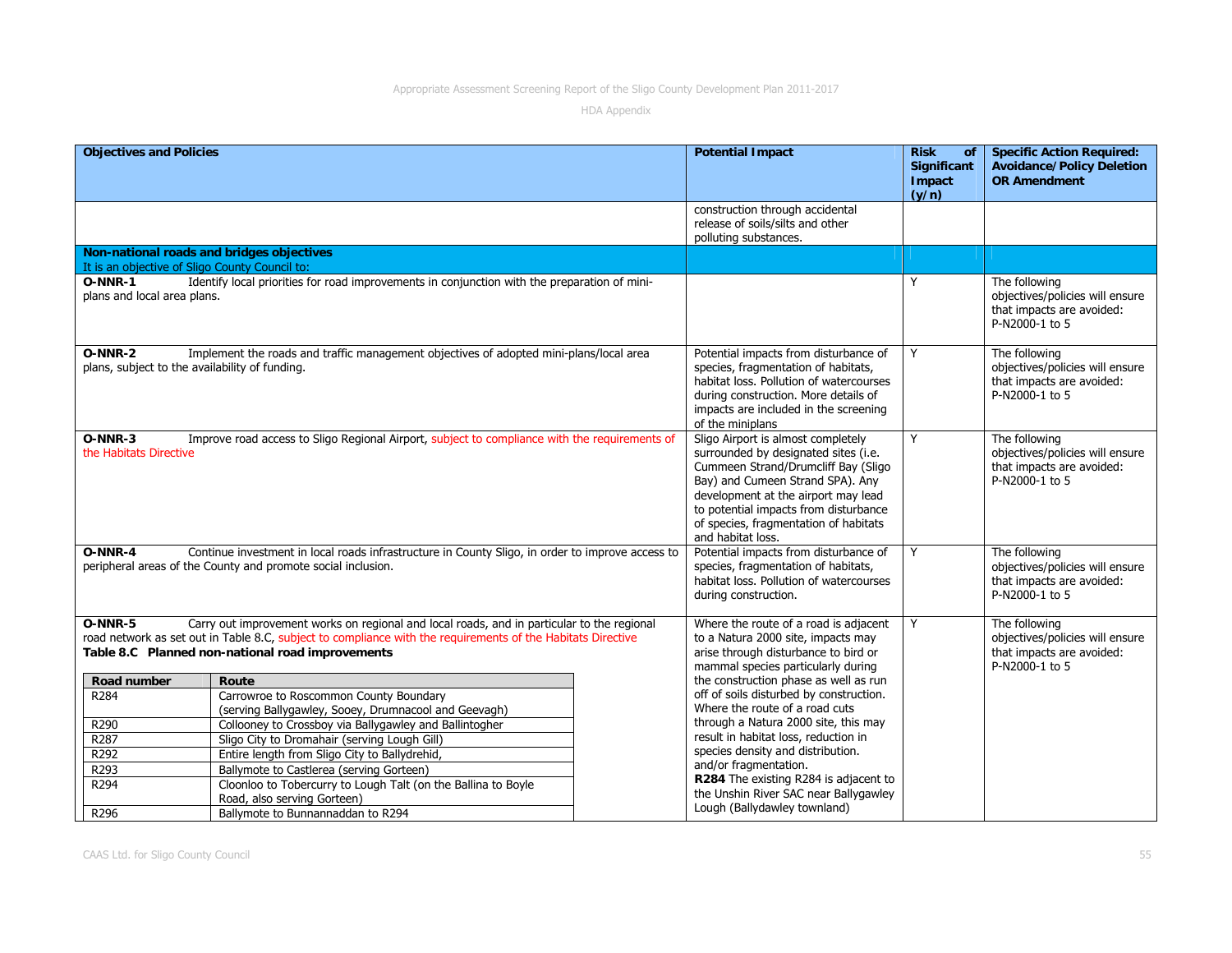| <b>Potential Impact</b><br><b>Objectives and Policies</b><br><b>Risk</b><br><b>of</b><br><b>Significant</b><br>Impact<br>(y/n)                                   | <b>Specific Action Required:</b><br><b>Avoidance/Policy Deletion</b><br><b>OR Amendment</b> |
|------------------------------------------------------------------------------------------------------------------------------------------------------------------|---------------------------------------------------------------------------------------------|
| R297<br>Dromore West to Enniscrone to Sligo County Boundary (linking the<br>R290 The existing R290 crosses the<br>River Unshin SAC at Ballygrania Bridge<br>N59) |                                                                                             |
| R287 Potential Impacts where the<br>Molloway Hill to Leitrim County Boundary<br>R286                                                                             |                                                                                             |
| existing road runs adjacent to Lough<br>R291<br>R291/N15 junction to Rosses Point                                                                                |                                                                                             |
| Gill SAC<br>R278<br>Ballinode to Leitrim County Boundary                                                                                                         |                                                                                             |
| R292 Potential indirect impacts on<br>R296<br>N59 to Enniscrone                                                                                                  |                                                                                             |
| the following sites:<br>R279<br>N15 to Mullaghmore                                                                                                               |                                                                                             |
| Ballysadare Bay SAC and SPA<br>R870<br>Sligo City                                                                                                                |                                                                                             |
| Cummeen Strand/Drumcliff Bay<br>S.N.N.<br>Western Distributor Road                                                                                               |                                                                                             |
| <b>SAC</b><br>S.N.N.<br>Eastern Garavoque Bridge and Approach Roads                                                                                              |                                                                                             |
| Cummeen Strand SPA<br>$\bullet$                                                                                                                                  |                                                                                             |
| R293 No potential Impacts                                                                                                                                        |                                                                                             |
| R294 Potential indirect impacts on<br>Lough Gara SPA                                                                                                             |                                                                                             |
| R296 No potential Impacts                                                                                                                                        |                                                                                             |
| R297 No potential Impacts                                                                                                                                        |                                                                                             |
| R286 Potential impacts where the                                                                                                                                 |                                                                                             |
| road runs directly adjacent to and cuts                                                                                                                          |                                                                                             |
| through the Lough Gill SAC, close to                                                                                                                             |                                                                                             |
| the Leitrim border                                                                                                                                               |                                                                                             |
| R291 Potential impacts where road                                                                                                                                |                                                                                             |
| runs directly adjacent to Cummeen                                                                                                                                |                                                                                             |
| Strand/Drumcliff Bay SAC/Cumeen                                                                                                                                  |                                                                                             |
| Strand SPA                                                                                                                                                       |                                                                                             |
| R296 (N59 to Enniscrone) (Should                                                                                                                                 |                                                                                             |
| this be the R297?)                                                                                                                                               |                                                                                             |
| R279 Potential impacts on Bunduff<br>Lough And                                                                                                                   |                                                                                             |
| Machair/Trawalua/Mullaghmore SAC                                                                                                                                 |                                                                                             |
| where the existing road cuts through                                                                                                                             |                                                                                             |
| the site.                                                                                                                                                        |                                                                                             |
| Y<br>Continue to maintain, repair, replace and preserve the considerable bridge stock of the<br>O-NNR-6                                                          | Amend policy to ensure                                                                      |
| county, subject to compliance with the requirements of the Habitats Directive                                                                                    | Habitats Directive is complied                                                              |
|                                                                                                                                                                  | with                                                                                        |
| Y<br>O-NNR-7 - Develop the Strategic Non-National Road - the Western Distributor Road<br>Where the route of a road is adjacent                                   | The following                                                                               |
| to a Natura 2000 site, impacts may                                                                                                                               | objectives/policies will ensure                                                             |
| arise through disturbance to bird or                                                                                                                             | that impacts are avoided:                                                                   |
| mammal species particularly during                                                                                                                               | P-N2000-1 to 5                                                                              |
| the construction phase as well as run                                                                                                                            |                                                                                             |
| off of soils disturbed by construction.                                                                                                                          |                                                                                             |
| Where the route of a road cuts                                                                                                                                   |                                                                                             |
| through a Natura 2000 site, this may                                                                                                                             |                                                                                             |
| result in habitat loss, reduction in<br>species density and distribution.                                                                                        |                                                                                             |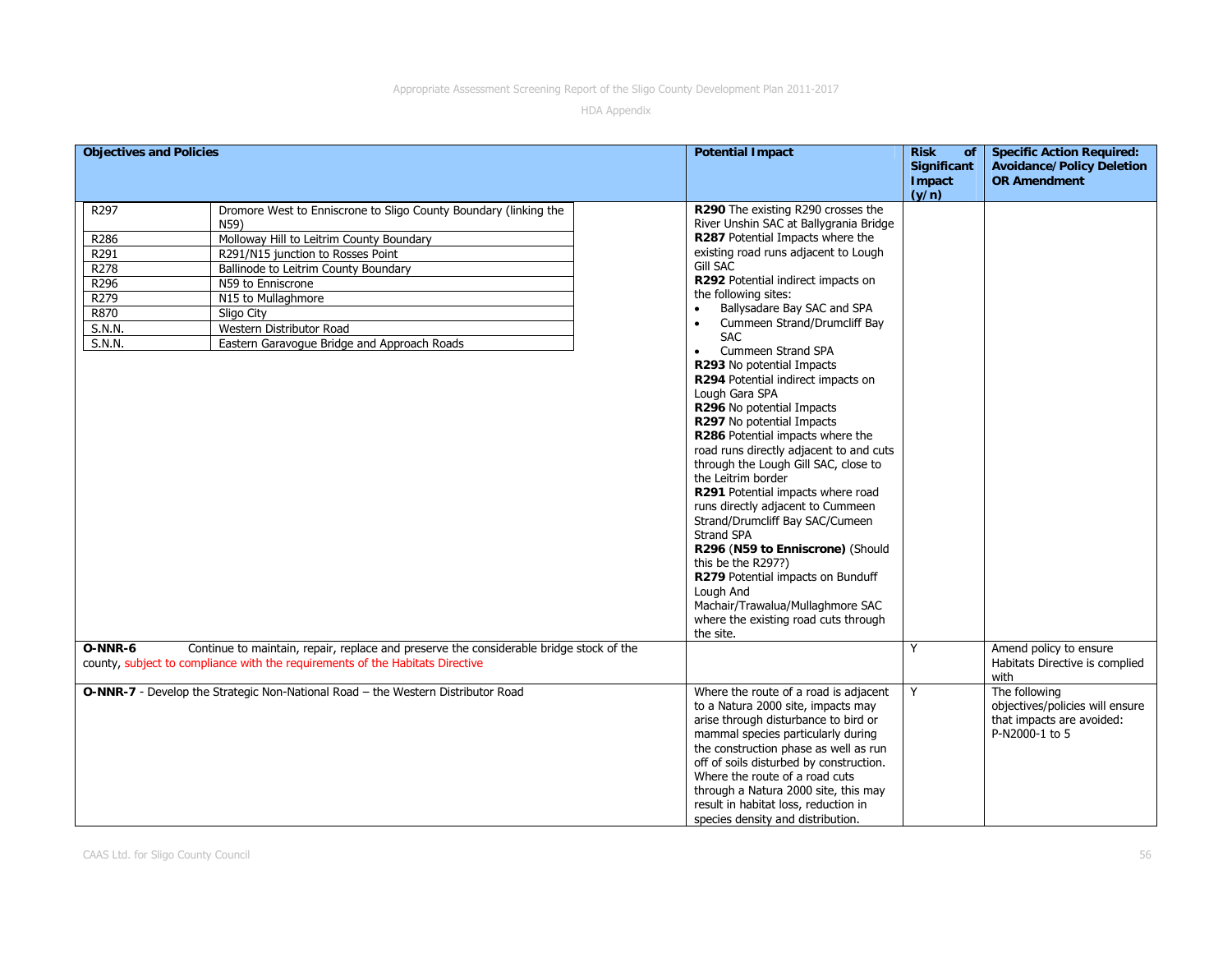| <b>Objectives and Policies</b>                                                                                                                                                                                                                                                                                                                                                                                                  | <b>Potential Impact</b>                                                                                                                                                                                                                                                                                                                                                                                                       | <b>Risk</b><br>of<br>Significant<br>Impact<br>(y/n) | <b>Specific Action Required:</b><br><b>Avoidance/Policy Deletion</b><br><b>OR Amendment</b>                                                                                                                                       |
|---------------------------------------------------------------------------------------------------------------------------------------------------------------------------------------------------------------------------------------------------------------------------------------------------------------------------------------------------------------------------------------------------------------------------------|-------------------------------------------------------------------------------------------------------------------------------------------------------------------------------------------------------------------------------------------------------------------------------------------------------------------------------------------------------------------------------------------------------------------------------|-----------------------------------------------------|-----------------------------------------------------------------------------------------------------------------------------------------------------------------------------------------------------------------------------------|
|                                                                                                                                                                                                                                                                                                                                                                                                                                 | and/or fragmentation.                                                                                                                                                                                                                                                                                                                                                                                                         |                                                     |                                                                                                                                                                                                                                   |
| O-NNR-8 - Develop the Strategic Non-National Road - The Eastern Garavogue Bridge and Approach Roads                                                                                                                                                                                                                                                                                                                             | Where the route of a road is adjacent<br>to a Natura 2000 site, impacts may<br>arise through disturbance to bird or<br>mammal species particularly during<br>the construction phase as well as run<br>off of soils disturbed by construction.<br>Where the route of a road cuts<br>through a Natura 2000 site, this may<br>result in habitat loss, reduction in<br>species density and distribution.<br>and/or fragmentation. | Y                                                   | The following<br>objectives/policies will ensure<br>that impacts are avoided:<br>P-N2000-1 to 5                                                                                                                                   |
| <b>Cycling and walking policies</b><br>It is the policy of Sligo County Council to:                                                                                                                                                                                                                                                                                                                                             |                                                                                                                                                                                                                                                                                                                                                                                                                               |                                                     |                                                                                                                                                                                                                                   |
| P-CW-1 Promote walking and cycling as sustainable transport modes and healthy recreational activities.                                                                                                                                                                                                                                                                                                                          | No negative impacts anticipated from<br>implementation of objective/policy                                                                                                                                                                                                                                                                                                                                                    | N                                                   |                                                                                                                                                                                                                                   |
| P-CW-2 Promote cycling as a viable commuting mode of transport.                                                                                                                                                                                                                                                                                                                                                                 | No negative impacts anticipated from<br>implementation of objective/policy                                                                                                                                                                                                                                                                                                                                                    | N                                                   |                                                                                                                                                                                                                                   |
| P-CW-3 Require that all new developments are designed to integrate into a cycling network linking with<br>adjoining development areas and schools, and provide cycle and pedestrian-friendly development layouts,<br>infrastructure and facilities.                                                                                                                                                                             | Construction of extended cycle lanes<br>may lead to impacts on the Natura<br>2000 network.<br>Potential impacts from disturbance of<br>species, fragmentation of habitats,<br>habitat loss. Pollution of watercourses<br>during construction.                                                                                                                                                                                 | Y                                                   | The following<br>objectives/policies will ensure<br>that impacts are avoided:<br>P-NH-1 & 4, O-NH-1 to 7, P-<br>NH-7, O-NH-11, 18 & 19, P-<br>NH-19, 20, 24, 28, 29 & 30,<br>P-N2000-1 TO 5, P-WO-1 to 6<br>& 10, O-WQ-1,3,8 & 10 |
| P-CW-4 Consider the use of off-road routes, such as disused railway lines and bridle paths, for both walking and<br>cycling to improve access to rural tourist attractions.                                                                                                                                                                                                                                                     | Use of existing off roud routes may<br>lead to impacts on the Natura 2000<br>network.<br>Potential impacts from disturbance of<br>species, fragmentation of habitats,<br>habitat loss. Pollution of watercourses<br>during construction.                                                                                                                                                                                      | Y                                                   | The following<br>objectives/policies will ensure<br>that impacts are avoided:<br>P-NH-1 & 4, O-NH-1 to 7, P-<br>NH-7, O-NH-11, 18 & 19, P-<br>NH-19, 20, 24, 28, 29 & 30,<br>P-N2000-1 TO 5, P-WQ-1 to 6<br>& 10, O-WQ-1,3,8 & 10 |
| P-CW-5 Protect and promote Greenways and consider designating them as public rights of way.                                                                                                                                                                                                                                                                                                                                     | No negative impacts anticipated from<br>implementation of objective/policy                                                                                                                                                                                                                                                                                                                                                    | N                                                   |                                                                                                                                                                                                                                   |
| P-CW-6 A number of long-distance walking routes exist throughout the county. These long-distance walks<br>together with local walks provide important access networks. This is an important recreational resource whose<br>integrity should be protected. The impact of any proposed development on these routes should be taken into<br>account when considering applications for permission for developments in the vicinity. | No negative impacts anticipated from<br>implementation of objective/policy                                                                                                                                                                                                                                                                                                                                                    | N                                                   |                                                                                                                                                                                                                                   |
| <b>Cycling and walking objectives</b>                                                                                                                                                                                                                                                                                                                                                                                           |                                                                                                                                                                                                                                                                                                                                                                                                                               |                                                     |                                                                                                                                                                                                                                   |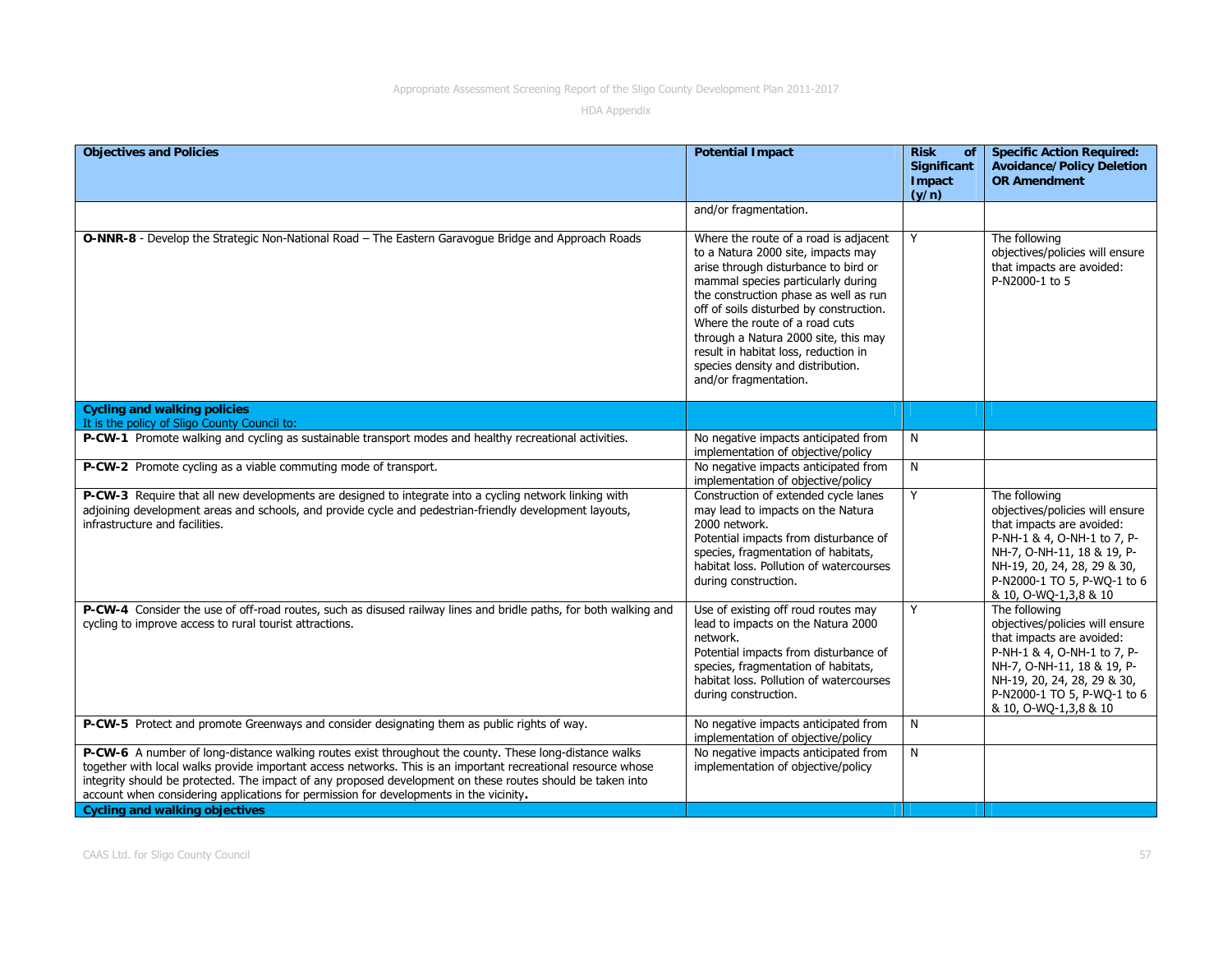| <b>Objectives and Policies</b>                                                                                                                                                                                                                            | <b>Potential Impact</b>                                                                                                                                                                                                                                                                                                                                                                                                                                                                                                                                | <b>Risk</b><br>of<br>Significant<br>Impact<br>(y/n) | <b>Specific Action Required:</b><br><b>Avoidance/Policy Deletion</b><br><b>OR Amendment</b>                                                                                                                                       |
|-----------------------------------------------------------------------------------------------------------------------------------------------------------------------------------------------------------------------------------------------------------|--------------------------------------------------------------------------------------------------------------------------------------------------------------------------------------------------------------------------------------------------------------------------------------------------------------------------------------------------------------------------------------------------------------------------------------------------------------------------------------------------------------------------------------------------------|-----------------------------------------------------|-----------------------------------------------------------------------------------------------------------------------------------------------------------------------------------------------------------------------------------|
| It is an objective of Sligo County Council to:                                                                                                                                                                                                            |                                                                                                                                                                                                                                                                                                                                                                                                                                                                                                                                                        |                                                     |                                                                                                                                                                                                                                   |
| O-CW-1 Provide, improve and extend cycle and pedestrian routes on existing roads, proposed roads, roads<br>being upgraded and green corridors (including river corridors), where feasible, practical and subject to compliance<br>with Habitats Directive | Construction of extended cycle lanes<br>may lead to impacts on the Natura<br>2000 network.<br>Potential impacts from disturbance of<br>species, fragmentation of habitats,<br>habitat loss. Pollution of watercourses<br>during construction.                                                                                                                                                                                                                                                                                                          | Y                                                   | The following<br>objectives/policies will ensure<br>that impacts are avoided:<br>P-NH-1 & 4, O-NH-1 to 7, P-<br>NH-7, O-NH-11, 18 & 19, P-<br>NH-19, 20, 24, 28, 29 & 30,<br>P-N2000-1 TO 5, P-WQ-1 to 6<br>& 10, O-WQ-1,3,8 & 10 |
| O-CW-2 Develop cycle routes from Strandhill, Rosses Point, Ballysadare and Collooney to Sligo City, subject to<br>compliance with Habitats Directive                                                                                                      |                                                                                                                                                                                                                                                                                                                                                                                                                                                                                                                                                        | Y                                                   | Amend policy to provide for<br>site selection/AA process                                                                                                                                                                          |
| O-CW-3 Plan and make provision for the safe and efficient movement of cyclists and pedestrians in and around<br>built-up areas                                                                                                                            | Upgrading or alteration of cycle lanes<br>may lead to impacts on the Natura<br>2000 network, where such works are<br>carried out within or adjacent to<br>designated sites.<br>Potential impacts may occur through<br>disturbance of species, fragmentation<br>of habitats and habitat loss. Impacts<br>may occur where additional lighting is<br>installed alongside river habitats<br>leading to disturbance of bats<br>Pollution of watercourses during<br>construction.                                                                            | Y                                                   | The following<br>objectives/policies will ensure<br>that impacts are avoided:<br>P-NH-1 & 4, O-NH-1 to 7, P-<br>NH-7, O-NH-11, 18 & 19, P-<br>NH-19, 20, 24, 28, 29 & 30,<br>P-N2000-1 TO 5, P-WO-1 to 6<br>& 10, O-WQ-1,3,8 & 10 |
| O-CW-4 Make provision for the integration of pedestrian and cycle facilities (i.e. bicycle parking) at public<br>transportation nodes and village/town centres.                                                                                           | No negative impacts anticipated from<br>implementation of objective/policy                                                                                                                                                                                                                                                                                                                                                                                                                                                                             | N                                                   |                                                                                                                                                                                                                                   |
| O-CW-5 Implement the relevant policies of the Department of Transport's National Cycle Policy Framework and<br>support the provision of a National Cycle Network                                                                                          | Implementation of this policy may<br>lead to the construction of additional<br>cycle infrastructure which in turn may<br>lead to impacts on the Natura 2000<br>network, where such works are<br>carried out within or adjacent to<br>designated sites.<br>Potential impacts may occur through<br>disturbance of species, fragmentation<br>of habitats and habitat loss. Impacts<br>may occur where additional lighting is<br>installed alongside river habitats<br>leading to disturbance of bats<br>Pollution of watercourses during<br>construction. | Y                                                   | The following<br>objectives/policies will ensure<br>that impacts are avoided:<br>P-NH-1 & 4, O-NH-1 to 7, P-<br>NH-7, O-NH-11, 18 & 19, P-<br>NH-19, 20, 24, 28, 29 & 30,<br>P-N2000-1 TO 5, P-WQ-1 to 6<br>& 10, O-WO-1,3,8 & 10 |
| O-CW-6 Commence the process of mapping rights of way in the County during the lifetime of this development<br>plan.                                                                                                                                       | No negative impacts anticipated from<br>implementation of objective/policy                                                                                                                                                                                                                                                                                                                                                                                                                                                                             | N                                                   |                                                                                                                                                                                                                                   |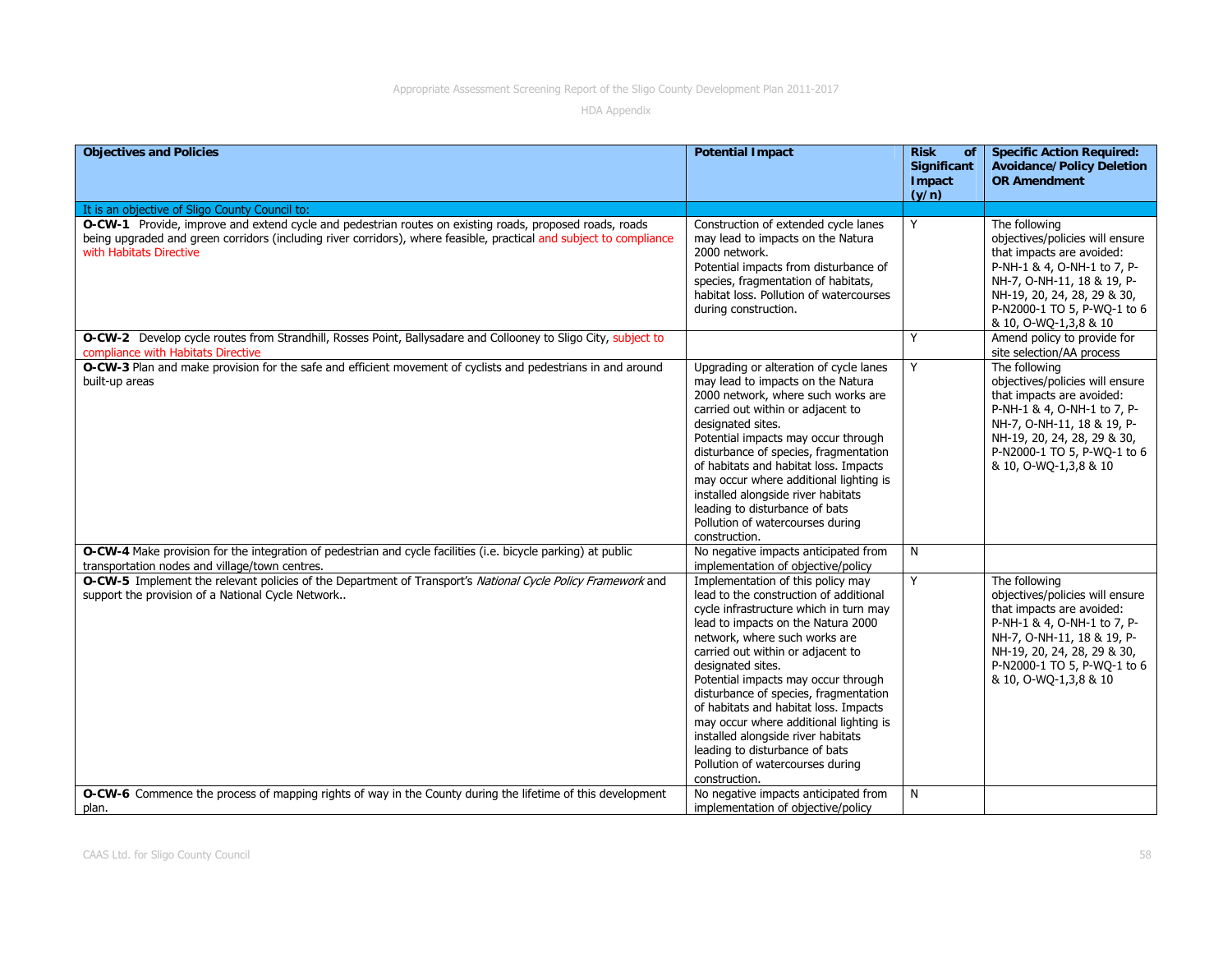| <b>Objectives and Policies</b>                                                                                                                                                                                                                                                                                                                                                                                                               | <b>Potential Impact</b>                                                                                                                                                                                                                                                                                                                                                               | <b>Risk</b><br>of<br><b>Significant</b><br>Impact<br>(y/n) | <b>Specific Action Required:</b><br><b>Avoidance/Policy Deletion</b><br><b>OR Amendment</b>                                                                                                                                                                                                                                                     |
|----------------------------------------------------------------------------------------------------------------------------------------------------------------------------------------------------------------------------------------------------------------------------------------------------------------------------------------------------------------------------------------------------------------------------------------------|---------------------------------------------------------------------------------------------------------------------------------------------------------------------------------------------------------------------------------------------------------------------------------------------------------------------------------------------------------------------------------------|------------------------------------------------------------|-------------------------------------------------------------------------------------------------------------------------------------------------------------------------------------------------------------------------------------------------------------------------------------------------------------------------------------------------|
| O-CW-7 Implement the relevant provisions of the Department of Transport's Walking Policy, when published.                                                                                                                                                                                                                                                                                                                                    | No negative impacts anticipated from<br>implementation of objective/policy                                                                                                                                                                                                                                                                                                            | N                                                          |                                                                                                                                                                                                                                                                                                                                                 |
| O-CW-8 Provide appropriate facilities for pedestrians and for people with special mobility needs.                                                                                                                                                                                                                                                                                                                                            | No negative impacts anticipated from<br>implementation of objective/policy                                                                                                                                                                                                                                                                                                            | N                                                          |                                                                                                                                                                                                                                                                                                                                                 |
| O-CW-9 Prepare a Transport Plan for Sligo to include all modes of transport, in line with the Department of<br>Transport's quidelines, when published.                                                                                                                                                                                                                                                                                       | Implementation of a transport plan<br>may lead to construction of new<br>infrastructure. Potential impacts may<br>occur through disturbance of species,<br>fragmentation of habitats and habitat<br>loss. Impacts may occur where<br>additional lighting is installed<br>alongside river habitats leading to<br>disturbance of bats Pollution of<br>watercourses during construction. | Y                                                          | The following<br>objectives/policies will ensure<br>that impacts are avoided:<br>P-NH-1 & 4, O-NH-1 to 7, P-<br>NH-7, O-NH-11, 18 & 19, P-<br>NH-19, 20, 24, 28, 29 & 30,<br>P-N2000-1 TO 5, P-WQ-1 to 6<br>& 10, O-WQ-1,3,8 & 10                                                                                                               |
| O-CW-10<br>Support the development of a foot- and cycleway (greenway) alongside the disused railway<br>line from Claremorris to Collooney, subject to compliance with the requirements of the Habitats Directive, insofar<br>as such route does not compromise the reopening of the Western Rail Corridor.                                                                                                                                   | Potential impacts may occur through<br>disturbance of species, fragmentation<br>of habitats and habitat loss. Impacts<br>may occur where additional lighting is<br>installed alongside river habitats<br>leading to disturbance of bats<br>Pollution of watercourses during<br>construction.                                                                                          | Y                                                          | The following<br>objectives/policies will ensure<br>that impacts are avoided:<br>P-NH-1 & 4, O-NH-1 to 7, P-<br>NH-7, O-NH-11, 18 & 19, P-<br>NH-19, 20, 24, 28, 29 & 30,<br>P-N2000-1 TO 5, P-WQ-1 to 6<br>& 10, O-WQ-1,3,8 & 10                                                                                                               |
| <b>Airports objective</b><br>It is an objective of Sligo County Council to:                                                                                                                                                                                                                                                                                                                                                                  |                                                                                                                                                                                                                                                                                                                                                                                       |                                                            |                                                                                                                                                                                                                                                                                                                                                 |
| Promote and support improved access to and expansion of Sligo Regional and Knock International<br>$O-A-1$<br>Airports, so as to secure a better level and frequency of service and promote Sligo's accessibility to tourists and<br>businesses, both nationally and internationally. Any development that occurs through the implementation of this<br>policy shall be subject to compliance with the requirements of the Habitats Directive | Sligo Airport is almost completely<br>surrounded by designated sites (i.e.<br>Cummeen Strand/Drumcliff Bay (Sligo<br>Bay) and Cumeen Strand SPA). Any<br>development at the airport may lead<br>to potential impacts from disturbance<br>of species, fragmentation of habitats<br>and habitat loss.                                                                                   | Y                                                          | The following<br>objectives/policies will ensure<br>that impacts are avoided:<br>SP-SD-10, ZP-3, SP-Z-6, P-<br>TOU-2 & 4, P-CZT-4. P-NH-1,<br>4, 7, 19, 20, 24, 28, 29 & 30.<br>O-NH-1 to 7, 11, 18, 19. P-<br>N2000-1 to 5. P-WQ-1 to 7 &<br>10. O-WQ-1, 3, 6, 8, 10. P-<br>CP-1 to 5.<br>Wording of policy was<br>changed as per text in red. |
| Port and harbours policies<br>It is the policy of Sligo County Council to:                                                                                                                                                                                                                                                                                                                                                                   |                                                                                                                                                                                                                                                                                                                                                                                       |                                                            |                                                                                                                                                                                                                                                                                                                                                 |
| P-PH-1 Continue to support the sustainable development and operation of Sligo Port.                                                                                                                                                                                                                                                                                                                                                          | Potential impacts from disturbance of<br>species, fragmentation of habitats,<br>habitat loss. Pollution of watercourses<br>during construction.                                                                                                                                                                                                                                       |                                                            |                                                                                                                                                                                                                                                                                                                                                 |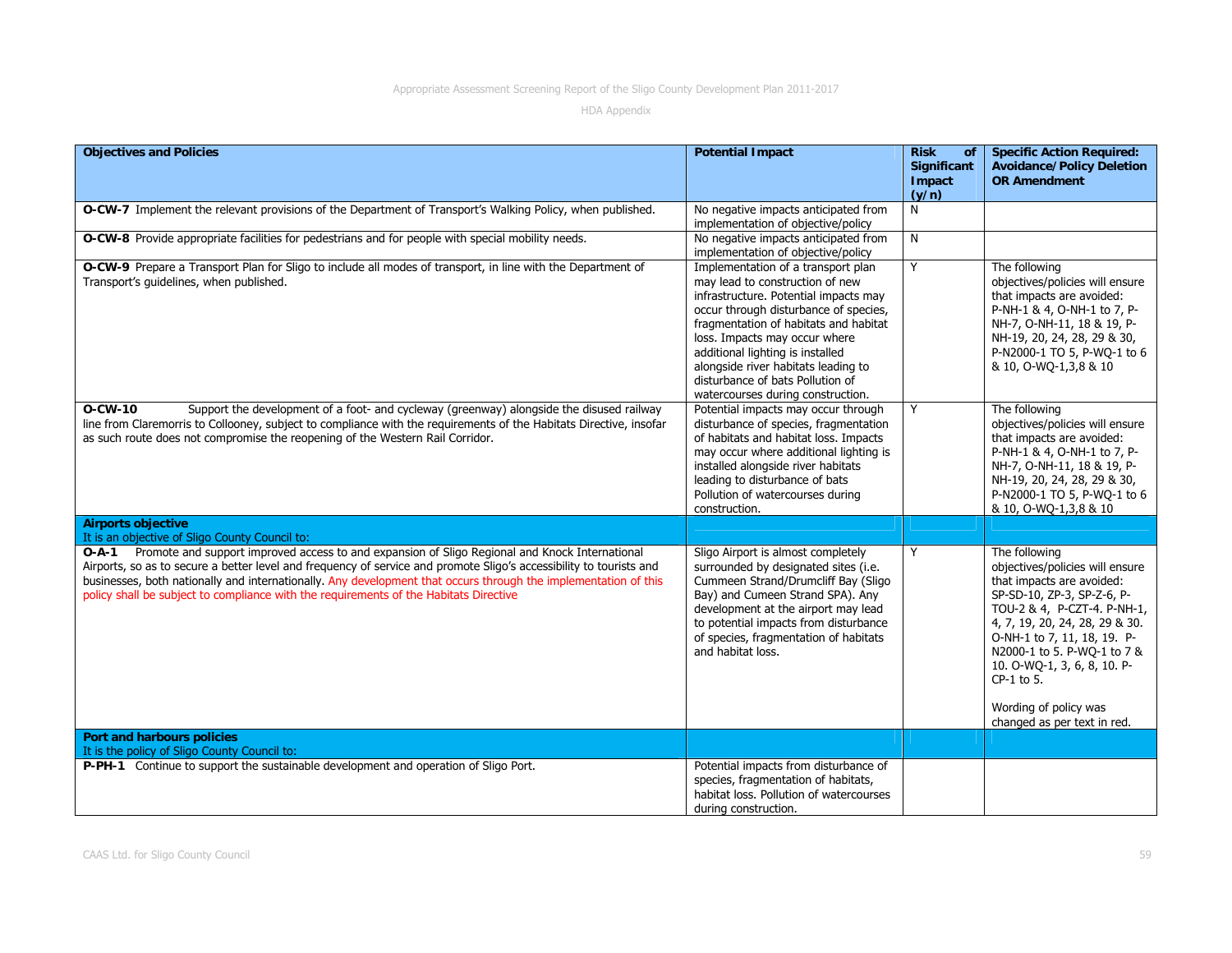| <b>Objectives and Policies</b>                                                                                                                                                                                      | <b>Potential Impact</b>                                                                                                                                                                                                                                                                                                                                                                                                                                                                                                                              | <b>Risk</b><br>of<br>Significant<br>Impact<br>(y/n) | <b>Specific Action Required:</b><br><b>Avoidance/Policy Deletion</b><br><b>OR Amendment</b>                                                                                                                                                                                             |
|---------------------------------------------------------------------------------------------------------------------------------------------------------------------------------------------------------------------|------------------------------------------------------------------------------------------------------------------------------------------------------------------------------------------------------------------------------------------------------------------------------------------------------------------------------------------------------------------------------------------------------------------------------------------------------------------------------------------------------------------------------------------------------|-----------------------------------------------------|-----------------------------------------------------------------------------------------------------------------------------------------------------------------------------------------------------------------------------------------------------------------------------------------|
| P-PH-2 Support the role of harbours, piers and shipways in facilitating fishing, marine leisure, recreation and<br>other activities including the RNLI station at Rosses Point.                                     | Potential impacts from disturbance of<br>species, fragmentation of habitats,<br>habitat loss. Pollution during<br>construction.<br>Development and expansion of the<br>RNLI station may lead to impacts on<br>Cummeen Strand/Drumcliff Bay SAC<br>and SPA                                                                                                                                                                                                                                                                                            | Y                                                   | The following<br>objectives/policies will ensure<br>that impacts are avoided:<br>P-TOU-2 & 4, O-CZT-4, P-NH-<br>1 & 4, O-NH-1 to 7, P-NH-7,<br>O-NH-11, P-NH-28, 29 & 30,<br>P-WQ-1, 4, 5 & 6, O-WQ-1,3<br>& 8. P-CP-1 to 5.                                                            |
| Port and harbours objectives<br>It is an objective of Sligo County Council to:                                                                                                                                      |                                                                                                                                                                                                                                                                                                                                                                                                                                                                                                                                                      |                                                     |                                                                                                                                                                                                                                                                                         |
| O-PH-1 Improve road and rail access to the Port, in order to boost its viability as an international freight port.                                                                                                  | Sligo Port is located adjacent to<br>Cummeen Strand/Drumcliff Bay SAC<br>and Cumeen Strand SPA. Any<br>development at either the port may<br>lead to potential impacts from<br>disturbance of species, fragmentation<br>of habitats and habitat loss and<br>reduction in species density and<br>distribution. Development at the<br>harbour may conribute to cumulative<br>impacts on Cumeen Strand SAC/SPA                                                                                                                                          | Y                                                   | The following<br>objectives/policies will ensure<br>that impacts are avoided:<br>SP-SD-10, ZP-3, SP-Z-6, P-<br>TOU-2 & 4, P-CZT-4. P-NH-1,<br>4, 7, 19, 20, 24, 28, 29 & 30.<br>O-NH-1 to 7, 11, 18, 19. P-<br>N2000-1 to 5. P-WQ-1 to 7 &<br>10. O-WQ-1, 3, 6, 8, 10. P-<br>CP-1 to 5. |
| O-PH-2 Carry out improvements at Mullaghmore, Enniscrone and Pullacheeney Harbours and maintain and<br>improve other piers and harbours, as resources allow, subject to the requirements of the Habitats Directive. | In general development at hourbbour<br>and pies may impact the Natura 2000<br>network, depending on the proximity<br>of designated sites. Mullaghmore<br>harbour is located within Bunduff<br>Lough And<br>Machair/Trawalua/Mullaghmore SAC.<br>The nearest designated site to<br>Enniscrone and Pullachenny harbours<br>is Killala Bay/Moy Estuary SPA and<br>SAC. Development may lead to<br>potential impacts from disturbance of<br>species, fragmentation of habitats and<br>habitat loss and reduction in species<br>density and distribution. | Y                                                   | The following<br>objectives/policies will ensure<br>that impacts are avoided:<br>SP-SD-10, ZP-3, SP-Z-6, P-<br>TOU-2 & 4, P-CZT-4. P-NH-1,<br>4, 7, 19, 20, 24, 28, 29 & 30.<br>O-NH-1 to 7, 11, 18, 19. P-<br>N2000-1 to 5. P-WQ-1 to 7 &<br>10. O-WQ-1, 3, 6, 8, 10. P-<br>CP-1 to 5. |
| O-PH-3 Maintain navigation aids and tidal gauges as necessary for the benefit of the maritime and coastal                                                                                                           | No negative impacts anticipated from                                                                                                                                                                                                                                                                                                                                                                                                                                                                                                                 | N                                                   |                                                                                                                                                                                                                                                                                         |
| communities, subject to the requirements of the Habitats Directive.<br>Strategic water, wastewater and storm drainage objectives                                                                                    | implementation of objective/policy                                                                                                                                                                                                                                                                                                                                                                                                                                                                                                                   |                                                     |                                                                                                                                                                                                                                                                                         |
| It is an objective of Sligo County Council to:                                                                                                                                                                      |                                                                                                                                                                                                                                                                                                                                                                                                                                                                                                                                                      |                                                     |                                                                                                                                                                                                                                                                                         |
| SO-W-1 Improve water and wastewater services in those areas of the county where deficiencies exist at present,<br>subject to the availability of resources and appropriate statutory approvals.                     | Improving water services may result<br>in a decrease in water loss from older<br>infrastructure and water mains.                                                                                                                                                                                                                                                                                                                                                                                                                                     | Y                                                   | The following<br>objectives/policies will ensure<br>that impacts are avoided:                                                                                                                                                                                                           |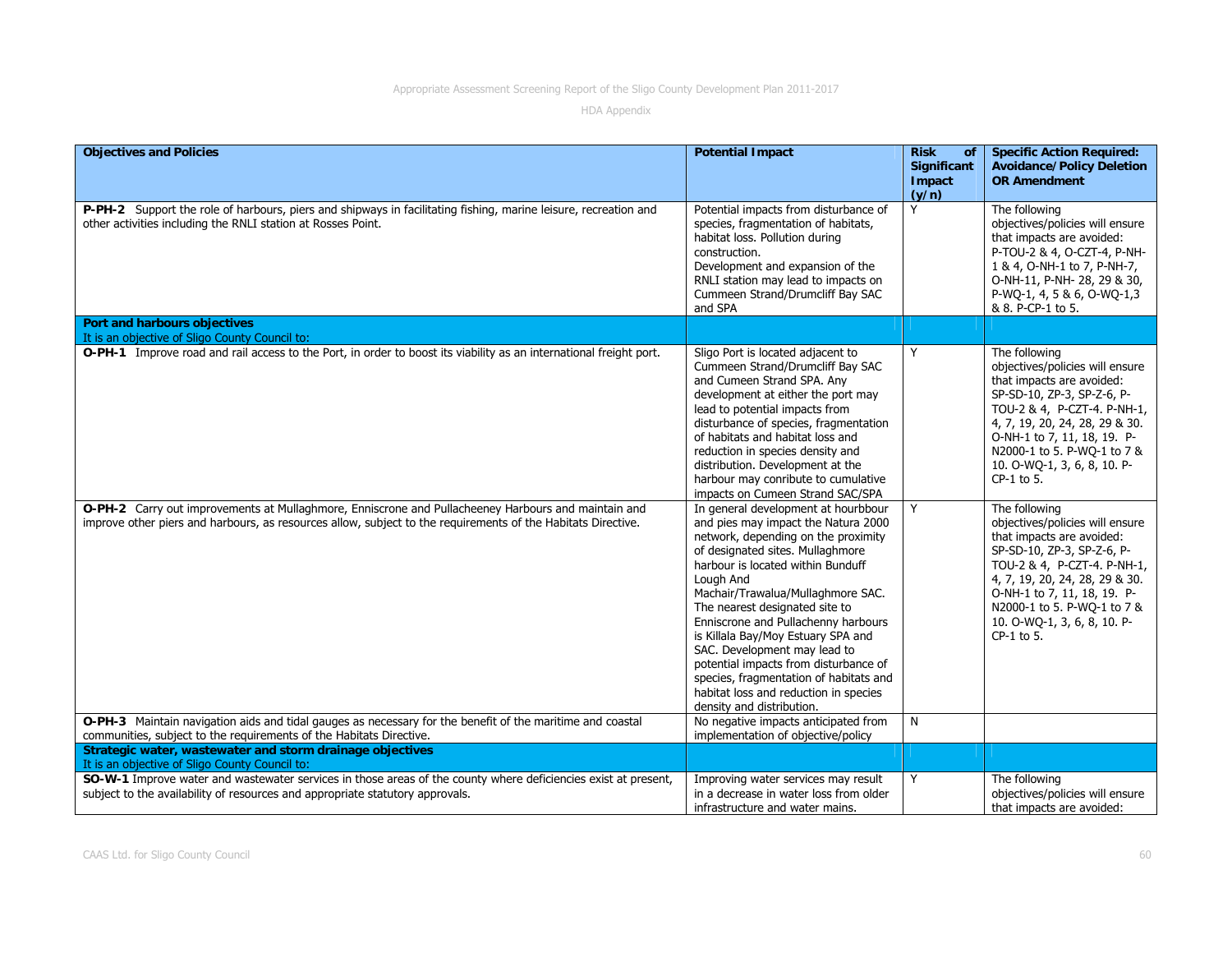| <b>Objectives and Policies</b>                                                                                  | <b>Potential Impact</b>                                                      | <b>Risk</b><br><b>of</b> | <b>Specific Action Required:</b>                         |
|-----------------------------------------------------------------------------------------------------------------|------------------------------------------------------------------------------|--------------------------|----------------------------------------------------------|
|                                                                                                                 |                                                                              | <b>Significant</b>       | <b>Avoidance/Policy Deletion</b>                         |
|                                                                                                                 |                                                                              | Impact                   | <b>OR Amendment</b>                                      |
|                                                                                                                 |                                                                              | (y/n)                    |                                                          |
|                                                                                                                 | However, increased water abstraction                                         |                          | SP-Z-6, P-NH-1 & 4, O-NH-1                               |
|                                                                                                                 | could lead to negative impacts on                                            |                          | to 7, P-NH-7 O-NH-11, 18 &                               |
|                                                                                                                 | groundwater and surface water                                                |                          | 19, P-NH-19, 20, 24, 28, 29 &                            |
|                                                                                                                 | dependant habitats. In turn this could                                       |                          | 30, SO-W-2, P-WW-1, 7, 10,                               |
|                                                                                                                 | lead to disturbance/loss of species and                                      |                          | 13, 14 O-WW-6 & 8, P-WQ-1                                |
|                                                                                                                 | habitat loss.                                                                |                          | to 7 & 10, O-WQ-1,3,8 & 10                               |
|                                                                                                                 | Overall, improving wastewater                                                |                          |                                                          |
|                                                                                                                 | services will have a positive effect on                                      |                          |                                                          |
|                                                                                                                 | surface water and groundwater                                                |                          |                                                          |
|                                                                                                                 | quality, leading to positive impacts on                                      |                          |                                                          |
|                                                                                                                 | habitats and species. However, where                                         |                          |                                                          |
|                                                                                                                 | treated wastewater is discharged to                                          |                          |                                                          |
|                                                                                                                 | receiving waters that have a low                                             |                          |                                                          |
|                                                                                                                 | assimilative capacity or have                                                |                          |                                                          |
|                                                                                                                 | previously not been subject to                                               |                          |                                                          |
|                                                                                                                 | discharge, a decrease in water quality                                       |                          |                                                          |
|                                                                                                                 | may lead to species and habitat loss.                                        |                          |                                                          |
| SO-W-2 Carry out measures to address deficiencies in existing water and wastewater infrastructure, so as to     | No negative impacts anticipated from                                         | N                        |                                                          |
| ensure compliance with regulatory requirements and the objectives of the Water Framework Directive.             | implementation of objective/policy<br>Increased water abstraction could lead |                          |                                                          |
| SO-W-3 Preserve and further develop water and wastewater infrastructure in order to facilitate the growth of    | to negative impacts on groundwater                                           | Y                        | The following<br>objectives/policies will ensure         |
| settlements at an appropriate rate which is consistent with the Core Strategy and the Settlement Structure.     | and surface water dependant habitats.                                        |                          | that impacts are avoided:                                |
|                                                                                                                 | In turn this could lead to                                                   |                          | SP-Z-6, P-NH-1 & 4, O-NH-1                               |
|                                                                                                                 | disturbance/loss of species and                                              |                          | to 7, P-NH-7 O-NH-11, 18 &                               |
|                                                                                                                 | habitat loss.                                                                |                          | 19, P-NH-19, 20, 24, 28, 29 &                            |
|                                                                                                                 | Overall, improving wastewater                                                |                          | 30, SO-W-2, P-WW-1, 7, 10,                               |
|                                                                                                                 | services will have a positive effect on                                      |                          | 13, 14 O-WW-6 & 8, P-WO-1                                |
|                                                                                                                 | surface water and groundwater                                                |                          | to 7 & 10, O-WQ-1,3,8 & 10                               |
|                                                                                                                 | quality, leading to positive impacts on                                      |                          |                                                          |
|                                                                                                                 | habitats and species. However, where                                         |                          |                                                          |
|                                                                                                                 | treated wastewater is discharged to                                          |                          |                                                          |
|                                                                                                                 | receiving waters that have a low                                             |                          |                                                          |
|                                                                                                                 | assimilative capacity or have                                                |                          |                                                          |
|                                                                                                                 | previously not been subject to                                               |                          |                                                          |
|                                                                                                                 | discharge, a decrease in water quality                                       |                          |                                                          |
|                                                                                                                 | may lead to species and habitat loss.                                        |                          |                                                          |
| SO-W-4 Implement adequate surface water drainage measures and prohibit unsuitable development in flood-         | No negative impacts anticipated from                                         | N                        |                                                          |
| susceptible areas.                                                                                              | implementation of objective/policy                                           |                          |                                                          |
| SO-W-5 Prepare a Water Services Strategic Plan - in compliance with the Water Services Act - for the functional | The Water Services Plan may lead to                                          | Y                        | The following                                            |
| area of the Council. Such a Plan may be prepared jointly with other Water Services Authorities.                 | increased water abstraction could lead                                       |                          | objectives/policies will ensure                          |
|                                                                                                                 | to negative impacts on groundwater                                           |                          | that impacts are avoided:                                |
|                                                                                                                 | and surface water dependant habitats.<br>In turn this could lead to          |                          | SP-Z-6, P-NH-1 & 4, O-NH-1<br>to 7, P-NH-7 O-NH-11, 18 & |
|                                                                                                                 | disturbance/loss of species and                                              |                          | 19, P-NH-19, 20, 24, 28, 29 &                            |
|                                                                                                                 |                                                                              |                          |                                                          |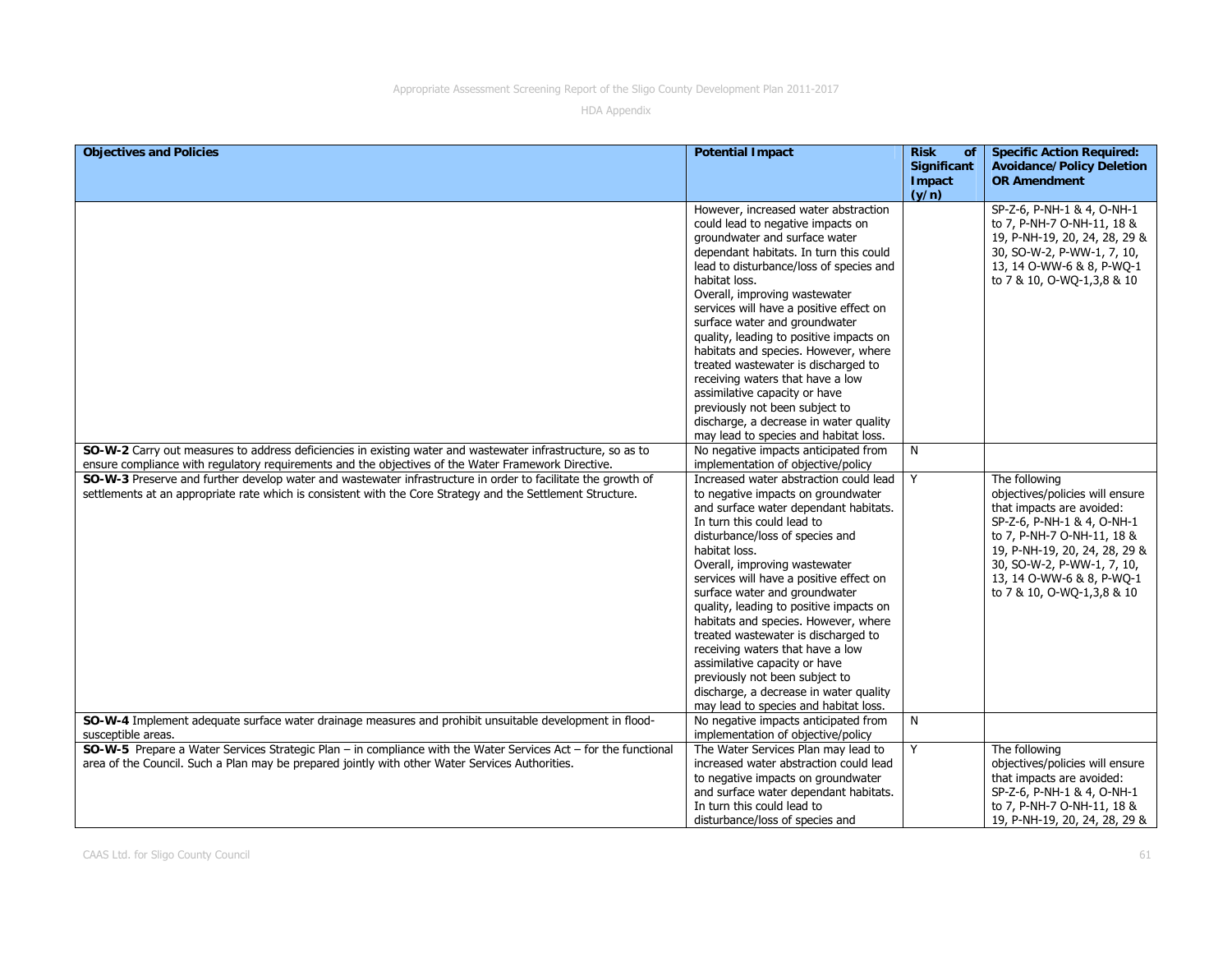| <b>Objectives and Policies</b>                                                                                                                                                                                                                                                                                                                                                                                                                                                                                                                                                 | <b>Potential Impact</b>                                                                                                                                                                                                                                                                                                              | <b>Risk</b><br>of              | <b>Specific Action Required:</b>                                                                                                                                                                                                                                                                           |
|--------------------------------------------------------------------------------------------------------------------------------------------------------------------------------------------------------------------------------------------------------------------------------------------------------------------------------------------------------------------------------------------------------------------------------------------------------------------------------------------------------------------------------------------------------------------------------|--------------------------------------------------------------------------------------------------------------------------------------------------------------------------------------------------------------------------------------------------------------------------------------------------------------------------------------|--------------------------------|------------------------------------------------------------------------------------------------------------------------------------------------------------------------------------------------------------------------------------------------------------------------------------------------------------|
|                                                                                                                                                                                                                                                                                                                                                                                                                                                                                                                                                                                |                                                                                                                                                                                                                                                                                                                                      | Significant<br>Impact<br>(y/n) | <b>Avoidance/Policy Deletion</b><br><b>OR Amendment</b>                                                                                                                                                                                                                                                    |
|                                                                                                                                                                                                                                                                                                                                                                                                                                                                                                                                                                                | habitat loss.                                                                                                                                                                                                                                                                                                                        |                                | 30, SO-W-2, P-WW-1, 7, 10,<br>13, 14 O-WW-6 & 8, P-WQ-1<br>to 7 & 10, O-WQ-1, 3, 6, 8 &<br>10. P-WS-2 to 6                                                                                                                                                                                                 |
| <b>Water supply policies</b><br>It is the policy of Sligo County Council to:                                                                                                                                                                                                                                                                                                                                                                                                                                                                                                   |                                                                                                                                                                                                                                                                                                                                      |                                |                                                                                                                                                                                                                                                                                                            |
| P-WS-1 Ensure an adequate, sustainable and economic supply of good quality water for domestic, commercial<br>and industrial use, subject to compliance with the requirements of the Habitats Directive                                                                                                                                                                                                                                                                                                                                                                         | Improving water services may result<br>in a decrease in water loss from older<br>infrastructure and water mains.<br>However, increased water abstraction<br>could lead to negative impacts on<br>groundwater and surface water<br>dependant habitats. In turn this could<br>lead to disturbance/loss of species and<br>habitat loss. | Y                              | The following<br>objectives/policies will ensure<br>that impacts are avoided:<br>SP-Z-6, P-NH-1 & 4, O-NH-1<br>to 7, P-NH-7 O-NH-11, 18 &<br>19, P-NH-19, 20, 24, 28, 29 &<br>30, SO-W-2, P-WW-1, 7, 10,<br>13, 14 O-WW-6 & 8, P-WQ-1<br>to 7 & 10, O-WQ-1, 3, 6, 8 &<br>10. P-WS-2 to 6                   |
| P-WS-2 Conserve water supplies through the minimisation of leakage and wastage in the interests of efficiency<br>and sustainability.                                                                                                                                                                                                                                                                                                                                                                                                                                           | No negative impacts anticipated from<br>implementation of objective/policy                                                                                                                                                                                                                                                           | N                              |                                                                                                                                                                                                                                                                                                            |
| P-WS-3 Promote public awareness and involvement in water conservation measures.                                                                                                                                                                                                                                                                                                                                                                                                                                                                                                | No negative impacts anticipated from<br>implementation of objective/policy                                                                                                                                                                                                                                                           | N                              |                                                                                                                                                                                                                                                                                                            |
| <b>P-WS-4</b> Co-operate, support and advise in the provision and management of group water schemes in the<br>County.                                                                                                                                                                                                                                                                                                                                                                                                                                                          | Potential impacts may occur where<br>the provision of group water schemes<br>leads to the abstraction of surface or<br>ground water. This may lead to<br>impacts on ground/surface water<br>dependant Natura 2000 sites through<br>habitat/species loss and reduction in<br>species density and distribution.                        | Y                              | The following<br>objectives/policies will ensure<br>that impacts are avoided:<br>SP-SD-10, ZP-3, SP-Z-6, P-<br>AGD-3, P-RHOU-1. P-NH-1, 4,<br>7, 24, 28, 29 & 30. O-NH-1 to<br>7, 11, 18, 19. SO-W-2. P-WS-<br>2, 3, 5, 6, P-WW-1, 7, 10, 13,<br>14. O-WW-6 & 8. P-WO-1 to<br>7 & 10. O-WQ-1, 3, 6, 8, 10. |
| P-WS-5 Promote the inclusion of water conservation and sustainability measures so as to minimise the use of<br>potable water in new developments.                                                                                                                                                                                                                                                                                                                                                                                                                              | No negative impacts anticipated from<br>implementation of objective/policy                                                                                                                                                                                                                                                           | N                              |                                                                                                                                                                                                                                                                                                            |
| P-WS-6 Existing and future population within the County shall be served with clean and wholesome drinking<br>water. It is Council policy to ensure that all drinking water complies with the European Union Drinking Water<br>Directive 98/83/EC as given effect in Irish law by the European Communities (Drinking Water) (No.2) Regulations<br>2007, as may be amended, and to implement the relevant recommendations set out in The Provision and Quality<br>of Drinking Water in Ireland - A report for the Years 2007-2008 (EPA Office of Environment Enforcement, 2009). | Provision of drinking water may lead<br>to increased water abstraction. This in<br>turn could lead to negative impacts on<br>groundwater and surface water<br>dependant habitats. In turn this could<br>lead to disturbance/loss of species and<br>habitat loss.                                                                     | Y                              | The following<br>objectives/policies will ensure<br>that impacts are avoided:<br>SP-SD-10, ZP-3, SP-Z-6, P-<br>AGD-3, P-RHOU-1. P-NH-1, 4,<br>7, 24, 28, 29 & 30. O-NH-1 to<br>7, 11, 18, 19. SO-W-2. P-WS-<br>2, 3, 5, 6, P-WW-1, 7, 10, 13,<br>14. O-WW-6 & 8. P-WO-1 to<br>7 & 10. O-WQ-1, 3, 6, 8, 10. |
| <b>Water supply objectives</b>                                                                                                                                                                                                                                                                                                                                                                                                                                                                                                                                                 |                                                                                                                                                                                                                                                                                                                                      |                                |                                                                                                                                                                                                                                                                                                            |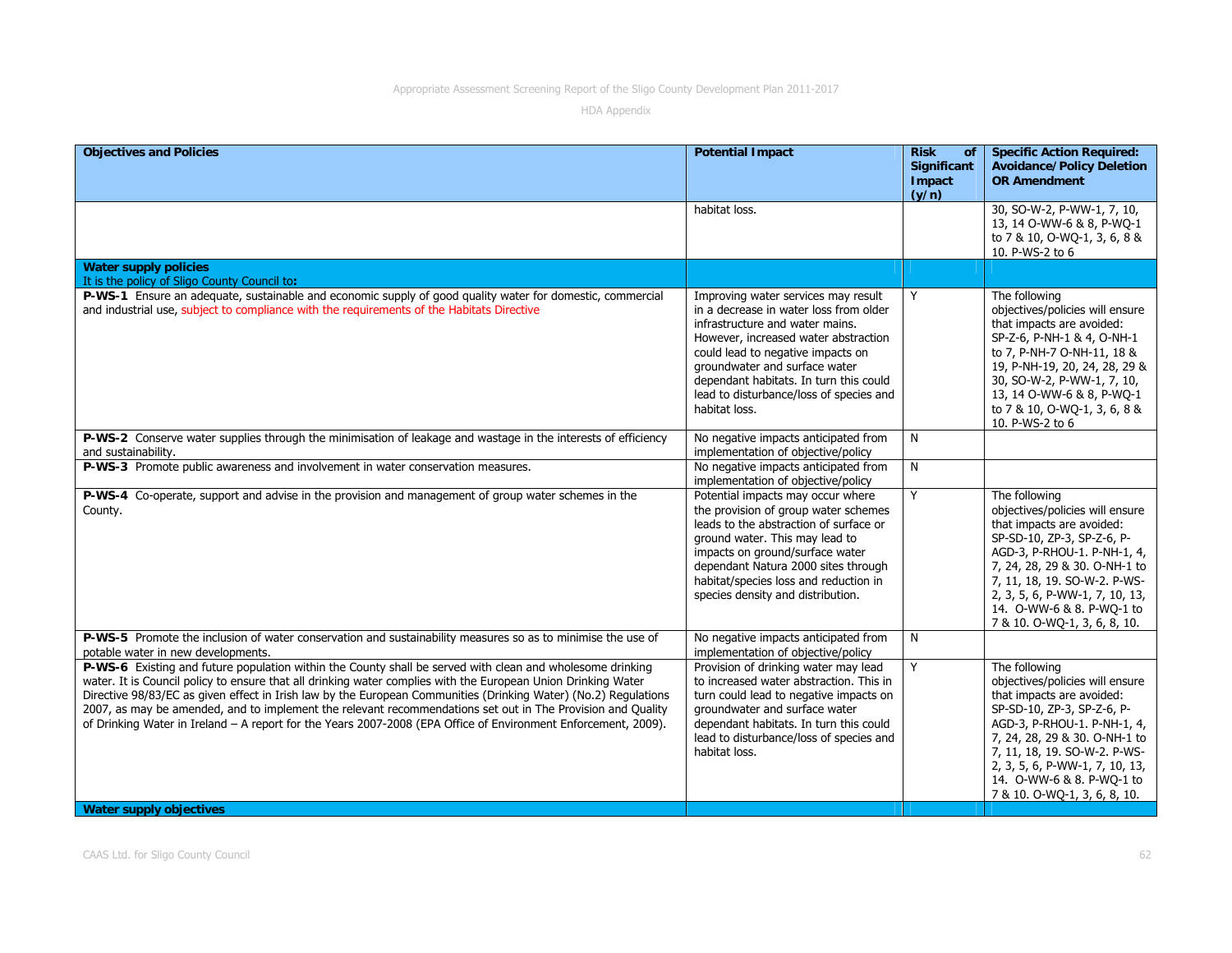| <b>Objectives and Policies</b>                                                                                                                                                                                                                                    | <b>Potential Impact</b>                                                                                                                                                                                                                                                                      | <b>Risk</b><br>of<br><b>Significant</b><br>Impact<br>(y/n) | <b>Specific Action Required:</b><br><b>Avoidance/Policy Deletion</b><br><b>OR Amendment</b>                                                                                                                                                                                                                |
|-------------------------------------------------------------------------------------------------------------------------------------------------------------------------------------------------------------------------------------------------------------------|----------------------------------------------------------------------------------------------------------------------------------------------------------------------------------------------------------------------------------------------------------------------------------------------|------------------------------------------------------------|------------------------------------------------------------------------------------------------------------------------------------------------------------------------------------------------------------------------------------------------------------------------------------------------------------|
| It is the objective of Sligo County Council to:                                                                                                                                                                                                                   |                                                                                                                                                                                                                                                                                              |                                                            |                                                                                                                                                                                                                                                                                                            |
| O-WS-1 Complete the construction of the new water treatment plant at Kilsellagh subject to compliance with the<br>requirements of the Habitats Directive                                                                                                          | Abstraction of water may cause<br>impacts on habitats and species that<br>are surface water dependant.                                                                                                                                                                                       | Y                                                          | The following<br>objectives/policies will ensure<br>that impacts are avoided:<br>SP-Z-6, P-NH-1 & 4, O-NH-1<br>to 7, P-NH-7 O-NH-11, 18 &<br>19, P-NH-19, 20, 24, 28, 29 &<br>30, SO-W-2, P-WS-2 to 6, P-<br>WQ-1 to 7 & 10, O-WQ-1, 3,<br>6, 8 & 10.                                                      |
| O-WS-2 Complete the planning and construction of the new water treatment plant at Lough Talt subject to<br>compliance with the requirements of the Habitats Directive                                                                                             | Lough Talt is within the Lough Hoe<br>Bog SAC and as an oligotrophic lake,<br>is a qualifying feature of the SAC.<br>Abstraction of water may cause<br>impacts on habitats and species that<br>are surface water dependant.                                                                  | Y                                                          | The following<br>objectives/policies will ensure<br>that impacts are avoided:<br>SP-Z-6, P-NH-1 & 4, O-NH-1<br>to 7, P-NH-7 O-NH-11, 18 &<br>19, P-NH-19, 20, 24, 28, 29 &<br>30, SO-W-2, P-WS-2 to 6, P-<br>WQ-1 to 7 & 10, O-WQ-1, 3,<br>6, 8 & 10.                                                      |
| O-WS-3 Extend the existing water treatment plant at Foxes Den (depending on future growth in the Sligo and<br>Environs area) subject to compliance with the requirements of the Habitats Directive                                                                | The treatment plant at Foxes Den<br>treats water abstracted from Lough<br>Gill, which is an SAC designated for a<br>number of surface water dependant<br>species and habitats. Potential impacts<br>on habitats and species that are<br>surface water dependant from<br>abstraction of water | Y                                                          | The following<br>objectives/policies will ensure<br>that impacts are avoided:<br>SP-Z-6, P-NH-1 & 4, O-NH-1<br>to 7, P-NH-7 O-NH-11, 18 &<br>19, P-NH-19, 20, 24, 28, 29 &<br>30, SO-W-2, P-WS-2 to 6, P-<br>WQ-1 to 7 & 10, O-WQ-1, 3,<br>6, 8 & 10.                                                      |
| O-WS-4 Carry out a strategic review of both North Sligo and Lough Easky Regional Water Supply Schemes. Any<br>development that occurs through the implementation of this policy shall be subject to compliance with the<br>requirements of the Habitats Directive | Potential impacts may occur through<br>the abstraction of surface or ground<br>water. This may lead to impacts on<br>ground/surface water dependant<br>Natura 2000 sites through<br>habitat/species loss and reduction in<br>species density and distribution.                               | Y                                                          | The following<br>objectives/policies will ensure<br>that impacts are avoided:<br>SP-SD-10, ZP-3, SP-Z-6, P-<br>AGD-3, P-RHOU-1. P-NH-1, 4,<br>7, 24, 28, 29 & 30. O-NH-1 to<br>7, 11, 18, 19. SO-W-2. P-WS-<br>2, 3, 5, 6, P-WW-1, 7, 10, 13,<br>14. O-WW-6 & 8. P-WQ-1 to<br>7 & 10. O-WQ-1, 3, 6, 8, 10. |
| O-WS-5 Continue to advance the Water Conservation Programme in the County area.                                                                                                                                                                                   | No negative impacts anticipated from<br>implementation of objective/policy                                                                                                                                                                                                                   | N                                                          |                                                                                                                                                                                                                                                                                                            |
| O-WS-6 Improve the water supply to the South Sligo Area.                                                                                                                                                                                                          | Potential impacts on habitats and<br>species that are groundwater and                                                                                                                                                                                                                        | Y                                                          | The following<br>objectives/policies will ensure                                                                                                                                                                                                                                                           |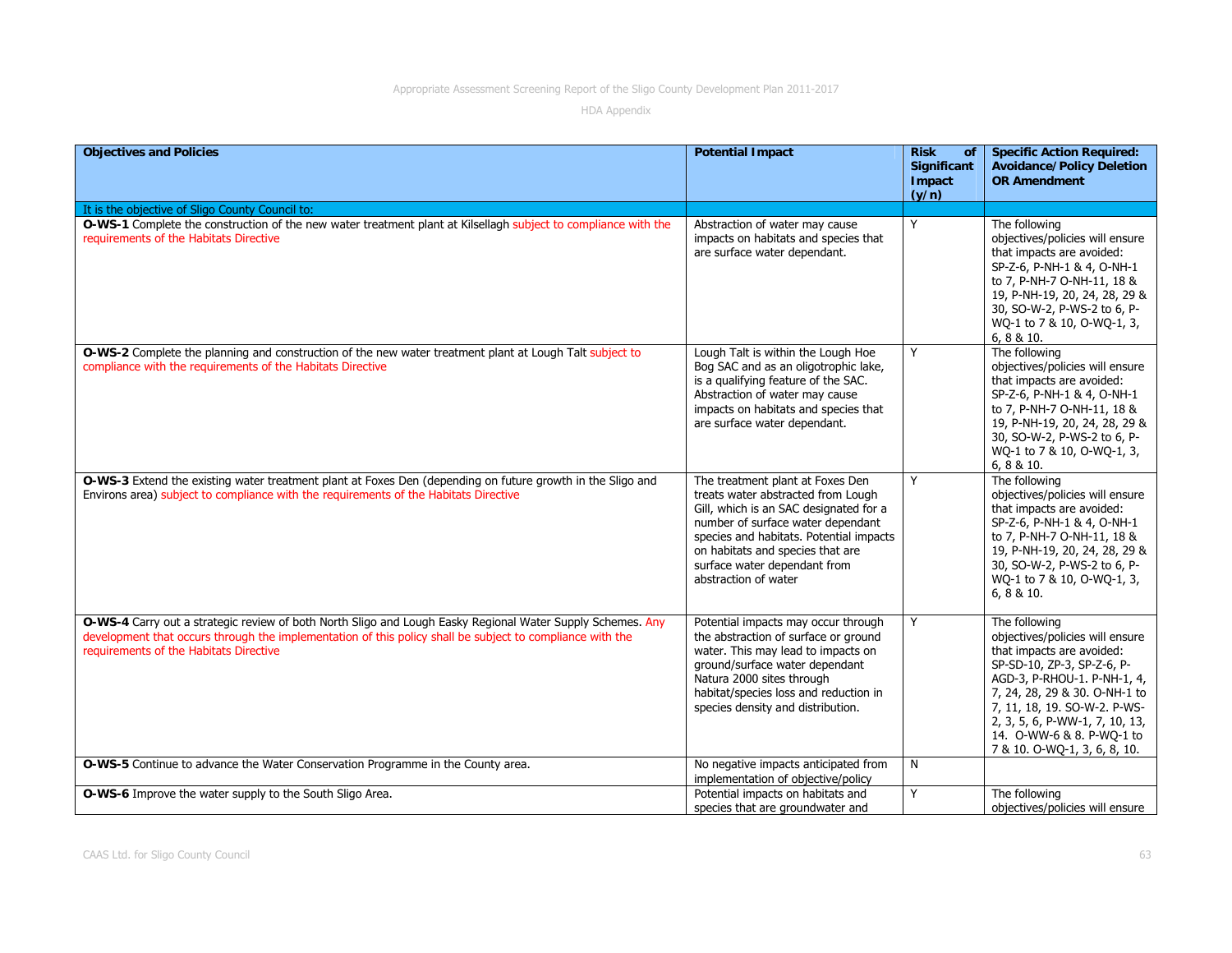| <b>Objectives and Policies</b>                                                                                                                                                                                                         | <b>Potential Impact</b>                                                                                                                                                                                                                                        | <b>Risk</b><br>of<br>Significant<br>Impact | <b>Specific Action Required:</b><br><b>Avoidance/Policy Deletion</b><br><b>OR Amendment</b>                                                                                                                                                                                                                |
|----------------------------------------------------------------------------------------------------------------------------------------------------------------------------------------------------------------------------------------|----------------------------------------------------------------------------------------------------------------------------------------------------------------------------------------------------------------------------------------------------------------|--------------------------------------------|------------------------------------------------------------------------------------------------------------------------------------------------------------------------------------------------------------------------------------------------------------------------------------------------------------|
|                                                                                                                                                                                                                                        |                                                                                                                                                                                                                                                                | (y/n)                                      |                                                                                                                                                                                                                                                                                                            |
|                                                                                                                                                                                                                                        | surface water dependant from<br>abstraction of water                                                                                                                                                                                                           |                                            | that impacts are avoided:<br>SP-Z-6, P-NH-1 & 4, O-NH-1<br>to 7, P-NH-7 O-NH-11, 18 &<br>19, P-NH-19, 20, 24, 28, 29 &<br>30, SO-W-2, P-WS-2 to 6, P-<br>WQ-1 to 7 & 10, O-WQ-1, 3,<br>6, 8 & 10.                                                                                                          |
| O-WS-7 Implement the requirements of the EC (Drinking Water) (No. 2) Regulations 2007.                                                                                                                                                 | No negative impacts anticipated from<br>implementation of objective/policy                                                                                                                                                                                     | N                                          |                                                                                                                                                                                                                                                                                                            |
| O-WS-8 Provide an adequate water supply for fire fighting, where feasible.                                                                                                                                                             | No negative impacts anticipated from<br>implementation of objective/policy                                                                                                                                                                                     | N                                          |                                                                                                                                                                                                                                                                                                            |
| O-WS-9 Continue to implement the annual Rural Water Programme. Any development that occurs through the<br>implementation of this policy shall be subject to compliance with the requirements of the Habitats Directive.                | Potential impacts may occur through<br>the abstraction of surface or ground<br>water. This may lead to impacts on<br>ground/surface water dependant<br>Natura 2000 sites through<br>habitat/species loss and reduction in<br>species density and distribution. | Y                                          | The following<br>objectives/policies will ensure<br>that impacts are avoided:<br>SP-SD-10, ZP-3, SP-Z-6, P-<br>AGD-3, P-RHOU-1. P-NH-1, 4,<br>7, 24, 28, 29 & 30. O-NH-1 to<br>7, 11, 18, 19. SO-W-2. P-WS-<br>2, 3, 5, 6, P-WW-1, 7, 10, 13,<br>14. O-WW-6 & 8. P-WO-1 to<br>7 & 10. O-WQ-1, 3, 6, 8, 10. |
| O-WS-10 Advance all the schemes listed on the Water Services Investment Programmes, subject to compliance<br>with the requirements of the Habitats Directive.                                                                          | Potential impacts may occur through<br>the abstraction of surface or ground<br>water. This may lead to impacts on<br>ground/surface water dependant<br>Natura 2000 sites through<br>habitat/species loss and reduction in<br>species density and distribution. | Y                                          | The following<br>objectives/policies will ensure<br>that impacts are avoided:<br>SP-Z-6, P-NH-1 & 4, O-NH-1<br>to 7, P-NH-7 O-NH-11, 18 &<br>19, P-NH-19, 20, 24, 28, 29 &<br>30, SO-W-2, P-WS-2 to 6, P-<br>WQ-1 to 7 & 10, O-WQ-1, 3,<br>6, 8 & 10.                                                      |
| <b>Wastewater policies</b><br>It is the policy of Sligo County Council to:                                                                                                                                                             |                                                                                                                                                                                                                                                                |                                            |                                                                                                                                                                                                                                                                                                            |
| P-WW-1 Ensure sustainable collection, treatment and discharge of wastewater effluent generated within the<br>County.                                                                                                                   | No negative impacts anticipated from<br>implementation of objective/policy                                                                                                                                                                                     | N                                          |                                                                                                                                                                                                                                                                                                            |
| P-WW-2 Ensure that developers provide effective drainage systems with separate foul and surface water<br>networks.                                                                                                                     | No negative impacts anticipated from<br>implementation of objective/policy                                                                                                                                                                                     | N                                          |                                                                                                                                                                                                                                                                                                            |
| P-WW-3 Ensure that effluent / sludge is treated and disposed of in accordance with the required EU standards.                                                                                                                          | No negative impacts anticipated from<br>implementation of objective/policy                                                                                                                                                                                     | N                                          |                                                                                                                                                                                                                                                                                                            |
| P-WW-4 Promote the sustainable use of wastewater treatment facilities.                                                                                                                                                                 | No negative impacts anticipated from<br>implementation of objective/policy                                                                                                                                                                                     | N                                          |                                                                                                                                                                                                                                                                                                            |
| P-WW-5 Strive to provide adequate wastewater treatment capacity to facilitate development in county Sligo. The<br>provision of such infrastructure will only be pursued where the planning authority is satisfied that it is necessary | Overall, improving wastewater<br>services will have a positive effect on                                                                                                                                                                                       | Y                                          | The following<br>objectives/policies will ensure                                                                                                                                                                                                                                                           |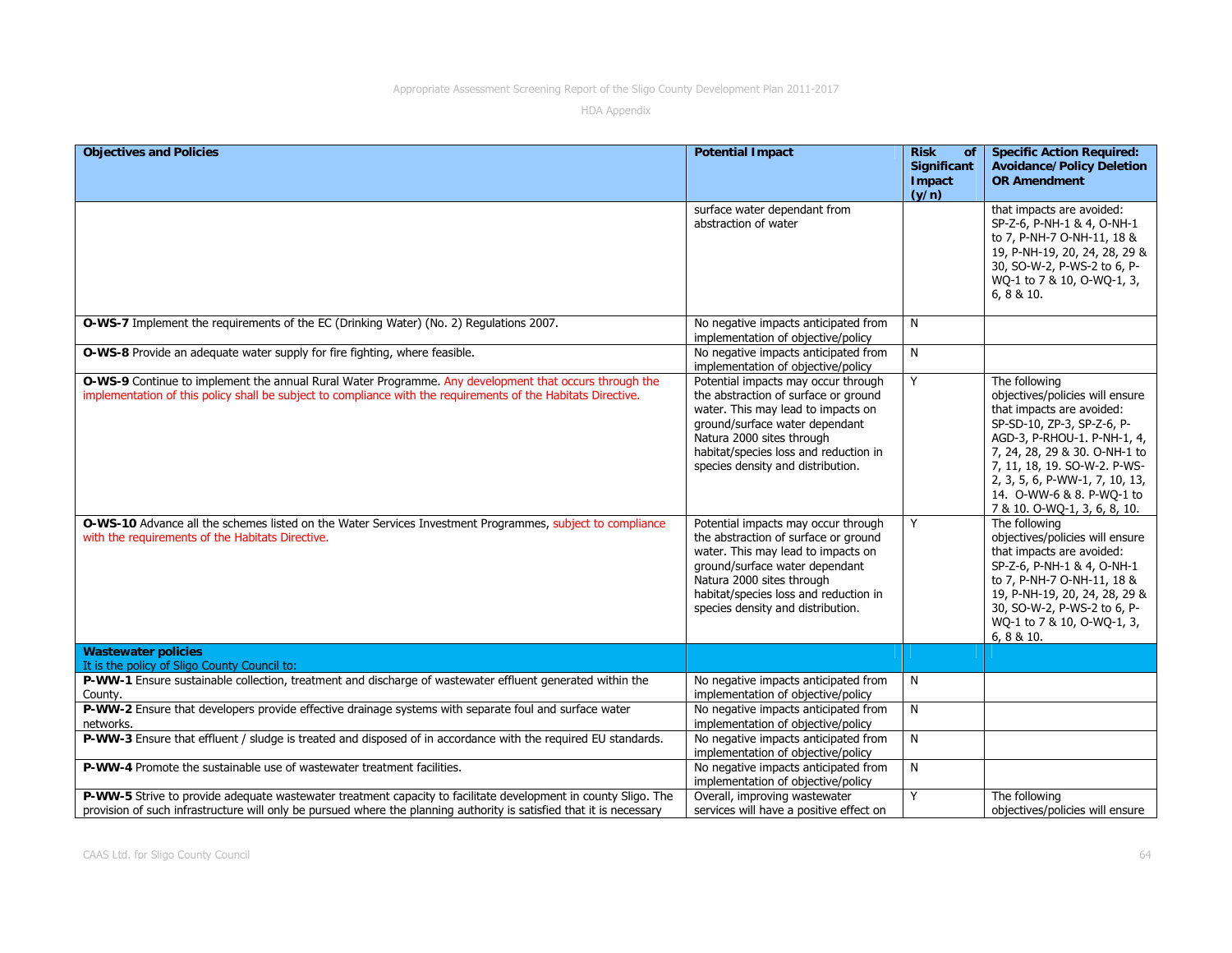| <b>Objectives and Policies</b>                                                                                                                                                                                                                                                                                                                                                                                                | <b>Potential Impact</b>                                                                                                                                                                                                                                                                                                                                                                                   | <b>Risk</b><br>of<br><b>Significant</b> | <b>Specific Action Required:</b><br><b>Avoidance/Policy Deletion</b>                                                                                                                                                                                                    |
|-------------------------------------------------------------------------------------------------------------------------------------------------------------------------------------------------------------------------------------------------------------------------------------------------------------------------------------------------------------------------------------------------------------------------------|-----------------------------------------------------------------------------------------------------------------------------------------------------------------------------------------------------------------------------------------------------------------------------------------------------------------------------------------------------------------------------------------------------------|-----------------------------------------|-------------------------------------------------------------------------------------------------------------------------------------------------------------------------------------------------------------------------------------------------------------------------|
|                                                                                                                                                                                                                                                                                                                                                                                                                               |                                                                                                                                                                                                                                                                                                                                                                                                           | Impact<br>(y/n)                         | <b>OR Amendment</b>                                                                                                                                                                                                                                                     |
| and in accordance with the requirements of the Core Strategy and the Settlement Structure of the County.                                                                                                                                                                                                                                                                                                                      | surface water and groundwater<br>quality, leading to positive impacts on<br>habitats and species. However, where<br>treated wastewater is discharged to<br>receiving waters that have a low<br>assimilative capacity or have<br>previously not been subject to<br>discharge, a decrease in water quality<br>may lead to species and habitat loss<br>and reduction in species density and<br>distribution. |                                         | that impacts are avoided:<br>SP-SD-10, ZP-3, SP-Z-6, P-<br>RHOU-1 & 3. P-NH-1, 4, 7,<br>19, 20, 24, 28, 29 & 30. O-<br>NH-1 to 7, 11, 18, 19. SO-W-<br>2. P-WS-2, 3, 5, 6, P-WW-1,<br>7, 10, 13, 14. O-WW-6 & 8.<br>P-WQ-1 to 7 & 10. O-WQ-1,<br>3, 6, 8, 10.           |
| P-WW-6 Facilitate appropriate proposals from private developers to extend existing public wastewater<br>infrastructure networks, where such proposals would result in the servicing of lands zoned in accordance with the<br>Core Strategy. Any such proposal shall be assessed on a case-by-case basis.                                                                                                                      | Potential impacts from increased<br>discharges of wastewater, leading to a<br>decrease in water quality and<br>reduction of species diversity and/or<br>density                                                                                                                                                                                                                                           | Y                                       | The following<br>objectives/policies will ensure<br>that impacts are avoided:<br>SP-Z-6, P-NH-1 & 4, O-NH-1<br>to 7, P-NH-7, O-NH-11, 18 &<br>19, P-NH-19, 20, 24, 28, 29 &<br>30, SO-W-2, P-WW-1, 7, 10,<br>13 & 14, O-WW-6 & 8, P-WQ-<br>1 to 7 & 10, O-WQ-1,3,8 & 10 |
| P-WW-7 Ensure that public wastewater treatment infrastructure is in place, with adequate capacity, prior to<br>developments being occupied.                                                                                                                                                                                                                                                                                   | No negative impacts anticipated from<br>implementation of objective/policy                                                                                                                                                                                                                                                                                                                                | N                                       |                                                                                                                                                                                                                                                                         |
| P-WW-8 All proposals for on-site Treatment Systems shall be designed, constructed and maintained in<br>accordance with the Environmental Protection Agency Code of Practice for Wastewater Treatment and Disposal<br>Systems Serving Single Houses (p.e. ≤10)". (EPA 2009) and/or Treatment Systems for Small Communities,<br>business, Leisure Centres and Hotels", and any guidance documents issued by the County Council. | No negative impacts anticipated from<br>implementation of objective/policy                                                                                                                                                                                                                                                                                                                                | N                                       |                                                                                                                                                                                                                                                                         |
| P-WW-9 As relevant and as appropriate, seek to implement the relevant measures for individual water bodies set<br>out in the Western River Basin Management Plan and the Shannon and North Western International River Basin<br>Management Plans and the associated Programmes of Measures.                                                                                                                                   | No negative impacts anticipated from<br>implementation of objective/policy                                                                                                                                                                                                                                                                                                                                | N                                       |                                                                                                                                                                                                                                                                         |
| P-WW-10 Prohibit the discharge or disposal of domestic wastewater from one-off houses, following treatment, to<br>surface water bodies.                                                                                                                                                                                                                                                                                       | No negative impacts anticipated from<br>implementation of objective/policy                                                                                                                                                                                                                                                                                                                                | N                                       |                                                                                                                                                                                                                                                                         |
| P-WW-11 Ensure that adequately designed grease-traps are installed and maintained in all commercial premises<br>where food is prepared.                                                                                                                                                                                                                                                                                       | No negative impacts anticipated from<br>implementation of objective/policy                                                                                                                                                                                                                                                                                                                                | N                                       |                                                                                                                                                                                                                                                                         |
| P-WW-12 Ensure that adequately designed oil interceptors are installed in all commercial developments that<br>include car-parks or other oil- and petrol-related activities.                                                                                                                                                                                                                                                  | No negative impacts anticipated from<br>implementation of objective/policy                                                                                                                                                                                                                                                                                                                                | N                                       |                                                                                                                                                                                                                                                                         |
| P-WW-13 Regulate discharges to local authority sewerage schemes to protect and improve groundwater and<br>surface water quality in accordance with the requirements of the Water Framework Directive.                                                                                                                                                                                                                         | No negative impacts anticipated from<br>implementation of objective/policy                                                                                                                                                                                                                                                                                                                                | N                                       |                                                                                                                                                                                                                                                                         |
| P-WW-14 Ensure tertiary treatment (phosphorus removal) is provided in proposed upgrades to existing or new<br>local authority wastewater treatment infrastructure.                                                                                                                                                                                                                                                            | No negative impacts anticipated from<br>implementation of objective/policy                                                                                                                                                                                                                                                                                                                                | N                                       |                                                                                                                                                                                                                                                                         |
| P-WW-15 Discourage the use of pumping stations in private developments. Storm overflows from pumping<br>stations serving private developments shall not be permitted.                                                                                                                                                                                                                                                         | No negative impacts anticipated from<br>implementation of objective/policy                                                                                                                                                                                                                                                                                                                                | N                                       |                                                                                                                                                                                                                                                                         |
| P-WW-16 Promote the establishment of a satisfactory management structure in relation to existing in-situ private<br>wastewater pumping stations.                                                                                                                                                                                                                                                                              | No negative impacts anticipated from<br>implementation of objective/policy                                                                                                                                                                                                                                                                                                                                | N                                       |                                                                                                                                                                                                                                                                         |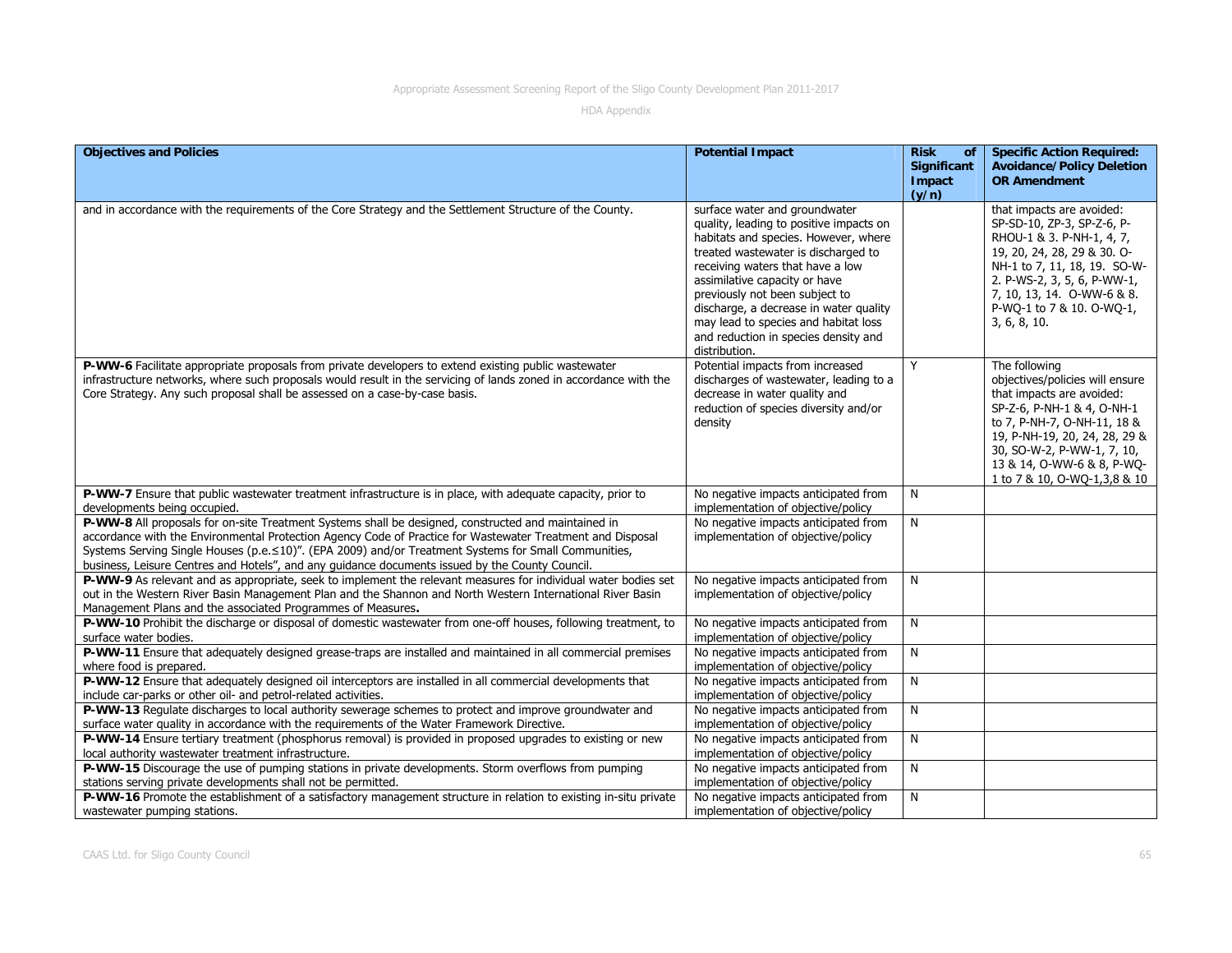| <b>Objectives and Policies</b>                                                                                                                                                                                                                                                                                                                                                                                                                                                                                                                                                                                                                                                                                                                                                                                                                  | <b>Potential Impact</b>                                                                                                                                                                                                                                                                                                                                                                                                                                                               | <b>Risk</b><br><b>of</b><br>Significant<br>Impact<br>(y/n) | <b>Specific Action Required:</b><br><b>Avoidance/Policy Deletion</b><br><b>OR Amendment</b>                                                                                                                                                                                                                       |
|-------------------------------------------------------------------------------------------------------------------------------------------------------------------------------------------------------------------------------------------------------------------------------------------------------------------------------------------------------------------------------------------------------------------------------------------------------------------------------------------------------------------------------------------------------------------------------------------------------------------------------------------------------------------------------------------------------------------------------------------------------------------------------------------------------------------------------------------------|---------------------------------------------------------------------------------------------------------------------------------------------------------------------------------------------------------------------------------------------------------------------------------------------------------------------------------------------------------------------------------------------------------------------------------------------------------------------------------------|------------------------------------------------------------|-------------------------------------------------------------------------------------------------------------------------------------------------------------------------------------------------------------------------------------------------------------------------------------------------------------------|
| P-WW-17 Development proposing to connect to the public wastewater treatment system shall not be permitted<br>unless the planning authority is satisfied that adequate capacity is available. Exceptions to this policy will be<br>considered in cases where works on upgrading the wastewater facilities have commenced and will be completed<br>within a reasonable timeframe. In such cases, appropriate conditions shall be applied to planning permissions to<br>ensure that the proposed development and the upgrading works are suitably phased.                                                                                                                                                                                                                                                                                          | Potential impacts from increased<br>discharges of wastewater, leading to a<br>decrease in water quality and loss of<br>species diversity and/or density                                                                                                                                                                                                                                                                                                                               | Y                                                          | The following<br>objectives/policies will ensure<br>that impacts are avoided:<br>SP-Z-6, P-NH-1 & 4, O-NH-1<br>to 7, P-NH-7, O-NH-11, 18 &<br>19, P-NH-19, 20, 24, 28, 29 &<br>30, SO-W-2, P-WW-1, 7, 10,<br>13 & 14, O-WW-6 & 8, P-WO-<br>1 to 7 & 10, O-WQ-1,3,8 & 10                                           |
| P-WW-18 In cases where a settlement is not served by a public wastewater treatment plant, or where no spare<br>capacity exists in an existing wastewater treatment plant, individual developments proposing to use on-site<br>wastewater treatment will be considered subject to appropriate scale, assessment, design and conditions taking<br>groundwater vulnerability into account. Any such permitted development shall be subject to legally binding<br>maintenance and bonding arrangements agreed with the planning authority and shall be required to connect to<br>the public wastewater treatment plant when/if adequate capacity becomes available. However, communal on-site<br>wastewater treatment systems (i.e. systems servicing more than 1 residential unit / commercial premises etc) will<br>not be permitted in any case. | Potential impacts from increased<br>discharges of wastewater, leading to a<br>decrease in water quality and loss of<br>species diversity and/or density                                                                                                                                                                                                                                                                                                                               | Y                                                          | The following<br>objectives/policies will ensure<br>that impacts are avoided:<br>SP-Z-6, P-NH-1 & 4, O-NH-1<br>to 7, P-NH-7, O-NH-11, 18 &<br>19, P-NH-19, 20, 24, 28, 29 &<br>30, SO-W-2, P-WW-1, 7, 10,<br>13 & 14, O-WW-6 & 8, P-WQ-<br>1 to 7 & 10, O-WQ-1,3,8 & 10                                           |
| P-WW-19 In cases where capacity exists, all proposed developments will be required to connect to the public<br>wastewater treatment plant.                                                                                                                                                                                                                                                                                                                                                                                                                                                                                                                                                                                                                                                                                                      | No negative impacts anticipated from<br>implementation of objective/policy                                                                                                                                                                                                                                                                                                                                                                                                            | N                                                          |                                                                                                                                                                                                                                                                                                                   |
| Development shall be accompanied by financial contributions to facilitate the provision of<br><b>P-WW-20</b><br>wastewater treatment infrastructure with adequate capacity that will ensure compliance with the provisions of the<br>relevant River Basin Management Plan(s) and the Habitats Directive.                                                                                                                                                                                                                                                                                                                                                                                                                                                                                                                                        | No negative impacts anticipated from<br>implementation of objective/policy                                                                                                                                                                                                                                                                                                                                                                                                            | N                                                          |                                                                                                                                                                                                                                                                                                                   |
| It is Council policy to implement the relevant recommendations set out in Urban Waste Water<br><b>P-WW-21</b><br>Discharges in Ireland for Population Equivalents Greater than 500 Persons - A Report for the Years 2006 and 2007<br>(EPA Office of Environment Enforcement, 2009) where feasible, and to examine the feasibility of connecting<br>unsewered areas including individual properties/premises currently serviced by septic tanks to existing and<br>planned sewer networks subject to the availability of resources.                                                                                                                                                                                                                                                                                                              | Overall, improving wastewater<br>services will have a positive effect on<br>surface water and groundwater<br>quality, leading to positive impacts on<br>habitats and species. However, where<br>treated wastewater is discharged to<br>receiving waters that have a low<br>assimilative capacity or have<br>previously not been subject to<br>discharge, a decrease in water quality<br>may lead to species and habitat loss<br>and reduction in species density and<br>distribution. | Y                                                          | The following<br>objectives/policies will ensure<br>that impacts are avoided:<br>SP-SD-10, ZP-3, SP-Z-6, P-<br>RHOU-1 & 3. P-NH-1, 4, 7,<br>19, 20, 24, 28, 29 & 30. O-<br>NH-1 to 7, 11, 18, 19. SO-W-<br>2. P-WS-2, 3, 5, 6, P-WW-1,<br>7, 10, 13, 14. O-WW-6 & 8.<br>P-WQ-1 to 7 & 10. O-WQ-1,<br>3, 6, 8, 10. |
| <b>Wastewater objectives</b><br>It is the objective of Sligo County Council to:                                                                                                                                                                                                                                                                                                                                                                                                                                                                                                                                                                                                                                                                                                                                                                 |                                                                                                                                                                                                                                                                                                                                                                                                                                                                                       |                                                            |                                                                                                                                                                                                                                                                                                                   |
| O-WW-1 Complete the construction of the new wastewater treatment plants at Tobercurry, Grange, Strandhill<br>and Ballinafad. Amend the policy to include 'subject to necessary approval and compliance with the Habitats<br>Directive'                                                                                                                                                                                                                                                                                                                                                                                                                                                                                                                                                                                                          | Potential impacts from increased<br>discharges of wastewater, leading to a<br>decrease in water quality and loss of<br>species diversity and/or density                                                                                                                                                                                                                                                                                                                               | Y                                                          | The following<br>objectives/policies will ensure<br>that impacts are avoided:<br>SP-Z-6, P-NH-1 & 4, O-NH-1<br>to 7, P-NH-7, O-NH-11, 18 &                                                                                                                                                                        |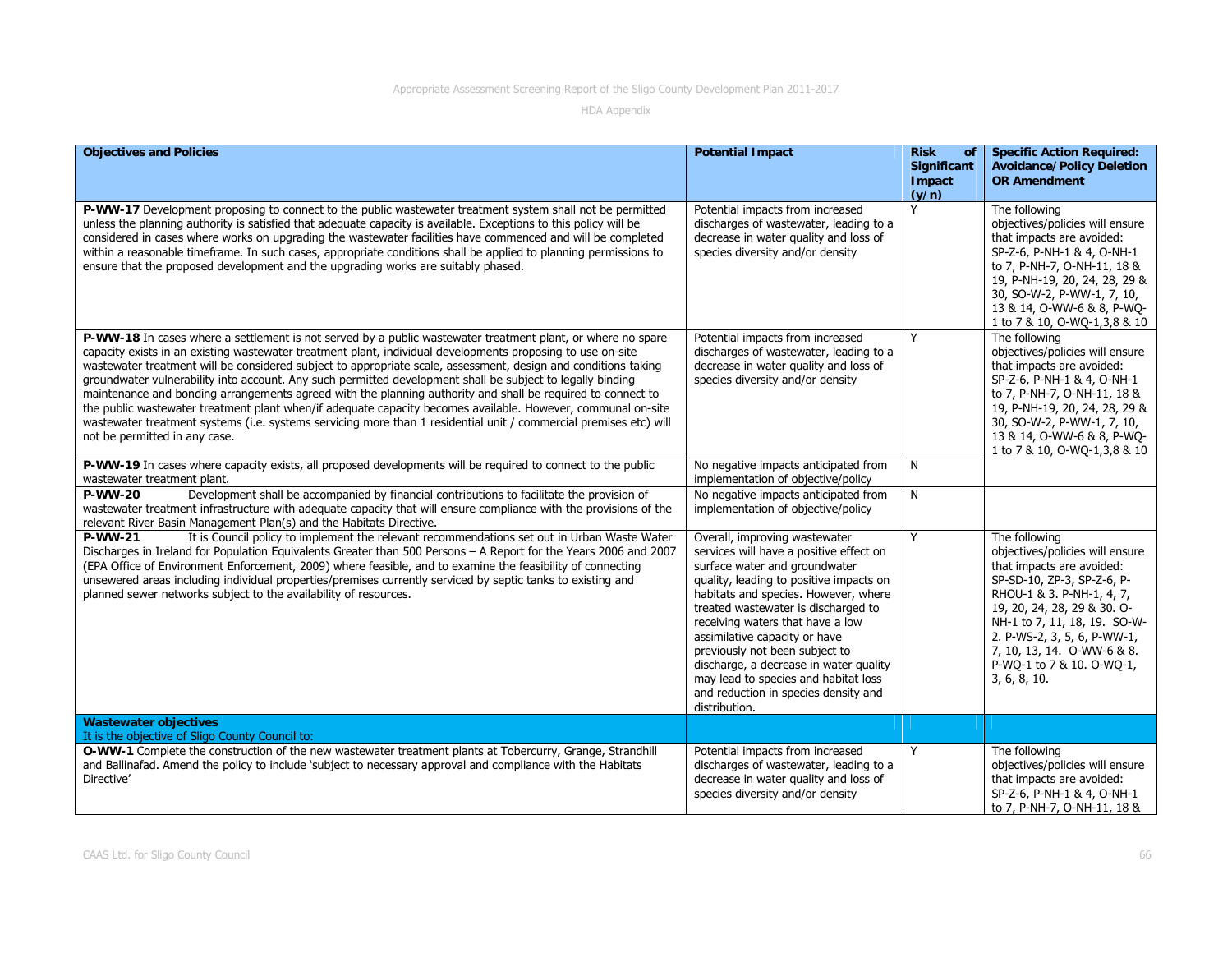| <b>Objectives and Policies</b>                                                                                                                                                                                                                                                                                                                           | <b>Potential Impact</b>                                                                                                                                                                                                                                                                     | <b>Risk</b><br>of<br><b>Significant</b> | <b>Specific Action Required:</b><br><b>Avoidance/Policy Deletion</b>                                                                                                                                                                                                    |
|----------------------------------------------------------------------------------------------------------------------------------------------------------------------------------------------------------------------------------------------------------------------------------------------------------------------------------------------------------|---------------------------------------------------------------------------------------------------------------------------------------------------------------------------------------------------------------------------------------------------------------------------------------------|-----------------------------------------|-------------------------------------------------------------------------------------------------------------------------------------------------------------------------------------------------------------------------------------------------------------------------|
|                                                                                                                                                                                                                                                                                                                                                          |                                                                                                                                                                                                                                                                                             | Impact<br>(y/n)                         | <b>OR Amendment</b>                                                                                                                                                                                                                                                     |
|                                                                                                                                                                                                                                                                                                                                                          |                                                                                                                                                                                                                                                                                             |                                         | 19, P-NH-19, 20, 24, 28, 29 &<br>30, SO-W-2, P-WW-1, 7, 10,<br>13 & 14, O-WW-6 & 8, P-WO-<br>1 to 7 & 10, O-WQ-1,3,8 & 10<br>Amend the policy to include<br>'subject to necessary approval<br>and compliance with the<br>Habitats Directive'                            |
| O-WW-2 Complete the planning and construction of the new wastewater treatment plant at Ballintogher,<br>Bunnanadden, Cliffony, Ballinacarrow, Mullaghmore and Ballygawley, subject to necessary approvals and<br>compliance with the requirements of the Habitats Directive                                                                              | Potential impacts from increased<br>discharges of wastewater, leading to a<br>decrease in water quality and loss of<br>species diversity and/or density                                                                                                                                     | Y                                       | The following<br>objectives/policies will ensure<br>that impacts are avoided:<br>SP-Z-6, P-NH-1 & 4, O-NH-1<br>to 7, P-NH-7, O-NH-11, 18 &<br>19, P-NH-19, 20, 24, 28, 29 &<br>30, SO-W-2, P-WW-1, 7, 10,<br>13 & 14, O-WW-6 & 8, P-WQ-<br>1 to 7 & 10, O-WQ-1,3,8 & 10 |
| O-WW-3 Complete the construction of a wastewater collection system to pump wastewater from Rosses Point,<br>Ballincar and Cregg into Sligo Main Drainage.                                                                                                                                                                                                | Potential impacts from increased<br>discharges of wastewater, leading to a<br>decrease in water quality and loss of<br>species diversity and/or density                                                                                                                                     | Y                                       | The following<br>objectives/policies will ensure<br>that impacts are avoided:<br>SP-Z-6, P-NH-1 & 4, O-NH-1<br>to 7, P-NH-7, O-NH-11, 18 &<br>19, P-NH-19, 20, 24, 28, 29 &<br>30, SO-W-2, P-WW-1, 7, 10,<br>13 & 14, O-WW-6 & 8, P-WO-<br>1 to 7 & 10, O-WQ-1,3,8 & 10 |
| O-WW-4 Complete the planning stage for upgrade works to Collooney and Ballymote WWTPs, subject to<br>necessary approvals and compliance with the requirements of the Habitats Directive                                                                                                                                                                  | Potential impacts from increased<br>discharges of wastewater, leading to a<br>decrease in water quality and loss of<br>species diversity and/or density                                                                                                                                     | Y                                       | The following<br>objectives/policies will ensure<br>that impacts are avoided:<br>SP-Z-6, P-NH-1 & 4, O-NH-1<br>to 7, P-NH-7, O-NH-11, 18 &<br>19, P-NH-19, 20, 24, 28, 29 &<br>30, SO-W-2, P-WW-1, 7, 10,<br>13 & 14, O-WW-6 & 8, P-WQ-<br>1 to 7 & 10, O-WQ-1,3,8 & 10 |
| O-WW-5 Facilitate the sustainable development of towns and villages by improving and extending wastewater<br>infrastructure as set out in Table 9.B, subject to the availability of necessary funding and compliance with the Core<br>Strategy and Settlement Structure for the County.<br>Table 9.B Proposed wastewater treatment plants and extensions | Aclare: No impacts<br>Ballinacarrow: Potential impacts<br>from increased discharge<br>Ballinafad: Potential impacts from<br>increased discharge<br>Ballincar / Cregg / Rosses Point<br>Main Drainage Scheme: No impacts<br>as discharge is via Sligo Main<br>Drainage, which has sufficient | Y                                       | The following<br>objectives/policies will ensure<br>that impacts are avoided:<br>SP-Z-6, P-NH-1 & 4, O-NH-1<br>to 7, P-NH-7, O-NH-11, 18 &<br>19, P-NH-19, 20, 24, 28, 29 &<br>30, SO-W-2, P-WW-1, 7, 10,<br>13 & 14, O-WW-6 & 8, P-WQ-<br>1 to 7 & 10, O-WQ-1,3,8 & 10 |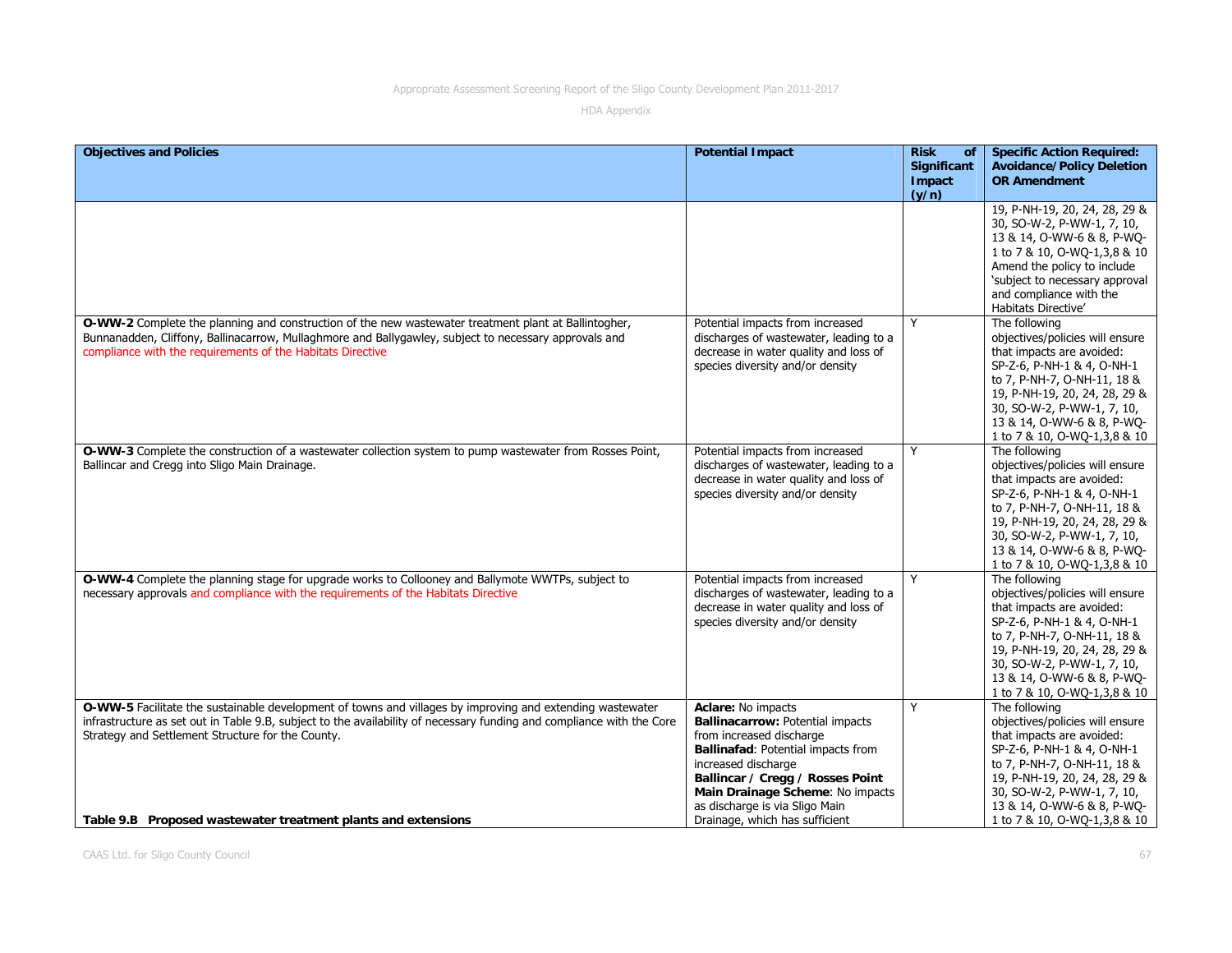| <b>Objectives and Policies</b>                              |                          |                                                                                              |                            |                                                                                                                                                                    | <b>Potential Impact</b>                                                                                                                          | <b>Risk</b><br><b>of</b><br><b>Significant</b><br><b>Impact</b><br>(y/n) | <b>Specific Action Required:</b><br><b>Avoidance/Policy Deletion</b><br><b>OR Amendment</b>                     |
|-------------------------------------------------------------|--------------------------|----------------------------------------------------------------------------------------------|----------------------------|--------------------------------------------------------------------------------------------------------------------------------------------------------------------|--------------------------------------------------------------------------------------------------------------------------------------------------|--------------------------------------------------------------------------|-----------------------------------------------------------------------------------------------------------------|
| Town/Scheme                                                 | Current<br>design<br>PE* | Existing outfall / treatment                                                                 | <b>New</b><br>design<br>PE | Remarks                                                                                                                                                            | capacity.<br>Ballinode / Hazelwood Main<br>Drainage Scheme: No Impacts<br>Ballintogher: Potential impacts from<br>increased discharge of treated |                                                                          | Amend the policy to include<br>'subject to necessary approval<br>and compliance with the<br>Habitats Directive' |
| Aclare                                                      | 750                      | Inlet works, Aeration tank, clarifer,<br>Sludge holding tank                                 | n/a                        | New treatment works completed in 2005,<br>part of 20 O&M contract                                                                                                  | wastewater<br>Ballygawley: Potential impacts from                                                                                                |                                                                          |                                                                                                                 |
| Ballinacarrow                                               | 250                      | extended aeration                                                                            | 1000                       | New treatment works proposed                                                                                                                                       | discharge of treated wastewater                                                                                                                  |                                                                          |                                                                                                                 |
| Ballinafad                                                  | 150                      | septic tank & ABR, peat based<br>percolation system                                          | 350                        | New treatment works proposed                                                                                                                                       | <b>Ballymote:</b><br>No Impacts<br><b>Ballysadare:</b><br>No Impacts                                                                             |                                                                          |                                                                                                                 |
| Ballincar / Cregg /<br>Rosses Point Main<br>Drainage Scheme | 1500                     | holding tank, sea outfall at Rosses<br>point                                                 | 5,000                      | New Collection system to be completed<br>to pump wastewater from Rosses Point<br>(Ballincar, Cregg, Rosses Point<br>WWTW**) into Sligo Main Drainage -<br>5,000 PE | Bunnannaddan: Potential impact<br>through discharge of wastewater,<br>depending on where the discharge<br>point is.<br>Carney: No Impacts        |                                                                          |                                                                                                                 |
| Ballinode / Hazelwood<br>Main Drainage Scheme               | n/a                      | n/a                                                                                          | n/a                        | Drainage Masterplan has been<br>developed.                                                                                                                         | <b>Carrowroe Main Drainage</b><br>Scheme: Potential impact through                                                                               |                                                                          |                                                                                                                 |
| Ballintogher                                                | 200                      | Aeration tanks & peat-based<br>percolation system                                            | 500                        | New WWTW to be completed as part of<br>small scheme programme.                                                                                                     | discharge of wastewater, depending<br>on where the discharge point is                                                                            |                                                                          |                                                                                                                 |
| Ballygawley                                                 | n/a                      | n/a                                                                                          | 750                        | New treatment works and collection<br>system proposed                                                                                                              | Castlebaldwin: Mini plan has<br>objective for provision of a new                                                                                 |                                                                          |                                                                                                                 |
| Ballymote                                                   | 3000                     | Inlet Works, extended aeration,<br>Clarifier, sludge Holding tanks,<br>Satellite Hub centre. | n/a                        | Design Review to be completed and<br>upgrade of the existing WWTw to be<br>completed                                                                               | WWTP?<br>Cliffony: Potential impact through<br>discharge of wastewater, depending                                                                |                                                                          |                                                                                                                 |
| Ballysadare                                                 | 4500                     | New inlet works, aeration tanks,<br>Clarifier, storm tank and sludge<br>holding tank         | n/a                        | new treatment works completed in 2005,<br>part of 20 O&M contract                                                                                                  | on where wastewater is discharged to<br>Cloonacool: No Impacts<br>Collooney: Miniplan indicates that                                             |                                                                          |                                                                                                                 |
| Bunnannaddan                                                | 80                       | septic tank                                                                                  | 350                        | New WWTW to be completed as part of<br>small scheme programme.                                                                                                     | WWTP will be expanded to 5,000pe<br>Potential impact through increased                                                                           |                                                                          |                                                                                                                 |
| Carney                                                      | 2500                     | New inlet works, aeration tanks,<br>Clarifier, and sludge holding tank                       | n/a                        | New treatment works completed in 2007.                                                                                                                             | discharge of wastewater, depending<br>on where wastewater is discharged to                                                                       |                                                                          |                                                                                                                 |
| Carrowroe Main<br>Drainage Scheme                           | n/a                      | n/a                                                                                          | 4000                       | Proposed new Collection system to be<br>completed.                                                                                                                 | Coolaney: No Impacts<br>Culfadda: Potential cumulative                                                                                           |                                                                          |                                                                                                                 |
| Castlebaldwin                                               | 100                      | septic tank & peat-based<br>percolation system                                               | n/a                        | n/a                                                                                                                                                                | impacts on Ballysadare Bay through<br>discharge of wastewater from multiple<br>WWTPs.                                                            |                                                                          |                                                                                                                 |
| Cliffony                                                    | 450                      | extended aeration                                                                            | 1750                       | New treatment works proposed                                                                                                                                       | <b>Cummeen Main Drainage</b>                                                                                                                     |                                                                          |                                                                                                                 |
| Cloonacool                                                  | 750                      | Inlet works, Aeration tank, clarifer,<br>Sludge holding tank                                 | n/a                        | New treatment works completed in 2005,<br>part of 20 Yr O&M contract.                                                                                              | Scheme: Potential impacts from<br>increased discharge via Sligo Main                                                                             |                                                                          |                                                                                                                 |
| Collooney                                                   | 1400                     | extended aeration, clarifer                                                                  | n/a                        | Preliminary Report to be completed for<br>upgrade of the existing WWTW.                                                                                            | Drainage<br>Curry: No Impacts                                                                                                                    |                                                                          |                                                                                                                 |
| Coolaney                                                    | 2500                     | New inlet works, aeration tanks,<br>Clarifier, storm tank and sludge<br>holding tank         | n/a                        | new treatment works completed in 2007,<br>part of 20 yr O&M contract.                                                                                              | Dromore West: No Impacts<br>Drumcliff: No Impacts<br>Easky: No Impacts                                                                           |                                                                          |                                                                                                                 |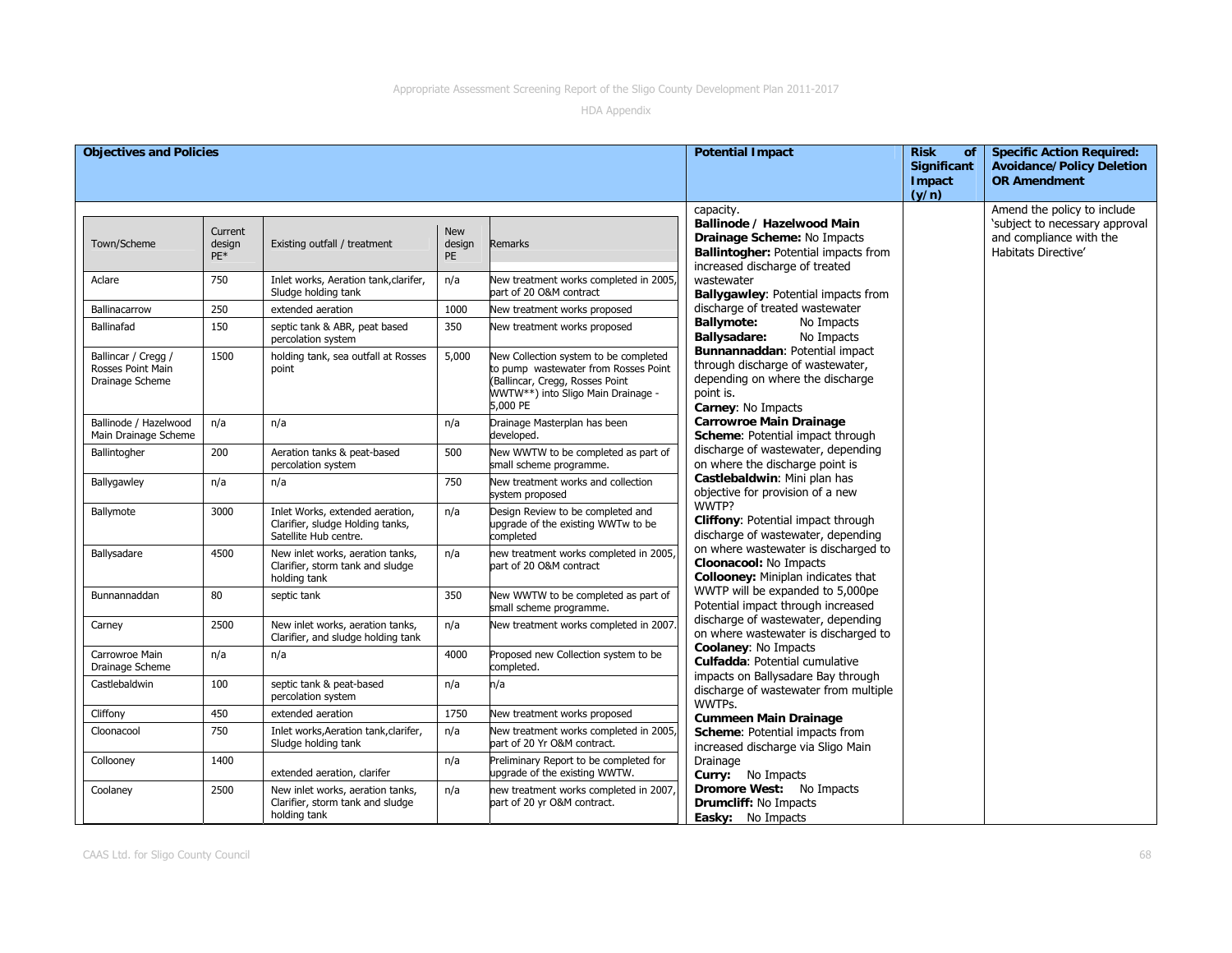| <b>Objectives and Policies</b>             |        |                                                                                                                            |       |                                                                                                                                                                                                                                 | <b>Potential Impact</b>                                                                       | <b>Risk</b><br>of                     | <b>Specific Action Required:</b>                        |
|--------------------------------------------|--------|----------------------------------------------------------------------------------------------------------------------------|-------|---------------------------------------------------------------------------------------------------------------------------------------------------------------------------------------------------------------------------------|-----------------------------------------------------------------------------------------------|---------------------------------------|---------------------------------------------------------|
|                                            |        |                                                                                                                            |       |                                                                                                                                                                                                                                 |                                                                                               | <b>Significant</b><br>Impact<br>(y/n) | <b>Avoidance/Policy Deletion</b><br><b>OR Amendment</b> |
| Culfadda                                   | 150    | extended aeration                                                                                                          | n/a   | Spare Capacity in the existing plant                                                                                                                                                                                            | <b>Enniscrone: No Impacts</b>                                                                 |                                       |                                                         |
| Cummeen Main<br>Drainage Scheme            | n/a    | n/a                                                                                                                        | 3,000 | proposal to pump wastewater from<br>Cummeen into Sligo Main Drainage -<br>3,000 PE                                                                                                                                              | Geevagh: No Impacts<br>Grange: Potential impact through<br>increased discharge of wastewater, |                                       |                                                         |
| Curry                                      | 400    | extended aeration                                                                                                          | n/a   | Spare Capacity in the existing plant                                                                                                                                                                                            | depending on where wastewater is                                                              |                                       |                                                         |
| Dromore West                               | 2500   | New inlet works, aeration tanks,<br>Clarifier, storm tank and sludge<br>holding tank                                       | n/a   | New treatment works completed in 2007<br>part of 20 yr O&M contract.                                                                                                                                                            | discharged to<br>Gorteen: No impacts<br>Monasteraden: No Impacts                              |                                       |                                                         |
| <b>Drumcliff</b>                           | 150    | septic tank & peat-based<br>percolation system                                                                             | n/a   | Review of this scheme to be completed.                                                                                                                                                                                          | Mullaghmore: Potential impact<br>through increased discharge of                               |                                       |                                                         |
| Easky                                      | 450    | extended aeration                                                                                                          | n/a   | Jpgrade works completed in 2008, New<br>Pumping station to be completed in early<br>2010, part of 20 yr O&M contract.                                                                                                           | wastewater, depending on where<br>wastewater is discharged to<br>Rathcormack: No Impacts      |                                       |                                                         |
| Enniscrone                                 | 5000   | New inlet works, aeration tanks,<br>Clarifier, storm tank and sludge<br>holding tank, Sludge Hub Centre.                   | n/a   | New treatment works completed in 2008<br>part of 20 yr O&M contract.                                                                                                                                                            | Riverstown: No Impacts<br>Rockfield: No Impacts<br>Sligo Main Drainage Scheme: No             |                                       |                                                         |
| Geevagh                                    | 250    | extended aeration                                                                                                          | n/a   | Upgrade works completed in 2009 as<br>part of small scheme programme                                                                                                                                                            | Impacts<br>Strandhill: Potential impact through<br>increased discharge of wastewater,         |                                       |                                                         |
| Grange                                     | 280    | extended aeration                                                                                                          | 2,500 | new treatment works proposed                                                                                                                                                                                                    | depending on where wastewater is                                                              |                                       |                                                         |
| Gorteen                                    | 2500   | New inlet works, aeration tanks,<br>Clarifier, storm tank and sludge<br>holding tank                                       | n/a   | new treatment works completed in 2008                                                                                                                                                                                           | discharged to<br>Teesan/Lisnalurg Main Drainage<br>Scheme: No Impacts                         |                                       |                                                         |
| Monasteraden                               | 400    | extended aeration                                                                                                          | n/a   | none                                                                                                                                                                                                                            | Tobercurry: Potential impact through                                                          |                                       |                                                         |
| Mullaghmore                                | 320    | holding tank, sea outfall                                                                                                  | 2400  | new treatment works proposed                                                                                                                                                                                                    | increased discharge of wastewater,                                                            |                                       |                                                         |
| Rathcormack                                | N/A    | N/A                                                                                                                        | N/A   | Funding will be sought from the DoEHLG<br>to assess the feasibility of providing<br>public wastewater treatment.                                                                                                                | depending on where wastewater is<br>discharged to                                             |                                       |                                                         |
| Riverstown                                 | 600    | extended aeration                                                                                                          | n/a   | Spare Capacity in the existing plant                                                                                                                                                                                            |                                                                                               |                                       |                                                         |
| Rockfield                                  | 250    | Extended aeration plant                                                                                                    | n/a   | New scheme completed in 2007                                                                                                                                                                                                    |                                                                                               |                                       |                                                         |
| Sligo Main Drainage<br>Scheme              | 50,000 | New Pumping station, New inlet<br>works, aeration tanks, Clarifiers,<br>storm holding tanks tank and<br>Sludge Hub Centre. | n/a   | New Treatment plant completed in 2009.                                                                                                                                                                                          |                                                                                               |                                       |                                                         |
| Strandhill                                 | 1500   | oxidation ditch                                                                                                            | 4,500 | upgrade of existing WWTW                                                                                                                                                                                                        |                                                                                               |                                       |                                                         |
| Teesan / Lisnalurg<br>Main Drainage Scheme | 5,500  | Pumping station and associated<br>pipework                                                                                 | n/a   | All work associated with this scheme<br>were completed in 2009.                                                                                                                                                                 |                                                                                               |                                       |                                                         |
| Tobercurry                                 | 1400   | Imhoff tank, percolating tank,<br>tertiary treatment                                                                       | 5,000 | upgrade of existing treatment works<br>proposed                                                                                                                                                                                 |                                                                                               |                                       |                                                         |
|                                            |        |                                                                                                                            |       | O-WW-6 Achieve compliance with the Urban Wastewater Treatment (Amendment) Regulations 2004 with regard                                                                                                                          | No negative impacts anticipated from                                                          | N                                     |                                                         |
|                                            |        |                                                                                                                            |       | to wastewater collection, treatment and discharge and implement the relevant recommendations set out in Urban<br>Waste Water Discharges in Ireland for Population Equivalents Greater than 500 Persons - A Report for the Years | implementation of objective/policy                                                            |                                       |                                                         |
| 2006 and 2007 (EPA)                        |        |                                                                                                                            |       |                                                                                                                                                                                                                                 |                                                                                               |                                       |                                                         |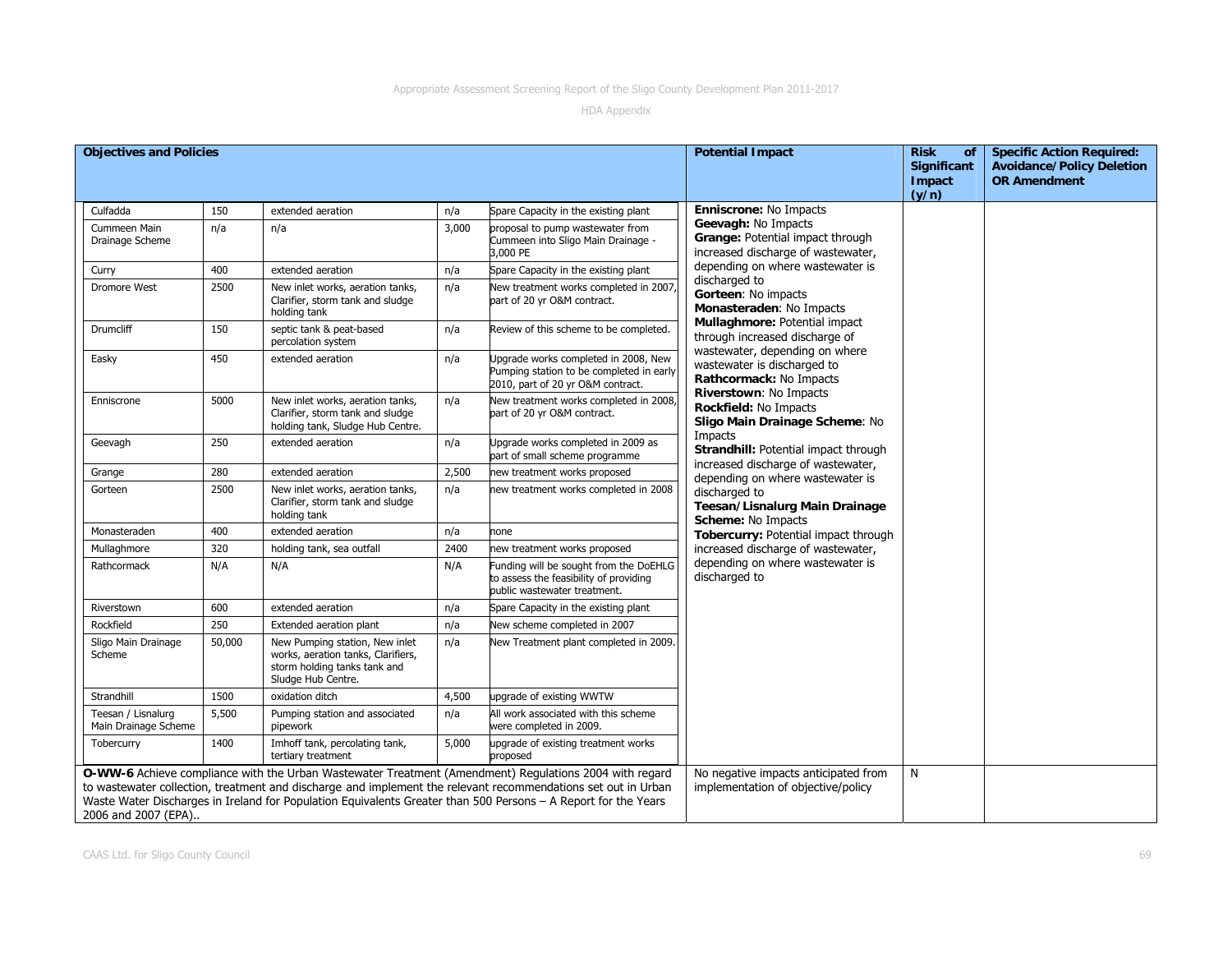| <b>Objectives and Policies</b>                                                                                                                                                 | <b>Potential Impact</b>                                                                                                                                                                                                                                                                                                                                                                                                                | <b>Risk</b><br>of<br>Significant | <b>Specific Action Required:</b><br><b>Avoidance/Policy Deletion</b><br><b>OR Amendment</b>                                                                                                                                                                                    |
|--------------------------------------------------------------------------------------------------------------------------------------------------------------------------------|----------------------------------------------------------------------------------------------------------------------------------------------------------------------------------------------------------------------------------------------------------------------------------------------------------------------------------------------------------------------------------------------------------------------------------------|----------------------------------|--------------------------------------------------------------------------------------------------------------------------------------------------------------------------------------------------------------------------------------------------------------------------------|
|                                                                                                                                                                                |                                                                                                                                                                                                                                                                                                                                                                                                                                        | Impact<br>(y/n)                  |                                                                                                                                                                                                                                                                                |
| O-WW-7 Implement the Sludge Management Plan for the County.                                                                                                                    | No negative impacts anticipated from<br>implementation of<br>objective/policyPotential impacts may<br>occur from landspreading of sludges<br>or construction of facilities to process<br>sludges. Impacts may result in loss of<br>habitats and species, pollution of<br>watercources from run-off of nutrients<br>and decrease in surface and<br>groundwater quality, leading to<br>reduction in species density and<br>distribution. | Y                                | The following<br>objectives/policies will ensure<br>that impacts are avoided:<br>SP-SD-10, ZP-3, SP-Z-6, P-<br>AGD-3, P-NH-1, 4, 7, 19, 20,<br>24, 28, 29 & 30. O-NH-1 to 7,<br>11, 18, 19. P-WW-1, 7, 10,<br>13, 14. O-WW-6 & 8. P-WO-1<br>to 7 & 10. O-WQ-1, 3, 6, 8,<br>10. |
| O-WW-8 Achieve compliance with the requirements of the Water Framework Directive.                                                                                              | No negative impacts anticipated from<br>implementation of objective/policy                                                                                                                                                                                                                                                                                                                                                             | N                                |                                                                                                                                                                                                                                                                                |
| Surface water drainage policies                                                                                                                                                |                                                                                                                                                                                                                                                                                                                                                                                                                                        |                                  |                                                                                                                                                                                                                                                                                |
| It is the policy of Sligo County Council to:                                                                                                                                   |                                                                                                                                                                                                                                                                                                                                                                                                                                        |                                  |                                                                                                                                                                                                                                                                                |
| P-SW-1 Require the provision and use of separate foul and surface water drainage systems.                                                                                      | No negative impacts anticipated from<br>implementation of objective/policy                                                                                                                                                                                                                                                                                                                                                             | N                                |                                                                                                                                                                                                                                                                                |
| P-SW-2 Ensure that developments are kept at an appropriate distance from watercourses, to protect them from                                                                    | No negative impacts anticipated from                                                                                                                                                                                                                                                                                                                                                                                                   | N                                |                                                                                                                                                                                                                                                                                |
| contamination, allow for natural drainage and facilitate channel clearing maintenance.                                                                                         | implementation of objective/policy                                                                                                                                                                                                                                                                                                                                                                                                     |                                  |                                                                                                                                                                                                                                                                                |
| P-SW-3 Preserve and protect the water quality of natural surface water storage sites, such as wetlands, where                                                                  | No negative impacts anticipated from                                                                                                                                                                                                                                                                                                                                                                                                   | N                                |                                                                                                                                                                                                                                                                                |
| these help to regulate stream flows, recharge groundwater and screen pollutants (such features also provide<br>important habitat functions).                                   | implementation of objective/policy                                                                                                                                                                                                                                                                                                                                                                                                     |                                  |                                                                                                                                                                                                                                                                                |
| P-SW-4 Protect wetland areas and floodplains from development.                                                                                                                 | No negative impacts anticipated from<br>implementation of objective/policy                                                                                                                                                                                                                                                                                                                                                             | N                                |                                                                                                                                                                                                                                                                                |
| P-SW-5 Prohibit the alteration of natural drainage systems and, in the case of development works, require the                                                                  | No negative impacts anticipated from                                                                                                                                                                                                                                                                                                                                                                                                   | N                                |                                                                                                                                                                                                                                                                                |
| provision of acceptable mitigation measures in order to minimise the risk of flooding and negative impacts on<br>water quality (including run-off, erosion and sedimentation). | implementation of objective/policy                                                                                                                                                                                                                                                                                                                                                                                                     |                                  |                                                                                                                                                                                                                                                                                |
| P-SW-6 Protect drainage characteristics of river channels and streams that can facilitate surface water drainage,                                                              | No negative impacts anticipated from                                                                                                                                                                                                                                                                                                                                                                                                   | N                                |                                                                                                                                                                                                                                                                                |
| by ensuring that development is kept at an appropriate distance from stream banks and/or adequate protection<br>measures are put in place.                                     | implementation of objective/policy                                                                                                                                                                                                                                                                                                                                                                                                     |                                  |                                                                                                                                                                                                                                                                                |
| P-SW-7 Promote storm water retention facilities for new developments and existing catchment areas, particularly                                                                | No negative impacts anticipated from                                                                                                                                                                                                                                                                                                                                                                                                   | N                                |                                                                                                                                                                                                                                                                                |
| where developments are proposed in proximity to an existing open water course or stream.                                                                                       | implementation of objective/policy                                                                                                                                                                                                                                                                                                                                                                                                     |                                  |                                                                                                                                                                                                                                                                                |
| P-SW-8 Encourage and, where appropriate, require that the permitted flow from a development to a public storm                                                                  | No negative impacts anticipated from                                                                                                                                                                                                                                                                                                                                                                                                   | N                                |                                                                                                                                                                                                                                                                                |
| water drain or watercourse is restricted/equal to the natural run-off rates from the undeveloped site.                                                                         | implementation of objective/policy                                                                                                                                                                                                                                                                                                                                                                                                     |                                  |                                                                                                                                                                                                                                                                                |
| <b>Waste management policies</b>                                                                                                                                               |                                                                                                                                                                                                                                                                                                                                                                                                                                        |                                  |                                                                                                                                                                                                                                                                                |
| P-WM-1 Promote reduction, recycling, reuse and proper management of all waste through practices which limit<br>environmental pollution.                                        | No negative impacts anticipated from<br>implementation of objective/policy                                                                                                                                                                                                                                                                                                                                                             | N                                |                                                                                                                                                                                                                                                                                |
| P-WM-2 Liaise with and encourage the private sector, semi-state and voluntary groups to actively pursue                                                                        | No negative impacts anticipated from                                                                                                                                                                                                                                                                                                                                                                                                   | N                                |                                                                                                                                                                                                                                                                                |
| initiatives which involve recycling and/or reuse. Minimise unnecessary consumption of depletable natural resources                                                             | implementation of objective/policy                                                                                                                                                                                                                                                                                                                                                                                                     |                                  |                                                                                                                                                                                                                                                                                |
| and, through the proper reuse and recycling of waste, divert as much waste from landfill as possible.                                                                          |                                                                                                                                                                                                                                                                                                                                                                                                                                        |                                  |                                                                                                                                                                                                                                                                                |
| P-WM-3 Promote the development of facilities in accordance with the waste hierarchy principle, which involves a                                                                | No negative impacts anticipated from                                                                                                                                                                                                                                                                                                                                                                                                   | N                                |                                                                                                                                                                                                                                                                                |
| shift toward preventive and waste minimization measures, while developing recycling and reuse, disposal with                                                                   | implementation of objective/policy                                                                                                                                                                                                                                                                                                                                                                                                     |                                  |                                                                                                                                                                                                                                                                                |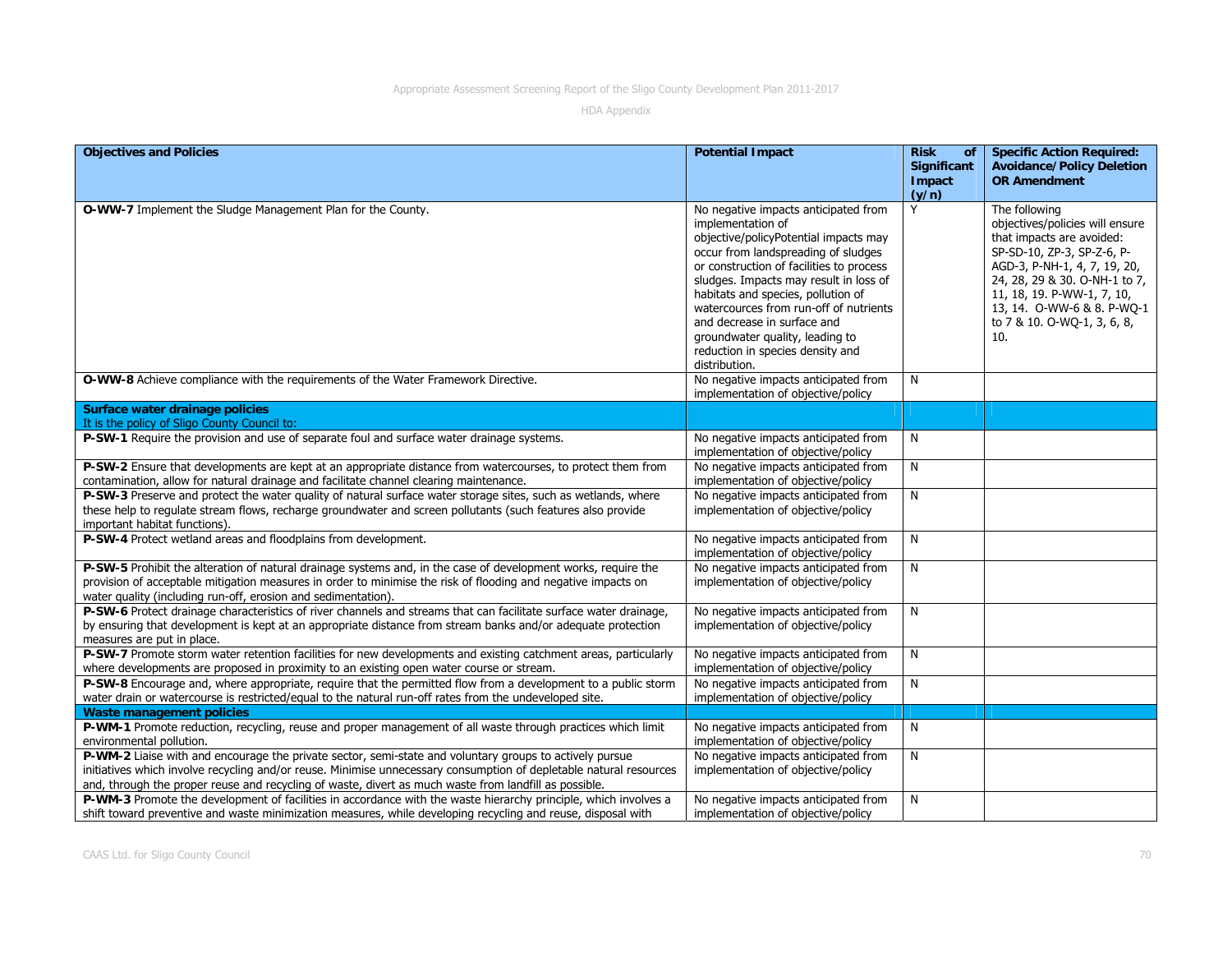| <b>Objectives and Policies</b>                                                                                                                                                                                                                                                                                                                                                                                                                                                                                                                                                                                       | <b>Potential Impact</b>                                                                                                                                                                                                                                                                                                                                         | <b>Risk</b><br>of<br>Significant<br>Impact<br>(y/n) | <b>Specific Action Required:</b><br><b>Avoidance/Policy Deletion</b><br><b>OR Amendment</b>                                                                                                                                                                                                                                             |
|----------------------------------------------------------------------------------------------------------------------------------------------------------------------------------------------------------------------------------------------------------------------------------------------------------------------------------------------------------------------------------------------------------------------------------------------------------------------------------------------------------------------------------------------------------------------------------------------------------------------|-----------------------------------------------------------------------------------------------------------------------------------------------------------------------------------------------------------------------------------------------------------------------------------------------------------------------------------------------------------------|-----------------------------------------------------|-----------------------------------------------------------------------------------------------------------------------------------------------------------------------------------------------------------------------------------------------------------------------------------------------------------------------------------------|
| energy recovery and, as the last option, disposal of residual waste to landfill.                                                                                                                                                                                                                                                                                                                                                                                                                                                                                                                                     |                                                                                                                                                                                                                                                                                                                                                                 |                                                     |                                                                                                                                                                                                                                                                                                                                         |
| P-WM-4 Promote measures to reduce the production of waste and encourage the recycling of construction and<br>demolition waste and the reuse of aggregates and other materials in future construction projects.                                                                                                                                                                                                                                                                                                                                                                                                       | No negative impacts anticipated from<br>implementation of objective/policy                                                                                                                                                                                                                                                                                      | N                                                   |                                                                                                                                                                                                                                                                                                                                         |
| P-WM-5 Require the incorporation of waste reduction/minimisation measures in the design and construction of<br>developments, particularly those that are likely to give rise to large amounts of C&D waste. For certain<br>developments, site-specific waste plans will be required.                                                                                                                                                                                                                                                                                                                                 | No negative impacts anticipated from<br>implementation of objective/policy                                                                                                                                                                                                                                                                                      | N                                                   |                                                                                                                                                                                                                                                                                                                                         |
| P-WM-6 Require all new developments - including residential, commercial and industrial developments,<br>neighbourhood centres, shopping and retail areas - to provide adequate storage for the three segregated<br>municipal waste types (organic, recyclable and landfill waste) and incorporate waste management facilities<br>commensurate with their nature and scale. Waste collection points shall have adequate access to provide for<br>loading and further division after recycling on site, in order to facilitate the achievement of high recycling levels, as<br>specified in the Waste Management Plan. | No negative impacts anticipated from<br>implementation of objective/policy                                                                                                                                                                                                                                                                                      | N                                                   |                                                                                                                                                                                                                                                                                                                                         |
| P-WM-7 Encourage and enforce initiatives under Waste Management Regulations made under the Waste<br>Management Acts 1996 to 2010 and implement the 'polluter pays principle', proximity principle, precautionary<br>principle and the principle of shared responsibility in all waste management initiatives and investigations.                                                                                                                                                                                                                                                                                     | No negative impacts anticipated from<br>implementation of objective/policy                                                                                                                                                                                                                                                                                      | N                                                   |                                                                                                                                                                                                                                                                                                                                         |
| <b>Waste management objectives</b>                                                                                                                                                                                                                                                                                                                                                                                                                                                                                                                                                                                   |                                                                                                                                                                                                                                                                                                                                                                 |                                                     |                                                                                                                                                                                                                                                                                                                                         |
| O-WM-1 Implement the Connacht Waste Management Plan and strive to provide, or assist the private sector in<br>the provision of the necessary waste management infrastructure required for the achievement of the targets.                                                                                                                                                                                                                                                                                                                                                                                            | Any development within the county<br>could potentially have direct and/or<br>indirect impacts on the Natura 2000<br>network through fragmentation of<br>habitats or habitat loss, reduction in<br>species density and distribution and<br>disturbance of species. Pollution of<br>watercourses may occur during<br>construction and operation of<br>facilities. | Y                                                   | Current plan is being revised<br>and this will be subject to AA.<br>In addition, the following<br>objectives/policies will ensure<br>that impacts are avoided:<br>SP-SD-10, ZP-3, SP-Z-6, P-<br>NH-1, 4, 7, 19, 20, 24, 28, 29<br>& 30. O-NH-1 to 7, 11, 18,<br>19. O-WW-6 & 8. P-WQ-1 to<br>7 & 10. O-WQ-1, 3, 8, 10. P-<br>CP-2 to 5. |
| O-WM-2 Make appropriate provision for a bring bank centre for glass and cans in each village.                                                                                                                                                                                                                                                                                                                                                                                                                                                                                                                        | No negative impacts anticipated from<br>implementation of objective/policy                                                                                                                                                                                                                                                                                      | N                                                   |                                                                                                                                                                                                                                                                                                                                         |
| O-WM-3 Co-operate with other agencies in ensuring the safe disposal of hazardous waste by implementing the<br>relevant provisions of the National Hazardous Waste Management Plan 2008-2012.                                                                                                                                                                                                                                                                                                                                                                                                                         | Implementation of the NHWMP may<br>lead to the development and<br>construction of infrastructure. This<br>could lead to potential impacts<br>habitats or habitat loss, reduction in<br>species density and distribution and<br>disturbance of species. Pollution of<br>watercourses may occur during<br>construction and operation of<br>facilities.            | $\overline{N}$                                      | The following<br>objectives/policies will ensure<br>that impacts are avoided:<br>SP-SD-10, ZP-3, SP-Z-6, P-<br>NH-1, 4, 7, 19, 20, 24, 28, 29<br>& 30. O-NH-1 to 7, 11, 18,<br>19. O-WW-6 & 8. P-WO-1 to<br>7 & 10. O-WQ-1, 3, 8, 10. P-<br>CP-2 to 5.                                                                                  |
| O-WM-4 Examine the feasibility of energy recovery from large sewage treatment facilities.                                                                                                                                                                                                                                                                                                                                                                                                                                                                                                                            | No negative impacts anticipated from<br>implementation of objective/policy                                                                                                                                                                                                                                                                                      | N                                                   |                                                                                                                                                                                                                                                                                                                                         |
| O-WM-5 Strive to implement the Litter Management Plan 2007-2010 and successor plans.                                                                                                                                                                                                                                                                                                                                                                                                                                                                                                                                 | No negative impacts anticipated from<br>implementation of objective/policy                                                                                                                                                                                                                                                                                      | N                                                   |                                                                                                                                                                                                                                                                                                                                         |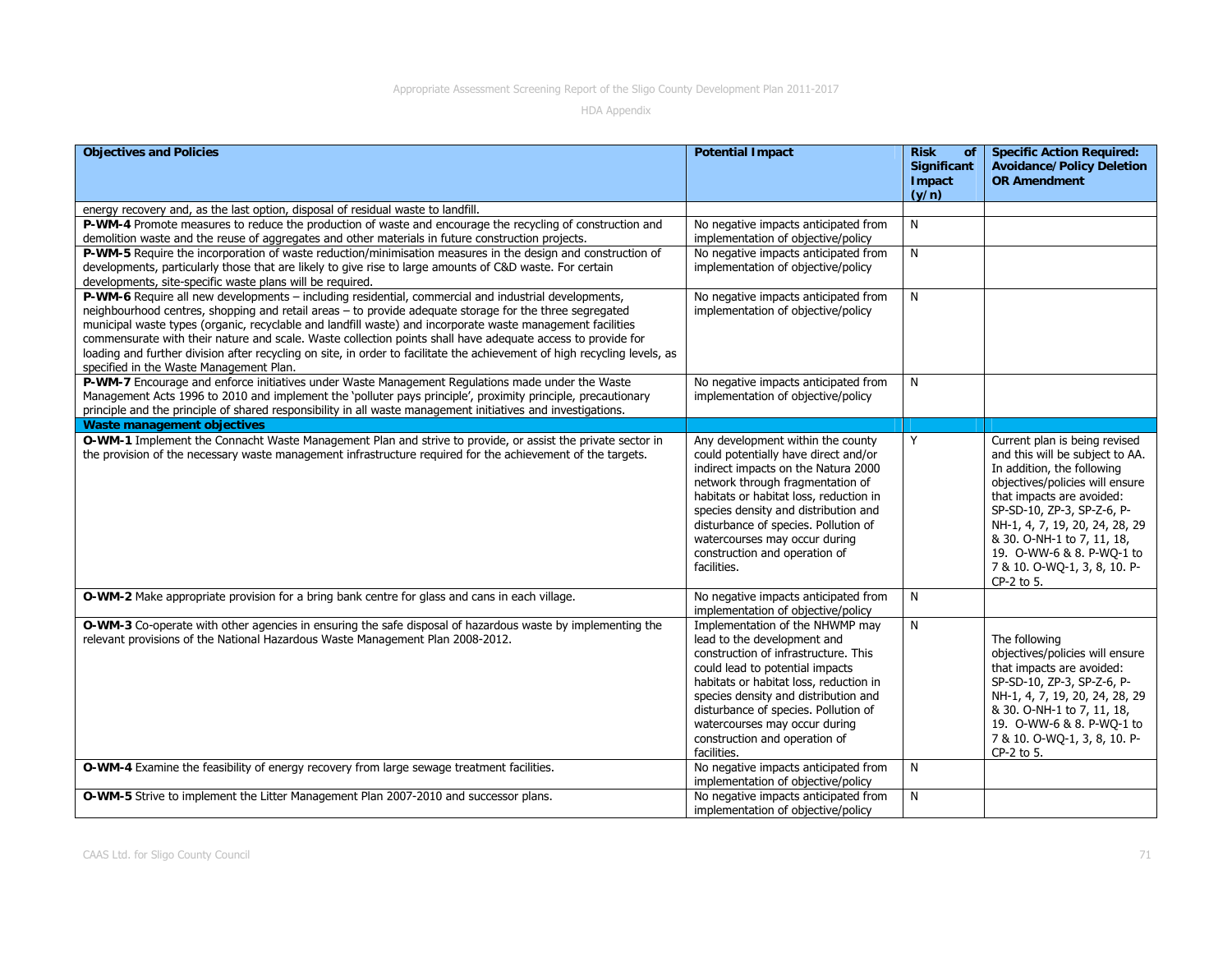| <b>Objectives and Policies</b>                                                                                                                                                                                                                                                                                                                                                 | <b>Potential Impact</b>                                                    | <b>Risk</b><br>of<br>Significant | <b>Specific Action Required:</b><br><b>Avoidance/Policy Deletion</b> |
|--------------------------------------------------------------------------------------------------------------------------------------------------------------------------------------------------------------------------------------------------------------------------------------------------------------------------------------------------------------------------------|----------------------------------------------------------------------------|----------------------------------|----------------------------------------------------------------------|
|                                                                                                                                                                                                                                                                                                                                                                                |                                                                            | Impact<br>(y/n)                  | <b>OR Amendment</b>                                                  |
| O-WM-6 Where resources allow, carry out risk assessments in accordance with the EPA published code of<br>practice Environmental Risk Assessments for Unregulated Waste Disposal Sites for any historic unregulated waste<br>disposal sites identified and develop appropriate remediation plans for such sites.                                                                | No negative impacts anticipated from<br>implementation of objective/policy | N                                |                                                                      |
| O-WM-7 Promote the roll-out and encourage the use of the third bin for organic waste.                                                                                                                                                                                                                                                                                          | No negative impacts anticipated from<br>implementation of objective/policy | N                                |                                                                      |
| O-WM-9 In relation to any proposals for development of lands that may be contaminated or filled with waste<br>(e.g. reclaimed / filled lands), require the applicants to engage specialist environmental consultants to investigate<br>and assess the presence and extent of contamination, and to recommend remediation measures for agreement<br>with the Local Authorities. | No negative impacts anticipated from<br>implementation of objective/policy | N                                |                                                                      |
| O-WM-10<br>Require the preparation of Waste Management Plans for the construction stages of<br>developments where deemed necessary.                                                                                                                                                                                                                                            | No negative impacts anticipated from<br>implementation of objective/policy | N                                |                                                                      |
| <b>Water quality policies</b><br>It is the policy of Sligo County Council to:                                                                                                                                                                                                                                                                                                  |                                                                            |                                  |                                                                      |
| P-WQ-1 Ensure that all development proposals have regard to the policies, objectives and measures detailed in<br>the River Basin Management Plans.                                                                                                                                                                                                                             | No negative impacts anticipated from<br>implementation of objective/policy | N                                |                                                                      |
| P-WQ-2 Ensure that all development proposals have regard to the policies and objectives of the Sligo<br>Groundwater Protection Scheme to ensure the protection of groundwater resources and groundwater dependent<br>habitats and species.                                                                                                                                     | No negative impacts anticipated from<br>implementation of objective/policy | N                                |                                                                      |
| P-WQ-3 Ensure compliance with the provisions of the European Communities Environmental Objectives (Surface<br>Waters) Regulations 2009 and the European Communities Environmental Objectives (Groundwater) Regulations<br>2010 (S.I.9 of 2010) and the Groundwater Directive (2006/118/EC) on the protection of groundwater against<br>pollution and deterioration             | No negative impacts anticipated from<br>implementation of objective/policy | N                                |                                                                      |
| P-WQ-4 Ensure compliance with the provisions of the European Communities (Quality of Shellfish Waters)<br>Regulations and the objectives of Shellfish Pollution Reduction Programmes.                                                                                                                                                                                          | No negative impacts anticipated from<br>implementation of objective/policy | N                                |                                                                      |
| P-WQ-5 Ensure compliance with the requirements of the Bathing Water Quality Regulations 2008 (S.I. No. 79 of<br>2008).                                                                                                                                                                                                                                                         | No negative impacts anticipated from<br>implementation of objective/policy | N                                |                                                                      |
| P-WQ-6 Protect the quality of estuarine, coastal and designated Shellfish Waters by controlling land-based<br>discharges to these waters.                                                                                                                                                                                                                                      | No negative impacts anticipated from<br>implementation of objective/policy | N                                |                                                                      |
| P-WQ-7 Strictly limit and control new development in or near the catchment areas of water bodies, particularly<br>salmonid rivers and those that are the source of the following drinking water supplies:<br>• Lough Gill<br>Lough Arrow<br>Kilsellagh Source catchment<br>Lough Talt<br>Lough Easky<br>Gortnaleck and Lyle streams<br>Riverstown Source Catchment             | No negative impacts anticipated from<br>implementation of objective/policy | N                                |                                                                      |
| P-WQ-8 Require adherence to any source protection plans for the above-mentioned drinking water source<br>catchments.                                                                                                                                                                                                                                                           | No negative impacts anticipated from<br>implementation of objective/policy | N                                |                                                                      |
| P-WQ-9 Require that all proposals for on-site wastewater treatment systems be designed and constructed in<br>accordance with the Environmental Protection Agency's Code of Practice for Wastewater Treatment and Disposal<br>Systems Serving Single Houses (p.e. ≤ 10) (EPA 2009).                                                                                             | No negative impacts anticipated from<br>implementation of objective/policy | N                                |                                                                      |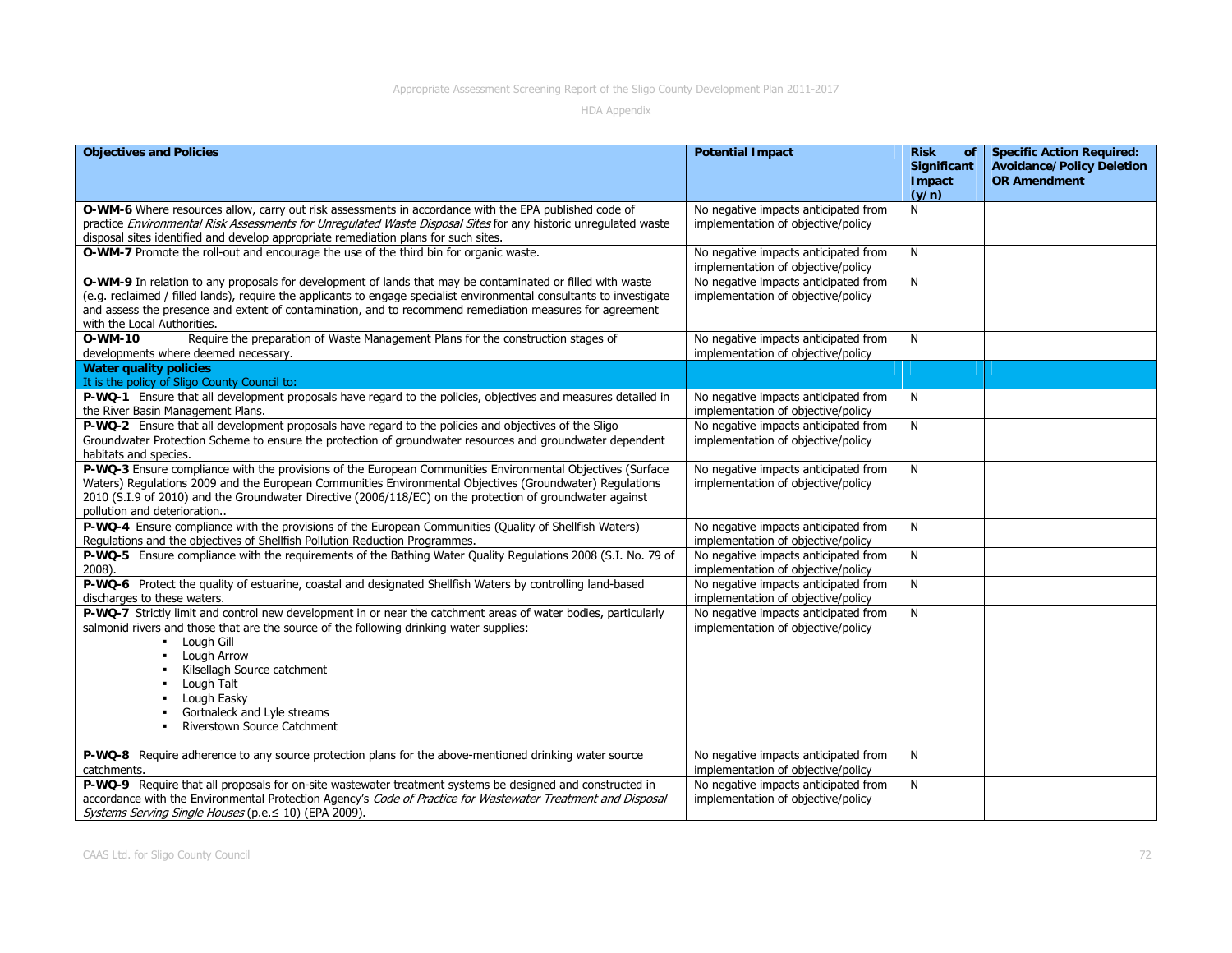| <b>Objectives and Policies</b>                                                                                                                                                                                                                                                                                                                                                                                    | <b>Potential Impact</b>                                                                                                                         | <b>Risk</b><br>of<br>Significant<br>Impact<br>(y/n) | <b>Specific Action Required:</b><br><b>Avoidance/Policy Deletion</b><br><b>OR Amendment</b>                                                                                                                              |
|-------------------------------------------------------------------------------------------------------------------------------------------------------------------------------------------------------------------------------------------------------------------------------------------------------------------------------------------------------------------------------------------------------------------|-------------------------------------------------------------------------------------------------------------------------------------------------|-----------------------------------------------------|--------------------------------------------------------------------------------------------------------------------------------------------------------------------------------------------------------------------------|
| P-WQ-10 Prohibit any development which is likely to lead to the deterioration of water quality.                                                                                                                                                                                                                                                                                                                   | No negative impacts anticipated from<br>implementation of objective/policy                                                                      | N                                                   |                                                                                                                                                                                                                          |
| Ensure compliance with European Communities (Good Agricultural Practice for Protection of<br>P-WQ-11<br>Waters) Regulations 2009.                                                                                                                                                                                                                                                                                 |                                                                                                                                                 |                                                     |                                                                                                                                                                                                                          |
| <b>Water quality objectives</b><br>It is an objective of Sligo County Council to:                                                                                                                                                                                                                                                                                                                                 |                                                                                                                                                 |                                                     |                                                                                                                                                                                                                          |
| O-WQ-1 Implement the management measures contained in the Western RBD, Shannon International RBD and<br>North-western International RBD Management Plans.                                                                                                                                                                                                                                                         | No negative impacts anticipated from<br>implementation of objective/policy                                                                      | N                                                   |                                                                                                                                                                                                                          |
| O-WQ-2 Implement the Shellfish Pollution Reduction Programmes.                                                                                                                                                                                                                                                                                                                                                    | No negative impacts anticipated from<br>implementation of objective/policy                                                                      | N                                                   |                                                                                                                                                                                                                          |
| O-WQ-3 Ensure the continuation of measures to enforce water pollution legislation.                                                                                                                                                                                                                                                                                                                                | No negative impacts anticipated from<br>implementation of objective/policy                                                                      | N                                                   |                                                                                                                                                                                                                          |
| O-WQ-4 Seek to achieve consistency between development management and environmental pollution control<br>measures taking adaptation to climate change into account                                                                                                                                                                                                                                                | No negative impacts anticipated from<br>implementation of objective/policy                                                                      | N                                                   |                                                                                                                                                                                                                          |
| O-WQ-5 Continue monitoring, auditing and reviewing County Sligo's environmental status with regard to the<br>quality of groundwater, river, lake, estuarine and coastal waters.                                                                                                                                                                                                                                   | No negative impacts anticipated from<br>implementation of objective/policy                                                                      | N                                                   |                                                                                                                                                                                                                          |
| O-WQ-6 Require farmers in high-risk areas to prepare nutrient management plans.                                                                                                                                                                                                                                                                                                                                   | No negative impacts anticipated from<br>implementation of objective/policy                                                                      | N                                                   |                                                                                                                                                                                                                          |
| O-WQ-7 Consider drafting bye-laws under the Local Government (Water Pollution) (Amendment) Act 1990, where<br>it is considered necessary for the regulation of agricultural and forestry activities and on-site wastewater treatment<br>systems.                                                                                                                                                                  | No negative impacts anticipated from<br>implementation of objective/policy                                                                      | N                                                   |                                                                                                                                                                                                                          |
| O-WQ-8 Maintain existing satisfactory water quality and improve all unsatisfactory waters in the County in<br>accordance with the provisions of the EU Water Framework Directive (2000/60/EC)).                                                                                                                                                                                                                   | No negative impacts anticipated from<br>implementation of objective/policy                                                                      | N                                                   |                                                                                                                                                                                                                          |
| O-WQ-9 Prepare and enforce Source Protection Plans for drinking water catchments within the County.                                                                                                                                                                                                                                                                                                               | No negative impacts anticipated from<br>implementation of objective/policy                                                                      | N                                                   |                                                                                                                                                                                                                          |
| O-WQ-10 Require that all discharges to waters and sewers be licensed in accordance with the provisions of the<br>Local Government (Water Pollution) Acts 1977 & 1990, European Communities Environmental Objectives (Surface<br>Waters) Regulations 2009 (S.I. No. 272 of 2009) and European Communities Environmental Objectives<br>(Groundwater) Regulations, 2010.                                             | No negative impacts anticipated from<br>implementation of objective/policy                                                                      | N                                                   |                                                                                                                                                                                                                          |
| O-WQ-11 Promote public awareness of invasive species, to maximise protection for all water bodies from<br>infestation by invasive species, including Zebra Mussel, and Japanese Knotweed.                                                                                                                                                                                                                         | No negative impacts anticipated from<br>implementation of objective/policy                                                                      | N                                                   |                                                                                                                                                                                                                          |
| O-WQ-12 Promote public awareness on the protection of water quality and water conservation.                                                                                                                                                                                                                                                                                                                       | No negative impacts anticipated from<br>implementation of objective/policy                                                                      | N                                                   |                                                                                                                                                                                                                          |
| Policies for development in coastal areas                                                                                                                                                                                                                                                                                                                                                                         |                                                                                                                                                 |                                                     |                                                                                                                                                                                                                          |
| P-DCA-1 Generally restrict development in the coastal zone - specifically between coastal roads and the sea -<br>except where it can be demonstrated that it does not detract from views or impact on environmentally sensitive<br>areas. Exceptions will be considered for sustainable tourism development, public infrastructural works and<br>development that is contiguous with existing towns and villages. | Potential impacts from disturbance of<br>species, fragmentation of habitats,<br>habitat loss. Pollution of watercourses<br>during construction. | Y                                                   | The following<br>objectives/policies will ensure<br>that impacts are avoided:<br>SP-SD-10, ZP-3, SP-Z-6, P-<br>TOU-1, 2 & 4.<br>P-CZT-1,3 & 4, O-CZT-1 & 4.<br>P-RHOU-1, 3, P-NH-1 & 4, O-<br>NH-1 to 7, P-NH-7 O-NH-11. |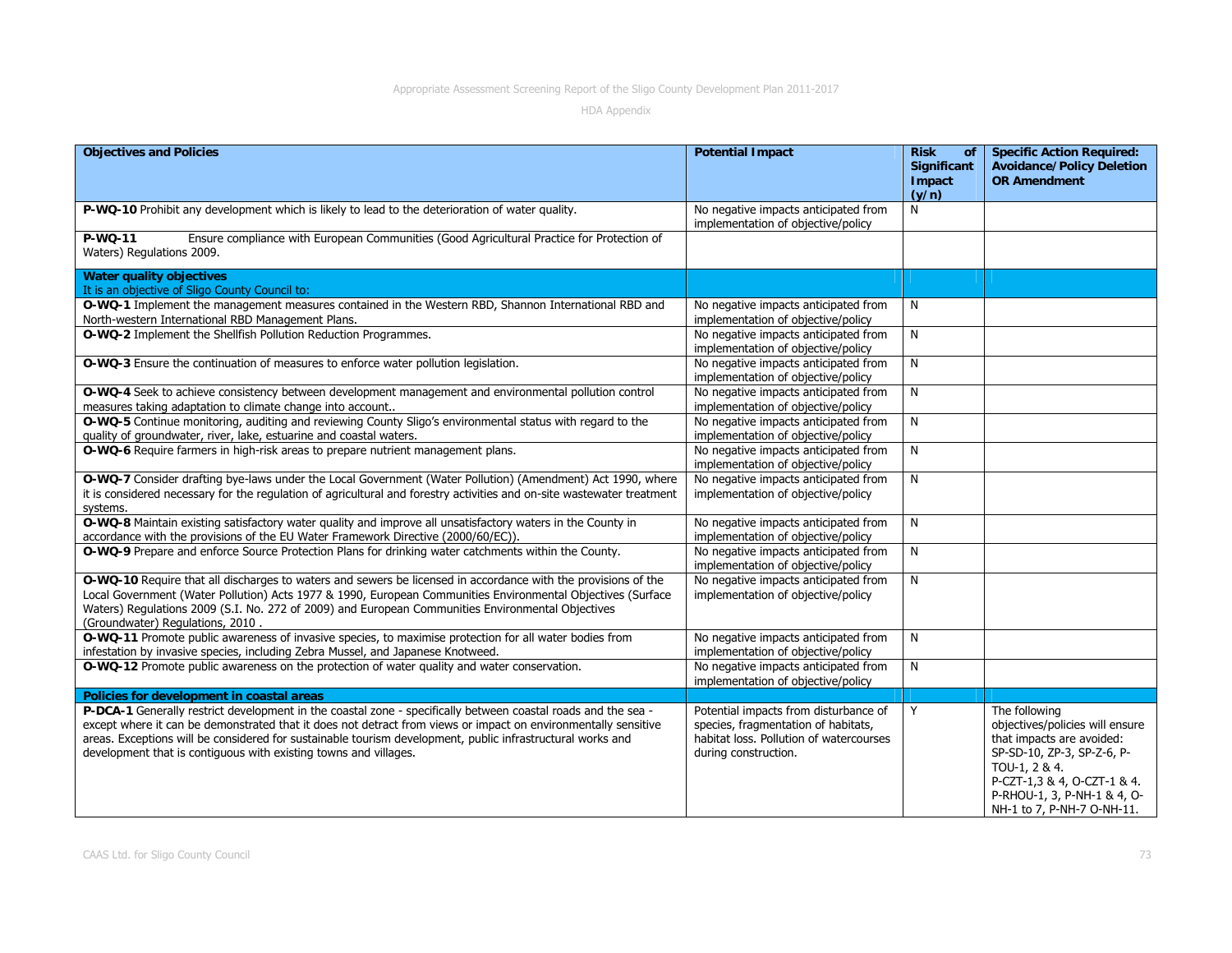| <b>Objectives and Policies</b>                                                                                                                                                                                                                                                                                                                                              | <b>Potential Impact</b>                                                                                                                                                                                                                                                        | <b>Risk</b><br>of<br><b>Significant</b><br>Impact<br>(y/n) | <b>Specific Action Required:</b><br><b>Avoidance/Policy Deletion</b><br><b>OR Amendment</b>                                                                                                                                                                                                                                                   |
|-----------------------------------------------------------------------------------------------------------------------------------------------------------------------------------------------------------------------------------------------------------------------------------------------------------------------------------------------------------------------------|--------------------------------------------------------------------------------------------------------------------------------------------------------------------------------------------------------------------------------------------------------------------------------|------------------------------------------------------------|-----------------------------------------------------------------------------------------------------------------------------------------------------------------------------------------------------------------------------------------------------------------------------------------------------------------------------------------------|
|                                                                                                                                                                                                                                                                                                                                                                             |                                                                                                                                                                                                                                                                                |                                                            | P-NH-28, 29 & 30, P-WW-1,<br>7, & 10, O-WW-6 & 8, P-WQ-<br>1 to 6 & 10, O-WQ-1,3,8 &<br>10. P-CP 1 to 5. P-DCA-4                                                                                                                                                                                                                              |
| P-DCA-2 Restrict the location of industrial development within the coastal zone to resource-based activities that<br>have a clear and demonstrable need, i.e. those dependent on resources offered at the sea or coast (e.g. maritime<br>industries, mariculture). All such proposals will be subject to the strict application of location, siting and design<br>criteria. | Potential impacts from disturbance of<br>species, fragmentation of habitats,<br>habitat loss. Pollution of watercourses<br>during construction.                                                                                                                                | Y                                                          | The following<br>objectives/policies will ensure<br>that impacts are avoided:<br>SP-SD-10, ZP-3, SP-Z-6, P-<br>TOU-1, 2 & 4.<br>P-CZT-1,3 & 4, O-CZT-1 & 4.<br>P-RHOU-1, 3, P-NH-1 & 4, O-<br>NH-1 to 7, P-NH-7 O-NH-11.<br>P-NH- 28, 29 & 30, P-WW-1,<br>7, & 10, O-WW-6 & 8, P-WQ-<br>1 to 6 & 10, O-WQ-1,3,8 &<br>10. P-CP 1 to 5. P-DCA-4 |
| P-DCA-3 Promote existing degraded coastal areas, i.e. those where quarrying or other deleterious activities have<br>taken place, as significant brownfield development sites, subject to appropriate environmental mitigation measures<br>and the strict application of location, siting and design criteria.                                                               | Potential impacts from disturbance of<br>species, fragmentation of habitats,<br>habitat loss. Pollution of watercourses<br>during construction.                                                                                                                                | Y                                                          | The following<br>objectives/policies will ensure<br>that impacts are avoided:<br>SP-SD-10, ZP-3, SP-Z-6, P-<br>TOU-1, 2 & 4.<br>P-CZT-1,3 & 4, O-CZT-1 & 4.<br>P-RHOU-1, 3, P-NH-1 & 4, O-<br>NH-1 to 7, P-NH-7 O-NH-11.<br>P-NH- 28, 29 & 30, P-WW-1,<br>7, & 10, O-WW-6 & 8, P-WQ-<br>1 to 6 & 10, O-WO-1,3,8 &<br>10. P-CP 1 to 5. P-DCA-4 |
| P-DCA-4 Any development proposal in coastal areas will be subject to the requirements of the Habitats Directive,<br>including the assessment of potential cumulative, in-combination effects in association with other, plans,<br>programmes, projects and works.                                                                                                           | No negative impacts anticipated from<br>implementation of objective/policy                                                                                                                                                                                                     | N                                                          |                                                                                                                                                                                                                                                                                                                                               |
| Objectives for development in coastal areas                                                                                                                                                                                                                                                                                                                                 |                                                                                                                                                                                                                                                                                |                                                            |                                                                                                                                                                                                                                                                                                                                               |
| O-DCA-1 Maintain and update the Marine Emergency Response Plan for the Sligo Coast.                                                                                                                                                                                                                                                                                         | No negative impacts anticipated from<br>implementation of objective/policy                                                                                                                                                                                                     | N                                                          |                                                                                                                                                                                                                                                                                                                                               |
| O-DCA-2 Control and minimise sources of water and land pollution.                                                                                                                                                                                                                                                                                                           | No negative impacts anticipated from<br>implementation of objective/policy                                                                                                                                                                                                     | N                                                          |                                                                                                                                                                                                                                                                                                                                               |
| O-DCA-3 Consider the establishment of a local forum for each of the coastal cells along the County's coastline,<br>involving landowners, local communities and relevant interest groups, to explore and resolve coastal zone<br>management issues that are specific to each area.                                                                                           | Impacts, including indirect and<br>cumulative impacts, may occur where<br>solutions to coastal zone management<br>issues include physical alterations to<br>the coastal zone. This may have<br>implications where physical alterations<br>occur within the Natura 2000 network | Y                                                          | The following<br>objectives/policies will ensure<br>that impacts are avoided:<br>SP-SD-10, ZP-3, SP-Z-6, P-<br>TOU-1, 2 & 4.<br>P-CZT-1,3 & 4, O-CZT-1 & 4.<br>P-RHOU-1, 3, P-NH-1 & 4, O-                                                                                                                                                    |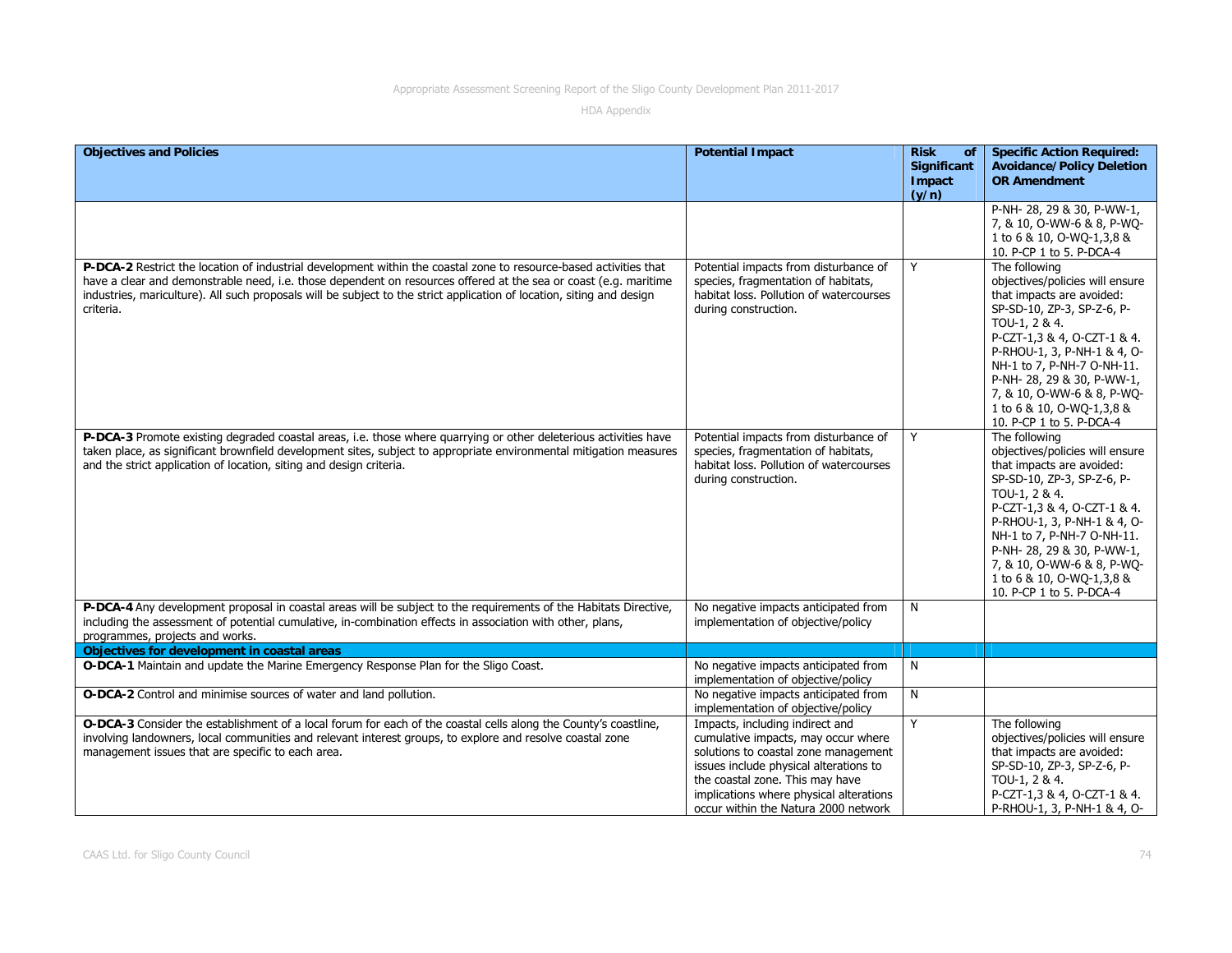| <b>Objectives and Policies</b>                                                                                                                                                                                                                                                                                                                                                                         | <b>Potential Impact</b>                                                                                                                                                                                                                                           | <b>Risk</b><br><b>of</b><br>Significant<br>Impact | <b>Specific Action Required:</b><br><b>Avoidance/Policy Deletion</b><br><b>OR Amendment</b>                                                                                                                                                                                                                                          |
|--------------------------------------------------------------------------------------------------------------------------------------------------------------------------------------------------------------------------------------------------------------------------------------------------------------------------------------------------------------------------------------------------------|-------------------------------------------------------------------------------------------------------------------------------------------------------------------------------------------------------------------------------------------------------------------|---------------------------------------------------|--------------------------------------------------------------------------------------------------------------------------------------------------------------------------------------------------------------------------------------------------------------------------------------------------------------------------------------|
|                                                                                                                                                                                                                                                                                                                                                                                                        |                                                                                                                                                                                                                                                                   | (y/n)                                             |                                                                                                                                                                                                                                                                                                                                      |
|                                                                                                                                                                                                                                                                                                                                                                                                        | or where such works alter currents<br>and/or deposition and accretion of<br>sand and sediments, affecting habitats<br>up and down the coast                                                                                                                       |                                                   | NH-1 to 7, P-NH-7 O-NH-11.<br>P-NH-28, 29 & 30, P-WW-1,<br>7, & 10, O-WW-6 & 8, P-WQ-<br>1 to 6 & 10, O-WQ-1,3,8 &<br>10. P-CP 1 to 5                                                                                                                                                                                                |
| <b>Policies for coastal protection</b>                                                                                                                                                                                                                                                                                                                                                                 |                                                                                                                                                                                                                                                                   |                                                   |                                                                                                                                                                                                                                                                                                                                      |
| P-CP-1 Ensure that regard is paid to visual and environmental considerations in the design of coastal defence<br>works.                                                                                                                                                                                                                                                                                | No negative impacts anticipated from<br>implementation of objective/policy                                                                                                                                                                                        | N                                                 |                                                                                                                                                                                                                                                                                                                                      |
| P-CP-2 Ensure that any developments permitted within the coastal zone are appropriately sited, having regard<br>to coastal flooding, vulnerability and the predicted rise in sea level.                                                                                                                                                                                                                | No negative impacts anticipated from<br>implementation of objective/policy                                                                                                                                                                                        | N                                                 |                                                                                                                                                                                                                                                                                                                                      |
| P-CP-3 Require that flood risk assessment is carried out in relation to development proposals within the coastal<br>zones, where appropriate.                                                                                                                                                                                                                                                          | No negative impacts anticipated from<br>implementation of objective/policy                                                                                                                                                                                        | N                                                 |                                                                                                                                                                                                                                                                                                                                      |
| P-CP-4 Establish development limits and natural buffers at the coast, particularly in conjunction with the<br>preparation of local area plans and mini-plans.                                                                                                                                                                                                                                          | No negative impacts anticipated from<br>implementation of objective/policy                                                                                                                                                                                        | N                                                 |                                                                                                                                                                                                                                                                                                                                      |
| P-CP-5 Strictly control the nature and pattern of development on all promontories and headlands, and ensure<br>that, if development is permitted, it is designed and landscaped to the highest standards. Landscaping will be of a<br>type that is predominantly native to the area and sea-salt spray-resistant.                                                                                      | No negative impacts anticipated from<br>implementation of objective/policy                                                                                                                                                                                        | N                                                 |                                                                                                                                                                                                                                                                                                                                      |
| <b>Objectives for coastal protection</b>                                                                                                                                                                                                                                                                                                                                                               |                                                                                                                                                                                                                                                                   |                                                   |                                                                                                                                                                                                                                                                                                                                      |
| O-CP-1 Carry out the coastal zone management and protection works outlined below:<br>Strandhill effluent treatment works - coastal protection works<br>$\bullet$<br>Enniscrone strand - protection of riverbank, pumping station and lifeguard building<br>$\bullet$<br>Pullacheeny - coastal protection<br>Strandhill - dune management<br>$\bullet$<br>Easkey - scenic drive protection<br>$\bullet$ | Potential impacts on<br>Cummeen Strand/Drumcliff Bay<br>(Sligo Bay) and/or Ballysadare<br>Bay SAC/SPA from works at<br>Strandhill<br>Killala Bay/Moy Estuary SAC/SPA<br>$\bullet$<br>from works at Enniscrone<br>Pollution of watercourses during<br>construction | Y                                                 | The following<br>objectives/policies will ensure<br>that impacts are avoided:<br>SP-SD-10, ZP-3, SP-Z-6, P-<br>TOU-1, 2 & 4.<br>P-CZT-1,3 & 4, O-CZT-1 & 4.<br>P-RHOU-1, 3, P-NH-1 & 4, O-<br>NH-1 to 7, P-NH-7 O-NH-11.<br>P-NH-28, 29 & 30, P-WW-1,<br>7, & 10, O-WW-6 & 8, P-WO-<br>1 to 6 & 10, O-WQ-1,3,8 &<br>10. P-CP-1 TO 5. |
| O-CP-2 Identify, prioritise and implement coastal protection works within the coastal zone that are considered<br>necessary, subject to the availability of resources.                                                                                                                                                                                                                                 | Potential impacts from disturbance of<br>species, fragmentation of habitats,<br>habitat loss.                                                                                                                                                                     | Y                                                 | The following<br>objectives/policies will ensure<br>that impacts are avoided:<br>P-CZT- 4, 3, P-NH-1 & 4, O-<br>NH-1 to 7, P-NH-7 O-NH-11.<br>P-NH-28, 29 & 30, P-WQ-1,<br>4, 5, 6 & 10, O-WQ-1, 3 & 8.<br>P-CP-1 TO 5                                                                                                               |
| O-CP-3 Monitor existing dune management schemes on an ongoing basis and effect appropriate repairs,<br>improvements and extensions, subject to the availability of resources and compliance with the Habitats Directive                                                                                                                                                                                | Carrying out repairs, improvements<br>and extensions to existing dune<br>management schemes may lead to<br>disturbance of species, fragmentation<br>of habitats, habitat loss as well as a                                                                        | Y                                                 | The following<br>objectives/policies will ensure<br>that impacts are avoided:<br>P-CZT- 4, 3, P-NH-1 & 4, O-<br>NH-1 to 7, P-NH-7 O-NH-11.                                                                                                                                                                                           |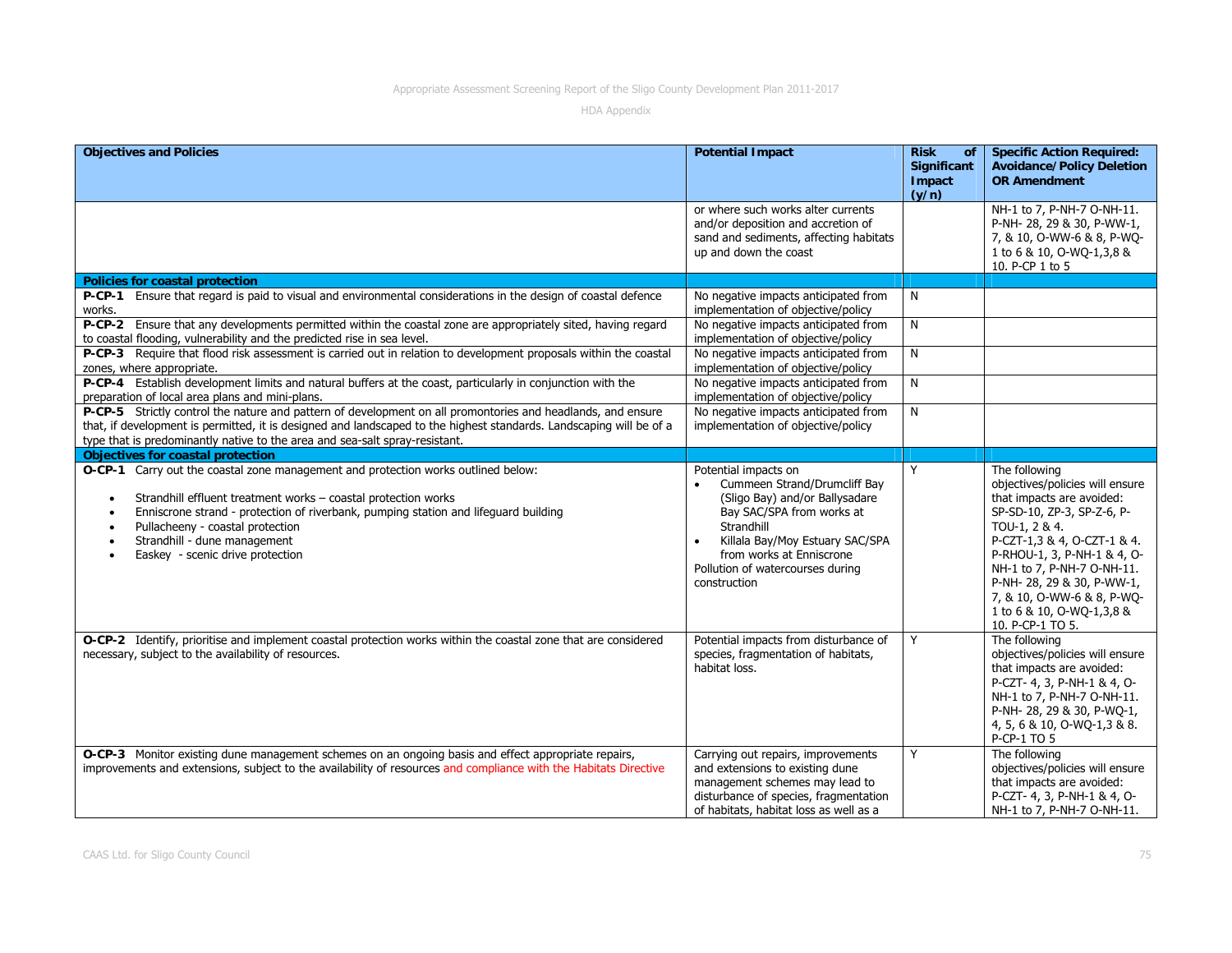| <b>Objectives and Policies</b>                                                                                                                                                                                                                           | <b>Potential Impact</b>                                                                       | <b>Risk</b><br>of<br>Significant<br>Impact | <b>Specific Action Required:</b><br><b>Avoidance/Policy Deletion</b><br><b>OR Amendment</b>                                                                                                                           |
|----------------------------------------------------------------------------------------------------------------------------------------------------------------------------------------------------------------------------------------------------------|-----------------------------------------------------------------------------------------------|--------------------------------------------|-----------------------------------------------------------------------------------------------------------------------------------------------------------------------------------------------------------------------|
|                                                                                                                                                                                                                                                          |                                                                                               | (y/n)                                      |                                                                                                                                                                                                                       |
|                                                                                                                                                                                                                                                          | decrease in species distribution and<br>density                                               |                                            | P-NH-28, 29 & 30, P-WO-1,<br>4, 5, 6 & 10, O-WQ-1, 3 & 8.<br>P-CP-1 TO 5                                                                                                                                              |
| <b>O-CP-4</b> Examine existing beach bye-laws and make appropriate amendments, in the interest of protecting sand<br>dunes from encroachment and damage.                                                                                                 | No negative impacts anticipated from<br>implementation of objective/policy                    | N                                          |                                                                                                                                                                                                                       |
| O-CP-5 Continue to employ soft engineering techniques (i.e. dune stabilisation and planting) where appropriate.                                                                                                                                          | Potential impacts from disturbance of<br>species, fragmentation of habitats,<br>habitat loss. | Y                                          | The following<br>objectives/policies will ensure<br>that impacts are avoided:<br>P-CZT- 4, P-NH-1 & 4, O-NH-<br>1 to 7, P-NH-7 O-NH-11. P-<br>NH-28, 29 & 30, P-WQ-1, 4,<br>5, 6 & 10, O-WQ-1, 3 & 8. P-<br>CP-1 TO 5 |
| <b>Air quality policies</b><br>It is the policy of Sligo County Council to:                                                                                                                                                                              |                                                                                               |                                            |                                                                                                                                                                                                                       |
| P-AQ-1 Support the ban on bituminous coal in Sligo City and Environs and encourage the use of smokeless fuel<br>throughout the County.                                                                                                                   | No negative impacts anticipated from<br>implementation of objective/policy                    | N                                          |                                                                                                                                                                                                                       |
| P-AQ-2 Encourage a more energy-efficient approach to the design and servicing of buildings for residential,<br>commercial, industrial and other uses, including public buildings.                                                                        | No negative impacts anticipated from<br>implementation of objective/policy                    | N                                          |                                                                                                                                                                                                                       |
| P-AQ-3 Facilitate and encourage an increase in the supply and use of public transport.                                                                                                                                                                   | No negative impacts anticipated from<br>implementation of objective/policy                    | N                                          |                                                                                                                                                                                                                       |
| P-AQ-4 Ensure, in conjunction with the EPA, that all existing and new developments are operated in a manner<br>that does not contribute to deterioration in air quality.                                                                                 | No negative impacts anticipated from<br>implementation of objective/policy                    | N                                          |                                                                                                                                                                                                                       |
| P-AQ-5 Ensure all new developments incorporate appropriate measures to minimise odour nuisance from the<br>development.                                                                                                                                  | No negative impacts anticipated from<br>implementation of objective/policy                    | N                                          |                                                                                                                                                                                                                       |
| P-AQ-6 Promote the retention of trees, hedgerows and other vegetation, and encourage tree planting as a<br>means of air purification and filtering of suspended particles.                                                                               | No negative impacts anticipated from<br>implementation of objective/policy                    | ${\sf N}$                                  |                                                                                                                                                                                                                       |
| P-AQ-7 Protect the air quality in the County and promote the preservation of best ambient air quality compatible<br>with sustainable development.                                                                                                        |                                                                                               |                                            |                                                                                                                                                                                                                       |
| <b>Noise control policies</b><br>It is the policy of Sligo County Council to:                                                                                                                                                                            |                                                                                               |                                            |                                                                                                                                                                                                                       |
| P-NC-1 Seek to protect the amenity of dwellings, businesses, community facilities and other existing<br>developments when assessing proposals for development that is likely to generate significant levels of noise.                                    | No negative impacts anticipated from<br>implementation of objective/policy                    | N                                          |                                                                                                                                                                                                                       |
| P-NC-2 Ensure all new developments incorporate appropriate measures to minimise noise nuisance from the<br>development.                                                                                                                                  | No negative impacts anticipated from<br>implementation of objective/policy                    | N                                          |                                                                                                                                                                                                                       |
| P-NC-3 Ensure that restaurant, takeaway and bar developments incorporate appropriate measures to minimise<br>the impact of noise from the development.                                                                                                   | No negative impacts anticipated from<br>implementation of objective/policy                    | ${\sf N}$                                  |                                                                                                                                                                                                                       |
| <b>Major Accidents Directive policy</b><br>It is the policy of Sligo County Council to:                                                                                                                                                                  |                                                                                               |                                            |                                                                                                                                                                                                                       |
| P-MAD-1 Consult with the Health and Safety Authority when assessing proposals for a new Seveso establishment<br>or modifications to an establishment, and when assessing proposals for development in the vicinity of existing<br>Seveso establishments. | No negative impacts anticipated from<br>implementation of objective/policy                    | N                                          |                                                                                                                                                                                                                       |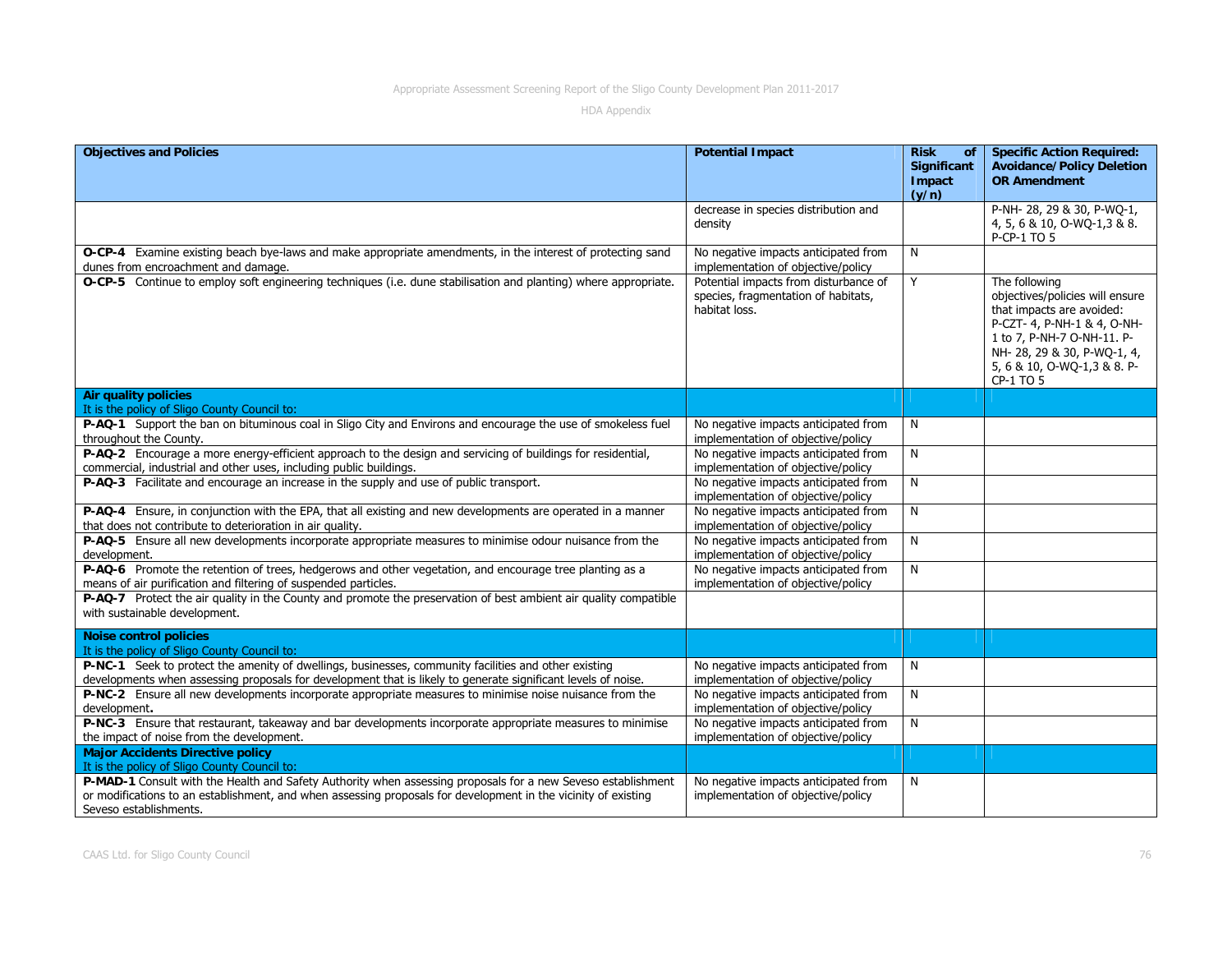| <b>Objectives and Policies</b>                                                                                                                                                                                                                                                                                                                                                                                                                                                                                                                                                                                 | <b>Potential Impact</b>                                                                                                                                                                            | <b>Risk</b><br><b>of</b><br>Significant<br>Impact<br>(y/n) | <b>Specific Action Required:</b><br><b>Avoidance/Policy Deletion</b><br><b>OR Amendment</b>                                                                                                                                                                                                    |
|----------------------------------------------------------------------------------------------------------------------------------------------------------------------------------------------------------------------------------------------------------------------------------------------------------------------------------------------------------------------------------------------------------------------------------------------------------------------------------------------------------------------------------------------------------------------------------------------------------------|----------------------------------------------------------------------------------------------------------------------------------------------------------------------------------------------------|------------------------------------------------------------|------------------------------------------------------------------------------------------------------------------------------------------------------------------------------------------------------------------------------------------------------------------------------------------------|
| <b>Major Accidents Directive objective</b><br>It is an objective of Sligo County Council to:                                                                                                                                                                                                                                                                                                                                                                                                                                                                                                                   |                                                                                                                                                                                                    |                                                            |                                                                                                                                                                                                                                                                                                |
| O-MAD-1 Maintain appropriate distances between establishments covered by the Major Accidents Directive and<br>residential areas, areas of public use and areas of particular natural sensitivity or interest.                                                                                                                                                                                                                                                                                                                                                                                                  | No negative impacts anticipated from<br>implementation of objective/policy                                                                                                                         | N                                                          |                                                                                                                                                                                                                                                                                                |
| <b>Flood risk management policies</b><br>It is the policy of Sligo County Council to:                                                                                                                                                                                                                                                                                                                                                                                                                                                                                                                          |                                                                                                                                                                                                    |                                                            |                                                                                                                                                                                                                                                                                                |
| P-FRM-1 Protect and enhance the County's floodplains, wetlands and coastal areas subject to flooding as vital<br>green infrastructure which provides space for storage and conveyance of floodwater, enabling flood risk to be<br>more effectively managed and reducing the need to provide flood defences in the future                                                                                                                                                                                                                                                                                       | No negative impacts anticipated from<br>implementation of objective/policy                                                                                                                         | N                                                          |                                                                                                                                                                                                                                                                                                |
| P-FRM-2 Establish a 20-metre-wide strip/buffer zone around lakes and along both sides of all rivers and a 50-<br>metre-wide buffer zone from soft shorelines. Development proposals will be required to maintain these buffer<br>zones free from development. Exceptions to this may be considered strategic roads projects, for river banks<br>enhancement works, in the case of brownfield sites and in cases where the maintenance of the buffer zone is not<br>practically achievable. In such cases a reduced buffer width may be accepted and any such cases will be assessed<br>on an individual basis. | No negative impacts anticipated from<br>implementation of objective/policy                                                                                                                         | N                                                          |                                                                                                                                                                                                                                                                                                |
| P-FRM-3 Restrict development within 50 m of soft shoreline and require any development proposal in the coastal<br>zone to consider the implications of predicted sea-level rise.                                                                                                                                                                                                                                                                                                                                                                                                                               | No negative impacts anticipated from<br>implementation of objective/policy                                                                                                                         | N                                                          |                                                                                                                                                                                                                                                                                                |
| P-FRM-4 Where new or upgraded flood/coastal defences are essential to protect existing development, subject all<br>such proposals to appropriate assessments in accordance with the requirements of the Floods and Habitats<br>Directives                                                                                                                                                                                                                                                                                                                                                                      | No negative impacts anticipated from<br>implementation of objective/policy                                                                                                                         | N                                                          |                                                                                                                                                                                                                                                                                                |
| P-FRM-5 Ensure that no removal of sand dunes, beach sand or gravel is undertaken                                                                                                                                                                                                                                                                                                                                                                                                                                                                                                                               | No negative impacts anticipated from<br>implementation of objective/policy                                                                                                                         | N                                                          |                                                                                                                                                                                                                                                                                                |
| P-FRM-6 Implement the provisions of the DEHLG's The Planning System and Flood Risk Management Guidelines<br>for Planning Authorities                                                                                                                                                                                                                                                                                                                                                                                                                                                                           | Potential impacts on Natura 2000<br>network, depending on the type of<br>flood defence systems constructed.<br>May lead to loss/fragmentation of<br>habitats, changes in water<br>quality/quantity | Y                                                          | Policy P-FRM-4 will ensure<br>that where new or upgraded<br>flood/coastal defences are<br>essential to protect existing<br>development, all such<br>proposals will be subject to<br>appropriate assessments in<br>accordance with the<br>requirements of the Floods<br>and Habitats Directives |
| P-FRM-7 Direct strategically significant growth, projects and infrastructure to areas with a low risk of flooding                                                                                                                                                                                                                                                                                                                                                                                                                                                                                              | No negative impacts anticipated from<br>implementation of objective/policy                                                                                                                         | N                                                          |                                                                                                                                                                                                                                                                                                |
| P-FRM-8 Zone/designate land for development in areas with a high or moderate risk of flooding only where it can<br>be clearly demonstrated, on a solid evidence base, that the zoning or designation will satisfy the justification test<br>set out in chapter 4 of the Planning System and Flood Risk Management Guidelines                                                                                                                                                                                                                                                                                   | Potential impacts on Natura 2000<br>network, depending on where the<br>land is zoned. May lead to<br>loss/fragmentation of habitats,<br>changes in water quality/quantity                          | Y                                                          | The following<br>objectives/policies will ensure<br>that impacts are avoided:<br>SP-SD-10, ZP-3, SP-Z-6, P-<br>NH-1, 4, 7, 19, 20, 24, 28, 29<br>& 30. O-NH-1 to 7, 11, 18,<br>19. O-WW-6 & 8. P-WQ-1 to<br>7 & 10. O-WQ-1, 3, 8, 10. P-                                                       |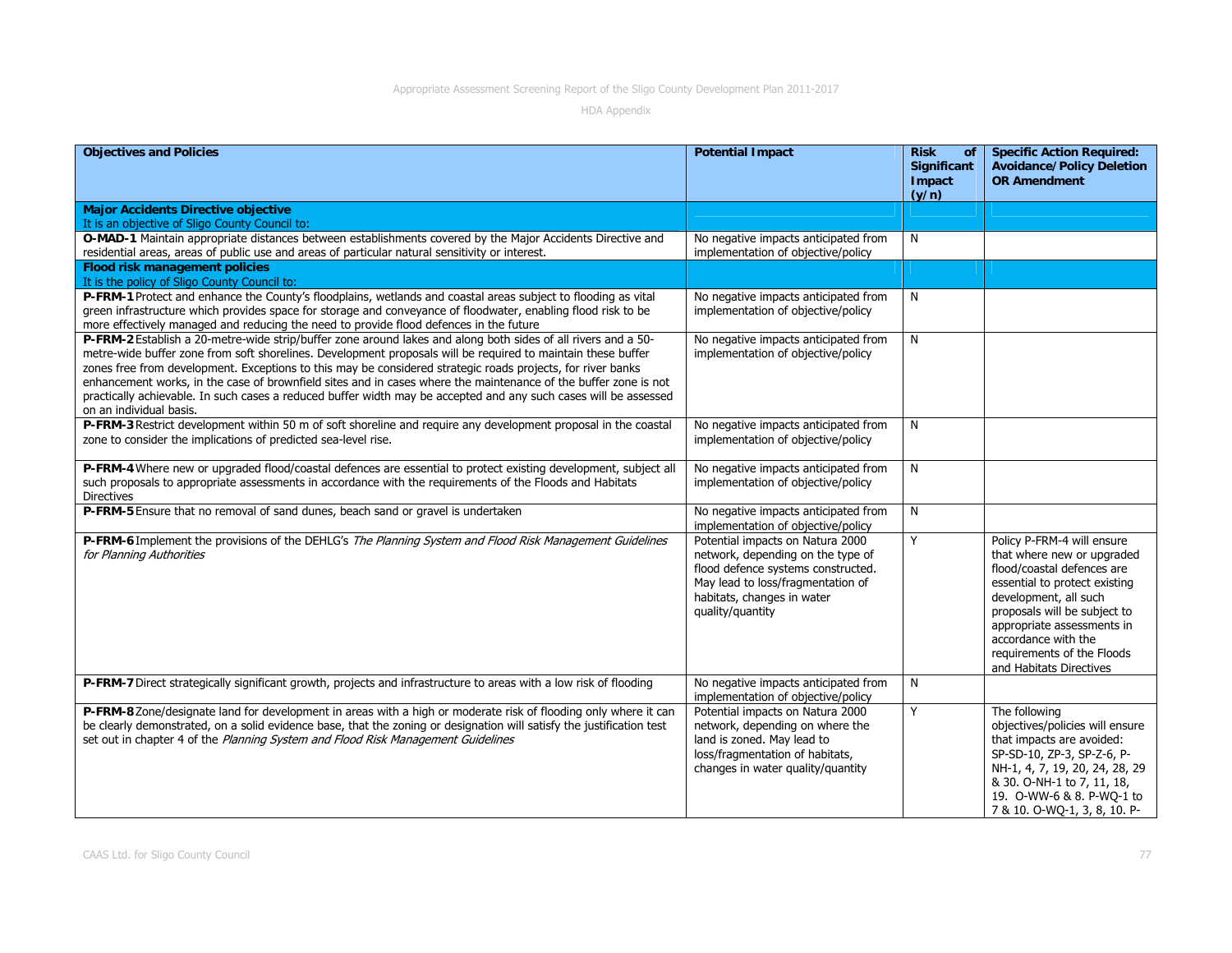| <b>Objectives and Policies</b>                                                                                                                                                                                                                                                                                                                                                                                                                                                                                                                                                                                                                                                                                                                                                                                                                                                                                                                                                                                                                 |                                                                                                                                                                                                                                                                                                                                                                              | <b>Potential Impact</b>                                                    | <b>Risk</b><br>of<br>Significant | <b>Specific Action Required:</b><br><b>Avoidance/Policy Deletion</b>                                               |  |
|------------------------------------------------------------------------------------------------------------------------------------------------------------------------------------------------------------------------------------------------------------------------------------------------------------------------------------------------------------------------------------------------------------------------------------------------------------------------------------------------------------------------------------------------------------------------------------------------------------------------------------------------------------------------------------------------------------------------------------------------------------------------------------------------------------------------------------------------------------------------------------------------------------------------------------------------------------------------------------------------------------------------------------------------|------------------------------------------------------------------------------------------------------------------------------------------------------------------------------------------------------------------------------------------------------------------------------------------------------------------------------------------------------------------------------|----------------------------------------------------------------------------|----------------------------------|--------------------------------------------------------------------------------------------------------------------|--|
|                                                                                                                                                                                                                                                                                                                                                                                                                                                                                                                                                                                                                                                                                                                                                                                                                                                                                                                                                                                                                                                |                                                                                                                                                                                                                                                                                                                                                                              |                                                                            | Impact<br>(y/n)                  | <b>OR Amendment</b>                                                                                                |  |
|                                                                                                                                                                                                                                                                                                                                                                                                                                                                                                                                                                                                                                                                                                                                                                                                                                                                                                                                                                                                                                                |                                                                                                                                                                                                                                                                                                                                                                              |                                                                            |                                  | CP-2 to 5.                                                                                                         |  |
| P-FRM-9 Restrict development in areas at risk of flooding unless:<br>- it is demonstrated that there are wider sustainability grounds for appropriate development;<br>- the flood risk can be managed to an acceptable level without increasing flood risk elsewhere;<br>- the overall flood risk is reduced, where possible.<br>Developments considered necessary in order to meet the objectives of this Plan, or required on wider sustainability<br>grounds, will be subject to the development management justification test outlined in chapter 5 of the Planning<br>System and Flood Risk Management Guidelines.<br>Measures such as flood compensation storage works or new hard-engineered flood defences alone will not be<br>acceptable as justification for development in flood risk areas. Such measures will only be considered as part of a<br>proposal if the development is warranted by the justification test on planning and sustainability grounds in the first<br>instance, and where no alternative site is available. |                                                                                                                                                                                                                                                                                                                                                                              | No negative impacts anticipated from<br>implementation of objective/policy | N                                |                                                                                                                    |  |
| <b>P-FRM-10</b>                                                                                                                                                                                                                                                                                                                                                                                                                                                                                                                                                                                                                                                                                                                                                                                                                                                                                                                                                                                                                                | Require development proposals, where appropriate, to be accompanied by a detailed flood<br>risk assessment in accordance with the provisions of the DEHLG's The Planning System and Flood Risk<br>Management, Guidelines for Planning Authorities and to address flood risk management in the detailed design of<br>development, as set out in Appendix B of the Guidelines. | No negative impacts anticipated from<br>implementation of objective/policy | N                                |                                                                                                                    |  |
| <b>P-FRM-11</b>                                                                                                                                                                                                                                                                                                                                                                                                                                                                                                                                                                                                                                                                                                                                                                                                                                                                                                                                                                                                                                | Require new developments and extensions to existing developments, where relevant, to use<br>Sustainable Drainage Systems (SDS) in order to minimise the extent of hard surfacing and paving.                                                                                                                                                                                 | No negative impacts anticipated from<br>implementation of objective/policy | N                                |                                                                                                                    |  |
| <b>P-FRM-12</b>                                                                                                                                                                                                                                                                                                                                                                                                                                                                                                                                                                                                                                                                                                                                                                                                                                                                                                                                                                                                                                | Assess flood risk in Local Area Plans in accordance with the Flood Risk Management Guidelines<br>(OPW and DoEHLG 2009) in a manner that is appropriate to the scale and circumstances of each area and having<br>regard to the priorities set out in the SFRA that accompanies this Plan.                                                                                    | No negative impacts anticipated from<br>implementation of objective/policy | N                                |                                                                                                                    |  |
|                                                                                                                                                                                                                                                                                                                                                                                                                                                                                                                                                                                                                                                                                                                                                                                                                                                                                                                                                                                                                                                | <b>Flood risk management objectives</b>                                                                                                                                                                                                                                                                                                                                      |                                                                            |                                  |                                                                                                                    |  |
|                                                                                                                                                                                                                                                                                                                                                                                                                                                                                                                                                                                                                                                                                                                                                                                                                                                                                                                                                                                                                                                | It is an objective of Sligo County Council to:                                                                                                                                                                                                                                                                                                                               |                                                                            |                                  |                                                                                                                    |  |
| O-FRM-1                                                                                                                                                                                                                                                                                                                                                                                                                                                                                                                                                                                                                                                                                                                                                                                                                                                                                                                                                                                                                                        | Cooperate with the Office of Public Works in developing catchment-based Flood Risk Management<br>Plans (CFRAMs) and incorporate relevant CFRAM recommendations into the Development Plan.                                                                                                                                                                                    | No negative impacts anticipated from<br>implementation of objective/policy | N                                | Individual FRAMS Plans will<br>themselves be subject to<br>screening for compliance with<br>the Habitats Directive |  |
| O-FRM-2                                                                                                                                                                                                                                                                                                                                                                                                                                                                                                                                                                                                                                                                                                                                                                                                                                                                                                                                                                                                                                        | Work with the OPW to establish of catchment-based Flood Planning Groups involving all key actors<br>and groups representing agriculture, forestry, water management and land management.                                                                                                                                                                                     | No negative impacts anticipated from<br>implementation of objective/policy | N                                |                                                                                                                    |  |
| O-FRM-3                                                                                                                                                                                                                                                                                                                                                                                                                                                                                                                                                                                                                                                                                                                                                                                                                                                                                                                                                                                                                                        | Complete future SFRAs/FRAs in accordance with the prioritisation set out in the SFRA, subject to<br>review and the availability of additional data during the lifetime of this Plan.                                                                                                                                                                                         | No negative impacts anticipated from<br>implementation of objective/policy | N                                | Individual SFRAs/FRAs will<br>themselves be subject to<br>screening for compliance with<br>the Habitats Directive  |  |
| O-FRM-4                                                                                                                                                                                                                                                                                                                                                                                                                                                                                                                                                                                                                                                                                                                                                                                                                                                                                                                                                                                                                                        | Undertake Stage II Flood Risk Assessments when reviewing local area plans, in accordance with<br>the OPW/DoEHLG's Flood Risk Management Guidelines.                                                                                                                                                                                                                          | No negative impacts anticipated from<br>implementation of objective/policy | N                                |                                                                                                                    |  |
|                                                                                                                                                                                                                                                                                                                                                                                                                                                                                                                                                                                                                                                                                                                                                                                                                                                                                                                                                                                                                                                | <b>Strategic energy policies</b>                                                                                                                                                                                                                                                                                                                                             |                                                                            |                                  |                                                                                                                    |  |
|                                                                                                                                                                                                                                                                                                                                                                                                                                                                                                                                                                                                                                                                                                                                                                                                                                                                                                                                                                                                                                                | It is the policy of Sligo County Council to:                                                                                                                                                                                                                                                                                                                                 |                                                                            |                                  |                                                                                                                    |  |
|                                                                                                                                                                                                                                                                                                                                                                                                                                                                                                                                                                                                                                                                                                                                                                                                                                                                                                                                                                                                                                                | SP-EN-1 Support the sustainable infrastructural development of energy generation and transmission networks, to                                                                                                                                                                                                                                                               | Potential impacts from disturbance of                                      | Y                                | The following                                                                                                      |  |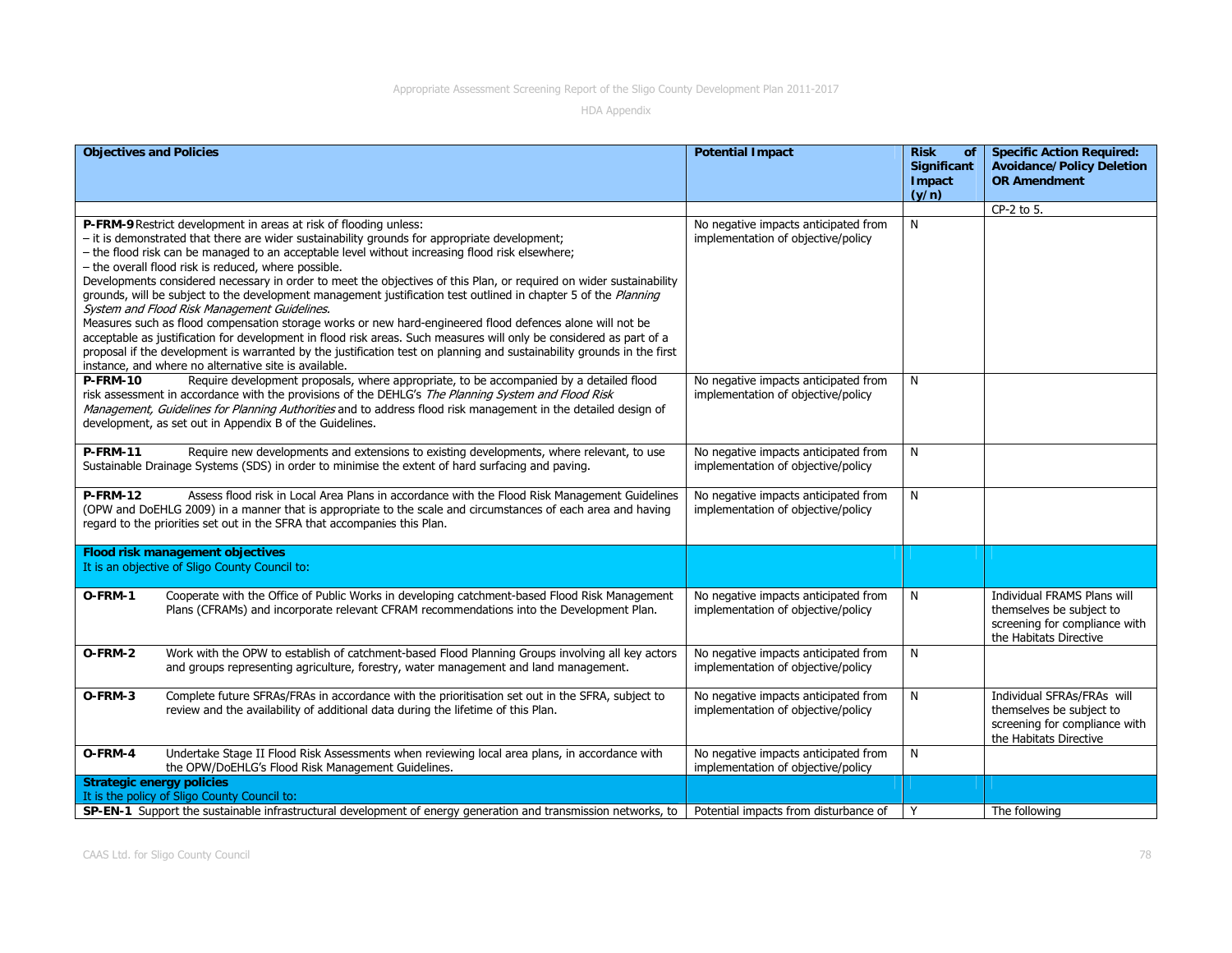| <b>Objectives and Policies</b>                                                                                                                                                              | <b>Potential Impact</b>                                                                                                                                                                                                                                                                                   | <b>Risk</b><br>of<br>Significant<br>Impact<br>(y/n) | <b>Specific Action Required:</b><br><b>Avoidance/Policy Deletion</b><br><b>OR Amendment</b>                                                                                                                                          |
|---------------------------------------------------------------------------------------------------------------------------------------------------------------------------------------------|-----------------------------------------------------------------------------------------------------------------------------------------------------------------------------------------------------------------------------------------------------------------------------------------------------------|-----------------------------------------------------|--------------------------------------------------------------------------------------------------------------------------------------------------------------------------------------------------------------------------------------|
| ensure the security of energy supply and provide for future needs, subject to compliance with the requirements of<br>the Habitats Directive.                                                | species, fragmentation of habitats,<br>habitat loss. Pollution of watercourses<br>during construction.                                                                                                                                                                                                    |                                                     | objectives/policies will ensure<br>that impacts are avoided:<br>P-NH-1 & 4, O-NH-1 to 7, P-<br>NH-7, 19,20 & 24. O-NH-11,<br>18 19 . P-NH- 28, 29 & 30, P-<br>WQ-1 to 7 & 10, O-WQ-1,3 &<br>8. P-CP 2 to 5                           |
| SP-EN-2 Promote energy conservation and efficiency measures and facilitate innovative building design that<br>promotes energy efficiency in accordance with national policy and quidelines. | No negative impacts anticipated from<br>implementation of objective/policy                                                                                                                                                                                                                                | N                                                   |                                                                                                                                                                                                                                      |
| SP-EN-3 Encourage the development of sustainable, energy-efficient buildings throughout the plan area.                                                                                      | No negative impacts anticipated from<br>implementation of objective/policy                                                                                                                                                                                                                                | N                                                   |                                                                                                                                                                                                                                      |
| <b>Strategic energy objectives</b>                                                                                                                                                          |                                                                                                                                                                                                                                                                                                           |                                                     |                                                                                                                                                                                                                                      |
| It is an objective of Sligo County Council to:<br>SO-EN-1 Preserve significant landscape views from the visual intrusion of large-scale energy infrastructure.                              | No negative impacts anticipated from<br>implementation of objective/policy                                                                                                                                                                                                                                | N                                                   |                                                                                                                                                                                                                                      |
| SO-EN-2 Seek the extension of the natural gas supply infrastructure to Sligo.                                                                                                               | Potential impacts from disturbance of<br>species, fragmentation of habitats,<br>habitat loss. Pollution of watercourses<br>during construction.                                                                                                                                                           | Y                                                   | The following<br>objectives/policies will ensure<br>that impacts are avoided:<br>P-NH-1 & 4, O-NH-1 to 7, P-<br>NH-7, 19,20 & 24. O-NH-11,<br>18 19 . P-NH- 28, 29 & 30, P-<br>WQ-1 to 7 & 10, O-WQ-1,3 &<br>8. P-CP2 to 5.          |
| SO-EN-3 Implement Government policy on limiting emissions of greenhouse gasses and encouraging the<br>development of renewable energy sources in an appropriate and sustainable manner.     | Construction and operation of<br>renewable energy infrastructure such<br>as wind turbines may lead to potential<br>impacts from disturbance of species,<br>fragmentation of habitats, habitat loss<br>and pollution of watercourses during<br>construction, depending on where<br>facilities are located. | Y                                                   | The following<br>objectives/policies will ensure<br>that impacts are avoided:<br>P-NH-1 & 4, O-NH-1 to 7, P-<br>NH-7, 19,20 & 24. O-NH-11,<br>18 19 . P-NH- 28, 29 & 30, P-<br>WQ-1 to 7 & 10, O-WQ-1,3 &<br>8. P-REN-2. P-CP2 to 5. |
| Policies for the provision of electricity                                                                                                                                                   |                                                                                                                                                                                                                                                                                                           |                                                     |                                                                                                                                                                                                                                      |
| P-EL-1 Facilitate the provision of new high-voltage electricity infrastructure in County Sligo.                                                                                             | Potential impacts from disturbance of<br>species, fragmentation of habitats,<br>habitat loss. Pollution of watercourses<br>during construction.                                                                                                                                                           | Y                                                   | The following<br>objectives/policies will ensure<br>that impacts are avoided:<br>P-NH-1 & 4, O-NH-1 to 7, P-<br>NH-7, 19,20 & 24. O-NH-11,<br>18 19 . P-NH- 28, 29 & 30, P-<br>WQ-1 to 7 & 10, O-WQ-1,3 &<br>8. P-CP2 to 5. P-REN-2  |
| P-EL-1 Support the maintenance and upgrading of electricity infrastructure throughout the County.                                                                                           | Potential impacts from disturbance of<br>species, fragmentation of habitats,<br>habitat loss. Pollution of watercourses                                                                                                                                                                                   | Y                                                   | The following<br>objectives/policies will ensure<br>that impacts are avoided:                                                                                                                                                        |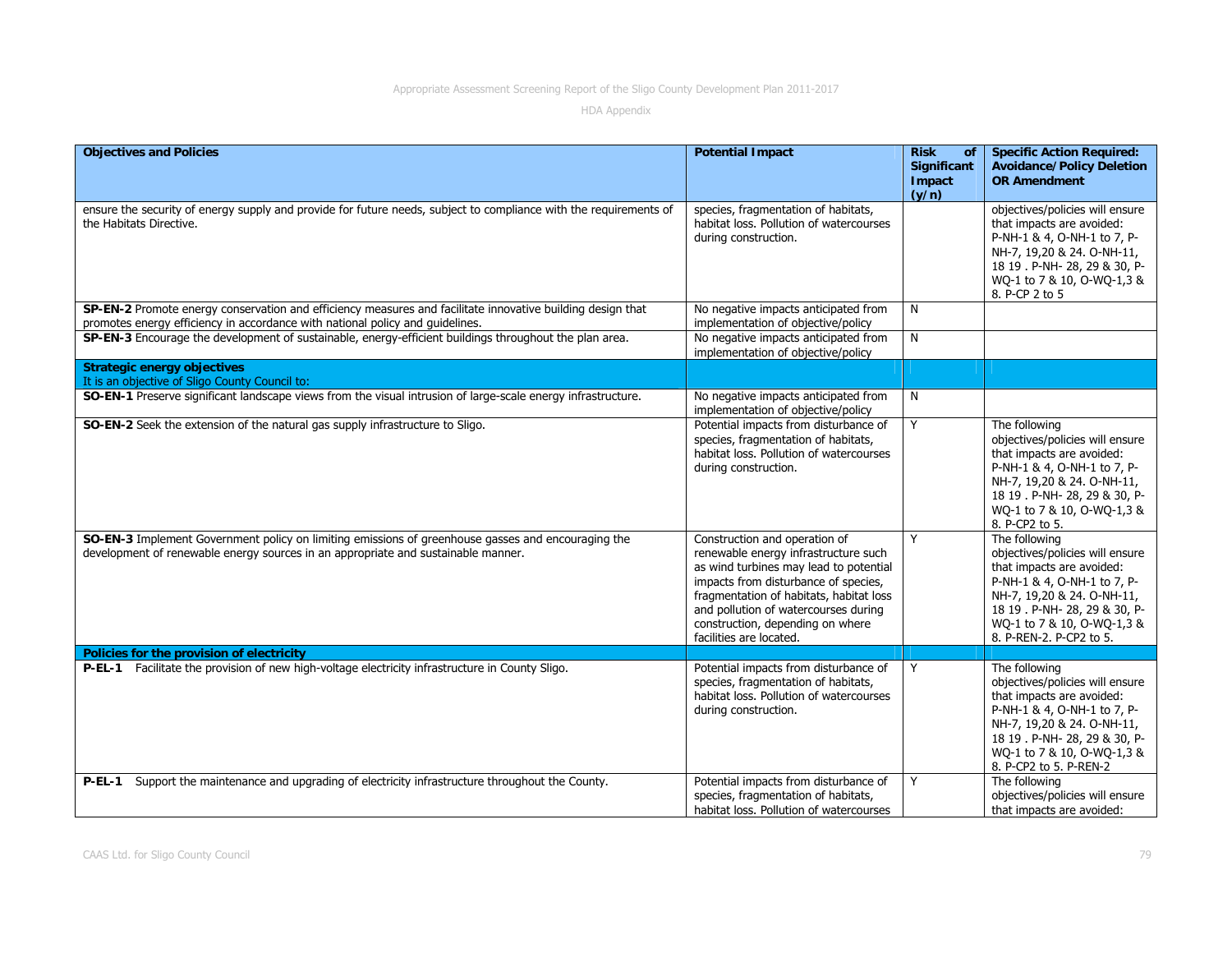| <b>Objectives and Policies</b>                                                                                                                                                                                                                                                                                                                                                                                                                                                                                                                                                                                                       | <b>Potential Impact</b>                                                                                                                         | <b>Risk</b><br><b>of</b><br>Significant<br>Impact<br>(y/n) | <b>Specific Action Required:</b><br><b>Avoidance/Policy Deletion</b><br><b>OR Amendment</b>                                                                                                                                                                                                                                                                                               |
|--------------------------------------------------------------------------------------------------------------------------------------------------------------------------------------------------------------------------------------------------------------------------------------------------------------------------------------------------------------------------------------------------------------------------------------------------------------------------------------------------------------------------------------------------------------------------------------------------------------------------------------|-------------------------------------------------------------------------------------------------------------------------------------------------|------------------------------------------------------------|-------------------------------------------------------------------------------------------------------------------------------------------------------------------------------------------------------------------------------------------------------------------------------------------------------------------------------------------------------------------------------------------|
|                                                                                                                                                                                                                                                                                                                                                                                                                                                                                                                                                                                                                                      | during construction.                                                                                                                            |                                                            | P-NH-1 & 4, O-NH-1 to 7, P-<br>NH-7, 19,20 & 24. O-NH-11,<br>18 19 . P-NH- 28, 29 & 30, P-<br>WQ-1 to 7 & 10, O-WQ-1,3 &<br>8. P-REN-2. P-CP2 to 5.                                                                                                                                                                                                                                       |
| <b>Renewable energy policies</b>                                                                                                                                                                                                                                                                                                                                                                                                                                                                                                                                                                                                     |                                                                                                                                                 |                                                            |                                                                                                                                                                                                                                                                                                                                                                                           |
| P-REN-1 Support and promote a move away from fossil-fuel energy production through investment in renewable<br>energy.                                                                                                                                                                                                                                                                                                                                                                                                                                                                                                                | Potential impacts from disturbance of<br>species, fragmentation of habitats,<br>habitat loss. Pollution of watercourses<br>during construction. | Y                                                          | The following<br>objectives/policies will ensure<br>that impacts are avoided:<br>P-NH-1 & 4, O-NH-1 to 7, P-<br>NH-7, 19,20 & 24. O-NH-11,<br>18 19 . P-NH- 28, 29 & 30, P-<br>WQ-1 to 7 & 10, O-WQ-1,3 &<br>8. P-REN-2 P-CP2 to 5.                                                                                                                                                       |
| P-REN-2 Encourage and facilitate the sustainable production of energy from renewable sources, energy<br>conversion and capture in forms such as wind power, hydro-power, wave-generated energy, biomass, solar<br>technology and energy-efficient building design/servicing. All such development proposals will be assessed for their<br>potential impact on Natura 2000 sites their compliance with the Habitats Directive, potential impact on designated<br>Sensitive Rural Landscapes, Visually Vulnerable Areas, Scenic Routes and scenic views, as well as in accordance<br>with strict location, siting and design criteria. | No negative impacts anticipated from<br>implementation of objective/policy                                                                      | N                                                          | Policy amended as per text in<br>red                                                                                                                                                                                                                                                                                                                                                      |
| P-REN-3 Support existing and new enterprises who wish to use renewable energy to serve their own needs by<br>on-site energy production, subject to normal planning criteria.                                                                                                                                                                                                                                                                                                                                                                                                                                                         |                                                                                                                                                 |                                                            | Potential impacts from<br>disturbance of species,<br>fragmentation of habitats,<br>habitat loss. Pollution of<br>watercourses during<br>construction. The following<br>objectives/policies will ensure<br>that impacts are avoided:<br>P-NH-1 & 4, O-NH-1 to 7, P-<br>NH-7, 19,20 & 24. O-NH-11,<br>18 19 . P-NH- 28, 29 & 30, P-<br>WQ-1 to 7 & 10, O-WQ-1,3 &<br>8. P-REN-2 P-CP2 to 5. |
| Renewable energy objectives                                                                                                                                                                                                                                                                                                                                                                                                                                                                                                                                                                                                          |                                                                                                                                                 |                                                            |                                                                                                                                                                                                                                                                                                                                                                                           |
| O-REN-1 Identify and map, during the lifetime of this Plan (subject to resources), areas within the county where<br>there is significant wind energy potential and where energy development would be acceptable in principle, subject<br>to subject to visual, landscape, heritage, environmental and amenity considerations.                                                                                                                                                                                                                                                                                                        | No negative impacts anticipated from<br>implementation of objective/policy                                                                      | N                                                          |                                                                                                                                                                                                                                                                                                                                                                                           |
| O-REN-2 Facilitate small-scale renewable energy developments within urban areas, where appropriate, and<br>support small community-based generation projects in rural areas, subject to visual, landscape, heritage,<br>environmental and amenity considerations.                                                                                                                                                                                                                                                                                                                                                                    | No negative impacts anticipated from<br>implementation of objective/policy                                                                      | N                                                          |                                                                                                                                                                                                                                                                                                                                                                                           |
| <b>O-REN-3</b> Implement the provisions of the integrated Regional Energy Strategy that will be prepared by the<br>Border Regional Authority in accordance with the (Draft) Regional Planning Guidelines 2010.                                                                                                                                                                                                                                                                                                                                                                                                                       | Implementation of this strategy may<br>lead to the development and<br>construction of infrastructure such as                                    | Y                                                          | The following<br>objectives/policies will ensure<br>that impacts are avoided:                                                                                                                                                                                                                                                                                                             |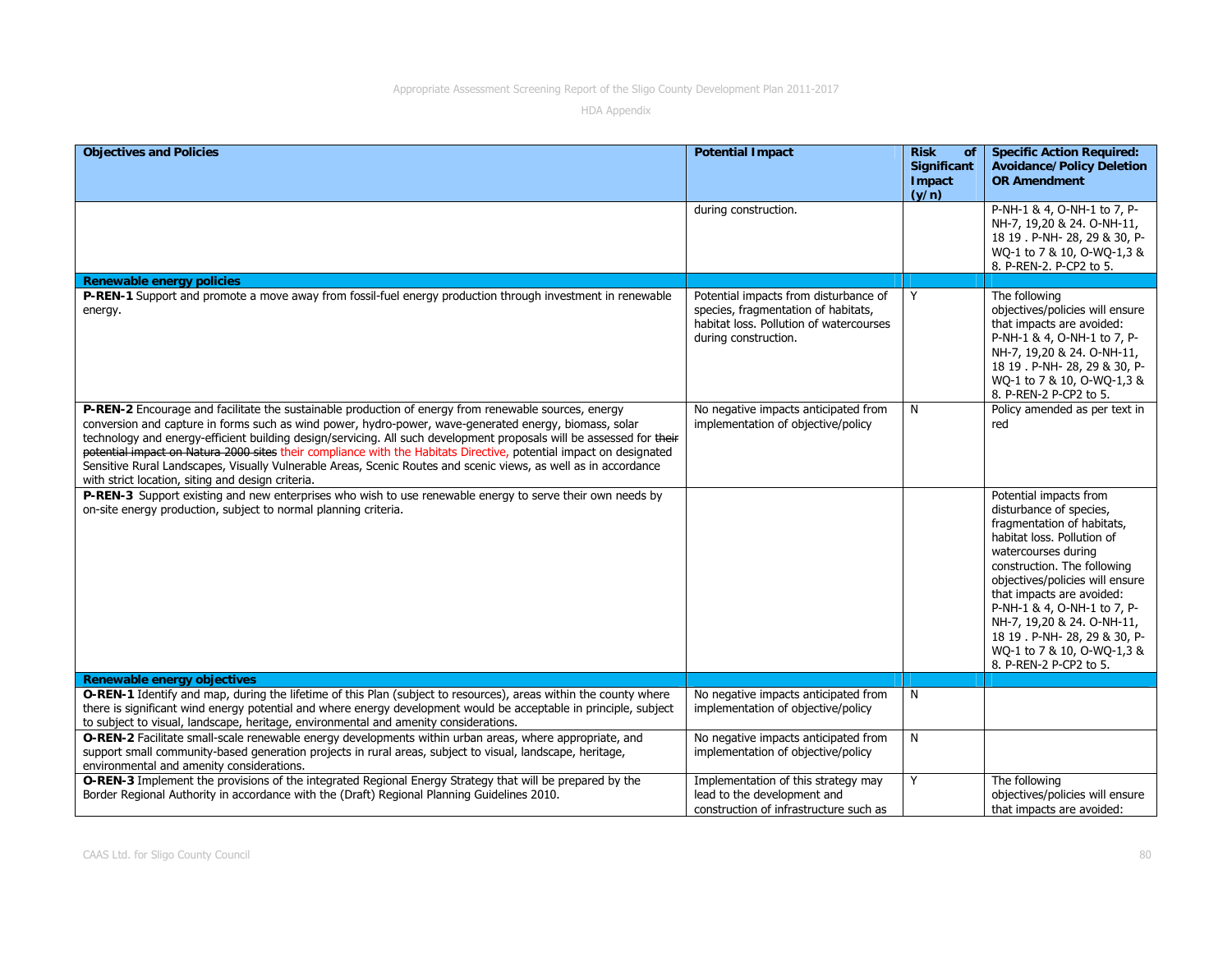| <b>Objectives and Policies</b>                                                                                                                                                                                                          | <b>Potential Impact</b>                                                                                                                                    | <b>Risk</b><br>of<br>Significant<br>Impact<br>(y/n) | <b>Specific Action Required:</b><br><b>Avoidance/Policy Deletion</b><br><b>OR Amendment</b>                                                                                                                                 |
|-----------------------------------------------------------------------------------------------------------------------------------------------------------------------------------------------------------------------------------------|------------------------------------------------------------------------------------------------------------------------------------------------------------|-----------------------------------------------------|-----------------------------------------------------------------------------------------------------------------------------------------------------------------------------------------------------------------------------|
|                                                                                                                                                                                                                                         | electricity transmission lines. Potential<br>impacts from disturbance of species,<br>fragmentation of habitats, habitat loss<br>during construction phase. |                                                     | P-NH-1 & 4, O-NH-1 to 7, P-<br>NH-7, 19,20 & 24. O-NH-11,<br>18 19 . P-NH- 28, 29 & 30, P-<br>WQ-1 to 7 & 10, O-WQ-1,3 &<br>8. P-REN-2 P-CP2 to 5.                                                                          |
| <b>Telecommunications policies</b>                                                                                                                                                                                                      |                                                                                                                                                            |                                                     |                                                                                                                                                                                                                             |
| P-TEL-1 Protect areas of significant landscape importance from the visual intrusion of large-scale<br>telecommunications infrastructure.                                                                                                | No negative impacts anticipated from<br>implementation of objective/policy                                                                                 | N                                                   |                                                                                                                                                                                                                             |
| P-TEL-2 Ensure that telecommunications infrastructure is adequately screened, integrated and/or landscaped, so<br>as to minimise any adverse visual impacts on the environment                                                          | No negative impacts anticipated from<br>implementation of objective/policy                                                                                 | N                                                   |                                                                                                                                                                                                                             |
| P-TEL-3 Facilitate open access to high-speed and high-capacity broadband digital networks to support the<br>development of a smart economy within the County                                                                            | No negative impacts anticipated from<br>implementation of objective/policy                                                                                 | N                                                   |                                                                                                                                                                                                                             |
| <b>Telecommunications objectives</b>                                                                                                                                                                                                    |                                                                                                                                                            |                                                     |                                                                                                                                                                                                                             |
| O-TEL-1 Support a programme of broadband connectivity throughout the County by liaising with<br>telecommunication service providers.                                                                                                    | Potential impacts from disturbance of<br>species, fragmentation of habitats,<br>habitat loss during construction phase.                                    | Y                                                   | The following<br>objectives/policies will ensure<br>that impacts are avoided:<br>P-NH-1 & 4, O-NH-1 to 7, P-<br>NH-7, 19,20 & 24. O-NH-11,<br>18 19 . P-NH- 28, 29 & 30, P-<br>WQ-1 to 7 & 10, O-WQ-1,3 &<br>8. P-CP2 to 5. |
| O-TEL-2 Support the National Broadband Scheme in its bid for funding for development of broadband in the<br>county                                                                                                                      | Potential impacts from disturbance of<br>species, fragmentation of habitats,<br>habitat loss during construction phase.                                    | Y                                                   | The following<br>objectives/policies will ensure<br>that impacts are avoided:<br>P-NH-1 & 4, O-NH-1 to 7, P-<br>NH-7, 19,20 & 24. O-NH-11,<br>18 19 . P-NH- 28, 29 & 30, P-<br>WQ-1 to 7 & 10, O-WQ-1,3 &<br>8. P-CP2 to 5. |
| O-TEL-3 Support and facilitate take-up of the Group Broadband Scheme and the School Broadband Access<br>Programme.                                                                                                                      | No negative impacts anticipated from<br>implementation of objective/policy                                                                                 | N                                                   |                                                                                                                                                                                                                             |
| O-TEL-4 Support, by planning condition where appropriate, the development of underground broadband<br>infrastructure for road, commercial and residential schemes, as set out in the government's recommendations.                      | Potential impacts from disturbance of<br>species, fragmentation of habitats,<br>habitat loss during construction phase.                                    | Y                                                   | The following<br>objectives/policies will ensure<br>that impacts are avoided:<br>P-NH-1 & 4, O-NH-1 to 7, P-<br>NH-7, 19,20 & 24. O-NH-11,<br>18 19 . P-NH- 28, 29 & 30, P-<br>WQ-1 to 7 & 10, O-WQ-1,3 &<br>8. P-CP2 to 5. |
| O-TEL-5 Have regard to Government guidelines on telecommunications infrastructure, including<br>Telecommunications Antennae and Support Structures - Guidelines for Planning Authorities 1996 (DoEHLG) and<br>any subsequent revisions. | No negative impacts anticipated from<br>implementation of objective/policy                                                                                 | N                                                   |                                                                                                                                                                                                                             |
| O-TEL-6 Implement the provisions of the Draft Border Regional Planning Guidelines 2010 by:                                                                                                                                              | Potential impacts from disturbance of                                                                                                                      | Y                                                   | The following                                                                                                                                                                                                               |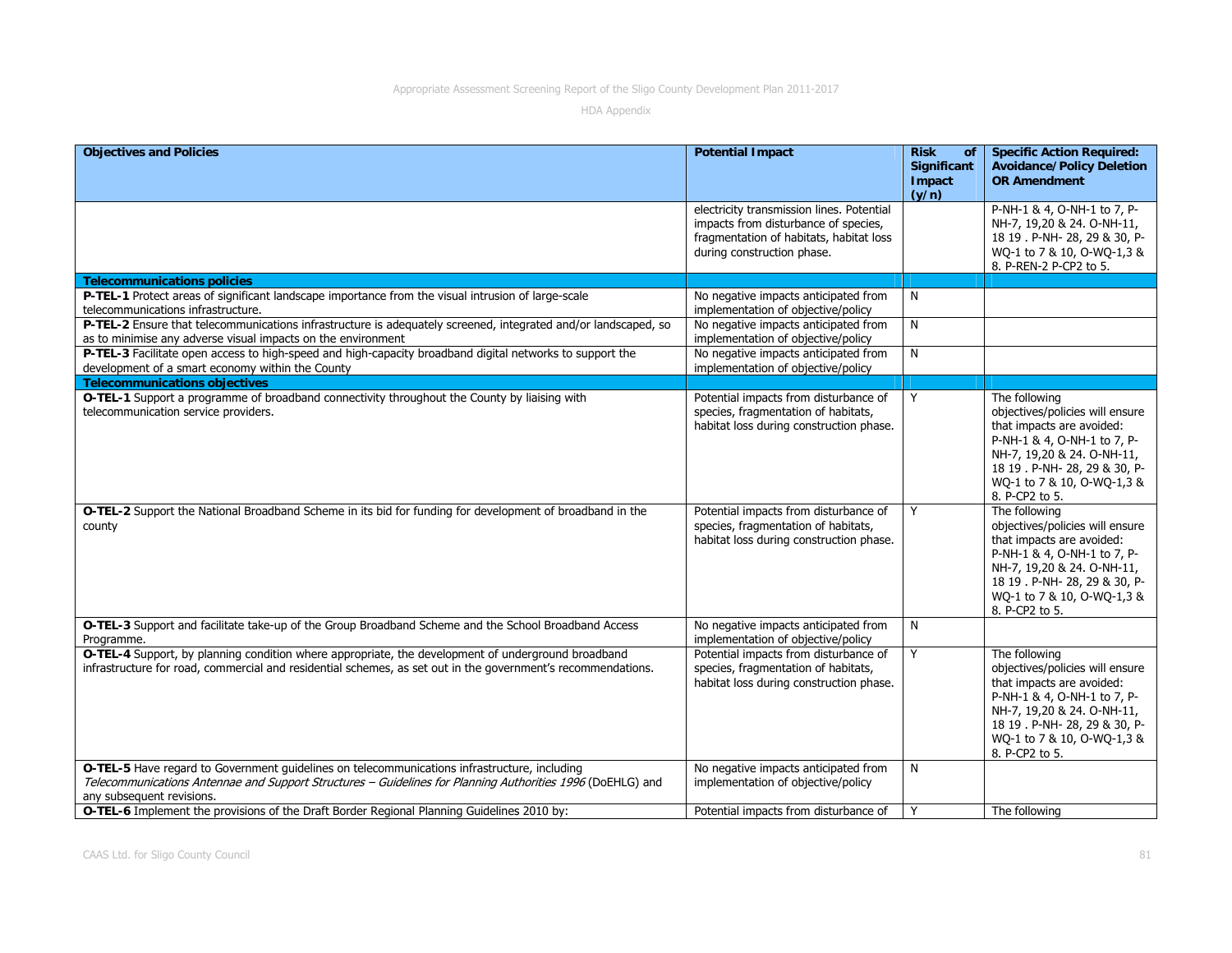|    | <b>Objectives and Policies</b>                                                                                                            | <b>Potential Impact</b>                 | <b>Risk</b><br>ΟĪ<br><b>Significant</b><br>Impact<br>(y/n) | <b>Specific Action Required:</b><br><b>Avoidance/Policy Deletion</b><br><b>OR Amendment</b> |
|----|-------------------------------------------------------------------------------------------------------------------------------------------|-----------------------------------------|------------------------------------------------------------|---------------------------------------------------------------------------------------------|
| а. | supporting the repair and upgrading of the existing telephone network including the provision of                                          | species, fragmentation of habitats,     |                                                            | objectives/policies will ensure                                                             |
|    | improved broadband enabled individual line services to all subscribers (INFO12)                                                           | habitat loss during construction phase. |                                                            | that impacts are avoided:                                                                   |
| b. | promoting the provision of open access ducting in all new developments (INFO13)                                                           |                                         |                                                            | P-NH-1 & 4, O-NH-1 to 7, P-                                                                 |
| с. | supporting the network-enabling of all new residential development and the provision of open access co-                                   |                                         |                                                            | NH-7, 19,20 & 24. O-NH-11,                                                                  |
|    | located communication service connection and access facilities (INFO14)                                                                   |                                         |                                                            | 18 19 . P-NH- 28, 29 & 30, P-                                                               |
| d. | providing open access ducting in all public infrastructural projects (INFO15)                                                             |                                         |                                                            | WO-1 to 7 & 10, O-WO-1,3 &                                                                  |
| e. | supporting the extension of access to the MANs to small business and residential users through lower<br>connection and use costs (INFO17) |                                         |                                                            | 8. P-CP2 to 5.                                                                              |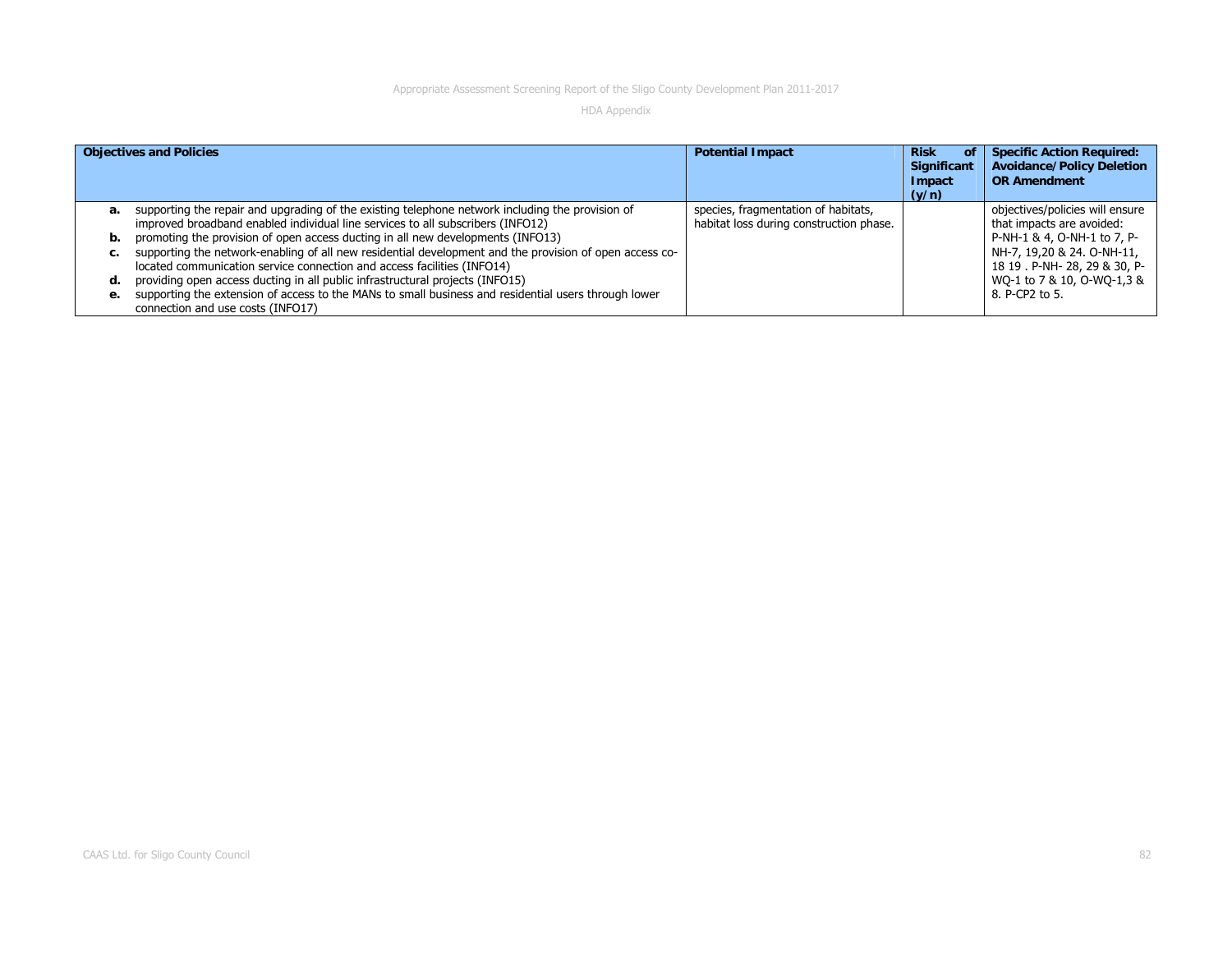HDA Appendix

#### **Table 2: Mini-Plan General Policies**

| <b>Policy</b>                                                                                                                        | <b>Potential Impact</b>                                                    | <b>Risk</b><br><b>of</b>             | Specific Action Required: Avoidance/Policy Deletion OR |
|--------------------------------------------------------------------------------------------------------------------------------------|----------------------------------------------------------------------------|--------------------------------------|--------------------------------------------------------|
|                                                                                                                                      |                                                                            | <b>Significant</b><br>Impact $(y/n)$ | <b>Amendment</b>                                       |
| General Mini-Plan Policies It is the policy of Sligo County                                                                          |                                                                            |                                      |                                                        |
| <b>Council to:</b>                                                                                                                   |                                                                            |                                      |                                                        |
| 13.1 Landscape, natural heritage, open space policies                                                                                |                                                                            |                                      |                                                        |
| Protect and enhance all river banks as wildlife corridors. In<br>А.                                                                  | No negative impacts anticipated from                                       | N                                    |                                                        |
| order to assist in this regard, the planning authority will establish a 20-                                                          | implementation of objective/policy                                         |                                      |                                                        |
| metre wide river buffer zone along both sides of all rivers.                                                                         |                                                                            |                                      |                                                        |
| Require development proposals to maintain the river buffer<br>В.                                                                     | No negative impacts anticipated from                                       | N                                    |                                                        |
| zone free from development (apart from river bank enhancement                                                                        | implementation of objective/policy                                         |                                      |                                                        |
| works). Exceptions may also be considered in the case of brownfield                                                                  |                                                                            |                                      |                                                        |
| sites and in cases where the maintenance of the zone is not practically                                                              |                                                                            |                                      |                                                        |
| achievable. In such cases, a reduced buffer width may be accepted. Any                                                               |                                                                            |                                      |                                                        |
| such cases will be assessed on an individual basis.                                                                                  |                                                                            |                                      |                                                        |
| Ensure that river bank enhancement works and any other<br>C.<br>development along rivers are undertaken only after consultation with | No negative impacts anticipated from<br>implementation of objective/policy | N.                                   |                                                        |
| the North Western Regional Fisheries Board and the National Parks and                                                                |                                                                            |                                      |                                                        |
| Wildlife Service of the Department of Environment, Heritage and Local                                                                |                                                                            |                                      |                                                        |
| Government.                                                                                                                          |                                                                            |                                      |                                                        |
| Maintain important biodiversity habitats and features through<br>D.                                                                  | No negative impacts anticipated from                                       | N.                                   |                                                        |
| protection from development or integration into new developments as                                                                  | implementation of objective/policy                                         |                                      |                                                        |
| necessary. Although not exclusive, the following are considered to be                                                                |                                                                            |                                      |                                                        |
| important biodiversity habitats: mature trees, groups of trees,                                                                      |                                                                            |                                      |                                                        |
| woodlands, hedgerows.                                                                                                                |                                                                            |                                      |                                                        |
| In accordance with the policies outlined in section 7.1 of this<br>E.                                                                | No negative impacts anticipated from                                       | $\mathsf{N}$                         |                                                        |
| Plan, protect and maintain the conservation value of all natural heritage                                                            | implementation of objective/policy                                         |                                      |                                                        |
| sites designated or proposed for designation in accordance with                                                                      |                                                                            |                                      |                                                        |
| European and national legislation and in other relevant international                                                                |                                                                            |                                      |                                                        |
| conventions, agreements and processes. This includes sites designated                                                                |                                                                            |                                      |                                                        |
| or proposed as Special Areas of Conservation (SACs), Special Protection                                                              |                                                                            |                                      |                                                        |
| Areas (SPAs), Natural Heritage Areas (NHAs), Ramsar sites and<br>Statutory Nature Reserves.                                          |                                                                            |                                      |                                                        |
| F. When considering any proposed development within the mini-plan                                                                    | No negative impacts anticipated from                                       | N.                                   |                                                        |
| areas, the planning authority must comply fully with Article 6 of the EU                                                             | implementation of objective/policy                                         |                                      |                                                        |
| Habitats Directive (as transposed into Irish Law by the EU Habitats                                                                  |                                                                            |                                      |                                                        |
| Regulations 1997 and subsequent amendments) and assess whether the                                                                   |                                                                            |                                      |                                                        |
| proposed development is likely to have a significant impact upon the                                                                 |                                                                            |                                      |                                                        |
| integrity, conservation objectives and qualifying interests of any Natura                                                            |                                                                            |                                      |                                                        |
| 2000 site, notwithstanding any particular mini-plan objective that may                                                               |                                                                            |                                      |                                                        |
| apply to the relevant lands.                                                                                                         |                                                                            |                                      |                                                        |
| 13.2 Built heritage, streetscape and building design policies                                                                        |                                                                            |                                      |                                                        |
| New development should seek to create coherent and<br>А.                                                                             | No negative impacts anticipated from                                       | N <sub>1</sub>                       |                                                        |
| attractive streetscape, reflecting and respecting the prevailing                                                                     | implementation of objective/policy                                         |                                      |                                                        |
| architectural style and detailing of the adjacent buildings.                                                                         |                                                                            |                                      |                                                        |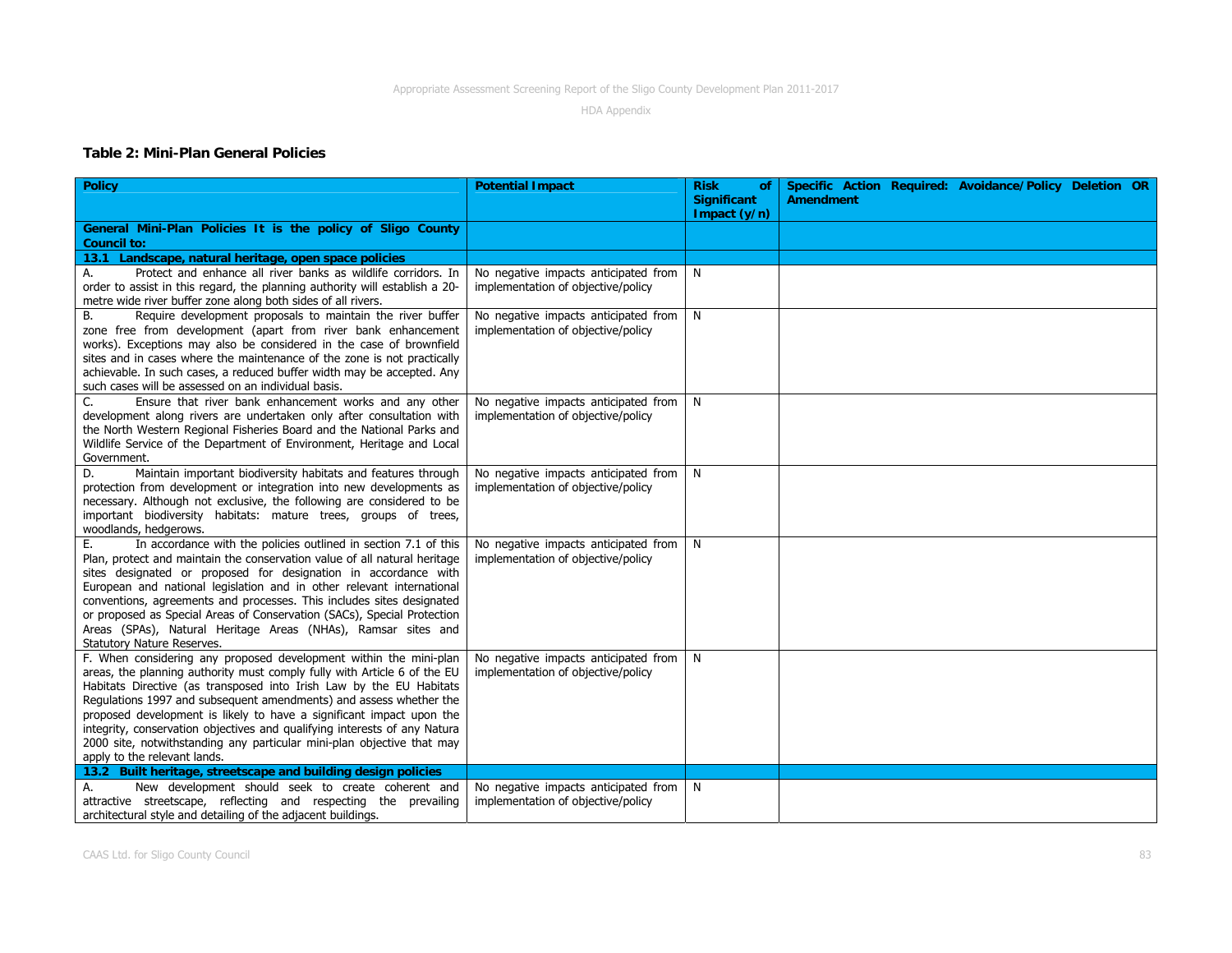| <b>Policy</b>                                                                                                                                                                                                                                                                                                                                                                                   | <b>Potential Impact</b>                                                                                                                           | <b>Risk</b><br>of<br><b>Significant</b><br>Impact $(y/n)$ | Specific Action Required: Avoidance/Policy Deletion OR<br><b>Amendment</b>                                                                                                                                                                                                                                                                                                                                                                                                                                                      |
|-------------------------------------------------------------------------------------------------------------------------------------------------------------------------------------------------------------------------------------------------------------------------------------------------------------------------------------------------------------------------------------------------|---------------------------------------------------------------------------------------------------------------------------------------------------|-----------------------------------------------------------|---------------------------------------------------------------------------------------------------------------------------------------------------------------------------------------------------------------------------------------------------------------------------------------------------------------------------------------------------------------------------------------------------------------------------------------------------------------------------------------------------------------------------------|
| New development should respect and complement the form<br>В.<br>and scale of the existing village structure and should innovate by<br>reinterpretation. The incorporation of design elements that reflect those<br>traditional to the village streetscape will be encouraged in new<br>development.                                                                                             | No negative impacts anticipated from<br>implementation of objective/policy                                                                        | N                                                         |                                                                                                                                                                                                                                                                                                                                                                                                                                                                                                                                 |
| Encourage the redevelopment of vacant and derelict<br>C.<br>structures/sites within the village.                                                                                                                                                                                                                                                                                                | No negative impacts anticipated from<br>implementation of objective/policy                                                                        | N                                                         |                                                                                                                                                                                                                                                                                                                                                                                                                                                                                                                                 |
| Some objectives maps identify key sites or structures that<br>D.<br>have potential or already contribute to the village character by closing a<br>view or containing a space. These sites and buildings should be<br>developed, redeveloped or renovated with particular care having regard<br>to their location, so that they enhance the streetscape and act as focal<br>points or landmarks. | No negative impacts anticipated from<br>implementation of objective/policy                                                                        | N                                                         |                                                                                                                                                                                                                                                                                                                                                                                                                                                                                                                                 |
| Where possible, new development should use existing<br>Е.<br>redundant buildings that contribute significantly to the village character.<br>Wherever possible, stonewalled buildings should be protected and<br>renovated for new use.                                                                                                                                                          | No negative impacts anticipated from<br>implementation of objective/policy                                                                        | N                                                         |                                                                                                                                                                                                                                                                                                                                                                                                                                                                                                                                 |
| Where feasible, stone walls should be preserved, enhanced<br>F.<br>and extended, in a manner that is in-keeping with traditional stone-<br>walling in the vicinity. Other important non-structural elements of the<br>built heritage should also be protected.                                                                                                                                  | No negative impacts anticipated from<br>implementation of objective/policy                                                                        | $\mathsf{N}$                                              |                                                                                                                                                                                                                                                                                                                                                                                                                                                                                                                                 |
| The design of shop fronts, advertisements and signs should<br>G.<br>match the overall form and structure of the buildings to which they<br>pertain.                                                                                                                                                                                                                                             | No negative impacts anticipated from<br>implementation of objective/policy                                                                        | N                                                         |                                                                                                                                                                                                                                                                                                                                                                                                                                                                                                                                 |
| The size, design, colour, material and illumination of signs<br>Η.<br>should be subdued. Signs should generally be positioned well below the<br>first-floor window level. Hanging signs should be restricted to one per<br>shop or business and their size should be proportional to the building.                                                                                              | No negative impacts anticipated from N<br>implementation of objective/policy                                                                      |                                                           |                                                                                                                                                                                                                                                                                                                                                                                                                                                                                                                                 |
| External illumination of buildings and signs is acceptable only<br>by use of appropriate spotlighting of key buildings of particular<br>architectural interest. Internal illumination of signs will not be permitted.                                                                                                                                                                           | No negative impacts anticipated from<br>implementation of objective/policy                                                                        | N                                                         |                                                                                                                                                                                                                                                                                                                                                                                                                                                                                                                                 |
| Overhead lines and cables should be placed underground,<br>J.<br>where possible.                                                                                                                                                                                                                                                                                                                | No negative impacts anticipated from<br>implementation of objective/policy                                                                        | N.                                                        |                                                                                                                                                                                                                                                                                                                                                                                                                                                                                                                                 |
| Public lighting should be maintained and improved where<br>Κ.<br>possible.                                                                                                                                                                                                                                                                                                                      | No negative impacts anticipated from<br>implementation of objective/policy                                                                        | N                                                         |                                                                                                                                                                                                                                                                                                                                                                                                                                                                                                                                 |
| 13.3 Transport, circulation and parking policies                                                                                                                                                                                                                                                                                                                                                |                                                                                                                                                   |                                                           |                                                                                                                                                                                                                                                                                                                                                                                                                                                                                                                                 |
| Within villages the Council shall strive to achieve the<br>А.<br>upgrading of roads, footpaths, entrances, car-parking and junctions<br>wherever possible, along with the development of traffic-calming<br>measures where appropriate and the extended provision of pavement<br>appropriate for wheelchair users.                                                                              | Potential impacts from disturbance of Y<br>species, fragmentation of habitats,<br>habitat loss. Pollution of watercourses<br>during construction. |                                                           | An additional policy has been included in Chapter 13 Mini-Plans<br>General Policies as follows:<br>13.1.F. When considering any proposed development within the<br>mini-plan areas, the planning authority must comply fully with Article<br>6 of the EU Habitats Directive (as transposed into Irish Law by the EU<br>Habitats Regulations 1997 and subsequent amendments) and assess<br>whether the proposed development is likely to have a significant<br>impact upon the integrity, conservation objectives and qualifying |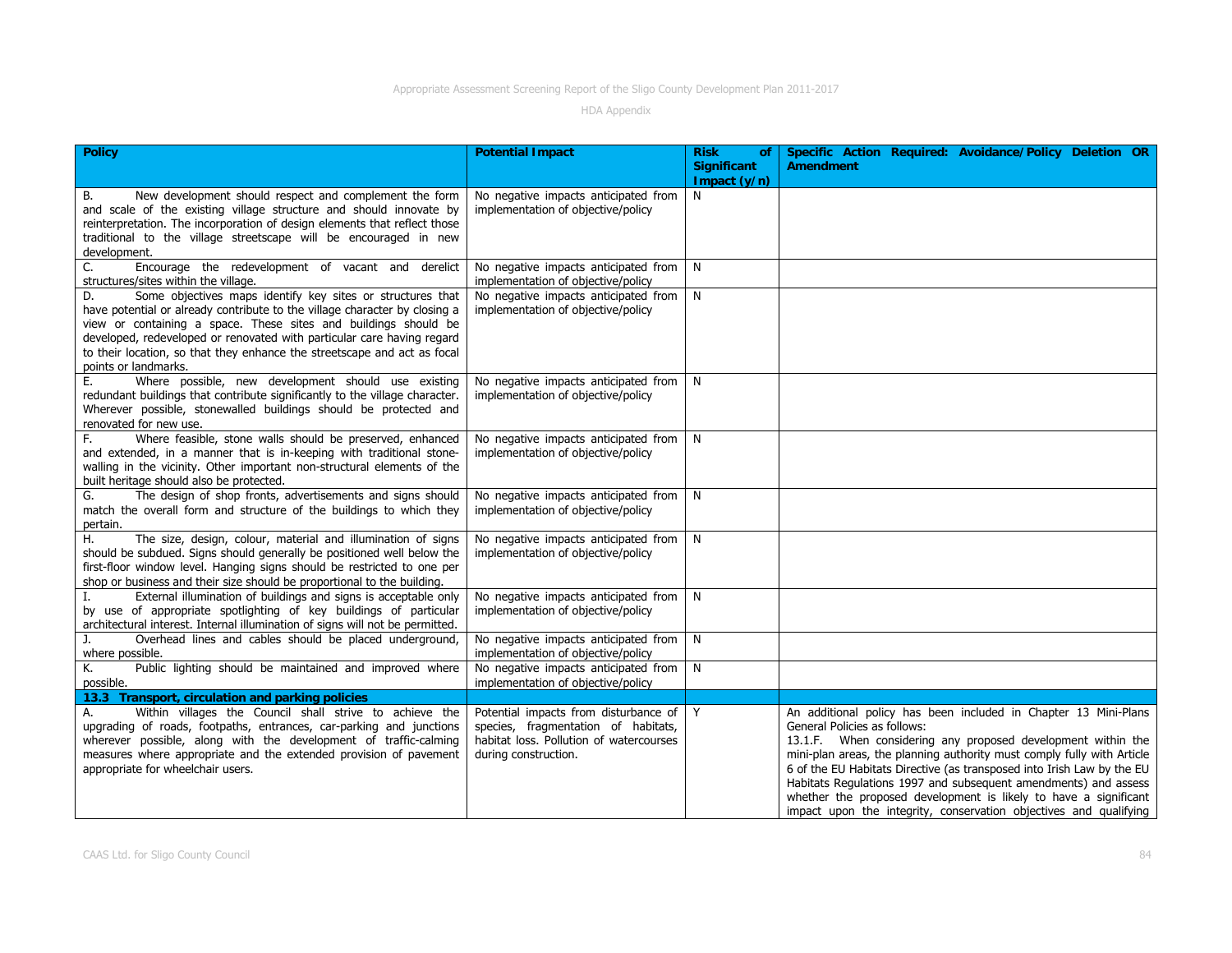| <b>Policy</b>                                                                                        | <b>Potential Impact</b>                                                    | <b>Risk</b><br>of             | Specific Action Required: Avoidance/Policy Deletion OR            |
|------------------------------------------------------------------------------------------------------|----------------------------------------------------------------------------|-------------------------------|-------------------------------------------------------------------|
|                                                                                                      |                                                                            | Significant<br>Impact $(y/n)$ | <b>Amendment</b>                                                  |
|                                                                                                      |                                                                            |                               | interests of any Natura 2000 site, notwithstanding any particular |
|                                                                                                      |                                                                            |                               | mini-plan objective that may apply to the relevant lands.         |
| Require new development to provide sufficient on-site<br>В.                                          | No negative impacts anticipated from                                       | N                             |                                                                   |
| parking, which should be designed and landscaped to a high standard.                                 | implementation of objective/policy                                         |                               |                                                                   |
| Off-street parking associated with road/street frontage development                                  |                                                                            |                               |                                                                   |
| should be located at the rear of the structures.                                                     |                                                                            |                               |                                                                   |
| Provide pedestrian and cycling linkages within and between<br>C.                                     | No negative impacts anticipated from                                       | $\mathsf{N}$                  |                                                                   |
| existing and new housing/mixed-use/sports and recreational                                           | implementation of objective/policy                                         |                               |                                                                   |
| development throughout the area. Note: The routes of the proposed                                    |                                                                            |                               |                                                                   |
| linkages, as indicated on the objectives maps for each settlement, are                               |                                                                            |                               |                                                                   |
| indicative only. The precise route of any such linkage shall be agreed                               |                                                                            |                               |                                                                   |
| with developers/applicants during the planning application process and                               |                                                                            |                               |                                                                   |
| shall be included as an integral part of new developments.                                           |                                                                            |                               |                                                                   |
| Retain access to important natural and archaeological<br>D.<br>features.                             | No negative impacts anticipated from<br>implementation of objective/policy | $\mathsf{N}$                  |                                                                   |
| Endeavour to prepare a traffic management plan for each<br>Е.                                        | No negative impacts anticipated from                                       | N                             |                                                                   |
| village. This plan shall examine all existing problems relating to traffic,                          | implementation of objective/policy                                         |                               |                                                                   |
| parking, mobility and pedestrian movements and will identify                                         |                                                                            |                               |                                                                   |
| appropriate solutions for the locality. Prospective developments shall                               |                                                                            |                               |                                                                   |
| incorporate the provisions of any such plan when prepared.                                           |                                                                            |                               |                                                                   |
| Require the provision of secure cycle parking facilities within<br>F.                                | No negative impacts anticipated from                                       | N                             |                                                                   |
| new developments where appropriate.                                                                  | implementation of objective/policy                                         |                               |                                                                   |
| Any proposal for the provision of pedestrian/cycle links along<br>G.                                 | No negative impacts anticipated from                                       | $\mathsf{N}$                  |                                                                   |
| riverside areas shall be screened for the requirement of an appropriate                              | implementation of objective/policy                                         |                               |                                                                   |
| assessment in compliance with Article 6 of the EU Habitats Directive (as                             |                                                                            |                               |                                                                   |
| transposed into Irish Law by the EU Habitats Regulations 1997 and                                    |                                                                            |                               |                                                                   |
| subsequent amendments), and in accordance with the policies outlined<br>in Section 7.1 of this Plan. |                                                                            |                               |                                                                   |
| 13.4. Village-centre-type mixed zones policies                                                       |                                                                            |                               |                                                                   |
| Facilitate a blend of mainly residential and commercial/retail<br>А.                                 | No negative impacts anticipated from                                       | N.                            |                                                                   |
| activities in the areas zoned for mixed uses.                                                        | implementation of objective/policy                                         |                               |                                                                   |
| Require high standards of design and landscaping for new<br>В.                                       | No negative impacts anticipated from                                       | $\mathsf{N}$                  |                                                                   |
| development, integrating with old and new streetscape.                                               | implementation of objective/policy                                         |                               |                                                                   |
| Give special attention to the siting, layout and design of new<br>C.                                 | No negative impacts anticipated from                                       | $\mathsf{N}$                  |                                                                   |
| or redeveloped buildings around junctions. Such development should                                   | implementation of objective/policy                                         |                               |                                                                   |
| ensure that a suitable facade is presented when viewed from                                          |                                                                            |                               |                                                                   |
| surrounding vantage points, whilst also ensuring that appropriate                                    |                                                                            |                               |                                                                   |
| building setbacks are incorporated in order to facilitate improved traffic                           |                                                                            |                               |                                                                   |
| and pedestrian circulation.                                                                          |                                                                            |                               |                                                                   |
| Enhance existing civic space and, where feasible, provide<br>D.                                      | No negative impacts anticipated from                                       | N                             |                                                                   |
| additional small civic squares or street pockets with appropriate                                    | implementation of objective/policy                                         |                               |                                                                   |
| furniture, planting, landscaping and public lighting.                                                |                                                                            |                               |                                                                   |
| Provide pedestrian-only spaces within the mixed-use zones,<br>Е.                                     | No negative impacts anticipated from                                       | N <sub>1</sub>                |                                                                   |
| with particular attention to the needs of wheelchair users.                                          | implementation of objective/policy                                         |                               |                                                                   |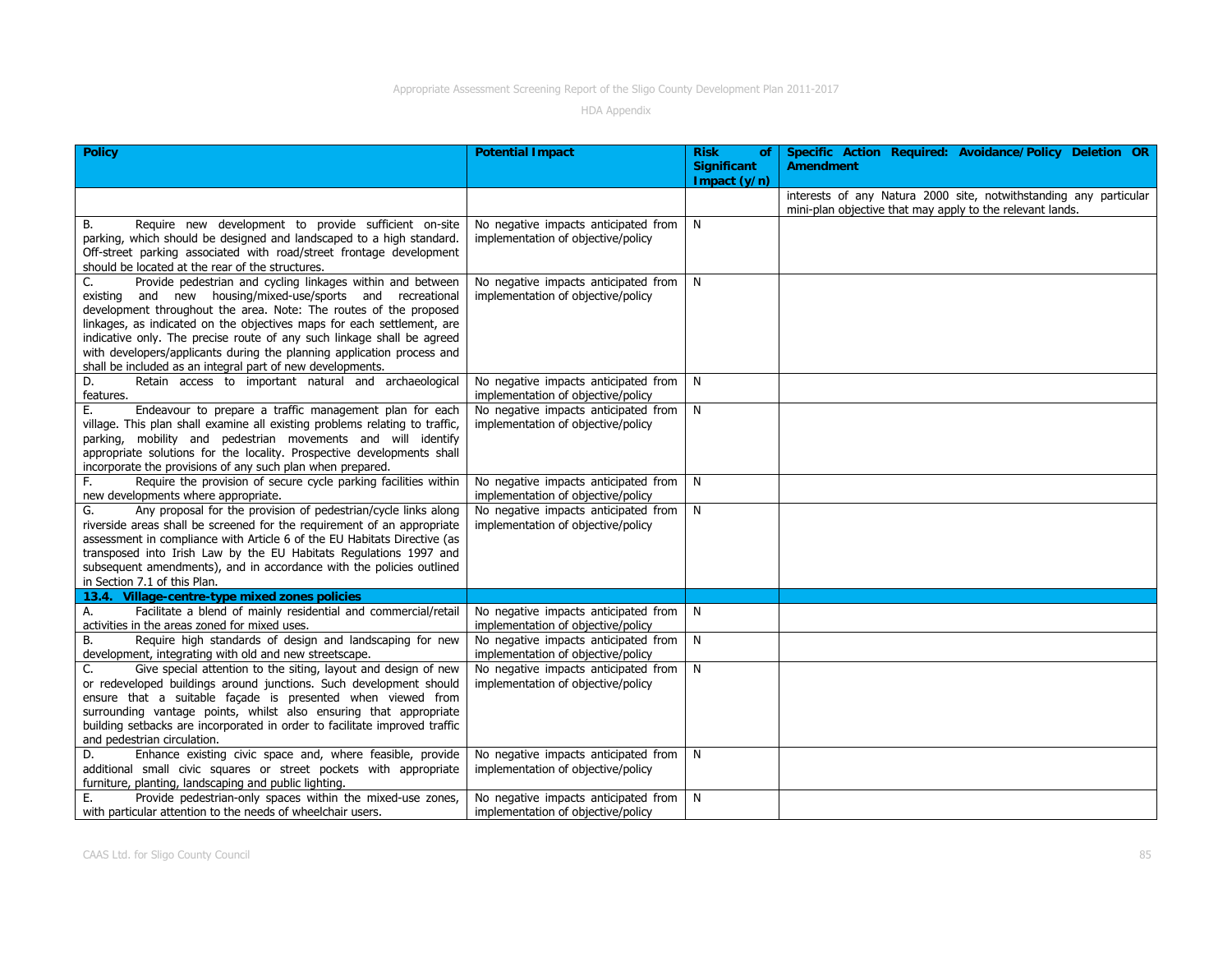| <b>Policy</b>                                                                                                                                                                                                                                                                                                                                                                                                                   | <b>Potential Impact</b>                                                                                                                                                                    | <b>Risk</b><br>0f<br><b>Significant</b> | Specific Action Required: Avoidance/Policy Deletion OR<br><b>Amendment</b>                                                                                                                                                                                                                                                                                                                                                                                                                                                                                                                                                                                        |
|---------------------------------------------------------------------------------------------------------------------------------------------------------------------------------------------------------------------------------------------------------------------------------------------------------------------------------------------------------------------------------------------------------------------------------|--------------------------------------------------------------------------------------------------------------------------------------------------------------------------------------------|-----------------------------------------|-------------------------------------------------------------------------------------------------------------------------------------------------------------------------------------------------------------------------------------------------------------------------------------------------------------------------------------------------------------------------------------------------------------------------------------------------------------------------------------------------------------------------------------------------------------------------------------------------------------------------------------------------------------------|
|                                                                                                                                                                                                                                                                                                                                                                                                                                 |                                                                                                                                                                                            | Impact $(y/n)$                          |                                                                                                                                                                                                                                                                                                                                                                                                                                                                                                                                                                                                                                                                   |
| Facilitate proposals for the appropriate re-use of existing<br>F.<br>vacant properties.                                                                                                                                                                                                                                                                                                                                         | No negative impacts anticipated from<br>implementation of objective/policy                                                                                                                 | N <sub>1</sub>                          |                                                                                                                                                                                                                                                                                                                                                                                                                                                                                                                                                                                                                                                                   |
| G.<br>Maintain an appropriate balance of development between the<br>traditional village centre and new areas zoned for village centre type<br>uses. The development of new village centre areas should not adversely<br>impact on the traditional village core to the extent that it would<br>undermine its quality or the role the traditional village centre plays in<br>the economic and social life of the local community. | No negative impacts anticipated from<br>implementation of objective/policy                                                                                                                 | N                                       |                                                                                                                                                                                                                                                                                                                                                                                                                                                                                                                                                                                                                                                                   |
| 13.5 Community facilities policies                                                                                                                                                                                                                                                                                                                                                                                              |                                                                                                                                                                                            |                                         |                                                                                                                                                                                                                                                                                                                                                                                                                                                                                                                                                                                                                                                                   |
| Maintain and enhance existing, and provide additional, sports,<br>А.<br>recreational and playground facilities where feasible.                                                                                                                                                                                                                                                                                                  | Potential impacts from disturbance of<br>species, fragmentation of habitats,<br>habitat loss, Pollution of watercourses<br>during construction, depending on<br>where development is sited | Y                                       | An additional policy has been included in Chapter 13 Mini-Plans<br>General Policies as follows:<br>13.1.F. When considering any proposed development within the<br>mini-plan areas, the planning authority must comply fully with Article<br>6 of the EU Habitats Directive (as transposed into Irish Law by the EU<br>Habitats Regulations 1997 and subsequent amendments) and assess<br>whether the proposed development is likely to have a significant<br>impact upon the integrity, conservation objectives and qualifying<br>interests of any Natura 2000 site, notwithstanding any particular<br>mini-plan objective that may apply to the relevant lands. |
| Encourage the provision of crèche/childcare, healthcare and<br>В.<br>elderly care facilities within the development limits of villages, on sites<br>that are easily accessible for all sections of the community.                                                                                                                                                                                                               | Potential impacts from disturbance of<br>species, fragmentation of habitats,<br>habitat loss, Pollution of watercourses<br>during construction, depending on<br>where development is sited | Y                                       | An additional policy has been included in Chapter 13 Mini-Plans<br>General Policies as follows:<br>13.1.F. When considering any proposed development within the<br>mini-plan areas, the planning authority must comply fully with Article<br>6 of the EU Habitats Directive (as transposed into Irish Law by the EU<br>Habitats Regulations 1997 and subsequent amendments) and assess<br>whether the proposed development is likely to have a significant<br>impact upon the integrity, conservation objectives and qualifying<br>interests of any Natura 2000 site, notwithstanding any particular<br>mini-plan objective that may apply to the relevant lands. |
| Encourage the provision of additional recycling facilities on<br>C.<br>lands zoned for community uses. Such facilities will also be considered<br>at other appropriate locations.                                                                                                                                                                                                                                               | Potential impacts from disturbance of<br>species, fragmentation of habitats,<br>habitat loss, Pollution of watercourses<br>during construction, depending on<br>where development is sited | Y                                       | An additional policy has been included in Chapter 13 Mini-Plans<br>General Policies as follows:<br>13.1.F. When considering any proposed development within the<br>mini-plan areas, the planning authority must comply fully with Article<br>6 of the EU Habitats Directive (as transposed into Irish Law by the EU<br>Habitats Regulations 1997 and subsequent amendments) and assess<br>whether the proposed development is likely to have a significant<br>impact upon the integrity, conservation objectives and qualifying<br>interests of any Natura 2000 site, notwithstanding any particular<br>mini-plan objective that may apply to the relevant lands. |
| Adopt a flexible and supportive approach towards the<br>D.<br>accommodation of community facilities within a wide variety of land-use<br>zoning categories, in particular lands zoned for community facilities,<br>development and<br>village-centre-type mixed uses, residential<br>commercial/enterprise uses.                                                                                                                | Potential impacts from disturbance of<br>species, fragmentation of habitats,<br>habitat loss, Pollution of watercourses<br>during construction, depending on<br>where development is sited | Y                                       | An additional policy has been included in Chapter 13 Mini-Plans<br>General Policies as follows:<br>13.1.F. When considering any proposed development within the<br>mini-plan areas, the planning authority must comply fully with Article<br>6 of the EU Habitats Directive (as transposed into Irish Law by the EU                                                                                                                                                                                                                                                                                                                                               |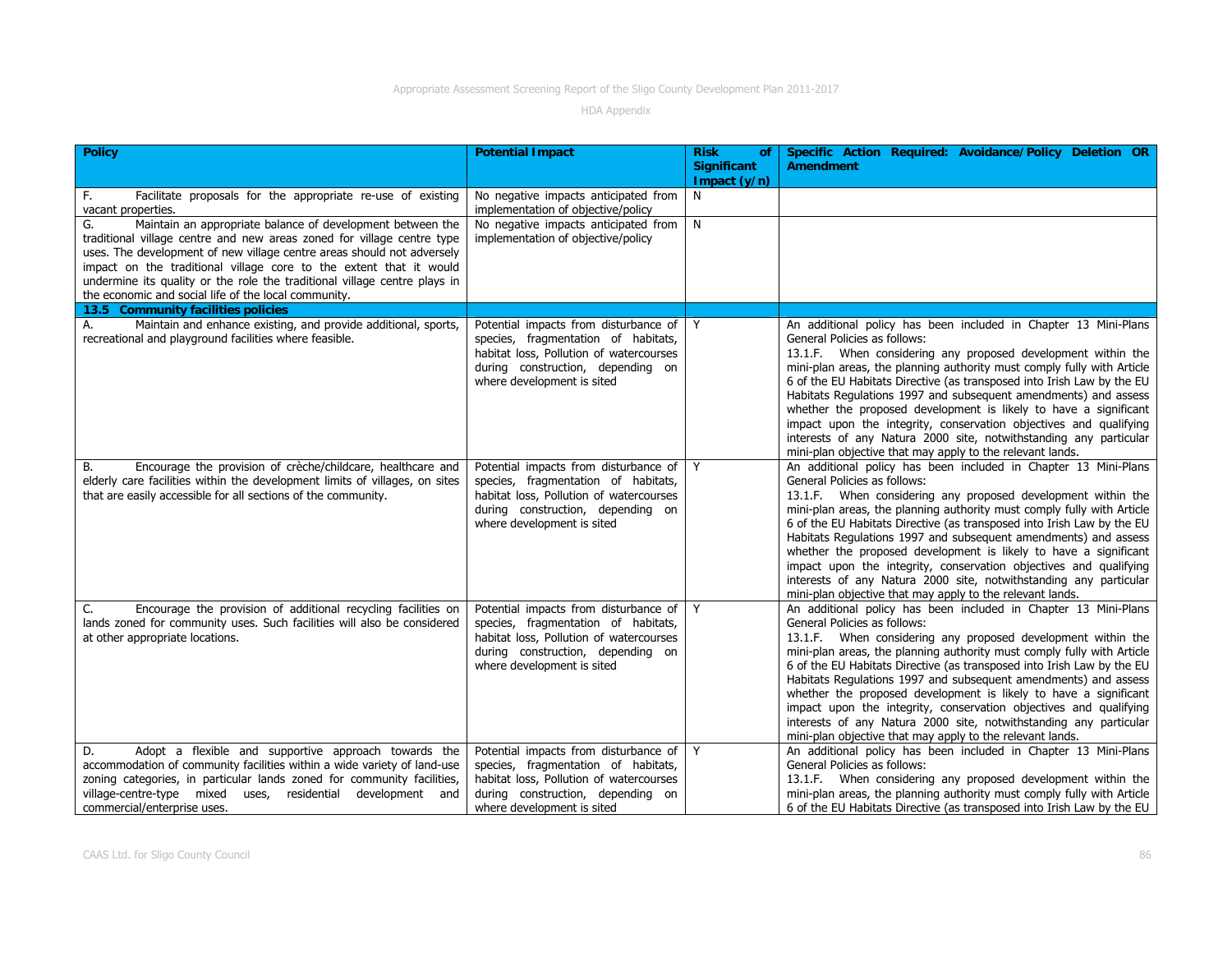| <b>Policy</b>                                                                                                                                                                                                                                                                                                                      | <b>Potential Impact</b>                                                                                                                                                                    | <b>Risk</b><br><b>of</b><br><b>Significant</b><br>Impact (y/n) | Specific Action Required: Avoidance/Policy Deletion OR<br><b>Amendment</b>                                                                                                                                                                                                                                                                                                                                                                                                                                                                                                                                                                                        |
|------------------------------------------------------------------------------------------------------------------------------------------------------------------------------------------------------------------------------------------------------------------------------------------------------------------------------------|--------------------------------------------------------------------------------------------------------------------------------------------------------------------------------------------|----------------------------------------------------------------|-------------------------------------------------------------------------------------------------------------------------------------------------------------------------------------------------------------------------------------------------------------------------------------------------------------------------------------------------------------------------------------------------------------------------------------------------------------------------------------------------------------------------------------------------------------------------------------------------------------------------------------------------------------------|
|                                                                                                                                                                                                                                                                                                                                    |                                                                                                                                                                                            |                                                                | Habitats Regulations 1997 and subsequent amendments) and assess<br>whether the proposed development is likely to have a significant<br>impact upon the integrity, conservation objectives and qualifying<br>interests of any Natura 2000 site, notwithstanding any particular<br>mini-plan objective that may apply to the relevant lands.                                                                                                                                                                                                                                                                                                                        |
| Promote cultural development that acknowledges and builds<br>Е.<br>upon local character and distinctiveness through the natural, built and<br>community environment.                                                                                                                                                               | No negative impacts anticipated from<br>implementation of objective/policy                                                                                                                 | N                                                              |                                                                                                                                                                                                                                                                                                                                                                                                                                                                                                                                                                                                                                                                   |
| Develop area-based cultural objectives for inclusion in mini-<br>F.<br>plans.                                                                                                                                                                                                                                                      | No negative impacts anticipated from<br>implementation of objective/policy                                                                                                                 | N                                                              |                                                                                                                                                                                                                                                                                                                                                                                                                                                                                                                                                                                                                                                                   |
| Facilitate the development of allotments in the buffer zone<br>G.<br>and at other suitable locations. Any such facility should be located within<br>or close to existing settlements and should be easily accessible.                                                                                                              | Potential impacts from disturbance of<br>species, fragmentation of habitats,<br>habitat loss, Pollution of watercourses<br>during construction, depending on<br>where development is sited | Y                                                              | An additional policy has been included in Chapter 13 Mini-Plans<br>General Policies as follows:<br>13.1.F. When considering any proposed development within the<br>mini-plan areas, the planning authority must comply fully with Article<br>6 of the EU Habitats Directive (as transposed into Irish Law by the EU<br>Habitats Regulations 1997 and subsequent amendments) and assess<br>whether the proposed development is likely to have a significant<br>impact upon the integrity, conservation objectives and qualifying<br>interests of any Natura 2000 site, notwithstanding any particular<br>mini-plan objective that may apply to the relevant lands. |
| 13.6 Residential development policies                                                                                                                                                                                                                                                                                              |                                                                                                                                                                                            |                                                                |                                                                                                                                                                                                                                                                                                                                                                                                                                                                                                                                                                                                                                                                   |
| Residential development should generally take place<br>А.<br>incrementally, from the core towards the edges, in a manner capable of<br>consolidating the existing village and at a pace consistent with its<br>infrastructural capacity (in terms of physical and community<br>infrastructure) to accommodate further development. | No negative impacts anticipated from<br>implementation of objective/policy                                                                                                                 | N                                                              |                                                                                                                                                                                                                                                                                                                                                                                                                                                                                                                                                                                                                                                                   |
| Promote residential development such as terraced<br>В.<br>townhouses and, where appropriate, apartments with communal<br>parking and service areas.                                                                                                                                                                                | No negative impacts anticipated from<br>implementation of objective/policy                                                                                                                 | N                                                              |                                                                                                                                                                                                                                                                                                                                                                                                                                                                                                                                                                                                                                                                   |
| New residential schemes should incorporate a variety of house<br>C.<br>types and sizes, to offer choice and cater for a mix of households of<br>different sizes.                                                                                                                                                                   | No negative impacts anticipated from<br>implementation of objective/policy                                                                                                                 | N                                                              |                                                                                                                                                                                                                                                                                                                                                                                                                                                                                                                                                                                                                                                                   |
| Encourage the development of backlands through land<br>D.<br>assembly, using shared-access arrangements and creating pedestrian<br>and cycling linkages with existing developments.                                                                                                                                                | No negative impacts anticipated from<br>implementation of objective/policy                                                                                                                 | N                                                              |                                                                                                                                                                                                                                                                                                                                                                                                                                                                                                                                                                                                                                                                   |
| E.<br>Preserve and enhance public or incidental open space within<br>existing housing estates and provide high-quality, suitably located and<br>well-landscaped open space in every new residential development.                                                                                                                   | No negative impacts anticipated from<br>implementation of objective/policy                                                                                                                 | N                                                              |                                                                                                                                                                                                                                                                                                                                                                                                                                                                                                                                                                                                                                                                   |
| Design the open space associated with new development to<br>F.<br>connect, or integrate, with adjoining natural features such as woodland,<br>mature trees, groups of trees, hedgerows etc.                                                                                                                                        | No negative impacts anticipated from<br>implementation of objective/policy                                                                                                                 | N                                                              |                                                                                                                                                                                                                                                                                                                                                                                                                                                                                                                                                                                                                                                                   |
| Encourage the provision of additional residential units on<br>G.<br>lands where current densities are very low, subject to appropriate scale<br>and the protection of existing residential amenities.                                                                                                                              | Potential impacts from disturbance of<br>species, fragmentation of habitats,<br>habitat loss, Pollution of watercourses                                                                    | Y                                                              | An additional policy has been included in Chapter 13 Mini-Plans<br>General Policies as follows:<br>13.1.F. When considering any proposed development within the                                                                                                                                                                                                                                                                                                                                                                                                                                                                                                   |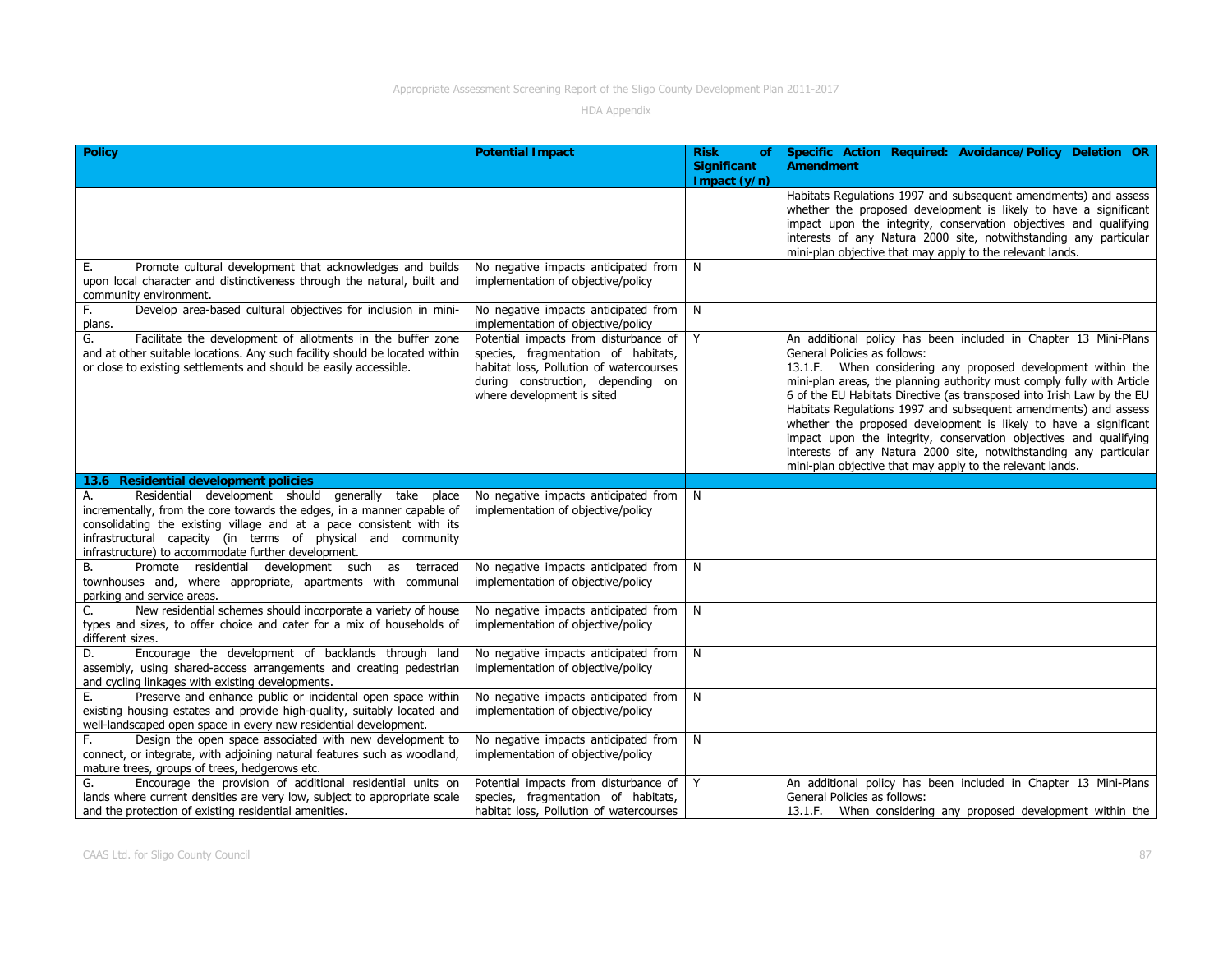| <b>Policy</b>                                                                                                                                                                                                                                                                                                                                                                                                                      | <b>Potential Impact</b>                                                                                                                                                                      | <b>Risk</b><br>of<br>Significant<br>Impact (y/n) | Specific Action Required: Avoidance/Policy Deletion OR<br><b>Amendment</b>                                                                                                                                                                                                                                                                                                                                                                                                                                                                                                                                                                                        |
|------------------------------------------------------------------------------------------------------------------------------------------------------------------------------------------------------------------------------------------------------------------------------------------------------------------------------------------------------------------------------------------------------------------------------------|----------------------------------------------------------------------------------------------------------------------------------------------------------------------------------------------|--------------------------------------------------|-------------------------------------------------------------------------------------------------------------------------------------------------------------------------------------------------------------------------------------------------------------------------------------------------------------------------------------------------------------------------------------------------------------------------------------------------------------------------------------------------------------------------------------------------------------------------------------------------------------------------------------------------------------------|
|                                                                                                                                                                                                                                                                                                                                                                                                                                    | during construction, depending on<br>where development is sited                                                                                                                              |                                                  | mini-plan areas, the planning authority must comply fully with Article<br>6 of the EU Habitats Directive (as transposed into Irish Law by the EU<br>Habitats Regulations 1997 and subsequent amendments) and assess<br>whether the proposed development is likely to have a significant<br>impact upon the integrity, conservation objectives and qualifying<br>interests of any Natura 2000 site, notwithstanding any particular<br>mini-plan objective that may apply to the relevant lands.                                                                                                                                                                    |
| Η.<br>Develop new residential schemes at a density that is<br>appropriate to the scale of each settlement and the location of the site<br>within that settlement. On this matter, regard will be had to the DoEHLG<br>publication Guidelines for Planning Authorities on Sustainable Residential<br>Development in Urban Areas (Cities, Towns and Villages), 2009.                                                                 | No negative impacts anticipated from<br>implementation of objective/policy                                                                                                                   | N <sub>1</sub>                                   |                                                                                                                                                                                                                                                                                                                                                                                                                                                                                                                                                                                                                                                                   |
| Encourage, where appropriate, the use of vacant residential<br>properties for social and affordable housing. Where appropriate,<br>community and/or commercial uses may also be accommodated in<br>vacant residential properties. Any such proposal shall be of an<br>appropriate scale/design, and shall be restricted to uses that are<br>compatible with surrounding properties.                                                | No negative impacts anticipated from<br>implementation of objective/policy                                                                                                                   | N                                                |                                                                                                                                                                                                                                                                                                                                                                                                                                                                                                                                                                                                                                                                   |
| Residential development will be permitted at a rate that is<br>J.<br>consistent with the Core Strategy and the Settlement Structure and also<br>the capacity of infrastructure in each settlement. The number of existing<br>and permitted residential units will be monitored to ensure that the<br>potential population of each settlement is consistent with both the<br>Settlement Structure and the infrastructural capacity. | No negative impacts anticipated from<br>implementation of objective/policy                                                                                                                   | N                                                |                                                                                                                                                                                                                                                                                                                                                                                                                                                                                                                                                                                                                                                                   |
| Business, enterprise and industrial development policies<br>13.7                                                                                                                                                                                                                                                                                                                                                                   |                                                                                                                                                                                              |                                                  |                                                                                                                                                                                                                                                                                                                                                                                                                                                                                                                                                                                                                                                                   |
| New business, enterprise or industrial units shall have shared<br>А.<br>access arrangements, where possible.                                                                                                                                                                                                                                                                                                                       | No negative impacts anticipated from<br>implementation of objective/policy                                                                                                                   | N.                                               |                                                                                                                                                                                                                                                                                                                                                                                                                                                                                                                                                                                                                                                                   |
| Screen and landscape new business, enterprise and industrial<br>В.<br>development to a high standard, and give special attention to the design<br>of structures located in highly visible positions or fronting main roads.                                                                                                                                                                                                        | No negative impacts anticipated from<br>implementation of objective/policy                                                                                                                   | N                                                |                                                                                                                                                                                                                                                                                                                                                                                                                                                                                                                                                                                                                                                                   |
| If industries requiring large volumes of water wish to locate in<br>C.<br>any particular settlement, they should seek to use a private water<br>source and provide the necessary wastewater treatment facilities, in the<br>event that the public services do not have the required capacity to deal<br>with the extra loading (see also section 13.9 below).                                                                      | Abstraction of water may cause<br>surface/groundwater<br>impacts<br>to<br>dependant habitats, leading to habitat<br>loss and or fragmentation and loss of<br>species diversity/ distribution | Y                                                | An additional policy has been included in Chapter 13 Mini-Plans<br>General Policies as follows:<br>13.1.F. When considering any proposed development within the<br>mini-plan areas, the planning authority must comply fully with Article<br>6 of the EU Habitats Directive (as transposed into Irish Law by the EU<br>Habitats Regulations 1997 and subsequent amendments) and assess<br>whether the proposed development is likely to have a significant<br>impact upon the integrity, conservation objectives and qualifying<br>interests of any Natura 2000 site, notwithstanding any particular<br>mini-plan objective that may apply to the relevant lands. |
| Adopt a flexible and supportive approach towards the<br>D.<br>accommodation of small-scale business and enterprise proposals on<br>lands zoned for residential, village-centre and community uses.                                                                                                                                                                                                                                 | Potential impacts from disturbance of<br>species, fragmentation of habitats,<br>habitat loss, Pollution of watercourses                                                                      | Y                                                | An additional policy has been included in Chapter 13 Mini-Plans<br>General Policies as follows:<br>13.1.F. When considering any proposed development within the                                                                                                                                                                                                                                                                                                                                                                                                                                                                                                   |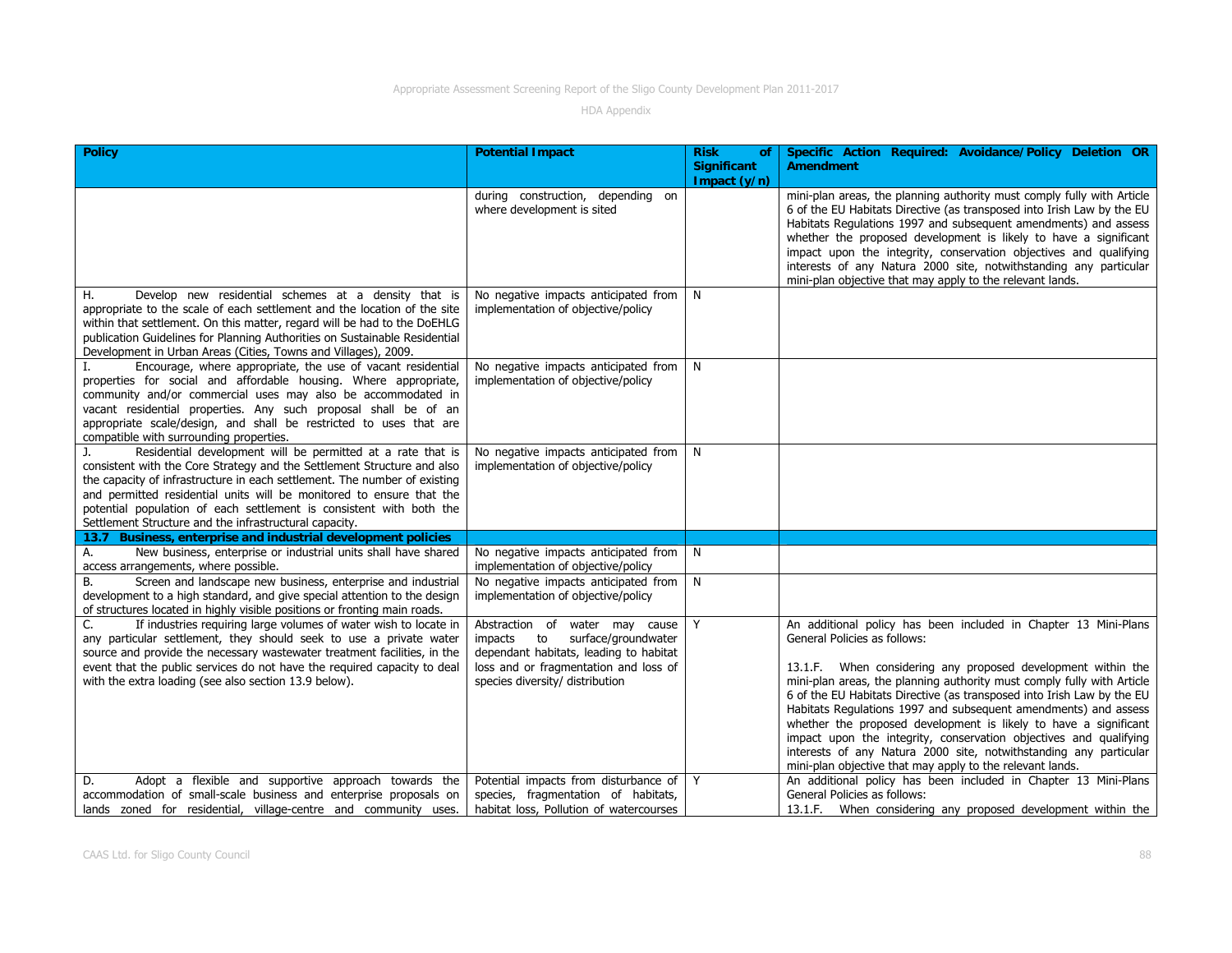| <b>Policy</b>                                                                                                                                                                                                                                                                                                                                                                                                                                                                                                                                                                                                                                         | <b>Potential Impact</b>                                                                                                                                                                    | <b>Risk</b><br>οf<br><b>Significant</b> | Specific Action Required: Avoidance/Policy Deletion OR<br><b>Amendment</b>                                                                                                                                                                                                                                                                                                                                                                                                                                                                                                                                                                                        |
|-------------------------------------------------------------------------------------------------------------------------------------------------------------------------------------------------------------------------------------------------------------------------------------------------------------------------------------------------------------------------------------------------------------------------------------------------------------------------------------------------------------------------------------------------------------------------------------------------------------------------------------------------------|--------------------------------------------------------------------------------------------------------------------------------------------------------------------------------------------|-----------------------------------------|-------------------------------------------------------------------------------------------------------------------------------------------------------------------------------------------------------------------------------------------------------------------------------------------------------------------------------------------------------------------------------------------------------------------------------------------------------------------------------------------------------------------------------------------------------------------------------------------------------------------------------------------------------------------|
|                                                                                                                                                                                                                                                                                                                                                                                                                                                                                                                                                                                                                                                       |                                                                                                                                                                                            | Impact (y/n)                            |                                                                                                                                                                                                                                                                                                                                                                                                                                                                                                                                                                                                                                                                   |
| Proposals that would be compatible with existing and proposed<br>development in the surrounding area will be encouraged subject to<br>appropriate scale, design and servicing.                                                                                                                                                                                                                                                                                                                                                                                                                                                                        | during construction, depending on<br>where development is sited                                                                                                                            |                                         | mini-plan areas, the planning authority must comply fully with Article<br>6 of the EU Habitats Directive (as transposed into Irish Law by the EU<br>Habitats Regulations 1997 and subsequent amendments) and assess<br>whether the proposed development is likely to have a significant<br>impact upon the integrity, conservation objectives and qualifying<br>interests of any Natura 2000 site, notwithstanding any particular<br>mini-plan objective that may apply to the relevant lands.                                                                                                                                                                    |
| 13.8 Buffer zone policies                                                                                                                                                                                                                                                                                                                                                                                                                                                                                                                                                                                                                             |                                                                                                                                                                                            |                                         |                                                                                                                                                                                                                                                                                                                                                                                                                                                                                                                                                                                                                                                                   |
| Establish a buffer zone around settlements, between the plan<br>А.<br>limit and the development limit, with a view to:<br>consolidating and containing settlements within a single<br>development limit;<br>safeguarding land for the future expansion of settlements and for<br>$\bullet$<br>the provision of infrastructure;<br>preserving views;<br>$\bullet$<br>protecting the integrity of archaeological sites and monuments in<br>the area surrounding the village;<br>protecting and enhancing designated nature conservation sites<br>$\bullet$<br>(pNHAs, SACs, SPAs etc).<br>excluding from development those lands which are at risk from | No negative impacts anticipated from<br>implementation of objective/policy                                                                                                                 | N                                       |                                                                                                                                                                                                                                                                                                                                                                                                                                                                                                                                                                                                                                                                   |
| flooding<br>В.<br>Reserve the buffer zone principally for agricultural use.                                                                                                                                                                                                                                                                                                                                                                                                                                                                                                                                                                           | No negative impacts anticipated from                                                                                                                                                       | N                                       |                                                                                                                                                                                                                                                                                                                                                                                                                                                                                                                                                                                                                                                                   |
|                                                                                                                                                                                                                                                                                                                                                                                                                                                                                                                                                                                                                                                       | implementation of objective/policy                                                                                                                                                         |                                         |                                                                                                                                                                                                                                                                                                                                                                                                                                                                                                                                                                                                                                                                   |
| Site and construct new roads and buildings in the buffer zone<br>C.<br>so as to minimize their visual and environmental impact.                                                                                                                                                                                                                                                                                                                                                                                                                                                                                                                       | Potential impacts from disturbance of<br>species, fragmentation of habitats,<br>habitat loss, Pollution of watercourses<br>during construction, depending on<br>where development is sited | Y                                       | An additional policy has been included in Chapter 13 Mini-Plans<br>General Policies as follows:<br>13.1.F. When considering any proposed development within the<br>mini-plan areas, the planning authority must comply fully with Article<br>6 of the EU Habitats Directive (as transposed into Irish Law by the EU<br>Habitats Regulations 1997 and subsequent amendments) and assess<br>whether the proposed development is likely to have a significant<br>impact upon the integrity, conservation objectives and qualifying<br>interests of any Natura 2000 site, notwithstanding any particular<br>mini-plan objective that may apply to the relevant lands. |
| Within the Buffer Zone, proposals for one-off rural housing<br>Е.<br>shall only be accommodated in cases of proven need of immediate<br>family members of locally-resident families who wish to build on their<br>own land and have no suitable option on their holdings outside the<br>buffer zone.                                                                                                                                                                                                                                                                                                                                                  | Potential impacts from disturbance of<br>species, fragmentation of habitats,<br>habitat loss, Pollution of watercourses<br>during construction, depending on<br>where development is sited | Y                                       | An additional policy has been included in Chapter 13 Mini-Plans<br>General Policies as follows:<br>13.1.F. When considering any proposed development within the<br>mini-plan areas, the planning authority must comply fully with Article<br>6 of the EU Habitats Directive (as transposed into Irish Law by the EU<br>Habitats Regulations 1997 and subsequent amendments) and assess<br>whether the proposed development is likely to have a significant<br>impact upon the integrity, conservation objectives and qualifying<br>interests of any Natura 2000 site, notwithstanding any particular<br>mini-plan objective that may apply to the relevant lands. |
| F.<br>In relation to housing, give preference to the sensitive $\vert$ No negative impacts anticipated from $\vert$ N                                                                                                                                                                                                                                                                                                                                                                                                                                                                                                                                 |                                                                                                                                                                                            |                                         |                                                                                                                                                                                                                                                                                                                                                                                                                                                                                                                                                                                                                                                                   |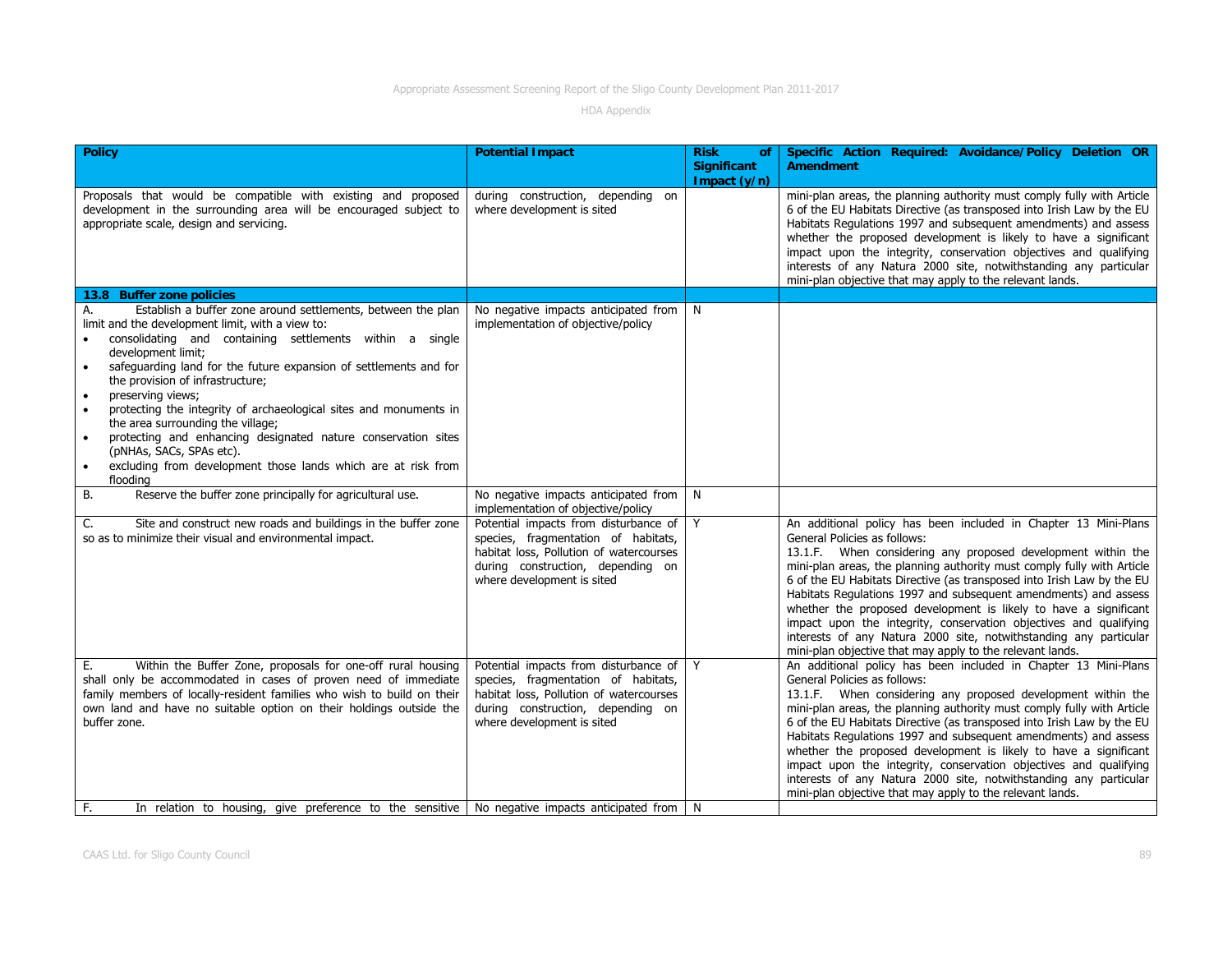| <b>Policy</b>                                                                                                                                                                                                                                                                                                                                                                                                                                                                                                                                                | <b>Potential Impact</b>                                                                                                                                                                      | <b>Risk</b><br>of<br><b>Significant</b><br>Impact $(y/n)$ | Specific Action Required: Avoidance/Policy Deletion OR<br><b>Amendment</b>                                                                                                                                                                                                                                                                                                                                                                                                                                                                                                                                                                                        |
|--------------------------------------------------------------------------------------------------------------------------------------------------------------------------------------------------------------------------------------------------------------------------------------------------------------------------------------------------------------------------------------------------------------------------------------------------------------------------------------------------------------------------------------------------------------|----------------------------------------------------------------------------------------------------------------------------------------------------------------------------------------------|-----------------------------------------------------------|-------------------------------------------------------------------------------------------------------------------------------------------------------------------------------------------------------------------------------------------------------------------------------------------------------------------------------------------------------------------------------------------------------------------------------------------------------------------------------------------------------------------------------------------------------------------------------------------------------------------------------------------------------------------|
| renovation or replacement of existing vacant or derelict structures.                                                                                                                                                                                                                                                                                                                                                                                                                                                                                         | implementation of objective/policy                                                                                                                                                           |                                                           |                                                                                                                                                                                                                                                                                                                                                                                                                                                                                                                                                                                                                                                                   |
| 13.9 Water quality, water supply, surface water and<br>wastewater treatment policies                                                                                                                                                                                                                                                                                                                                                                                                                                                                         |                                                                                                                                                                                              |                                                           |                                                                                                                                                                                                                                                                                                                                                                                                                                                                                                                                                                                                                                                                   |
| The County Council will endeavour to ensure the protection<br>А.<br>of, and where necessary, the improvement of water quality within the<br>mini-plan areas.                                                                                                                                                                                                                                                                                                                                                                                                 | No negative impacts anticipated from<br>implementation of objective/policy                                                                                                                   | N                                                         |                                                                                                                                                                                                                                                                                                                                                                                                                                                                                                                                                                                                                                                                   |
| Strive to provide each area with an adequate and reliable<br>В.<br>water supply and a network from which to accommodate an increase in<br>domestic, commercial and industrial growth.                                                                                                                                                                                                                                                                                                                                                                        | Abstraction of water may cause<br>surface/groundwater<br>impacts<br>to<br>dependant habitats, leading to habitat<br>loss and or fragmentation and loss of<br>species diversity/ distribution | Y                                                         | An additional policy has been included in Chapter 13 Mini-Plans<br>General Policies as follows:<br>13.1.F. When considering any proposed development within the<br>mini-plan areas, the planning authority must comply fully with Article<br>6 of the EU Habitats Directive (as transposed into Irish Law by the EU<br>Habitats Regulations 1997 and subsequent amendments) and assess<br>whether the proposed development is likely to have a significant<br>impact upon the integrity, conservation objectives and qualifying<br>interests of any Natura 2000 site, notwithstanding any particular<br>mini-plan objective that may apply to the relevant lands. |
| Ensure that all proposed developments can demonstrate the<br>C.<br>availability of a water supply of sufficient quantity and quality to serve<br>the needs of the proposed development.                                                                                                                                                                                                                                                                                                                                                                      | No negative impacts anticipated from<br>implementation of objective/policy                                                                                                                   | N                                                         |                                                                                                                                                                                                                                                                                                                                                                                                                                                                                                                                                                                                                                                                   |
| Strive to provide settlements with public wastewater<br>D.<br>treatment facilities in accordance with details outlined in Chapter 9<br>(refer to Volume 1, the main CDP document).                                                                                                                                                                                                                                                                                                                                                                           | Abstraction of water may cause<br>impacts to<br>surface/groundwater<br>dependant habitats, leading to habitat<br>loss and or fragmentation and loss of<br>species diversity/ distribution    | Y                                                         | An additional policy has been included in Chapter 13 Mini-Plans<br>General Policies as follows:<br>13.1.F. When considering any proposed development within the<br>mini-plan areas, the planning authority must comply fully with Article<br>6 of the EU Habitats Directive (as transposed into Irish Law by the EU<br>Habitats Regulations 1997 and subsequent amendments) and assess<br>whether the proposed development is likely to have a significant<br>impact upon the integrity, conservation objectives and qualifying<br>interests of any Natura 2000 site, notwithstanding any particular<br>mini-plan objective that may apply to the relevant lands. |
| Development proposing to connect to the public wastewater<br>Е.<br>treatment system will not be permitted unless the planning authority is<br>satisfied that adequate capacity is available. Exceptions to this policy will<br>be considered in cases where works on upgrading the wastewater<br>facilities have commenced and would be completed within a reasonable<br>timeframe. In such cases, appropriate conditions will be applied to<br>planning permissions to ensure that the proposed development and the<br>upgrading works are suitably phased. | No negative impacts anticipated from<br>implementation of objective/policy                                                                                                                   | N                                                         |                                                                                                                                                                                                                                                                                                                                                                                                                                                                                                                                                                                                                                                                   |
| In cases where capacity exists, all proposed developments will<br>G.<br>be required to connect to the public wastewater treatment plant and the<br>public water supply.                                                                                                                                                                                                                                                                                                                                                                                      | No negative impacts anticipated from<br>implementation of objective/policy                                                                                                                   | N                                                         |                                                                                                                                                                                                                                                                                                                                                                                                                                                                                                                                                                                                                                                                   |
| In cases where a settlement is not served by a public<br>Н.<br>wastewater treatment plant, or where no spare capacity exists in an                                                                                                                                                                                                                                                                                                                                                                                                                           | No negative impacts anticipated from<br>implementation of objective/policy                                                                                                                   | N                                                         |                                                                                                                                                                                                                                                                                                                                                                                                                                                                                                                                                                                                                                                                   |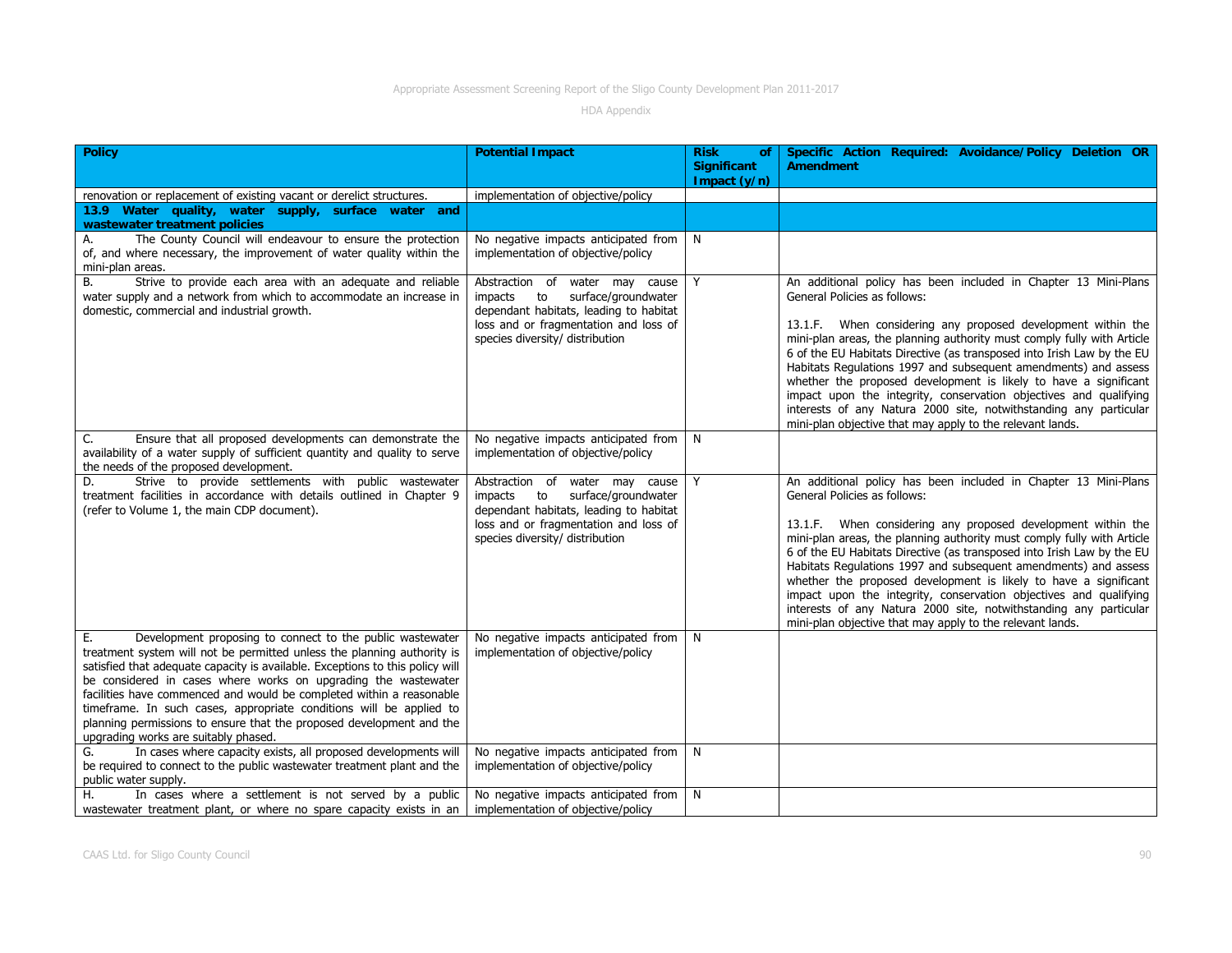| <b>Policy</b>                                                                                                                                   | <b>Potential Impact</b>              | <b>Risk</b><br>οf<br><b>Significant</b> | Specific Action Required: Avoidance/Policy Deletion OR<br><b>Amendment</b> |
|-------------------------------------------------------------------------------------------------------------------------------------------------|--------------------------------------|-----------------------------------------|----------------------------------------------------------------------------|
|                                                                                                                                                 |                                      | Impact $(y/n)$                          |                                                                            |
| existing wastewater treatment plant, individual developments proposing                                                                          |                                      |                                         |                                                                            |
| to use on-site wastewater treatment will be considered subject to                                                                               |                                      |                                         |                                                                            |
| appropriate scale, assessment, design and conditions. Any such                                                                                  |                                      |                                         |                                                                            |
| permitted development shall be subject to legally binding maintenance                                                                           |                                      |                                         |                                                                            |
| and bonding arrangements agreed with the planning authority and shall                                                                           |                                      |                                         |                                                                            |
| be required to connect to the public wastewater treatment plant when/if                                                                         |                                      |                                         |                                                                            |
| adequate capacity becomes available. However, communal on-site                                                                                  |                                      |                                         |                                                                            |
| wastewater treatment systems (i.e. systems servicing more than 1                                                                                |                                      |                                         |                                                                            |
| residential unit / commercial premises etc) shall not be permitted in any                                                                       |                                      |                                         |                                                                            |
| case.                                                                                                                                           |                                      |                                         |                                                                            |
| A buffer zone shall apply in the vicinity of the existing and                                                                                   | No negative impacts anticipated from | N                                       |                                                                            |
| proposed WWTP sites. Development within this zone may be restricted<br>or prohibited in the interests of public health and/or the protection of | implementation of objective/policy   |                                         |                                                                            |
| residential amenities. The extent of development restrictions in each                                                                           |                                      |                                         |                                                                            |
| individual case will be assessed at planning application stage.                                                                                 |                                      |                                         |                                                                            |
| Maintain and upgrade, wherever possible, the surface water                                                                                      | No negative impacts anticipated from | N.                                      |                                                                            |
| network within the village.                                                                                                                     | implementation of objective/policy   |                                         |                                                                            |
| 13.10<br><b>Flood Risk Management</b>                                                                                                           |                                      |                                         |                                                                            |
| The County Council will implement the recommendations and                                                                                       | No negative impacts anticipated from | N.                                      |                                                                            |
| provisions of The Planning System and Flood Risk Management,                                                                                    | implementation of objective/policy   |                                         |                                                                            |
| Guidelines for Planning Authorities (DEHLG &OPW, November 2009).                                                                                |                                      |                                         |                                                                            |
| Where appropriate, and notwithstanding any particular zoning objective                                                                          |                                      |                                         |                                                                            |
| that may apply to the relevant lands, development proposals will be                                                                             |                                      |                                         |                                                                            |
| assessed in accordance with the provisions of the Guidelines, as well as                                                                        |                                      |                                         |                                                                            |
| those of section 10.6.2 of this Plan (see Volume 1).                                                                                            |                                      |                                         |                                                                            |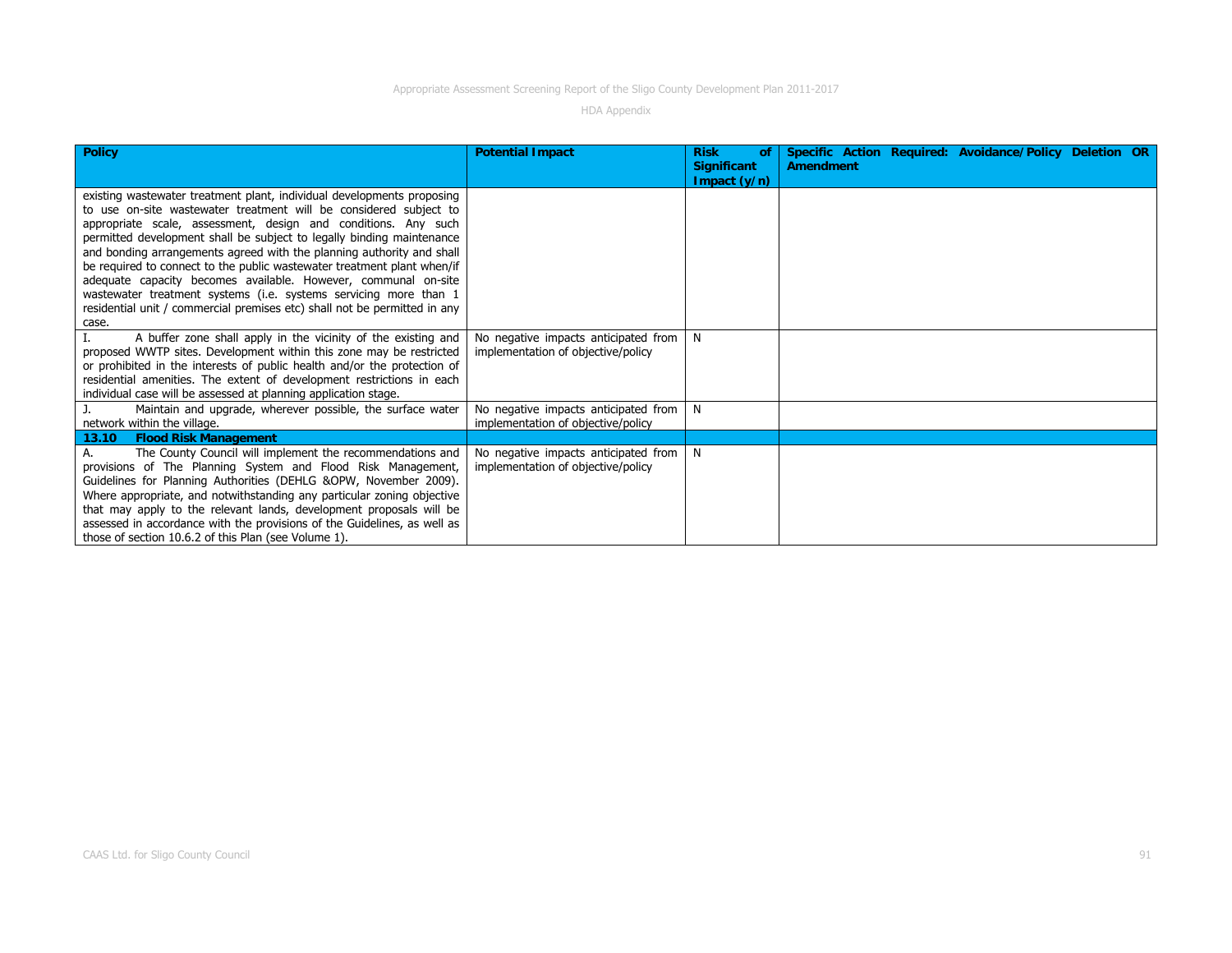| <b>Table 3: Mini Plans</b> |                                               |                                                                                                                                                                                                                                                                                                                                                                                                                                                                                                                                                                                                                                                                                                                                                                                                                                                                                                                                                                                                                                                                                                                                                                            |                                                  |                                                                                                                                                                                                                                                                                                                                                                                                                                                                                                                                                                                                                                                                                                                                                                                                                                                                                                    |
|----------------------------|-----------------------------------------------|----------------------------------------------------------------------------------------------------------------------------------------------------------------------------------------------------------------------------------------------------------------------------------------------------------------------------------------------------------------------------------------------------------------------------------------------------------------------------------------------------------------------------------------------------------------------------------------------------------------------------------------------------------------------------------------------------------------------------------------------------------------------------------------------------------------------------------------------------------------------------------------------------------------------------------------------------------------------------------------------------------------------------------------------------------------------------------------------------------------------------------------------------------------------------|--------------------------------------------------|----------------------------------------------------------------------------------------------------------------------------------------------------------------------------------------------------------------------------------------------------------------------------------------------------------------------------------------------------------------------------------------------------------------------------------------------------------------------------------------------------------------------------------------------------------------------------------------------------------------------------------------------------------------------------------------------------------------------------------------------------------------------------------------------------------------------------------------------------------------------------------------------------|
| <b>MiniPlan</b>            | Natura 2000 that may be<br>affected           | <b>Potential Impact</b>                                                                                                                                                                                                                                                                                                                                                                                                                                                                                                                                                                                                                                                                                                                                                                                                                                                                                                                                                                                                                                                                                                                                                    | <b>Risk of</b><br>Significant<br>Impact<br>(y/n) | <b>Specific Action Required: Avoidance/Policy Deletion</b><br><b>OR Amendment</b>                                                                                                                                                                                                                                                                                                                                                                                                                                                                                                                                                                                                                                                                                                                                                                                                                  |
| Aclare                     | 002298 River Moy                              | Aclare is situated on the River Talt, part of the River Moy SAC. Water<br>quality is Q5 (High Status). Any development occurring through<br>implementation of the Aclare Mini Plan may lead to potential impacts<br>from disturbance of species, fragmentation of habitats and habitat<br>loss as well as changes in water quality through runoff of pollution.<br>The plan contains an objective to <i>Support the improvement of access</i><br>to the River Talt by providing riverside walkways (as indicated on<br>objectives map) and by requiring the provision of walkways in<br>conjunction with the development of any adjoining lands. This may<br>lead to direct impacts on the SAC including habitat loss and<br>recreational disturbance of protected species such as otter and bats.                                                                                                                                                                                                                                                                                                                                                                         | Y                                                | An additional policy has been included in Chapter 13 Mini-<br>Plans General Policies as follows:<br>13.1.F. When considering any proposed development<br>within the mini-plan areas, the planning authority must<br>comply fully with Article 6 of the EU Habitats Directive (as<br>transposed into Irish Law by the EU Habitats Regulations<br>1997 and subsequent amendments) and assess whether<br>the proposed development is likely to have a significant<br>impact upon the integrity, conservation objectives and<br>qualifying interests of any Natura 2000 site,<br>notwithstanding any particular mini-plan objective that may<br>apply to the relevant lands.                                                                                                                                                                                                                           |
| Ballinacarrow              | 001898 Unshin River<br>000622 Ballysadare Bay | Objective included in plan to Provide a new wastewater treatment<br>plant with a design capacity of 1,000 PE (population equivalent).<br>Ballinacarrow is adjacent to the Owenmore river, which joins the<br>Unshin River. The Unshin River flows into Ballysadare Bay. Water<br>status downstream from the village is good (Q4).<br>Discharging even treated water to a water course may cause a<br>deterioration in water quality and a decrease in invertebrate and fish<br>species diversity where the assimilative capacity of a river/stream is<br>low. Potential cumulative impacts on Ballysadare Bay through<br>discharge of wastewater from multiple WWTPs.                                                                                                                                                                                                                                                                                                                                                                                                                                                                                                      | Y                                                | Measures included in Plan to ensure no additional multi-unit<br>housing developments shall be permitted in the village until<br>the upgraded wastewater treatment facilities are connected<br>and operational. Objective also included in plan to establish<br>a river buffer zone.                                                                                                                                                                                                                                                                                                                                                                                                                                                                                                                                                                                                                |
| Balinafad                  | 001673 Lough Arrow<br>004050 Lough Arrow SPA  | Ballinafad is located adjacent to the Lough Arrow SAC/SPA. Any<br>development occurring through implementation of the Mini Plan may<br>lead to potential impacts from disturbance of species, fragmentation<br>of habitats and habitat loss as well as changes in water quality<br>through runoff of pollution.<br>The water supply for Ballinafad is currently sourced from Lough Arrow<br>via the privately operated Corrick / Ballinafad GWS.<br>The wastewater treatment plant is still operating at capacity, even<br>after the completion of a temporary upgrade. It is proposed to<br>provide a new wastewater treatment plant with capacity of 350 PE.<br>Discharging even treated water to a watercourse may cause a<br>deterioration in water quality and a decrease in invertebrate and fish<br>species diversity where the assimilative capacity of a river/stream is<br>low.<br>Objectives within the plan that could lead to a significant impact on<br>Lough Arrow include the following: 'Support the improvement of<br>access to Lough Arrow by encouraging the provision of pedestrian<br>walkways (as indicated on objectives map) and by requiring the | Y                                                | Impacts on water abstraction have been assessed through<br>screening the CDP water Supply Policies and Objectives<br>Objective included in Plan to ensure no additional multi-unit<br>housing developments shall be permitted in the village until<br>the upgraded wastewater treatment facilities are connected<br>and operational<br>A policy is included in Chapter 13 Mini-Plans General<br>Policies as follows<br>13.3 G. Any proposal for the provision of pedestrian/cycle<br>links along riverside areas shall be screened for the<br>requirement of an appropriate assessment in compliance<br>with Article 6 of the EU Habitats Directive (as transposed<br>into Irish Law by the EU Habitats Regulations 1997 and<br>subsequent amendments), and in accordance with the<br>policies outlined in Section 7.1 of this Plan.<br>An additional policy has been included in Chapter 13 Mini- |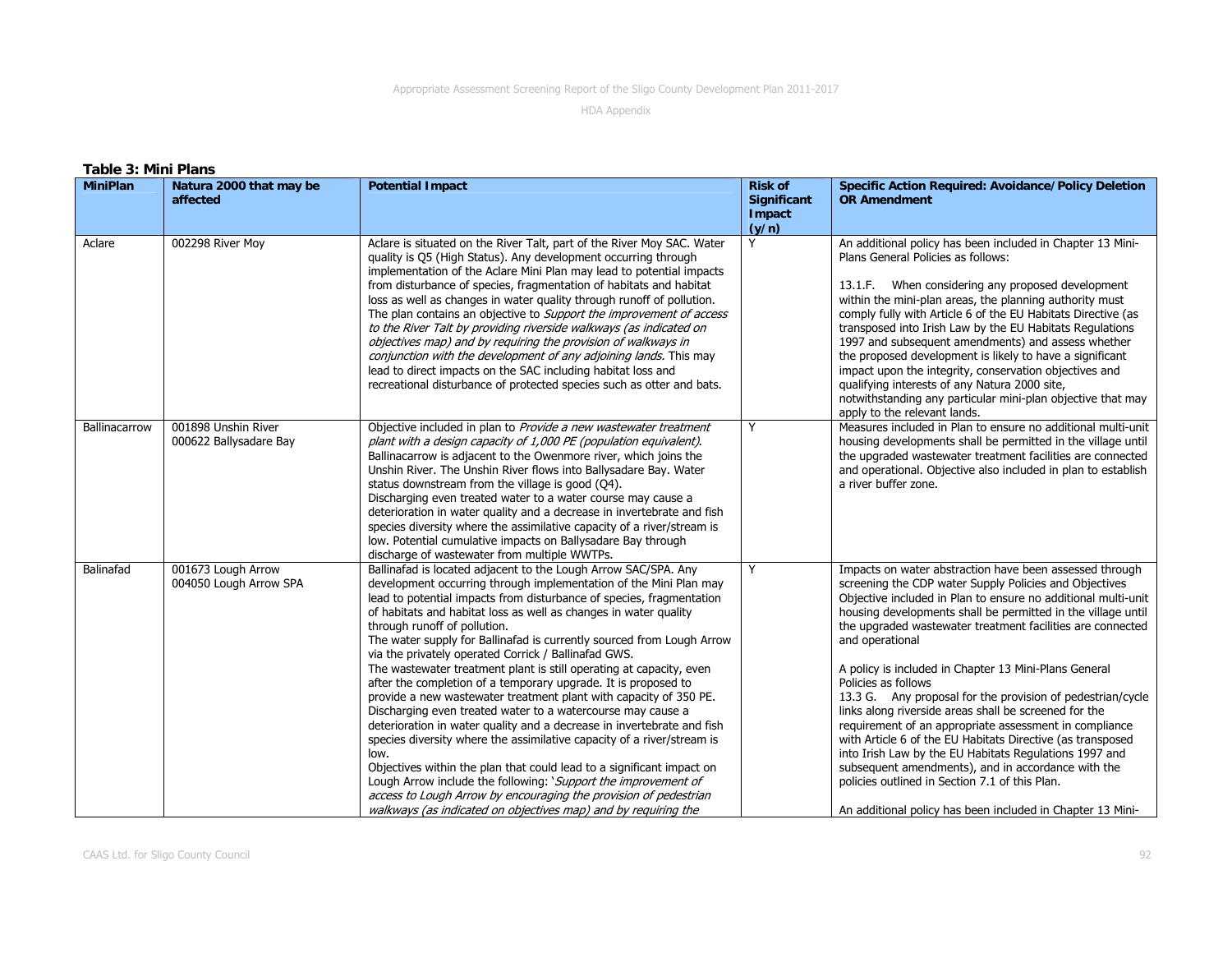| <b>MiniPlan</b>  | Natura 2000 that may be<br>affected                                             | <b>Potential Impact</b>                                                                                                                                                                                                                                                                                                                                                                                                                                                                                                                                                                                                                                                                                                                                                                                                                                                                                                                                                                                                                                                                                                                                                                                                                                                                                                                                                                                                                                                                                                | <b>Risk of</b><br><b>Significant</b><br>Impact<br>(y/n) | <b>Specific Action Required: Avoidance/Policy Deletion</b><br><b>OR Amendment</b>                                                                                                                                                                                                                                                                                                                                                                                                                                                                                                                                                                                                                                                                                                                                                                                                                                                                                                                                                                                                                                                                                         |
|------------------|---------------------------------------------------------------------------------|------------------------------------------------------------------------------------------------------------------------------------------------------------------------------------------------------------------------------------------------------------------------------------------------------------------------------------------------------------------------------------------------------------------------------------------------------------------------------------------------------------------------------------------------------------------------------------------------------------------------------------------------------------------------------------------------------------------------------------------------------------------------------------------------------------------------------------------------------------------------------------------------------------------------------------------------------------------------------------------------------------------------------------------------------------------------------------------------------------------------------------------------------------------------------------------------------------------------------------------------------------------------------------------------------------------------------------------------------------------------------------------------------------------------------------------------------------------------------------------------------------------------|---------------------------------------------------------|---------------------------------------------------------------------------------------------------------------------------------------------------------------------------------------------------------------------------------------------------------------------------------------------------------------------------------------------------------------------------------------------------------------------------------------------------------------------------------------------------------------------------------------------------------------------------------------------------------------------------------------------------------------------------------------------------------------------------------------------------------------------------------------------------------------------------------------------------------------------------------------------------------------------------------------------------------------------------------------------------------------------------------------------------------------------------------------------------------------------------------------------------------------------------|
|                  |                                                                                 | provision of such facilities in conjunction with the development of<br>adjoining lands.<br>This may lead to direct impacts on the SAC/SPA from increased<br>recreational pressure, habitat loss and/or fragmentation and pollution<br>during construction.                                                                                                                                                                                                                                                                                                                                                                                                                                                                                                                                                                                                                                                                                                                                                                                                                                                                                                                                                                                                                                                                                                                                                                                                                                                             |                                                         | Plans General Policies as follows:<br>13.1.F. When considering any proposed development<br>within the mini-plan areas, the planning authority must<br>comply fully with Article 6 of the EU Habitats Directive (as<br>transposed into Irish Law by the EU Habitats Regulations<br>1997 and subsequent amendments) and assess whether<br>the proposed development is likely to have a significant<br>impact upon the integrity, conservation objectives and<br>qualifying interests of any Natura 2000 site,<br>notwithstanding any particular mini-plan objective that may<br>apply to the relevant lands.                                                                                                                                                                                                                                                                                                                                                                                                                                                                                                                                                                |
| <b>Ballincar</b> | 000627 Cummeen<br>Strand/Drumcliff Bay (Sligo Bay)<br>004035 Cummeen Strand SPA | Ballincar is located adjacent to the Cumeen Strand SAC/SPA. Any<br>development occurring through implementation of the Mini Plan may<br>lead to potential impacts from disturbance of species, fragmentation<br>of habitats and habitat loss as well as changes in water quality<br>through runoff of pollution.<br>Objective in the plan to Support the improvement of access to the sea<br>shore by encouraging the provision of walkways and open space (as<br>indicated on objectives map).<br>Objective in the plan to Encourage the creation of a<br>walkway/cycleway circuit around the village through the provision of<br>pedestrian links between the village, Teesan stream and the sea shore<br>(as indicated on the Objectives Map) and require the provision of such<br>links in conjunction with the development of adjoining lands.<br>These objectives could lead to recreational pressure on the SAC/SPA.<br>Other objectives within the plan that could lead to recreational<br>pressure include:<br>Facilitate the further development and enhancement of the<br>$\bullet$<br>Radisson Hotel.<br>Promote and encourage additional tourism and recreation-related<br>$\bullet$<br>local enterprise initiatives.<br>Residential development in the vicinity of the coastline will be<br>$\bullet$<br>required to incorporate pedestrian links to the coast as indicated<br>on the objectives map.<br>Development of WW pumping station will have to be subject to AA<br>prior to grant of permission | Y                                                       | A policy is included in Chapter 13 Mini-Plans General<br>Policies as follows<br>13.3 G. Any proposal for the provision of pedestrian/cycle<br>links along riverside areas shall be screened for the<br>requirement of an appropriate assessment in compliance<br>with Article 6 of the EU Habitats Directive (as transposed<br>into Irish Law by the EU Habitats Regulations 1997 and<br>subsequent amendments), and in accordance with the<br>policies outlined in Section 7.1 of this Plan.<br>An additional policy has been included in Chapter 13 Mini-<br>Plans General Policies as follows:<br>13.1.F. When considering any proposed development<br>within the mini-plan areas, the planning authority must<br>comply fully with Article 6 of the EU Habitats Directive (as<br>transposed into Irish Law by the EU Habitats Regulations<br>1997 and subsequent amendments) and assess whether<br>the proposed development is likely to have a significant<br>impact upon the integrity, conservation objectives and<br>qualifying interests of any Natura 2000 site,<br>notwithstanding any particular mini-plan objective that may<br>apply to the relevant lands. |
| Ballintogher     | 001976 Lough Gill                                                               | It is proposed to provide a new wastewater treatment plant with<br>capacity of 500 PE. Discharging even treated water to a watercourse<br>may cause a deterioration in water quality and a decrease in<br>invertebrate and fish species diversity where the assimilative capacity<br>of a river/stream is low.                                                                                                                                                                                                                                                                                                                                                                                                                                                                                                                                                                                                                                                                                                                                                                                                                                                                                                                                                                                                                                                                                                                                                                                                         | Y                                                       | An additional policy has been included in Chapter 13 Mini-<br>Plans General Policies as follows:<br>13.1.F. When considering any proposed development<br>within the mini-plan areas, the planning authority must<br>comply fully with Article 6 of the EU Habitats Directive (as<br>transposed into Irish Law by the EU Habitats Regulations                                                                                                                                                                                                                                                                                                                                                                                                                                                                                                                                                                                                                                                                                                                                                                                                                              |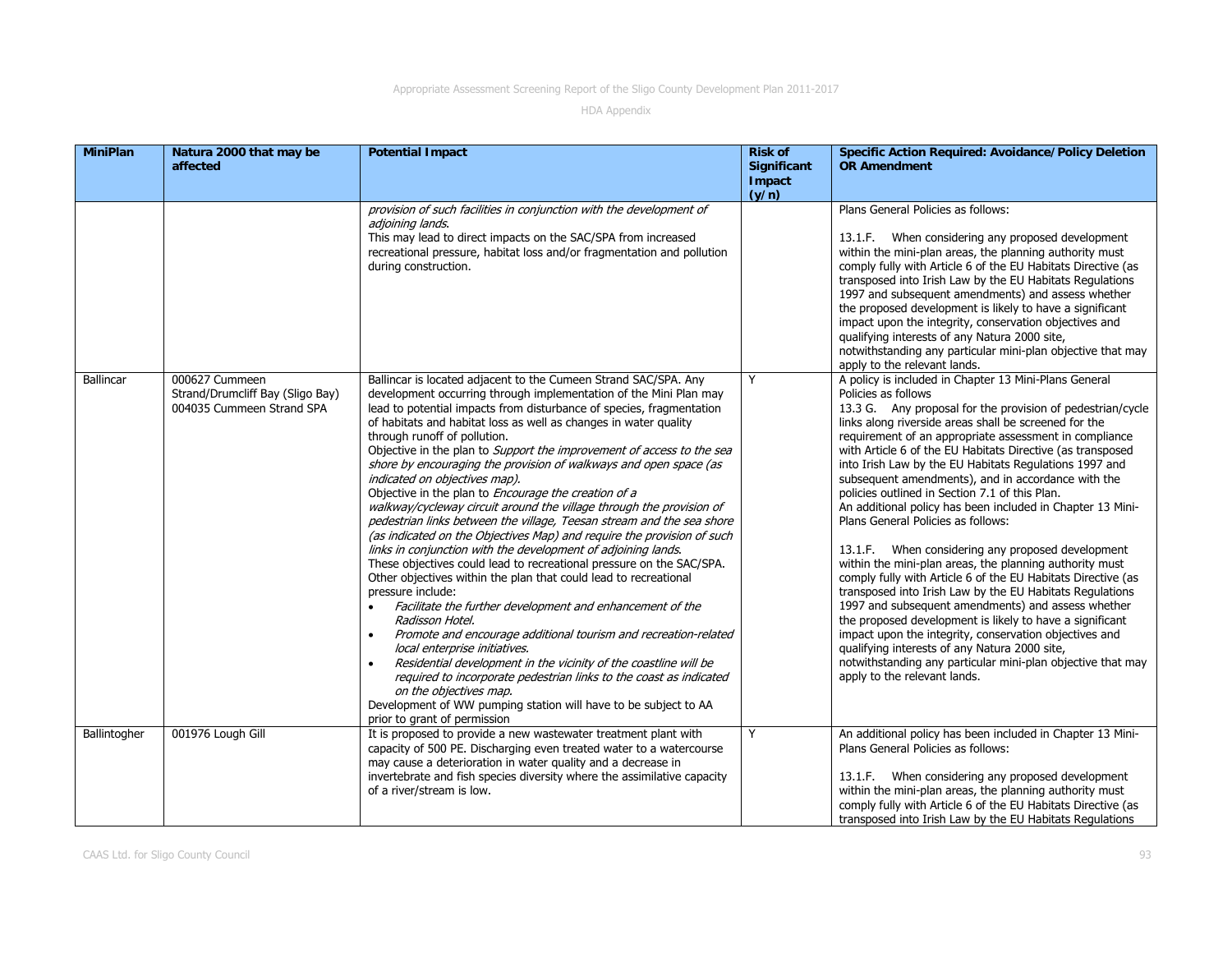| <b>MiniPlan</b> | Natura 2000 that may be<br>affected                                         | <b>Potential Impact</b>                                                                                                                                                                                                                                                                                                                                                                                                                                                                                                                                                                                                                                                                                                                                                                                                                                                                                                                                                                                                                                                                                                                                                                                                                                            | <b>Risk of</b><br><b>Significant</b><br>Impact<br>(y/n) | <b>Specific Action Required: Avoidance/Policy Deletion</b><br><b>OR Amendment</b>                                                                                                                                                                                                                                                                                                                                                                                                                                                                                                                                                                                                                                                                                                                                                                                                                                                                                                                                                                                                    |
|-----------------|-----------------------------------------------------------------------------|--------------------------------------------------------------------------------------------------------------------------------------------------------------------------------------------------------------------------------------------------------------------------------------------------------------------------------------------------------------------------------------------------------------------------------------------------------------------------------------------------------------------------------------------------------------------------------------------------------------------------------------------------------------------------------------------------------------------------------------------------------------------------------------------------------------------------------------------------------------------------------------------------------------------------------------------------------------------------------------------------------------------------------------------------------------------------------------------------------------------------------------------------------------------------------------------------------------------------------------------------------------------|---------------------------------------------------------|--------------------------------------------------------------------------------------------------------------------------------------------------------------------------------------------------------------------------------------------------------------------------------------------------------------------------------------------------------------------------------------------------------------------------------------------------------------------------------------------------------------------------------------------------------------------------------------------------------------------------------------------------------------------------------------------------------------------------------------------------------------------------------------------------------------------------------------------------------------------------------------------------------------------------------------------------------------------------------------------------------------------------------------------------------------------------------------|
|                 |                                                                             |                                                                                                                                                                                                                                                                                                                                                                                                                                                                                                                                                                                                                                                                                                                                                                                                                                                                                                                                                                                                                                                                                                                                                                                                                                                                    |                                                         | 1997 and subsequent amendments) and assess whether<br>the proposed development is likely to have a significant<br>impact upon the integrity, conservation objectives and<br>qualifying interests of any Natura 2000 site,<br>notwithstanding any particular mini-plan objective that may<br>apply to the relevant lands.<br>Measures included in Plan to ensure no additional multi-unit<br>housing developments shall be permitted in the village until<br>the upgraded wastewater treatment facilities are connected<br>and operational                                                                                                                                                                                                                                                                                                                                                                                                                                                                                                                                            |
| Ballygawley     | 001898 Unshin River                                                         | The Unshin River is High status quality (Q-value 4-5) both upstream<br>and downstream of Ballygawley.<br>At present all existing developments are served by<br>individual/communal on-site treatment systems, as there is no public<br>wastewater treatment plant to serve the village. A site has been<br>identified for the provision of a public wastewater treatment system<br>with a design capacity of 750 PE (population equivalent).<br>Discharging even treated water to a water course may cause a<br>deterioration in water quality and a decrease in invertebrate and fish<br>species diversity where the assimilative capacity of a river/stream is<br>low.                                                                                                                                                                                                                                                                                                                                                                                                                                                                                                                                                                                           |                                                         | An additional policy has been included in Chapter 13 Mini-<br>Plans General Policies as follows:<br>13.1.F. When considering any proposed development<br>within the mini-plan areas, the planning authority must<br>comply fully with Article 6 of the EU Habitats Directive (as<br>transposed into Irish Law by the EU Habitats Regulations<br>1997 and subsequent amendments) and assess whether<br>the proposed development is likely to have a significant<br>impact upon the integrity, conservation objectives and<br>qualifying interests of any Natura 2000 site,<br>notwithstanding any particular mini-plan objective that may<br>apply to the relevant lands.                                                                                                                                                                                                                                                                                                                                                                                                             |
| Ballysadare     | 000622 Ballysadare Bay<br>001898 Unshin River<br>004129 Ballysadare Bay SPA | Ballysadare is adjacent to both the Ballysadare Bay and Unshin River<br>SACs. Any development occurring through implementation of the Mini<br>Plan may lead to potential impacts from disturbance of species,<br>fragmentation of habitats and habitat loss as well as changes in water<br>quality through runoff of pollution.<br>Balysadare River is High status quality (Q-value 4-5). Ballysadare Bay<br>is classified as unpolluted.<br>The wastewater treatment plant has been upgraded to provide for a<br>4,500 PE (population equivalent) and has spare capacity. The WWTP<br>in Ballysadare has been subject to AA screening as part of its WW<br>discharge licence application. The screening found no significant<br>impacts from the WWTP.<br>Objective included in the plan to <i>protect and enhance the riverbanks</i> ,<br>both north and south of the bridge, and the floodplain meadow<br>located to the south-east of the village, and preserve these areas as a<br>wildlife corridor / river buffer zone.<br>Provision of pedestrian and cycling linkages along the river may<br>impact on the Unshin River SAC<br>The water supply for Ballysadare is sourced from Lough Gill. Potential<br>cumulative impact on Lough Gill from abstraction |                                                         | Impacts on water abstraction have been assessed through<br>screening the CDP water Supply Policies and Objectives<br>A policy is included in Chapter 13 Mini-Plans General<br>Policies as follows<br>13.3 G. Any proposal for the provision of pedestrian/cycle<br>links along riverside areas shall be screened for the<br>requirement of an appropriate assessment in compliance<br>with Article 6 of the EU Habitats Directive (as transposed<br>into Irish Law by the EU Habitats Regulations 1997 and<br>subsequent amendments), and in accordance with the<br>policies outlined in Section 7.1 of this Plan.<br>An additional policy has been included in Chapter 13 Mini-<br>Plans General Policies as follows:<br>13.1.F. When considering any proposed development<br>within the mini-plan areas, the planning authority must<br>comply fully with Article 6 of the EU Habitats Directive (as<br>transposed into Irish Law by the EU Habitats Regulations<br>1997 and subsequent amendments) and assess whether<br>the proposed development is likely to have a significant |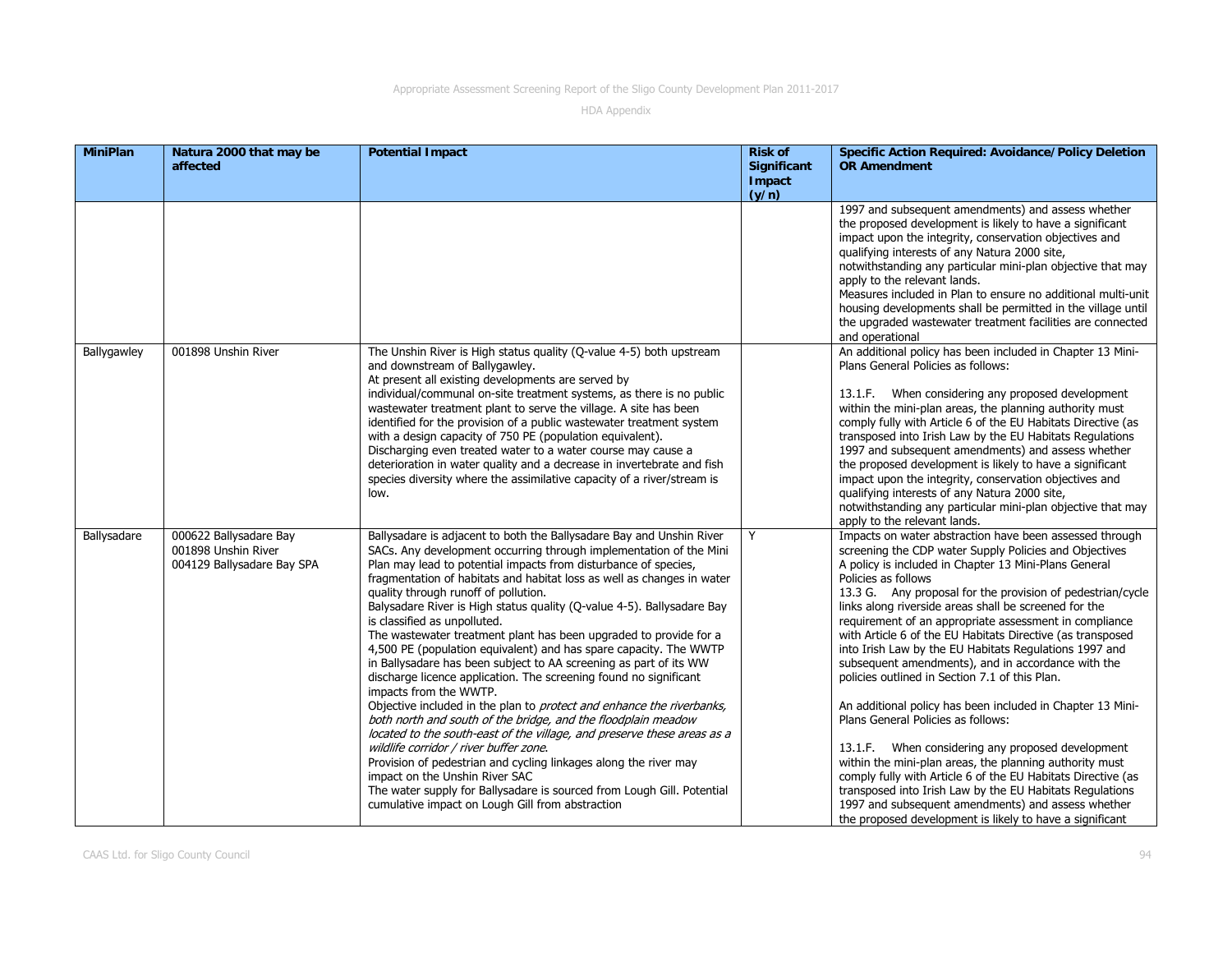| <b>MiniPlan</b> | Natura 2000 that may be<br>affected                | <b>Potential Impact</b>                                                                                                                                                                                                                                                                                                                                                                                                                                                                                                                                                                                                                                                                                                                                                                                                                                                                                                                                                                                                                                                                                                                                                              | <b>Risk of</b><br><b>Significant</b><br>Impact<br>(y/n) | <b>Specific Action Required: Avoidance/Policy Deletion</b><br><b>OR Amendment</b>                                                                                                                                                                                                                                                                                                                                                                                                                                                                                                                                                                                                |
|-----------------|----------------------------------------------------|--------------------------------------------------------------------------------------------------------------------------------------------------------------------------------------------------------------------------------------------------------------------------------------------------------------------------------------------------------------------------------------------------------------------------------------------------------------------------------------------------------------------------------------------------------------------------------------------------------------------------------------------------------------------------------------------------------------------------------------------------------------------------------------------------------------------------------------------------------------------------------------------------------------------------------------------------------------------------------------------------------------------------------------------------------------------------------------------------------------------------------------------------------------------------------------|---------------------------------------------------------|----------------------------------------------------------------------------------------------------------------------------------------------------------------------------------------------------------------------------------------------------------------------------------------------------------------------------------------------------------------------------------------------------------------------------------------------------------------------------------------------------------------------------------------------------------------------------------------------------------------------------------------------------------------------------------|
|                 |                                                    |                                                                                                                                                                                                                                                                                                                                                                                                                                                                                                                                                                                                                                                                                                                                                                                                                                                                                                                                                                                                                                                                                                                                                                                      |                                                         | impact upon the integrity, conservation objectives and<br>qualifying interests of any Natura 2000 site,<br>notwithstanding any particular mini-plan objective that may<br>apply to the relevant lands.                                                                                                                                                                                                                                                                                                                                                                                                                                                                           |
| Banada          | 002298 River Moy                                   | Banada is located adjacent to the River Moy SAC. Any development<br>occurring through implementation of the Mini Plan may lead to<br>potential impacts from disturbance of species, fragmentation of<br>habitats and habitat loss as well as changes in water quality through<br>runoff of pollution.<br>Water quality of River Moy at Banada is $Q4 -$ Good status<br>Objectives included in the plan to<br>Support improved access to the River Moy by providing riverside<br>walkways with links to adjoining woodlands (as indicated on the<br>Objectives Map) and by requiring the provision of such walkways<br>in conjunction with the development of any adjoining lands.<br>Encourage the provision of pedestrian bridge over the River Moy<br>in order to facilitate the development of a loop route along the<br>river banks<br>These objectives may lead to habitat loss and recreational disturbance<br>of protected species such as otters and bats.<br>Zoning map shows part of the SAC zoned for residential uses and<br>community facilities. This may lead to direct impacts on the SAC such<br>as habitat loss and fragmentation, and disturbance to key species. | Y                                                       | An additional policy has been included in Chapter 13 Mini-<br>Plans General Policies as follows:<br>13.1.F. When considering any proposed development<br>within the mini-plan areas, the planning authority must<br>comply fully with Article 6 of the EU Habitats Directive (as<br>transposed into Irish Law by the EU Habitats Regulations<br>1997 and subsequent amendments) and assess whether<br>the proposed development is likely to have a significant<br>impact upon the integrity, conservation objectives and<br>qualifying interests of any Natura 2000 site,<br>notwithstanding any particular mini-plan objective that may<br>apply to the relevant lands.         |
| Bunnanadden     | 000636 Templehouse And<br>Cloonacleigha Loughs     | Objective included in the plan to upgrade the existing wastewater<br>treatment plant to a capacity of 350 PE (population equivalent).<br>Potential impact through discharge of wastewater, depending on<br>where the discharge point is.<br>River adjacent to town discharges to Cloonacleigha Lough $-$ O value 3<br>= Poor quality.                                                                                                                                                                                                                                                                                                                                                                                                                                                                                                                                                                                                                                                                                                                                                                                                                                                | Y                                                       | Measures included in Plan to ensure no additional multi-unit<br>housing developments shall be permitted in the village until<br>the upgraded wastewater treatment facilities are connected<br>and operational                                                                                                                                                                                                                                                                                                                                                                                                                                                                    |
| Carney          | 000627 Cummeen<br>Strand/Drumcliff Bay (Sligo Bay) | WWTP has capacity of $2,500$ PE - Plan allows for development<br>connecting to the WWTP up to this limit. The application for this<br>licence is currently being processed by the EPA. As part of the<br>licensing process, NPWS were consulted with to determine whether or<br>not AA is required.<br>Potential cumulative impacts on Drumcliff Bay through discharge of<br>wastewater<br>Zoning map shows part of the SAC zoned for village centre uses and<br>community facilities. This may lead to direct impacts on the SAC such<br>as habitat loss and fragmentation, and disturbance to key species.                                                                                                                                                                                                                                                                                                                                                                                                                                                                                                                                                                         | Y                                                       | The WWTP at Carney is subject to a separate impact<br>assessment and licensing procedure by the EPA<br>An additional policy has been included in Chapter 13 Mini-<br>Plans General Policies as follows:<br>13.1.F. When considering any proposed development<br>within the mini-plan areas, the planning authority must<br>comply fully with Article 6 of the EU Habitats Directive (as<br>transposed into Irish Law by the EU Habitats Regulations<br>1997 and subsequent amendments) and assess whether<br>the proposed development is likely to have a significant<br>impact upon the integrity, conservation objectives and<br>qualifying interests of any Natura 2000 site, |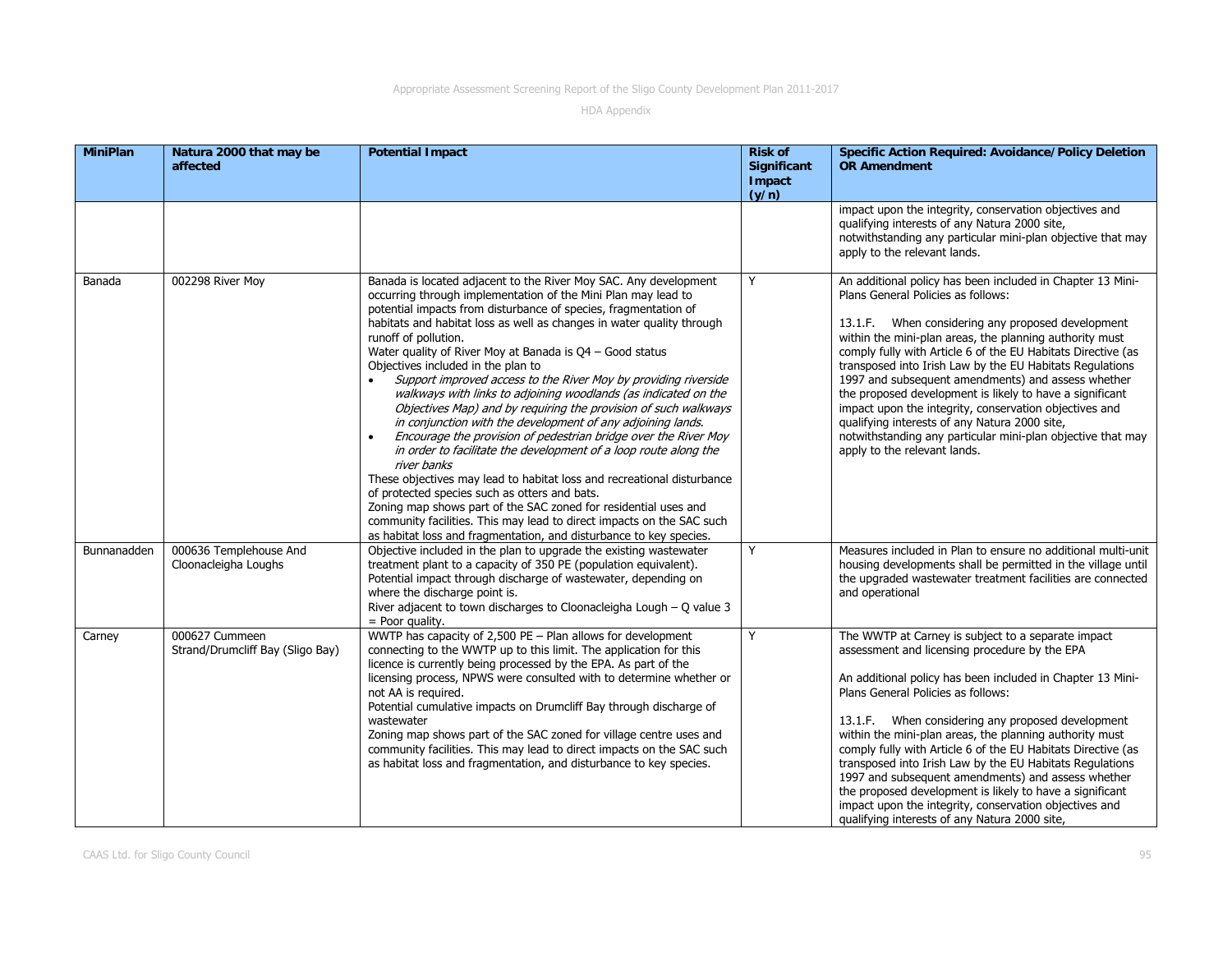| <b>MiniPlan</b> | Natura 2000 that may be<br>affected                                 | <b>Potential Impact</b>                                                                                                                                                                                                                                                                                                                                                                                                                                                                                                                                                                                                                                                                                                                                                                               | <b>Risk of</b><br><b>Significant</b><br>Impact<br>(y/n) | <b>Specific Action Required: Avoidance/Policy Deletion</b><br><b>OR Amendment</b>                                                                                                                                                                                                                                                                                                                                                                                                                                                                                                                                                                                                                                                                                                                                                                                                          |
|-----------------|---------------------------------------------------------------------|-------------------------------------------------------------------------------------------------------------------------------------------------------------------------------------------------------------------------------------------------------------------------------------------------------------------------------------------------------------------------------------------------------------------------------------------------------------------------------------------------------------------------------------------------------------------------------------------------------------------------------------------------------------------------------------------------------------------------------------------------------------------------------------------------------|---------------------------------------------------------|--------------------------------------------------------------------------------------------------------------------------------------------------------------------------------------------------------------------------------------------------------------------------------------------------------------------------------------------------------------------------------------------------------------------------------------------------------------------------------------------------------------------------------------------------------------------------------------------------------------------------------------------------------------------------------------------------------------------------------------------------------------------------------------------------------------------------------------------------------------------------------------------|
|                 |                                                                     |                                                                                                                                                                                                                                                                                                                                                                                                                                                                                                                                                                                                                                                                                                                                                                                                       |                                                         | notwithstanding any particular mini-plan objective that may<br>apply to the relevant lands.                                                                                                                                                                                                                                                                                                                                                                                                                                                                                                                                                                                                                                                                                                                                                                                                |
| Castlebaldwin   | 001673 Lough Arrow<br>001898 Unshin River<br>004050 Lough Arrow SPA | Objective in plan to reserve land for the provision of a new<br>wastewater treatment facility to replace/upgrade existing facilities.<br>Potential impact through discharge of wastewater, depending on<br>where wastewater is discharged to.                                                                                                                                                                                                                                                                                                                                                                                                                                                                                                                                                         | Y                                                       | An additional policy has been included in Chapter 13 Mini-<br>Plans General Policies as follows:<br>13.1.F. When considering any proposed development<br>within the mini-plan areas, the planning authority must<br>comply fully with Article 6 of the EU Habitats Directive (as<br>transposed into Irish Law by the EU Habitats Regulations<br>1997 and subsequent amendments) and assess whether<br>the proposed development is likely to have a significant<br>impact upon the integrity, conservation objectives and<br>qualifying interests of any Natura 2000 site,<br>notwithstanding any particular mini-plan objective that may<br>apply to the relevant lands.<br>Measures included in Plan to ensure no additional multi-unit<br>housing developments shall be permitted in the village until<br>the upgraded wastewater treatment facilities are connected<br>and operational. |
| Cliffony        | 000625 Bunduff Lough And<br>Machair/Trawalua/Mullaghmore.           | Objective in plan to upgrade the existing wastewater treatment plant<br>to a capacity of 1,750 PE (population equivalent). Potential impact<br>through discharge of wastewater, depending on where wastewater is<br>discharged to.                                                                                                                                                                                                                                                                                                                                                                                                                                                                                                                                                                    | Y                                                       | This WWTP will be subject to a discharge licence from the<br>EPA. The application for this licence is currently being<br>processed by the EPA. As part of the licensing process,<br>NPWS were consulted with to determine whether or not AA<br>is required.<br>Measures included in Plan to ensure no additional multi-unit<br>housing developments shall be permitted in the village until<br>the upgraded wastewater treatment facilities are connected<br>and operational.                                                                                                                                                                                                                                                                                                                                                                                                              |
| Cloonacool      | 002298 River Moy                                                    | Cloonacool is located adjacent to the River Moy SAC. Zoning map<br>shows an overlap between zoned land and the SAC boundary. This<br>may lead to direct impacts on the SAC such as habitat loss and<br>fragmentation, and disturbance to key species.<br>Objective in the plan to <i>support the improvement of access to the</i><br>Mad River and River Moy through the provision of riverside walkways<br>at the locations indicated on the Objectives Map, and by requiring the<br>provision of such facilities in conjunction with the development of<br>adjoining lands. Potential impacts may arise from development of the<br>Mad River and River Moy for amenity purposes<br>Sufficient wastewater capacity is in place to accommodate<br>development in accordance with settlement strategy. | Y                                                       | A policy is included in Chapter 13 Mini-Plans General<br>Policies as follows<br>13.3 G. Any proposal for the provision of pedestrian/cycle<br>links along riverside areas shall be screened for the<br>requirement of an appropriate assessment in compliance<br>with Article 6 of the EU Habitats Directive (as transposed<br>into Irish Law by the EU Habitats Regulations 1997 and<br>subsequent amendments), and in accordance with the<br>policies outlined in Section 7.1 of this Plan.<br>An additional policy has been included in Chapter 13 Mini-<br>Plans General Policies as follows:<br>13.1.F. When considering any proposed development<br>within the mini-plan areas, the planning authority must<br>comply fully with Article 6 of the EU Habitats Directive (as                                                                                                          |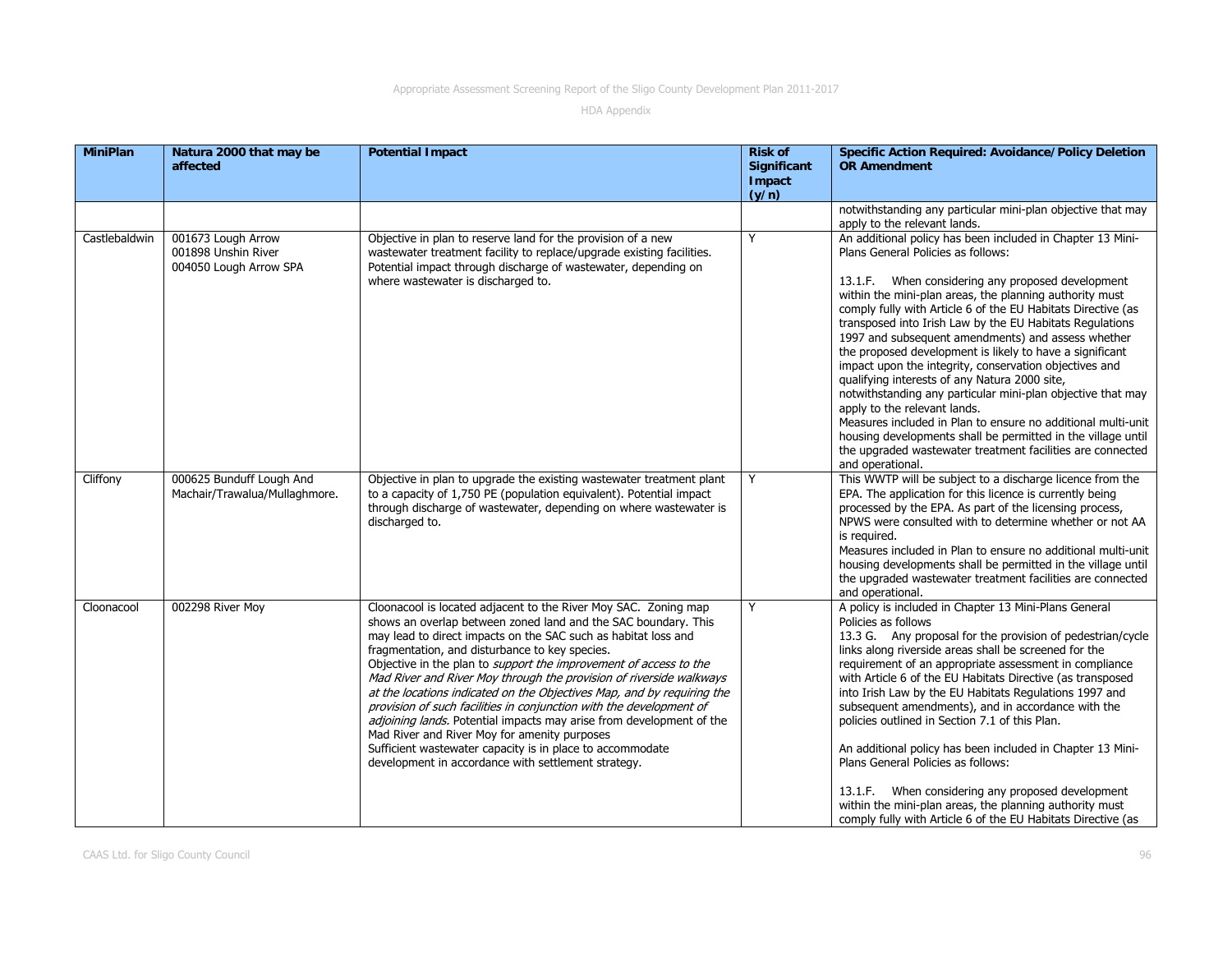| <b>MiniPlan</b> | Natura 2000 that may be<br>affected | <b>Potential Impact</b>                                                                                                                                                                                                                                                                                                                                                                                                                                                                                                                                                                                                                                                                                                                                                                                                                                                                                                                                                                                                                                                                                                                                                                                                                                                                     | <b>Risk of</b><br><b>Significant</b><br>Impact<br>(y/n) | <b>Specific Action Required: Avoidance/Policy Deletion</b><br><b>OR Amendment</b>                                                                                                                                                                                                                                                                                                                                                                                                                                                                                                                                                                                                                                                                                                                                                                                                                                                                                                                                                                                                                                                                                                                                                                                                                                                                                                                                                                            |
|-----------------|-------------------------------------|---------------------------------------------------------------------------------------------------------------------------------------------------------------------------------------------------------------------------------------------------------------------------------------------------------------------------------------------------------------------------------------------------------------------------------------------------------------------------------------------------------------------------------------------------------------------------------------------------------------------------------------------------------------------------------------------------------------------------------------------------------------------------------------------------------------------------------------------------------------------------------------------------------------------------------------------------------------------------------------------------------------------------------------------------------------------------------------------------------------------------------------------------------------------------------------------------------------------------------------------------------------------------------------------|---------------------------------------------------------|--------------------------------------------------------------------------------------------------------------------------------------------------------------------------------------------------------------------------------------------------------------------------------------------------------------------------------------------------------------------------------------------------------------------------------------------------------------------------------------------------------------------------------------------------------------------------------------------------------------------------------------------------------------------------------------------------------------------------------------------------------------------------------------------------------------------------------------------------------------------------------------------------------------------------------------------------------------------------------------------------------------------------------------------------------------------------------------------------------------------------------------------------------------------------------------------------------------------------------------------------------------------------------------------------------------------------------------------------------------------------------------------------------------------------------------------------------------|
|                 |                                     |                                                                                                                                                                                                                                                                                                                                                                                                                                                                                                                                                                                                                                                                                                                                                                                                                                                                                                                                                                                                                                                                                                                                                                                                                                                                                             |                                                         | transposed into Irish Law by the EU Habitats Regulations<br>1997 and subsequent amendments) and assess whether<br>the proposed development is likely to have a significant<br>impact upon the integrity, conservation objectives and<br>qualifying interests of any Natura 2000 site,<br>notwithstanding any particular mini-plan objective that may<br>apply to the relevant lands.                                                                                                                                                                                                                                                                                                                                                                                                                                                                                                                                                                                                                                                                                                                                                                                                                                                                                                                                                                                                                                                                         |
| Collooney       | 001898 Unshin River                 | Collooney is adjacent to the Owenmore River, part of Unshin River<br>cSAC. Any development occurring through implementation of the Mini<br>Plan may lead to potential impacts from disturbance of species,<br>fragmentation of habitats and habitat loss as well as changes in water<br>quality through runoff of pollution.<br>Policy included in the plan to 'Encourage the provision of landscaped<br>river walks through the village, on both sides of the Owenmore River.<br>The provision of such facilities will be required in conjunction with the<br>development of adjoining lands'. This objective may lead to habitat<br>loss and recreational disturbance of protected species such as otters<br>and bats.<br>Policy included in the plan to reserve land for the expansion of the<br>existing treatment plant, in order to increase capacity to 5,000 PE. At<br>the same location, reserve land for a sludge management station, in<br>accordance with the Sludge Management Plan for County Sligo.<br>The existing WWTP discharges to the Unshin River. This discharge has<br>been subject to screening for AA and was found to have no significant<br>impact on the SAC. Expansion of the existing plant may lead to<br>impacts through increased discharge of wastewater. | Y                                                       | Measures included in Plan to ensure no additional<br>development shall be allowed to connect to the existing<br>WWTP until upgrading works are completed. Upon<br>completion of the upgrading works, allow for development<br>connecting to the WWTP up to a limit of 5,000 PE.<br>A policy is included in Chapter 13 Mini-Plans General<br>Policies as follows<br>13.3 G. Any proposal for the provision of pedestrian/cycle<br>links along riverside areas shall be screened for the<br>requirement of an appropriate assessment in compliance<br>with Article 6 of the EU Habitats Directive (as transposed<br>into Irish Law by the EU Habitats Regulations 1997 and<br>subsequent amendments), and in accordance with the<br>policies outlined in Section 7.1 of this Plan.<br>An additional policy has been included in Chapter 13 Mini-<br>Plans General Policies as follows:<br>13.1.F. When considering any proposed development<br>within the mini-plan areas, the planning authority must<br>comply fully with Article 6 of the EU Habitats Directive (as<br>transposed into Irish Law by the EU Habitats Regulations<br>1997 and subsequent amendments) and assess whether<br>the proposed development is likely to have a significant<br>impact upon the integrity, conservation objectives and<br>qualifying interests of any Natura 2000 site,<br>notwithstanding any particular mini-plan objective that may<br>apply to the relevant lands. |
| Coolaney        | 001898 Unshin River                 | Coolaney is situated on the Owenbeg River, part of the Unshin River<br>SAC. Any development occurring through implementation of the Mini<br>Plan may lead to potential impacts from disturbance of species,<br>fragmentation of habitats and habitat loss as well as changes in water<br>quality through runoff of pollution.<br>Water quality at Coolaney is Q4 Good Status. The existing WWTP<br>discharges to the Owenbeg River. As part of the discharge licensing<br>application to the EPA, the assimilative capacity of the Owenbeg has<br>found to be high and significant effects on the receiving waters were                                                                                                                                                                                                                                                                                                                                                                                                                                                                                                                                                                                                                                                                     | Y                                                       | A policy is included in Chapter 13 Mini-Plans General<br>Policies as follows<br>13.3 G. Any proposal for the provision of pedestrian/cycle<br>links along riverside areas shall be screened for the<br>requirement of an appropriate assessment in compliance<br>with Article 6 of the EU Habitats Directive (as transposed<br>into Irish Law by the EU Habitats Regulations 1997 and<br>subsequent amendments), and in accordance with the<br>policies outlined in Section 7.1 of this Plan.                                                                                                                                                                                                                                                                                                                                                                                                                                                                                                                                                                                                                                                                                                                                                                                                                                                                                                                                                                |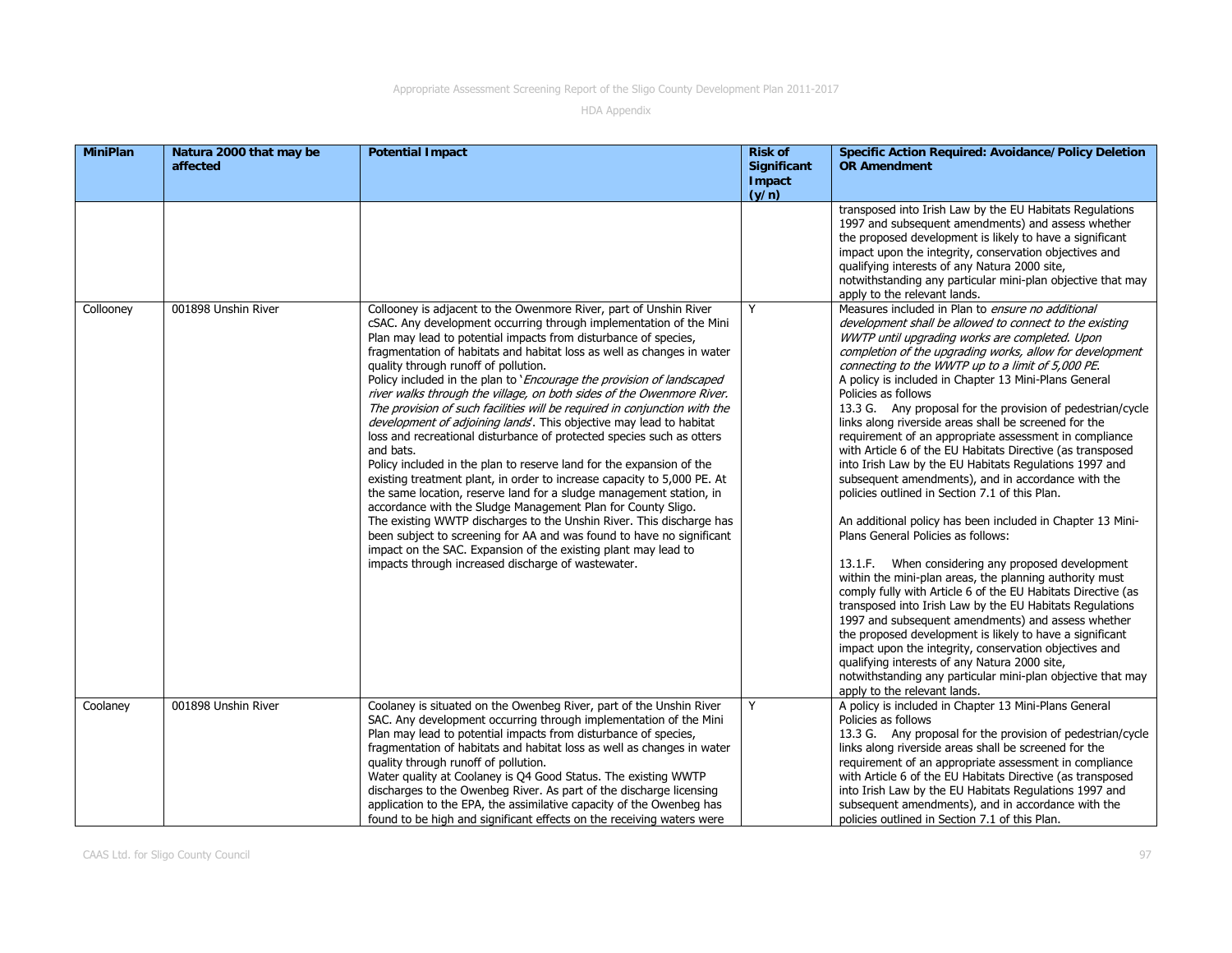| <b>MiniPlan</b> | Natura 2000 that may be<br>affected           | <b>Potential Impact</b>                                                                                                                                                                                                                                                                                                                                                                                                                                                                                                                                                                                                                                                                                                                                                                                                                                                                                                                                                                                                                                                                                                                                                                                                                                                                                                                                                                                                                                                                                      | <b>Risk of</b><br><b>Significant</b><br>Impact<br>(y/n) | <b>Specific Action Required: Avoidance/Policy Deletion</b><br><b>OR Amendment</b>                                                                                                                                                                                                                                                                                                                                                                                                                                                                                                                                                                                        |
|-----------------|-----------------------------------------------|--------------------------------------------------------------------------------------------------------------------------------------------------------------------------------------------------------------------------------------------------------------------------------------------------------------------------------------------------------------------------------------------------------------------------------------------------------------------------------------------------------------------------------------------------------------------------------------------------------------------------------------------------------------------------------------------------------------------------------------------------------------------------------------------------------------------------------------------------------------------------------------------------------------------------------------------------------------------------------------------------------------------------------------------------------------------------------------------------------------------------------------------------------------------------------------------------------------------------------------------------------------------------------------------------------------------------------------------------------------------------------------------------------------------------------------------------------------------------------------------------------------|---------------------------------------------------------|--------------------------------------------------------------------------------------------------------------------------------------------------------------------------------------------------------------------------------------------------------------------------------------------------------------------------------------------------------------------------------------------------------------------------------------------------------------------------------------------------------------------------------------------------------------------------------------------------------------------------------------------------------------------------|
|                 |                                               | not likely. As part of the licensing process, NPWS were consulted with<br>to determine whether or not AA is required.<br>Objectives included in plan to<br>Retain the existing river walkway as a public amenity and<br>provide improved/extended access to the river, pedestrian<br>walkways along its course (e.g. from Coolaney to Rockfield) and<br>pedestrian connections to the village's Main Street.<br>Support the provision of a picnic and fishing area along the river,<br>$\bullet$<br>at the north-eastern edge of the village<br>These objectives may lead to habitat loss and recreational disturbance<br>of protected species such as otter and bats<br>Zoning map shows part of the SAC zoned for village centre uses and<br>community facilities. Zoning map doesn't take into account buffer<br>zone along river. This may lead to direct impacts on the SAC such as<br>habitat loss and fragmentation, and disturbance to key species.                                                                                                                                                                                                                                                                                                                                                                                                                                                                                                                                                  |                                                         | An additional policy has been included in Chapter 13 Mini-<br>Plans General Policies as follows:<br>13.1.F. When considering any proposed development<br>within the mini-plan areas, the planning authority must<br>comply fully with Article 6 of the EU Habitats Directive (as<br>transposed into Irish Law by the EU Habitats Regulations<br>1997 and subsequent amendments) and assess whether<br>the proposed development is likely to have a significant<br>impact upon the integrity, conservation objectives and<br>qualifying interests of any Natura 2000 site,<br>notwithstanding any particular mini-plan objective that may<br>apply to the relevant lands. |
| Culfadda        | 001898 Unshin River<br>000622 Ballysadare Bay | Culfadda is adjacent to the Owenmore river, which joins the Unshin<br>River. The Unshin River flows into Ballysadare Bay. Objective included<br>in plan to establish a river buffer zone.<br>Sufficient WWT capacity. However, potential cumulative impacts on<br>Ballysadare Bay through discharge of wastewater from multiple<br>WWTPs.                                                                                                                                                                                                                                                                                                                                                                                                                                                                                                                                                                                                                                                                                                                                                                                                                                                                                                                                                                                                                                                                                                                                                                    | Y                                                       | Measures included in Plan to ensure no additional multi-unit<br>housing developments shall be permitted in the village until<br>the upgraded wastewater treatment facilities are connected<br>and operational                                                                                                                                                                                                                                                                                                                                                                                                                                                            |
| Curry           | River Moy (002298)                            | Curry is located adjacent to the River Moy SAC. Any development<br>occurring through implementation of the Mini Plan may lead to<br>potential impacts from disturbance of species, fragmentation of<br>habitats and habitat loss as well as changes in water quality through<br>runoff of pollution.<br>Objective included in plan to Support the improvement of access to<br>the Owengarve River by encouraging the provision of riverside<br>walkways at the location indicated on the Objectives Map and by<br>requiring the provision of such links in conjunction with the<br>development of adjoining lands. This may lead to potential impacts<br>from development of the Owengarve River (Part of the River Moy<br>SAC) for amenity purposes.<br>Realignment of the N17 to the east of the village would require a new<br>crossing of the Owengarve River, which may have significant negative<br>impacts on the SAC through habitats loss and fragmentation,<br>disturbance of species such as otters and bats.<br>Objective in plan Require the realignment of the junction at Howley's<br>Pub/Shop, in conjunction with development of adjoining lands, to<br>providing a clear road layout through a combination of road markings,<br>signage and hard landscaping (marked J2 on the Objectives Map).<br>This realignment may also impact negatively on the Owengarve river.<br>Sufficient wastewater capacity is in place to accommodate<br>development in accordance with settlement strategy. | Y                                                       | An additional policy has been included in Chapter 13 Mini-<br>Plans General Policies as follows:<br>13.1.F. When considering any proposed development<br>within the mini-plan areas, the planning authority must<br>comply fully with Article 6 of the EU Habitats Directive (as<br>transposed into Irish Law by the EU Habitats Regulations<br>1997 and subsequent amendments) and assess whether<br>the proposed development is likely to have a significant<br>impact upon the integrity, conservation objectives and<br>qualifying interests of any Natura 2000 site,<br>notwithstanding any particular mini-plan objective that may<br>apply to the relevant lands. |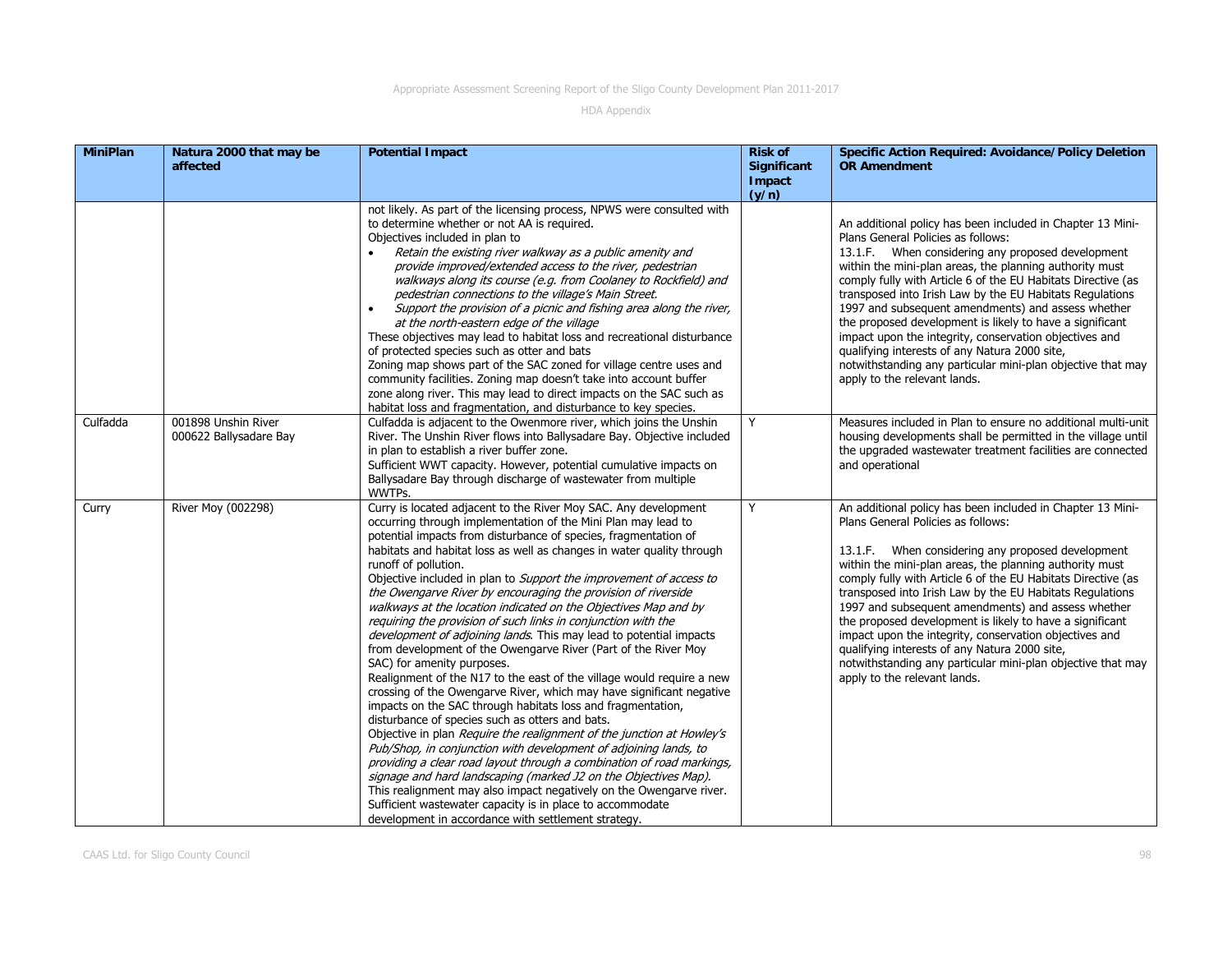| <b>MiniPlan</b>  | Natura 2000 that may be<br>affected                      | <b>Potential Impact</b>                                                                                                                                                                                                                                                                                                                                                                                                                                                                                                                                                                                                                                                                                          | <b>Risk of</b><br><b>Significant</b><br>Impact<br>(y/n) | <b>Specific Action Required: Avoidance/Policy Deletion</b><br><b>OR Amendment</b>                                                                                                                                                                                                                                                                                                                                                                                                                                                                                                                                                                                        |
|------------------|----------------------------------------------------------|------------------------------------------------------------------------------------------------------------------------------------------------------------------------------------------------------------------------------------------------------------------------------------------------------------------------------------------------------------------------------------------------------------------------------------------------------------------------------------------------------------------------------------------------------------------------------------------------------------------------------------------------------------------------------------------------------------------|---------------------------------------------------------|--------------------------------------------------------------------------------------------------------------------------------------------------------------------------------------------------------------------------------------------------------------------------------------------------------------------------------------------------------------------------------------------------------------------------------------------------------------------------------------------------------------------------------------------------------------------------------------------------------------------------------------------------------------------------|
| Dromore<br>West  | N/A                                                      | No adverse impacts predicted from implementation of the Plan                                                                                                                                                                                                                                                                                                                                                                                                                                                                                                                                                                                                                                                     | N                                                       | N/A                                                                                                                                                                                                                                                                                                                                                                                                                                                                                                                                                                                                                                                                      |
| <b>Drumcliff</b> | 000627 Cummeen<br>Strand/Drumcliff Bay (Sligo Bay)       | Plan allows for development connecting to the wastewater treatment<br>plant up to a limit of 150 PE (population equivalent). Potential<br>cumulative impacts on Drumcliff Bay from multiple WW discharges.                                                                                                                                                                                                                                                                                                                                                                                                                                                                                                       | Y                                                       | The following objectives/policies are included in the Sligo<br>CDP will ensure that impacts from wastewater discharge<br>are avoided<br>SO-W-2, P-WW-1, 7, 10, 13, 14, O-WW-6 & 8, P-<br>WQ-1 to 6 & 10, 0-WQ-1, 3, 6, 8 & 10                                                                                                                                                                                                                                                                                                                                                                                                                                            |
| Easkey           | N/A                                                      | No adverse impacts predicted from implementation of the Plan                                                                                                                                                                                                                                                                                                                                                                                                                                                                                                                                                                                                                                                     | N                                                       | N/A                                                                                                                                                                                                                                                                                                                                                                                                                                                                                                                                                                                                                                                                      |
| Geevagh          |                                                          | Located between the Feorish River (to the south west) and the<br>Camoge River (to the northeast), Geevagh is surrounded by<br>undeveloped countryside and upland areas to the north and east.<br>According to EPA mapping, the water quality of the Feorish River is<br>Q4-5 (High Status)<br>The water supply for Geevagh is currently sourced from Lough Arrow<br>via the privately operated Geevagh / Highwood GWS. There were no<br>capacity issues at the time of writing (March 2010).<br>The wastewater treatment plant, recently refurbished, has a design<br>capacity of 250 PE, but limited capacity available. Potential impacts<br>through discharge of wastewater should this capacity be exceeded. |                                                         | Impacts on water abstraction have been assessed through<br>screening the CDP water Supply Policies and Objectives<br>The following objectives/policies are included in the Sligo<br>CDP will ensure that impacts from wastewater discharge<br>are avoided<br>SO-W-2, P-WW-1, 7, 10, 13, 14, O-WW-6 & 8, P-<br>WQ-1 to 6 & 10, 0-WQ-1, 3, 6, 8 & 10                                                                                                                                                                                                                                                                                                                       |
| Gorteen          | Templehouse and Cloonacleigha<br>Lough SAC               | The WWTP at Gorteen is subject to a discharge licence from the EPA.<br>The application for this licence examined the potential impacts on the<br>SCA, which is 20km downstream from the primary discharge point. No<br>adverse impacts were predicted                                                                                                                                                                                                                                                                                                                                                                                                                                                            | N                                                       | N/A                                                                                                                                                                                                                                                                                                                                                                                                                                                                                                                                                                                                                                                                      |
| Grange           | 001680 Streedagh Point Dunes                             | It is proposed to provide a new wastewater treatment plant to serve<br>Grange. Emissions from the existing WwTW are to the Grange River.<br>The most recent Q value given to this River downstream of the<br>treatment works was 4. Approximately 1km downstream of the<br>discharge point the river flows into the Streedagh Point Dunes SAC.<br>As part of the licencing procedure the NPWS have been asked to<br>comment on the likely effect of the discharge on the SAC<br>A proposed riverwalk on the objectives map terminates at the<br>Streedagh Point Dunes SAC. This may lead to potential impacts<br>including some habitat loss and disturbance of species.                                         | Y                                                       | An additional policy has been included in Chapter 13 Mini-<br>Plans General Policies as follows:<br>13.1.F. When considering any proposed development<br>within the mini-plan areas, the planning authority must<br>comply fully with Article 6 of the EU Habitats Directive (as<br>transposed into Irish Law by the EU Habitats Regulations<br>1997 and subsequent amendments) and assess whether<br>the proposed development is likely to have a significant<br>impact upon the integrity, conservation objectives and<br>qualifying interests of any Natura 2000 site,<br>notwithstanding any particular mini-plan objective that may<br>apply to the relevant lands. |
| Monasteraden     | 004048 Lough Gara SPA                                    | WWTP in Monasteraden has sufficient spare capacity.<br>The WWTP will be subject to a discharge licence from the EPA.                                                                                                                                                                                                                                                                                                                                                                                                                                                                                                                                                                                             | N                                                       | N/A                                                                                                                                                                                                                                                                                                                                                                                                                                                                                                                                                                                                                                                                      |
| Mullaghmore      | 000625 Bunduff Lough And<br>Machair/Trawalua/Mullaghmore | Mullaghmore is located adjacent to the Bunduff Lough And<br>Machair/Trawalua/Mullaghmore SAC. The Zoning map shows an<br>overlap between zoned land and the SAC boundary. Any development<br>occurring through implementation of the Mini Plan may lead to<br>potential impacts from disturbance of species, fragmentation of                                                                                                                                                                                                                                                                                                                                                                                    | Y                                                       | A policy is included in Chapter 13 Mini-Plans General<br>Policies as follows<br>13.3 G. Any proposal for the provision of pedestrian/cycle<br>links along riverside areas shall be screened for the<br>requirement of an appropriate assessment in compliance                                                                                                                                                                                                                                                                                                                                                                                                            |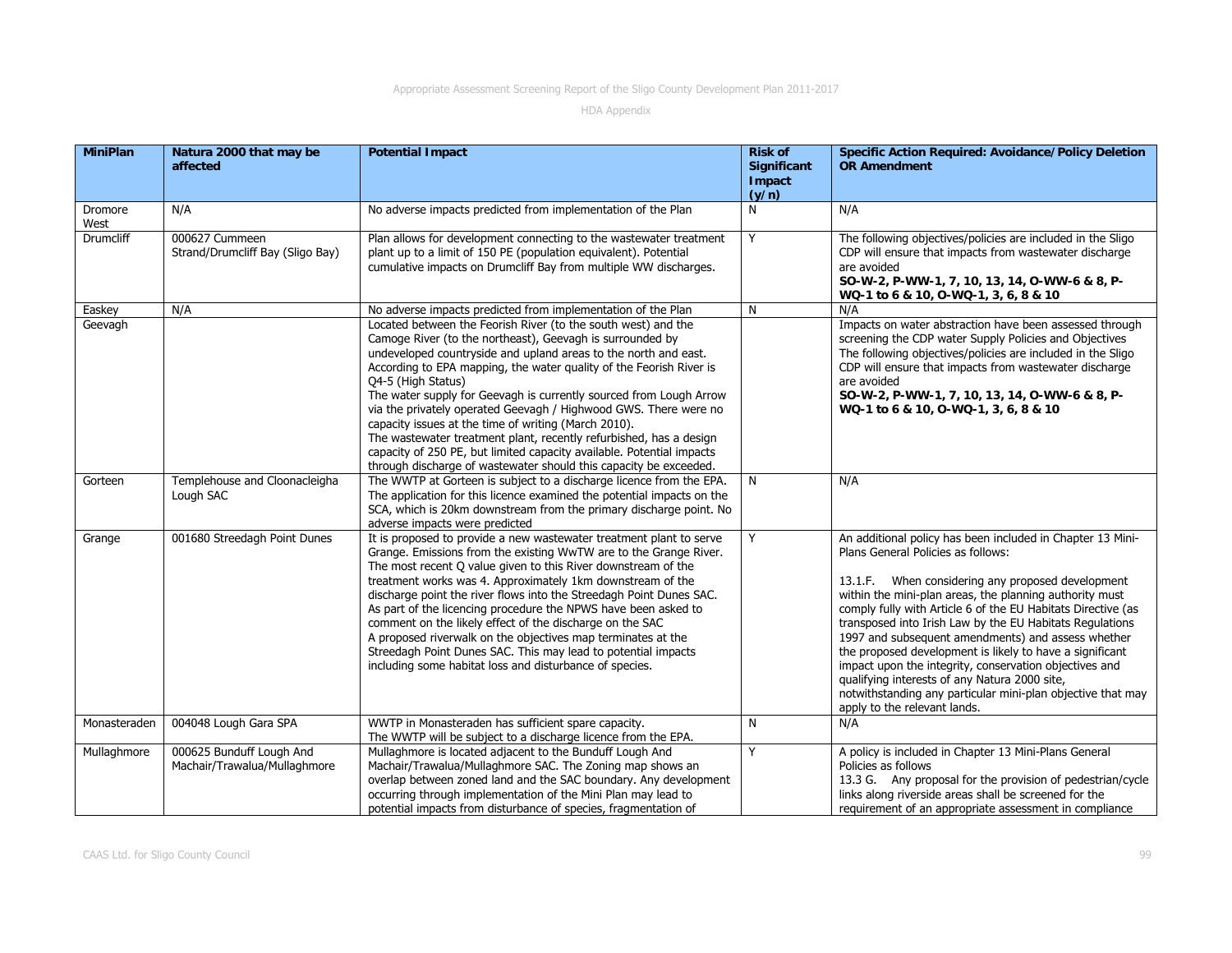| <b>MiniPlan</b> | Natura 2000 that may be<br>affected                | <b>Potential Impact</b>                                                                                                                                                                                                                                                                                                                                                                                                                                                                                                                                                                                                                                                                                                                                                                                                          | <b>Risk of</b><br><b>Significant</b><br>Impact<br>(y/n) | <b>Specific Action Required: Avoidance/Policy Deletion</b><br><b>OR Amendment</b>                                                                                                                                                                                                                                                                                                                                                                                                                                                                                                                                                                                                                                                                                                                                                                                                                                                                                                                                                                                                                                                                                                                                                                                                                                                                                                           |
|-----------------|----------------------------------------------------|----------------------------------------------------------------------------------------------------------------------------------------------------------------------------------------------------------------------------------------------------------------------------------------------------------------------------------------------------------------------------------------------------------------------------------------------------------------------------------------------------------------------------------------------------------------------------------------------------------------------------------------------------------------------------------------------------------------------------------------------------------------------------------------------------------------------------------|---------------------------------------------------------|---------------------------------------------------------------------------------------------------------------------------------------------------------------------------------------------------------------------------------------------------------------------------------------------------------------------------------------------------------------------------------------------------------------------------------------------------------------------------------------------------------------------------------------------------------------------------------------------------------------------------------------------------------------------------------------------------------------------------------------------------------------------------------------------------------------------------------------------------------------------------------------------------------------------------------------------------------------------------------------------------------------------------------------------------------------------------------------------------------------------------------------------------------------------------------------------------------------------------------------------------------------------------------------------------------------------------------------------------------------------------------------------|
|                 |                                                    | habitats and habitat loss as well as changes in water quality through<br>runoff of pollution.<br>Objective included in plan to <i>Encourage improved access to the</i><br>seashore by providing walkways and open space (as indicated on the<br>Objectives Map) and by requiring the provision of such facilities in<br>conjunction with any development of adjoining lands. This may lead<br>to recreational pressure on the SAC and/or loss and fragmentation of<br>habitats.<br>Objectives in plan for a new WWTP: Reserve land for the provision of<br>a new wastewater treatment plant with a design capacity of 1,600 PE<br>(population equivalent), and potential for further expansion to 2,400<br>PE.<br>Potential impact through increased discharge of wastewater,<br>depending on where wastewater is discharged to. |                                                         | with Article 6 of the EU Habitats Directive (as transposed<br>into Irish Law by the EU Habitats Regulations 1997 and<br>subsequent amendments), and in accordance with the<br>policies outlined in Section 7.1 of this Plan.<br>An additional policy has been included in Chapter 13 Mini-<br>Plans General Policies as follows:<br>13.1.F. When considering any proposed development<br>within the mini-plan areas, the planning authority must<br>comply fully with Article 6 of the EU Habitats Directive (as<br>transposed into Irish Law by the EU Habitats Regulations<br>1997 and subsequent amendments) and assess whether<br>the proposed development is likely to have a significant<br>impact upon the integrity, conservation objectives and<br>qualifying interests of any Natura 2000 site,<br>notwithstanding any particular mini-plan objective that may<br>apply to the relevant lands.<br>Objective included in plan to ensure that No additional<br>multiple-unit developments shall be permitted to connect to<br>the existing public wastewater system until the new<br>treatment plant is completed and operational. In the<br>absence of treatment capacity, on-site wastewater<br>treatment proposals for individual developments will be<br>considered, subject to appropriate design, site assessment<br>etc. Communal systems will not be permitted in any case. |
| Ransboro        | N/A                                                | No adverse impacts predicted from implementation of the Plan                                                                                                                                                                                                                                                                                                                                                                                                                                                                                                                                                                                                                                                                                                                                                                     | N                                                       |                                                                                                                                                                                                                                                                                                                                                                                                                                                                                                                                                                                                                                                                                                                                                                                                                                                                                                                                                                                                                                                                                                                                                                                                                                                                                                                                                                                             |
| Rathcormack     | 000627 Cummeen<br>Strand/Drumcliff Bay (Sligo Bay) | It is proposed to provide a new wastewater treatment plant to serve<br>Rathcormack. This may lead to cumulative impacts on Drumcliff Bay.                                                                                                                                                                                                                                                                                                                                                                                                                                                                                                                                                                                                                                                                                        | Y                                                       | The following objectives/policies are included in the Sligo<br>CDP will ensure that impacts from wastewater discharge<br>are avoided<br>SO-W-2, P-WW-1, 7, 10, 13, 14, O-WW-6 & 8, P-<br>WQ-1 to 6 & 10, 0-WQ-1, 3, 6, 8 & 10<br>Plan includes objective that 'no additional multi-unit<br>developments shall be permitted in the village until the new<br>wastewater treatment plant is completed and operational'.                                                                                                                                                                                                                                                                                                                                                                                                                                                                                                                                                                                                                                                                                                                                                                                                                                                                                                                                                                        |
| Riverstown      | 001898 Unshin River                                | Riverstown is bounded to the North and West by the Unshin River<br>SAC. Any development occurring through implementation of the Mini<br>Plan may lead to potential impacts from disturbance of species,<br>fragmentation of habitats and habitat loss as well as changes in water<br>quality through runoff of pollution.<br>Objective included in the plan to <i>Encourage improved access to</i><br>Unshin River and Doughlas River by providing walkways as indicated<br>on the Objectives Map and by requiring their provision in conjunction<br>with the development of adjoining lands. This objective may lead to                                                                                                                                                                                                         | Y                                                       | A policy is included in Chapter 13 Mini-Plans General<br>Policies as follows<br>13.3 G. Any proposal for the provision of pedestrian/cycle<br>links along riverside areas shall be screened for the<br>requirement of an appropriate assessment in compliance<br>with Article 6 of the EU Habitats Directive (as transposed<br>into Irish Law by the EU Habitats Regulations 1997 and<br>subsequent amendments), and in accordance with the<br>policies outlined in Section 7.1 of this Plan.                                                                                                                                                                                                                                                                                                                                                                                                                                                                                                                                                                                                                                                                                                                                                                                                                                                                                               |